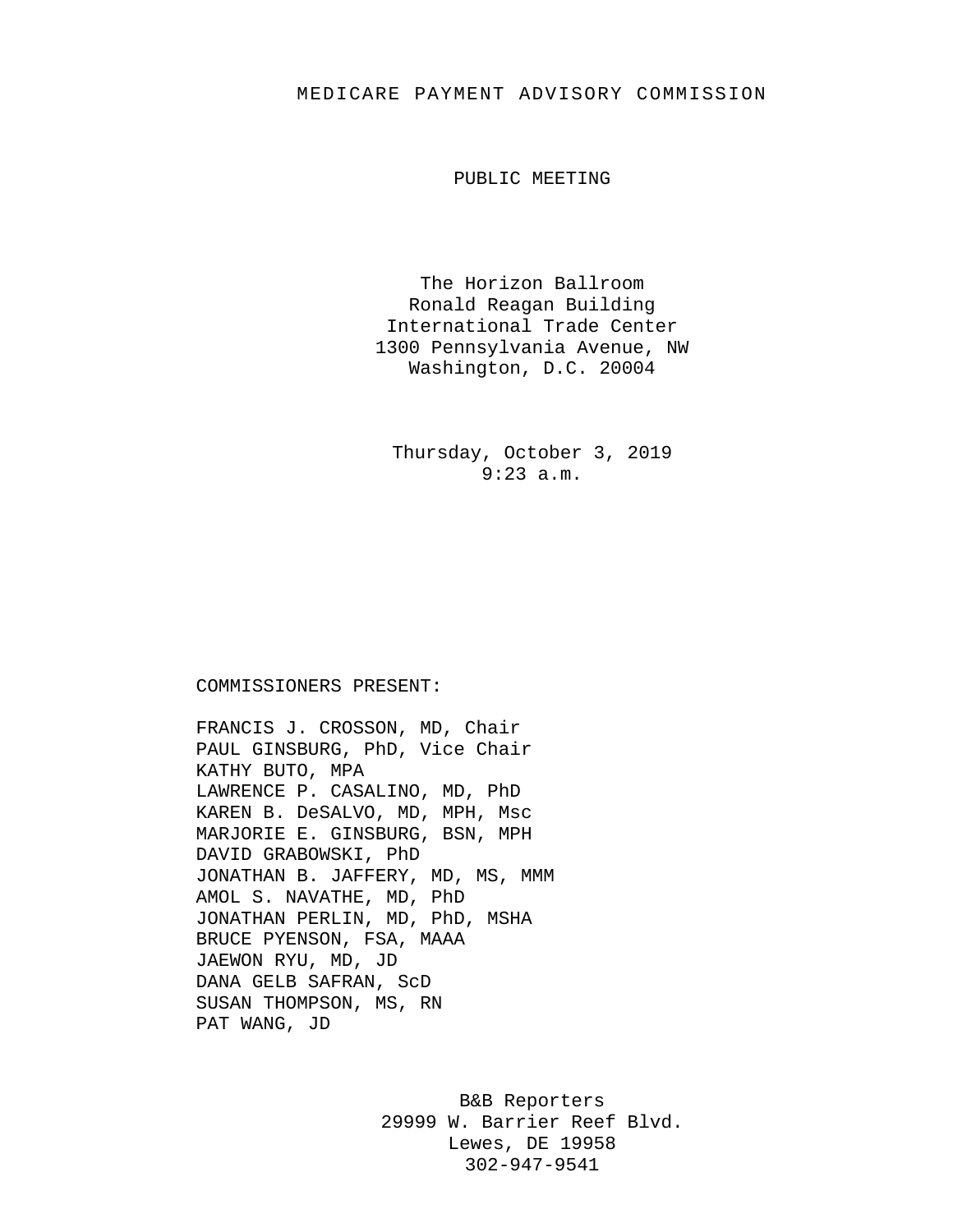| Restructuring Medicare Part D<br>- Shinobu Suzuki, Rachel Schmidt3                                                                                                                            |
|-----------------------------------------------------------------------------------------------------------------------------------------------------------------------------------------------|
| Improving Medicare payment for low-volume and isolated<br>outpatient dialysis facilities                                                                                                      |
|                                                                                                                                                                                               |
| Updates to the methods used to assess the adequacy<br>Of Medicare's payments for physician and other health<br>professional services<br>- Brian O'Donnell, Kevin Hayes, Carolyn San Soucie107 |
| Population based outcome measures: Avoidable<br>hospitalizations and emergency department visits                                                                                              |
|                                                                                                                                                                                               |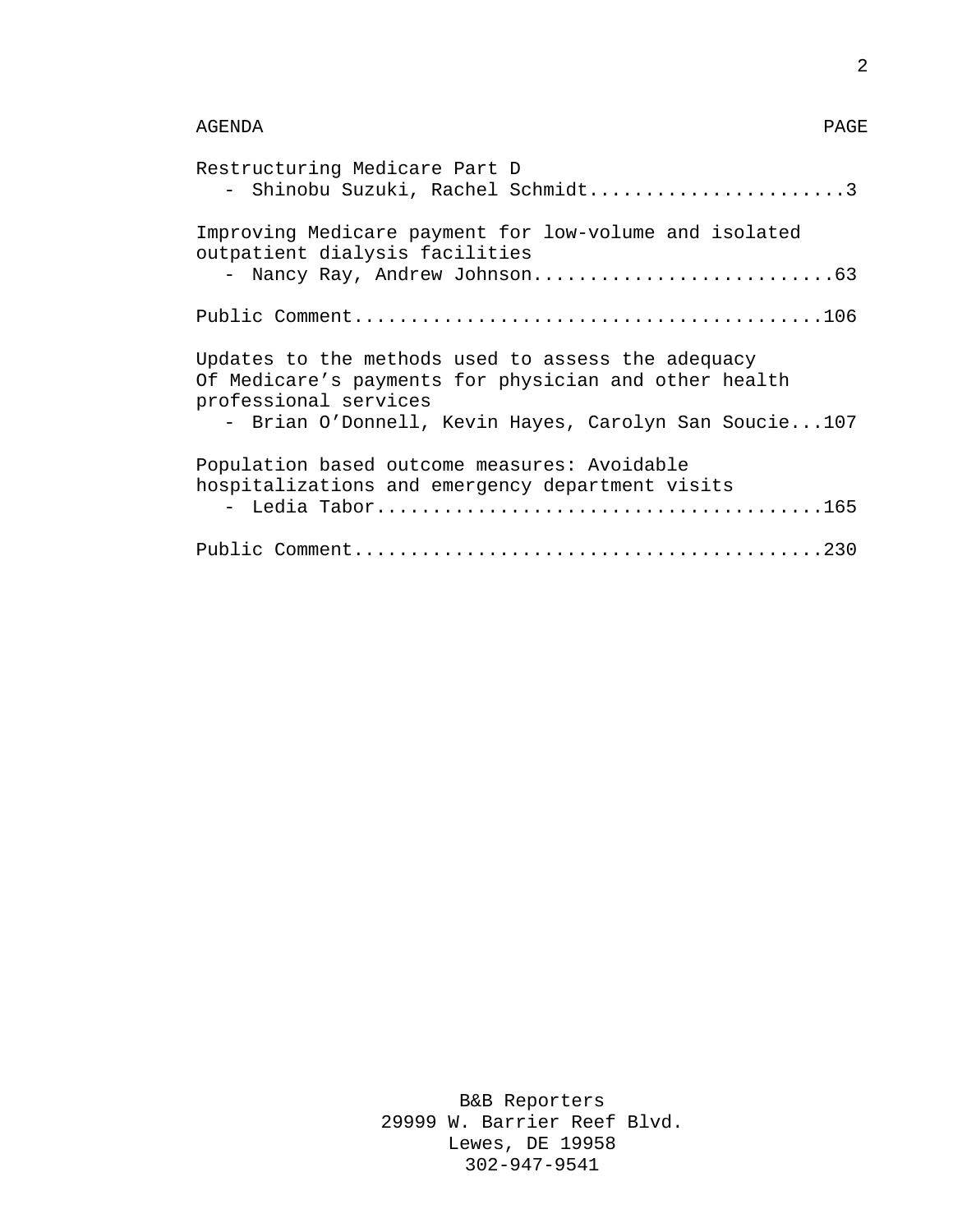| $\mathbf 1$ | P R O C E E D I N G S                                       |
|-------------|-------------------------------------------------------------|
| 2           | [9:23 a.m.]                                                 |
| 3           | DR. CROSSON:<br>Okay. I think we can reconvene.             |
| 4           | It's a good thing the infectious diseases                   |
| 5           | physicians are in town because I think an illness has just  |
| 6           | infected the -- oh, here come the rest of our               |
| 7           | Commissioners.                                              |
| 8           | Okay. Let me first welcome our guests to the                |
| 9           | October MedPAC meeting. We are beginning this morning's     |
| 10          | session with our continuing work on Medicare Part D, and    |
| 11          | Rachel and Shinobu are here to present, and Shinobu is      |
| 12          | going to begin. You have the microphone.                    |
| 13          | MS. SUZUKI: Good morning. Today we will                     |
| 14          | continue our discussion from the last cycle about potential |
| 15          | changes to Part D.                                          |
| 16          | Based on Commissioners' feedback at the April               |
| 17          | meeting, the discussion today will focus on the options to  |
| 18          | restructure the Part D benefit that builds on the           |
| 19          | Commission's 2016 recommendations.                          |
| 20          | Depending on your interest, we plan to work                 |
| 21          | towards recommendations in the spring and are looking to    |
| 22          | you for guidance on policy direction.                       |
|             |                                                             |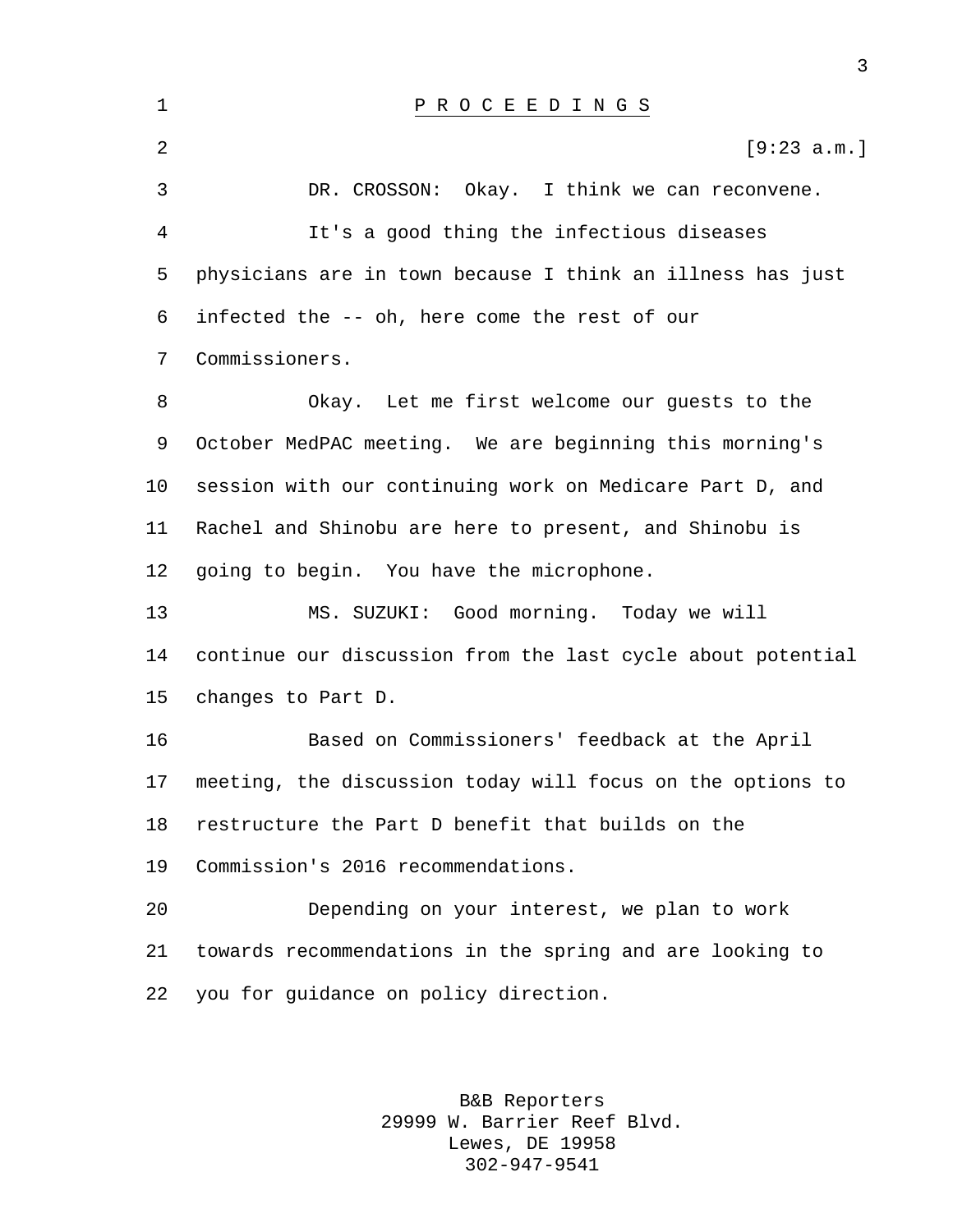In this presentation, we'll provide a brief background on Part D and the changes that have taken place since the program began in 2006.

 We'll recap the issues the Commission has been concerned about which are the impetus for today's discussion. Finally, we'll go over in some detail an approach to restructuring Part D.

 Your discussion will inform us of the direction of our work for next spring, and we plan to put this material into a chapter in the next June report to Congress.

 Part D was created with the goal of expanding beneficiary access to prescription drugs using a market- based approach. The idea was to rely on competing plans and allow beneficiaries to choose among a wide range of plan options.

 Plan sponsors, competing for those beneficiaries, would have financial incentive and some of the commercial tools to manage benefit spending.

 Part D was structured to include Medicare's subsidies, risk sharing, and late enrollment penalties to encourage the creation of a new market for stand-alone

> B&B Reporters 29999 W. Barrier Reef Blvd. Lewes, DE 19958 302-947-9541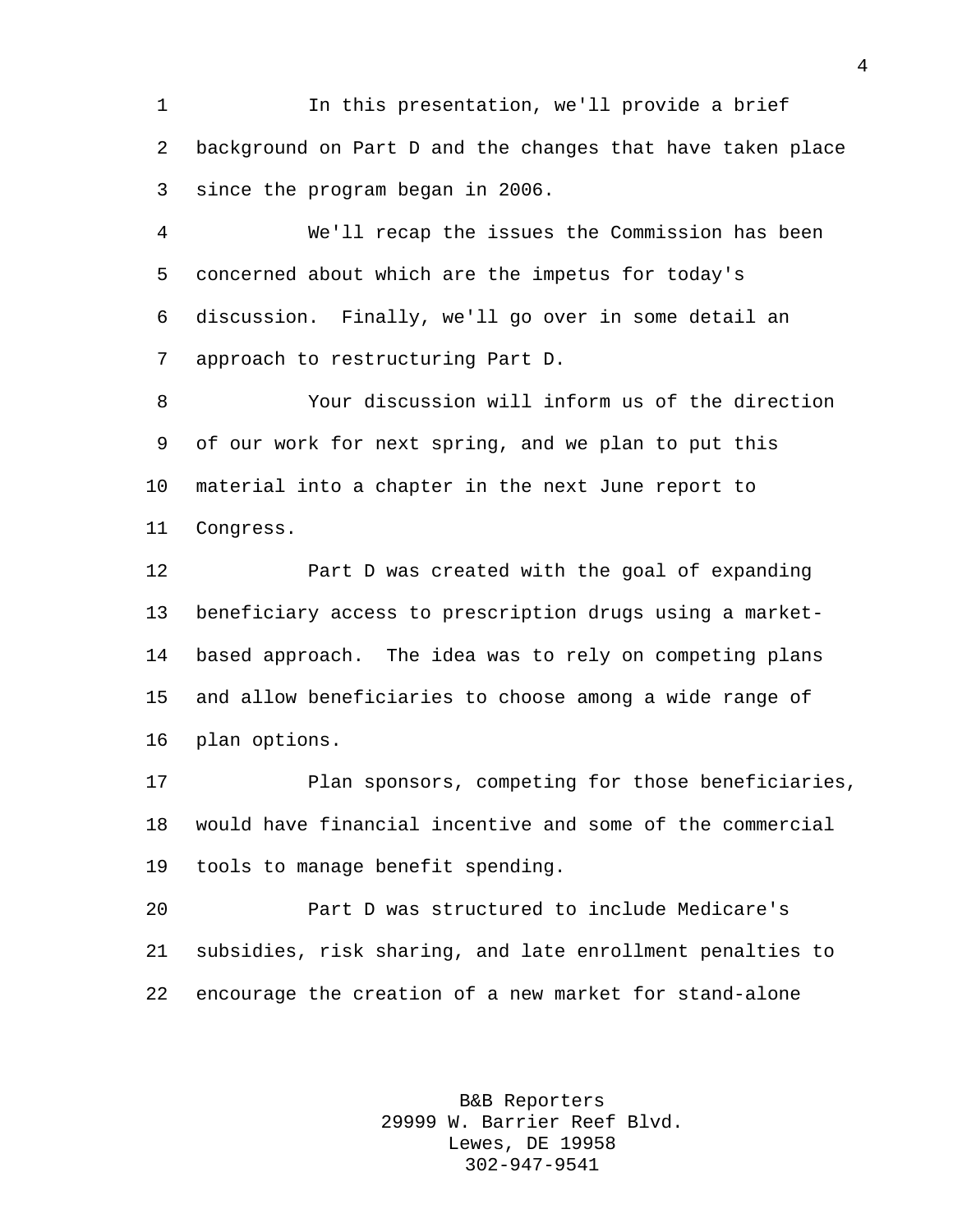prescription drug plans and broad enrollment.

 So what has changed since 2006? Plans were successful at switching enrollees to generics for many of the widely prevalent conditions like high cholesterol.

 By 2010, manufacturers had shifted focus on specialty drugs that treat conditions with smaller patient populations, such as rheumatoid arthritis and cancer. These newer therapies are often very expensive.

 Part D's benefit changed, eliminating the coverage gap for some beneficiaries. Manufacturer discounts were part of that change, and this discount distorts market incentives and is one of the primary key reasons we need to restructure Part D. And we'll come back to this in a minute.

 Another change is the expanded role of Medicare's reinsurance, which is a cost-based reimbursement to plans for 80 percent of the costs above the out-of-pocket threshold.

 On the right you can see the rapid growth in costs above the out-of-pocket threshold, shown in orange. In 2018, over 40 percent of spending was in the

> B&B Reporters 29999 W. Barrier Reef Blvd. Lewes, DE 19958 302-947-9541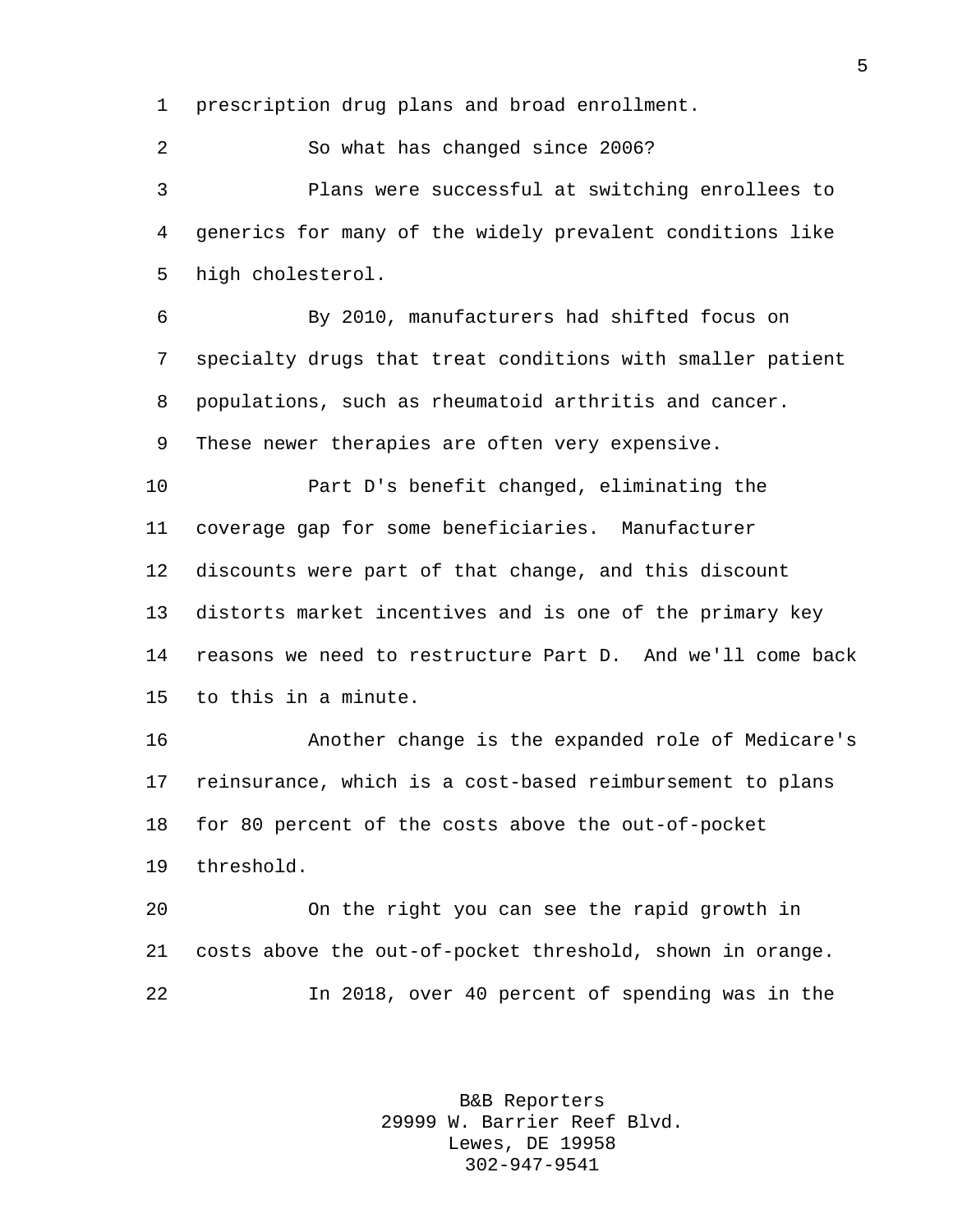catastrophic phase, paid mostly by Medicare. That's more than double the amount in 2010, when only 20 percent of spending was in the catastrophic phase. The pipeline shift, Part D benefit change, and the misaligned incentives have all contributed to this trend.

 Turning to why Part D benefit needs to restructured, the Commission's 2016 recommendations addressed some of the same concerns we just talked about. They would: strengthen financial incentives to manage benefits; give plan sponsors greater flexibility to use formulary tools; modify LIS cost sharing to encourage generic use. But benefit design change and specialty spending have worsened plan incentives, reducing incentives to manage spending, and in some cases, encouraging preferential formulary treatment of high-price, high-rebate drugs, which increases both program costs and beneficiary premiums. The focus on rebates may have affected some manufacturers' pricing decisions.

 The misaligned incentives work differently for LIS and non-LIS benefits. I'll start with the non-LIS benefit on the left. The figure reflects benefit for brand-name drugs and biologics. The focus here will be the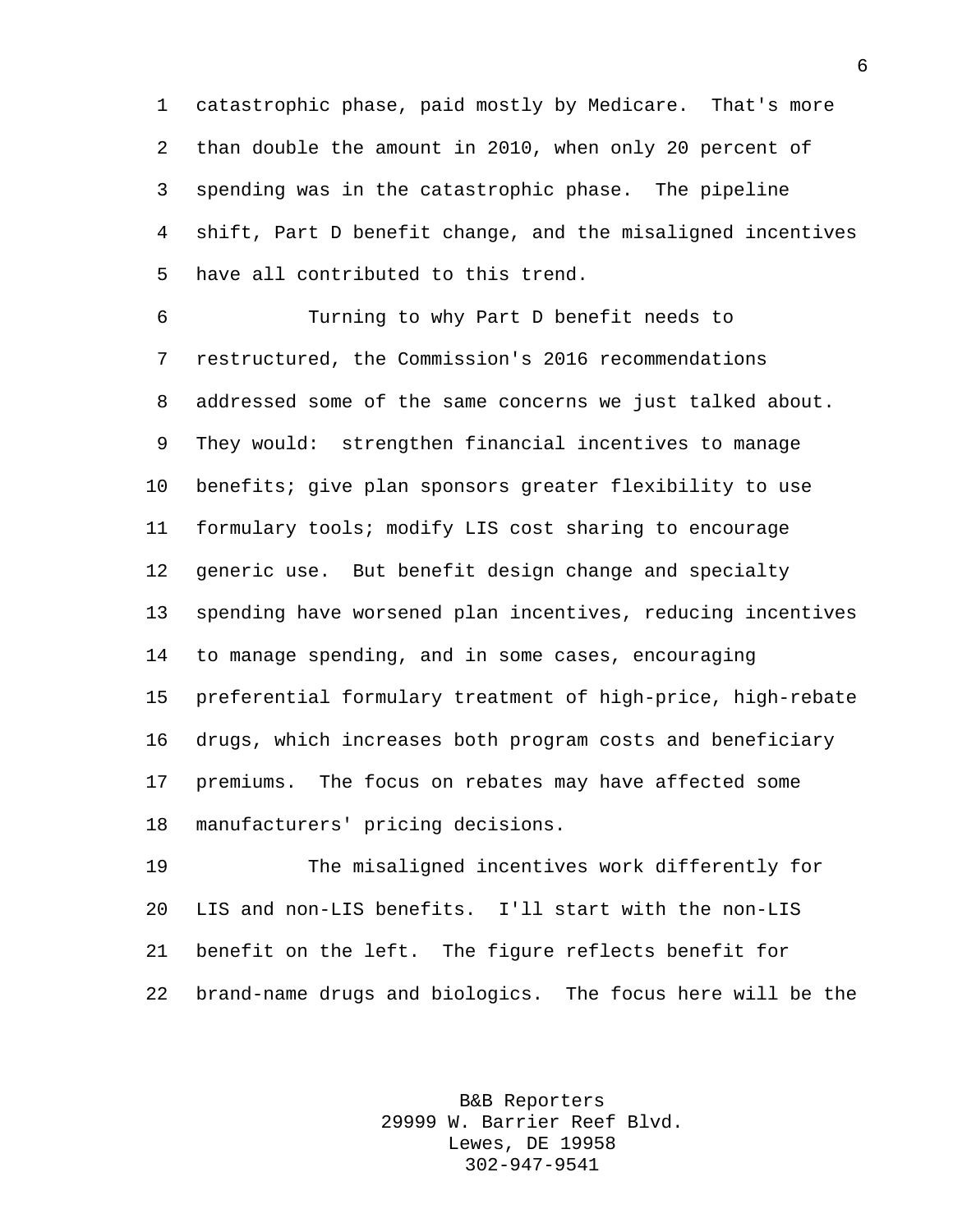coverage gap in the catastrophic phase above the out-of-pocket threshold.

 The coverage gap is the phase between the initial coverage limit and the out-of-pocket threshold. As you can see, the plan liability, shown in blue, is much lower once a beneficiary reaches the ICL: 5 percent in the coverage gap and 15 percent in the catastrophic phase.

 Another thing to note is that the 70 percent manufacturer discount applies only to brand-name drugs. So for generics, plans are liable for a higher amount, 63 percent this year and 75 percent thereafter. This effectively lowers brand prices relative to generics, distorting the price signal which is at the core of a market-based system.

 LIS benefit, on the other hand, still has the coverage gap as originally structured.

 For LIS beneficiaries, Medicare picks up nearly all of the cost sharing, including the entire costs in the coverage gap. So plans have zero liability in the coverage gap and just 15 percent in the catastrophic phase.

 Based on CMS data, rebates on brand-name drugs average about 30 percent. That means for some brand-name

> B&B Reporters 29999 W. Barrier Reef Blvd. Lewes, DE 19958 302-947-9541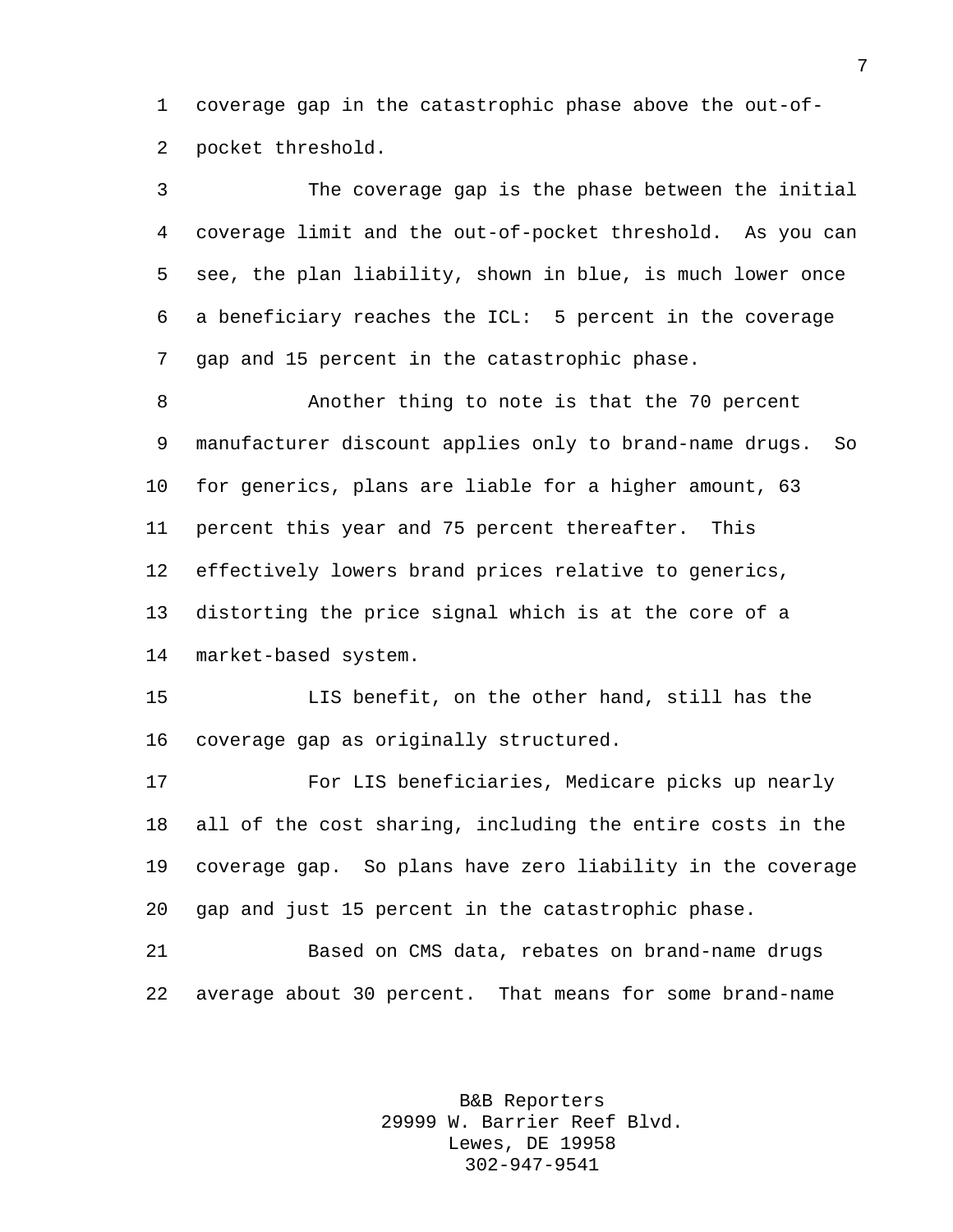drugs and biologics, the value of rebates exceeds plans' costs for spending above the ICL.

 In addition, as noted earlier, Medicare's reinsurance pays for 80 percent of the costs above the out-of-pocket threshold.

 What this shows is that the current structure clearly fails to provide strong incentives to push back on high prices or to manage spending for high-cost

beneficiaries.

 While the coverage gap discount does provide some financial relief to those who use brand-name drugs and biologics, it affects only a small share of spending for high-cost drugs and biologics placed on specialty tiers. As you may recall, plans are allowed to use specialty tiers only for the most expensive products.

 This table shows the differential impact coverage gap discount has on specialty tier drugs, shown on the top, and non-specialty tier drugs in the lower panel. These are all major drug products with Medicare spending of at least \$1 billion in 2018.

 The second column shows the discount paid for each product as a percent of total spending.

> B&B Reporters 29999 W. Barrier Reef Blvd. Lewes, DE 19958 302-947-9541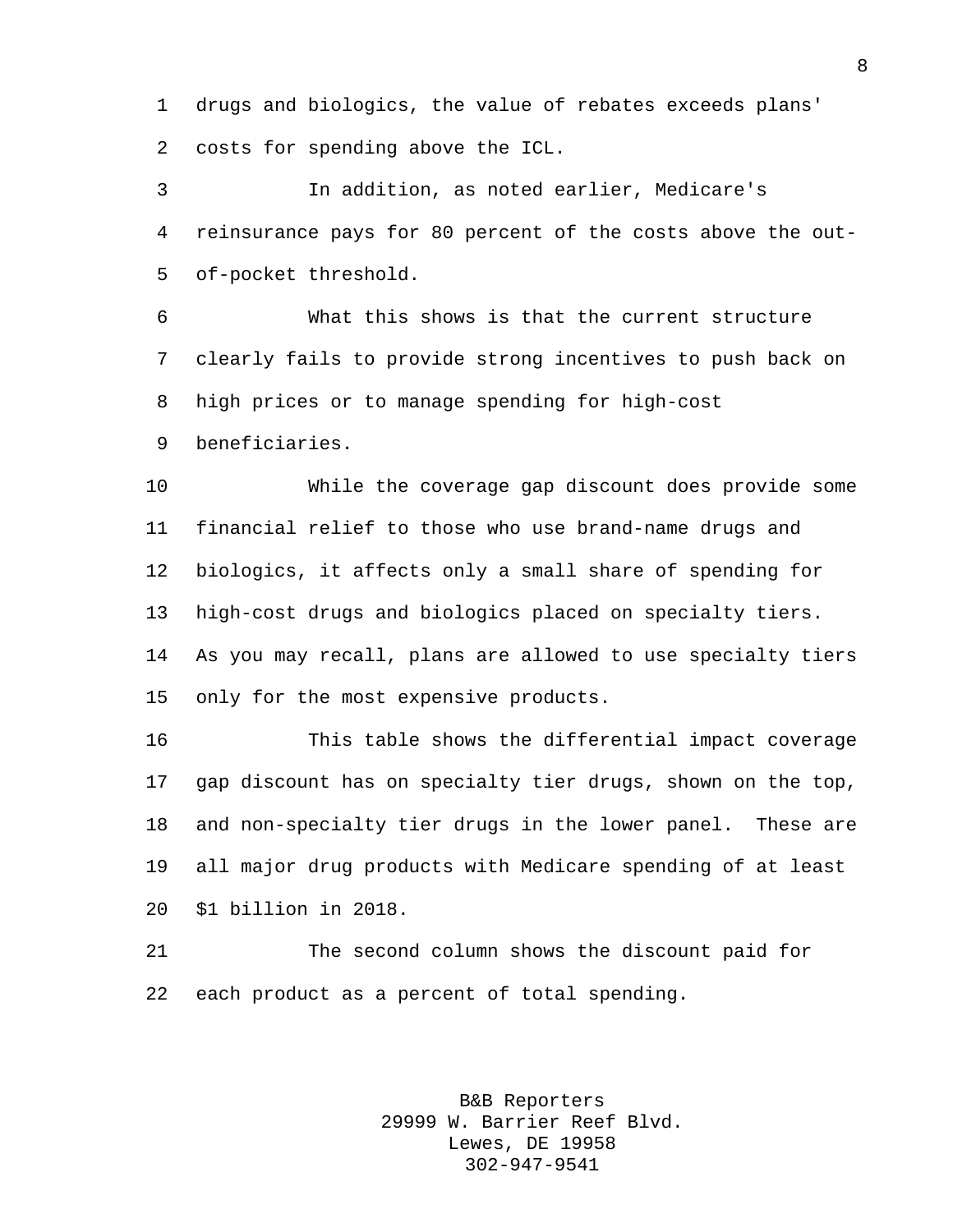You can see that for specialty tier drugs, coverage gap discount accounted for about 2 percent or less, and this is because the discount applies to a limited range of spending, as we saw earlier, between the ICL and the out-of-pocket threshold, and it is also because the bulk of the costs for specialty drugs are in the catastrophic phase. This is shown in the last column. In contrast, coverage gap discount for other drugs accounted for a higher share for the selected drugs shown, more than 6 percent to nearly 11 percent. Another reason for low coverage gap discounts among specialty tier drugs is that they don't apply to LIS enrollees, but LIS enrollees, as you may recall, are the majority of the beneficiaries who incur high costs. What all of this shows is that, in addition to distorting price signals, coverage gap discount is not an effective way to offset rising prices and spending. So here's the broad outline of policy ideas we are continuing to explore to restructure Part D. The first idea we'll discuss is eliminating the coverage gap discount. The second idea would equalize the basic benefit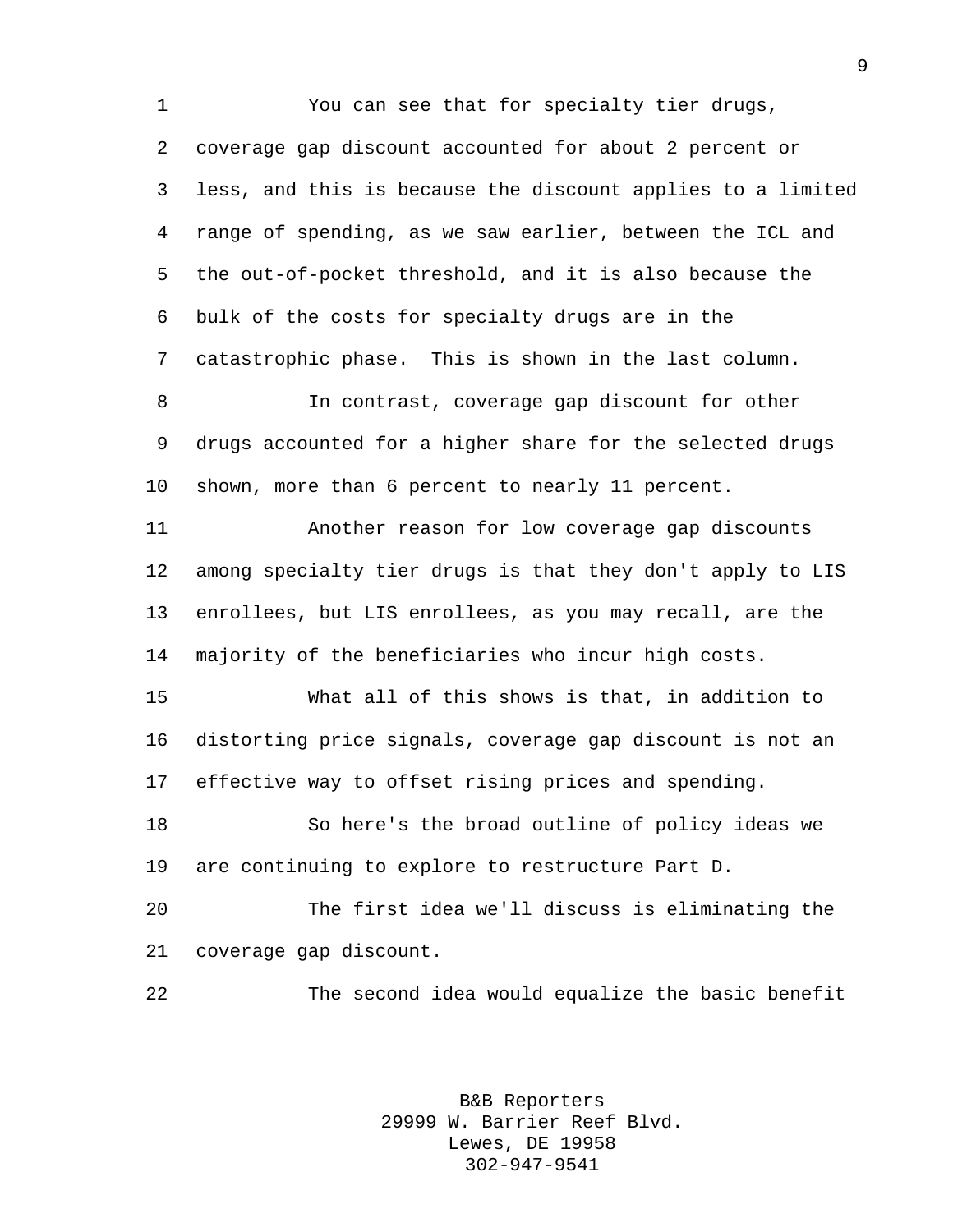for enrollees with and without the low-income subsidy.

 The third set of ideas would restructure the catastrophic benefit by adding: a new manufacturer discount, cap on beneficiaries' out-of-pocket spending, increased plan liability, and lower Medicare reinsurance.

 To summarize the key points, we currently have two separate benefit for LIS and non-LIS beneficiaries, and that includes very little to no plan liability in the coverage gap and only 15 percent above the out-of-pocket threshold.

 The restructure would eliminate the coverage gap and make plans liable for a consistent 75 percent of the benefit up to the out-of-pocket threshold for both LIS and non-LIS beneficiaries.

 Medicare would provide lower reinsurance in the catastrophic phase, and the remainder would be a mix of plan liability, which would be financed through higher direct subsidy, and a new manufacturer discount.

 We'll now go through the individual components of the restructured benefit.

 The first piece is eliminating the coverage gap discount. This would increase the plan liability for

> B&B Reporters 29999 W. Barrier Reef Blvd. Lewes, DE 19958 302-947-9541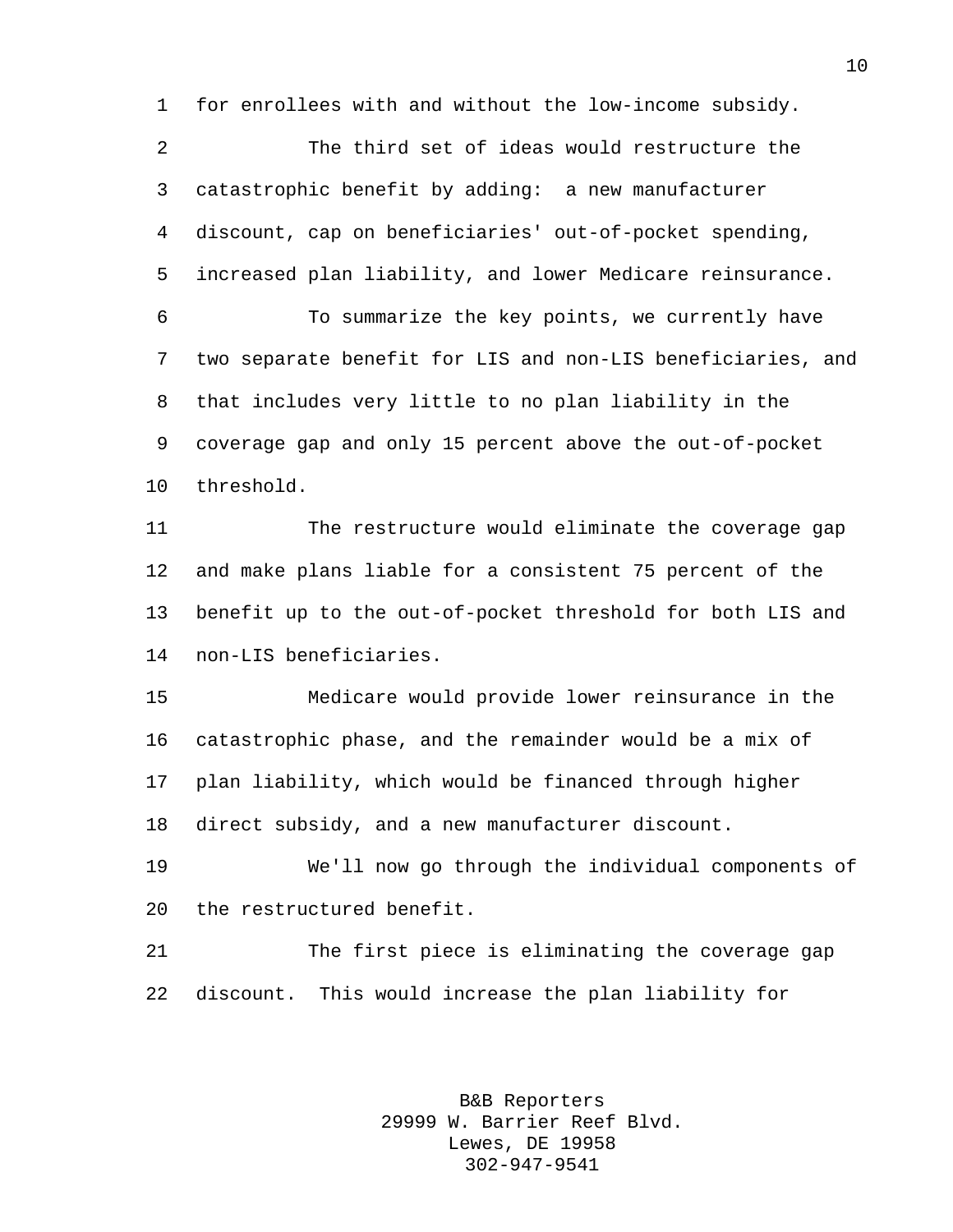brand-name drugs filled by non-LIS beneficiaries from 5 percent to 75 percent and make plans responsible for a consistent 75 percent of the benefits between the deductible and the out-of-pocket threshold.

 The policy would remove the price distortions between brand and generic drugs in the coverage gap, which in turn would improve plans' formulary incentives. And it would also simplify the benefit structure.

 However, this change would eliminate manufacturers' contribution toward Part D's benefit costs. The gap discount in 2018 totaled about \$6.9 billion. With a 70 percent discount rate beginning this year, the amount would be even higher.

 DR. SCHMIDT: A second major part of the restructuring would be to use the same benefit design for enrollees with and without the low-income subsidy. If an LIS enrollee had spending high enough to reach what's now the coverage gap, their Part D plan would become responsible for 75 percent of benefits, the enrollee would continue to pay the nominal co-pays that are set in law, and Medicare's low-income cost-sharing subsidy would pay the difference between 25 percent and the co-pays. Plan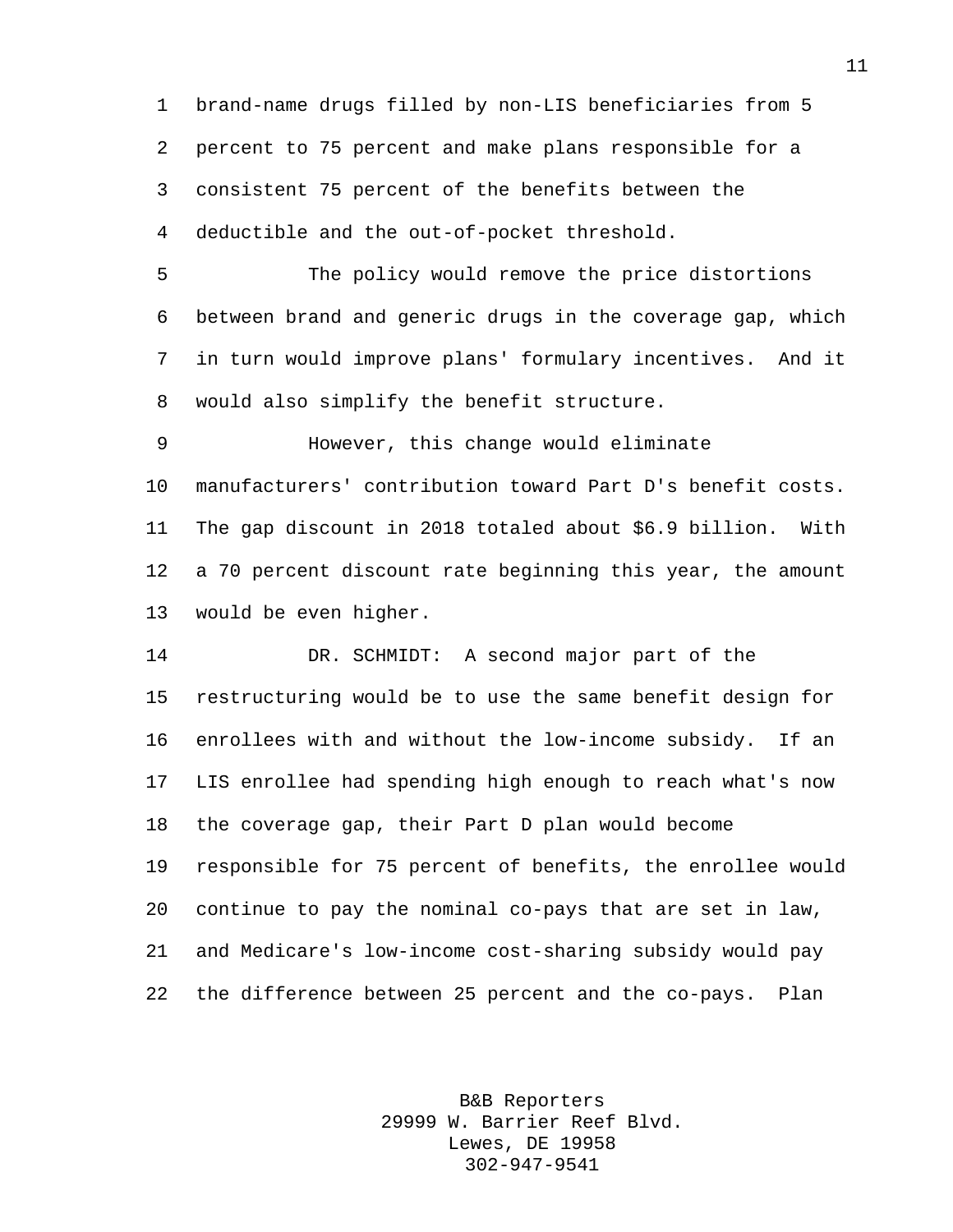liability would increase in that phase of the benefit from no liability to 75 percent, and Medicare's low-income cost- sharing subsidy would decrease from 100 percent to a bit under 25 percent.

 We think this change would improve plan incentives, particularly with respect to the decisions they make about their formulary structure. Plans would have stronger incentives to manage the spending of their LIS enrollees. However, plan sponsors would take on additional benefit spending to cover 75 percent of coverage gap benefits for LIS enrollees. Medicare would subsidize about three-quarters of that amount, and premiums for all enrollees would increase to cover the remainder.

 At the same time, spending for Medicare's LICS would decrease and would more than offset the increase in Medicare's premium subsidy. So as we equalize the LIS benefit, Medicare program spending would actually go down on net, and all Part D enrollees would pay somewhat higher premiums. As plans become responsible for more of the LIS benefit, they also would need more tools. Part of the Commission's 2016 recommendation was to modify LIS co-pays so that enrollees would have a greater financial incentive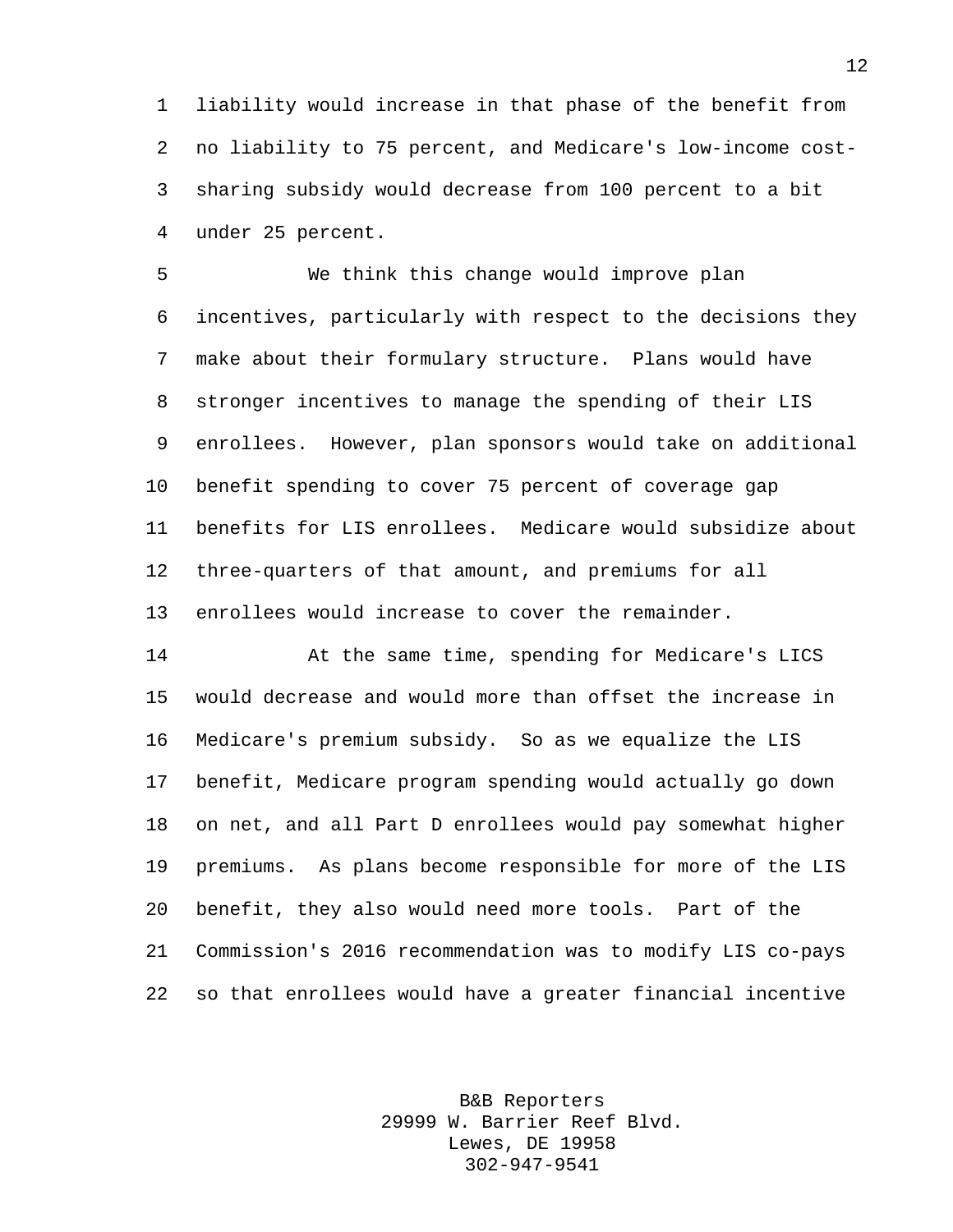to use lower-cost drugs when available.

| $\overline{2}$ | A third major part of the restructured benefit              |
|----------------|-------------------------------------------------------------|
| 3              | would be a new brand manufacturer discount in the           |
| 4              | catastrophic phase of the benefit. This would apply to all  |
| 5              | enrollees whether they receive the low-income subsidy or    |
| 6              | That's a change from current policy.<br>not.                |
| 7              | One approach might be to set the new discount               |
| 8              | rate so that the aggregate amount of revenue at least       |
| 9              | offsets the amount that manufacturers have been paying in   |
| $10 \,$        | coverage gap discounts. An alternative approach would set   |
| 11             | the new discount higher to offset other costs of the        |
| 12             | restructuring or to try to provide some drag on             |
| 13             | manufacturer price increases.                               |
| 14             | This approach would offset the cost of                      |
| 15             | eliminating the coverage gap discount, and the cap discount |
| 16             | would apply much more directly to specialty drugs that have |
| 17             | the highest prices. Because the new discount would be       |
| 18             | open-ended in the catastrophic phase, it would introduce a  |
| 19             | new consideration that manufacturers would have to bear in  |
| 20             | mind as they made decisions about price increases and       |
| 21             | launch price.                                               |

Consistent with the Commission's 2016

B&B Reporters 29999 W. Barrier Reef Blvd. Lewes, DE 19958 302-947-9541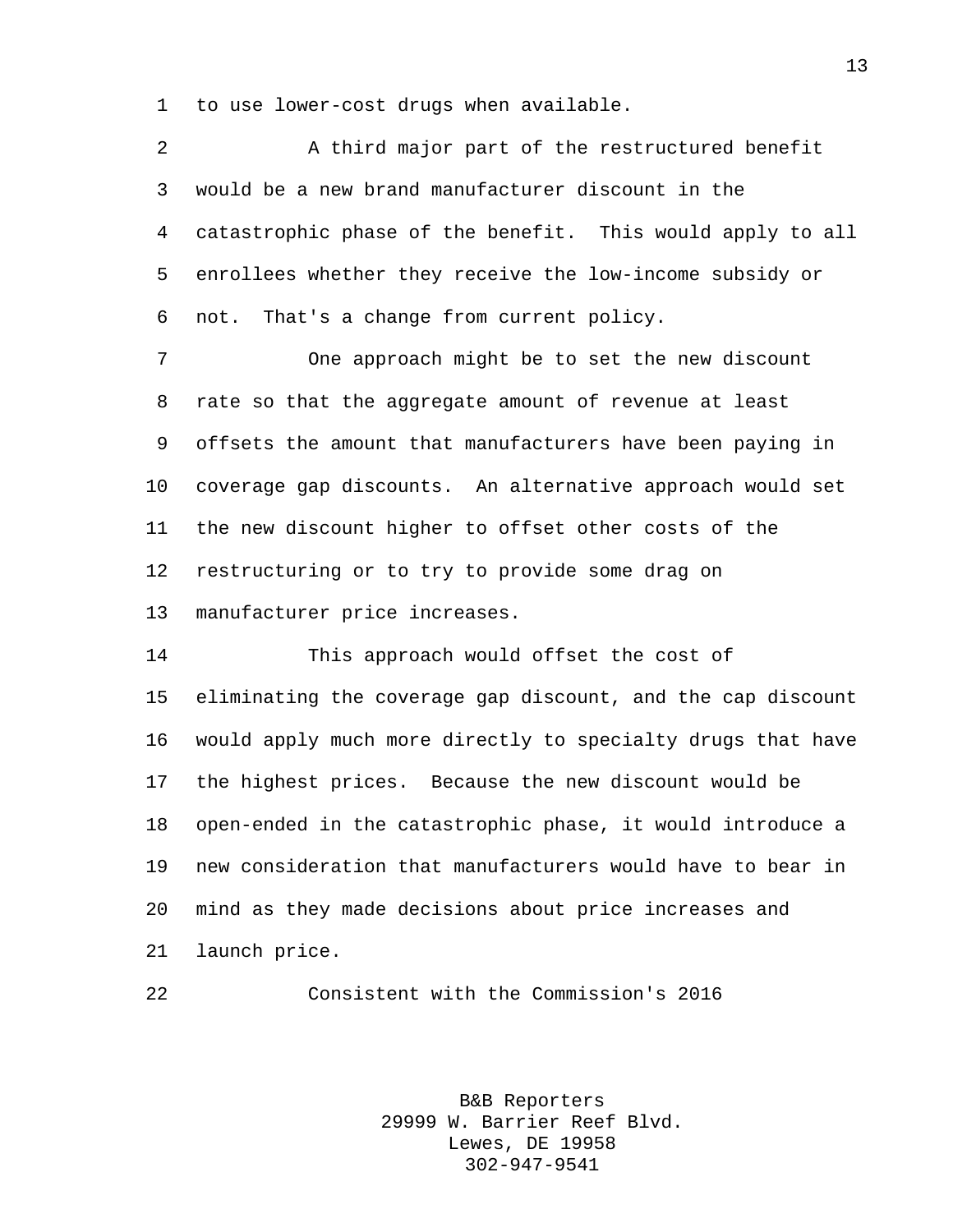recommendations, a restructured Part D could cap beneficiaries' out-of-pocket spending. Today enrollees who reach the catastrophic phase pay 5 percent coinsurance indefinitely. Under a restructured design, Part D's basic benefit would cover the 5 percent. So, for example, the million or so beneficiaries who don't receive the low- income subsidy and reach the out-of-pocket threshold today would no longer pay any cost sharing for prescriptions in the catastrophic phase. Nearly 3 million LIS enrollees also reach the out-of-pocket threshold today, and they currently don't pay co-payments in that phase. Instead, Medicare's low-income cost-sharing subsidy pays the 5 percent on their behalf. Under a restructured Part D, the basic benefit would cover what's now covered by Medicare's extra help with cost sharing.

 This change would provide all enrollees with more complete insurance protection. But the flip side is that benefit spending would be higher. Medicare's premium subsidies and enrollee premiums would increase to cover the new benefit. But as with Slide 12, spending for Medicare's low-income cost-sharing subsidy would decrease, offsetting part of the increase in Medicare's premium subsidy. On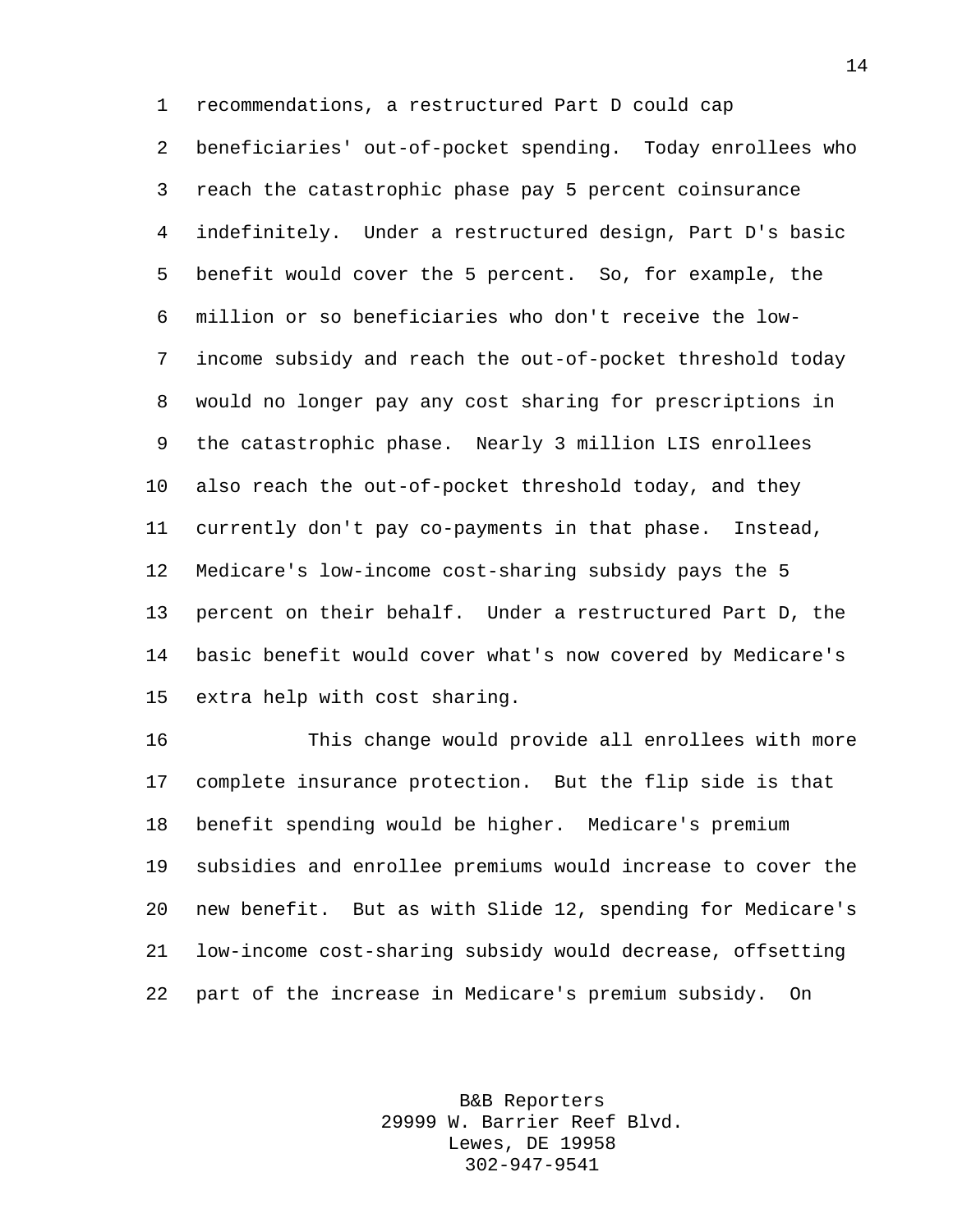net, program spending would increase, but not by as much as you might expect because premiums of all Part D enrollees would help to pay for the new benefit.

 Consistent with the Commission's 2016 recommendations, under a restructured benefit Medicare would provide less reinsurance, and plans would finance more of the catastrophic spending. For example, the Commission previously recommended lowering Medicare reinsurance from the current 80 percent to 20 percent and increasing what plans pay from 15 percent to 80 percent.

 At the same time, Medicare's capitated payments to plans would increase so that the program would continue to provide the same overall premium subsidy. The program would keep Part D's risk corridors in place, at least during a transition period, to keep financial protections for plans. And CMS would recalibrate the risk adjusters it uses for capitated payments to reflect plans' higher level of liability.

 If plans were responsible for more catastrophic spending, that may affect their formulary decisions. Plans may be less inclined to prefer certain drugs with high prices and high rebates. If more of Medicare's payments

> B&B Reporters 29999 W. Barrier Reef Blvd. Lewes, DE 19958 302-947-9541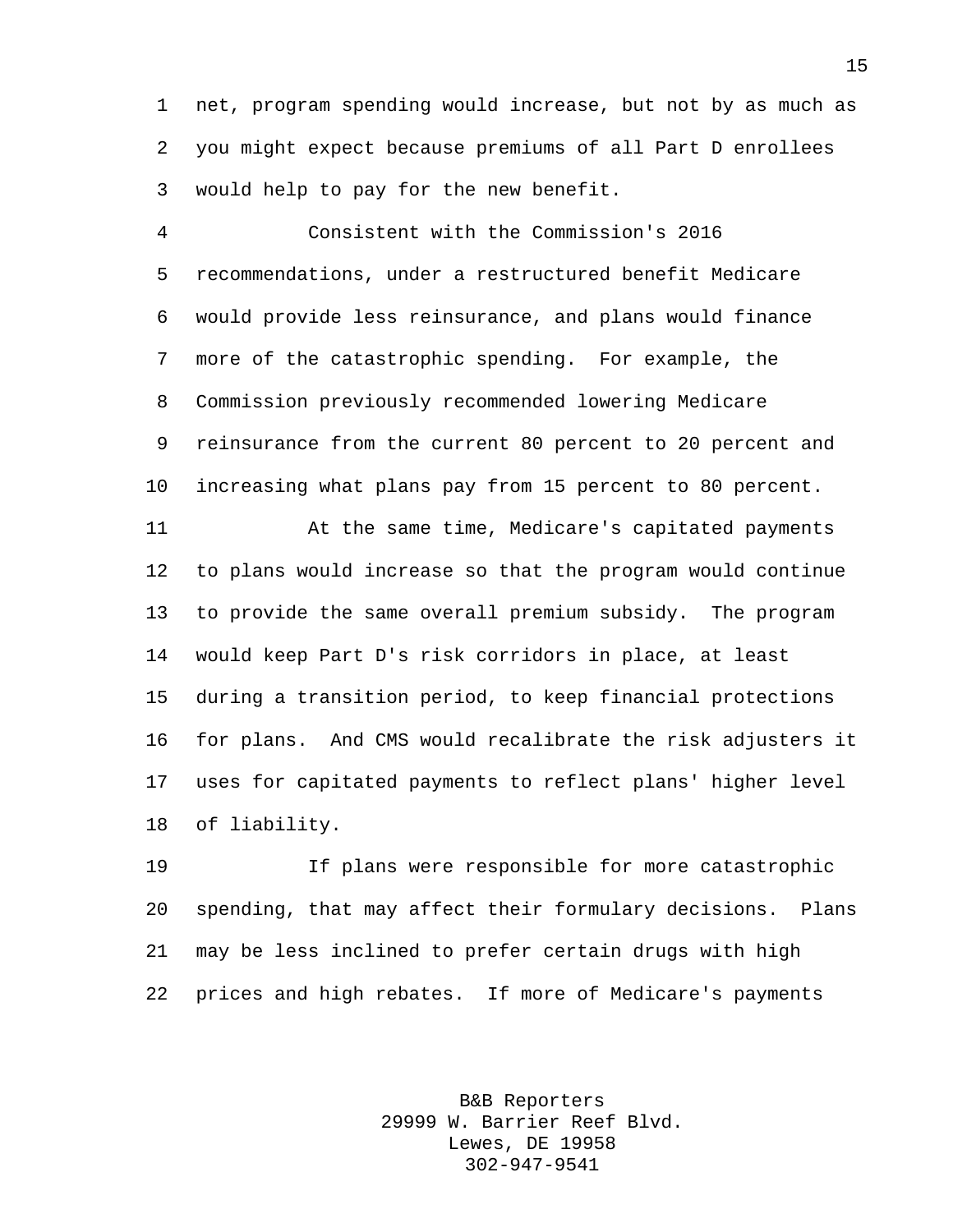were capitated instead of cost-based, plan sponsors would face more financial risk. Among stand-alone plans, most enrollees are in PDPs offered by very large plan sponsors, and in interviews we conducted, consulting actuaries told us they thought PDP sponsors have enough capital to reinsure themselves. However, among MA-PDs, there are smaller regional plan sponsors that may need to purchase private reinsurance, which could lead to higher administrative costs and premiums. It could also affect whether some plan sponsors choose to enter or stay in certain markets. As both large and smaller plan sponsors take on more financial risk, they would also need more flexibility to use formulary tools to manage benefits. One question to consider is whether Medicare

 reinsurance is still necessary. At the start of Part D, this form of risk sharing helped encourage plans to enter a new market. Today that market is well established, but reinsurance has grown in an unintended direction.

 To think about whether Medicare's reinsurance is still necessary, we took a look at how variation in Part D spending per person has changed over time compared with fee-for-service medical spending. Between 2011 and 2017,

> B&B Reporters 29999 W. Barrier Reef Blvd. Lewes, DE 19958 302-947-9541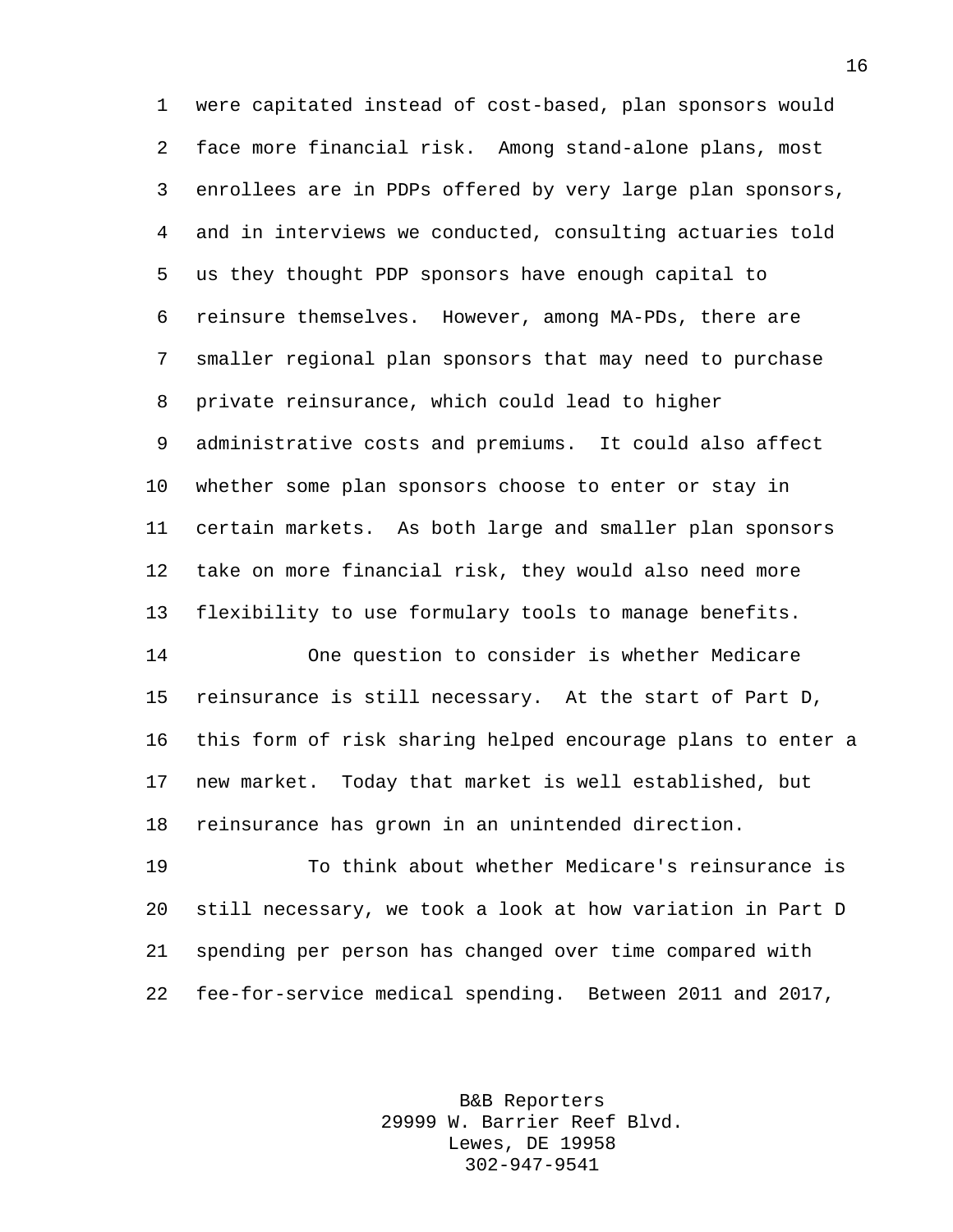we found that the variation in medical benefits per person remained flat, but that variation in pharmacy benefits grew significantly. Median Part D spending fell nearly in half over the period. At the same time, the introduction of extremely high-priced drugs drove up mean spending. This might suggest a continued need for some Medicare reinsurance.

 However, another thing to consider is what role Medicare's reinsurance plays. When health plans purchase private reinsurance, those contracts provide protection against unpredictable risk that the plan will have extremely high claims. Medicare's reinsurance is structured very differently.

 First, Medicare reinsures about 8 percent of Part D enrollees compared to 1 to 2 percent of health plan members under private reinsurance contracts.

 Second, most Part D spending in the catastrophic phase is predictable. In recent years, about 80 percent of Part D catastrophic spending is attributable to enrollees who also had catastrophic spending in the previous year. Medicare's reinsurance is not protecting against unpredictable high claims. It's providing cost-based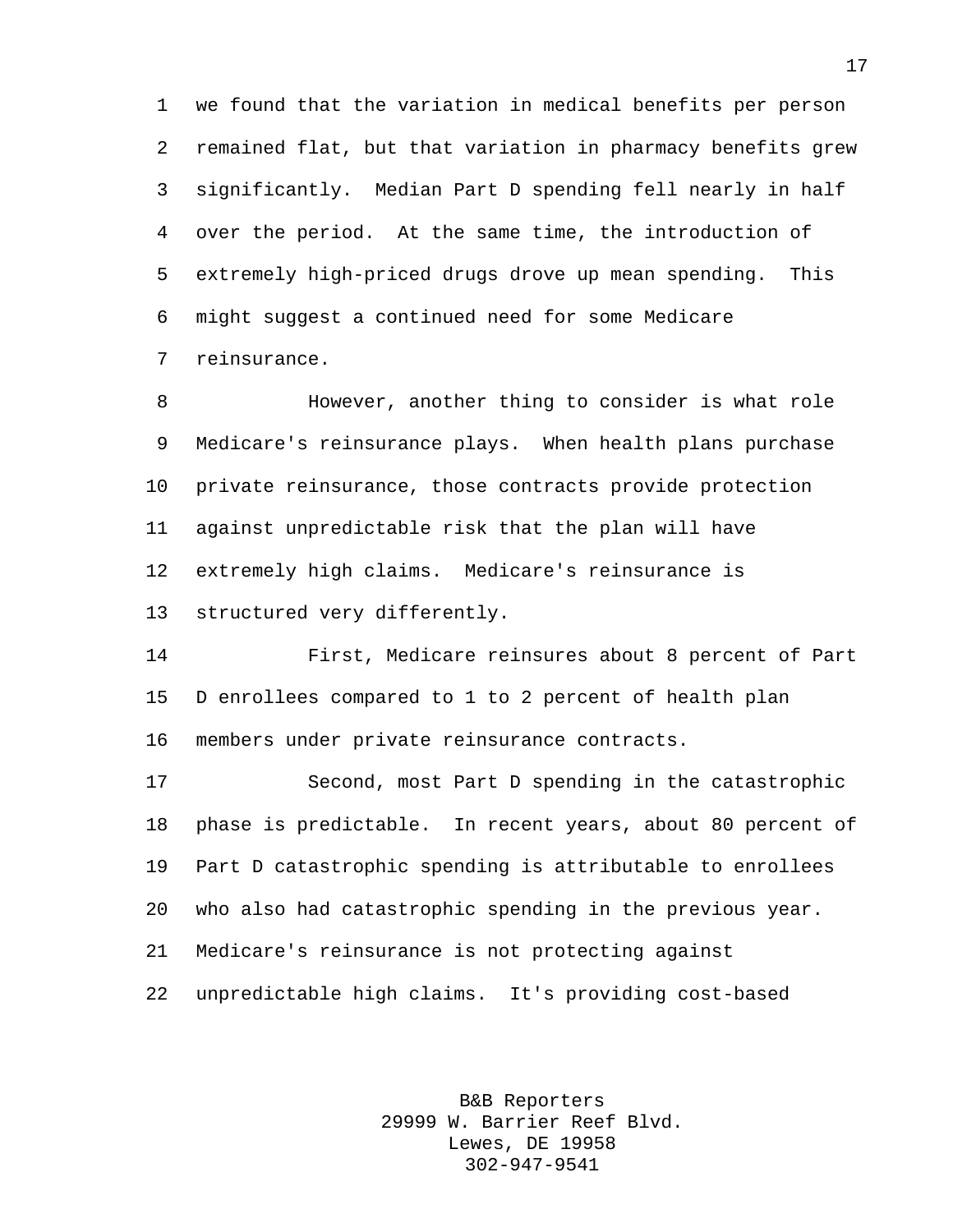reimbursement for high-cost enrollees. In this sense, it may be countering selection incentives. But CMS already has risk adjusters for that purpose, and Part D also has risk corridors to help protect plans from unanticipated losses.

 In order to help ensure a successful transition to a restructured benefit, we would need other changes. Changing from the status quo would have a lot of moving parts, and policymakers may want to phase in changes over time. Plan sponsors would need more formulary flexibility to manage the higher plan liability. When we ask plan sponsors what they think they would need, they often bring up current restrictions such as having to cover all protected-class drugs, not being able to limit their network of specialty pharmacies, and how LIS enrollees have weak financial incentives to use generics and preferred drugs.

 Under a restructured benefit, it would be especially important for CMS to recalibrate risk adjusters because more of Medicare's premium subsidies would be capitated. There may be other ways in which to improve the Part D risk adjusters.

> B&B Reporters 29999 W. Barrier Reef Blvd. Lewes, DE 19958 302-947-9541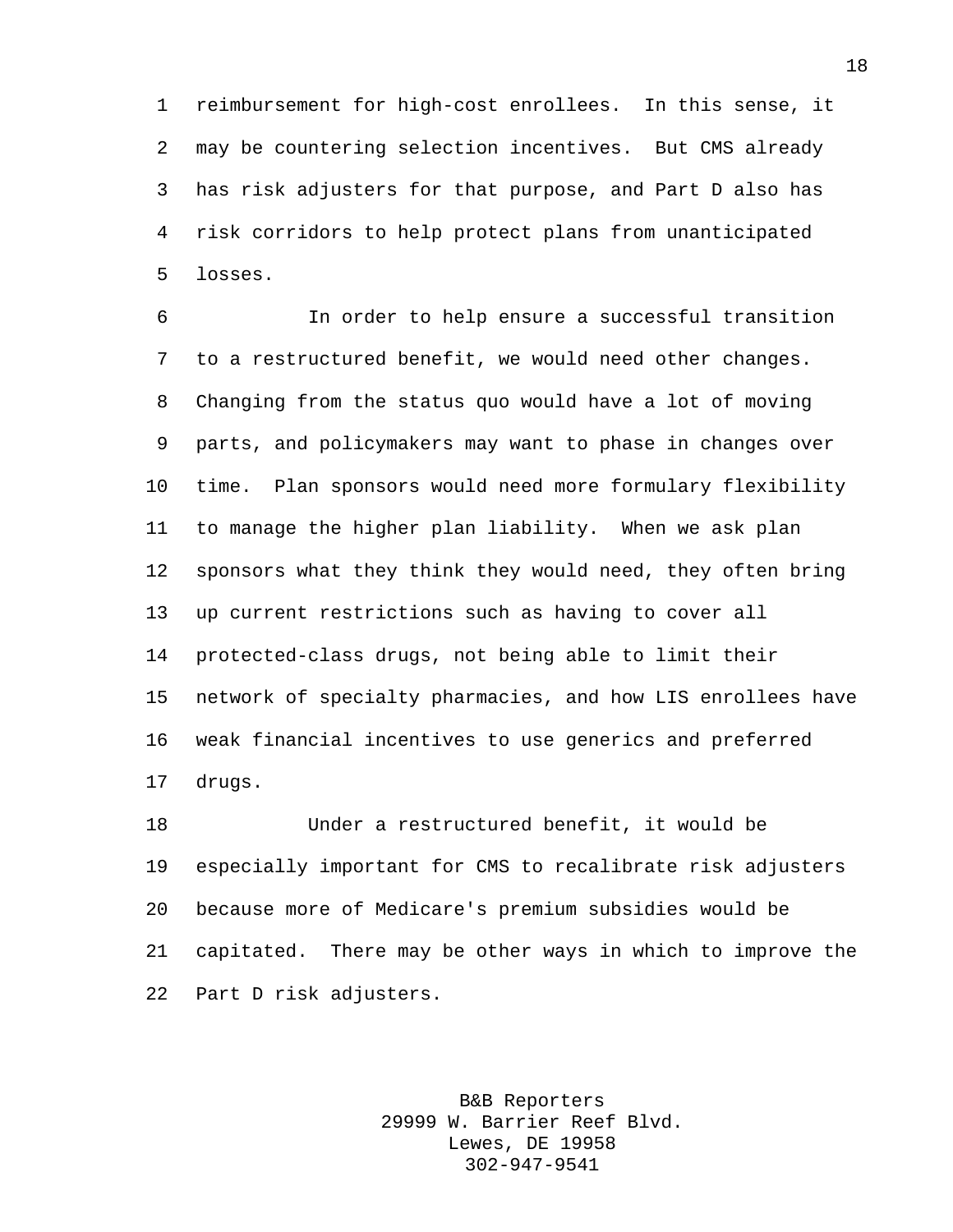In addition to reinsurance, Part D also has risk corridors that protect plans at an aggregate level from unanticipated losses. We may want to consider changes to the risk corridors, at least on a transitional basis. One option is to tighten the corridors during the transition to a new benefit, giving plan sponsors more protection against the risk of overall losses. Similarly, the shares of unexpected losses and profits borne by plan sponsors and Medicare in the corridors could be changed so that Medicare bears more risk temporarily.

 Now we'd like your questions and comments about this general approach. We would also appreciate hearing your perspectives about redistributing responsibility for financing Part D's catastrophic phase among beneficiaries, Medicare reinsurance, brand manufacturers, and plan sponsors.

 In November, Eric Rollins will bring you more information about plan sponsors that have larger percentages of members with the low-income subsidy and their experiences in trying to manage LIS benefit spending. DR. CROSSON: Well, I just want to thank you for that exquisite analysis and reformulation.

> B&B Reporters 29999 W. Barrier Reef Blvd. Lewes, DE 19958 302-947-9541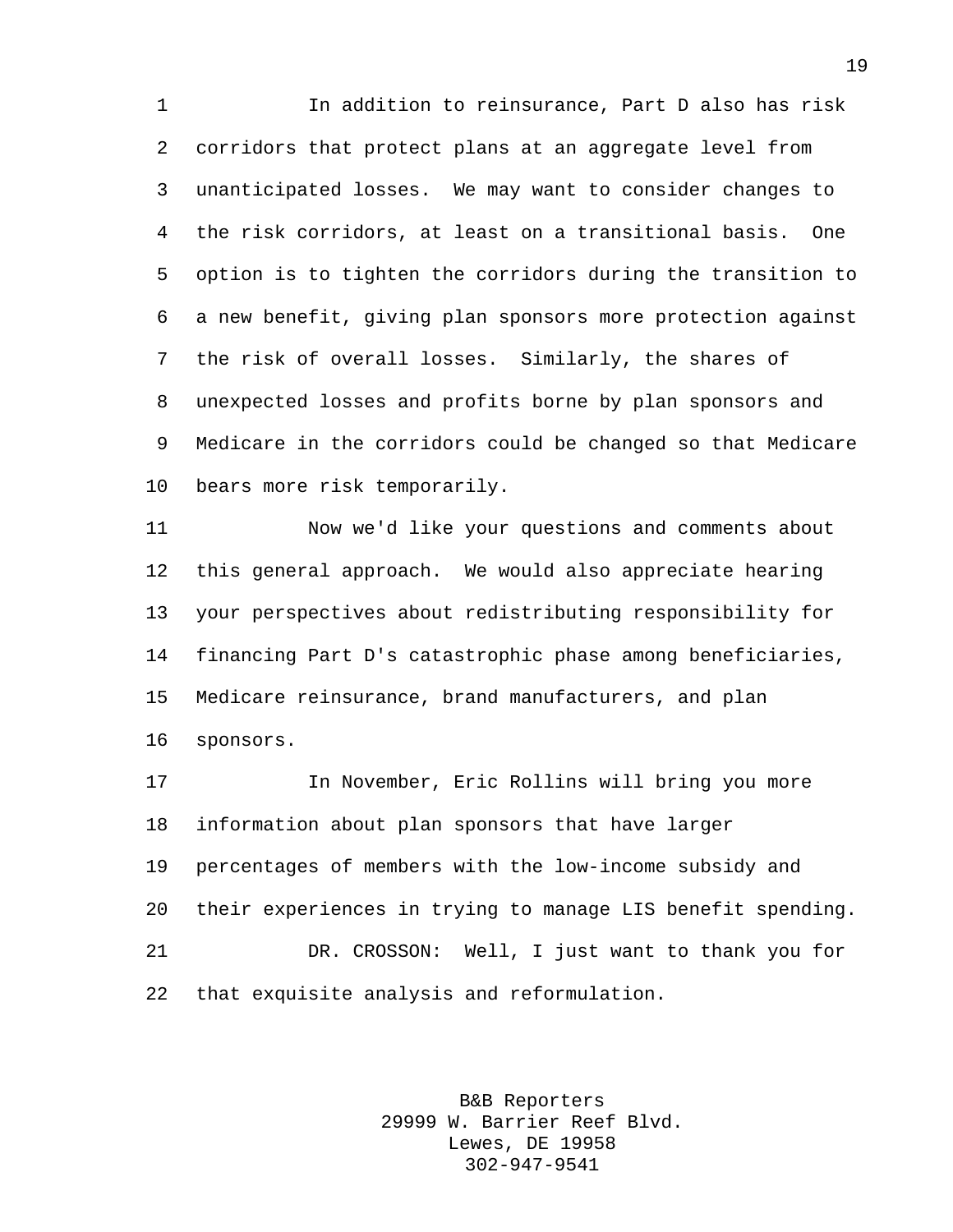We will start with clarifying questions from the Commissioners.

Paul?

 DR. PAUL GINSBURG: Yes. I thought that the paper was really terrific.

 I had a question. You concluded that the net effect financially of all these changes would be a small increase in program spending and beneficiary premiums? DR. SCHMIDT: We weren't providing a cost estimate of everything altogether. Each slide was kind of discussing the puts and takes of how program spending was with respect to each of the component we were going to on the slide.

 DR. PAUL GINSBURG: The reason I wanted to bring up the question is I presume that there are so many parameters that can be varied, such as the discount percentage, the reinsurance percentage, to protect the classes, that some version of this could be made budget neutral or premium neutral if policymakers wanted to. Is that correct?

 DR. SCHMIDT: Yes, that's correct. DR. CROSSON: Okay. Kathy?

> B&B Reporters 29999 W. Barrier Reef Blvd. Lewes, DE 19958 302-947-9541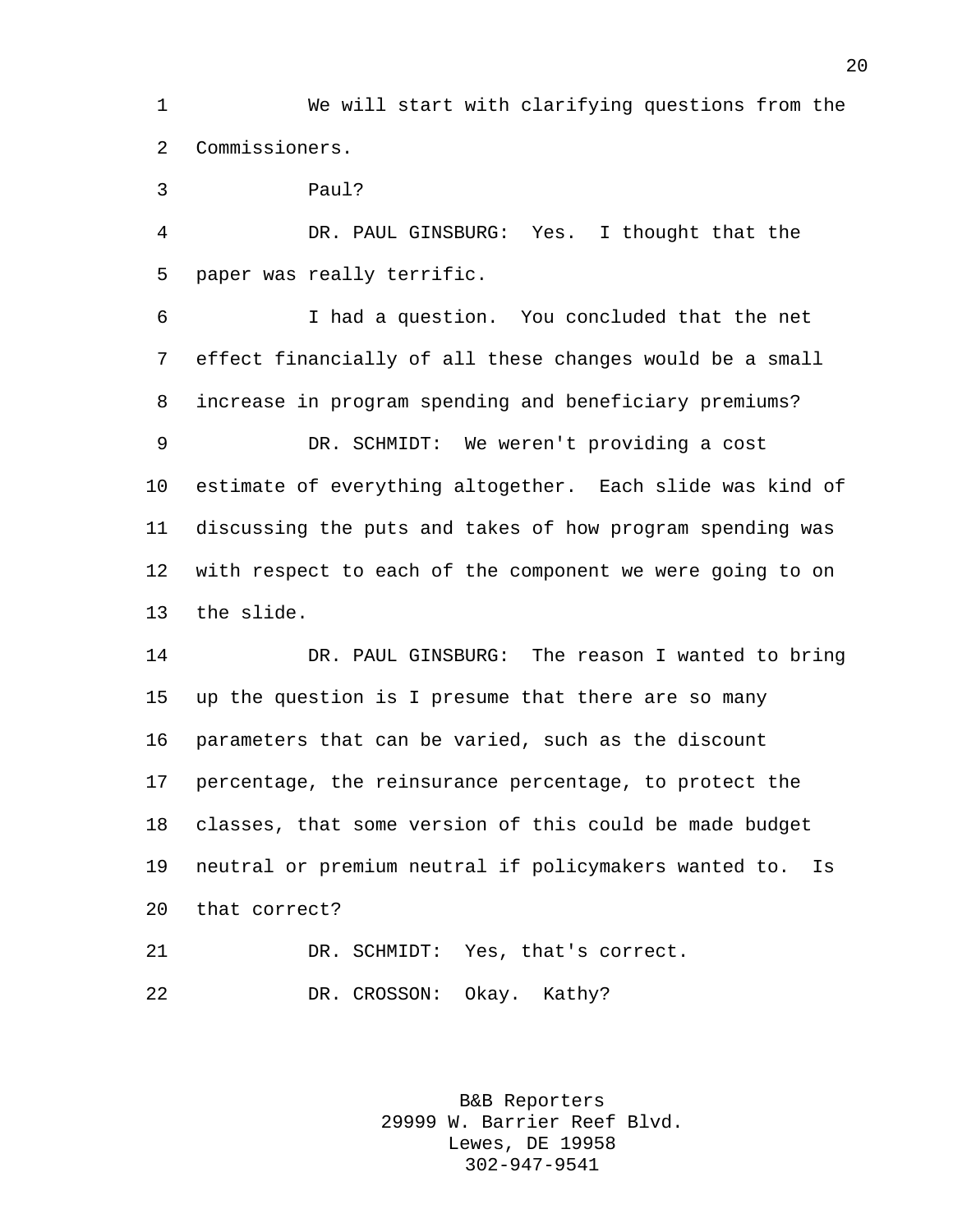MS. BUTO: Thanks a lot for this, not just the chapter, but the concept, which I think is incredibly elegant.

 I had a couple questions. One is whether you did an impact analysis or sort of a sensitivity or some kind of analysis that the impact of beneficiaries reaching the catastrophic cap, or would it be similar to the other proposal that we discussed where the manufacturer discount would no longer count toward reaching the cap? It feels like it would be very similar to that, but I just wondered if you had done that, that analysis of beneficiary impact. DR. SCHMIDT: So in the 2016 recommendations, we were changing the treatment of the manufacturer discount so it no longer counted towards the true out-of-pocket threshold. MS. BUTO: Right.

 DR. SCHMIDT: And remember it was an overall package that had some things that people liked and some things that people did not like, and the fact that people would stay in the coverage gap longer was something that folks did not particularly like but was part of the overall package and something that we thought was necessary at the

> B&B Reporters 29999 W. Barrier Reef Blvd. Lewes, DE 19958 302-947-9541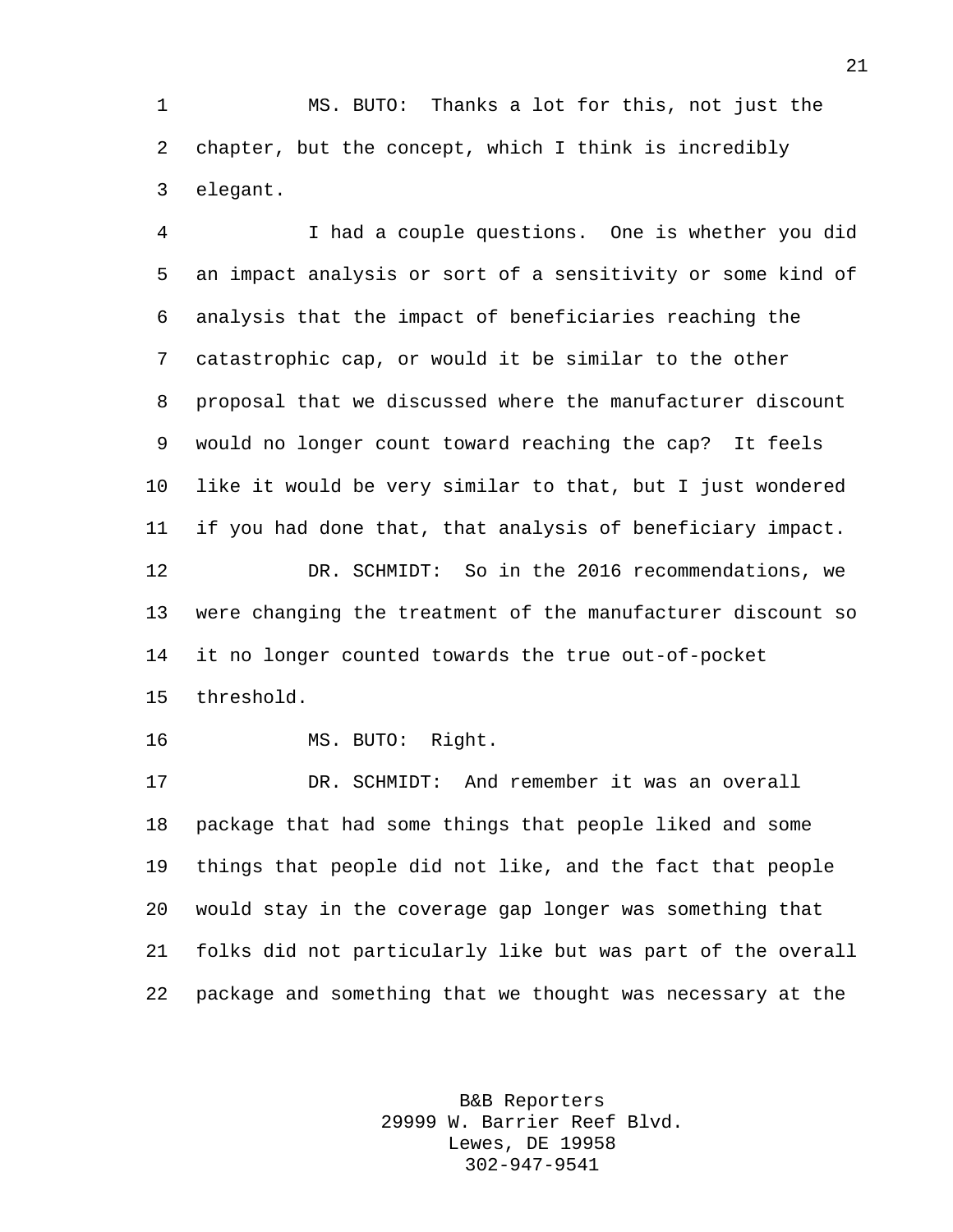time.

 The nice thing about this redesign is that treatment, that change in the treatment is no longer really relevant.

MS. BUTO: Relevant, right.

 DR. SCHMIDT: And the 25 percent cost sharing is really consistent with current law. So the only question is at what level the out-of-pocket cap is. Do you want it to be kind of the same as what beneficiaries essentially would pay under current law if you don't consider what manufacturers are contributing in the coverage gap or something else?

 MS. BUTO: Okay. So, obviously, it's one variable that could be -- and the other, the other question I had was whether in the catastrophic cap phase whether the manufacturer discount would apply to generic manufacturers as well as brand name or just brand name. Had you thought about that?

 MS. SUZUKI: We only looked up brand-name drugs partly because we were trying to replace the elimination of coverage gap discount with a cap discount, and so we were talking about the same entities.

> B&B Reporters 29999 W. Barrier Reef Blvd. Lewes, DE 19958 302-947-9541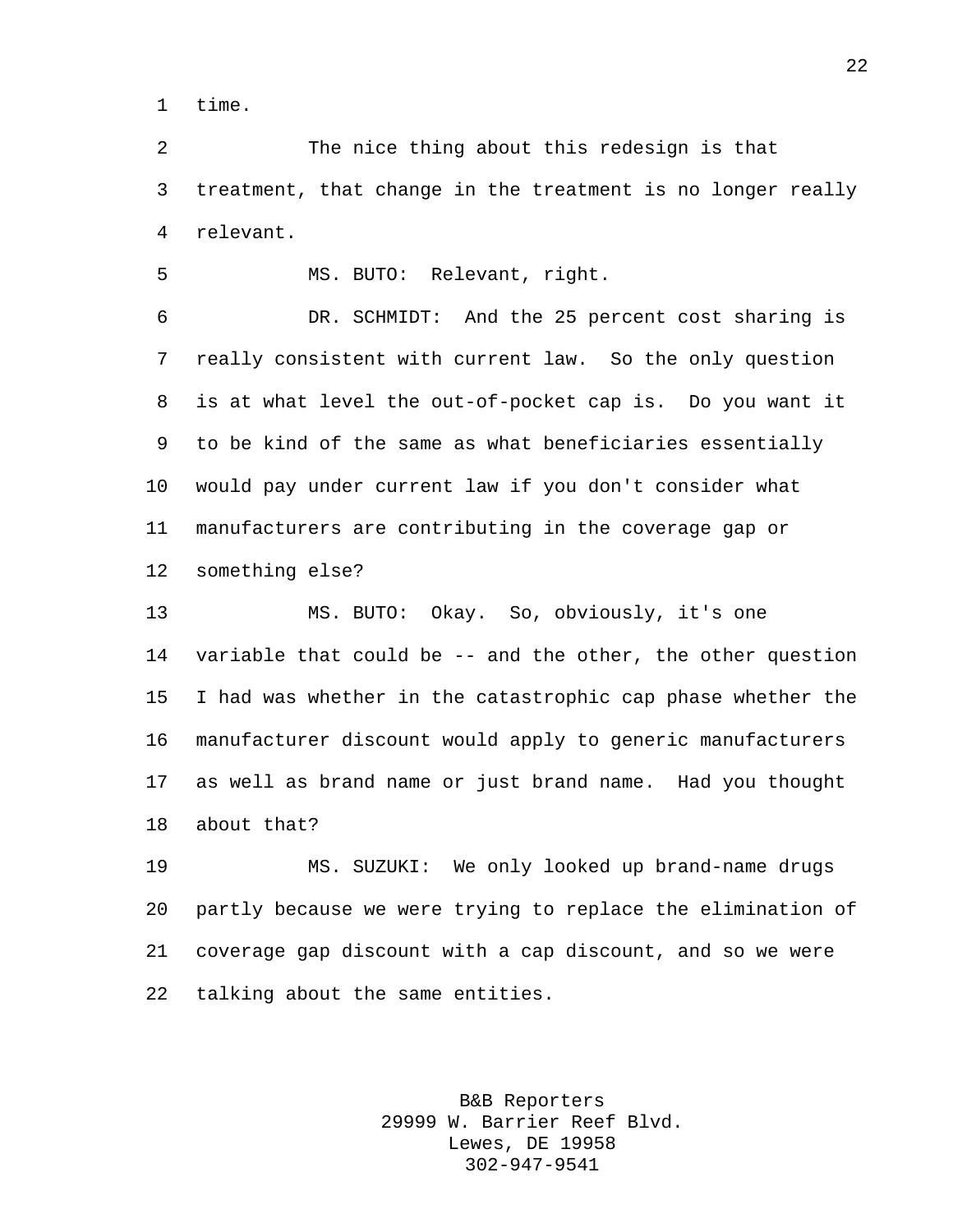MS. BUTO: Okay. Good. Thank you very much. That helps.

 DR. CROSSON: Okay. Dana, Jonathan, Pat. DR. SAFRAN: Yeah. Just adding my voice to the thanks for this really impressive piece of work. I have two questions. One is about premium increases that you'd expect. You said a little bit about it here and a little bit about it in the chapter, but I just wonder if you could expand a bit on what you think are the likely consequences for beneficiaries in terms of premium increases that might be faced as the plans start to face the increased cost that you tell us are going to happen because of this and that are intended here and also whether there is any backstop possibilities to that in terms of a cap on increases allowed with respect to premiums.

 And then I'll go to my second question. MS. SUZUKI: So there are a lot of moving pieces. We explicitly did not provide the overall impact because it would depend on the parameters that are chosen.

 Although one thing to note is that reinsurance is already part of the premium calculation for the plans. So

> B&B Reporters 29999 W. Barrier Reef Blvd. Lewes, DE 19958 302-947-9541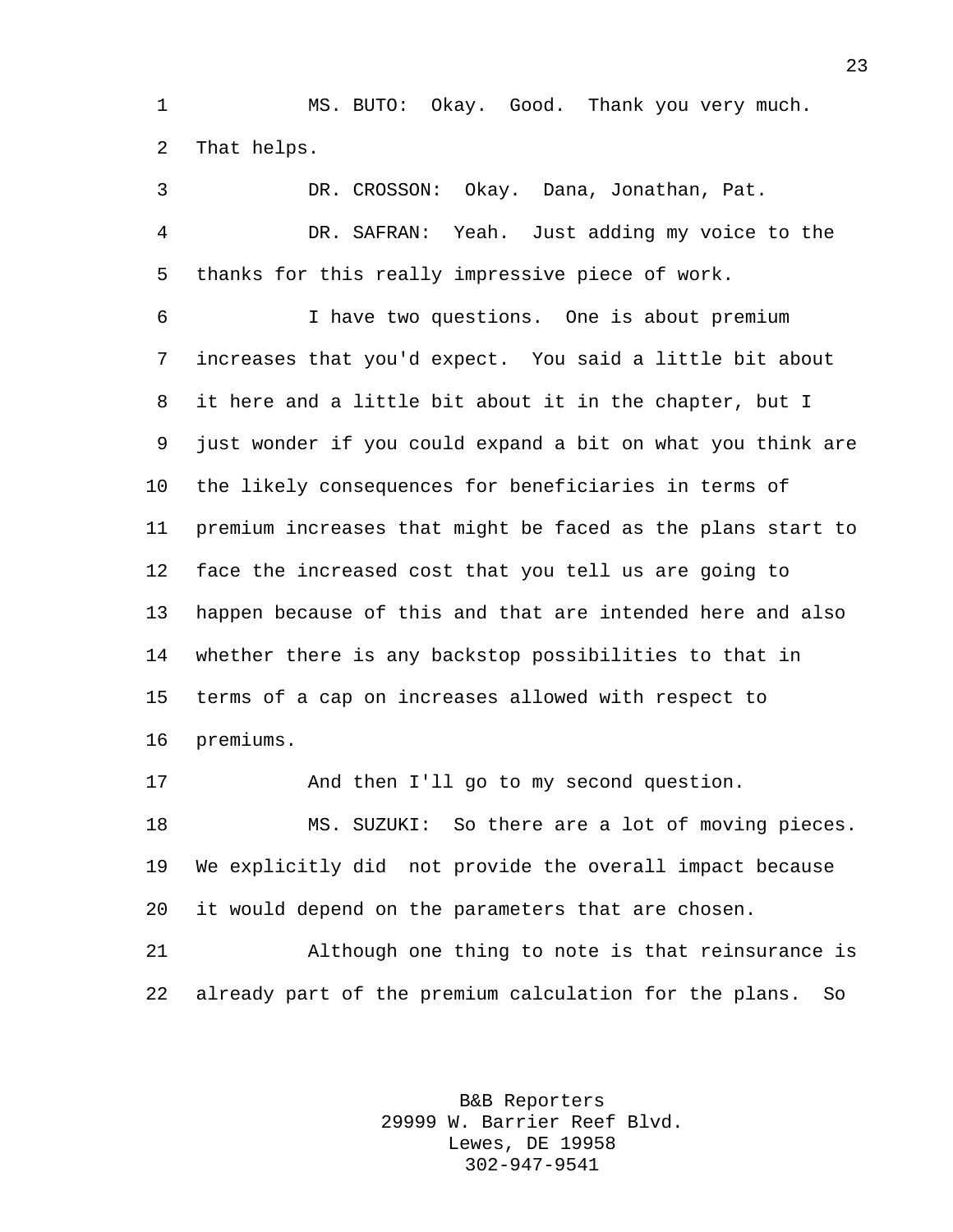right now, essentially, 95 percent of the cost above the out-of-pocket threshold is already reflected in the premium amount. So changing that distribution will not necessarily lead to higher cost because I think we're now considering a cap discount to pay for some of that cost.

 The big question is, What do you do with the out- of-pocket threshold, moving up or down, relative to current law would affect the premium amount? Because you have 75 percent coverage below the threshold but a higher -- potentially a higher coverage above the threshold, and then the low-income cost-sharing subsidy is one of the things that would lead to higher premium. But we think there are different ways to offset that, some of that cost, if that's the policy goal.

DR. SAFRAN: That was very helpful.

 My second question is also about asking you what you thought about in terms of the behavioral economics here, which are quite complex, will play out.

 Early in the chapter, you highlight that manufacturers had a notable shift toward specialty and orphan drugs. I wonder if you've thought about whether this policy shift would incentivize another type of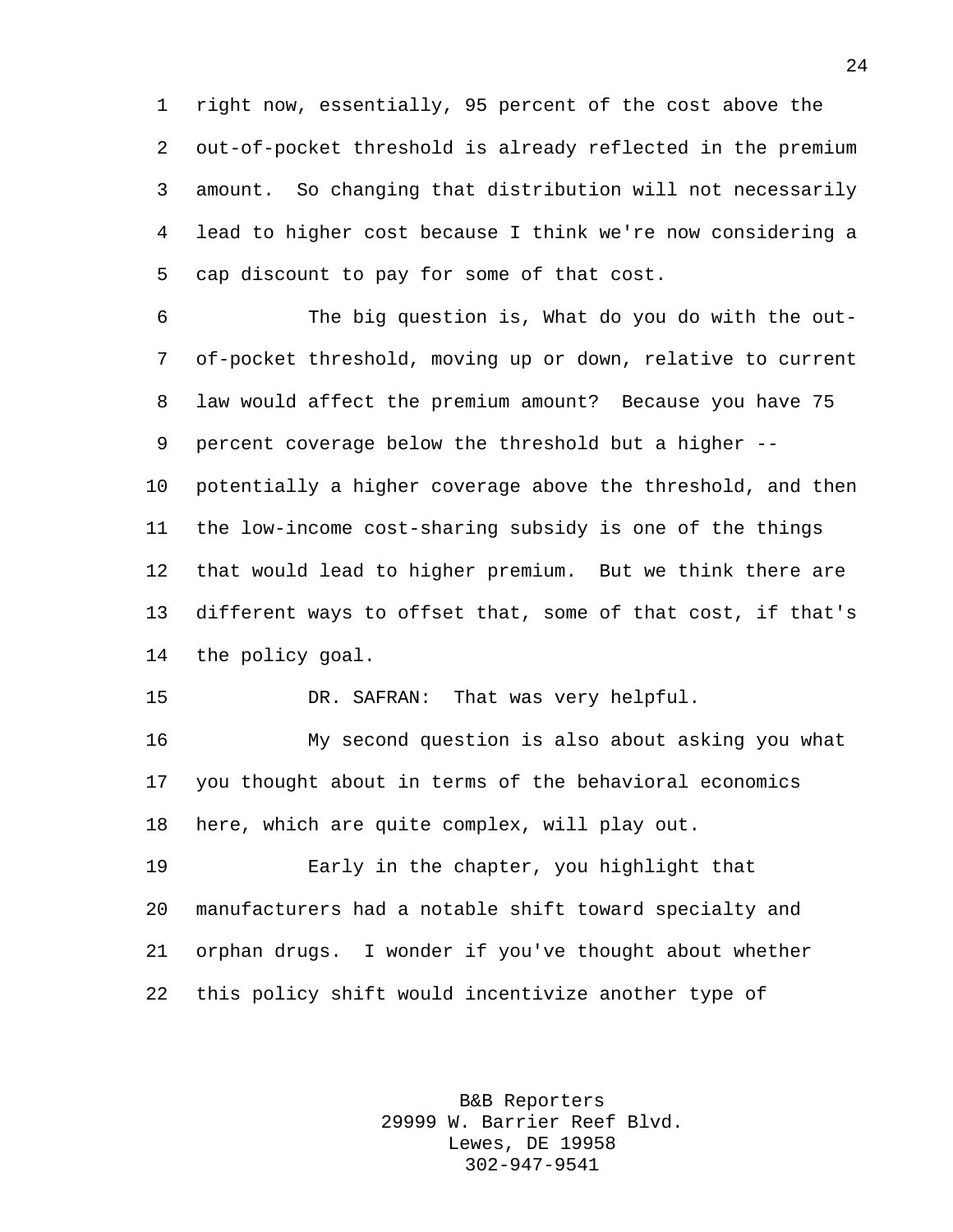manufacturing shift, and if so, what do you hypothesize that could look like?

 DR. SCHMIDT: We'd really be speculating. There are so many other factors that go into what manufacturers decide to put into their pipeline and take to the market. So it's the whole length of exclusivity, patent law, all of those things, and obviously, reimbursement policy is one important element of it. But it's just a small component. But the fact that there would be this open-ended discount that manufacturers would have to provide may affect pricing decisions. 12 DR. SAFRAN: Thank you. DR. CROSSON: Jim wants to get in. DR. MATHEWS: So to go back to your first question with respect to beneficiary premium increases and consequences of those increases, as Shinobu said, the magnitude of those increases are going to depend on the parameters chosen for this redesign, but I also wanted to point out that there is a longitudinal element here, that a lot of the changes that we are discussing are designed to get at manufacturer's pricing behavior and to increase the incentives for plans to make formulary decisions over time

> B&B Reporters 29999 W. Barrier Reef Blvd. Lewes, DE 19958 302-947-9541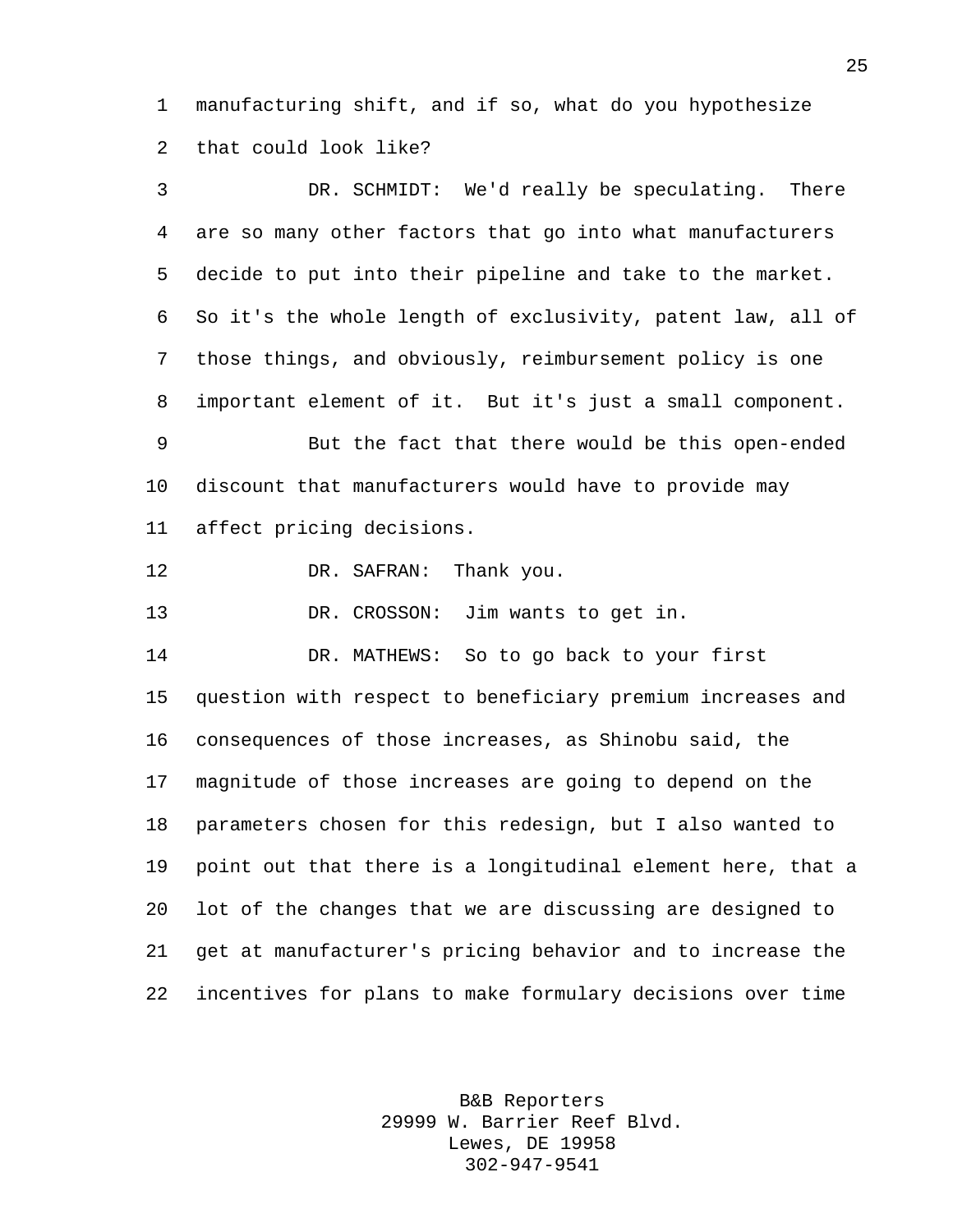that ideally would have the impact of decreasing price growth over time.

 So to the extent that the Commission has been concerned about the growth of high-price specialty drugs, the growth of Medicare reinsurance spending, part of what we were discussing here are changing incentives to get at those rates over the long term.

8 DR. CROSSON: Okay. Jonathan?

DR. JAFFERY: Yeah. Thanks.

 My question actually is along the lines of Dana's second question about manufacturers' behaviors and their incentives, but I'll be a little more -- I'll home in on something.

 You talk about the manufacturer's financial contribution being -- let me put a number on it -- 6.9 billion in 2018. So is it accurate that as we're estimating their contribution, that's going to be very dependent on their own pricing strategies? So if they double their prices, it suggests or we will calculate that they're actually contributing twice as much?

 DR. SCHMIDT: Yeah. Right, pretty much. The 6.9 percent was looking at claims data for 2018 and looking at

> B&B Reporters 29999 W. Barrier Reef Blvd. Lewes, DE 19958 302-947-9541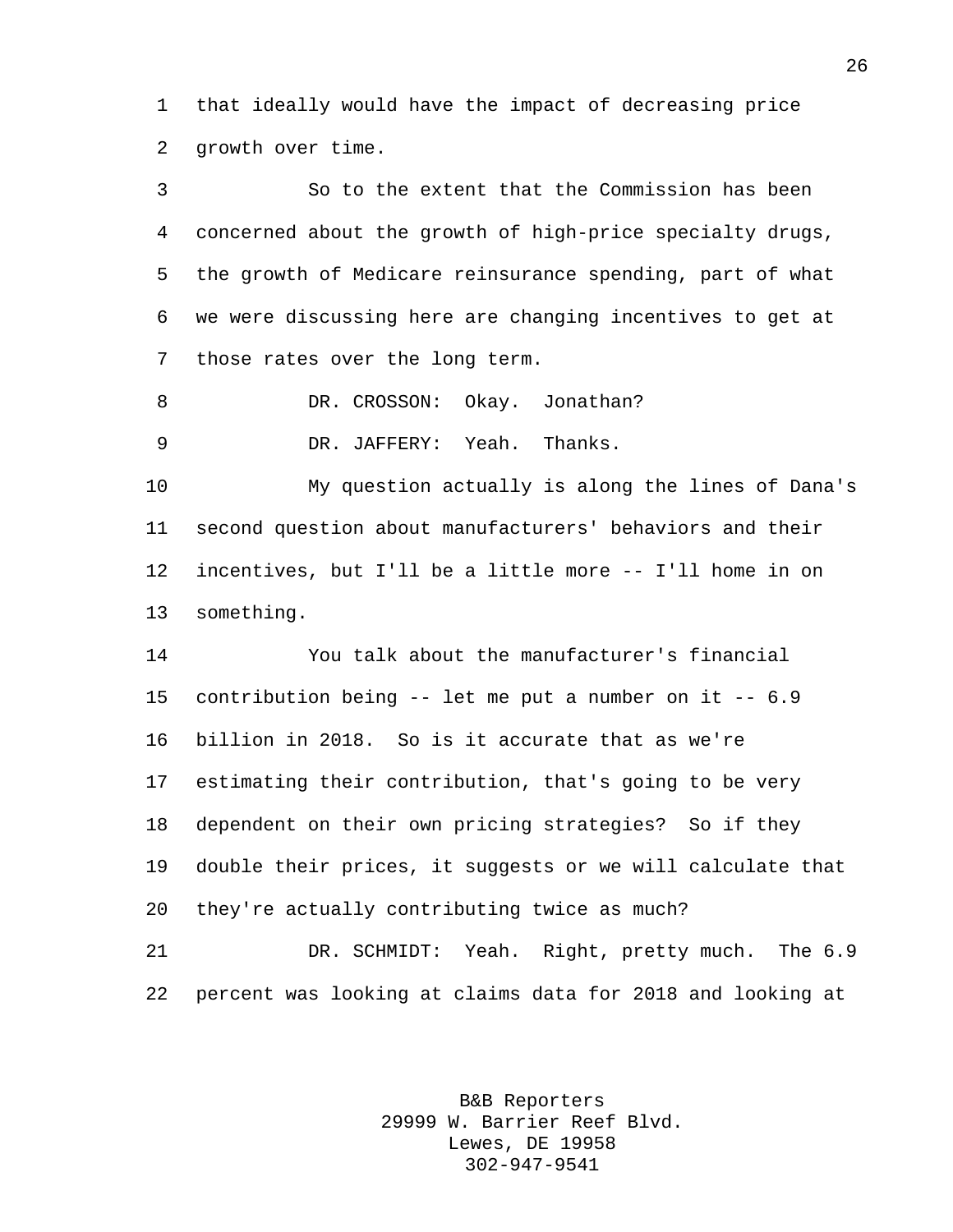the value of what's described as "manufacturer discount" on those claims in that year. So that was a year where it was 50 percent, and it's subsequently gone up to 70 percent discount. So that's how we came up with the amount of revenue.

 But, yes, you're right. They have control over prices.

 DR. JAFFERY: There's something analogous here to discounts that providers offer to insurance companies and whatnot. We'll have to think, I guess, about how we calculate different sectors' contributions based on that, because that's very different than, say, what a beneficiary premium is, which is an actual dollar amount.

All right. Okay, thanks.

DR. CROSSON: Okay. Pat and then Kathy.

 MS. WANG: I wondered if you could talk a little bit more about the elimination of the manufacturer discount in the coverage gap. Assume that it no longer counts towards the out-of-pocket threshold, and so this acceleration of people reaching the reinsurance layer is gone.

There's statements in the paper as well as in the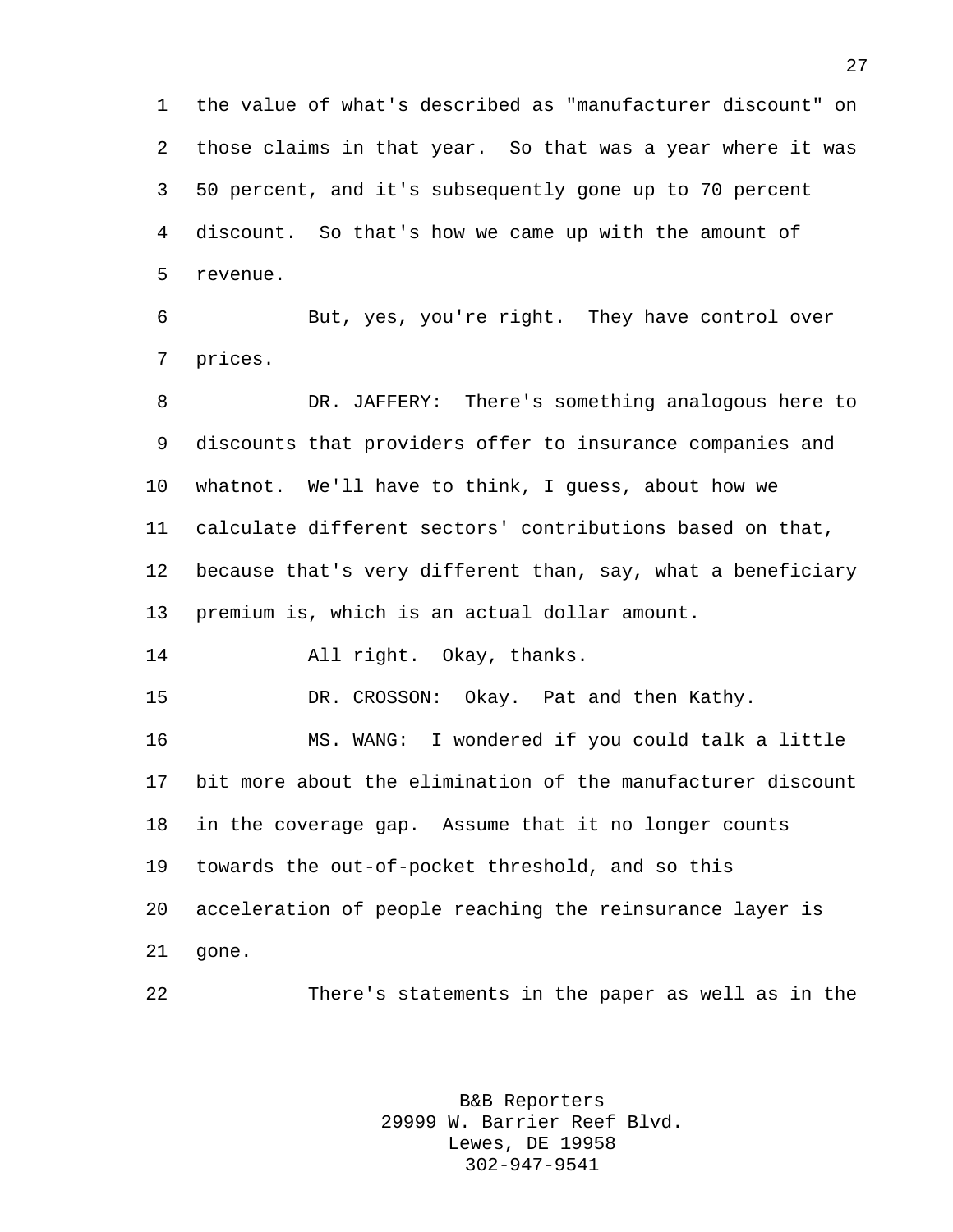slides around the discount and the coverage gap created price distortion between brand and generic. Is that a statement that is made, I assume, only for brands that have a generic equivalent? Because what about specialty, single source? I was wondering because it still feels like manufacturer discount at several layers of the benefit makes sense to try to get maximum incentives running in the correct direction.

 So I wonder if you could explore that a little bit more.

 MS. SUZUKI: So I think you're correct that, generally, the brand generic price distortion would be brands with generic, but I would add that sometimes there are therapeutic generic substitutions that are available to beneficiaries. And plans may have stronger incentive without the coverage gap discount to encourage more of those brand substitutions that are more based on therapeutic class, not just the direct generic substitution, which I think plans already do. MS. WANG: Do you have any sense of relative proportion of those phenomena inside of the coverage gap?

Would a continued coverage gap discount that did not count

B&B Reporters 29999 W. Barrier Reef Blvd. Lewes, DE 19958 302-947-9541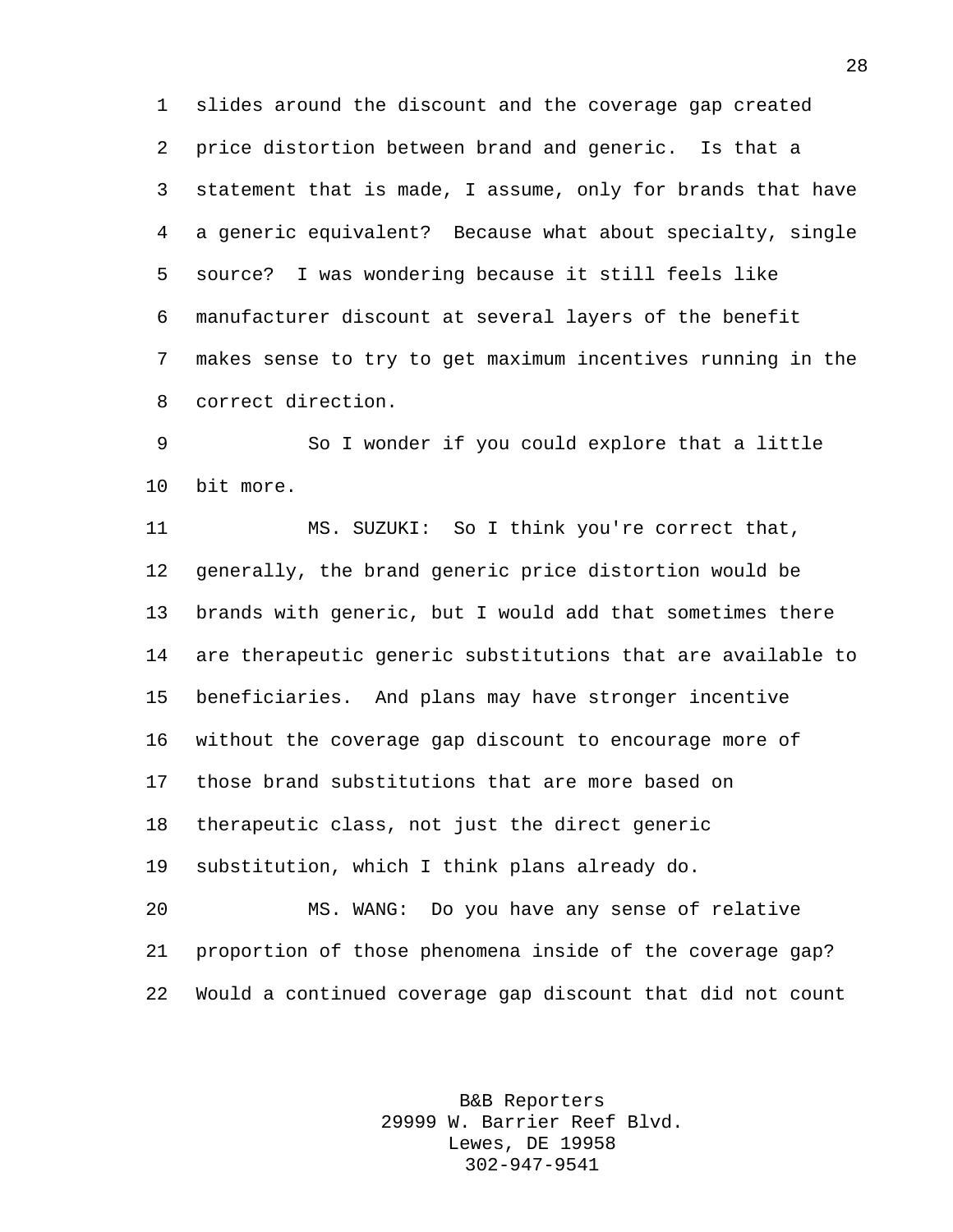towards the out-of-pocket net be better and more productive in terms of continuing to dampen price escalation than the phenomenon you're describing?

 MS. SUZUKI: I think that's a really difficult question to answer, partly because some portion of those brands used are probably driven by clinical needs. Some portion may be due to the fact that they have hit the coverage gap, and from maybe their experience, they know that they're going to reach the catastrophic phase. In that case, your out-of-pocket liability would be minimized using the brand version of the drug.

 So there are a mixture of things that happens in the coverage gap, but we think that if there are generic substitution that's available, then we want to ensure that that incentive is aligned.

 MS. WANG: Does your thinking on that change if there was a manufacturer discount on generics? DR. SCHMIDT: I think Kathy has raised that issue in past discussions about this, and I think we had some concern. This isn't true for all generic drugs, but we've seen declining numbers of manufacturers for certain

generics. And so there was concern about if you add on top

B&B Reporters 29999 W. Barrier Reef Blvd. Lewes, DE 19958 302-947-9541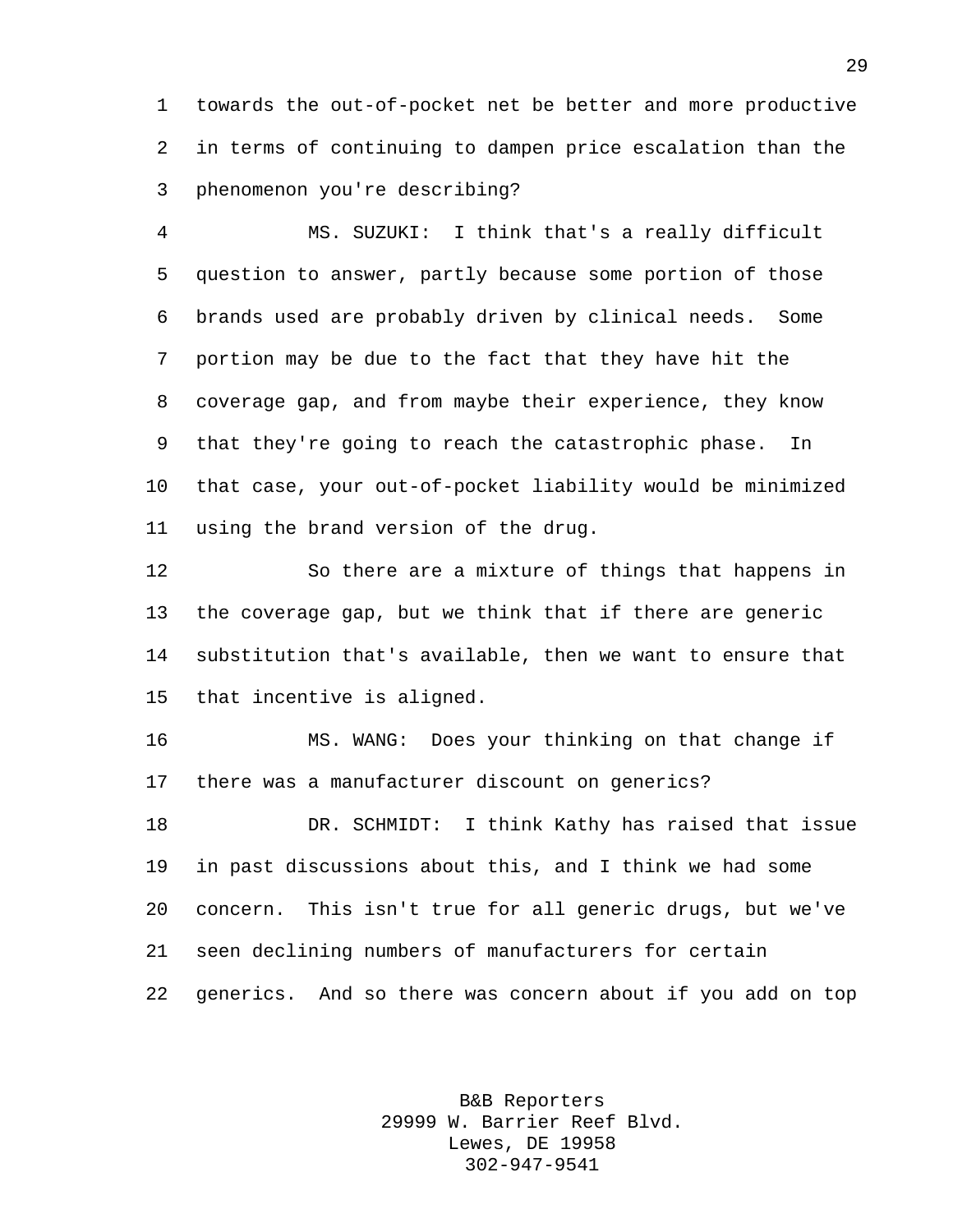of that a discount that they have to provide about the viability of maintaining generic competition.

 MS. WANG: I think that the question really is more focused, not generics, generically, but there are certain generics where price escalation has been just as dramatic as on the brand side.

7 DR. CROSSON: Kathy?

 MS. BUTO: I just wanted to go back to -- I guess it was something somebody, maybe Dana, raised that caused me to think this.

 With a manufacturer discount that's sort of unlimited in the catastrophic phase, isn't that likely to stimulate higher pricing in sort of brand-name drugs; in other words, similar to our recommendation of keeping prices below sort of inflation, so that we would cap Medicare's payment rates?

 If you're going to require a certain discount, then it seems to me the introduction prices would be -- there would be an incentive to really go high on those. I mean, I just wonder if you've thought about that.

 The structure, I love getting rid of the coverage gap, but the structure also suggests that if there's no

> B&B Reporters 29999 W. Barrier Reef Blvd. Lewes, DE 19958 302-947-9541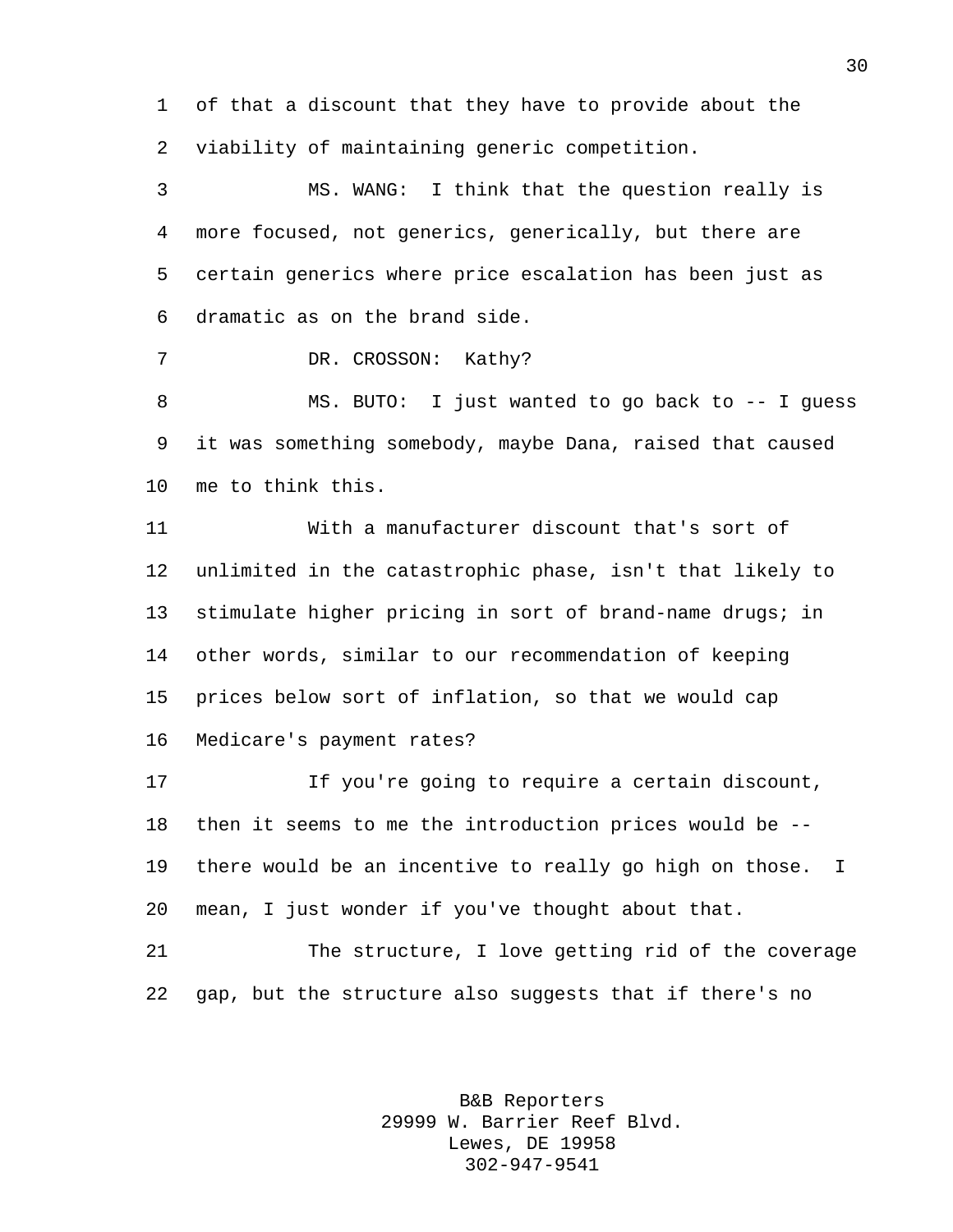skin in the game, then you've got, by manufacturers, before the catastrophic limit that you're going to have, again, more of a likelihood of high introduction prices. I just wondered if you all had thought about that.

 DR. SCHMIDT: We have talked about that internally, and we've talked to other experts in the field. And there's just a lot of uncertainty.

 We hear both sides of that argument, and I'm not sure that anyone knows precisely what happened. I think it's going to vary from drug class to drug class, dependent on competition in that class and so forth.

 DR. CROSSON: You know, I think inherent in this -- and I almost hesitate to say this -- is that there is a perception that there's going to be a limit eventually to how much manufacturers can keep increasing their prices.

 Now, I think people have been saying that for a long time, which is why I hesitate to say it, but I do think that given the level of public outcry, one might construe that while manufacturers might have an incentive in the face of this change in their liability outside in the catastrophic coverage arena, that they would reflexively do that. But I do think there could be other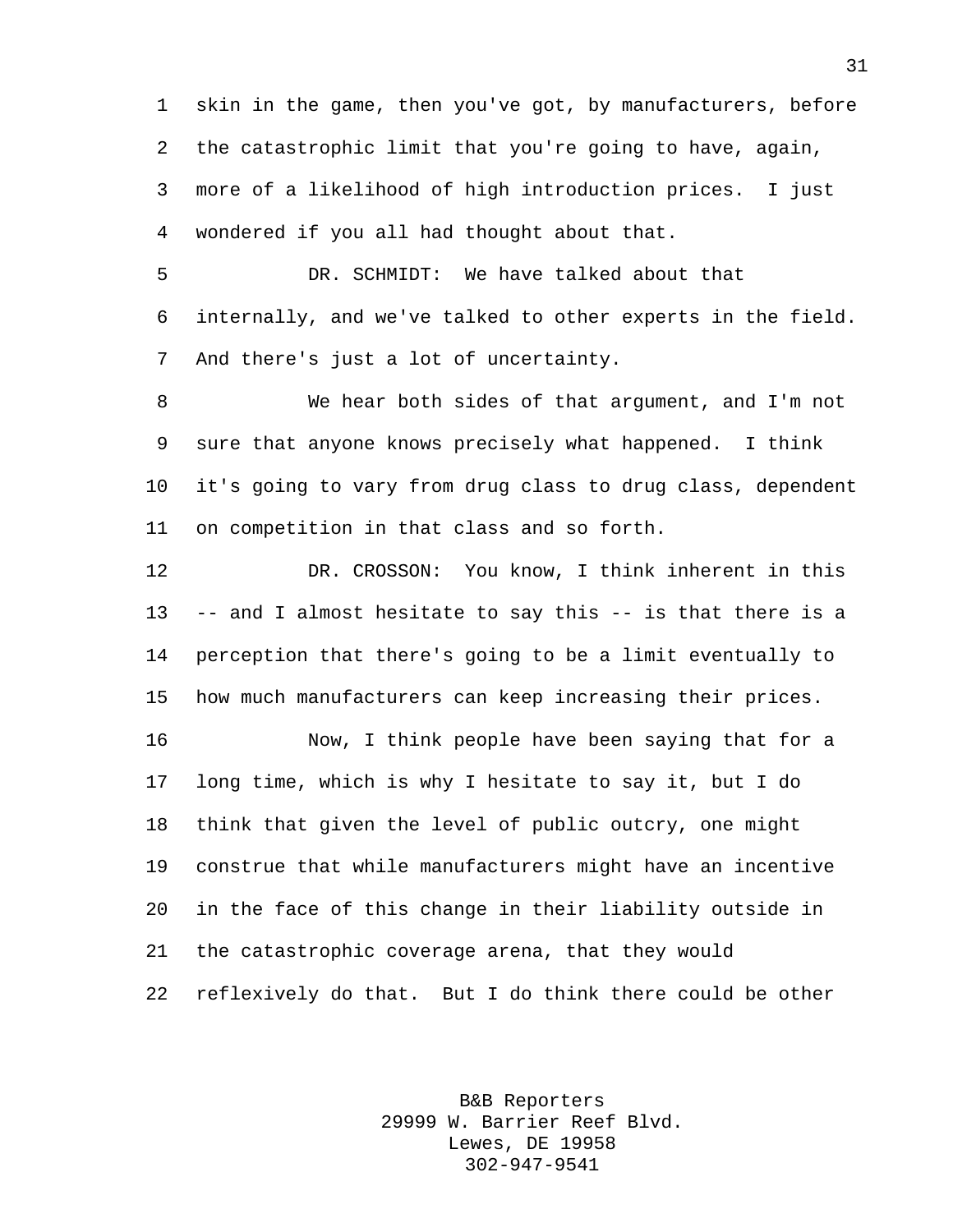forces pushing against that.

Jon, Bruce, Amol.

 DR. PERLIN: Well, let me add to the chorus of thanks for a really thoughtful, superb chapter, and discussion.

 I have really three questions for you. The first is the premise is that there's formulary management, but that implies that there are substantutes. Has there been any source sensitivity analysis about the degree of substitutability where the costs reside if you actually parse the pie of the Part D expenditures and to those things with and without substitute and what that magnitude is?

 MS. SUZUKI: So CBO has looked at this a couple years back, looking at selected therapeutic classes to see how much Medicare could save if there were therapeutic generic substitutions. My recollection is those were pretty common classes of drugs.

 And we've also independently looked at generic use rate within some broad classes where we think there is some mixture of direct generic substitution, therapeutic generic substitution available; for example, high

> B&B Reporters 29999 W. Barrier Reef Blvd. Lewes, DE 19958 302-947-9541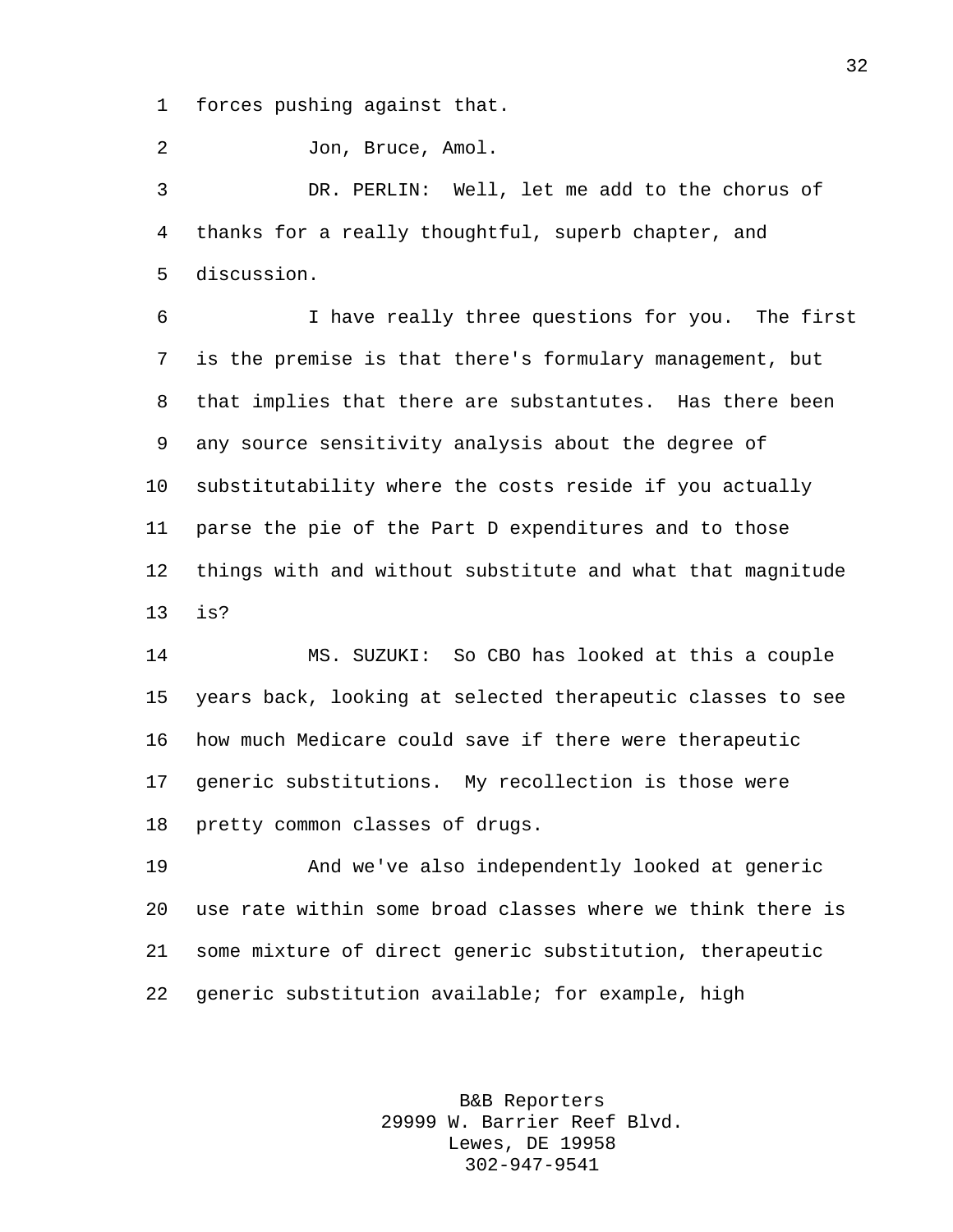cholesterol is one of them. High blood pressure is another. Those classes where when we look at LIS enrollees compared to non-LIS enrollees who do see cost-sharing differential, we do see a difference in generic use rate. And some of it, we have argued that are due to financial incentives and due to clinical need differences.

 DR. PERLIN: The reason I am asking that question is the notion of formulary management requires, by definition, formulary choices, and where those choices are constrained, that limits the overall pull.

11 11 If I am understanding correctly, the savings where there is substitution is what helps to rein in the cost against entities where there's a single drug or specialty drug in class.

 With that in mind, it strikes that the points that were just made about the potential risk of the escalation of launch price is problematic, and I'll just tee this up for the second phase of conversation. But our definitions of what is a substitute, appropriate substitute for a specialty drug may be particularly important. Apropos of this, while certain things may be related to behavior in terms of pricing, some of the specialty

> B&B Reporters 29999 W. Barrier Reef Blvd. Lewes, DE 19958 302-947-9541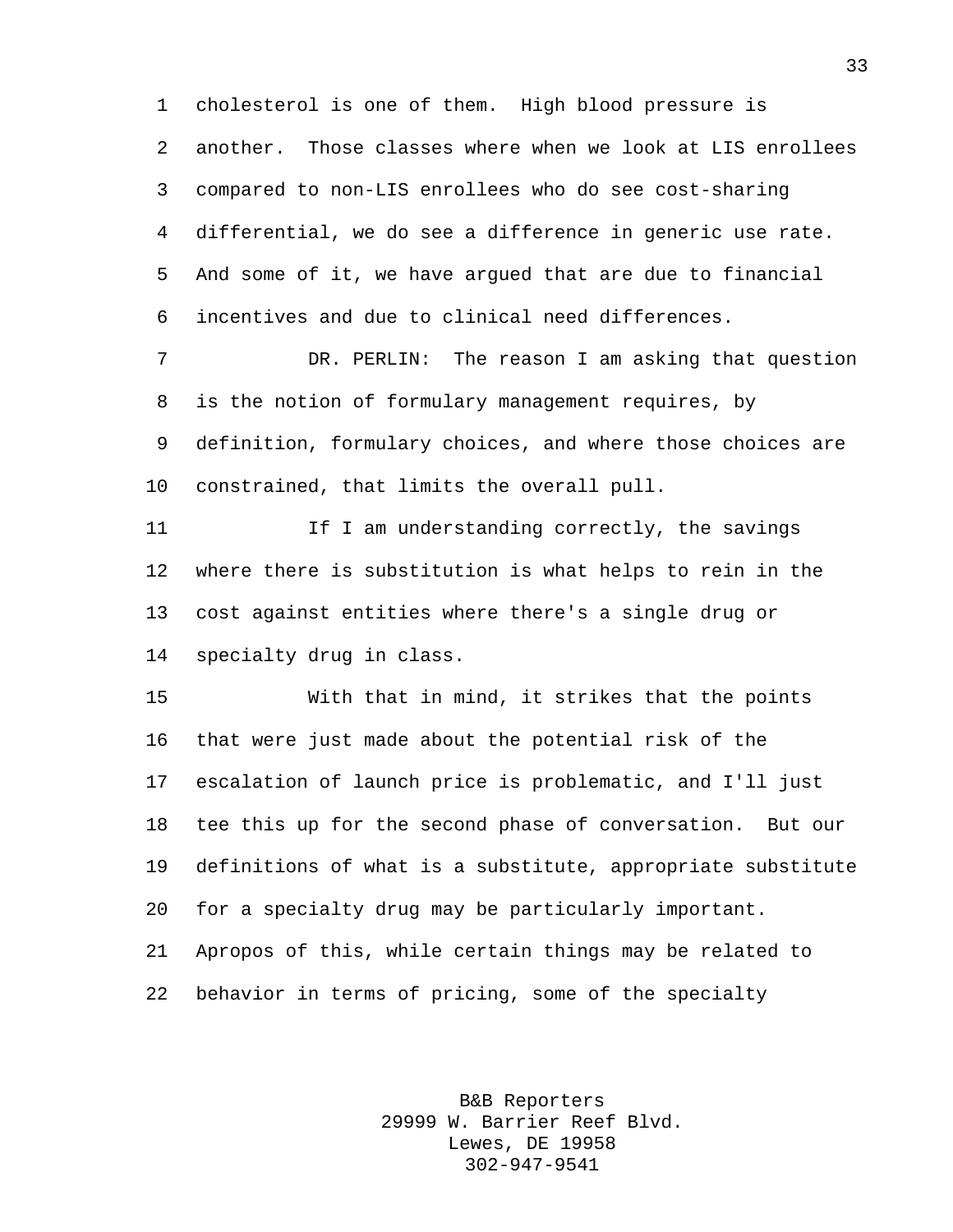therapies involve new technologies that may be inherently more expensive. I just wonder how we get an estimate on any of that to really understand how this operates.

 DR. CROSSON: Okay. I've got Bruce and Amol, and then we're going to, I think, move on to the discussion please.

```
7 Bruce?
```
 MR. PYENSON: Actually, to pick up on Jonathan Perlin's comment, I opened up the June 2019 report. Table 2.2 has a list of the top specialty drugs, and you can actually go down the list of those drugs. Many of them have clear substitutes.

 So I think that the analysis that you suggested is something we could do, and in looking at that list, some of these are also drugs that are probably off patent already. I think the proposal would address that issue by changing the plan liability in catastrophic.

 My question, to pick up on Dana's question about behavioral impacts, I think there's some wonderfully complex behavioral issues here, the behavior of beneficiaries, the behavior of manufacturers, but I'd like to ask about the behavior of plans in response to a change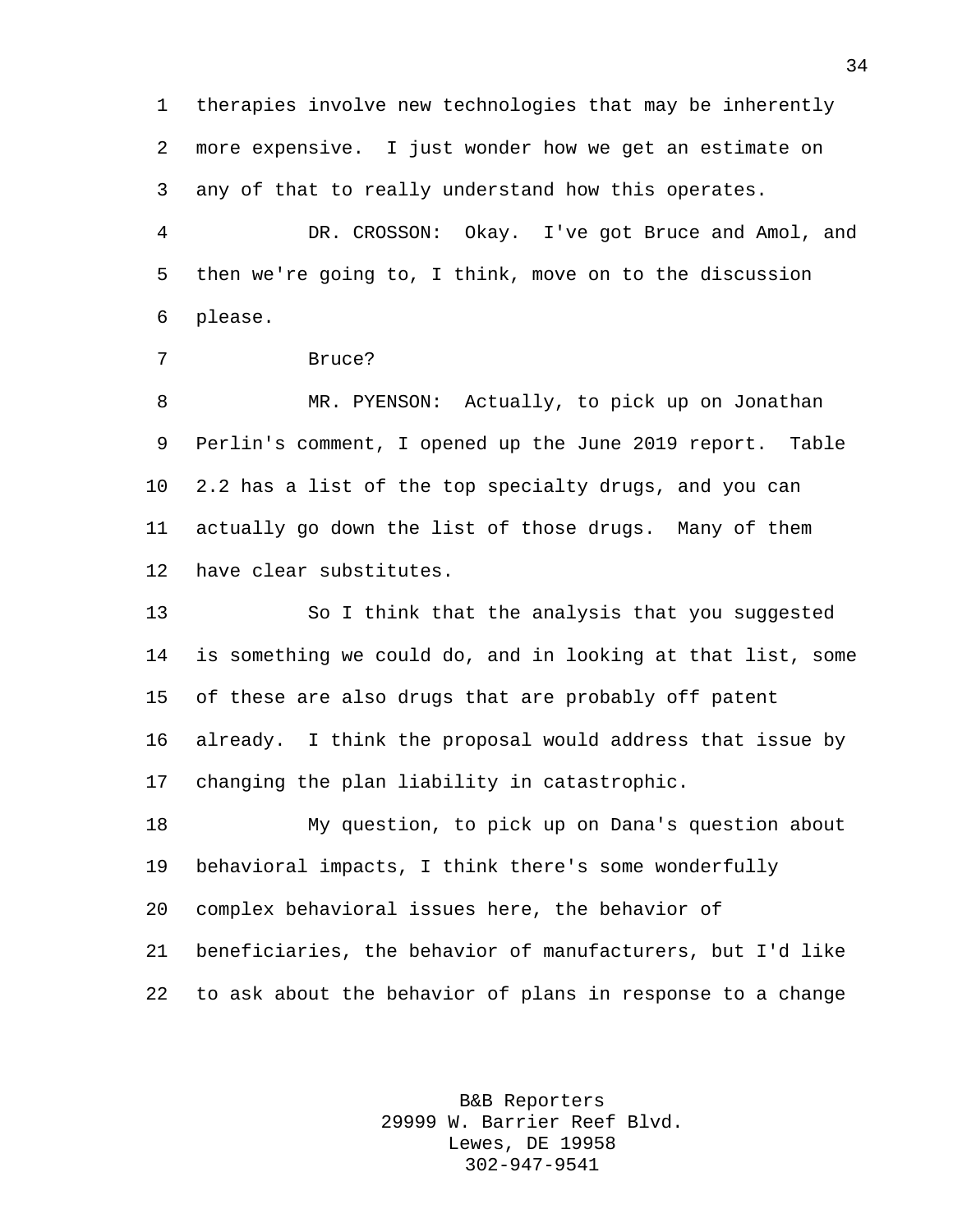in structure.

 I think you've identified some of those from a formulary management standpoint. I'm wondering if there's any lessons from the past on how plan behavior changes? We've talked about that a little bit from what happened with sequestration and Part B drugs, and I'm wondering if there's any lessons from that, that might be worth looking at, or other kinds of plan responses to changes in the environment.

 DR. SCHMIDT: I don't know about the example of sequestration, but one thing that comes to mind is, you know, there was this gradual phase-out of the coverage gap, which partly was paid for by the manufacturer discount but also, at least for a while, plans had increasing viability that was going on. And I think one of the responses is in kind of recalculating what sort of benefits to include in their packages. So they previously provided more coverage in the coverage gap and among enhanced benefits, and that was no longer necessary and so they kind of re-evaluated whether to provide that or not, you know, in addition to kind of looking at the market competition to see what niche to fill.

> B&B Reporters 29999 W. Barrier Reef Blvd. Lewes, DE 19958 302-947-9541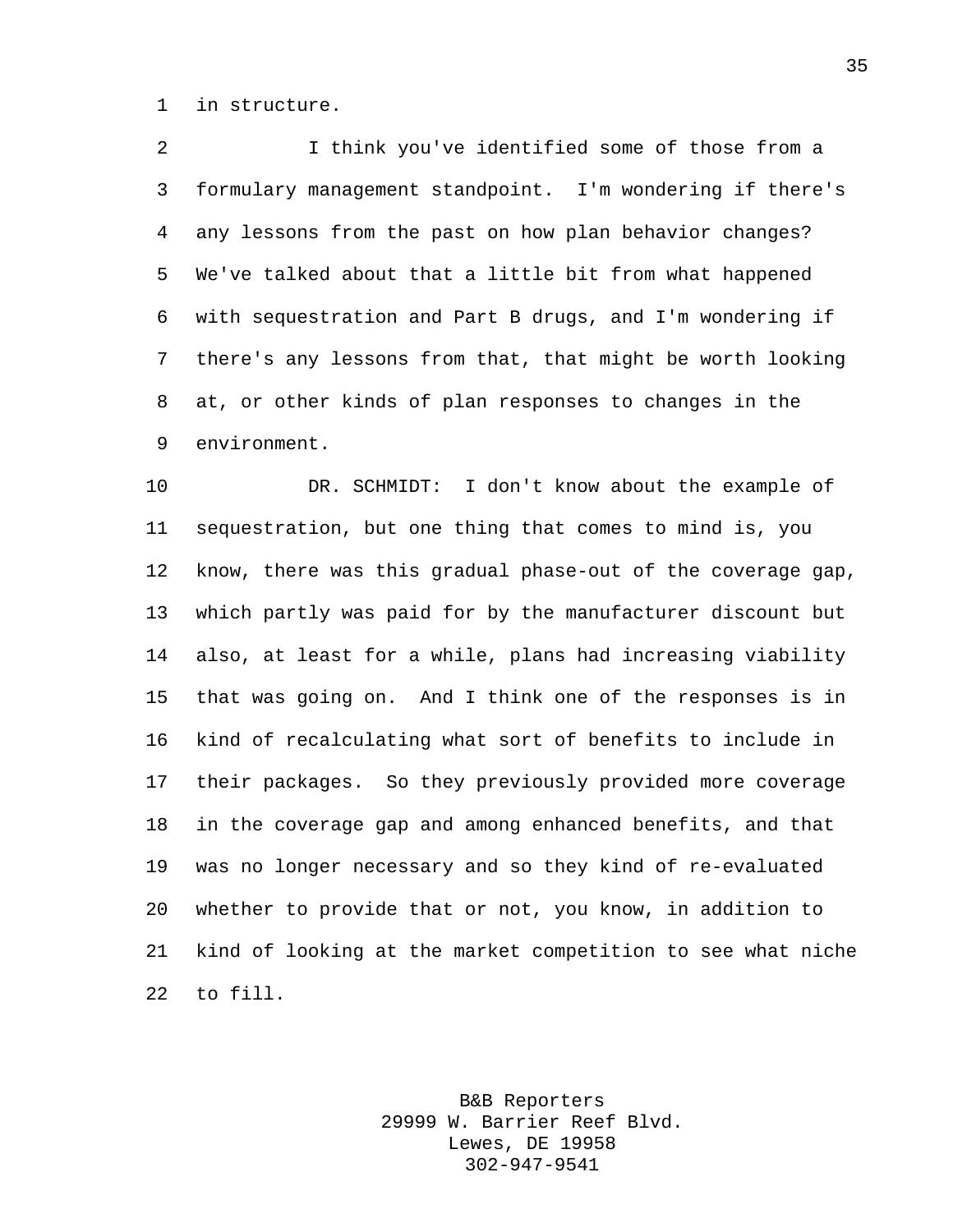So there would be some response that way, I suppose. I mean, I have to think through it exactly, what that response would be, but I think they might envision kind of changing not only what is on their -- well, primarily what is on their formularies. I think that is going to be the primary response. But I need to think about that more, I should say.

8 DR. CROSSON: Amol.

 DR. NAVATHE: I would also like to echo the thanks for a great paper and I think some really nice thinking about the design here.

12 12 I want to switch gears from what seemed like a number of challenging questions to hopefully a softie. You mentioned, toward the end of the presentation, that you had talked to some plan sponsors and they had articulated this challenge with, I guess, the incentive to move away from generics at the beneficiary level for the non-LIS benes. **And so what I was wondering is, are they**  referencing the cost-sharing -- the fact that there is insurance itself and so there is a subsidy, in some sense - - or is there some other aspect of the benefit that they are referencing that is driving benes away from generics.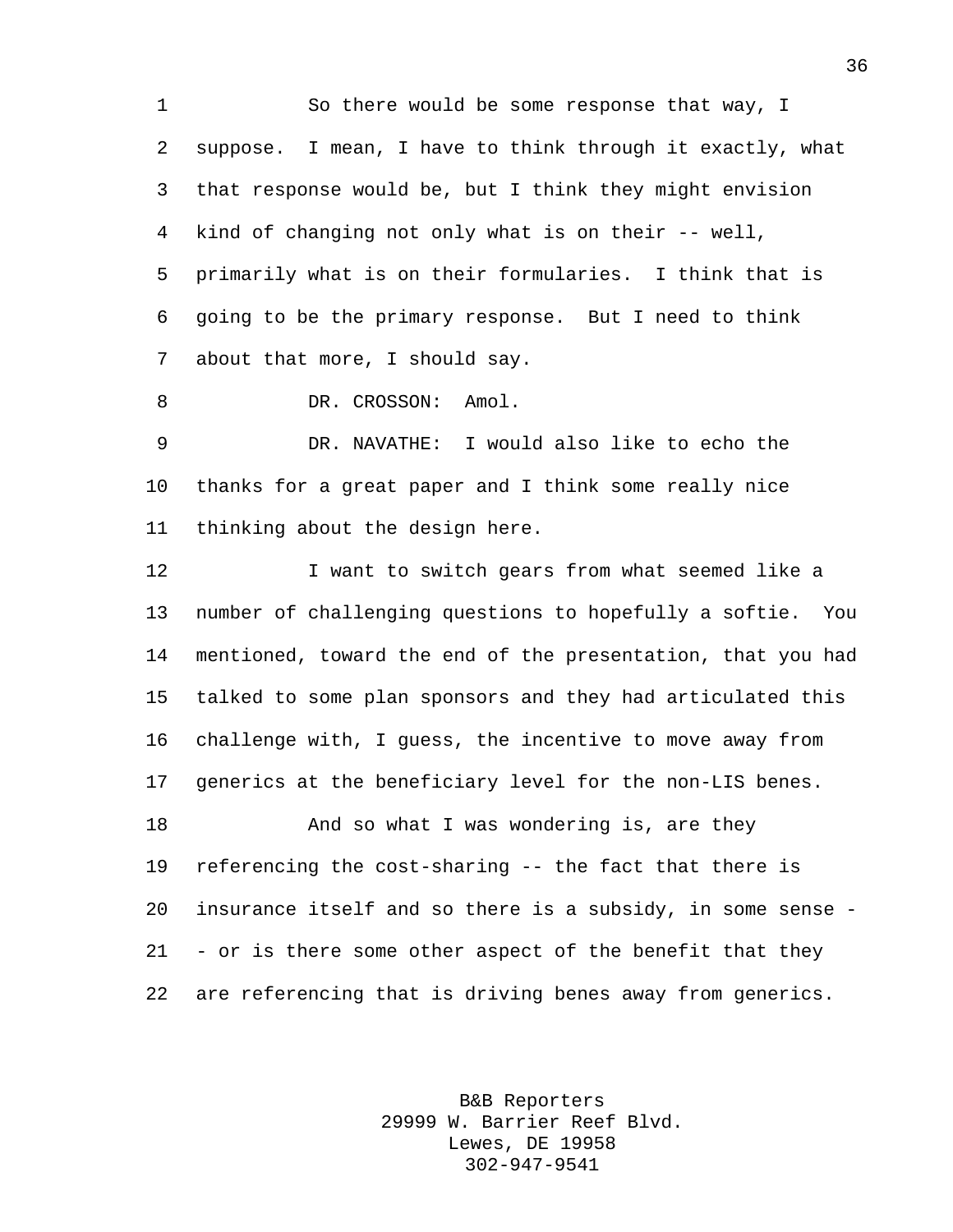I wasn't sure what exactly was referenced by the plan sponsors there.

 DR. SCHMIDT: I think I am a little perplexed about what exactly you interpreted. I think I was the one talking about conversation with plan sponsors, and the things that they mentioned to us were having to cover all the protected class drugs, some concerns about LIS cost- sharing and having the copay set in law and not being able to move beneficiaries towards generics and preferred drugs for that reason. But I am not quite following what exactly else you thought I said.

 DR. NAVATHE: So I only took note, and maybe this was subsequent to that in the context of the bullet points that you guys had on Slide 17, on greater flexibility in formulary management. I think there was a comment that you made about specifically for non-LIS beneficiaries and an incentive away from generics. So that's what I was referencing, but maybe I took that out of context.

 MS. SUZUKI: One thing we were concerned about is having brand-name drugs receive the gap discount and that counting toward the catastrophic threshold, your out-of-pocket threshold, may, at the margin, allow beneficiaries

> B&B Reporters 29999 W. Barrier Reef Blvd. Lewes, DE 19958 302-947-9541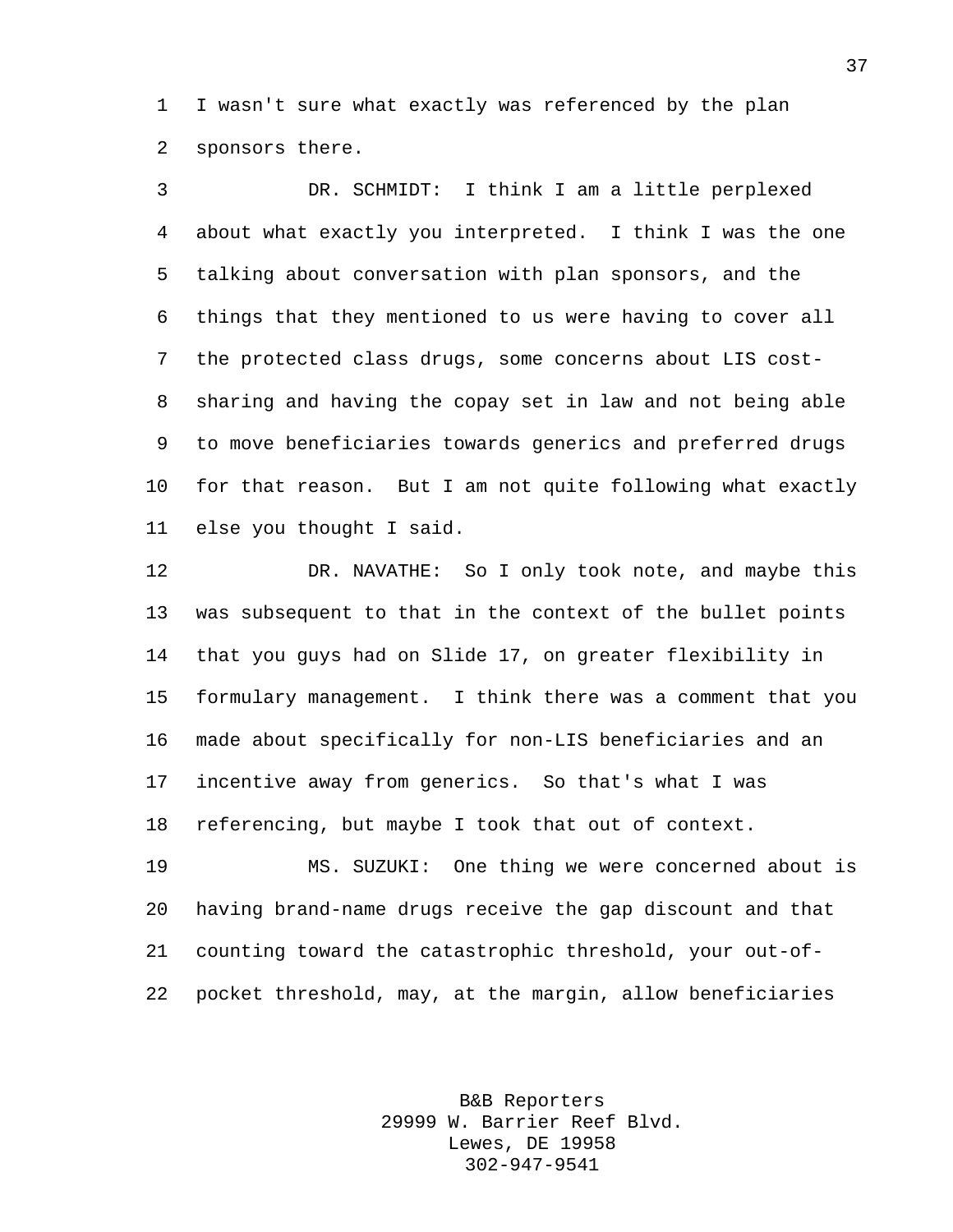to decide that taking the brand version of the drug would reduce my overall out-of-pocket spending. That's one possibility.

 I think having a very low plan liability may affect plans' formulary decisions and may not put as much financial pressure on people who take brand-name version of the drug.

8 DR. NAVATHE: Okay. Thank you.

 DR. CROSSON: Okay. I think we are going to proceed with the discussion phase now. I just have to make this point and say, you know, this is a big deal. This is, in many ways, to me, as important as, you know, the original design and passage of Part D, in the sense that if this and other changes that we have recommended, and that are under discussion at the moment, take place, I think we would have a reformulated and much, much better benefit for beneficiaries and a better financial approach for the Medicare program. So thank you again for the work.

 I think what I'd like to do is have a discussion now, point to the last slide. I would add one thing to the second sub-bullet point about Medicare reinsurance and that's the question that was brought up about whether we

> B&B Reporters 29999 W. Barrier Reef Blvd. Lewes, DE 19958 302-947-9541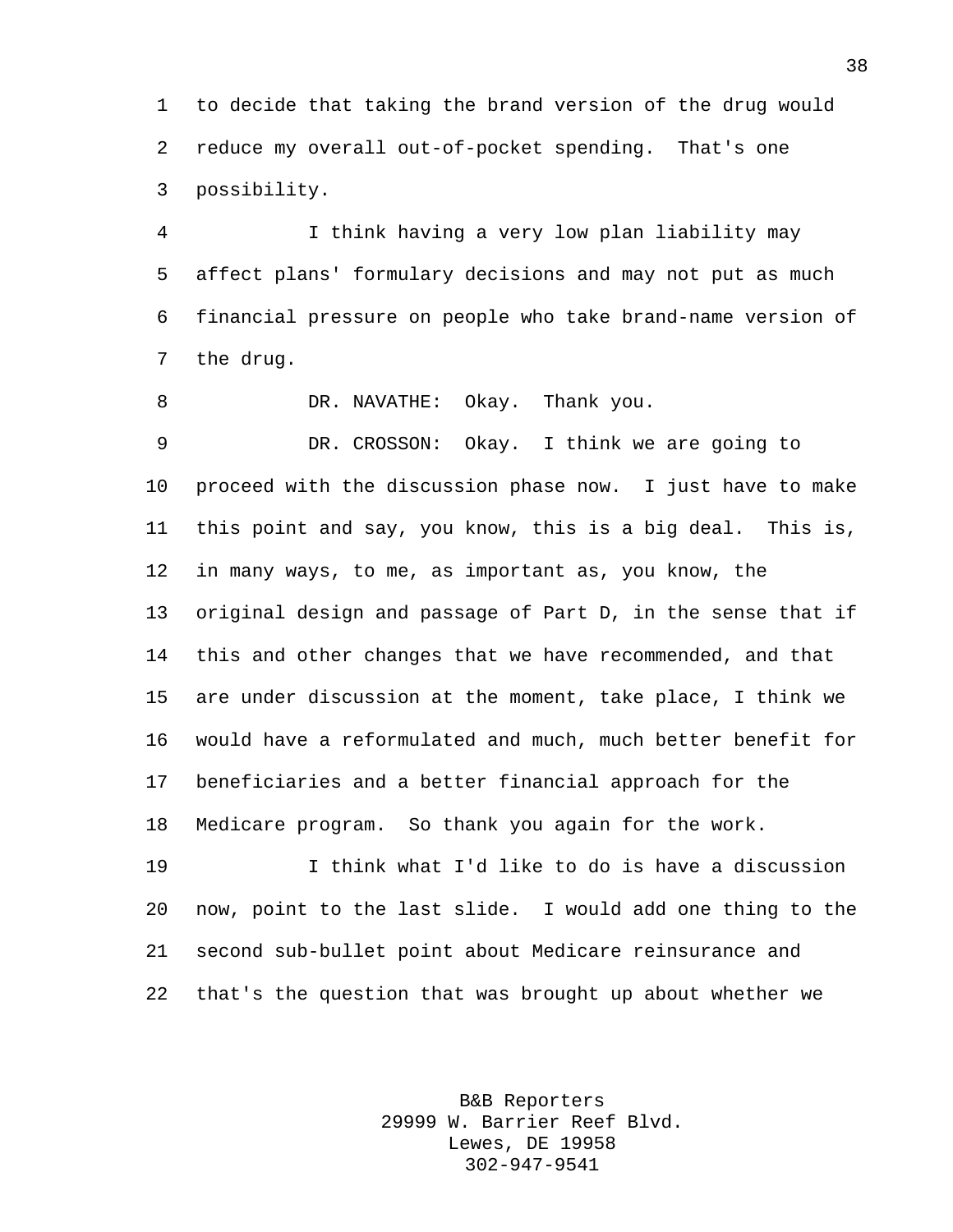want to keep reinsurance at all. I think that is legitimately on the table. And so we will start with Bruce.

 MR. PYENSON: Thank you very much, and I want to echo the compliments that Jay stated in the importance here. I was struck by how, Shinobu, how you began the discussion with a focus on the high price -- the issue of high-price drugs and catastrophic, and that really flows through so much of the work here, and appropriately so.

 And I think the solution, in the direction that you've outlined, would really address that issue in many ways, the relief from what could be -- is often unaffordable co-insurance at the 5 percent level in the catastrophic zone for beneficiaries, as well as the incentives for higher-priced, higher drugs to be encouraged in the formulary, which is often there to, partly, to reduce premium rates and enhance competitiveness among plans. So I think that both of those are well addressed in the proposal and I really am very happy to see those developed and promoted.

 I think there is another very important issue to address in catastrophic, which is the issue of the failure

> B&B Reporters 29999 W. Barrier Reef Blvd. Lewes, DE 19958 302-947-9541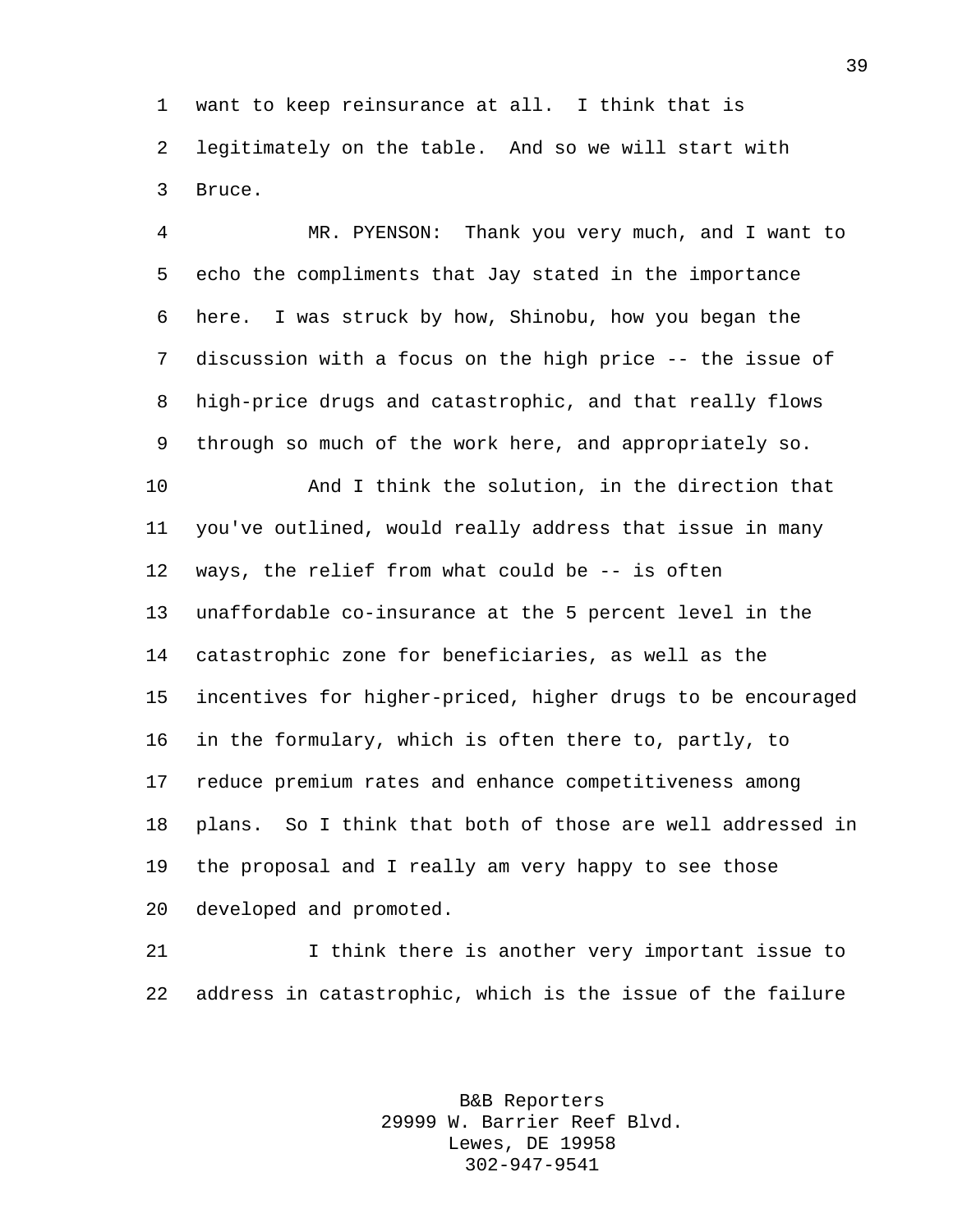of biosimilars to launch in the United States. Looking at the list of high-priced drugs, the billions of dollars that are being covered by Part D in that area, many of those drugs are considered biosimilars in other countries and are being widely prescribed and widely encouraged in many countries around the world but not in the U.S. And changing the structure of catastrophic would be only one of the solutions needed to have the U.S. come up to the level of other countries.

10 10 I think that the issue is very important because in the history of Part D, which, by and large, has been a very successful program, a big part of that success has been the growth of generic drugs over the last 10 years. And if we are going to have room for the expensive new therapies that are emerging in catastrophic we have to make that shift from old, very expensive drugs, to much less expensive biosimilar or biogenerics.

 So I think some of those barriers are, I believe, clearly in the kinds of work that MedPAC can do. Perhaps patent law is not our area of expertise, but there are a number of other issues, such as correcting the misinformation about originator versus biosimilar safety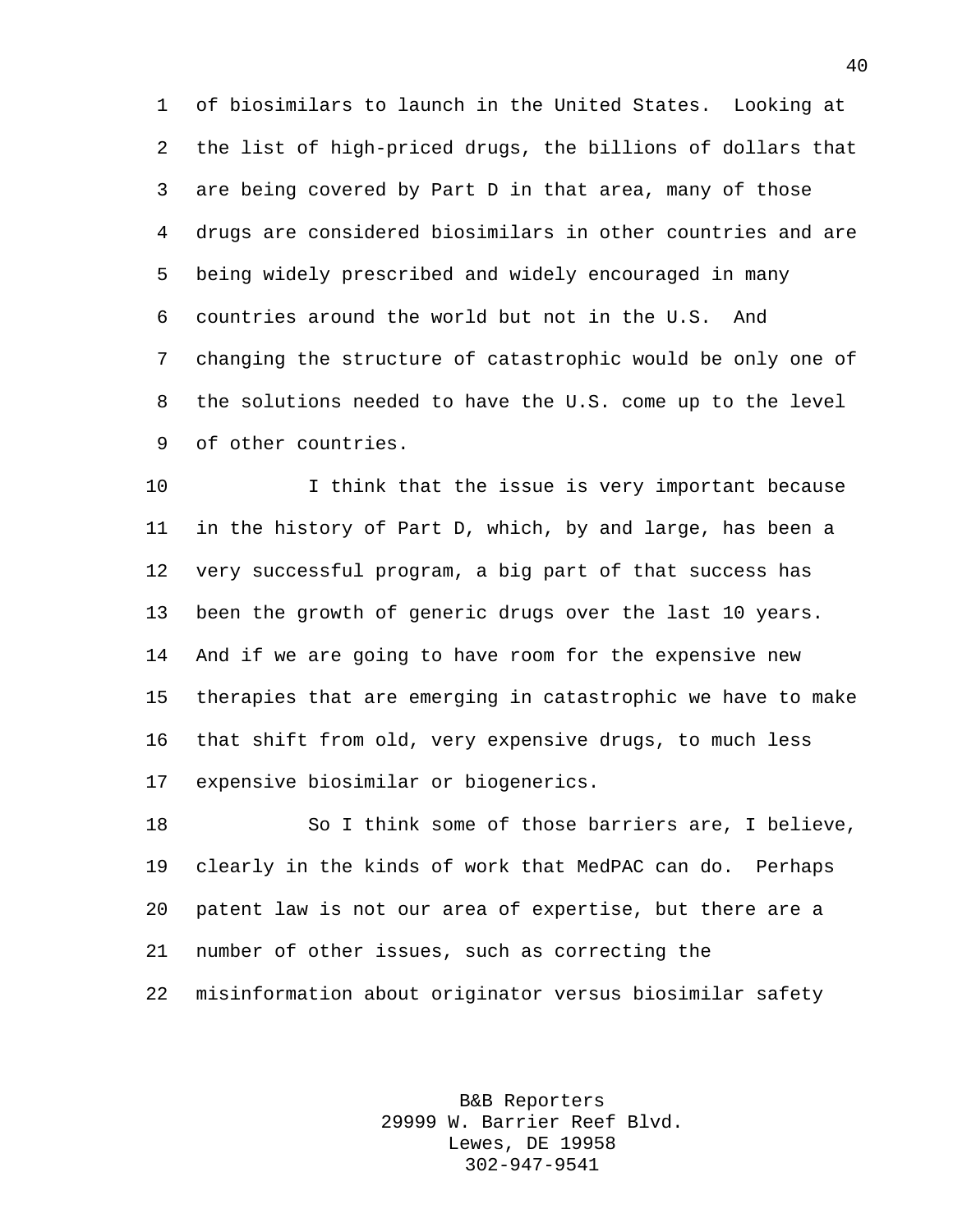and efficacy for both clinicians and beneficiaries is an example. The issues of even nomenclature of how drugs are called and labeled. There are issues where it's a misunderstanding of the shifting, even within originator drugs over time, so that we ought to think about originator drugs as being biosimilar to themselves. The issue of international reference, where the reference for a biosimilar can't be some other country's originator drug.

 There is a whole series of issues like that that are obstacles, and I think those are things we can identify and quantify, to some extent, because I think it is really the tip of the iceberg to a potential cost savings to beneficiaries and to the Medicare program to look at the existing biosimilars that are not being prescribed because of the catastrophic structure. The bigger portion of the iceberg is a wave of new biosimilars that can reduce spending.

 But I really want to compliment you on the solid work and laying this out very systematically. I think this is really key to the future of Part D.

 DR. CROSSON: Thank you, Bruce. Paul. DR. PAUL GINSBURG: Yes. I wanted to first make

> B&B Reporters 29999 W. Barrier Reef Blvd. Lewes, DE 19958 302-947-9541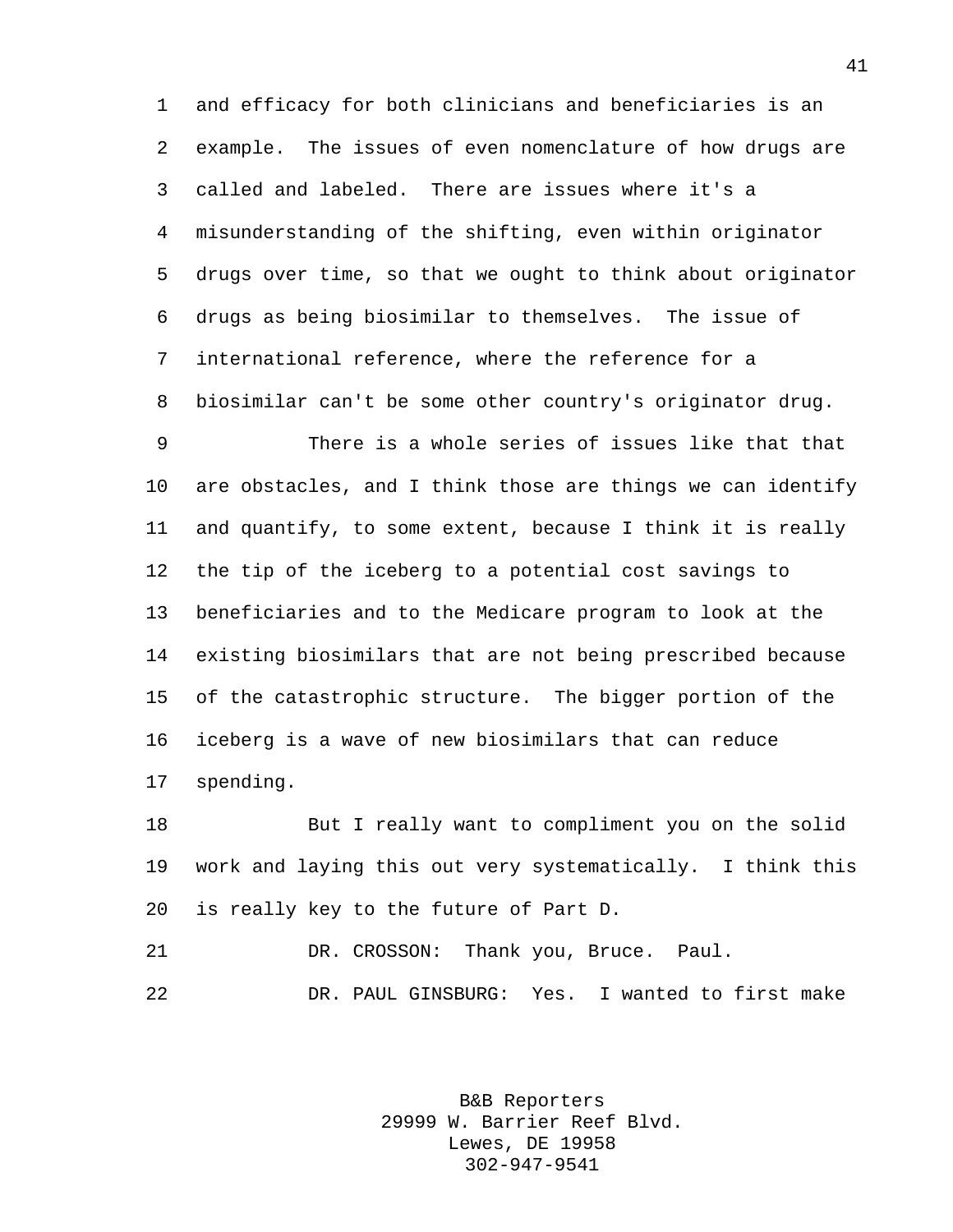some comments about the context of this. We got Part D as a result of a longstanding debate whether Medicare drug coverage should follow the single payer model, the rest of Medicare, or whether it should use private plans and compensation, and the decision was made to use private plans and compensation. But a combination of the evolution of a drug market, where so much more of the money has moved into very high-cost drugs and some, perhaps, not-so-wise decisions about taking additional contributions from pharmaceutical companies for the ACA and then the Bipartisan Budget Act of 2018, in the form of coverage gap discounts, as opposed to some other place, have, for the most part, you know, blunted, removed a lot of the incentives that presumably the country was looking for in going for private plans, to run the Medicare drug benefit. So, in a sense, it is nothing that anyone did particularly intentionally, but I think we are at a bit of a crisis where we have really disarmed our private competitive market-oriented mechanism and it can't do its job anymore. So that is just the context. I think it's consistent with everything you've done.

I'm very enthusiastic about the course you have

B&B Reporters 29999 W. Barrier Reef Blvd. Lewes, DE 19958 302-947-9541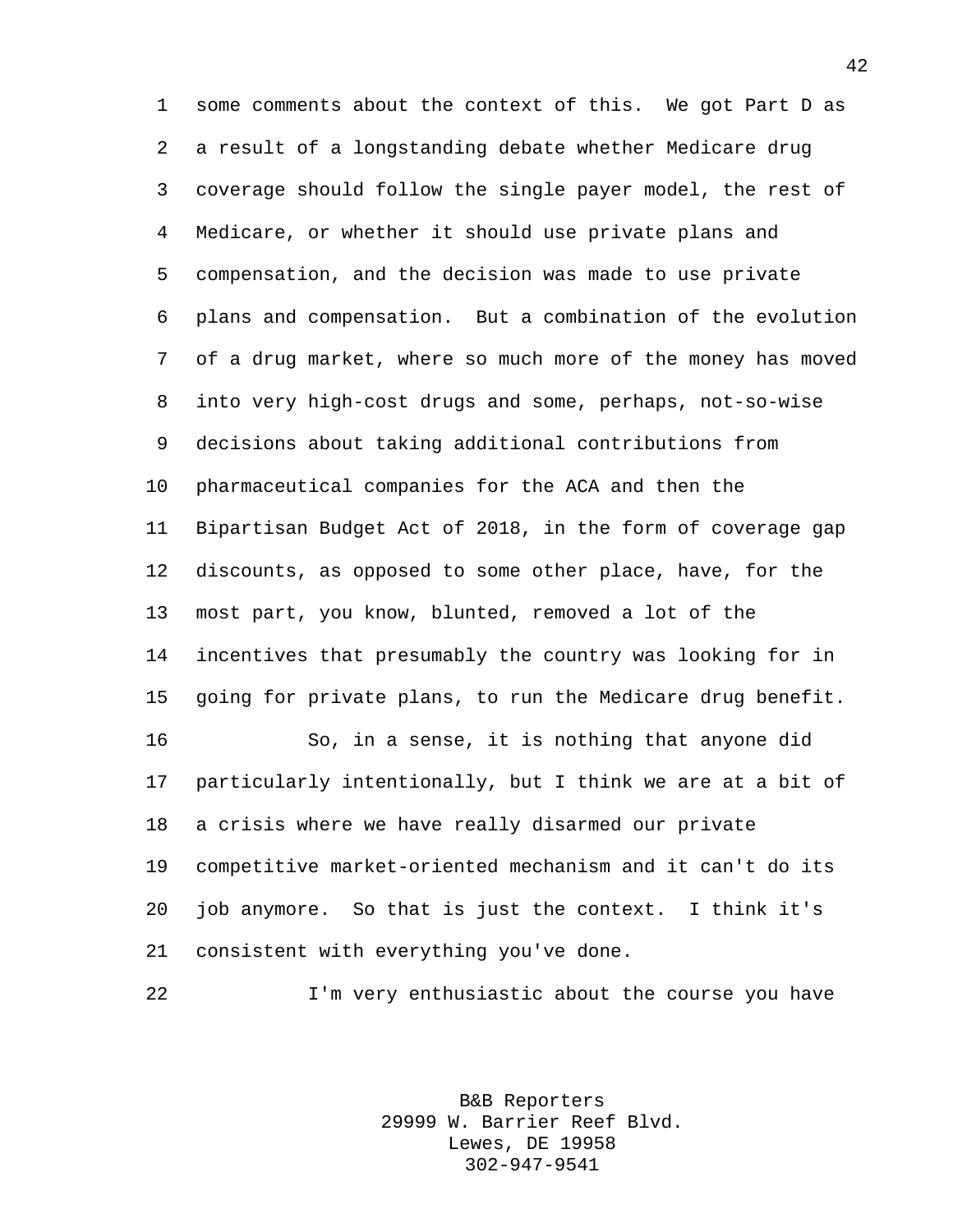charted out for us, and I would be very intrigued in doing more on reinsurance. In other words, a quick first step would be taking it down from 80 percent to 20 percent. That is clearly a desirable change. But I think you mentioned, Rachel, that this co-insurance does not resemble typical reinsurance in insurance, which is usually focused on the costs of individuals who have extremely high spending as opposed to a broad part of the population that gets into this catastrophic range. And it might be useful to think about an idea, some ideas to put in real reinsurance in this program instead of what goes under the name of reinsurance that have now, or might have in the future.

 DR. CROSSON: Thank you. Okay. So I see Dana, Jon, David, Pat, Jaewon, and Kathy.

 DR. SAFRAN: Thanks. Just two thoughts to add into this conversation. So the first one is back on what we were talking about in the last round, which is there is tremendous complexity to the behavioral economics here, and, you know, I couldn't help being struck as I was reading the chapter at some of what you were laying out as the perverse incentives that have played out, as, why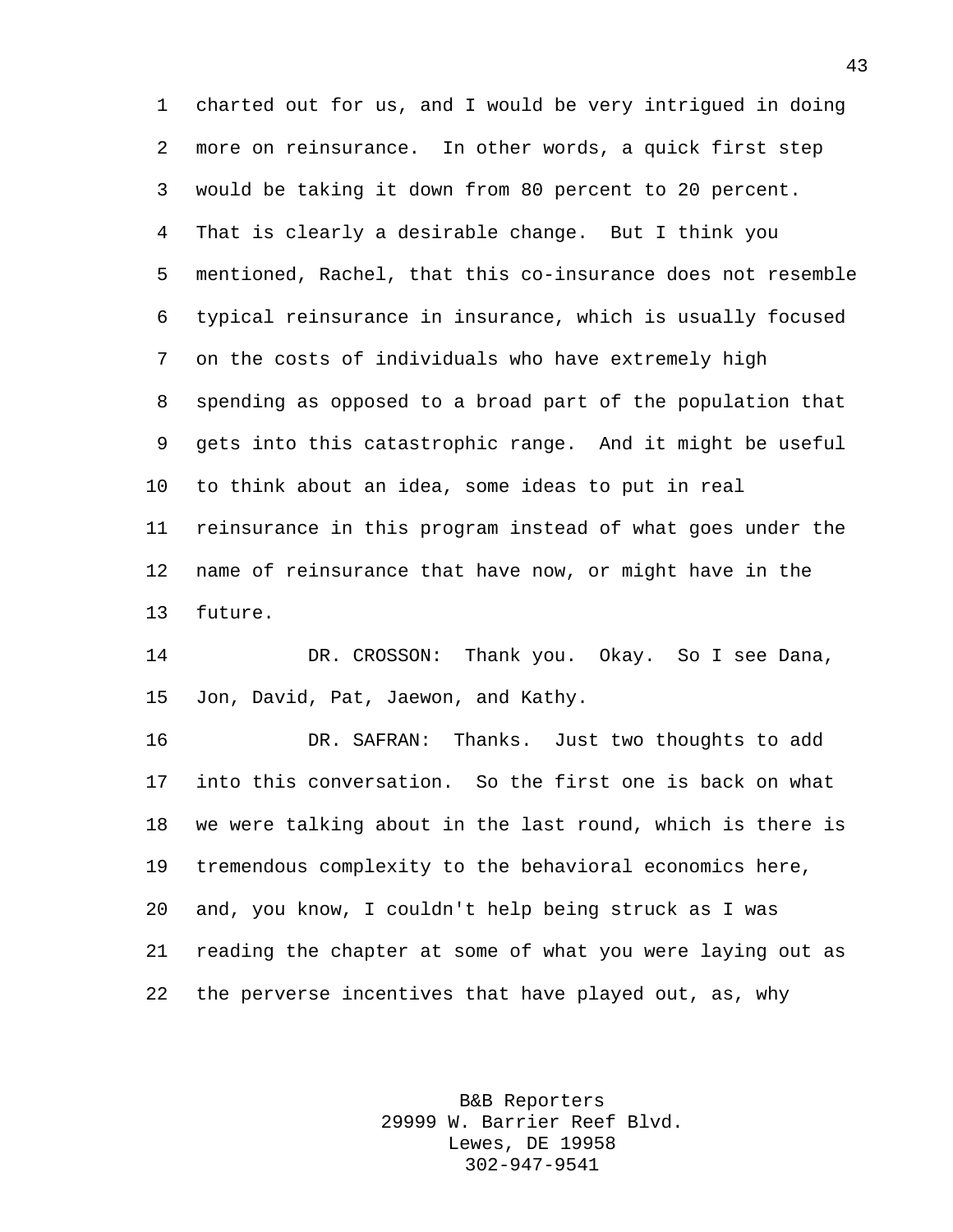didn't we think of that?

 So what I want to suggest is it would add to this chapter if we had some kind of table that explicitly lays out, for manufacturers, for plans, and for beneficiaries, what do we think each of the main changes that you are proposed create in terms of behavioral incentives. And maybe even what would be the unintended consequences that ought to be monitored for.

 My second comment relates to the question I asked in the question round, about premiums and increases there. It does strike me, from my time in a commercial plan, that it might be useful to consider one additional element here, and that is to have some threshold on the allowed percent increase in premiums from year to year. And, you know, in Massachusetts, this was done through a policy level at the state level, and to around drugs but around health care costs overall, and it was placed -- the state GDP was used as the percent allowed growth, and every provider and every plan was held accountable to growth no more than that. And it was and is a quite interesting and effective lever.

 And I can't help but think of that as a potentially important lever here, because of the pipeline

> B&B Reporters 29999 W. Barrier Reef Blvd. Lewes, DE 19958 302-947-9541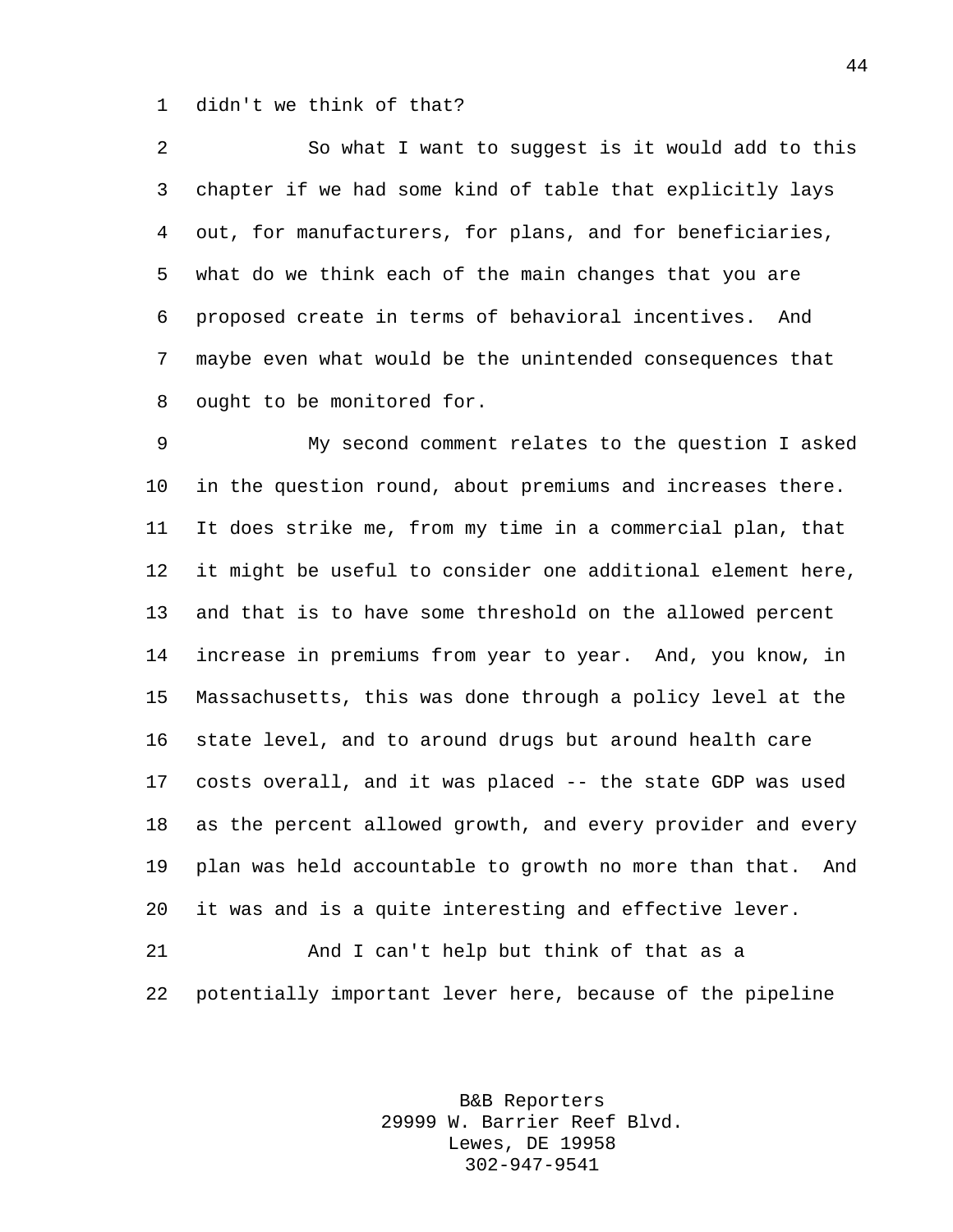and the prices attached to that pipeline as something that, you know, we were concerned about, all of us concerned about, read about every day. And it strikes me that plans ought to be playing the role of deciding what gets in and at what price. And by having some limit on how much overall costs can grow and premium growth caps would represent a pretty important part of that limit, we might put plans in a role of needing to be a really thoughtful gatekeeper about what new therapies get in at what price. Thanks.

11 DR. CROSSON: Thank you. Jon.

 DR. PERLIN: Thanks. I am exceptionally aligned with Dana's first point, and on page 23 you write that because manufacturers would be able to estimate effects of the gaps discount on the net revenues, they may still increase prices to compensate for the cap discount liability. And I couldn't agree more with the idea of tables. In fact, my point is, just taken to its extreme, I was wondering if a manufacturer would ever withhold from this marketplace a particular drug so as not to be limited. So some of the incentives I think maybe could be played out to their logical conclusions, just as, you know, on a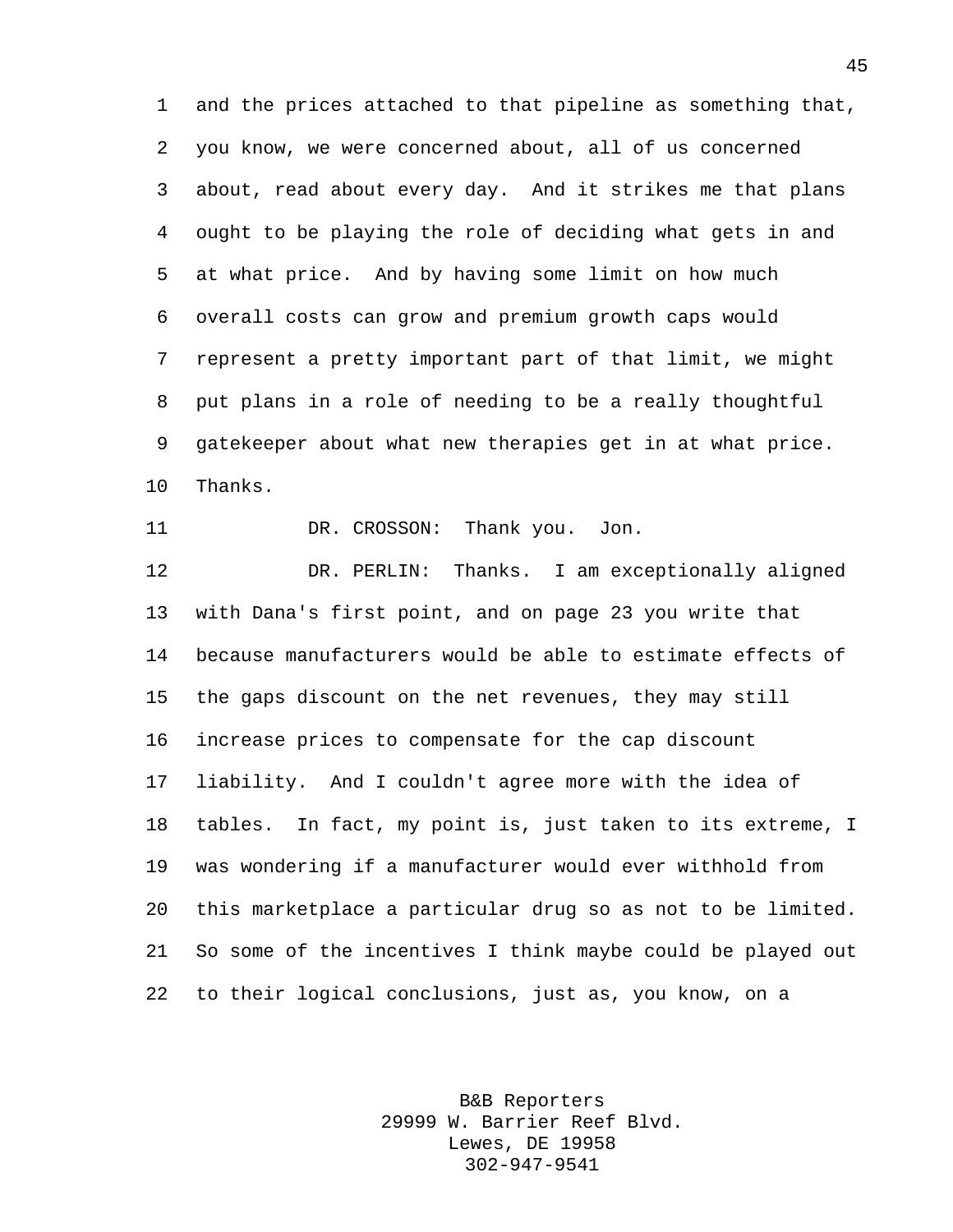simple financial basis. Thanks.

 DR. CROSSON: Okay. David and then Pat. DR. GRABOWSKI: Great. Thanks. And let me just agree with you, Jay. This is a really big deal. And I really believe it is a first step, it is a necessary step, but I don't believe it's sufficient. I think you do a really nice job in the chapter and in the presentation about if we are going to ask plans to take on more risk, we really need to give them more tools to manage that risk. And so I really like the idea of greater flexibility in formulary management, and, indeed, if there is going to be kind of more risk for plans, and Dana mentioned unintended consequences, but we really need to guard against risk selection in this kind of model. And so you mentioned the idea of further recalibration of the risk adjustment model, and there are probably other steps we might think about in future meetings around if we are going to ask these plans to take on more of that risk then I'm really worried about kind of increased incentives around risk selection. But I really like the direction this is headed.

> B&B Reporters 29999 W. Barrier Reef Blvd. Lewes, DE 19958 302-947-9541

I wanted to touch on the questions you asked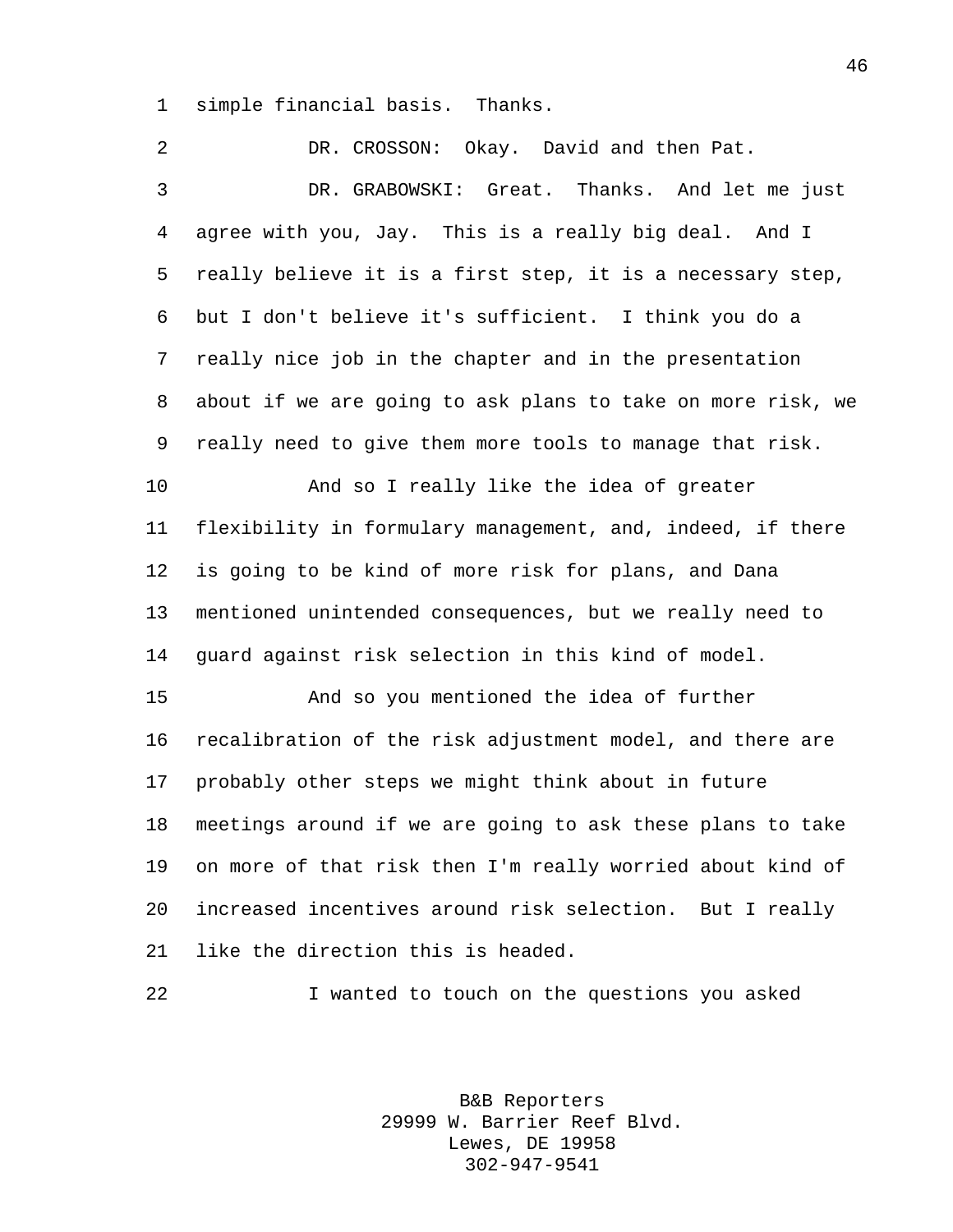around the catastrophic phase. Paul already touched on this, but I would love to see us move towards a reinsurance model that looks more like what's seen in the commercial and employer health plans. It has never made sense to me - - maybe it did in the early stages of Part D, how we do reinsurance here -- but as the model has evolved, and you made a really good case, both in the reading and in the presentation, why we might want to rethink this. And I am very much on board of trying to move towards much more of a reinsurance model that looks like the private side.

Thanks.

12 DR. CROSSON: On this?

 DR. PAUL GINSBURG: Yeah, on this. I just wanted to make mention that when Part D was legislated there was a lot of worry about what if we do this and nobody shows up, meaning no plans show up. So a lot of things were done to make sure that plans showed up, and, in fact, tons of them showed up and have stayed.

DR. CROSSON: Pat.

 MS. WANG: So I also want to compliment you and echo the other Commissioners on just how thoughtful and how much care is obvious in how you've kind of furthered the

> B&B Reporters 29999 W. Barrier Reef Blvd. Lewes, DE 19958 302-947-9541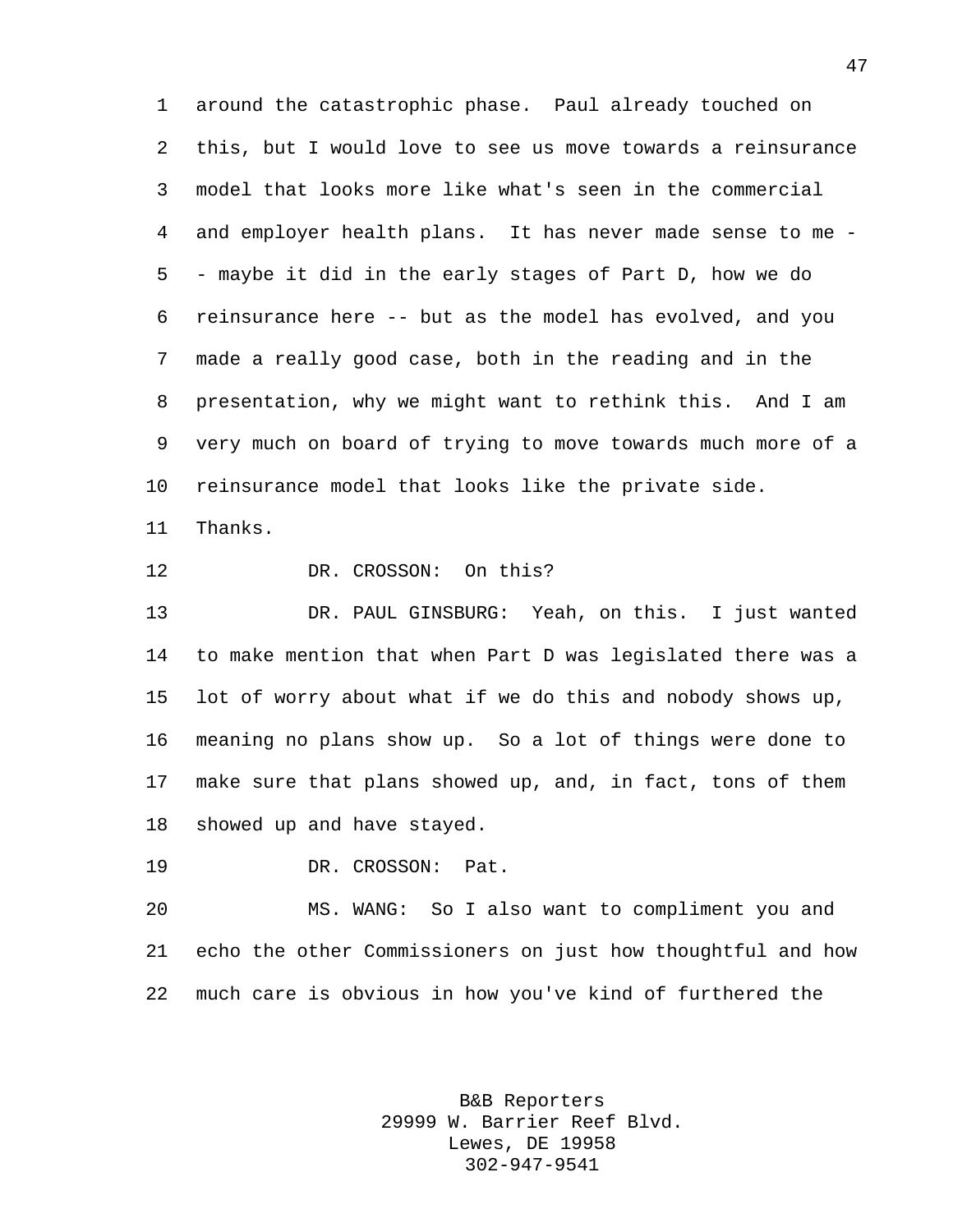discussion around here.

 As context, I want to really endorse Bruce's comments around biosimilars because I think that the work here, which I agree with David wholeheartedly needs to continue to evolve, is very elegant in shifting risk among the current parties. The frustration is that we hope that through behavioral economics it will have some impact on actual prices. And I think it's speculative how much that will actually happen, and so I think that Bruce's comment about Medicare's role in sort of stimulating additional competition on the manufacturer side is critically important and will have long-range consequences for, you know, the viability of the Medicare Part D benefit. I think it's squarely in Medicare's playbook to sort of be active here. So anything that we can do in that area is important.

 You know, one of the concerns that I want to add to the questions about, you know, unforeseen consequences and incentives and impacts is with the shift in risk. I do have concerns about smaller plans -- okay? -- and that may be a consequence that the country will deal with, that everything will migrate into the dominant eight to ten that

> B&B Reporters 29999 W. Barrier Reef Blvd. Lewes, DE 19958 302-947-9541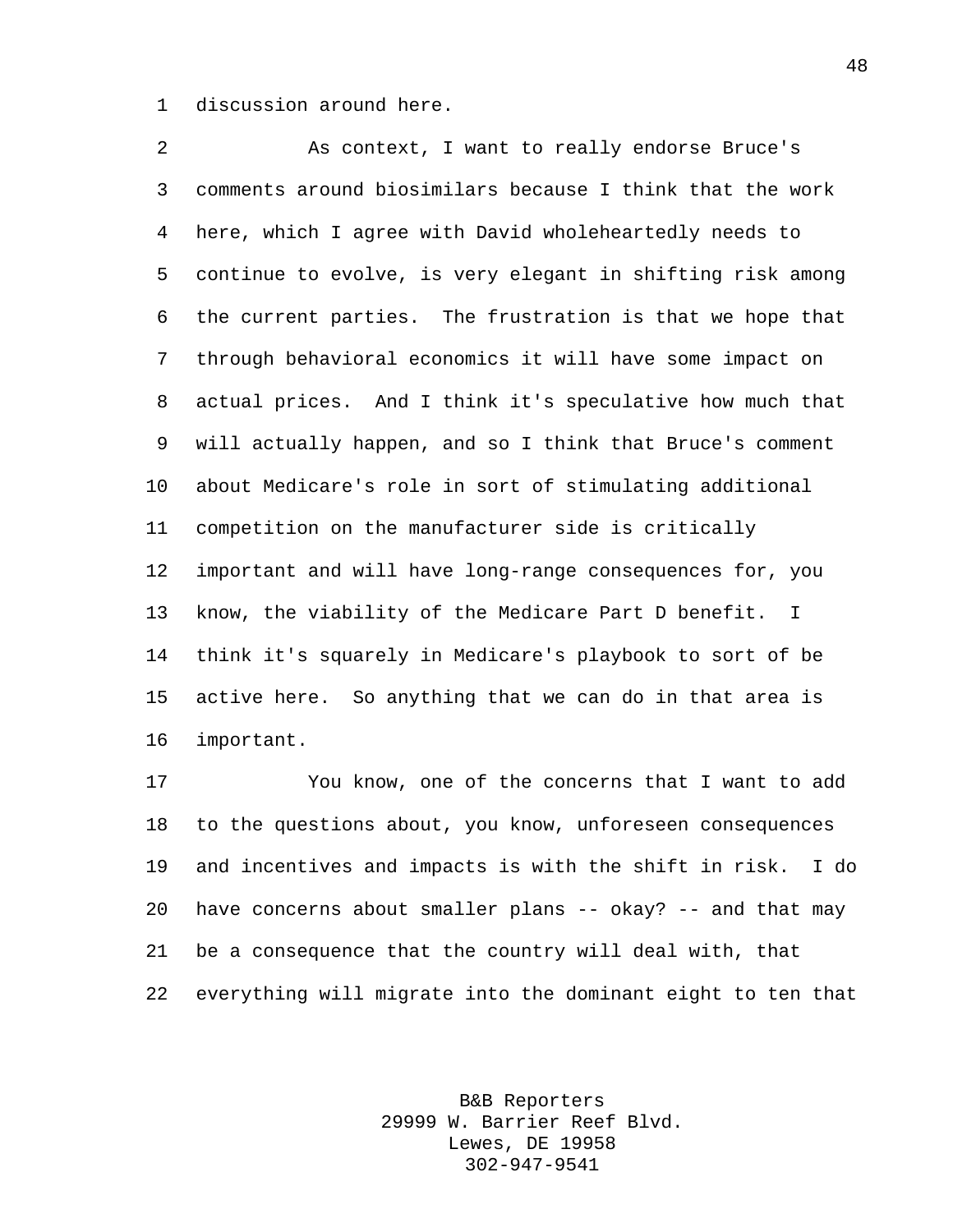are now dominating the MA market as well as the Part D market. But I think we should have eyes wide open about that. And that is why, to echo, I appreciate very much the inclusion or the underlining of the importance of both risk adjustment and, I would add, SES adjustment to that. Even within the LIS population, there's different gradations of LISness.

 Specifically on the questions and the content of the paper, I still would like to at least explore continuing the manufacturer discount in the coverage gap. And, Shinobu, I heard your concern about wanting to encourage in particular therapeutic substitutions where appropriate. I'm just not sure at the end of the day, again, the new benefit of what outweighs what, and my instinct would lean towards keeping manufacturers' skin in the game at all levels of the benefit design, and certainly there are many brands and increasing numbers of single- source and orphan drugs for which there are no generic substitutions. And it just feels like letting them out of the coverage gap is -- it just doesn't seem right. I'd also like to explore applying the

manufacturer discount to high-cost generics. It is

B&B Reporters 29999 W. Barrier Reef Blvd. Lewes, DE 19958 302-947-9541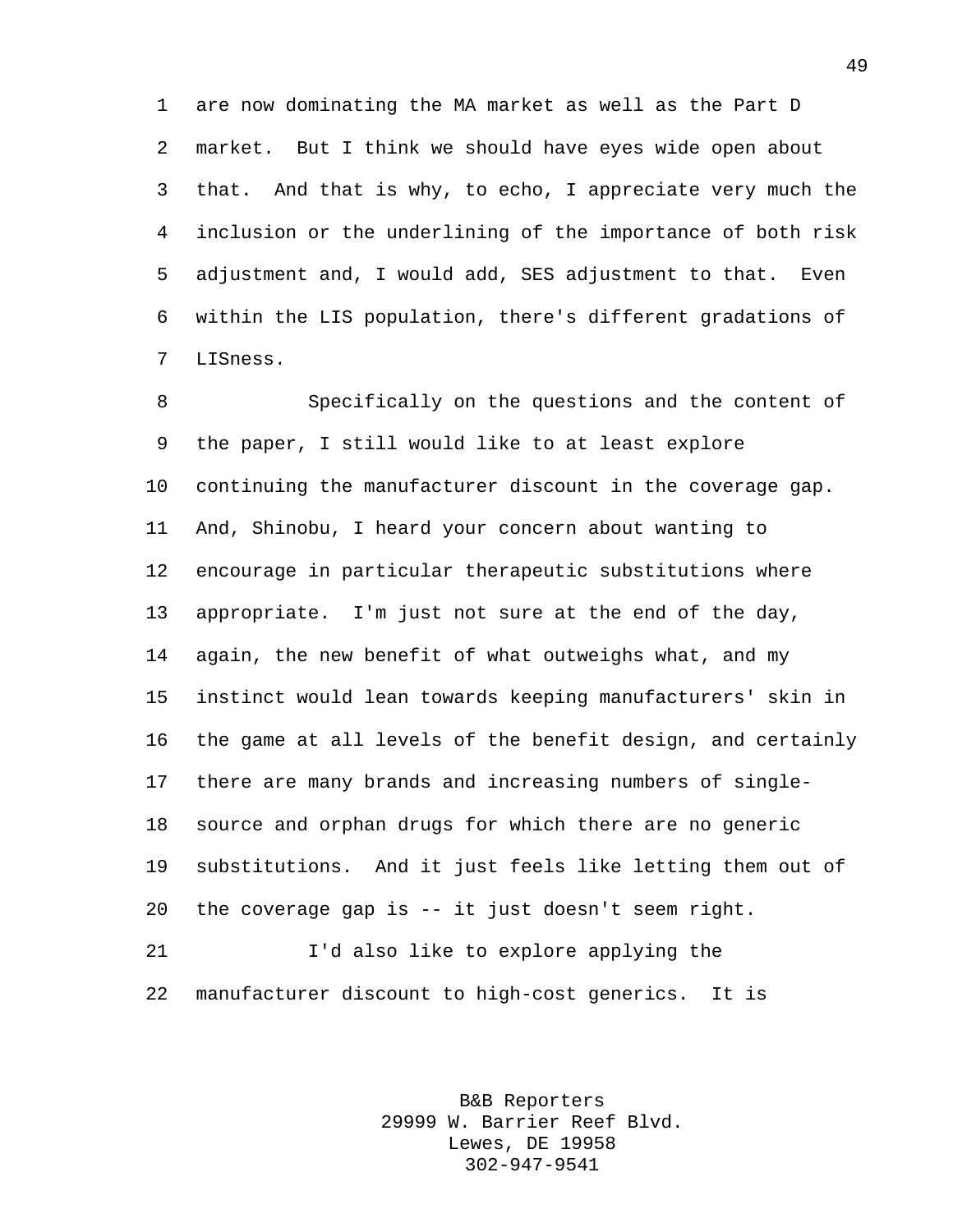definitely -- there is a subset of generics that price escalation is incredible, and they rival the cost of brands, and sort of not somehow figuring out a way to put them into the mix seems like a miss.

 In terms of the cap on beneficiary spending as well as Medicare's reinsurance, starting with Medicare's reinsurance, the thing that concerns -- I think it's worth exploring seeing whether there's a reinsurance model that is similar to the commercial. You know, reinsurance for drug prices is like dollar for dollar. There is no, like, insurance deal when it comes to drug pricing. So I'm not sure how great a solution that is actually going to prove to be, and Medicare's reinsurance, which I think has to stay at a minimum of 20 percent, is realistic for, I think, what it would cost in the private market. It's pretty much a cost pass-through.

 I also candidly think it's important for Medicare to have skin in the game so that it continues to push for bigger solutions on the problem of drug pricing for beneficiaries as well. I mean, I think there are pros and cons that you have mentioned in the paper in terms of removing beneficiary incentives, basically the problems

> B&B Reporters 29999 W. Barrier Reef Blvd. Lewes, DE 19958 302-947-9541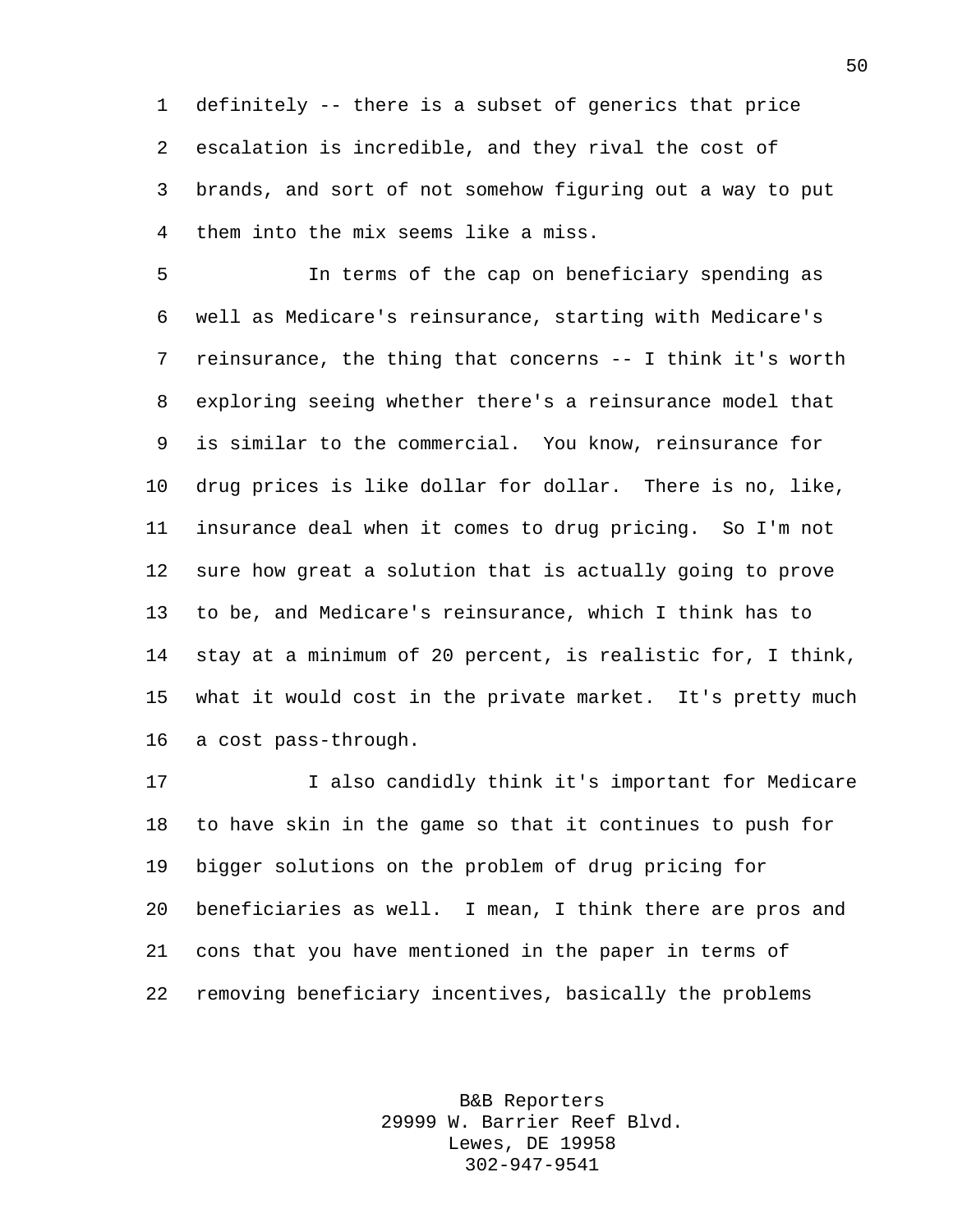that we see with the LIS population and indifference to the price of the drugs that people are taking. For good reason they don't have money to pay differential co-pays, but, like, beware that phenomenon when you remove price sensitivity.

 We talked about risk adjustment, and, again, I really thank you for emphasizing that, and I'd throw SES in there.

9 The final thing that I would say -- and, again, I appreciate very much that you are going to have a separate look, Eric is, on the LIS population specifically. And I guess I would just as a threshold question ask whether it is an automatic thing that we should be seeking to standardize the non-LIS and the LIS benefit. The LIS population is just different. There's zero cost sharing to a couple of bucks. I mean, it's true, it's really a problem. It's the same cost sharing for, you know, a \$100,000 brand drug and a \$10 generic, zero, a dollar. The problem is that, you know, for the population obviously it's not like you can vary cost-sharing amounts, which for the more middle-class, more affluent populations, absolutely something that will happen. If this type of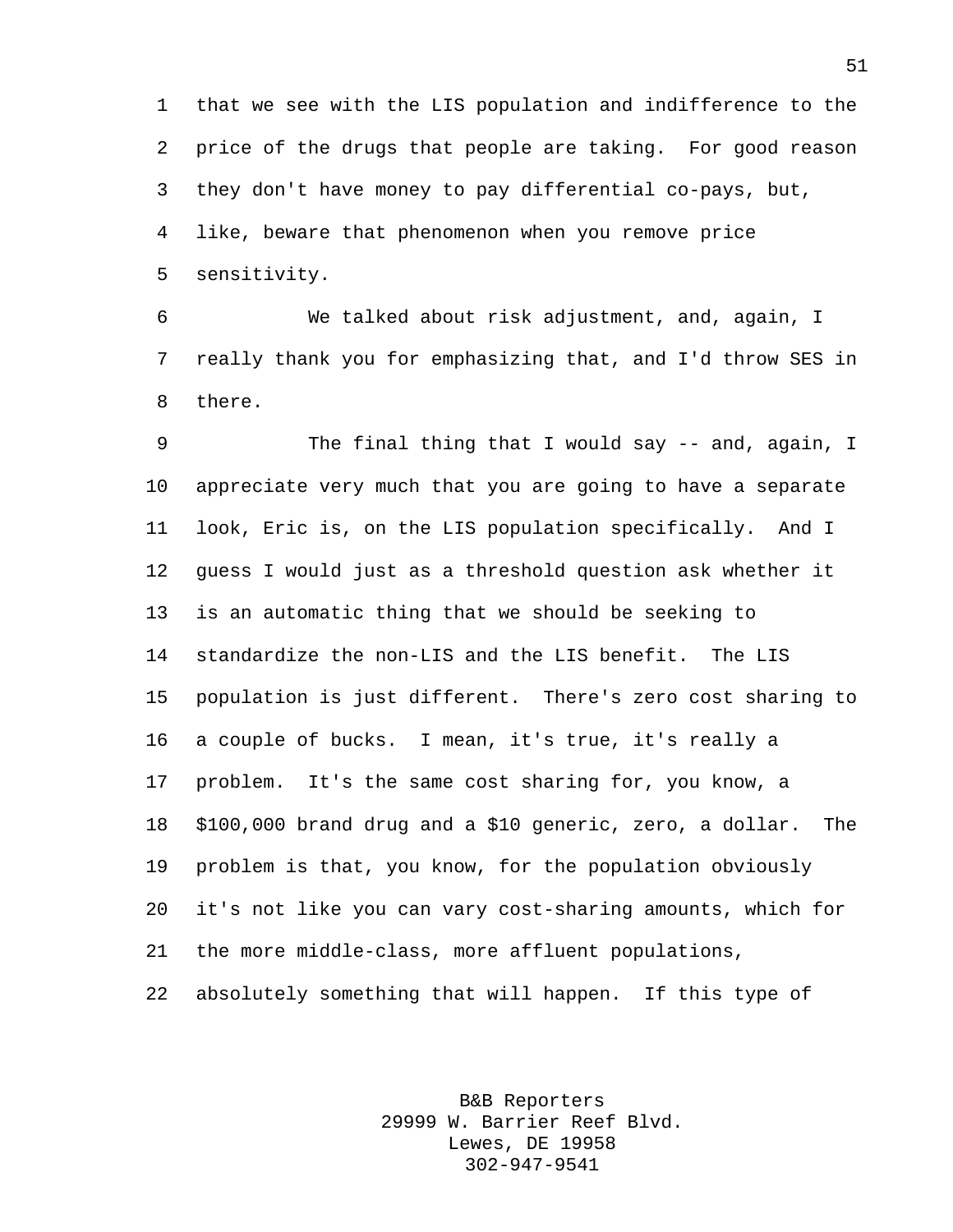proposal goes through, plans will seek ways to tier the benefit, change formularies, and try to bring the beneficiary into the equation more actively about which drugs they choose. Those tools are completely lacking for the LIS population, for good reason, and, you know, if you raise their co-pays, they're just going to stop taking the drug.

 So I think that it is -- and I can tell you that this is absolutely true because I know from experience. It's really a dilemma, and so I would urge us maybe to step back from the assumption -- like going down this pathway for the restructure of Part D, it is one thing for the non- LIS population. But for the LIS population, it doesn't feel quite satisfying to me to sort of say let's just treat it exactly the same and the plans take on all the liability, because you can't give plans enough tools in the world to be able to deal with the issue of the lack of flexibility for the LIS population.

Thank you.

 DR. CROSSON: Yeah, I just want to make one comment. So, Pat, just on the point you made about retaining some sort of manufacturer discount in the

> B&B Reporters 29999 W. Barrier Reef Blvd. Lewes, DE 19958 302-947-9541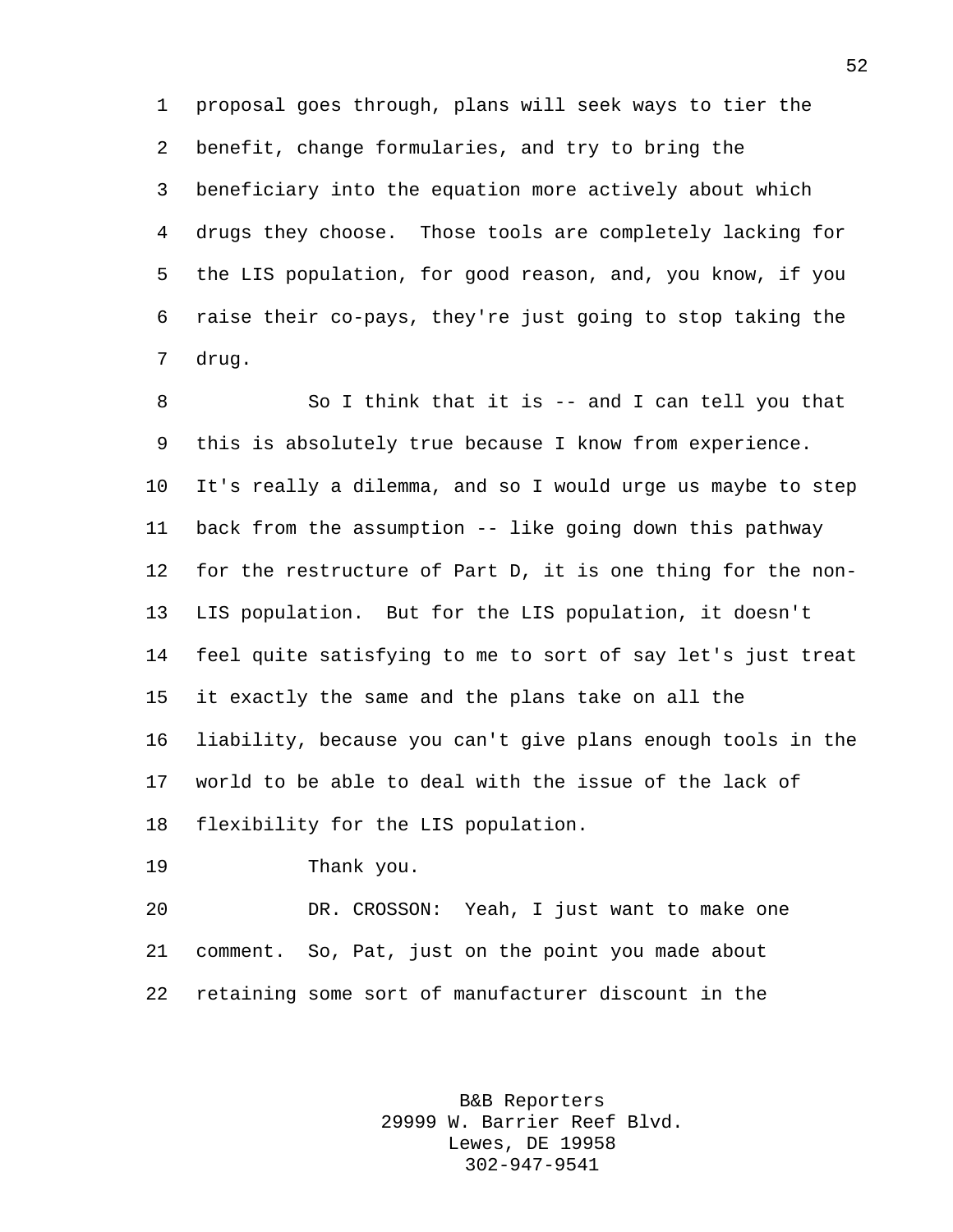coverage gap, I just want to be -- I think what you were saying was not keep it overall, but keep one -- keep some sort of one and focus it on drugs were there's no generic substitution, no generic available, no commonly used therapeutic substitution, and no biosimilar. Is that right?

 MS. WANG: I think that's a very fine needle to thread, you know, maybe in an ideal world, but absent being able to, you know, sort of cut it that fine, I would just say keep it. Don't count it towards the out-of-pocket threshold. It's just get the manufacturers to split the cost somehow with the plans in that layer.

 You know, I know that the theme here is you want to encourage -- that it sends the wrong pricing signals and so forth, but there really are a lot of single-source brands that are either clinician preference or have no generic substitution that are going to be at an increased initial coverage limit. I just feel like the manufacturers should continue to have skin in the game at every level. DR. CROSSON: Okay. I just want to be clear what you're saying. Amol, on this? And then Paul on the same. DR. NAVATHE: Yeah, so I just wanted to pick up

> B&B Reporters 29999 W. Barrier Reef Blvd. Lewes, DE 19958 302-947-9541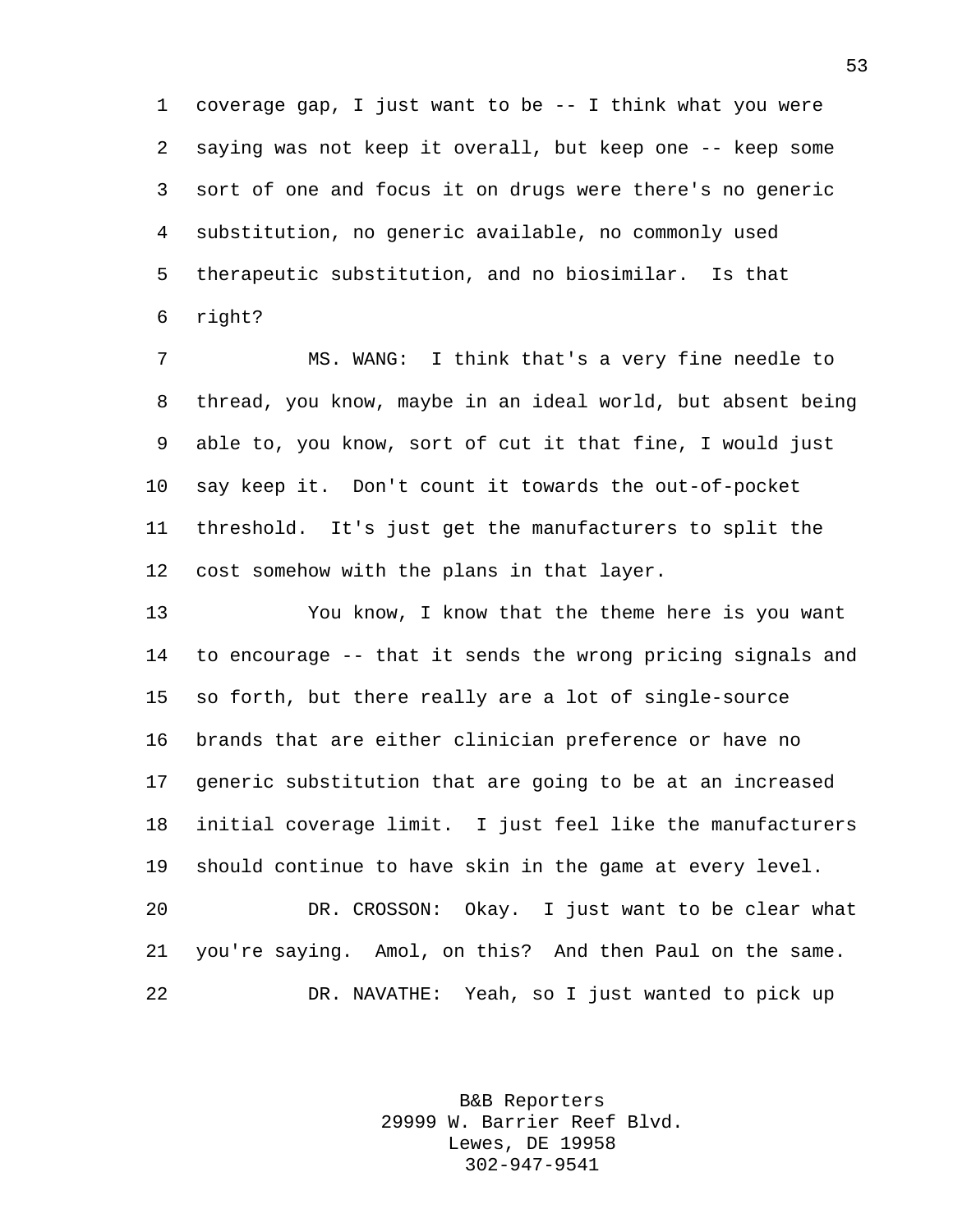on the last point that you made, Pat, where you -- Pat was making the point that we should be mindful of sort of normalizing the benefit design across LIS and non-LIS beneficiaries. And the point I wanted to make there I think is just worth us looking further into is at different income strata we might see differential responses to increases in premium versus increases in cost sharing, you know, conditional participation. And if we're thinking about this from the perspective of access and then, you know, actual choices around filling medications, there's a layer there that might actually defer quite a bit. And so while I think philosophically I agree with the idea that you're advancing, which is we want -- you know, regardless of LIS or non-LIS, we want people to make cost-conscious and cost-efficient decisions, and that would improve the sustainability of the program in general. I think whether a unified benefit structure actually makes sense across those two strata is to me still an open question, and we might want to be careful about those design elements, particularly if we're going to end up raising premiums across the board.

DR. CROSSON: Paul.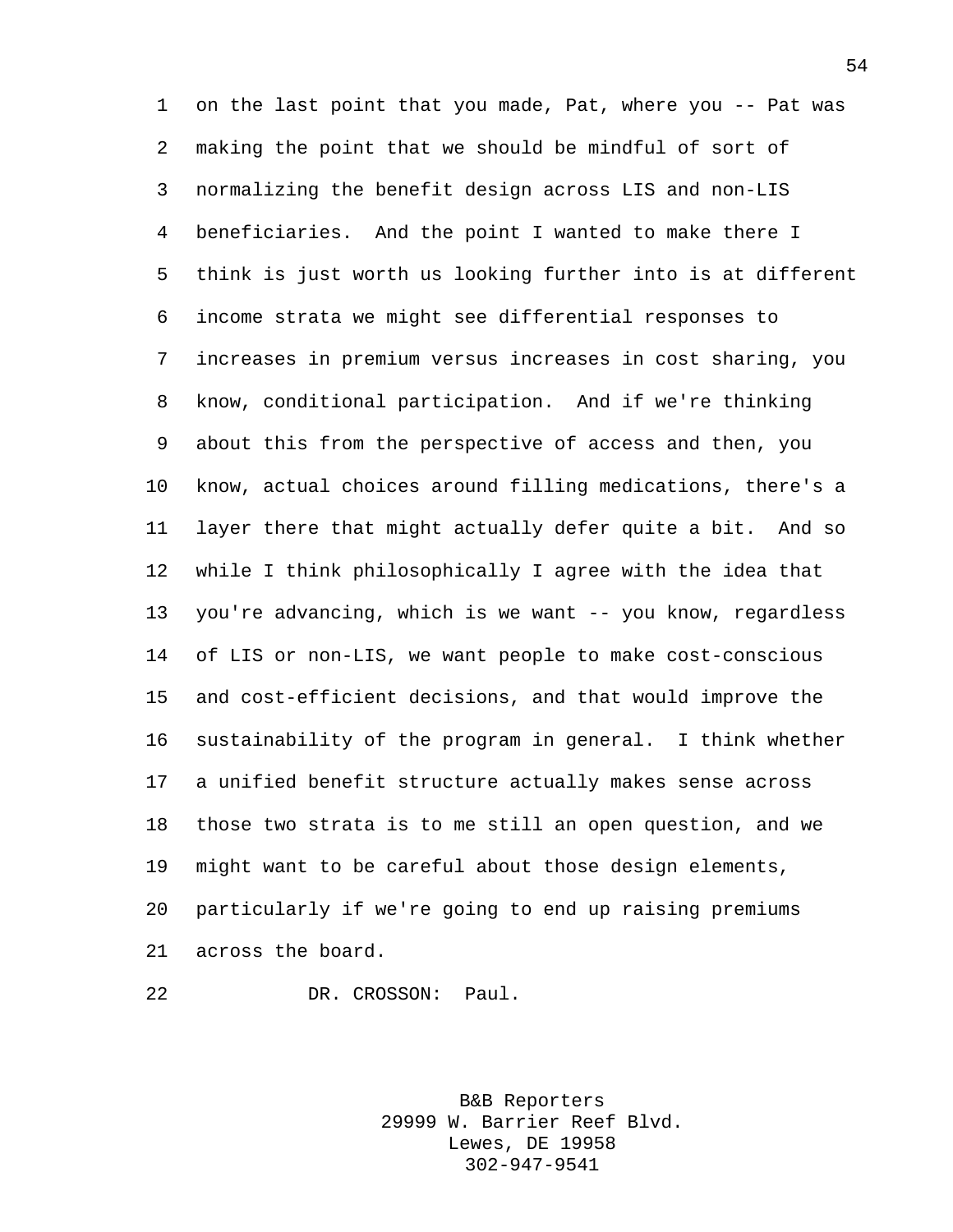DR. PAUL GINSBURG: I just want to follow up on a different Pat comment, the one she made in response to you, Jay, it's that as far as where to be placing the manufacturers' discounts. And, clearly, you know, the set of drugs that are mostly in the coverage gaps and those mostly in the catastrophic are different drugs. You know, the catastrophic is a lot of the rare disease drugs; in the coverage gap, a lot more of the chronic disease management drugs. And it certainly does warrant some thought as to, you know, maybe it's been imbalanced and we need to shift towards more of a tax on the rare disease drugs because they've been given so many advantages in the approval process, et cetera. But we should be just very aware of 14 the fact that these are different drugs. DR. CROSSON: Okay. So we've got Jaewon, Kathy, and Larry, and Karen and -- yeah, I got you. Sorry. Jaewon, then Kathy, Larry, and Karen. DR. RYU: Yeah, so I think the concepts I would agree with as well. I think the design is a good one. To

 Pat's point on keeping the manufacturers somewhat involved or engaged in that coverage gap, I think that resonates with me.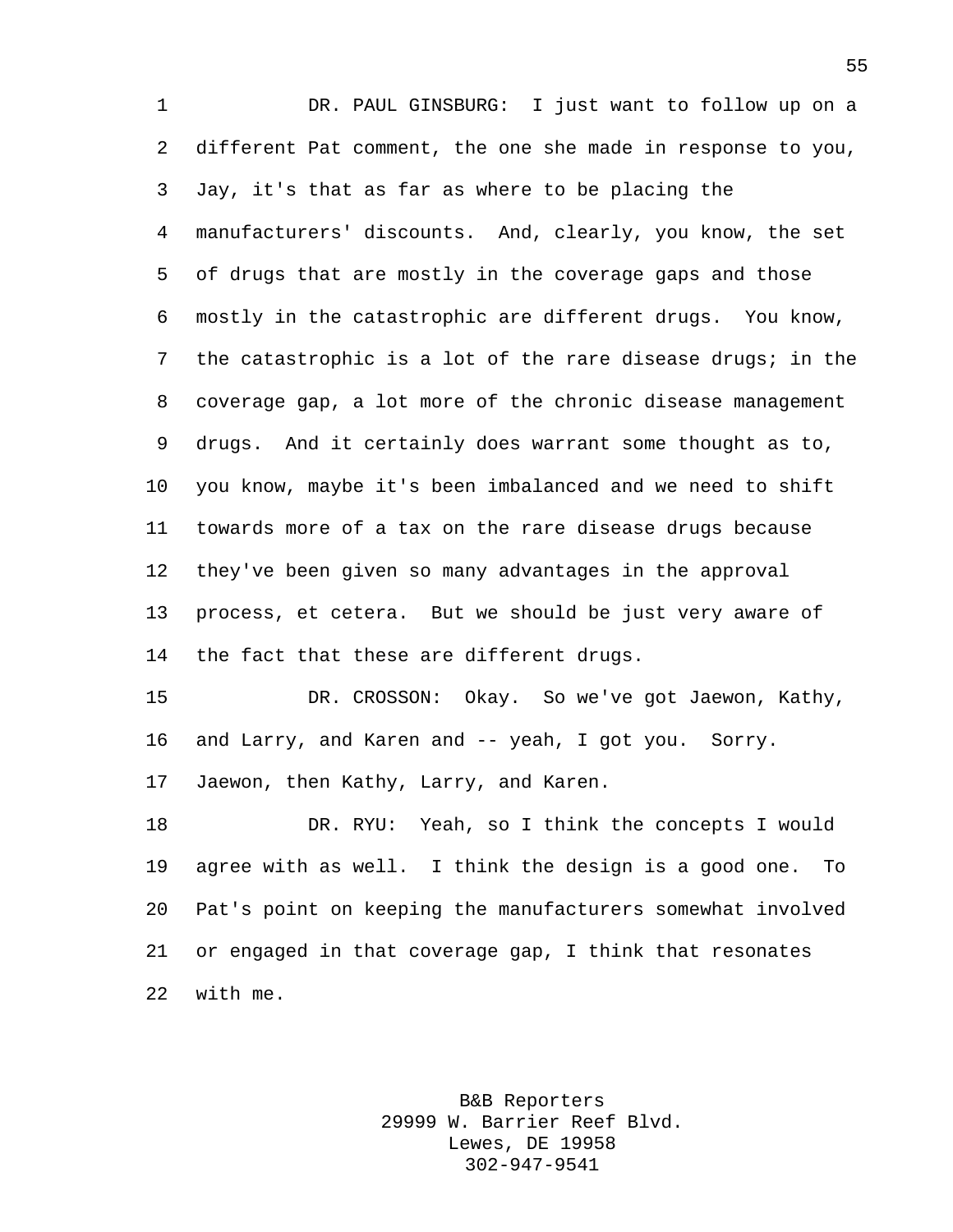One of the comments I put down was, you know, my observation seems like part of the complexity of how this program was created created some gamesmanship around different tranches have different splits of who bears risk. And the more -- just from a high-level philosophy standpoint, it feels like the more we can keep consistency across -- and maybe percentages themselves don't have to be exactly the same, but all the actors, I think we might be better off if they all have some skin in the game at each tranche. And I think that kind of goes with Pat's comment around the manufacturers still playing in that coverage gap space if there's a way to architect it that way.

 The second comment I had was around concentration in the health plan market. In the readings, there's a comment around PDP market, extremely concentrated; MA-PD market, still concentrated but not as much. And I think you had said that 74.5 percent would be the subsidy, but now we'd convey it through capitation. I think if you follow that through -- and I'm not sure, but I think it's worth looking at -- that would mean the smaller plans are bearing greater risk, and just sheerly from a mechanics standpoint with risk-based capital requirements at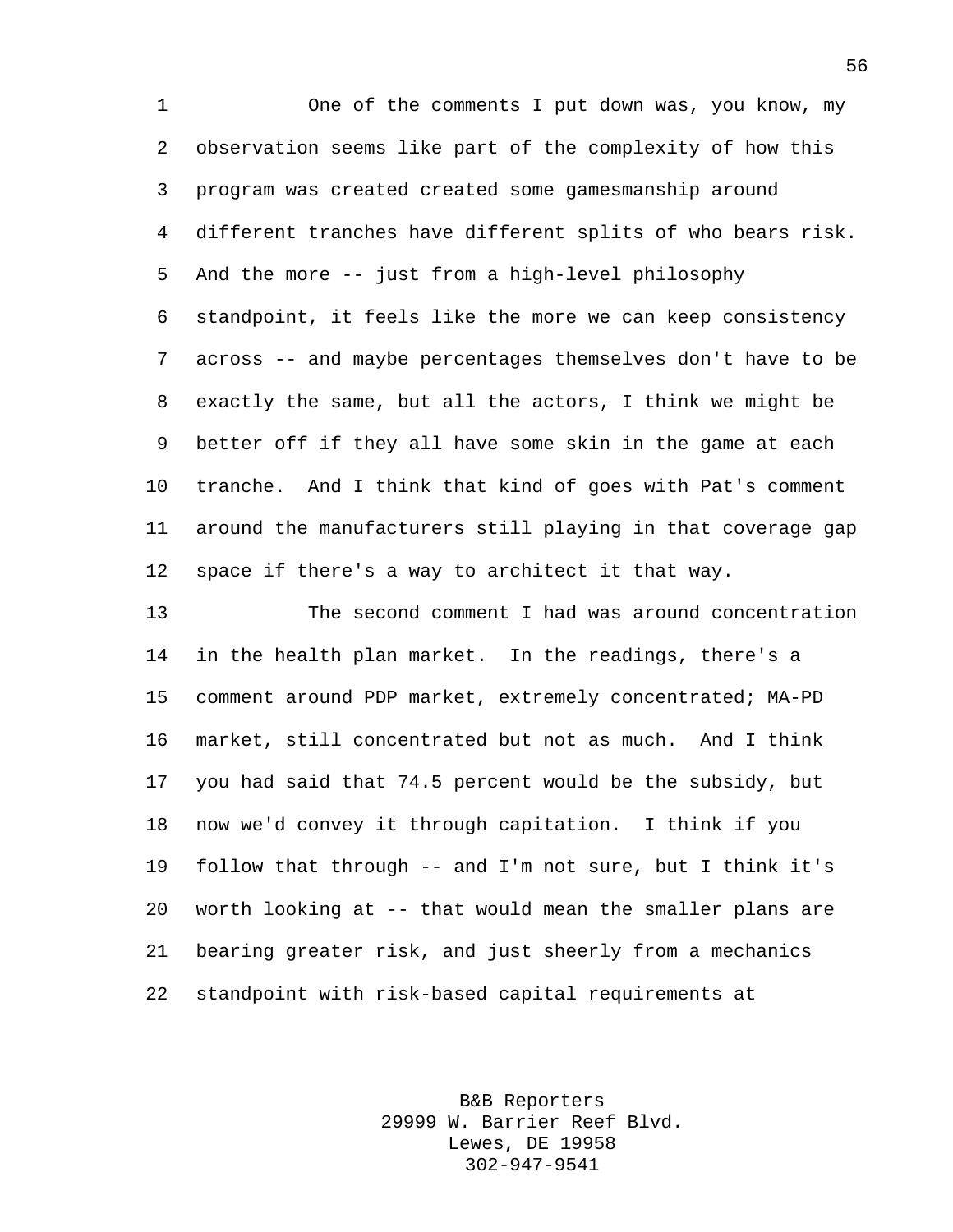different state regulatory environments, there's a good chance you're pushing out a lot of smaller plans simply because they don't have the capital structure to support staying in the business of Medicare Advantage, which I think would not be a good thing. It also wouldn't be consistent with other discussions we've had in this group from the last cycle around how we look at five star and quality measurements and the bigger multistate plans being able to consolidate contracts and somewhat game the five star model. And we decided that that wasn't in the best interest, and this feels like a similar path we're down on. And so however we could assess whether or not there truly would be an unintended consequence that would further concentrate the marketplace, I think that's got to be part of the analysis. DR. CROSSON: Okay. Kathy. MS. BUTO: So I heartily support the general approach, and I think beneficiaries would really welcome having a simplified benefit. Right now it's very complicated and hard for individuals to understand, and it's certainly hard to modify their behavior to meet the

structure.

B&B Reporters 29999 W. Barrier Reef Blvd. Lewes, DE 19958 302-947-9541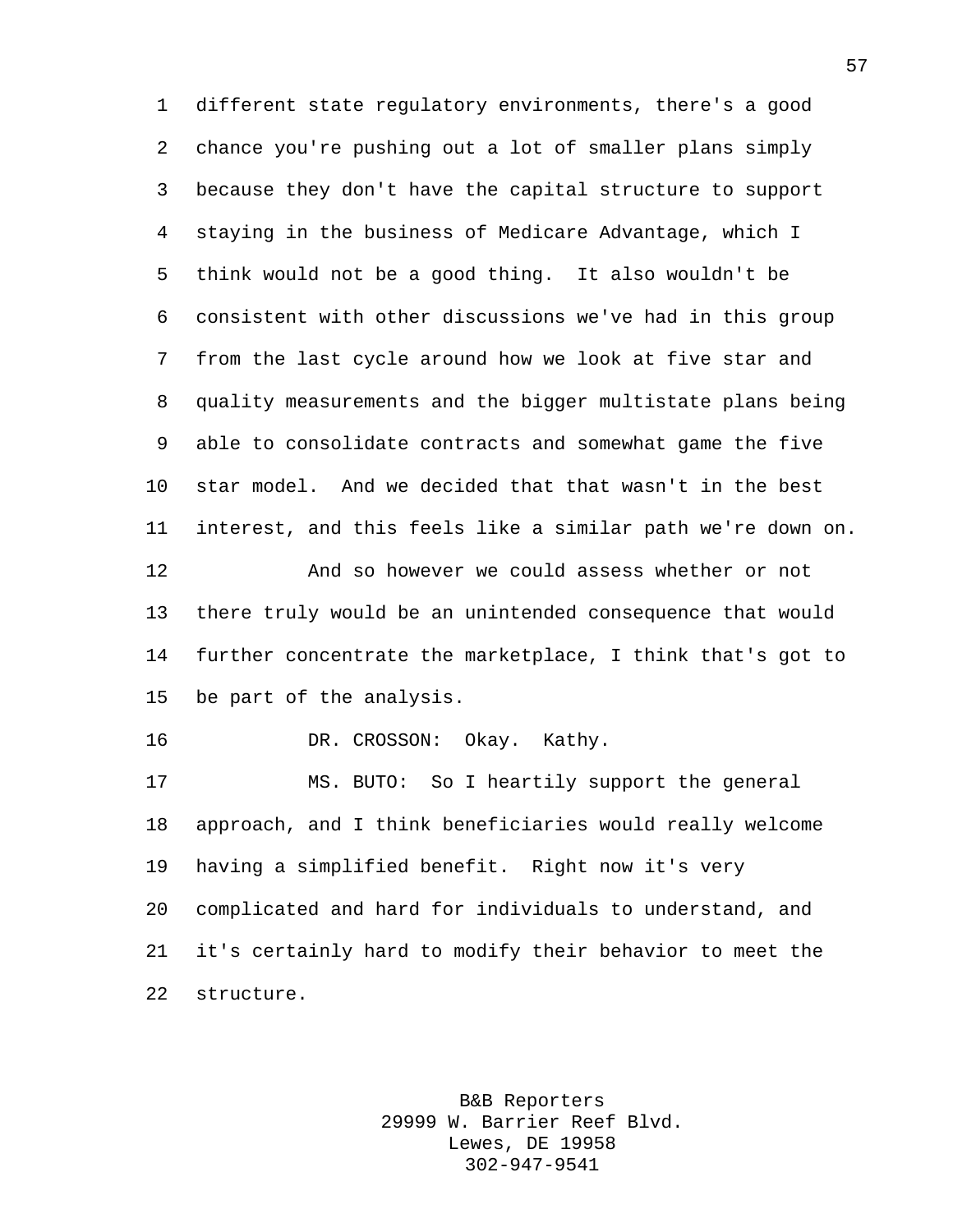One thing I am puzzled about is I don't think there is a coverage gap anymore under this proposal. Am I correct in that?

 DR. SCHMIDT: Under the proposal, correct. MS. BUTO: So when people say continue the discount in the coverage gap, I think they mean start the discount from the very beginning all the way through the catastrophic phase, which I think that's what you're talking about. I think that actually is going to lead to higher prices, launch prices throughout.

11 The other thing I'm not sure about -- we really need Amy for this -- is to understand the dynamics of what that does to the interaction between the drug plans and manufacturers around rebates and their own discounts. So I think it sounds right, but, on the other hand, I'm almost 100 percent sure it would lead to higher prices. And, two, I don't know how that undermines whatever the dynamic is now between manufacturers and drug plans. So I think we just have to be aware of those things.

 The other thing I would really ask that we be concerned about is when we go to look at setting the threshold or thinking about a threshold for the

> B&B Reporters 29999 W. Barrier Reef Blvd. Lewes, DE 19958 302-947-9541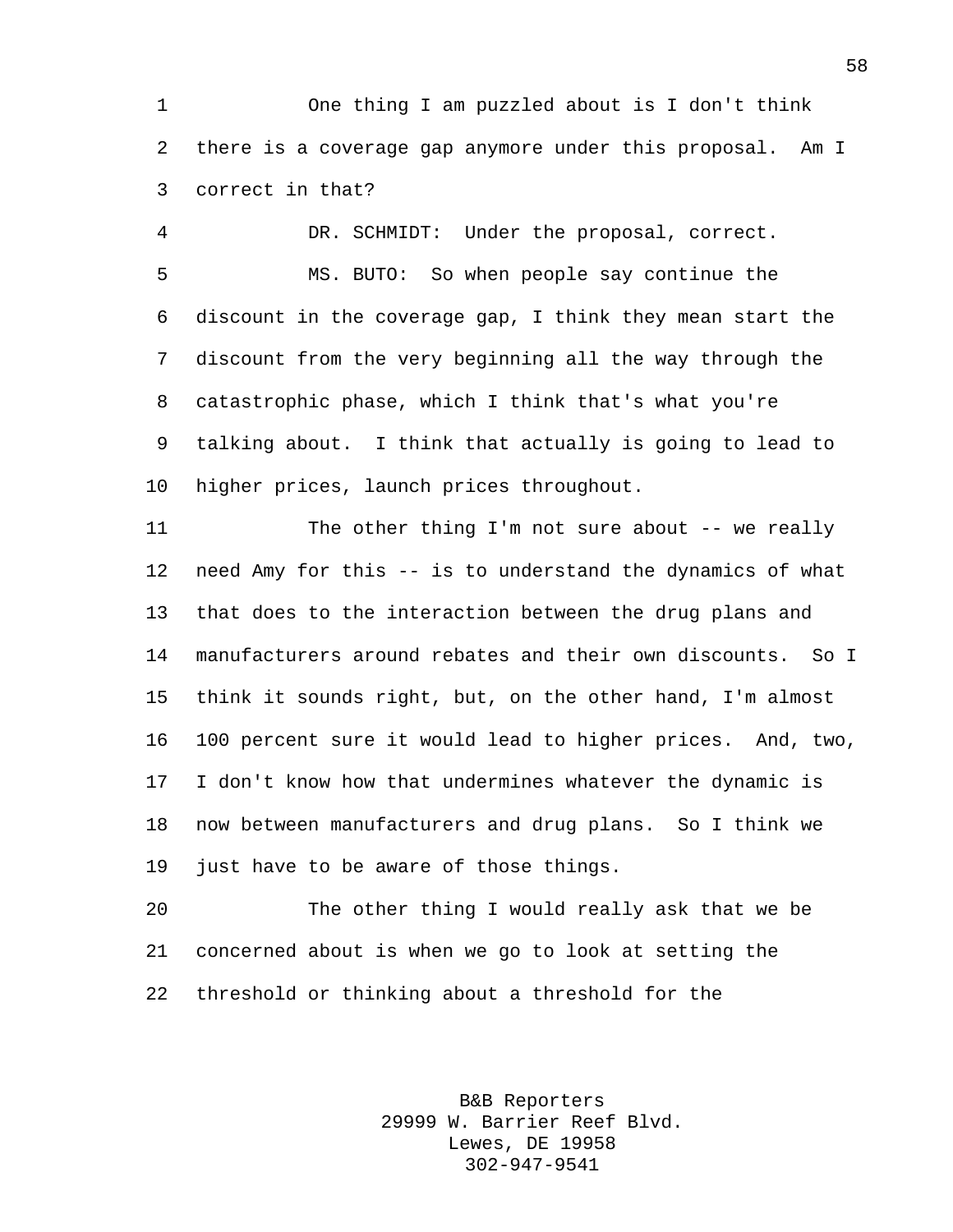catastrophic part of the benefit kicking in, that we try to factor in for the non-LIS where we think drug costs are really so burdensome that they really need to be attended to. So we need to look at that I would say almost before we do all these other calculations to figure out where just logically there should be a threshold for beneficiaries having to bear 25 percent of the cost, and -- because that was the point of the catastrophic threshold, is to protect beneficiaries.

10 10 I think the other policy that I agree with Pat on is we should look at, at least for high-cost generics, some policy there. Since the manufacturer discount in the catastrophic phase is unlimited, again, we could maybe address our concern about pricing by looking at those that meet some threshold or where the prices seem to escalate. I mean, there might be some factors we'd want to think about for modifying or having different manufacturer discounts depending on certain behaviors, pricing behaviors that we think are important.

 I don't know what those are, but I just feel like we ought to, for restructuring the benefit, which I think we are, that we ought to look at a number of factors like

> B&B Reporters 29999 W. Barrier Reef Blvd. Lewes, DE 19958 302-947-9541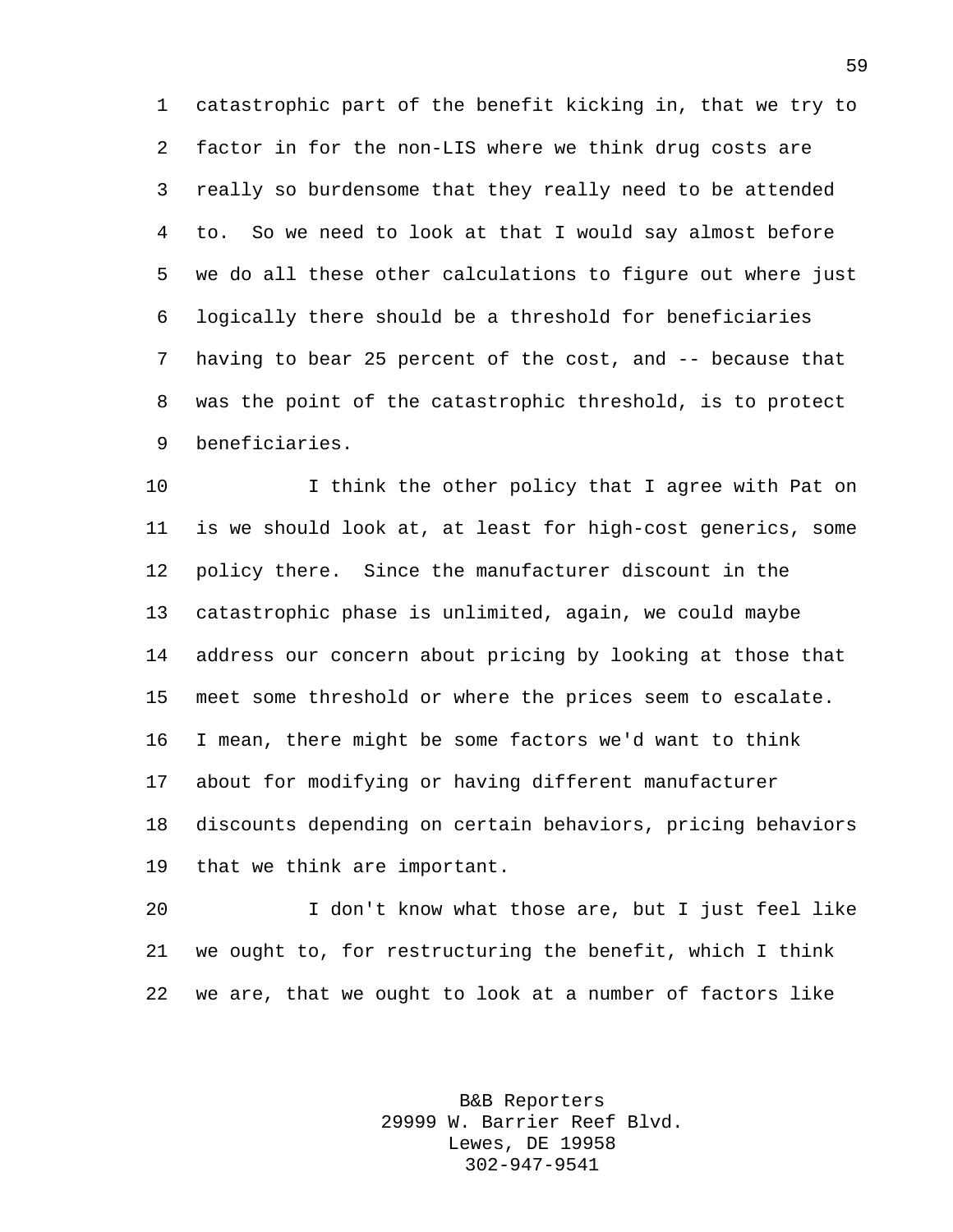that. But I would start with where should the threshold be for beneficiaries and try to figure out what a reasonable tradeoff of liability is below the threshold and above among the different actors.

DR. CROSSON: Thank you, Kathy. Larry.

 DR. CASALINO: Yeah, just one quick comment about the use of the word "reinsurance," and this goes back to what Paul said at the very beginning, and David, and you mentioned, Rachel, at one point that it's not really reinsurance. It's cost-based reimbursement. So I think that really matters. The word "reinsurance" is used in the presentation here today in two ways. In the last slide here, it's used really kind of in the cost-based reimbursement sense, which is kind of a novel sense, really, for the word "reinsurance." And then on Slide 15, for example, I think it's used more in the traditional sense of, you know, reinsurance for high-cost beneficiaries, say, rather than for all your cost, which is cost-based reimbursement.

 So I think it's generally -- I think you should do what you can -- you're very aware of this issue, I'm sure -- I know, and that the more you can do to clarify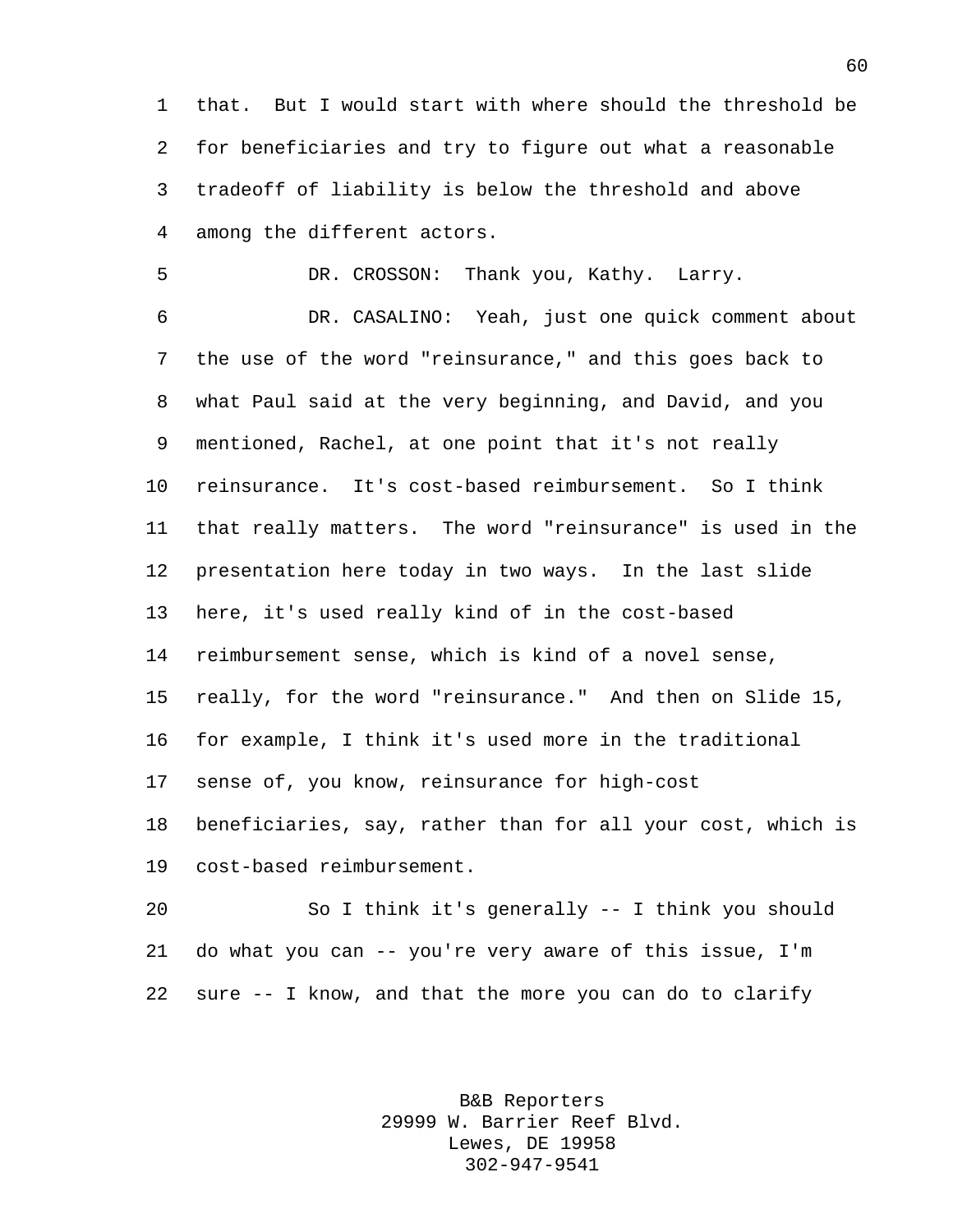that in what you do I think will really be important.

 First of all, it's never good to use the same word for two very different things. But, secondly, by doing that and by using the word "reinsurance" as a synonym for cost-based reimbursement, I think it really changes what the nature of the debate will be, and it's giving away a lot, right? Because it's like reinsurance good, cost-based reimbursement bad. Right?

 And so I think I would really try to separate those two explicitly. I know the term "reinsurance" has been used -- not by chance, I don't think, historically -- to mean really cost-based reimbursement. But this is an opportunity to try to push at that a bit. I'd really encourage you to try to do that and not use the same word for two different things.

DR. CROSSON: Karen.

 DR. DeSALVO: Thank you. This really was an excellent chapter, and I found it to be very responsive to some of our prior questions, so thank you for that. I also want to thank you for clarifying some areas really nicely like the cost-based reimbursement, reinsurance, and some of the implications.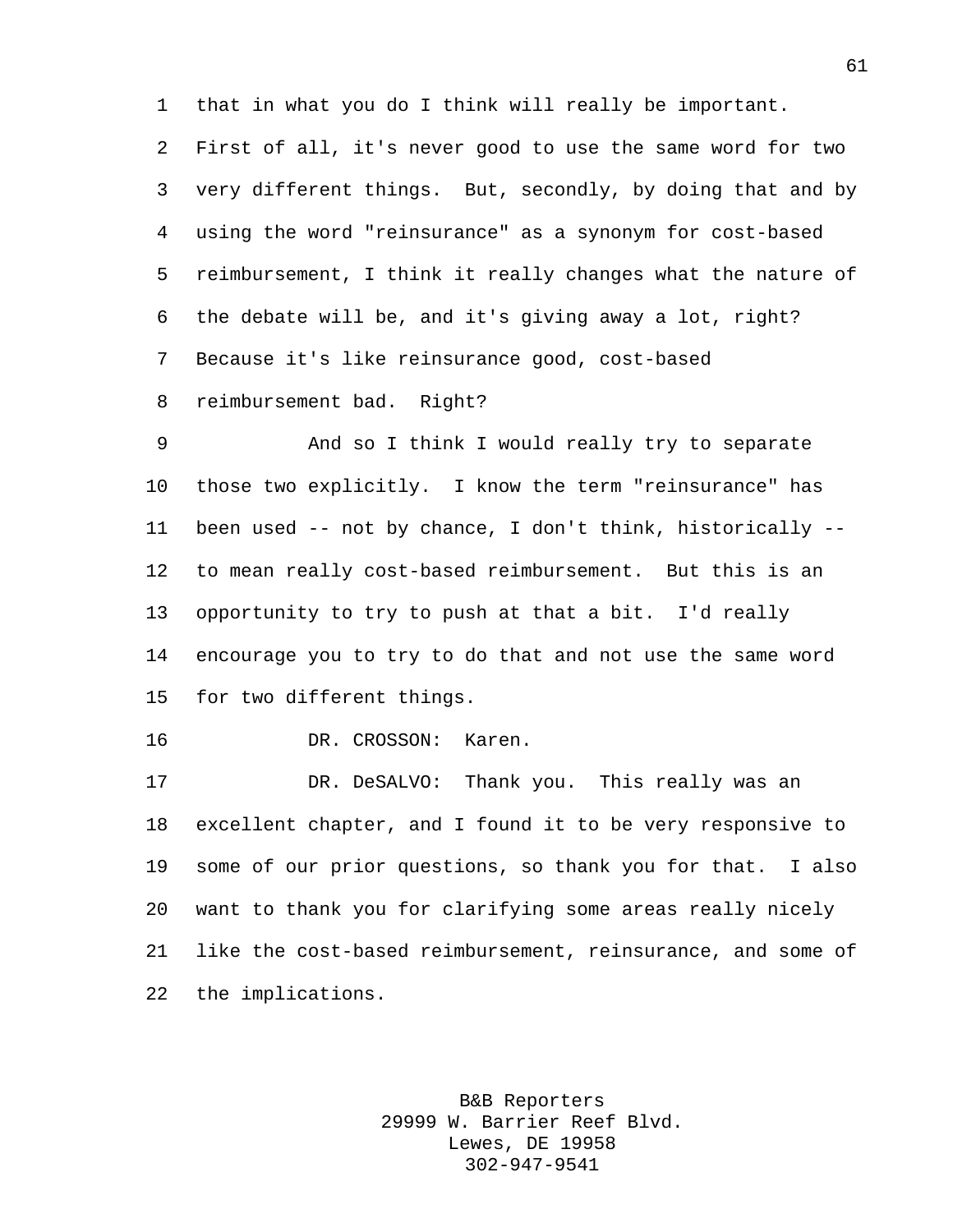I want to quadruple down on Dana's point about the importance of having clarify around the consequences, including the unintended consequences. As I read this, I did see that there was going to be likely market consolidation and the implications of that for beneficiaries and on drug pricing, just it would be helpful to think that through.

 The second point I wanted to raise for you all in terms of tools as you start to think about formulary management tools, in addition to maybe some that we've had historically, we have technology available to us, particularly the Office of National Coordinator and CMS interoperability rules that are still not finalized, but that were proposed, provide additional opportunity for more seamless interface to do point-of-care decisionmaking about formulary, cost of drug, not only for the clinician but also for the consumer. And so as a policy matter, CMS is pushing to leverage technology a number of ways, but that could be an additional opportunity for the private plan. DR. CROSSON: Okay. Thank you. Very good comments. Excellent presentation. Again, we look forward to your coming back to us with additional work, and we will

> B&B Reporters 29999 W. Barrier Reef Blvd. Lewes, DE 19958 302-947-9541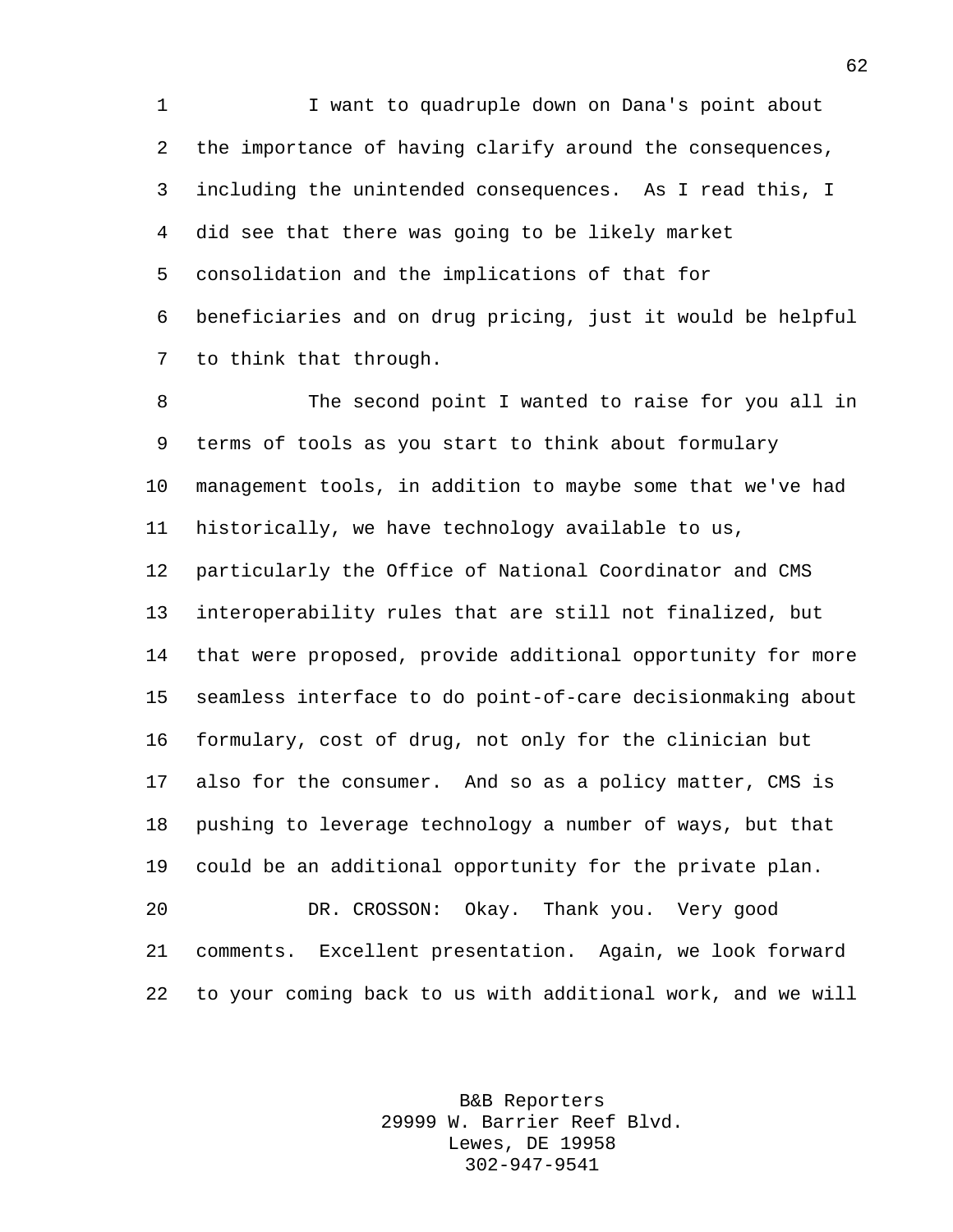move on to the next presentation.

**[Pause.]** 

 DR. CROSSON: Okay. So for the second item of this morning, we're going to be taking a look at some potential changes to Medicare reimbursement for dialysis facilities, and Nancy and Andy are here. Nancy has got the microphone.

 MS. RAY: Good morning. During today's session, Andy and I will be building on work from our April 2019 presentation in which we discussed how the ESRD prospective payment system, the PPS, pays facilities that are low volume and rural and an alternative approach that may better target low-volume and isolated facilities that are necessary to ensure beneficiaries' access to care.

 We seek comments from Commissioners on the material presented today. This analysis is part of our work to help improve the accuracy of the ESRD PPS.

 So several factors motivated our work to develop an alternative to the current low-volume and rural payment adjusters.

 First, last December and January, Commissioners raised concerns about the disparity between urban and rural

> B&B Reporters 29999 W. Barrier Reef Blvd. Lewes, DE 19958 302-947-9541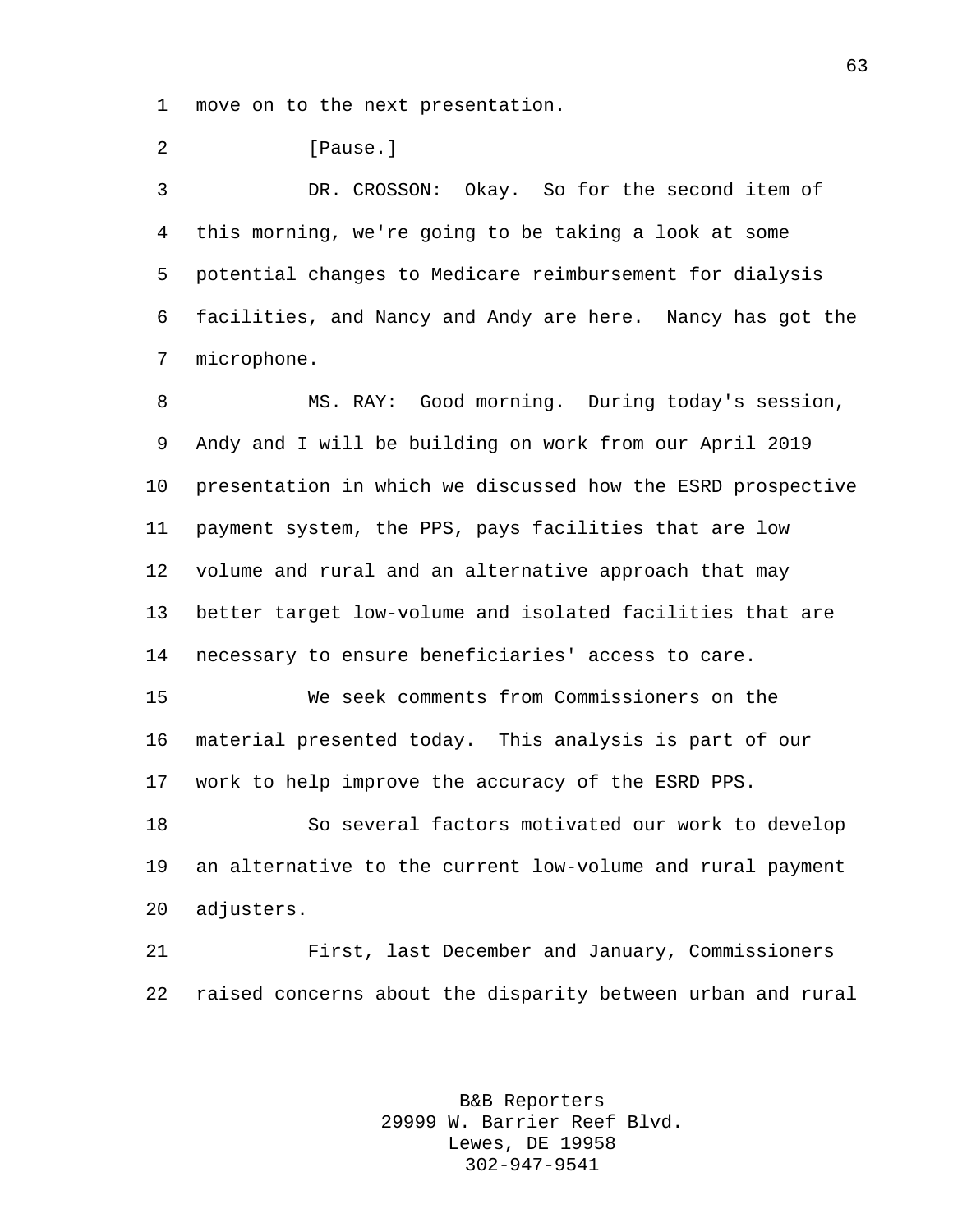facilities' financial performance under Medicare. What really influences the Medicare margin is treatment volume. The Medicare margin is decidedly lower for facilities in the lowest volume quintile than facilities in the top volume quintile.

 Second, the current low-volume payment adjustment, the LVPA, and rural payment adjustments do not always target low-volume and isolated facilities, which are critical for beneficiaries' access.

 Lastly, the design of both adjustments does not meet the Commission's principles on payments to rural providers.

 Since 2011, the ESRD PPS payment bundle includes drugs and laboratory services that were previously paid separately by Medicare

 For each covered treatment that a facility furnishes, its base payment rate is increased using the patient-level and facility-level factors listed on the slide. The current payments that are added onto the adjusted base rate are also listed on the slide.

 Today we are discussing issues with the two separate facility-level adjustments for low volume and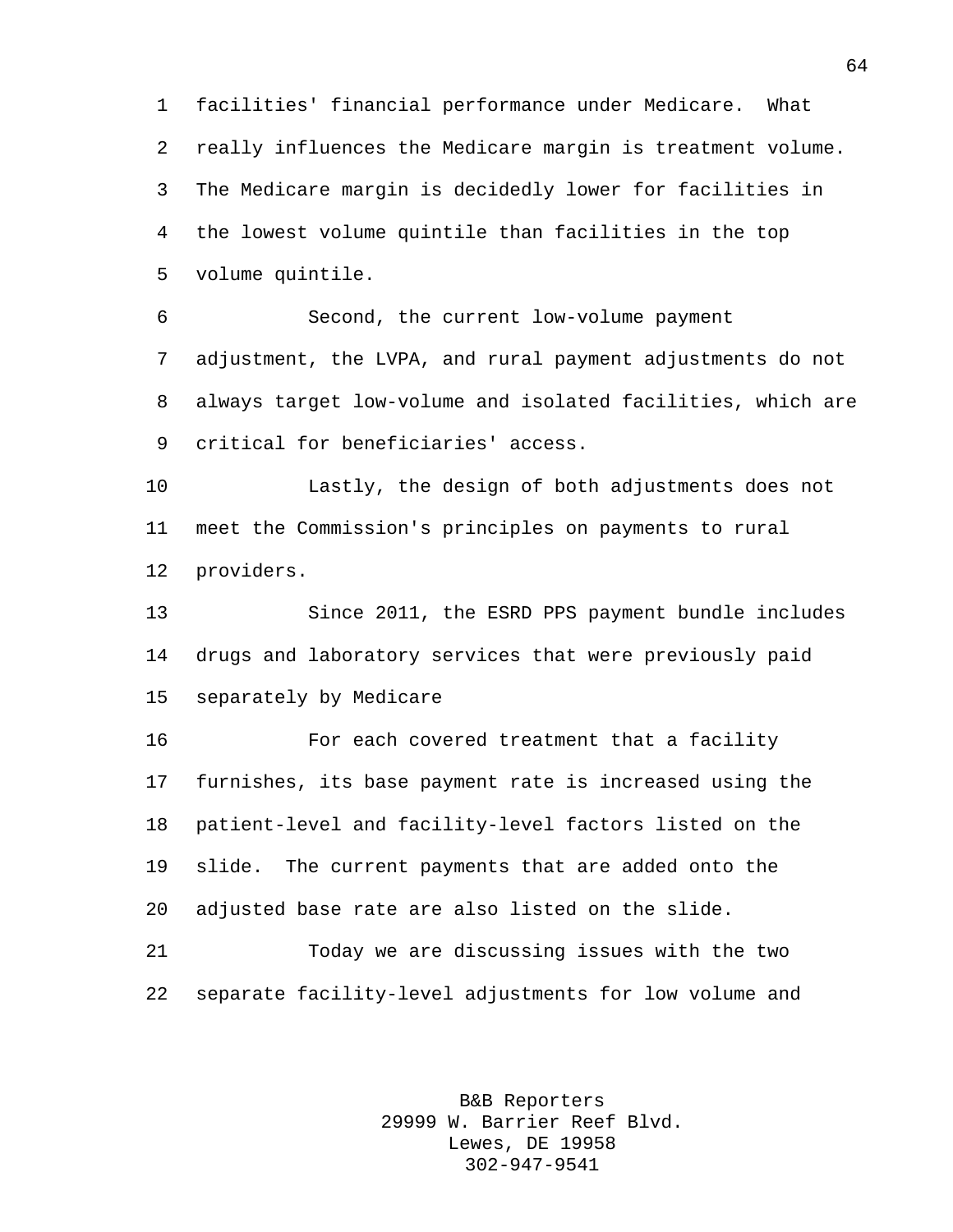rural location. Over the next year, we expect to come back to you to discuss other concerns with the PPS.

 Guiding our analysis is the very strong correlation between a dialysis facility's total treatment and Medicare average costs. This figure shows the 2015, 2016, and 2017 cost per treatment, adjusted for differences in the cost of labor.

 Facilities on the left-hand side of the figure furnishing under 6,000 treatments have much higher costs per treatments than facilities on the right-hand side of the figure. Since 2011, when the ESRD PPS was implemented, we have consistently found that cost per treatment decreases as the number of treatments a facility furnishes increases.

 In 2017, about 5 percent of facilities of the roughly 7,000 dialysis facilities in 2017 received the LVPA, which increased facilities' base payment rate substantially by 23.9 percent.

 Eligible low-volume facilities are those that furnished 4,000 treatments in each of the three years before the payment year in question. The LVPA only factors in the distance to the next facility if both facilities are

> B&B Reporters 29999 W. Barrier Reef Blvd. Lewes, DE 19958 302-947-9541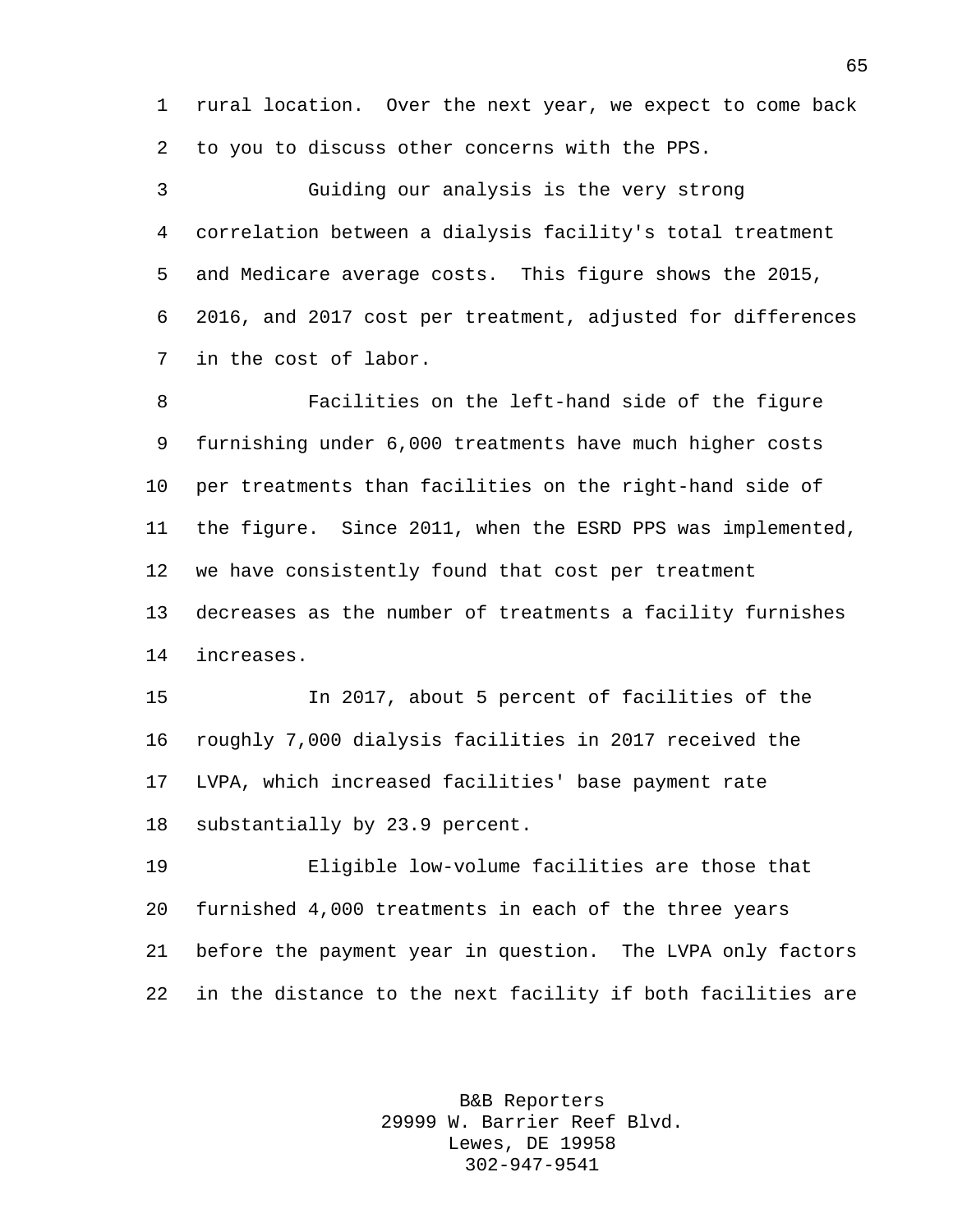owned by the same parent organization and within five miles from one another.

 We have a couple of concerns about the LVPA's design. First, some facilities are receiving the payment adjustment even though they are not isolated. In 2017, 40 percent of LVPA facilities were located with five miles of the nearest facility. An LVPA facility can be located next door to another facility that could be big or small as long as they are owned by different parent organizations.

 A second concern with the low-volume adjustment is that it uses only one volume threshold of 4,000 treatments. This so-called "cliff effect" might be encouraging some facilities to limit services. And the current low-volume adjustment does not address the higher cost of facilities with volumes of between 4,000 and 6000 treatments per year that I showed you on the previous slide.

 So, in this figure, the blue bars are the freestanding dialysis facilities that received the low- volume payment adjustment in 2017. These facilities furnished fewer than 4,000 treatments in 2014, 2015, and 2016.

> B&B Reporters 29999 W. Barrier Reef Blvd. Lewes, DE 19958 302-947-9541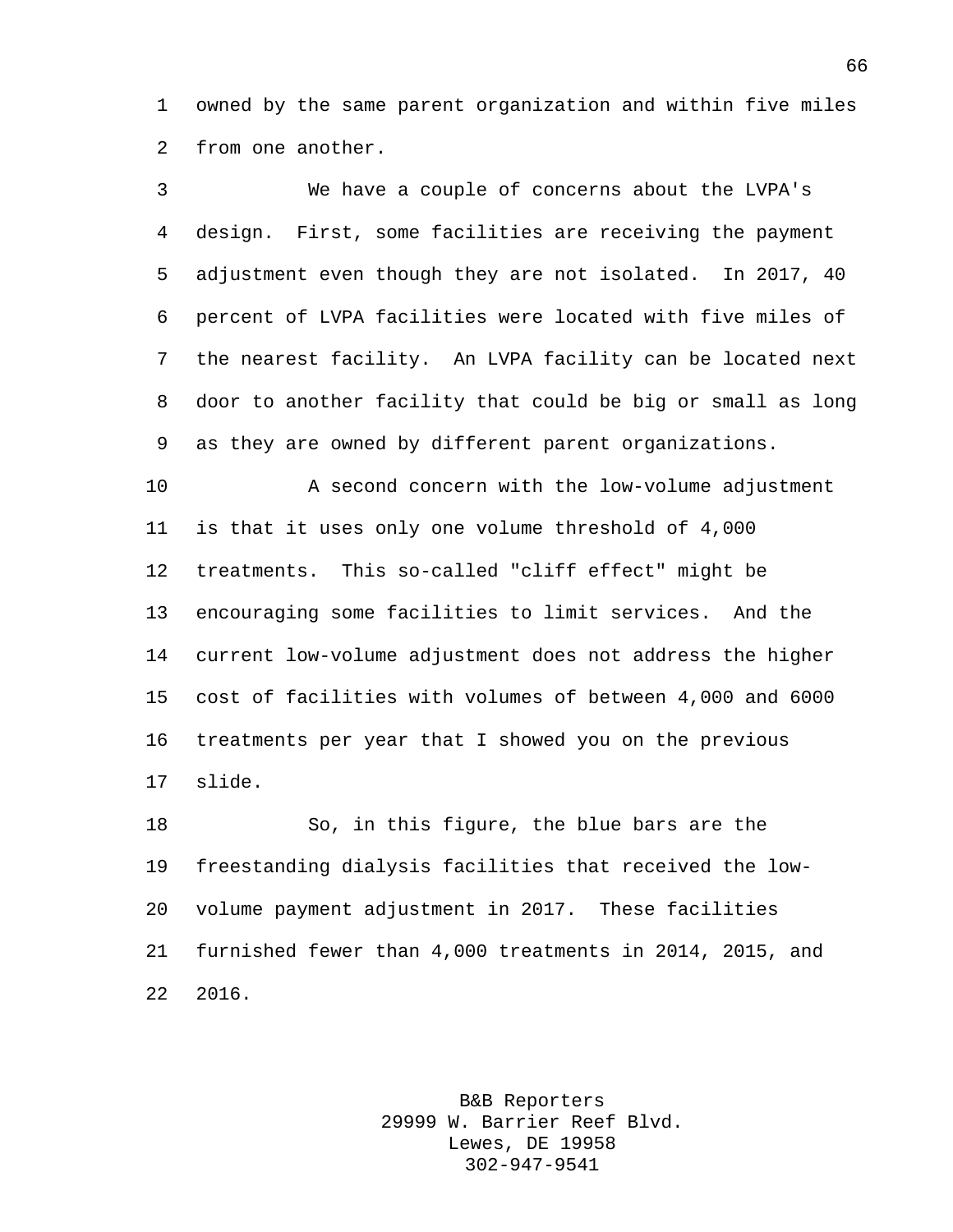The two blue bars on the left show the facilities getting the adjustment that were within 5 miles of the closest facilities, demonstrating that the LVPA does not always target facilities necessary for ensuring access.

 The red bars are facilities that furnished under 6,000 treatments in 2014, 2015, and 2016. Some of these facilities, the red bar facilities, received the LVPA. However, some did not qualify for the adjustment. Recall the prior graph showing that facilities with 4,000 to 6,000 treatments have relatively high average cost per treatment.

 So please focus on the facilities in the yellow rectangle. These are both low-volume and isolated that is more than 5 miles to the closest facility. Note that two- thirds of facilities providing less than 6,000 treatments in this yellow rectangle did not receive the LVPA. This is the difference between the red and the blue bars in the yellow box.

 Moving to the 0.8 percent rural adjustment, this is applied to the base rate of all facilities located in rural areas. About 18 of all facilities received this adjustment. Our concern here is the targeting of this adjuster.

> B&B Reporters 29999 W. Barrier Reef Blvd. Lewes, DE 19958 302-947-9541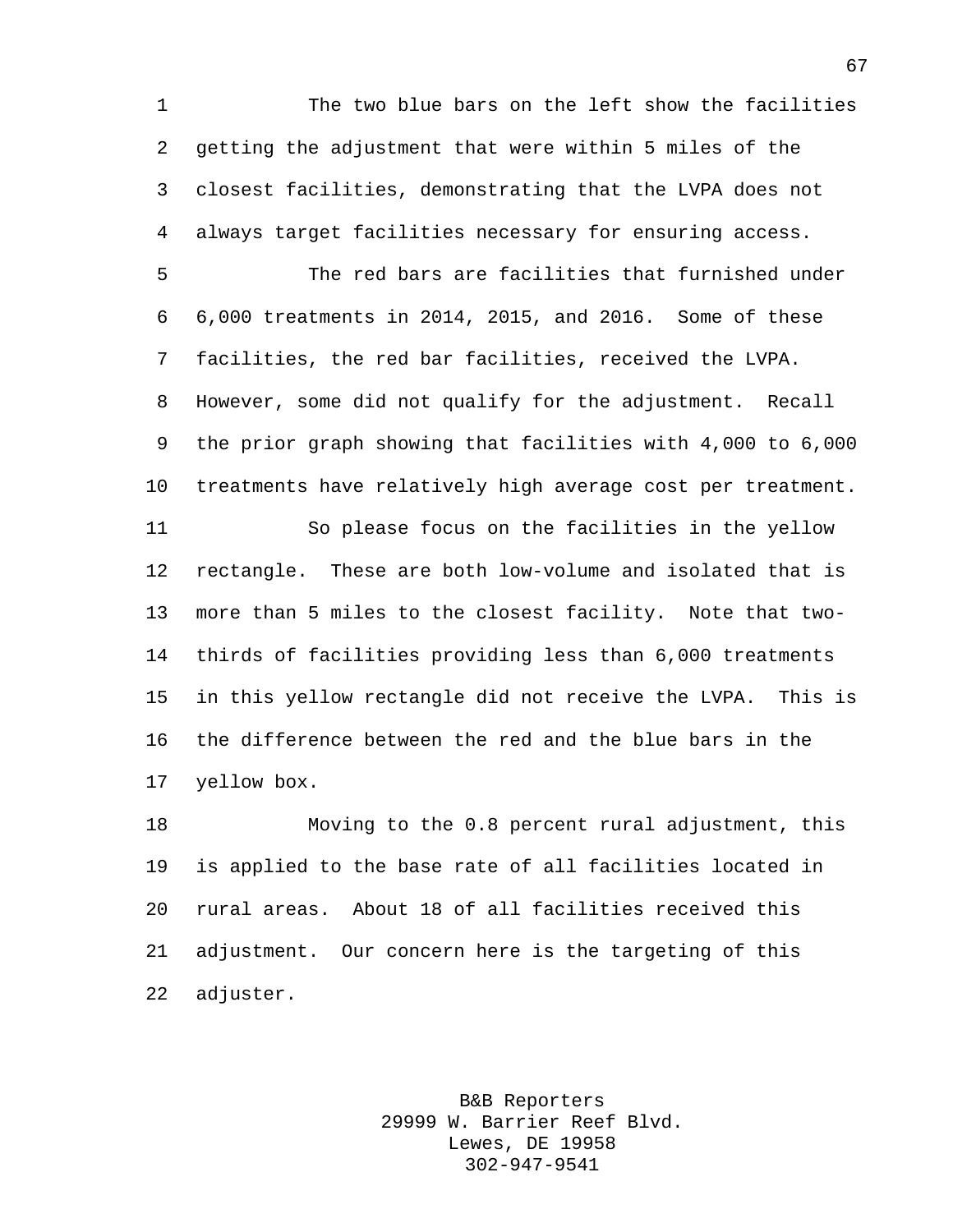In 2017, about 30 percent of rural facilities were located within five miles of another facility, and in 2017, about half of all rural facilities were higher-volume facilities, furnishing more than 6,000 treatments, and had lower adjusted cost per treatment than low-volume facilities located in rural areas.

 As we evaluated the ESRD low-volume and rural payment adjustments and considered alternative approaches, we were guided by the principles that the Commission developed to evaluate rural special payments over the course of several meetings and published in 2012.

 The Commission stated that payments should be targeted toward low-volume isolated providers, that the magnitude of payment adjustments should be empirically justified, and that the adjustments should encourage provider efficiency.

 DR. JOHNSON: Now we're going to review the low- volume and isolated, or LVI, policy option that we introduced in April. The LVI incorporates the Commission's principle that the rural payment adjustments be targeted to facilities that are both low-volume and isolated. The LVI is a single adjustment that would replace the current low-

> B&B Reporters 29999 W. Barrier Reef Blvd. Lewes, DE 19958 302-947-9541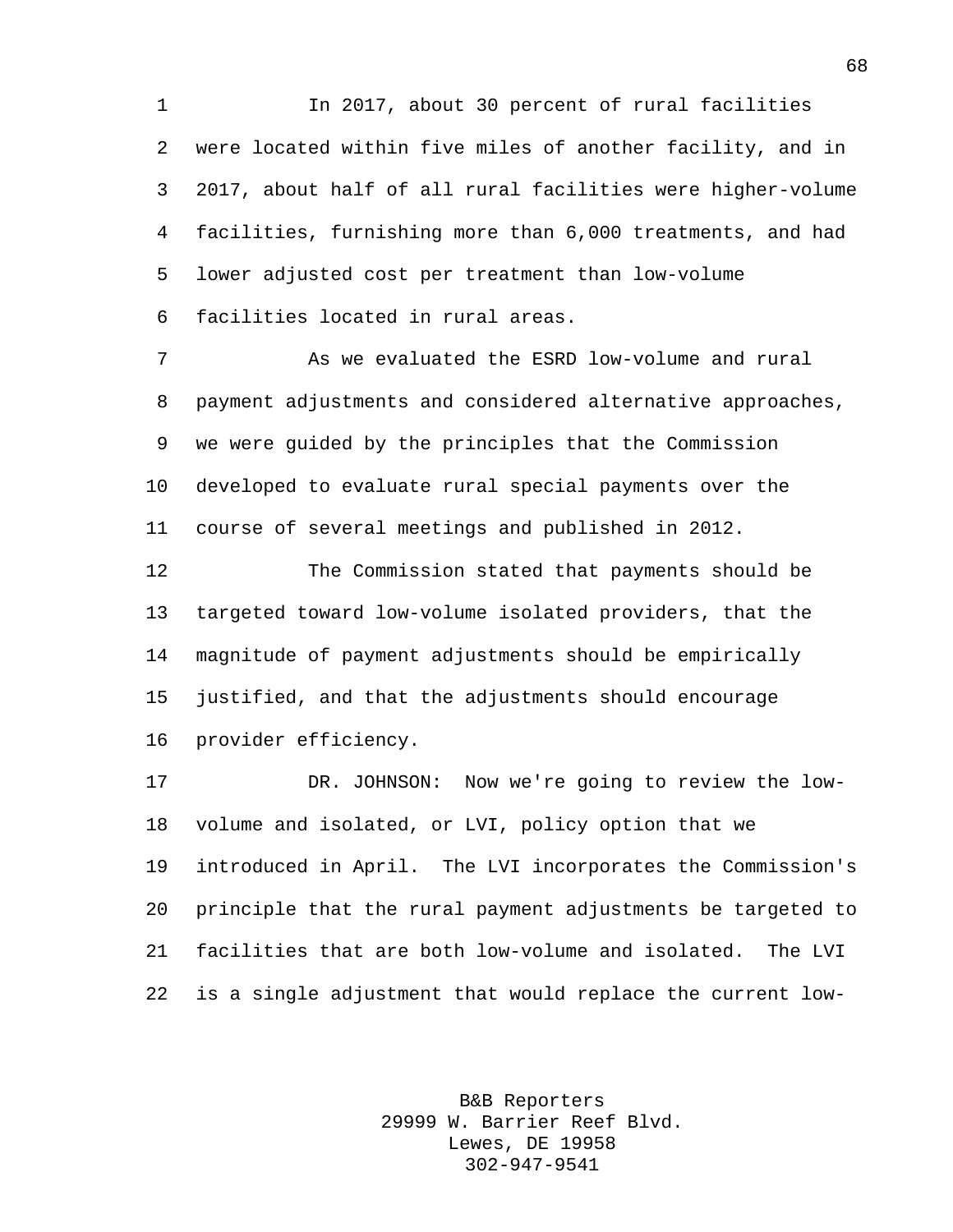volume and rural payment adjustments.

 To be eligible, first, facilities must be farther than five miles from the nearest facility to be considered isolated. Second, facilities must consistently exhibit a low volume of treatments during each of the preceding three years.

 The LVI would expand the definition of low volume to three categories. This expansion would mitigate the cliff effect of the current low-volume adjustment and would better account for the higher cost of relatively low-volume facilities. Facilities eligible for the LVI would provide fewer than 4-, 5-, or 6,000 treatments in each of the three preceding years and would be assigned to the lowest category for which they are eligible.

 The next slide shows how the LVI adjustment does a better job of targeting facilities that are low volume and isolated and, therefore, important for maintaining access to dialysis.

 This figure shows the number of facilities eligible for the current low-volume adjustment in blue and the current rural adjustment in red, grouped by the number of dialysis treatments provided in 2017.

> B&B Reporters 29999 W. Barrier Reef Blvd. Lewes, DE 19958 302-947-9541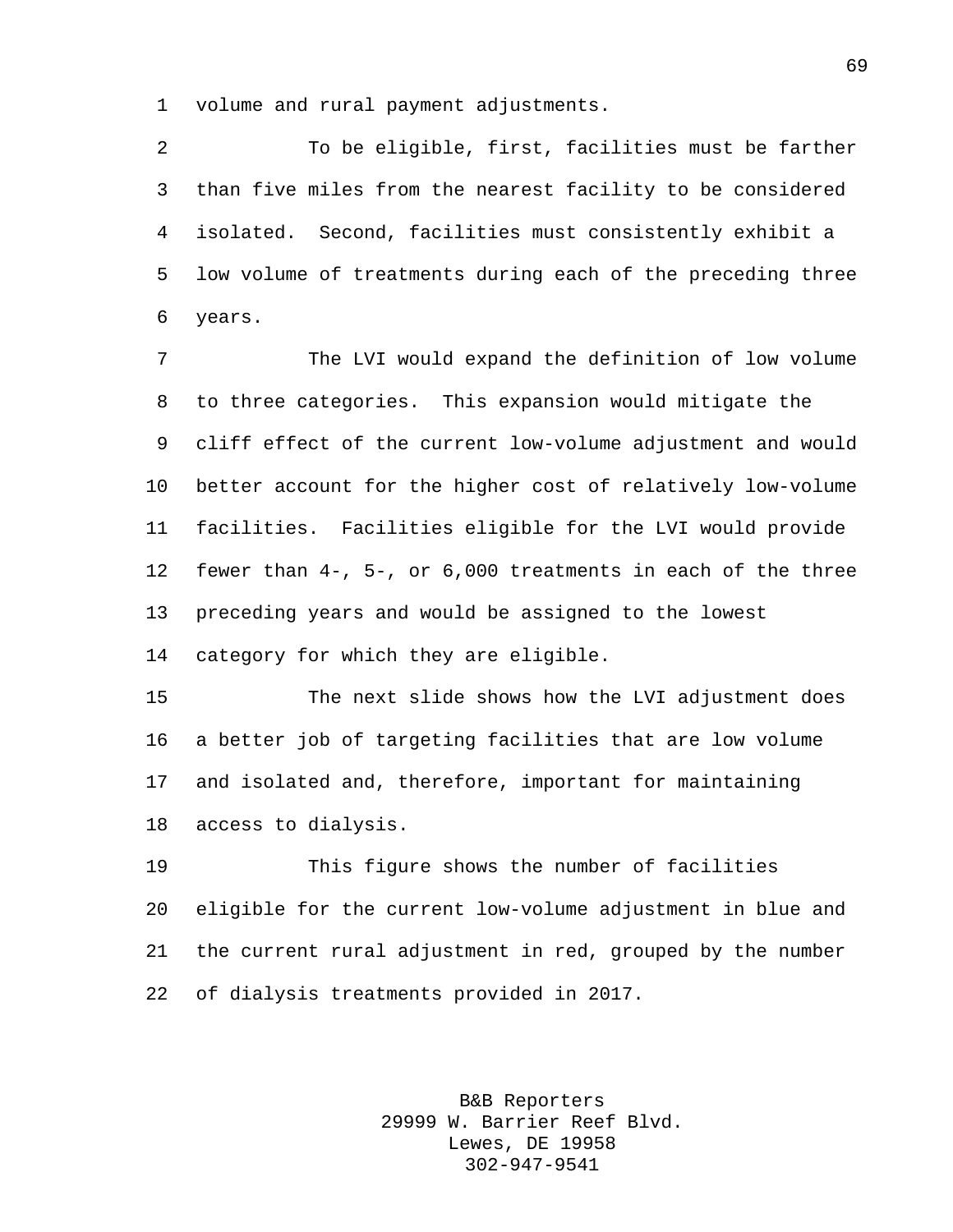Some facilities providing more than 4,000 treatments in 2017 received a low-volume adjustment because eligibility is based on the three preceding years. These facilities would not be eligible in the following payment year.

 The tallest red bar on the right shows that the majority of facilities receiving the rural adjustment were not low volume.

 The green bars show the number of facilities that would have been eligible for the LVI adjustment. In the lowest treatment category, the isolation requirement would have resulted in slightly fewer facilities being eligible for the LVI than the current low-volume adjustment.

 In the 4- to 5- and 5- to 6,000 treatment categories, the expanded definition of low volume would have resulted in more facilities being eligible for the LVI than the current low-volume adjustment.

 Among rural facilities, the LVI adjustment would concentrate payments in those facilities that are low volume and isolated.

 To estimate the size of LVI category adjustment factors, we conducted a regression analysis of the average

> B&B Reporters 29999 W. Barrier Reef Blvd. Lewes, DE 19958 302-947-9541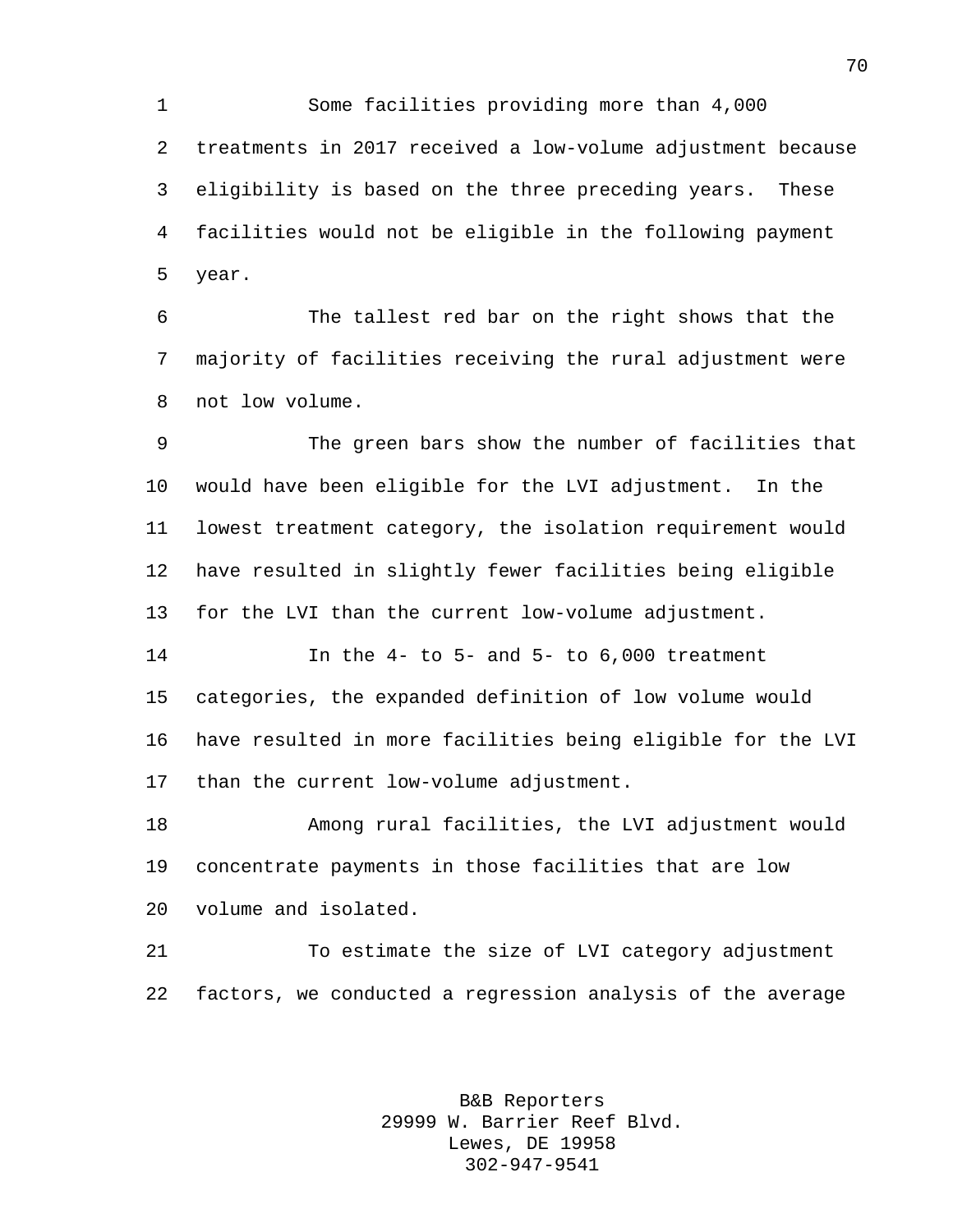treatment cost in freestanding dialysis facilities. Our method differs from CMS's approach which splits total treatment cost across two equations -- one at the facility level and one at the patient level. The text box in your mailing material discusses our concern with using a two-equation approach.

 Our method uses a single facility-level regression equation and included explanatory variables, similar to those used in the ESRD PPS model; however, the key difference is that replaced the current low-volume and rural variables with the LVI category variables.

 This table shows our estimate of the payment adjustment factors for each LVI category. All estimates are statistically significant.

 The LVI Category 1 adjustment factor would increase the Medicare base rate by about 31 percent. The size of this adjustment is similar to our estimate of the current low-volume adjustment factor, which has the same volume criterion.

 For facilities that are newly eligible for the low-volume adjustment, those in LVI Category 2 or 3, the Medicare base rate would increase by 27 and 19 percent,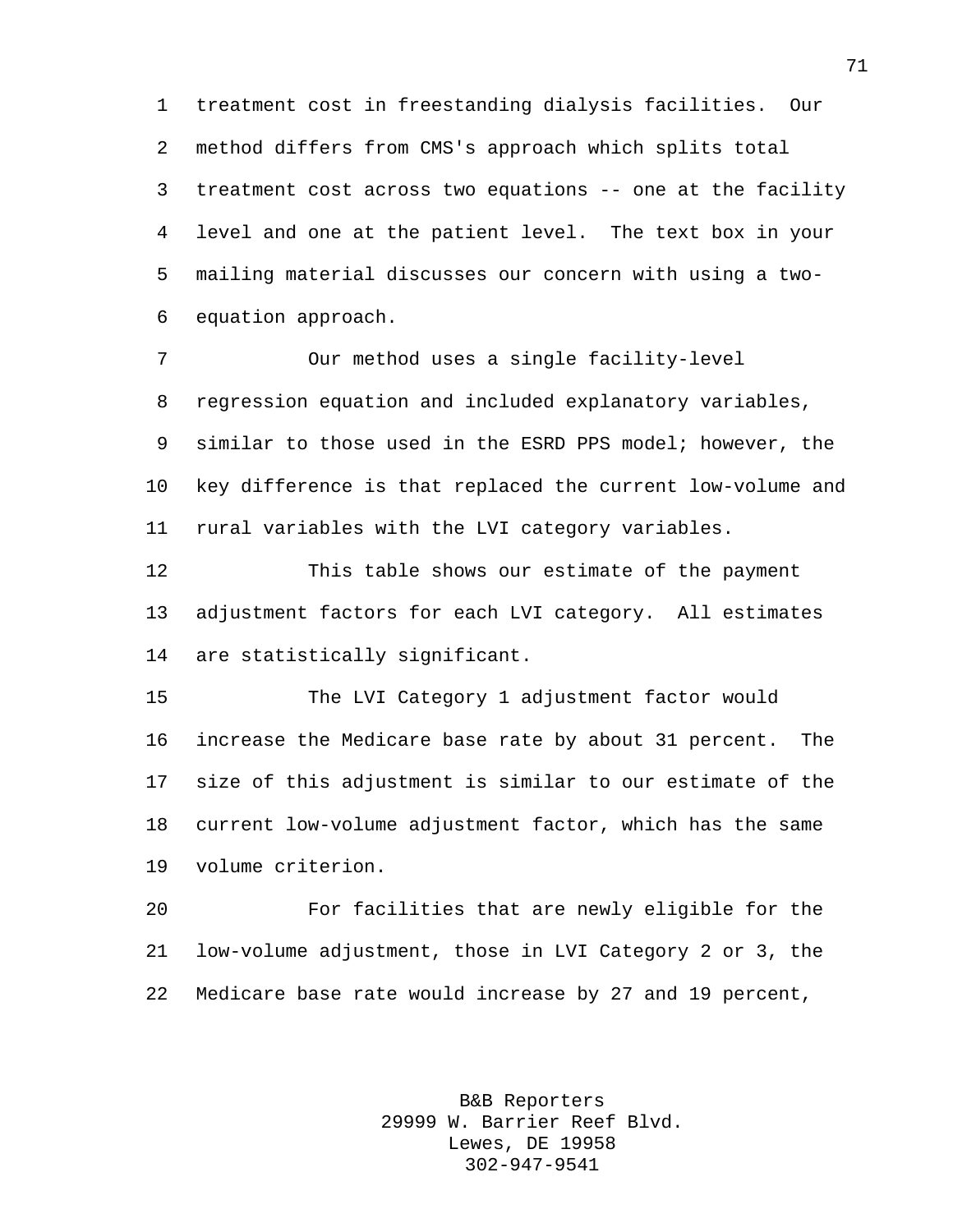respectively. These results demonstrate that there would be a benefit to expanding the definition of low volume for facilities that are isolated.

 We know that the relative size of the three LVI coefficients aligns with the cost and volume relationship that Nancy showed you earlier. That figure is repeated here.

 In this version of the figure, the gray column covers facilities that are eligible for the current low- volume adjustment. However, as Nancy noted, 40 percent of these facilities are located within five miles of another facility and would not be eligible for the LVI adjustment.

 The LVI adjustment would expand the definition of low volume to cover additional facilities with relatively low volume, as shown in the green column, as long as those facilities are located farther than five miles from the nearest facility.

 We also estimated how average Medicare payment rates would change for freestanding facilities by replacing the LVPA and rural adjustments with the LVI category adjustments. Payment rate changes depend on the facility's eligibility for each of the adjustments.

> B&B Reporters 29999 W. Barrier Reef Blvd. Lewes, DE 19958 302-947-9541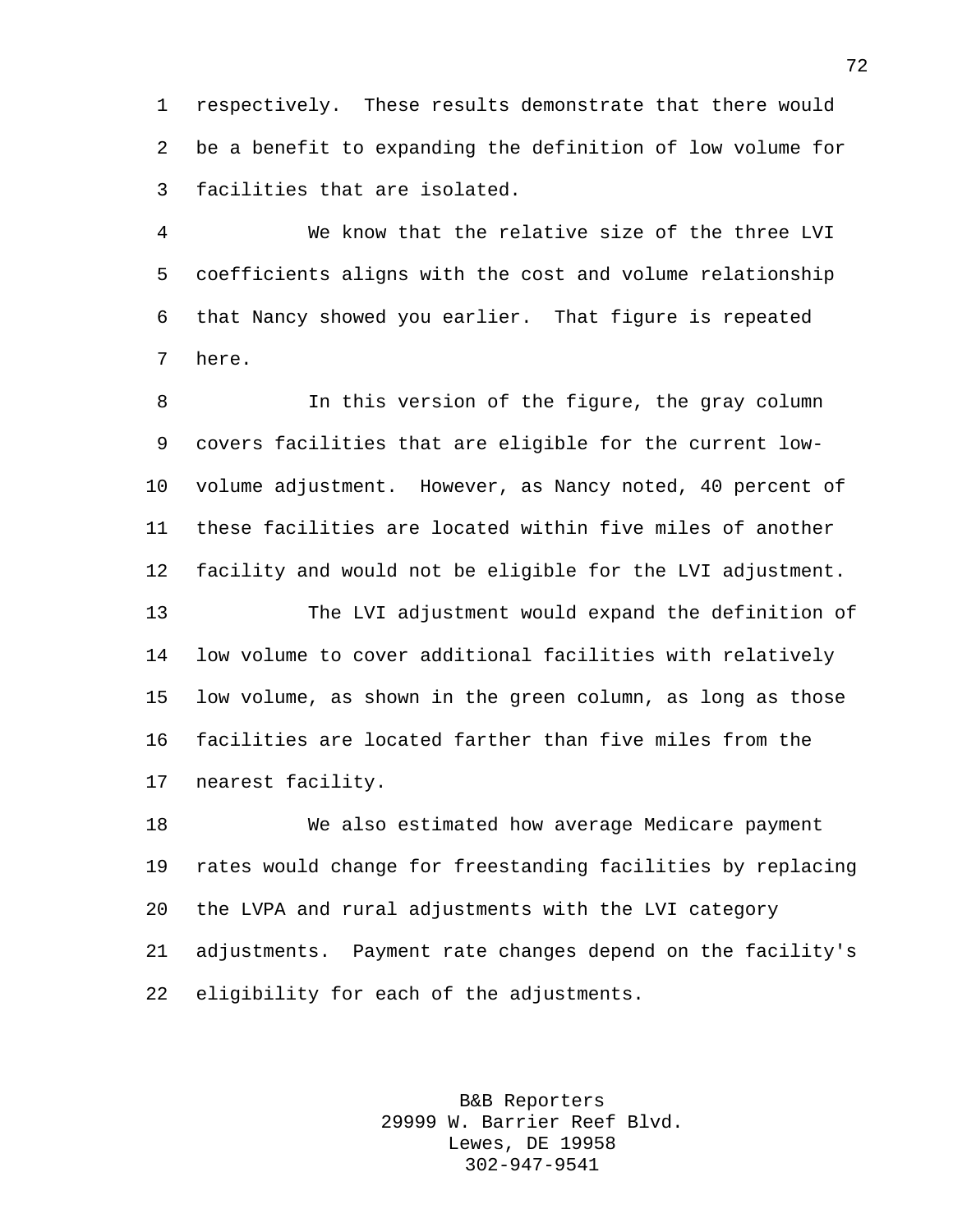For about 180 facilities that are eligible for Category 1 LVI adjustment, payments would remain roughly the same, as this adjustment would basically replace the current low-volume adjustment.

 For about 280 facilities that are eligible for LVI Categories 2 and 3, payments would increase by about 18 percent, as these facilities are newly eligible for a low-volume adjustment.

 For about 260 facilities that are currently low volume, these facilities are located within five miles of another facility. Such facilities would not be eligible for a low-volume adjustment and would see a payment decrease of about 20 percent.

 The current low-volume adjustment subsidizes low- volume facilities that are near other facilities. One goal of the LVI adjustment is to improve the value of Medicare spending by supporting only low-volume facilities that are essential to maintain access to dialysis care.

 In summary, based on the Commission's rural payment adjustment principles, we are concerned that the current low-volume and rural adjustments poorly target facilities that are both low volume and isolated.

> B&B Reporters 29999 W. Barrier Reef Blvd. Lewes, DE 19958 302-947-9541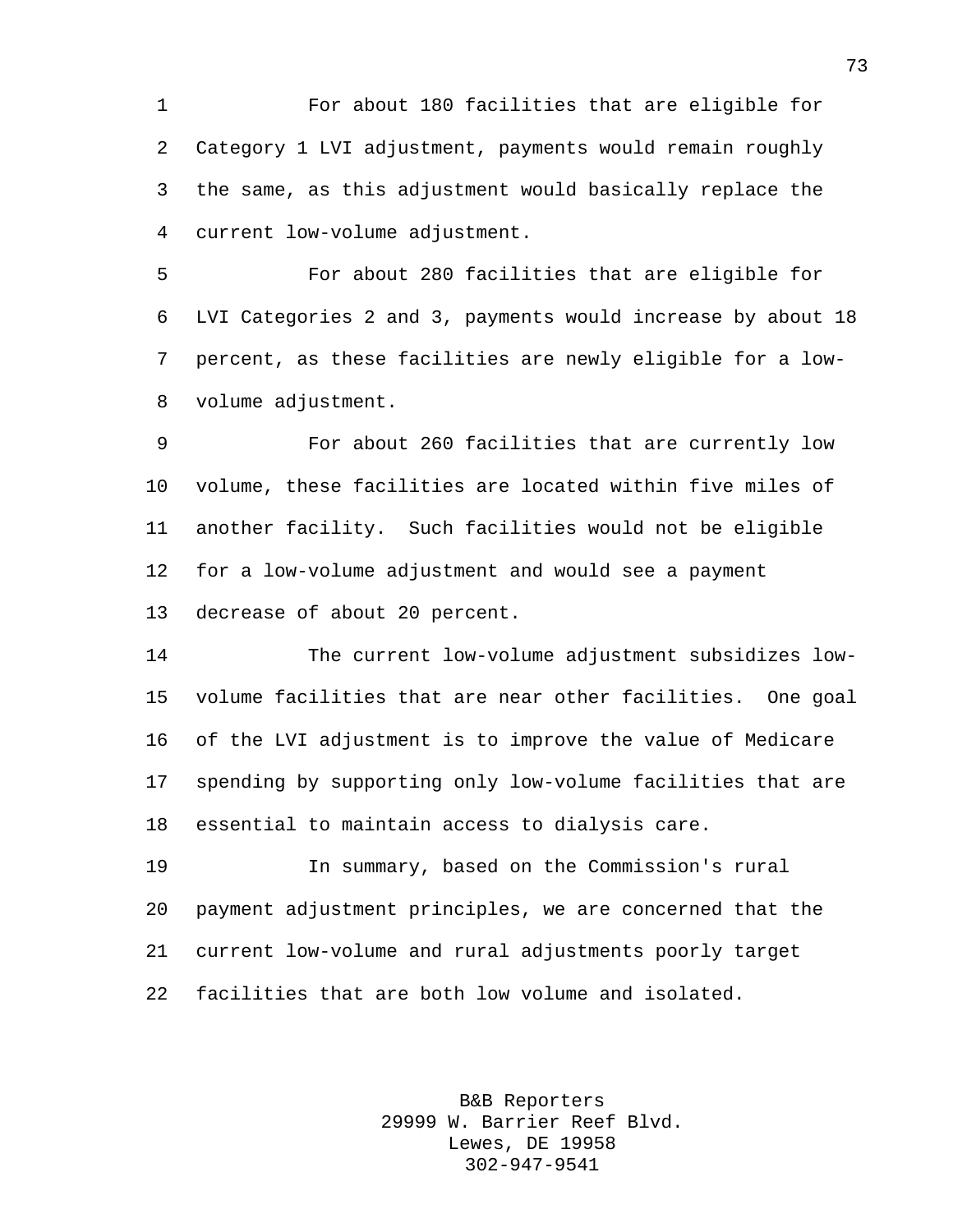We have discussed replacing the current low- volume and rural adjustments with a single-payment adjustment for facilities that are both low volume and isolated.

 Second, the LVI payment adjustment would consider a facility's proximity to any other facility, not just those under common ownership. Some facilities receiving the current low-volume adjustment would not receive the LVI adjustment, as they are located near other facilities.

 Finally, the LVI adjustment would expand the definition of low volume. The proposed three categories are designed to mitigate the cliff effect and to account for the higher treatment costs of facilities providing between 4- and 6,000 treatments per year.

 We would appreciate feedback on aspects of the LVI adjustment such as whether five miles is an appropriate definition for isolated facilities and whether additional LVI categories are necessary.

 Based on Commission feedback, we can develop a recommendation for December that would replace current low volume and rural adjustments with an LVI adjustment in the ESRD PPS.

> B&B Reporters 29999 W. Barrier Reef Blvd. Lewes, DE 19958 302-947-9541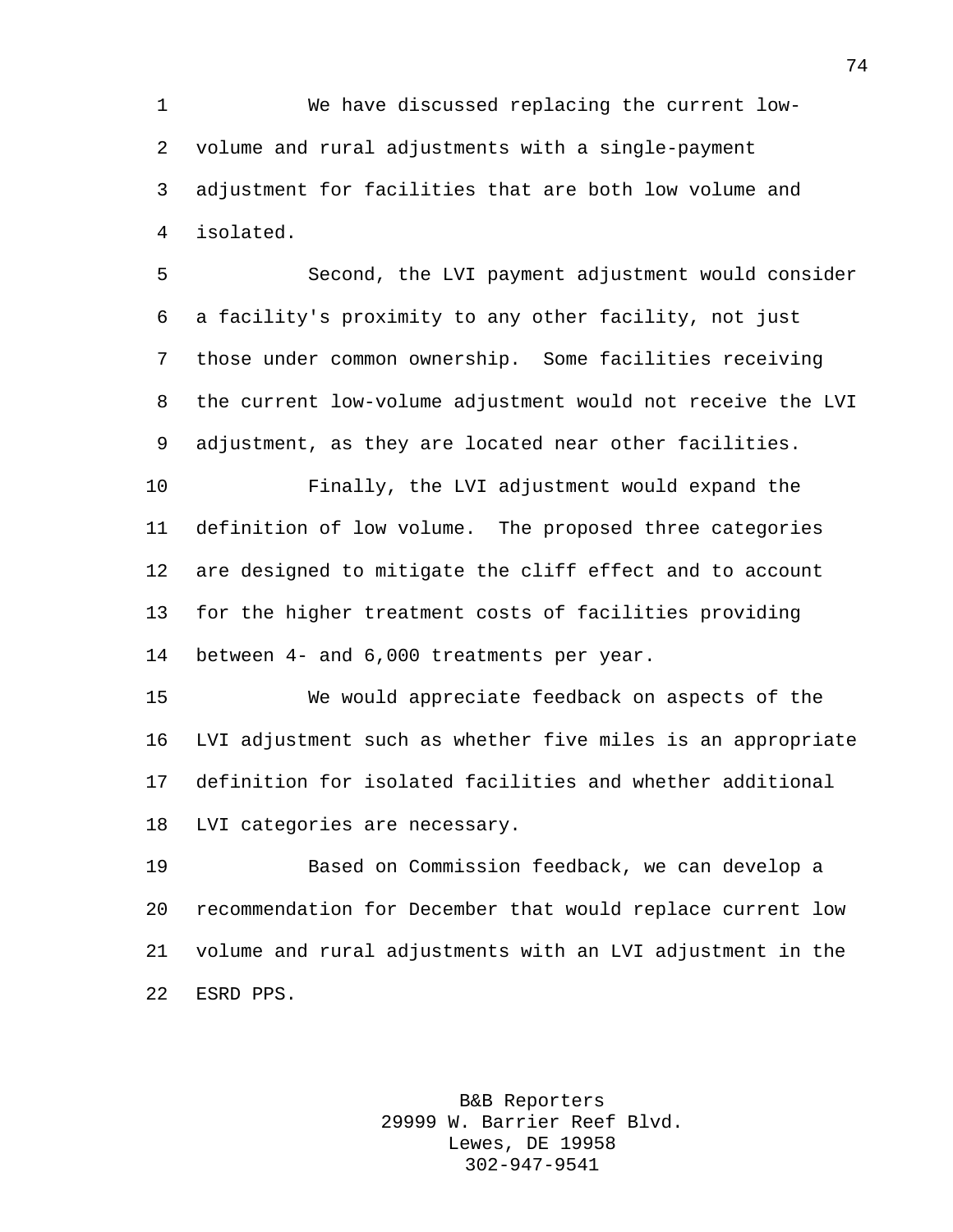1 1 In the spring, we will turn out focus to other aspects of the ESRD PPS, which include modeling alternatives to the current patient-level adjustment factors and revising the method used to estimate those factors.

 We look forward to your comments, and I'll turn it back to Jay.

 DR. CROSSON: Thank you, Nancy and Andy. I'd like to start with one question myself. One possible ramification of adopting the LVI recommendation would be consolidation of certain facilities, let's say, within five miles who don't qualify for the low-volume adjustment. You could imagine market dynamic leading to consolidation of those facilities.

 This presentation is not focused on quality, but could you remind me? Do we have --and what is our thoughts about the relationship between -- the number of dialysis procedures and quality?

 MS. RAY: Oh, I'm sorry. The volume and quality? DR. CROSSON: No, I'm sorry. Volume and quality. MS. RAY: Okay. I did not quite follow that. Thank you for the clarification.

> B&B Reporters 29999 W. Barrier Reef Blvd. Lewes, DE 19958 302-947-9541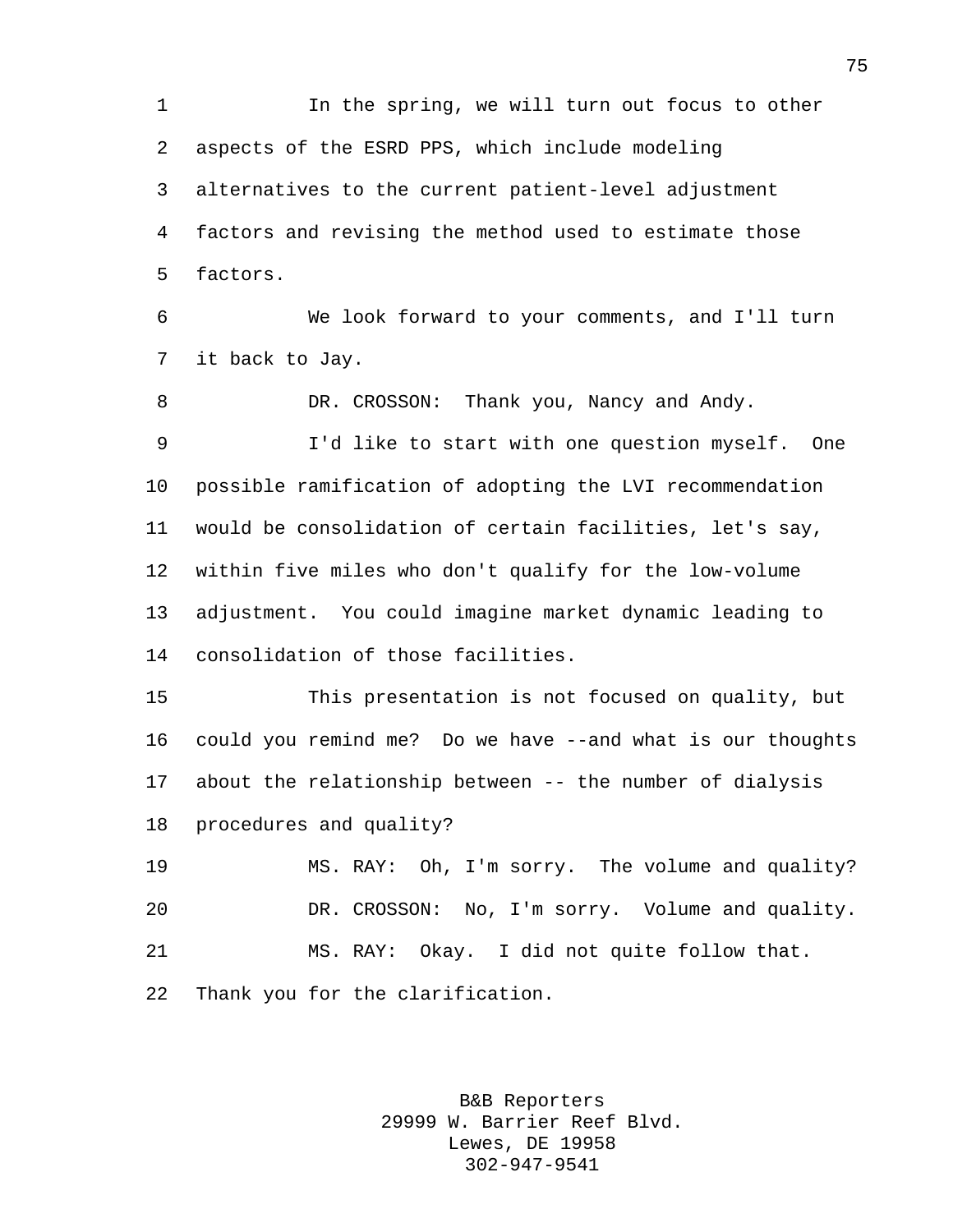I would have to get back. That's a very good question.

 DR. CROSSON: Okay. I'm sorry. It's not part of the presentation.

 MS. RAY: But let me just say this. In terms of -- I'm just trying to triage my thoughts here. In terms of CMS's Quality Incentive Program, because of the sample size needed to be part of the QIP, the ESRP QIP, we may not have some of the quality data for those facilities.

 What I can do is get back to you and look at the availability of QIP data and look at the availability of dialysis, facility star data, to answer that question.

 DR. CROSSON: Right. So the point I was getting at is if there's going to be consolidation, good, bad, what's the tradeoff? Anyway, to the certain extent we can look at that, it would be great. If we can't, we can't.

 Larry, did you want to make a point on this? DR. CASALINO: Yes. It would be interesting to know, I think, of the low-volume facilities that are close to another facility, what is their quality? Pretty much what Jay is just asking, I think.

But then, also, it would be interesting to know

B&B Reporters 29999 W. Barrier Reef Blvd. Lewes, DE 19958 302-947-9541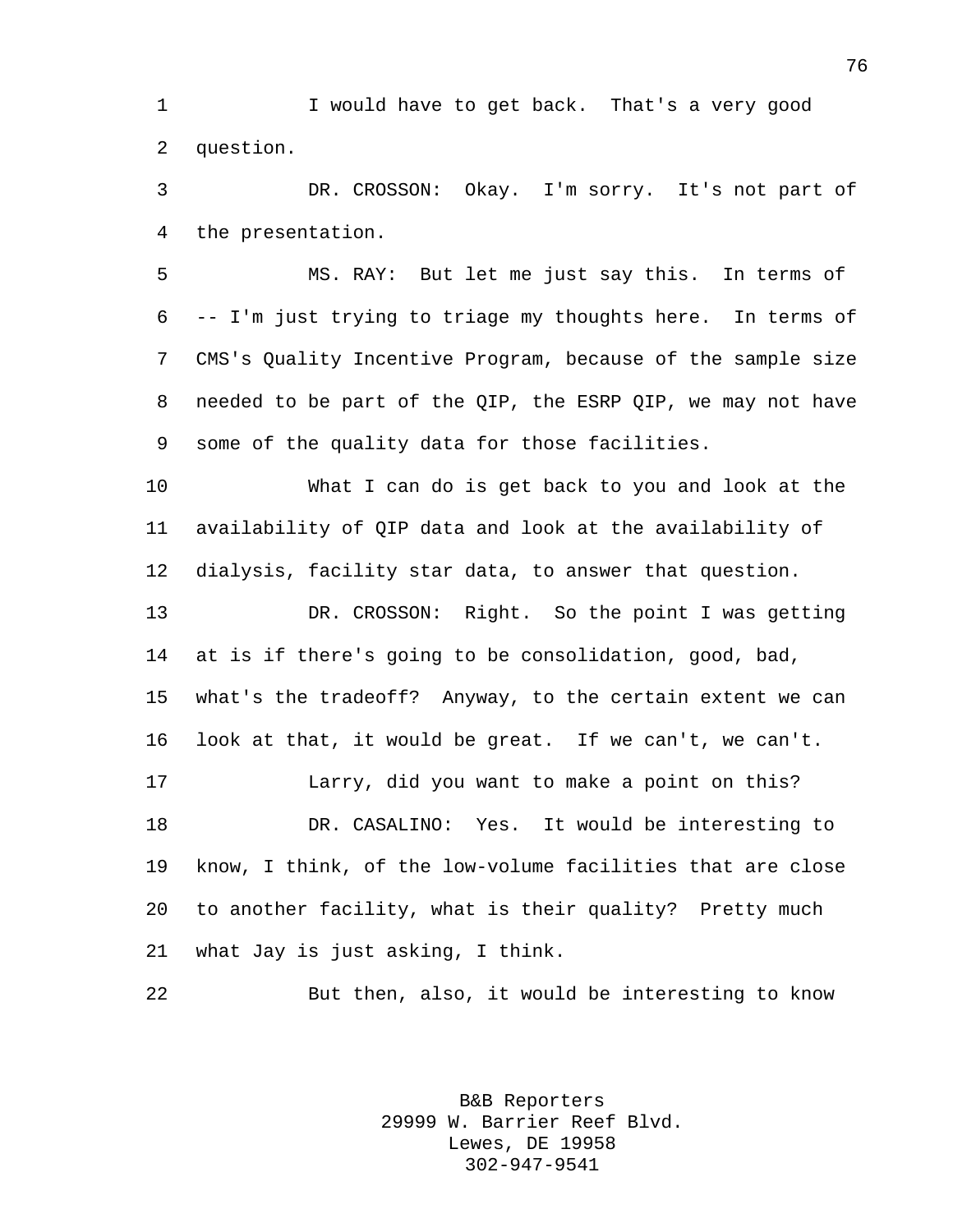the low-volume facilities that are within five miles of another facility, who owns them? There are really two big dialysis providers in the U.S., and we may or may not think that them getting even bigger is a good thing.

 One possibility, these are sitting near little mom-and-pop dialysis facilities that have low quality, and they'll disappear. And the industry will be more consolidated. We may not like that, but we may think okay. By the way, to really try to understand the

 consequences of this, I think we would need to know both what is the quality and also what's the ownership distribution.

 Other than that, this is a very, very lucid presentation and elegant and simple solution. The complexity of this seems so much less than what we were 16 just talking about. I like this one.

17 [Laughter.]

 DR. CROSSON: Right. This is a positive comment, by the way.

 Karen, did you want to comment on this as well? DR. DeSALVO: I do have something on implications, but I have another point.

> B&B Reporters 29999 W. Barrier Reef Blvd. Lewes, DE 19958 302-947-9541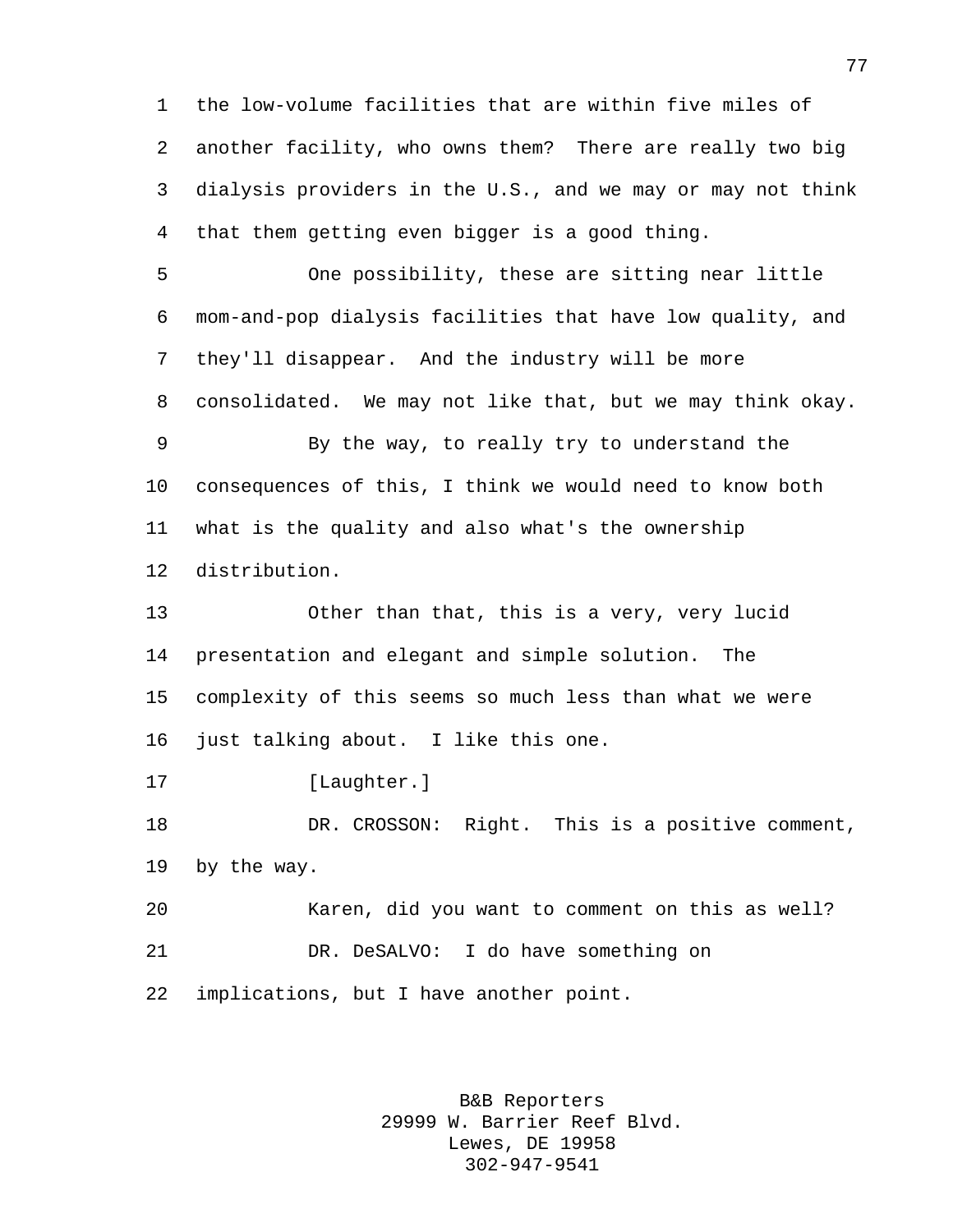1 DR. CROSSON: Go ahead.

 DR. DeSALVO: I went pretty micro on you guys on this on the question of consolidation, and I wondered about impact on beneficiaries who live near a state line and if there are implications for closure, particularly if they were dually eligible or if there are some other payment considerations. And I just don't have enough knowledge to know what that might mean, but maybe it's only a handful. But perhaps that's an exception to the rule kind of situation. The other question I had, do we have any idea, by the way? Do we know? Do you have a map of what we think the -- MS. RAY: No, we don't, but we will. DR. DeSALVO: Okay. And my other questions was about benefits that are offered by dialysis units. So five miles, I would appreciate you all getting more narrow on the radius, but the question was, Do dialysis units offer transportation to folks who don't have it otherwise? Because in rural communities, there's unlikely to be public transportation. They may not have a car or gas money or even a bicycle.

> B&B Reporters 29999 W. Barrier Reef Blvd. Lewes, DE 19958 302-947-9541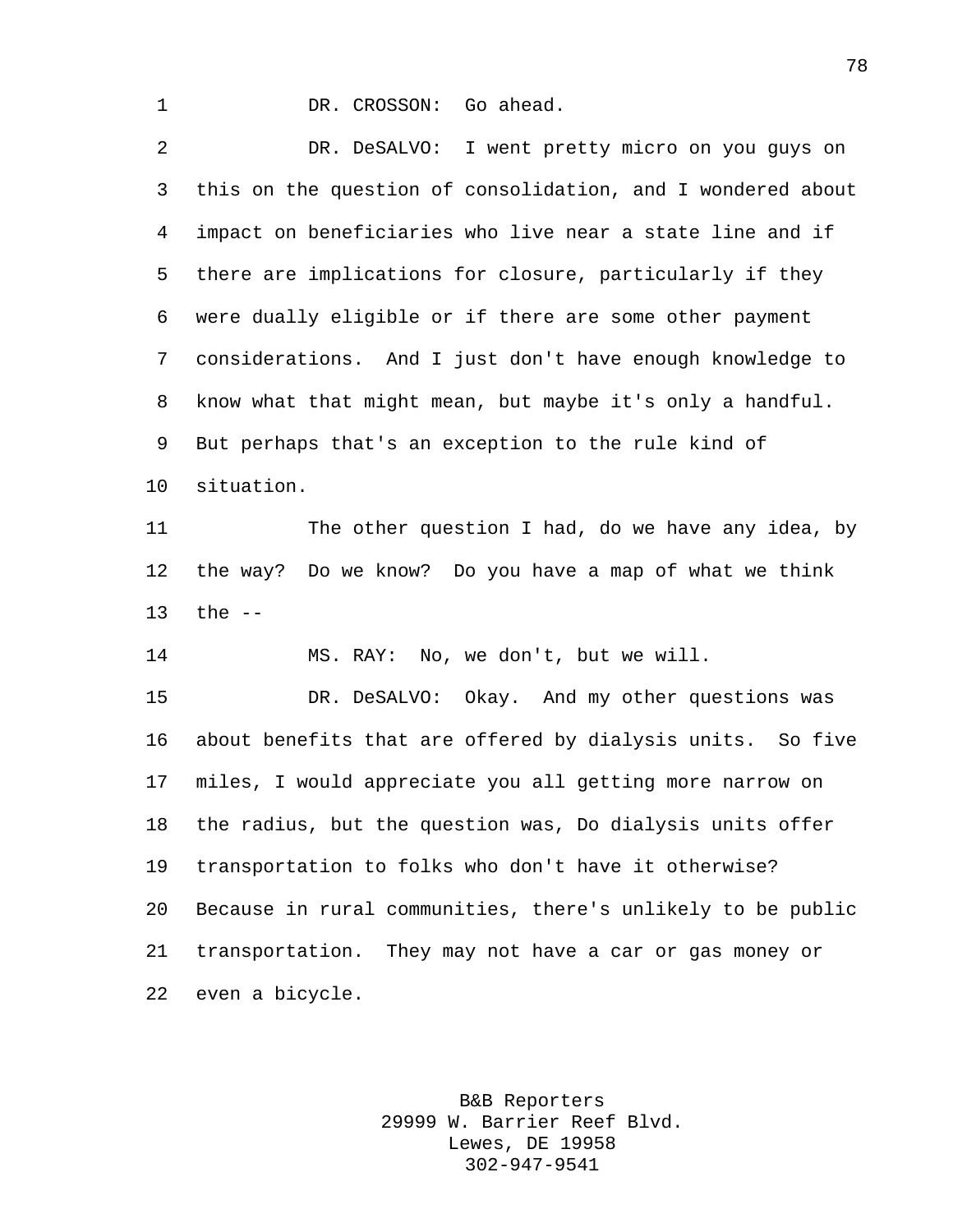MS. RAY: Right. So some dialysis facilities do provide transportation to beneficiaries, yes. And we were mindful of, you know, well, should it be 5 miles? Should it be 10 miles? And given that, you know, a majority of patients right now do go to the facility three times a week, over time -- you know, there's the expectation that home dialysis will increase, but there still will be a population of incenter patients. And there is literature, you know, showing that at least for certain patient populations that dialysis adherence is affected by the travel distance to the facility.

 So current CMS uses that 5-mile in its low-volume adjustment, and we thought it was a good starting point. DR. CROSSON: Okay. Let's see. I've got -- Larry, we already got you. So we've got David next, and then let's go Jaewon, Sue, Dana, Marge. Got it. DR. GRABOWSKI: Nancy, I think you already started to answer my question. I was going to ask you about this 5-mile cutoff, and I know that is what CMS has used. But I just was wondering if there was more empirical support for why 5 miles. And, 25, to your point, strikes me as too wide. I have no reason to think 5 miles is the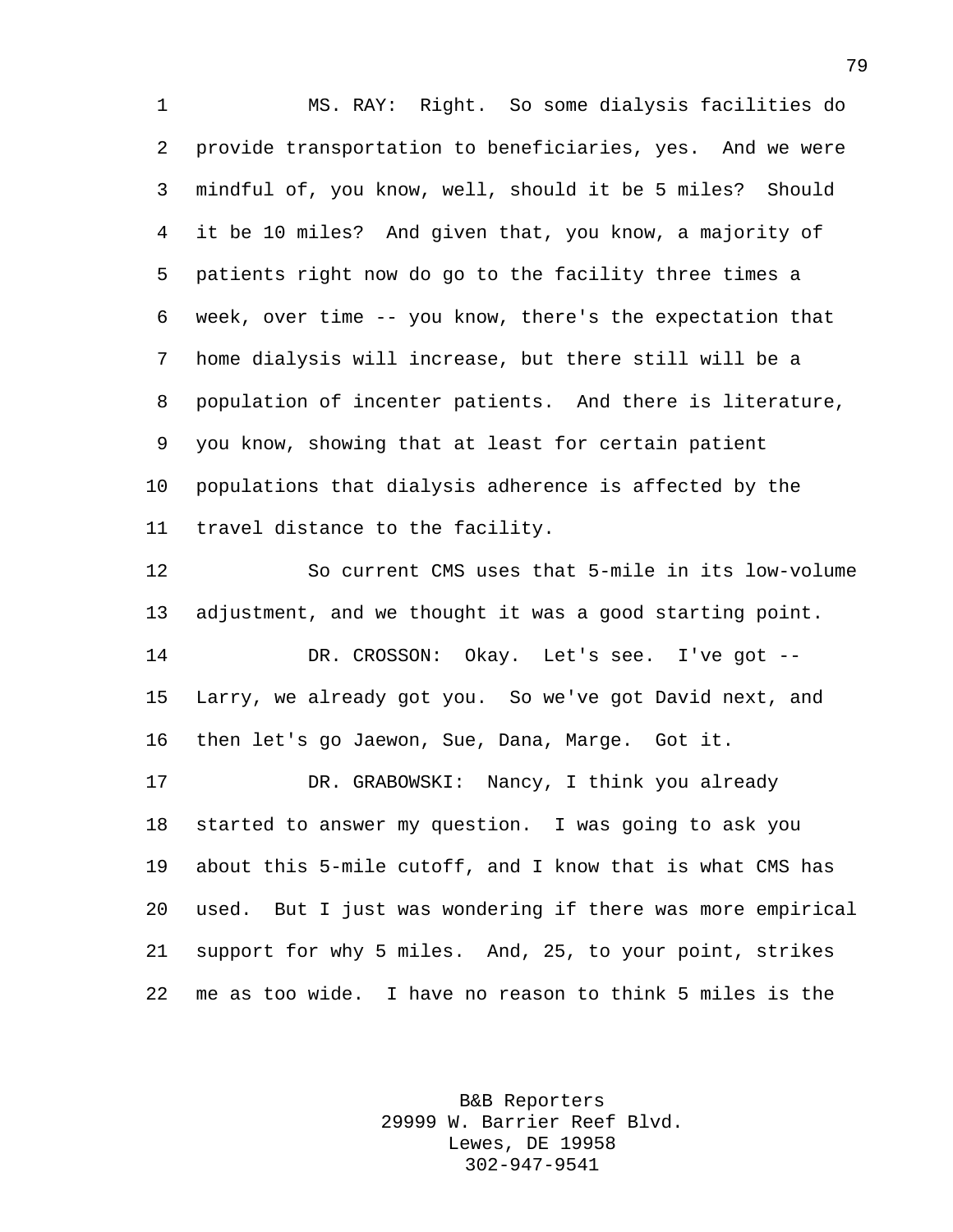right or wrong cutoff. I'm just curious, have we, as a Commission, thought about sort of looking at variation around that, in travel distance, and whether 5 miles is the right number?

 MS. RAY: Again, internally, the discussion was balancing the need to be consistent with the Commission's principles on focusing on low volume and isolated facilities, and also on patients' travel time to and from the dialysis facility. We certainly could model other, you know, distance thresholds, just to show the effect.

 I can also go back and include some of the literature on patient adherence and travel time in our next go-around.

 DR. GRABOWSKI: And this is just a quick -- oh, I was just going to -- go ahead. Sorry.

 DR. CROSSON: Yeah, I was just going to comment. I mean, this has come up before, the issue of distance versus travel time, and obviously travel time in a rural setting, you know, with a highway available, versus travel time in Manhattan at rush hour, those are two different things.

I think the general -- and recognizing that, I

B&B Reporters 29999 W. Barrier Reef Blvd. Lewes, DE 19958 302-947-9541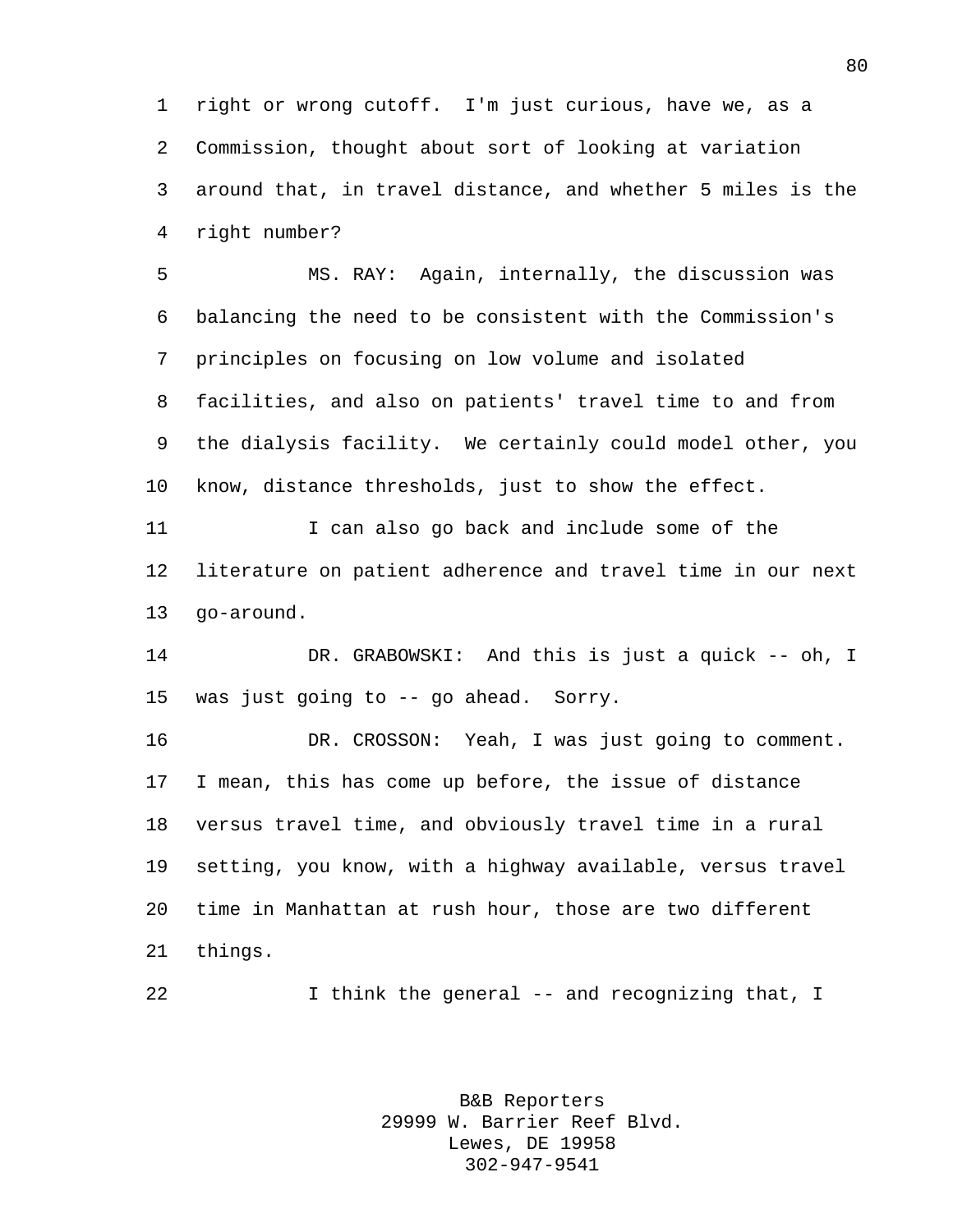think the general thought we have had, as we have discussed this previously, on this and different issues, is while, you know, that's a valid consideration, actually trying to craft that into some kind of law would be very difficult, because travel time varies by the time of day, et cetera, et cetera. So it's hard to do.

 DR. GRABOWSKI: That makes sense that a fixed road mile cutoff would be the right approach.

9 1 J guess the other thought -- and maybe I've taken too much economics -- is there any thought that the industry is going to adjust to this, in terms of their decisions about how to locate and where they sort of place themselves, vis-à-vis competitors, or is that something that is just sort of they're fixed, or you can just sort of tell me I've taken too much economics, and that's fine.

 MS. RAY: Right. I mean, it's a complicated question, and I know some of the earlier questions about the potential for consolidation under the LVI. I mean, I think it's a multifaceted decision about, you know, if the LVI was implemented what would providers' reaction be? I mean, for example, on the one hand there is a movement towards more home dialysis, and we have heard a couple of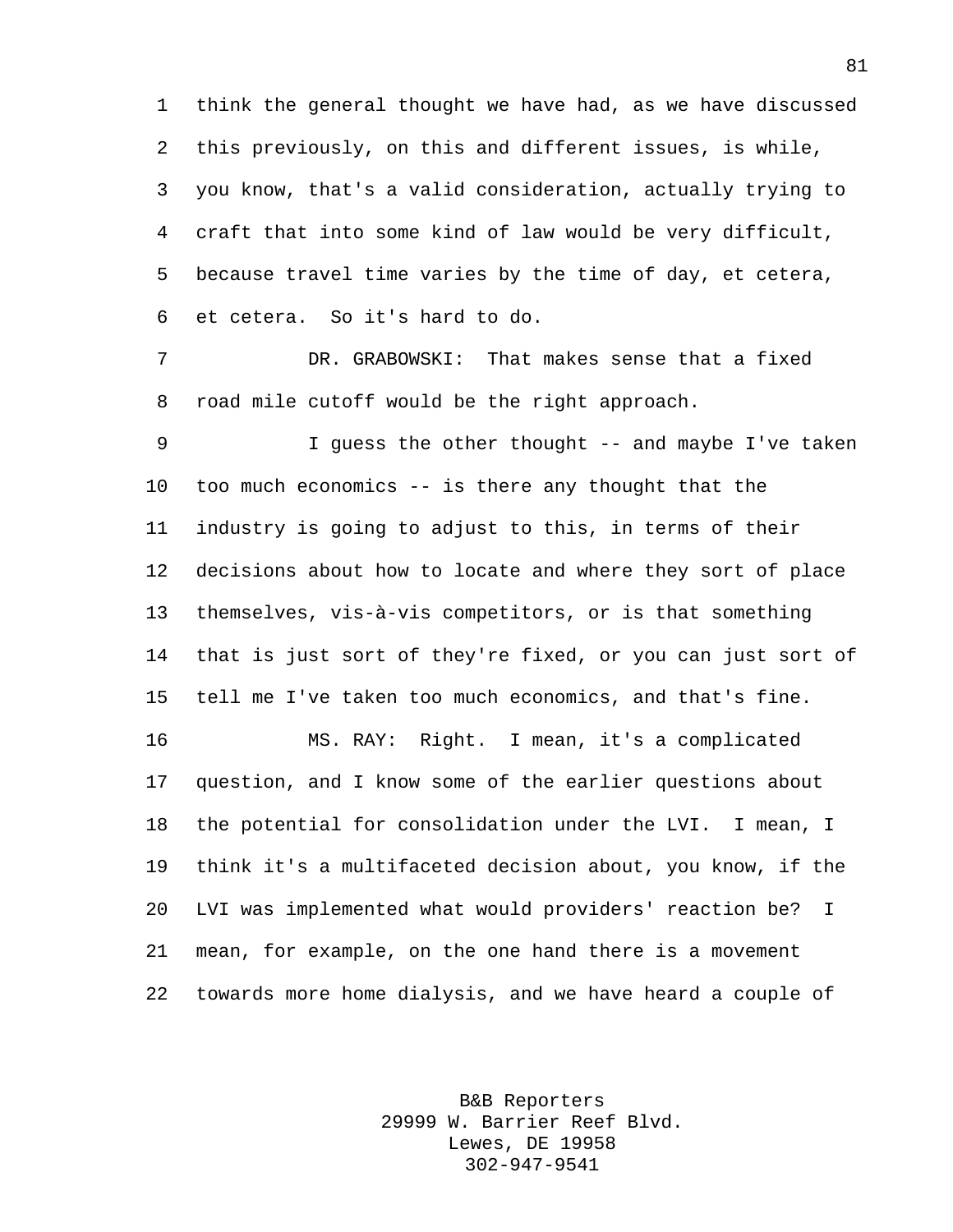the larger providers announce that they may be opening fewer de novo facilities in the next several years.

 Another reaction might be for the facility getting the LVPA right now, who would no longer, under this policy, that facility may decide to expand their treatment volume. I mean, they could be one of those providers that may be limiting.

8 I think another factor in terms of really nitty- gritty issues is sort of the real estate. You know, do they own? Do they lease? When does the lease come due? So I think it's a very multifaceted decision. 12 DR. CROSSON: Okay. Marge. MS. MARJORIE GINSBURG: Thank you for this

 report. It was clear, I could understand it all. I appreciate that.

 Just a couple of very quick questions. Have many facilities closed due to insufficient payments? That's question one. And sort of linked to that is, are there any commercial patients? I mean, by the time people have end- stage renal disease are they virtually all on Medicare, and therefore there is no role for commercial insurance and what they may be paying for the services, for their

> B&B Reporters 29999 W. Barrier Reef Blvd. Lewes, DE 19958 302-947-9541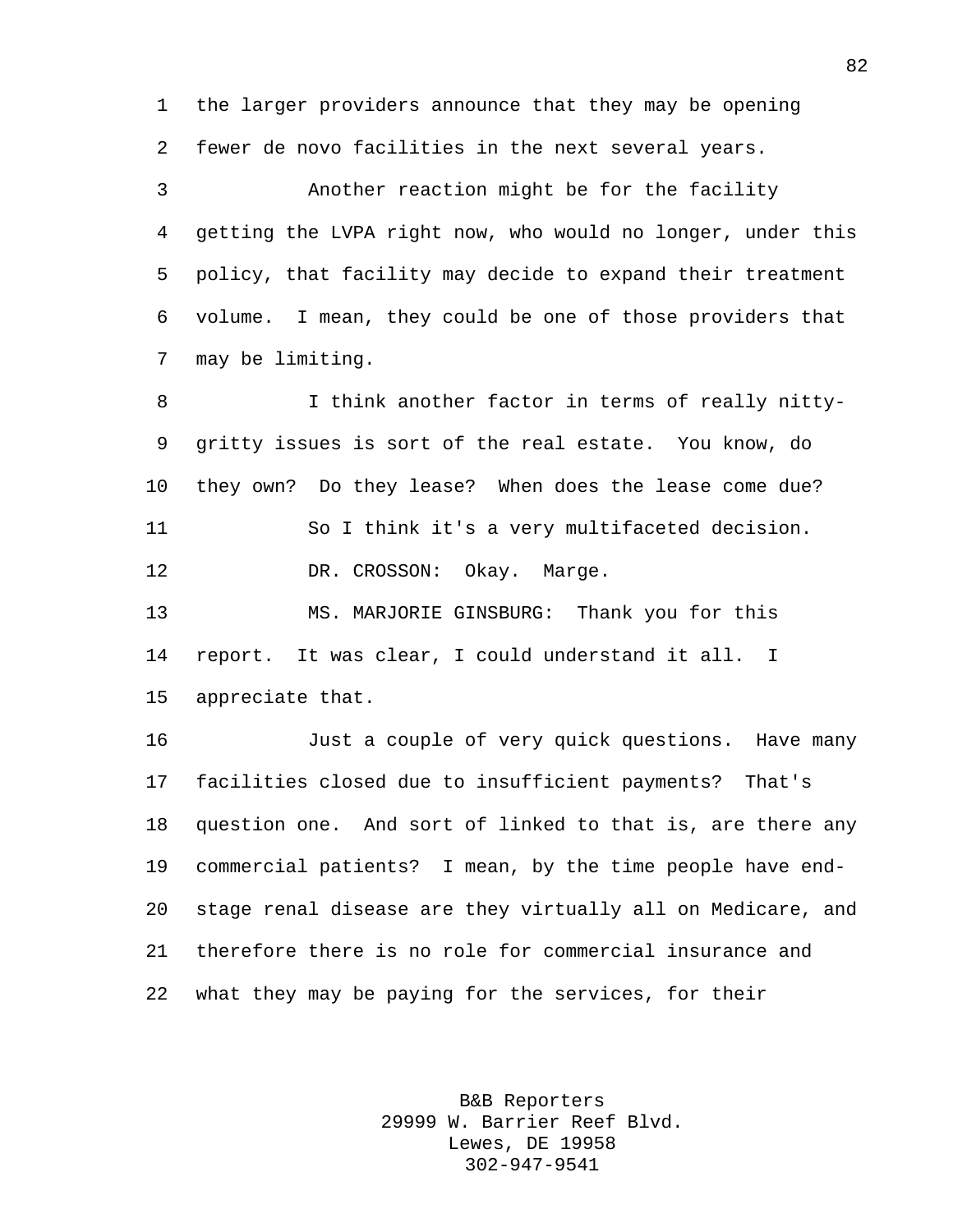members? So I was just curious whether there's any role for commercials.

 And then the last question is -- and this is kind of related to the quality issue -- has there been any evidence of inaccurate upcoding of patients? And I realize this was not about the quality of the information that we're getting and the legitimacy of payments, but I was curious whether, in your work, you've also been looking at the issue of upcoding. Thank you.

 DR. JOHNSON: I'll address the last one and then Nancy will address the first two. We haven't found issues of inaccurate upcoding but there is a related diagnostic coding issue, which we're going to get to in the spring, the comorbid conditions that are part of the patient level factors. So that's something we will come back to, but it's not the same situation as what we've heard of as upcoding in other sectors, like MA or PEC.

 MS. RAY: Okay. In terms of your first two questions, are patients all on Medicare? No. There are some commercial patients. And the percent of commercial patients, that will vary across facilities. And that would probably be another factor in a facility's decision, that

> B&B Reporters 29999 W. Barrier Reef Blvd. Lewes, DE 19958 302-947-9541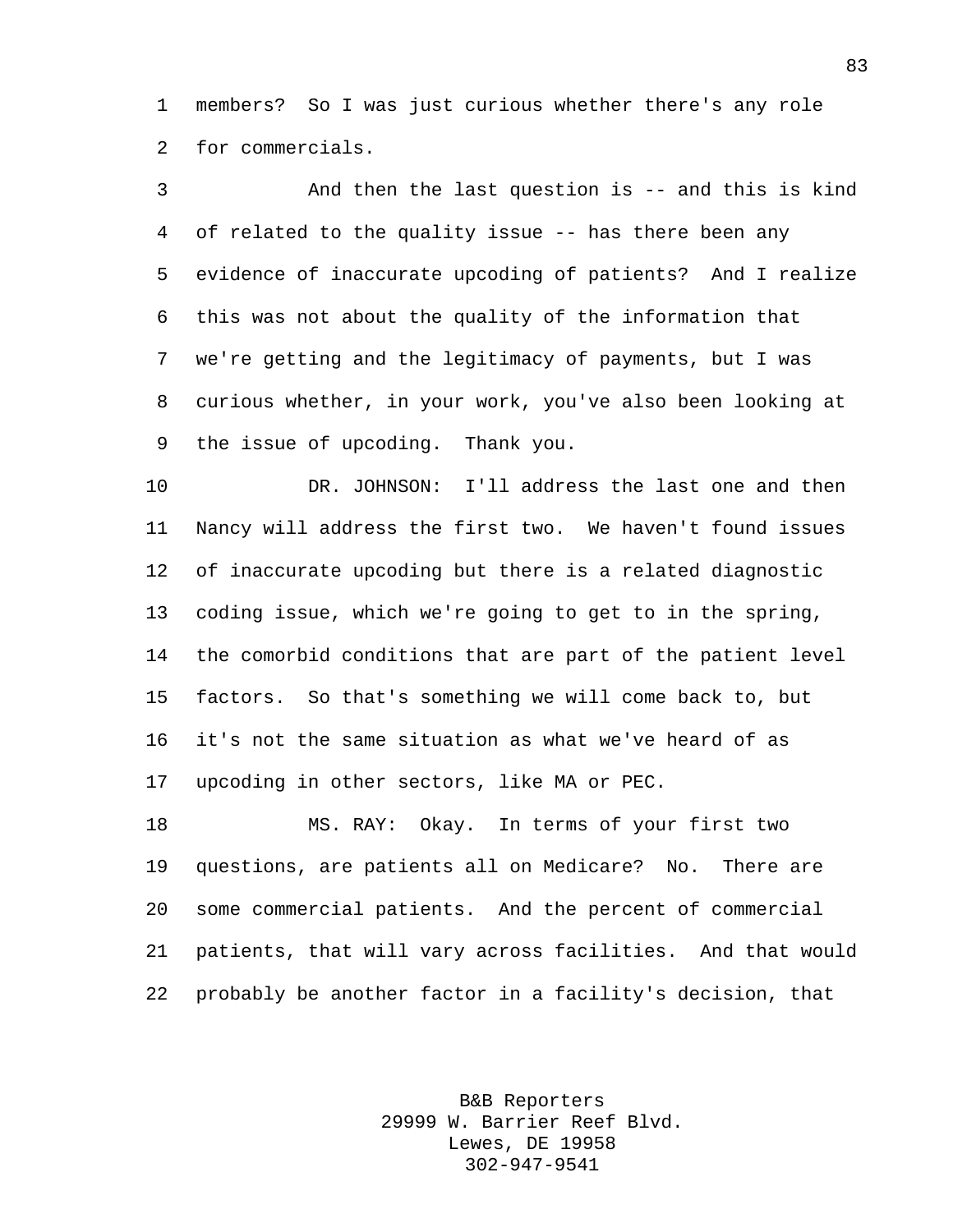is getting the LVPA, who wouldn't under this policy, whether or not -- you know, what they would do. In terms of closures, we report on that every year in our adequacy analysis. That's upcoming in December. We see few closures from year to year, and there has been a net increase of facilities in each year. DR. CROSSON: Yeah, I would add one thing, and my understanding is that commercial payment rates are generally in the range of four times what Medicare reimburses. So while the number is small, for some facilities the impact is significant. MS. MARJORIE GINSBURG: [Off microphone.] DR. CROSSON: Jaewon. DR. RYU: Yeah. I just had a quick question around, is it contemplated that this approach would be done in a budget-neutral way, and if not, what is the anticipated net-net impact to the program? DR. JOHNSON: We would anticipate it being done budget-neutral, as all updates to the ESRD PPS are conducted. I think it's hard to say exactly what the impact would be from this change. Roughly, the amount of money going to the two current adjustments and the three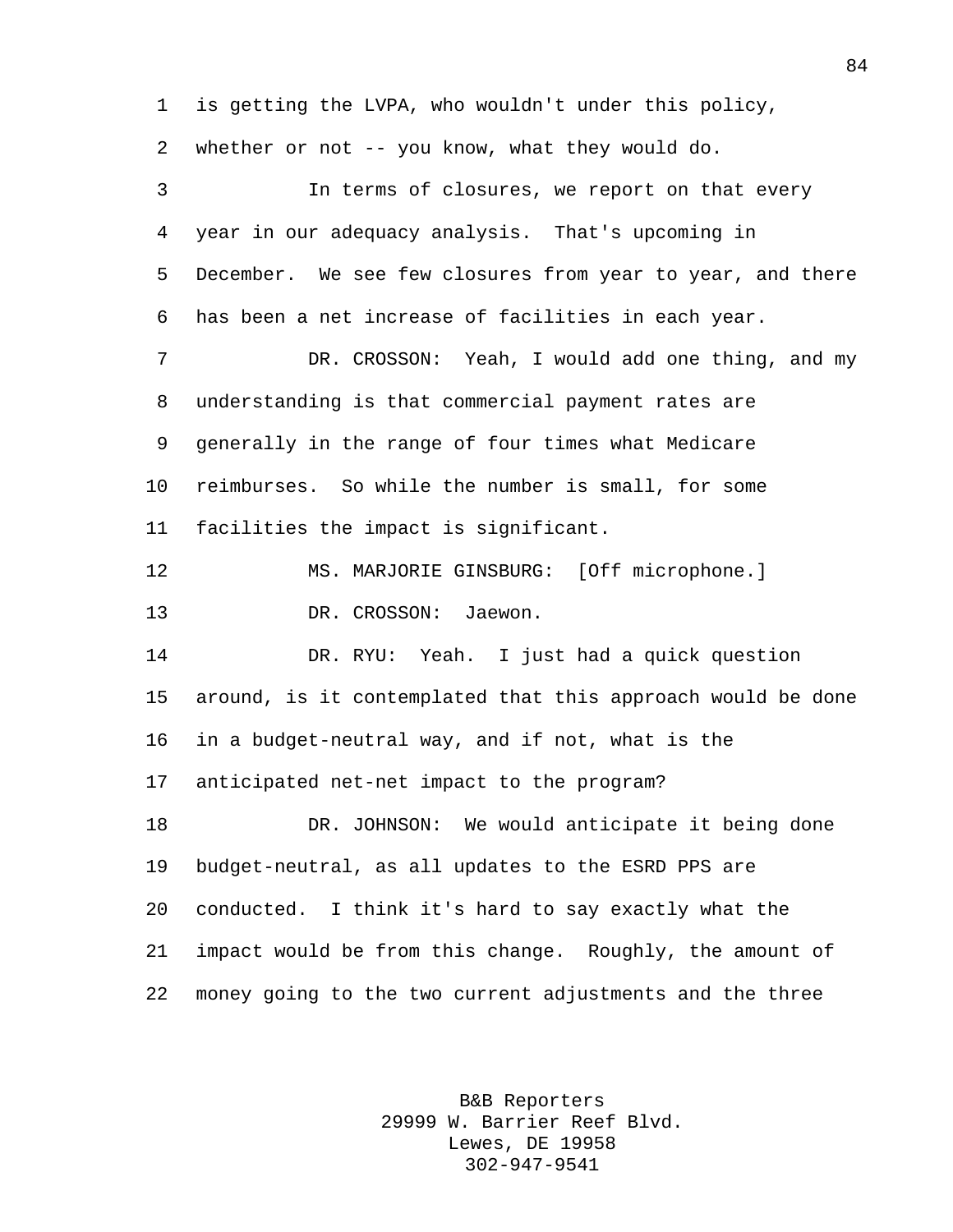adjustments as we have proposed, are in the same ballpark. But it also might depend on if we consider other changes to the patient-level factors. All of those factors are estimated jointly in one regression model, so we think that it would be a small impact if it was on its own, but that is sort of a counterfactual. It is not necessarily what the case would be if CMS were to estimate this through their own process.

 DR. MATHEWS: But the intent here, to be clear, is that this would be done in a budget-neutral manner. 11 DR. CROSSON: Sue.

 MS. THOMPSON: Back to page 10, in the fourth set of data there, what do we know about the characteristics of those facilities that would be obviously negatively impacted by this set of recommendations? And specifically, kind of building on that question, how many of these facilities are hospital-based? I mean, we assume that these two big players in this business are, you know, the predominant players, but how many of them, particularly in rural locations, are running out of critical access hospitals and are hospital-based facilities? Do we know? DR. CASALINO: [Off microphone.]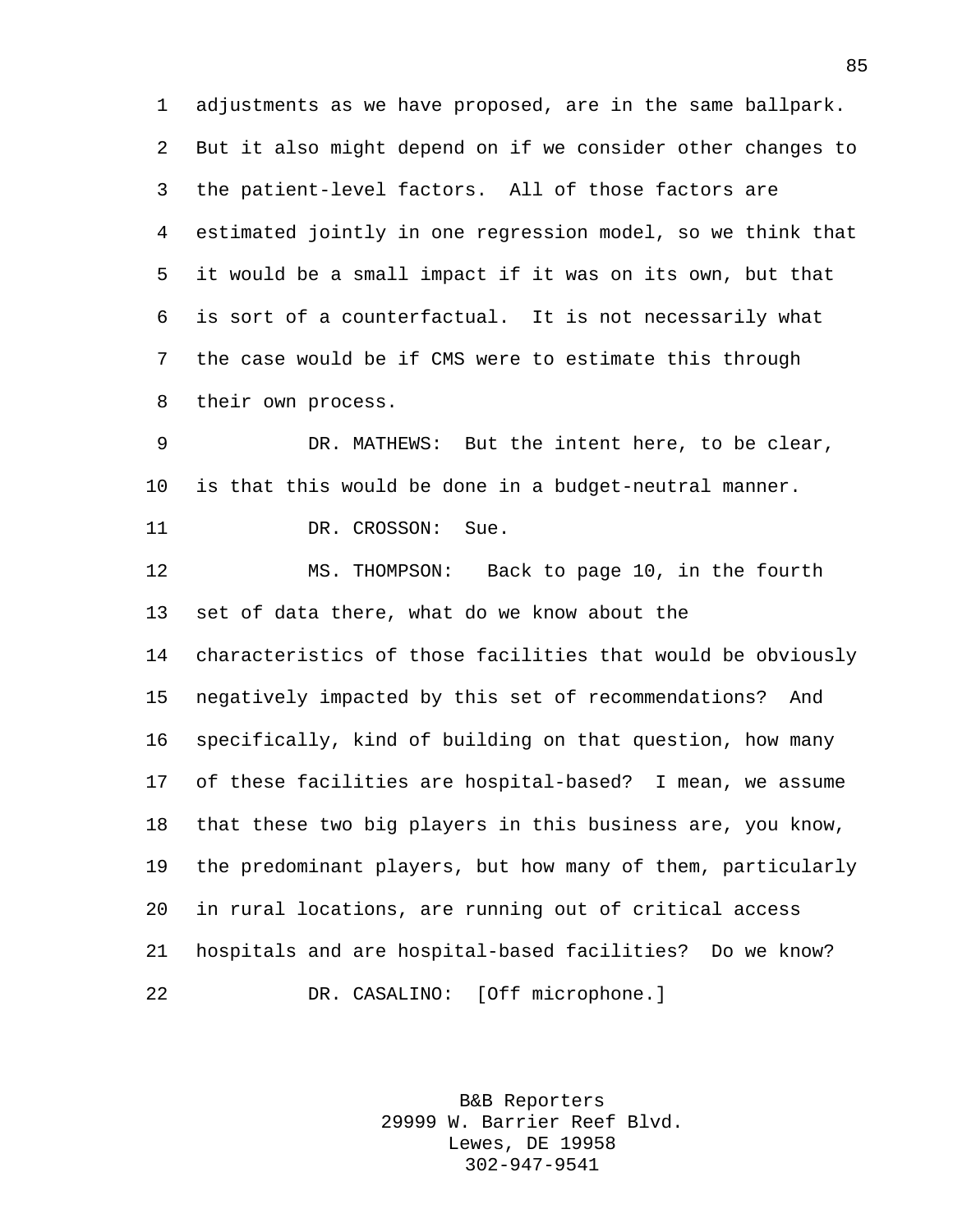MS. THOMPSON: I am asking, in this population of all of these facilities, how many of them are hospital based? DR. JOHNSON: In our analysis we have looked only at the freestanding facilities. We can provide more information about the hospital-based facilities. 7 MS. THOMPSON: Okay. MS. RAY: Also keep in mind that hospital-based facilities represent 6 percent of all facilities and only 5 percent of all Medicare treatments. 11 MS. THOMPSON: Of all? MS. RAY: Yeah, of all Medicare treatments, that's correct, and that this share has been generally going down over time. MS. THOMPSON: And do we think that those percentages play in this subset as well, in this low-volume and rural set of facilities? MS. RAY: Again, we will come back with you and address that. DR. CROSSON: Okay. Dana. DR. SAFRAN: Thanks. I have a couple of questions that are in the realm of trying to understand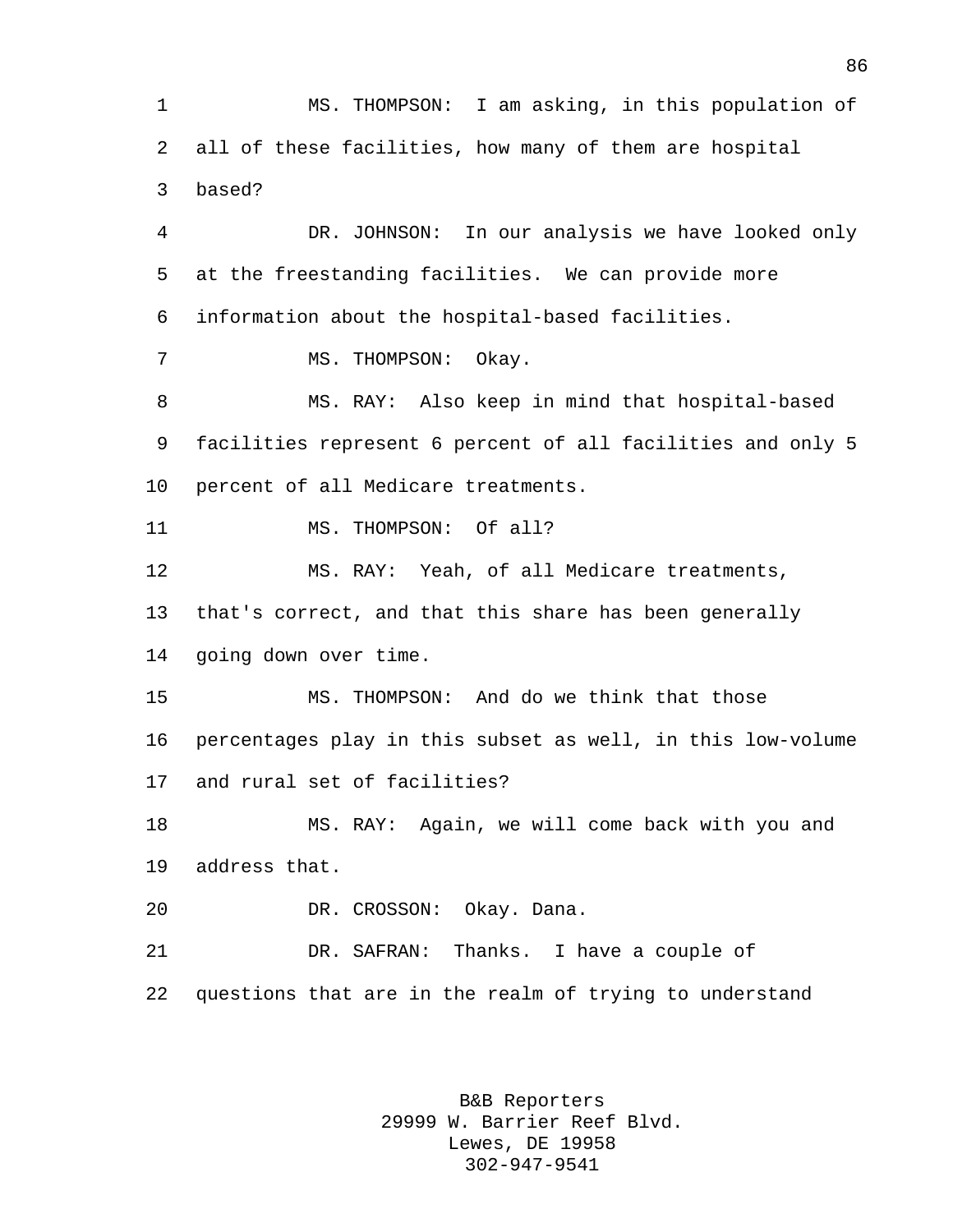home versus center-based dialysis. Is home-based dialysis volume included in the volume for the centers that you're describing here?

 MS. RAY: Yes, and certain centers can just be home-only facilities.

DR. SAFRAN: Okay.

MS. RAY: Correct.

 DR. SAFRAN: Okay. And do we know anything about the differences in the cost profile, you know, cost per treatment for home versus center-based?

 MS. RAY: No, we don't, and I think -- looking at the data on the cost reports and trying to compare in- center and home is a little bit tricky, because of the relatively -- at least, you know, up until this point, small sample sizes, small number of facilities that furnish high enough volumes of home dialysis to, you know, utilize their cost data.

 DR. SAFRAN: Okay. So let me ask it this way. Is there something that you think that is included in the proposed approach to the policy revision that would be wind in the sails of a moment toward more home-based dialysis? DR. JOHNSON: Not specifically for home-based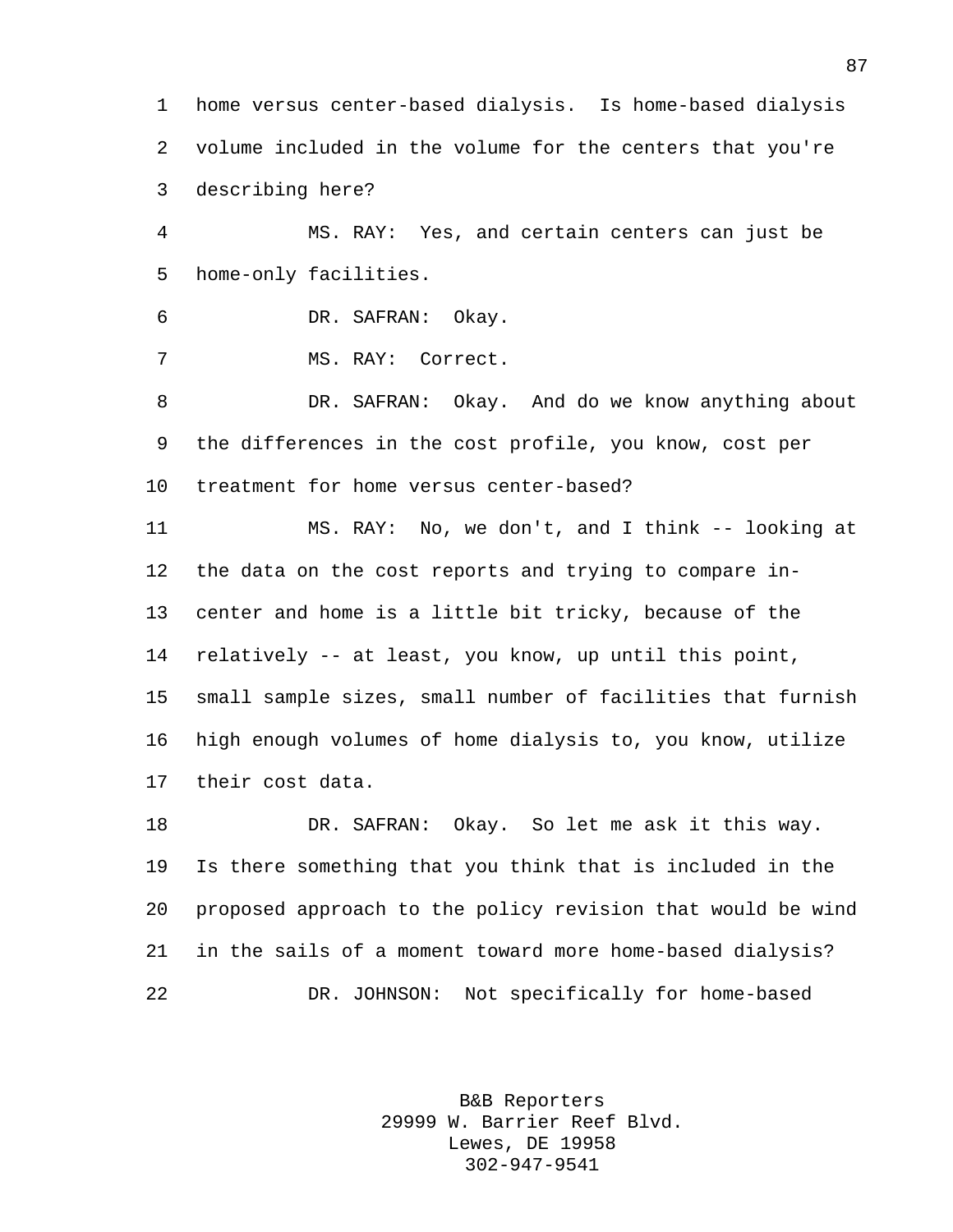dialysis. I guess if there was a reason for a facility to locate itself farther than 5 miles from a currently existing facility, there might be some benefit there, but that wouldn't be specific to a home-based facility. DR. SAFRAN: Okay. DR. CROSSON: Jon, on this point? 7 DR. PERLIN: On this point -- and this may be something that Jonathan Jaffery, as a nephrologist, can illuminate. Obviously there are certain benefits for home dialysis. Patient complexity and their frailty mitigates against those aspirations. But I am wondering how you considered the impact potentially of changing technology. So, for example, there are emerging technologies that use small volumes of dialysate as opposed to, you know, a constant stream of purified water, et cetera, and these technologies are inherently more mobile. I am reminded of, you know, Clay Christensen's work on innovation. Do you see this potentially inviting additional development of that purposefully low-volume and isolated centers by virtue of changing technology? DR. JOHNSON: I don't think that's something we've gotten into yet, but we can consider that further.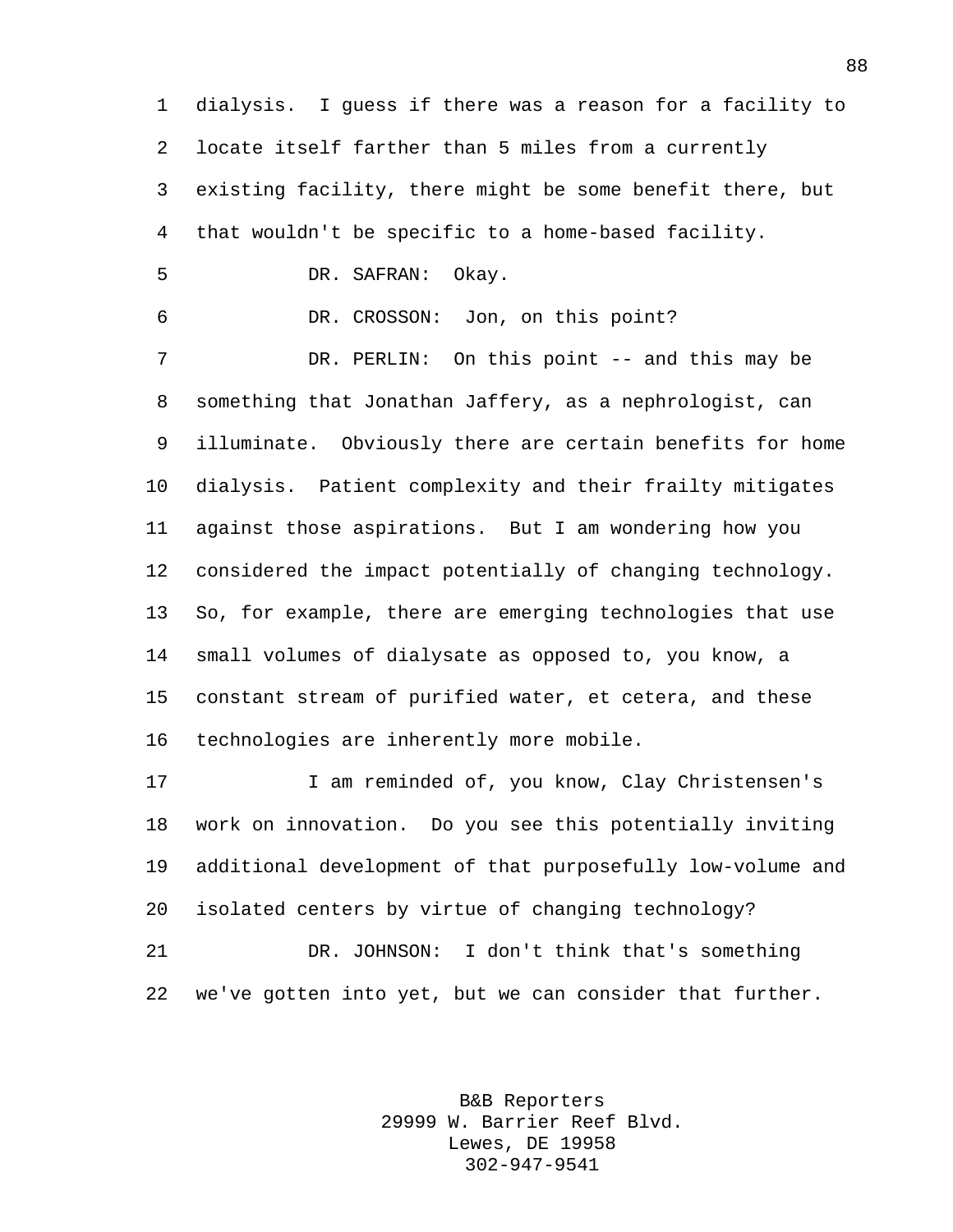And are you thinking specifically for home dialysis being mobile type technologies, or another facility-based alternative?

 DR. PERLIN: You know, small-volume facility- based, because the technology is inherently less complex. The patients are equally complex, but the ability to distribute, you know, it's kind of like the micromole analogy that Christensen writes about, where you may be able to distribute -- still manage the frailties of patients in a way that you can't do at home, yet disperse the technology in a way that the historical approach has not allowed.

 DR. DeSALVO: Just on this point, one model of this might be to have dialysis available in a tractor trailer that is moved around from location to location. And that would beg the question of, what does 5 miles mean if you're moving from one big box store to another, to do dialysis, or whatever that's going to be, one faith-based organization on the weekend to do dialysis, and how does the 5 miles, et cetera, get into that?

 I think you're probably, not right away -- this is not a near-term issue, but if we're going to fix the

> B&B Reporters 29999 W. Barrier Reef Blvd. Lewes, DE 19958 302-947-9541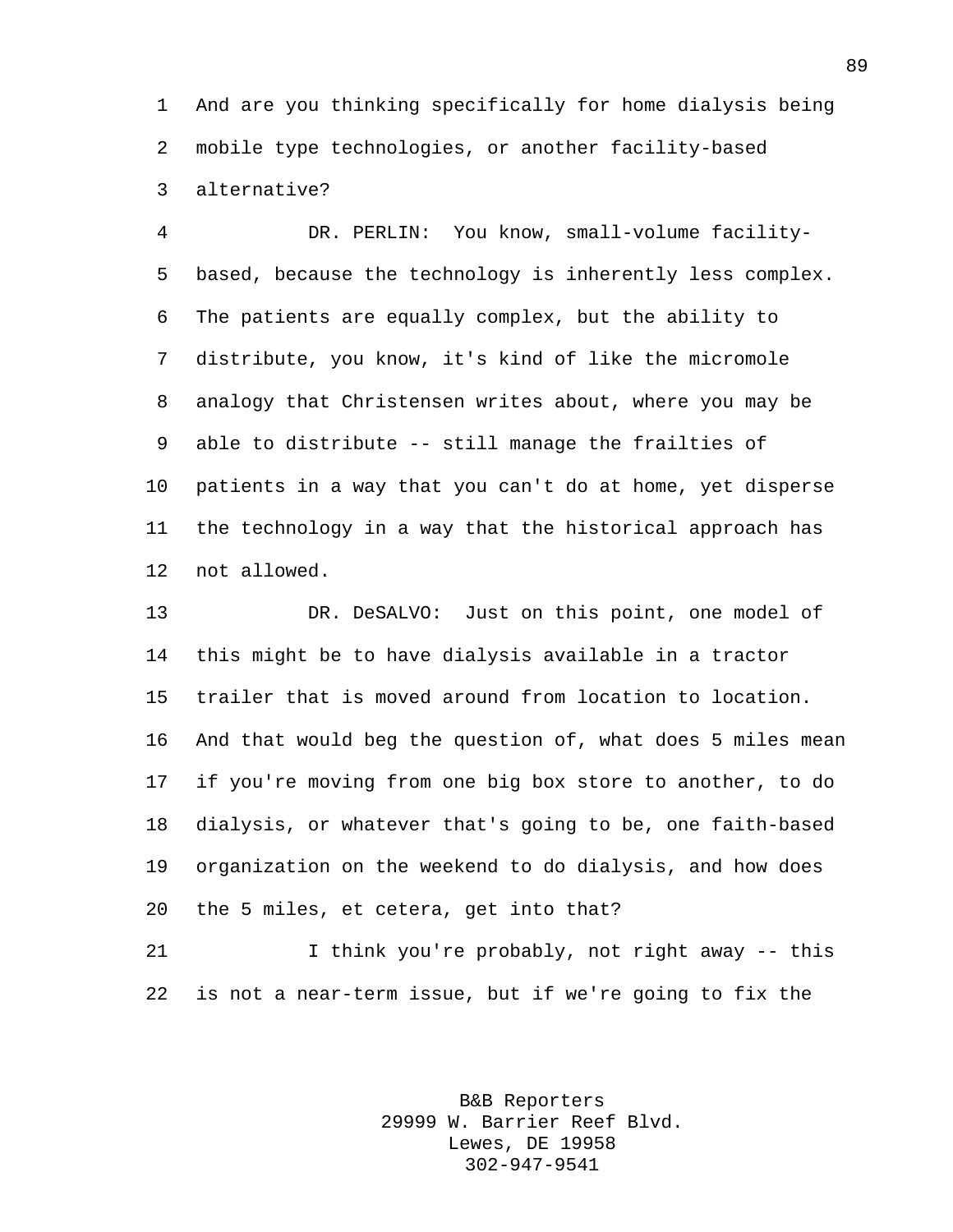policy it might make sense to think about some of the innovations that are being thought of to help reach hard-to-reach populations.

 DR. CROSSON: Okay. We're going to move on to the discussion. Oh, sorry. Larry.

 DR. CASALINO: So I understand that there needs to be a hard cutoff for what low-volume means, because you have to be low-volume and isolated. And when I first read it I thought three categories of low-volume makes sense. But then thinking about this some more, you have to have the hard cutoff, like 6,000, whatever, for low-volume, but below that, do you think it's better to make two categories below that, two more categories, or use a continuous standard for pay?

 I ask that because I remember years ago being at a major medical center interviewing some of the top executives, and it was a time when a lot of attention was being paid to leapfrog volume standards for cardiac surgery. And they were joking that -- this was in February, and they were joking in December of the previous year, they were just one short of the volume standard for cardiac surgery. And the CEO nodded to another director

> B&B Reporters 29999 W. Barrier Reef Blvd. Lewes, DE 19958 302-947-9541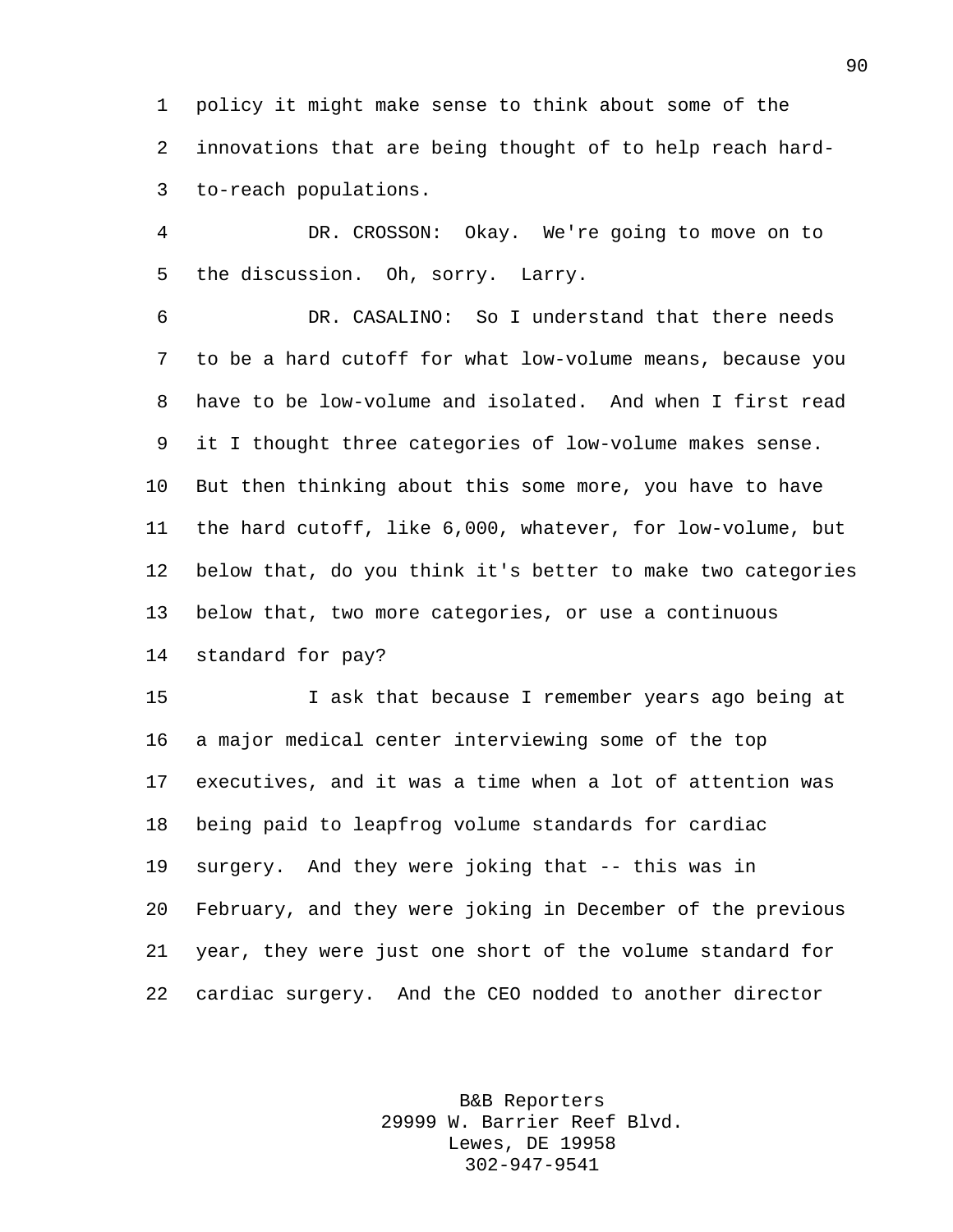and said, "You know, Dr. So-and-So here volunteered to have his chest cracked open so we could hit the standard."

 So the less of that, the better, it seems to me. So is there a reason it couldn't be done continuous below the hard cap at the top?

 DR. JOHNSON: So we heard this comment last time as well, and I think where we got to in this time, you know, we spent a lot of time getting our data together to run some models, but I think the current requirement is to identify consistently low-volume facilities, and the easiest way to do that is to apply a cap in each year. If you were to conduct a continuous adjustment, I think you would have to contemplate some averaging across years, or a total volume across the three years.

 And we looked at some of the low-volume facilities and saw some new facilities who had low volumes, still sort of low-volume, and then really high volume. And those facilities would have met an averaging criteria but they fall out in our criteria. And those types of facilities are not the ones that we are trying to target here.

So I think there is room for some more discussion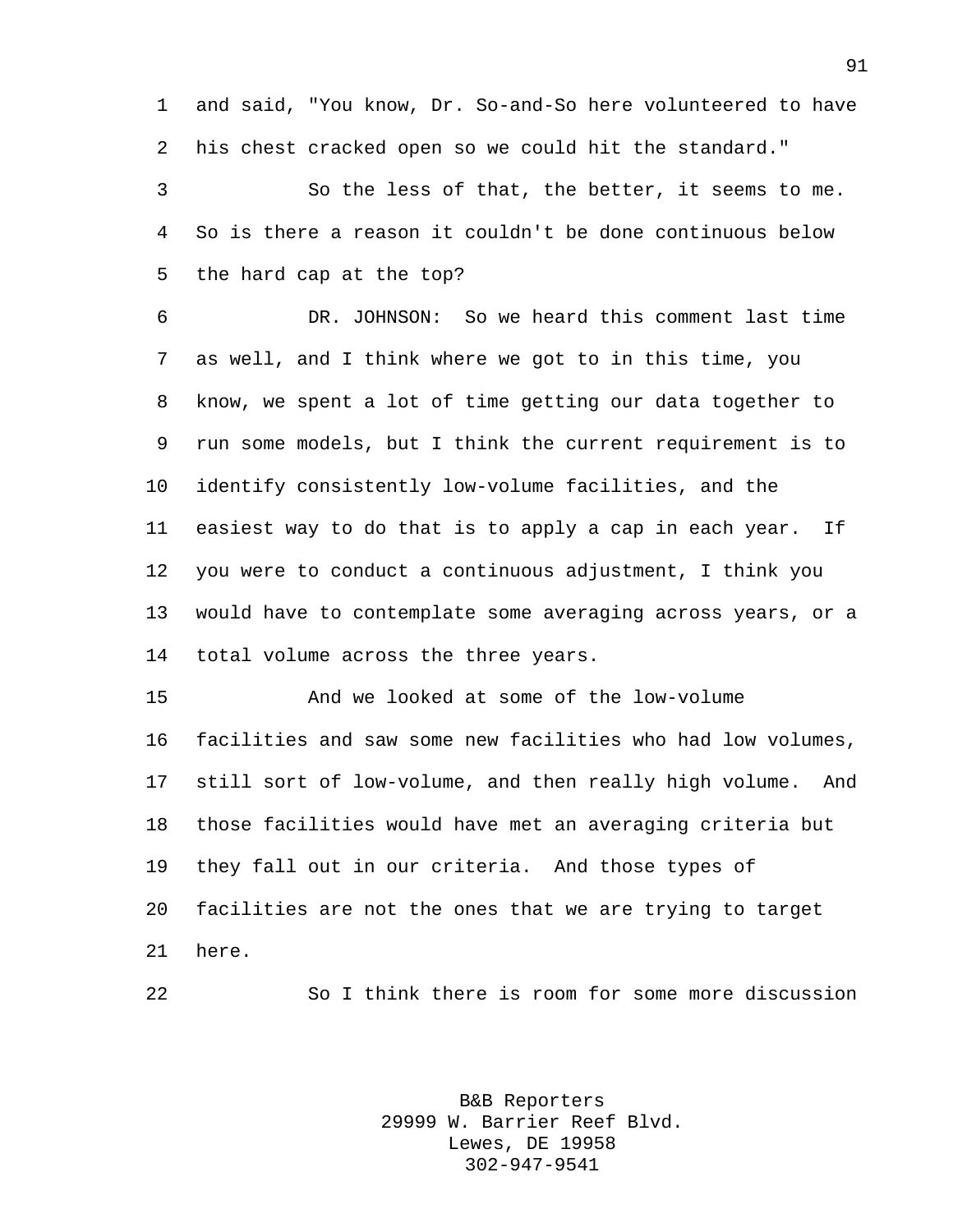but we just didn't quite go straight to considering a continuous function, but we would certainly welcome more comments on that.

 DR. CASALINO: To be clear, there would be one cutoff. If you were below X, 6,000, you would be in the low-volume, but then below that there's the way you get paid, instead of having two categories it would be continuous. And I was just asking if that would be possible or if you think it would be better.

10 DR. JOHNSON: We can certainly think about that. DR. CROSSON: Okay. We'll move on to the discussion. Jonathan?

 DR. JAFFERY: Yeah. Thanks, Jay, and thanks to both of you. This was a great presentation and great chapter, and I think, you know, despite some of the conversation earlier that, you know, this seems so simple compared to the previous one. I think as we get into this clearly there is more and more complexity.

 And I really appreciate, this is a unique, complex patient population, right? They have an intensive therapy that is ongoing, that requires, at least in in-center hemodialysis, three times a week, half-a-day

> B&B Reporters 29999 W. Barrier Reef Blvd. Lewes, DE 19958 302-947-9541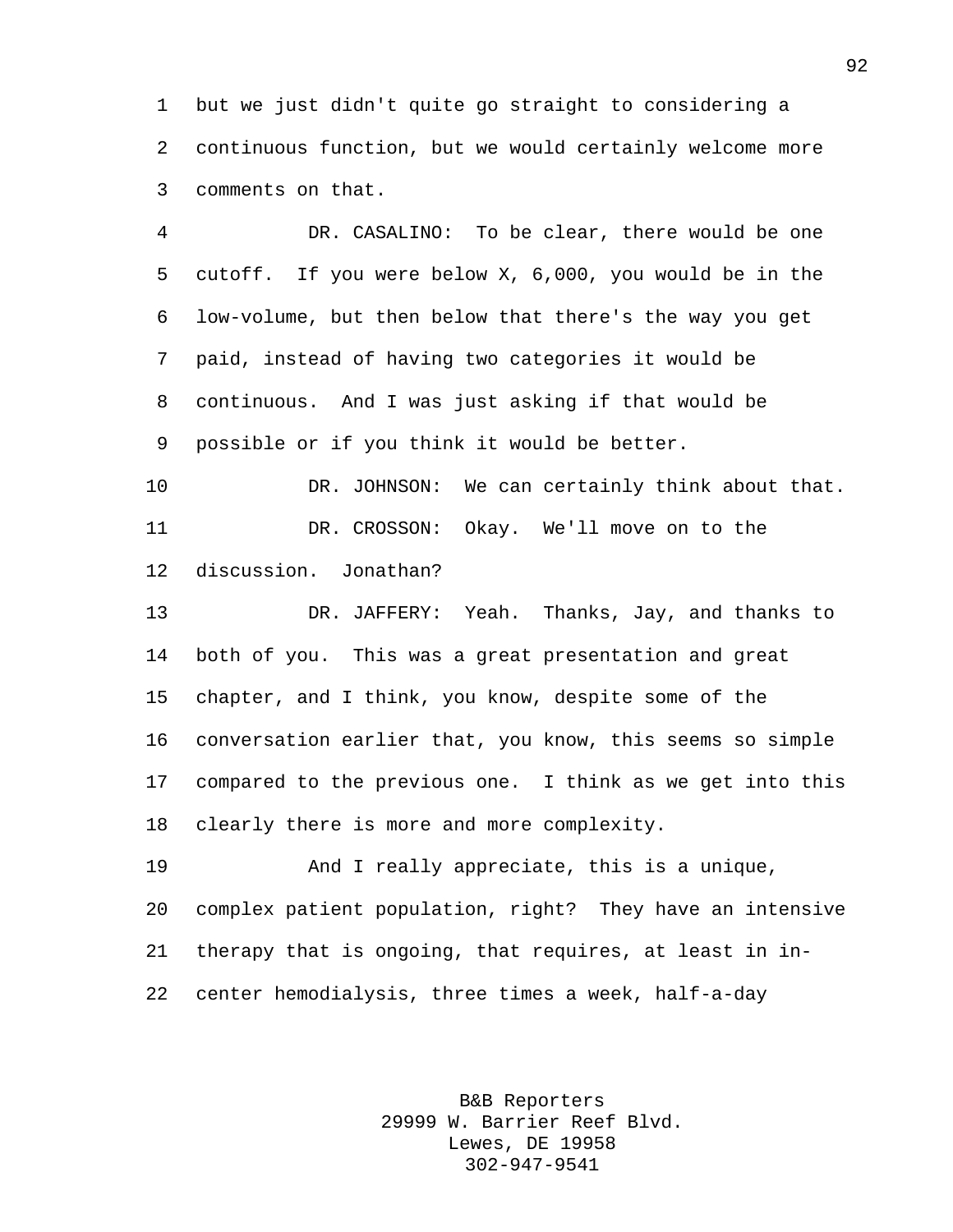treatment. It's 7 percent of the Medicare budget, or something along those lines. So it continues to be an important topic.

 I wanted to spend just a couple of seconds giving everyone a little bit of context thinking about how treatments have changed over time. There was a point, decades ago, where there was more home dialysis, particularly peritoneal dialysis, and this starts to speak to changes in technology that allow other opportunities. Over time, various drivers -- economic, demographic, educational -- resulted in more dialysis units opening up, and then that created an opportunity for more in-center hemodialysis. And then, over time, that becomes

 a bit of a cycle, where fellows are less experienced with - - again, this was traditionally more peritoneal dialysis,

 but home dialysis overall, which then makes them more comfortable with offering patients preferentially in-center hemodialysis. And now you have a cycle where it's mainly in-center hemodialysis.

 So I think, you know, Nancy, you said this several times and others have commented about the changes that we're seeing that maybe incenting more home dialysis,

> B&B Reporters 29999 W. Barrier Reef Blvd. Lewes, DE 19958 302-947-9541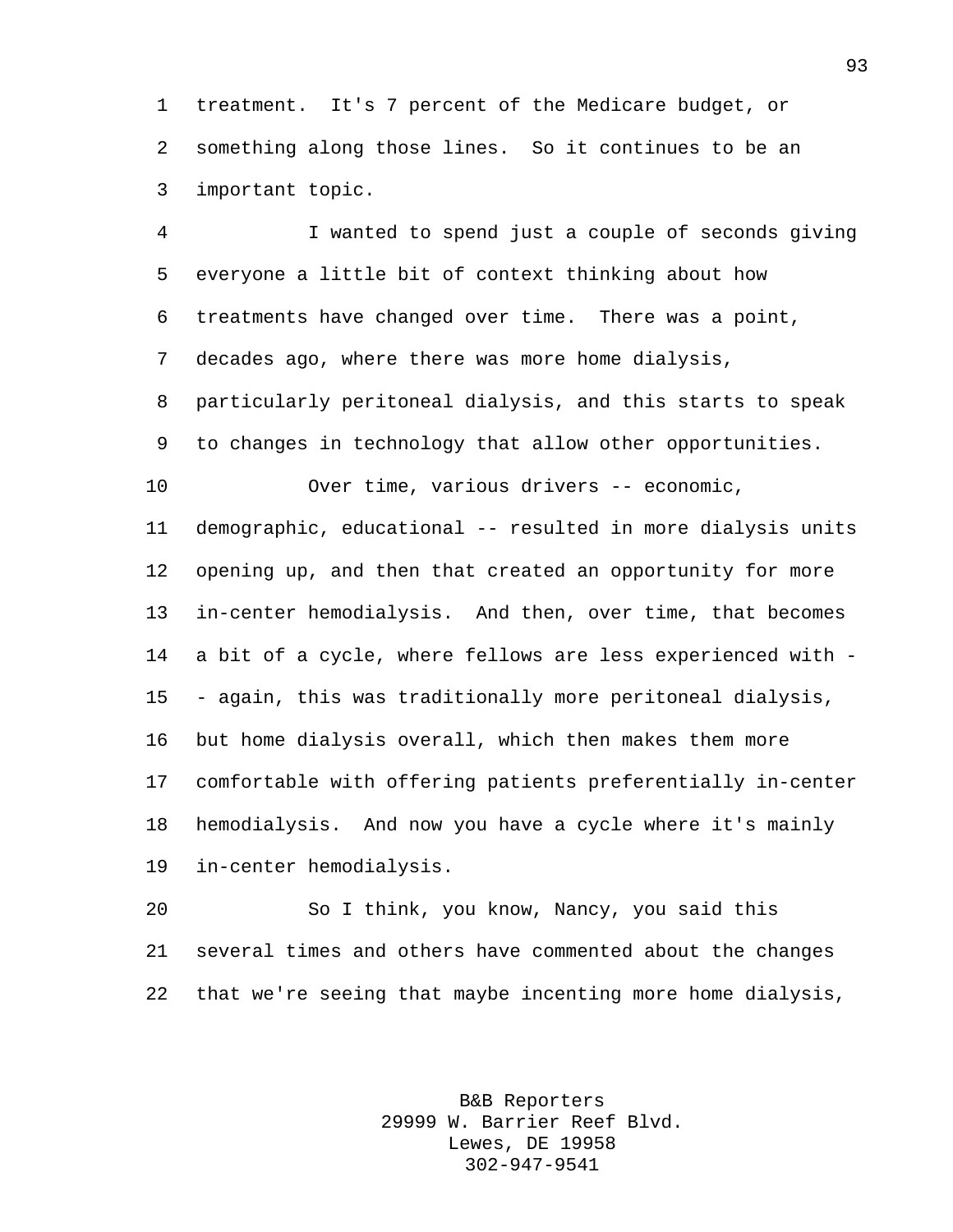whether that is through payment policy or complex technologies like home dialysis units, or home dialysis technologies that get simpler to use, or maybe even simple technologies like how do we have mobile dialysis units, which I know some places have actually tried to look at.

 So I think regardless, we're going to need to keep paying attention to this. Some of the things that we're talking about here, that people have mentioned, feel like they're somewhat arbitrary, in terms of 5 miles versus 10 miles, even if directionally they make sense, but I think we are really going to have to keep an eye on things as they evolve, as they inevitably will, because of all these changing factors.

 So that said, I think that adding simplicity to this and targeting it towards the places where we think the policy adjustments or the payment adjustments were intended is laudable, and so I really support trying to move in this direction of a more targeted and simple payment approach.

 I think the idea of thinking about proximity to all facilities rather than just the ones that are individually owned aligns with our goals and incentives as well.

> B&B Reporters 29999 W. Barrier Reef Blvd. Lewes, DE 19958 302-947-9541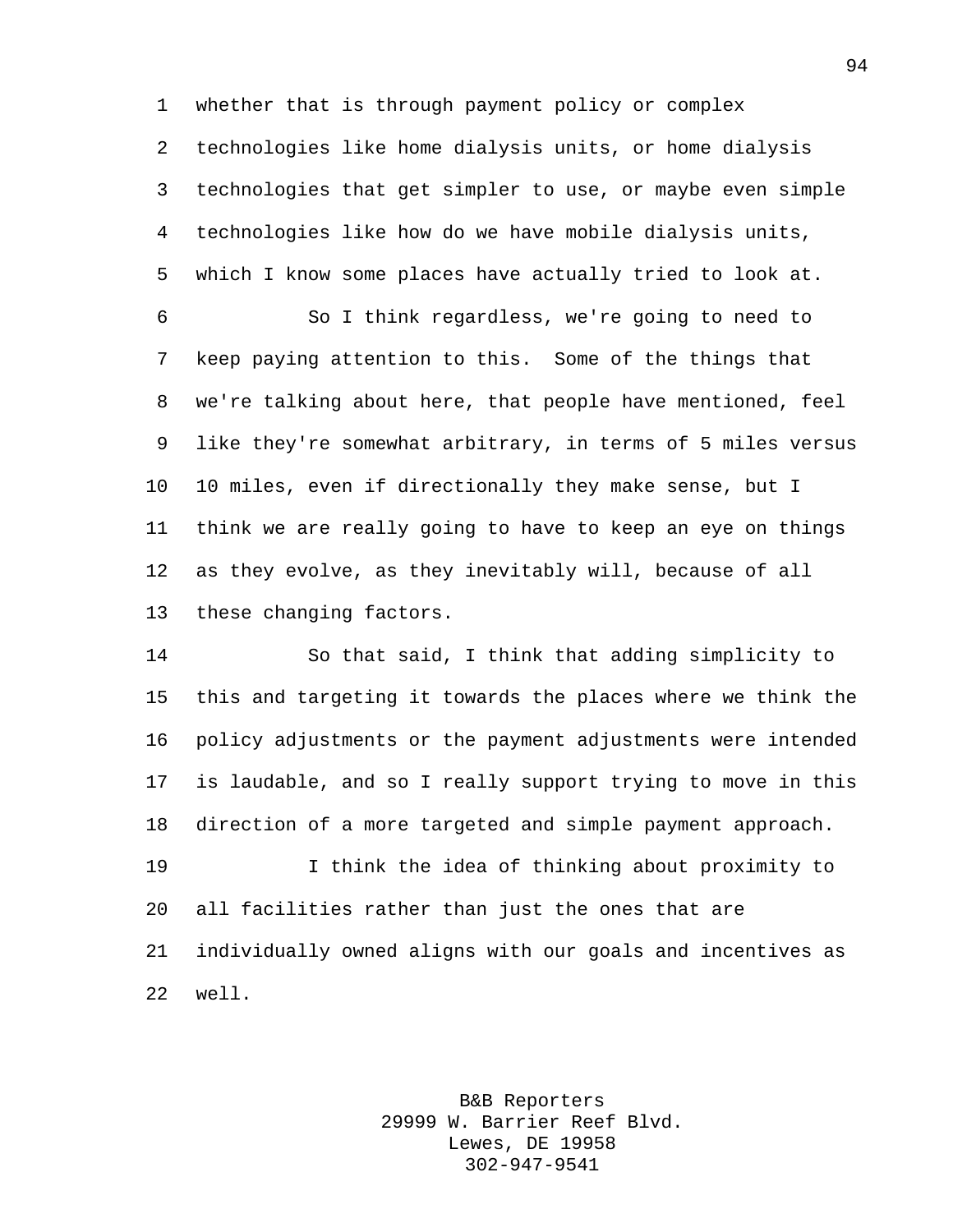In terms of the five-mile thing, again, probably a little bit perhaps arbitrary. I think not changing the current standard makes sense. And I do agree with what others have said that the 25 miles may not seem like a far distance for certain things, but when we think about what people have to do to travel three times a week, you know -- so I've taken care of dialysis patients for a couple decades now in both Vermont and Wisconsin, and people may recall that sometimes there's snow in those places, and at least one of those places has mountains. So it can be pretty hard for people to get through winding mountainous roads in the snow. And we do get into -- it's not impossible to get into some emergency situations that people can't get to treatment sometimes. So making that easier makes some sense.

 And then, finally, I think avoiding cliffs is a good idea, not only for the reason that you mentioned about incentives for facilities to do things that might limit beneficiary access with that cliff, but also, as you've shown, there's evidence that facilities greater than 4,000 treatments a year have some -- are not covering their facility costs with their per treatment cost, and I think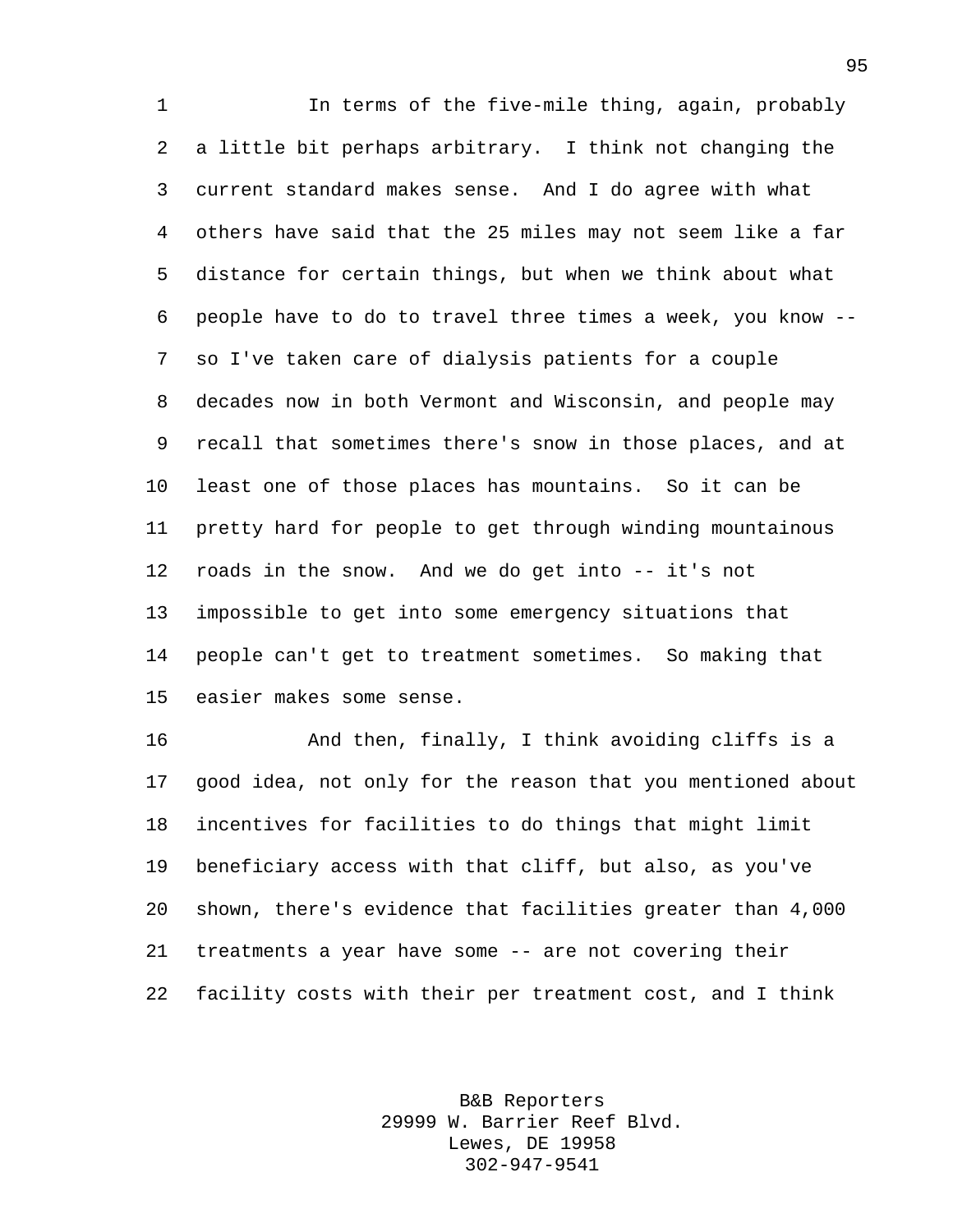it just aligns with our goals of private pay providers adequately.

Thanks.

 DR. CROSSON: Thank you, Jonathan. Further discussion? I see Kathy and Dana and Amol.

 MS. BUTO: I want to support the recommendations and moving in this direction, but Jonathan and Dana's comments just prompted me to want to mention one thing from history, and that is, there was a time when there was a real spike in the use of home dialysis, and the reason for the spike, it turned out, is we were paying reasonable charges for home dialysis that were so high -- I don't know if it was twice as high as the in-facility rate, but it was pretty high -- to the point where the home dialysis provider was able to offer free medical assistance to come to your home and help you with home dialysis.

 We proceeded to try to put a cap at the in- facility rate and found ourselves in court. I think eventually what happened, I think we lost that case. I testified, and I remember the judge was not too sympathetic because these patients are very sick, and if you can keep them at home with an assistant, you know, it sounded very

> B&B Reporters 29999 W. Barrier Reef Blvd. Lewes, DE 19958 302-947-9541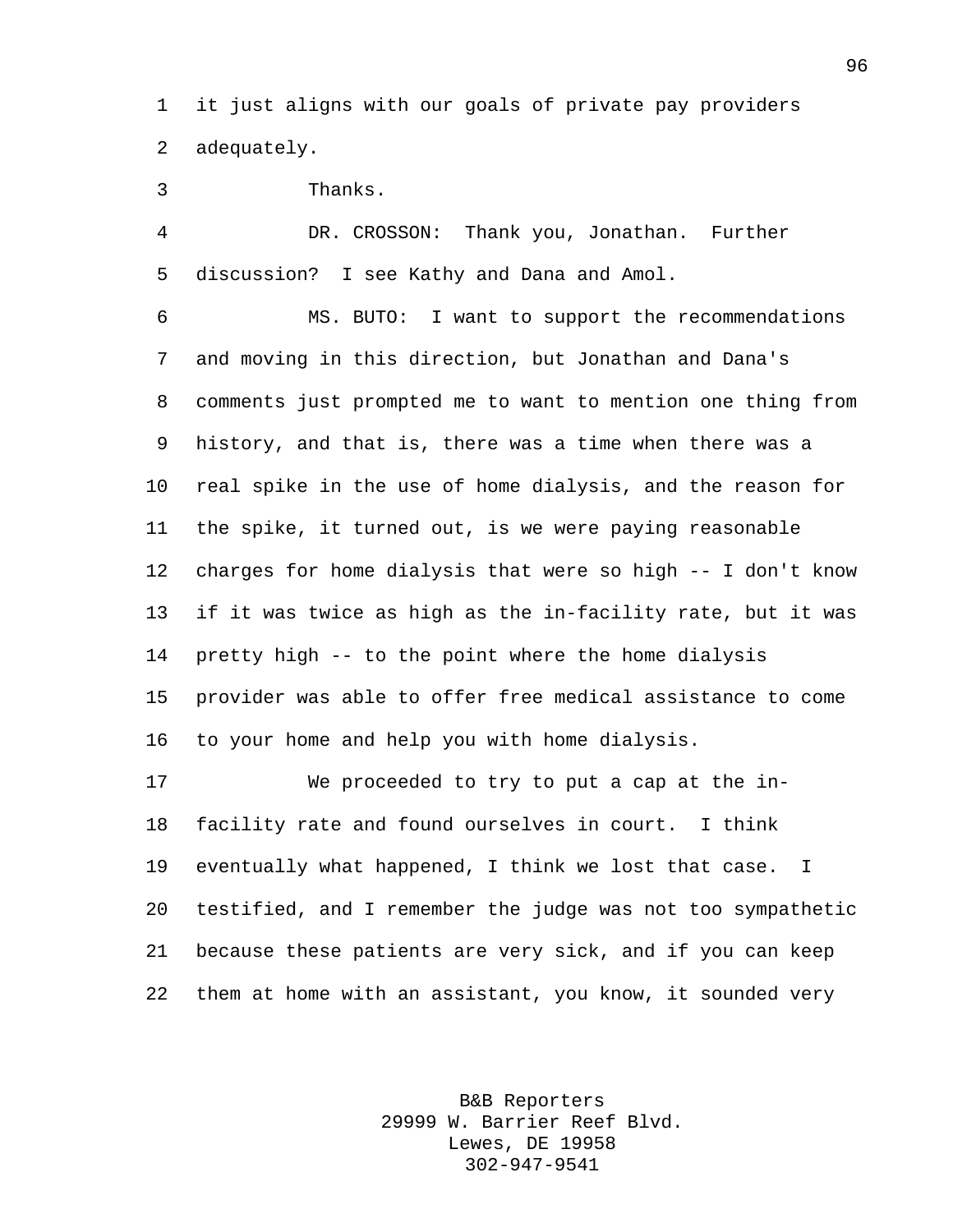appealing to him. But we got a change in the law.

 So I'm just saying as we look at the issue of how do you promote more home dialysis, I think it bears more work to look at, you know, what are the obstacles and what might we do from a policy perspective that won't really distort the incentives in a way that promotes more home dialysis where possible.

8 DR. CROSSON: Thank you. Dana.

 DR. SAFRAN: Yeah, I'm fully supportive of the direction that you're moving here. I really like it. And I have three comments to offer.

 One is building on this issue of home dialysis and Jonathan's add to that around just innovation. I'd like us to really think about how we can structure this in ways that promote innovations and doing the very best for quality of life for beneficiaries who need dialysis. This is just a monumental impact to people's quality of life, and so whatever we can do to promote home dialysis where that's safe and, you know, can be done effectively without huge cost implications seems really important.

 Second is that I was thinking on similar lines to what Larry suggested, which is I love that you're trying to

> B&B Reporters 29999 W. Barrier Reef Blvd. Lewes, DE 19958 302-947-9541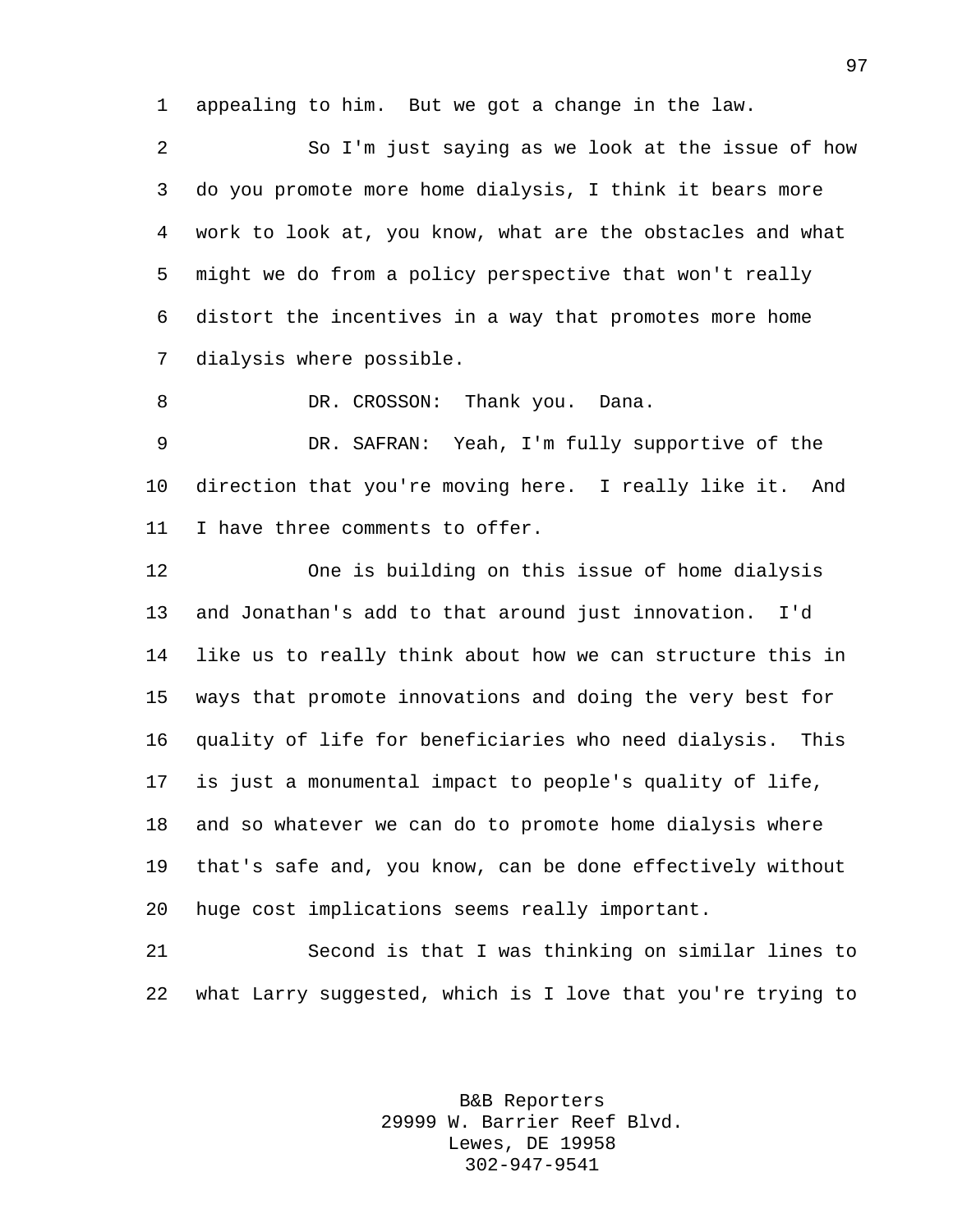address the cliff, but I fear that we've now got three. So I'd love to see a smoothing of that to incentives, and I hear your point that, you know, you don't want to average across three years and then, you know, be paying for low volume when you don't actually have low volume anymore. So I do take that point and recognize we have to address that. But let's think about an approach that won't give us three cliffs rather than one.

 And then the last is I know you mentioned that there actually is a quality incentive program for this field and that you're going to come back and be talking about that later. So I don't think I've learned about that program yet and will be interested in it and think it will be really important to think about it again with respect to home- versus center-based dialysis and how we can learn, if we don't already know, the differences in quality but also just making sure that we are building into that quality program the same kind of principles that we've been systematically building into all of the quality programs that we touch. So I'm looking forward to seeing what the proposals will be there.

```
22 Thanks.
```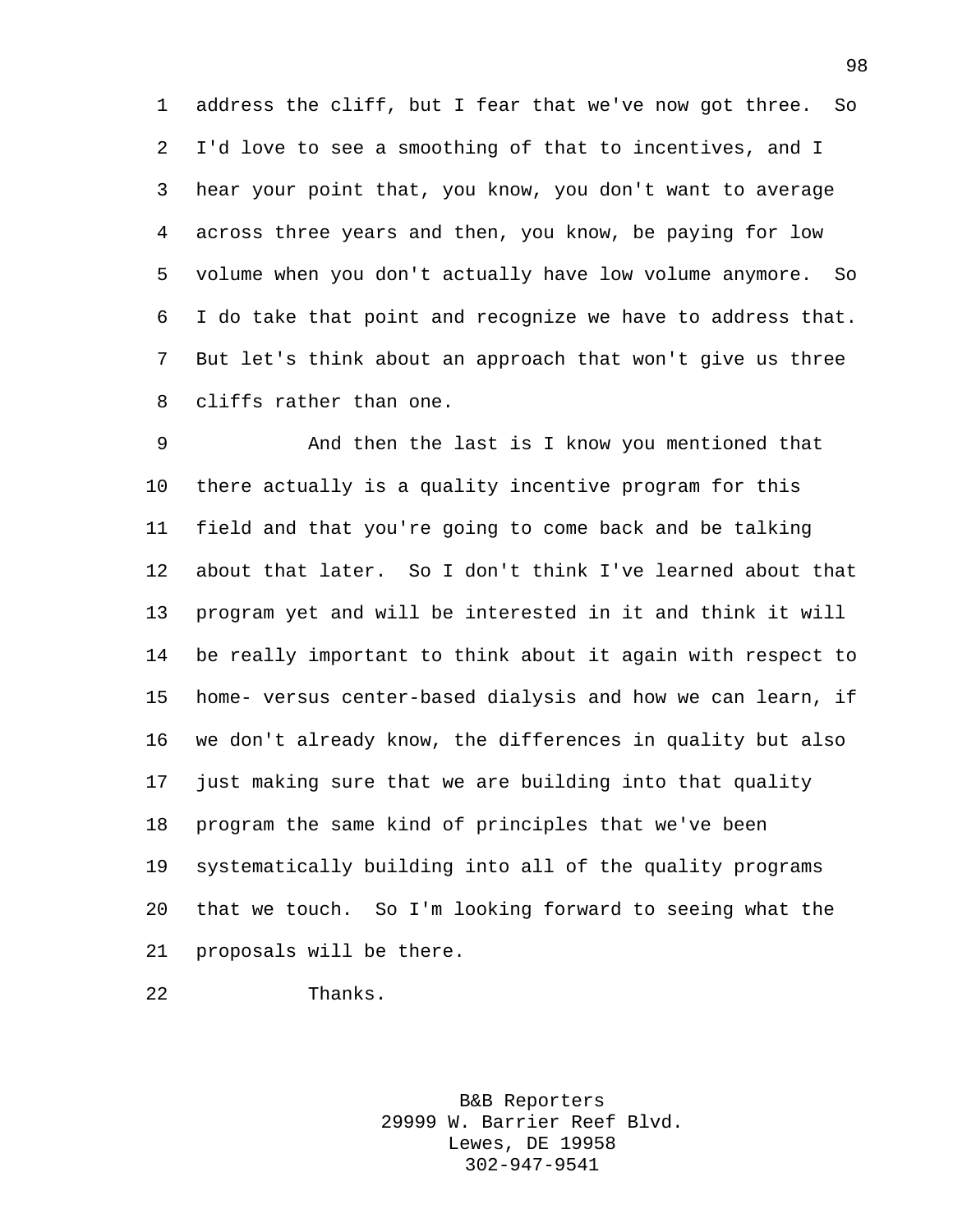1 DR. CROSSON: Thank you, Dana. Amol. DR. NAVATHE: Thanks for this great work, and I certainly echo a lot of the comments made before.

 I think in some sense I feel like it's helpful to take a step back as we're thinking about why we have this program in the first place around isolated, low-volume facilities. I think it's framed in some sense around the additional costs of providing dialysis services in lower-volume facilities.

 If we take a step further back from that, I think it's about access, and in some sense you can think about an analogy here being kind of like the critical access hospital. And so what struck me is we might want to be thinking quite carefully about this access pieces or perhaps a little bit more deliberately about the access piece. Again, in some sense, you know, our goal here is to match supply with demand or try to induce a matching of supply with demand such that we're getting to the right point from an access perspective. And while we do -- and I think I would certainly endorse this approach over what we have now. I think it's a step in the right direction. We do want to try to address some pieces of, you know, sort of

> B&B Reporters 29999 W. Barrier Reef Blvd. Lewes, DE 19958 302-947-9541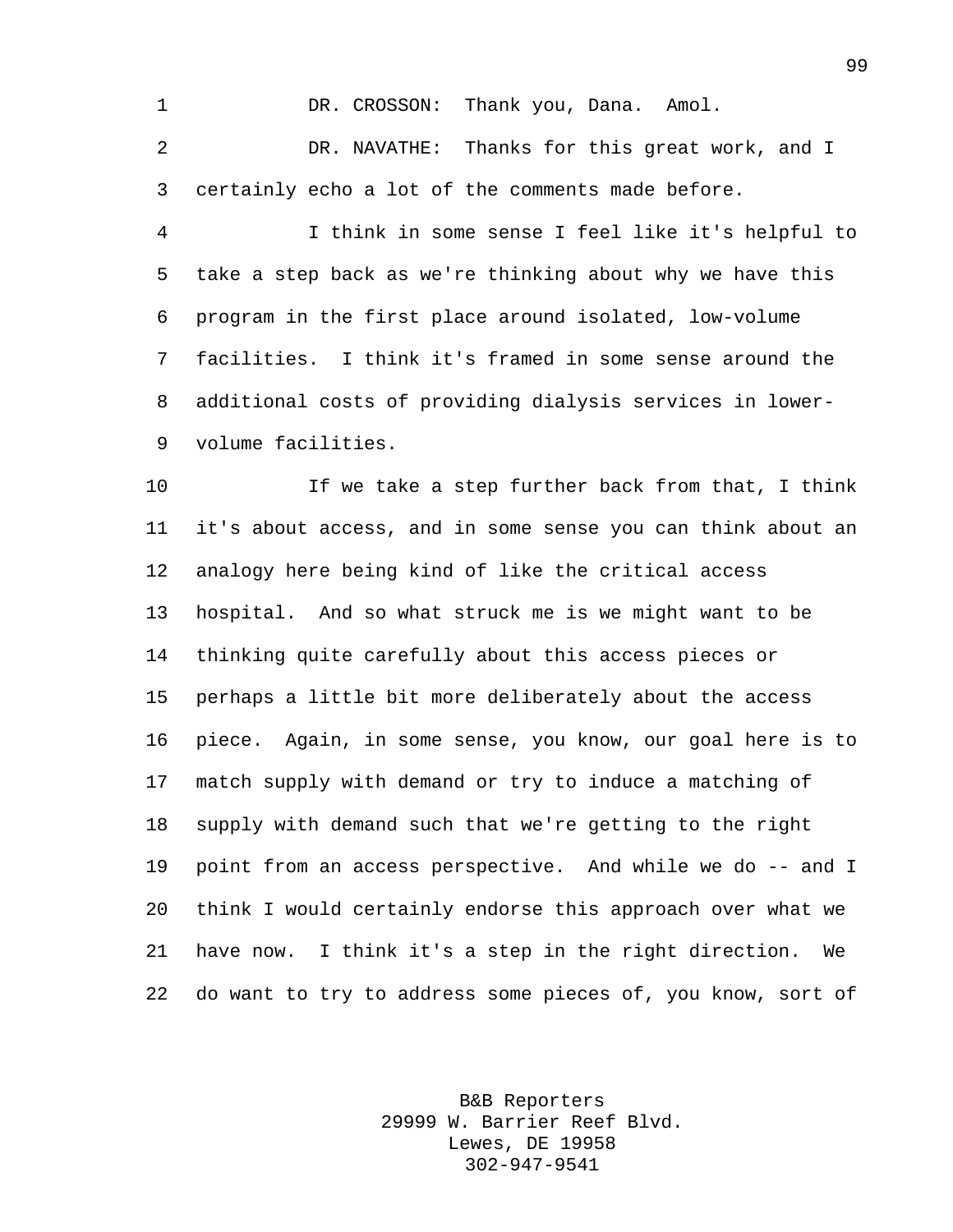gaming that could happen where facilities could be shopping up essentially to get access to these subsidies in essence.

 I think it's worth trying to understand how, you know, the sort of five-mile radius piece, but kind of what is the market, local market for ESRD services. How do patients actually flow? And, you know, we used MedPAC markets as part of the analysis. I think it might be worth taking a step back and understanding how that sort of natural structure of ESRD services looks from a geographic perspective. And then in that context, either in those markets or the other markets that we're using here, MSAs, MedPAC markets, otherwise, thinking about other metrics of access. So, you know, ESRD patients to, quote, ESRD beds, you know, in some sense, or other capacity to utilization type of metrics. Because one thing that struck me is there was kind of an assumption, I think, made. On page 10 of the paper, we had Figure 2 shows that some LVPA facilities were located near other facilities, suggesting that they may not have been essential for ensuring access to care. And I think sort of borrowing David's point about having learned some economics, I think we would assume to some extent that suppliers are responding to the need and,

> B&B Reporters 29999 W. Barrier Reef Blvd. Lewes, DE 19958 302-947-9541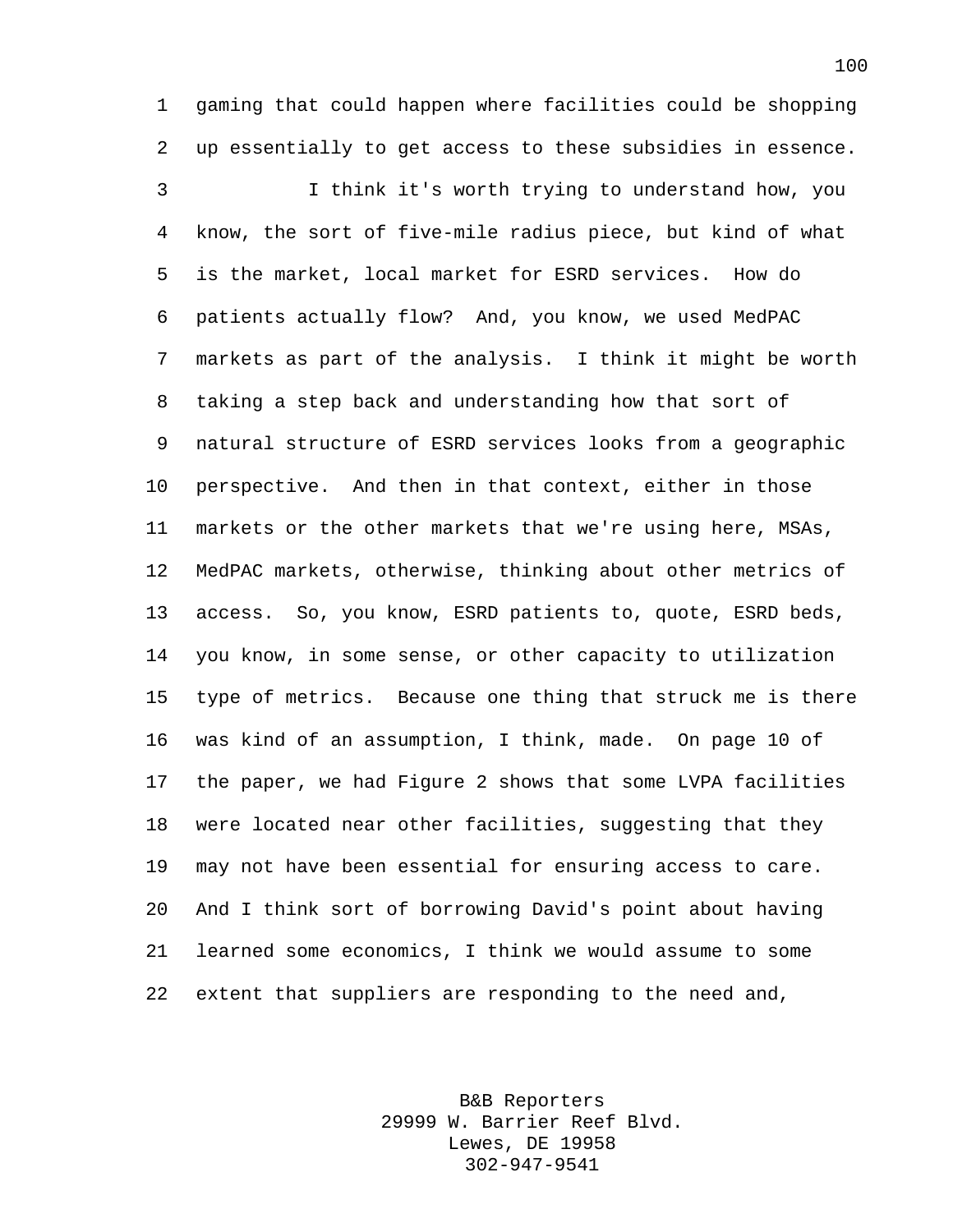therefore, are locating themselves where there is volume. That may not be perfectly the case when you have these regulated prices, and so there may be some distortions. But I think we should directly look at access metrics as a way to ensure that what we're doing is actually creating greater alignment around access.

 DR. CROSSON: Thank you, Amol. Larry. DR. CASALINO: So, again I'm generally very supportive and I like the clarity of what you've done. Just one more question about the low volume but close to another facility. We talked earlier about possible effects on consolidation and asked what's the quality of the low volume but not isolated, because you imply in what you wrote that if they're low volume but not isolated, they should just merge maybe. And if they're low quality, the low volume and not isolated, that might be a good solution. But I do think we need to think about the effects on competition and hat that can mean for access, quality, transportation. So let's suppose there's a low volume not isolated that's just kind of okay for quality, and then there's a high-volume corporate place nearby, and the

little guy goes out of business. What effect will that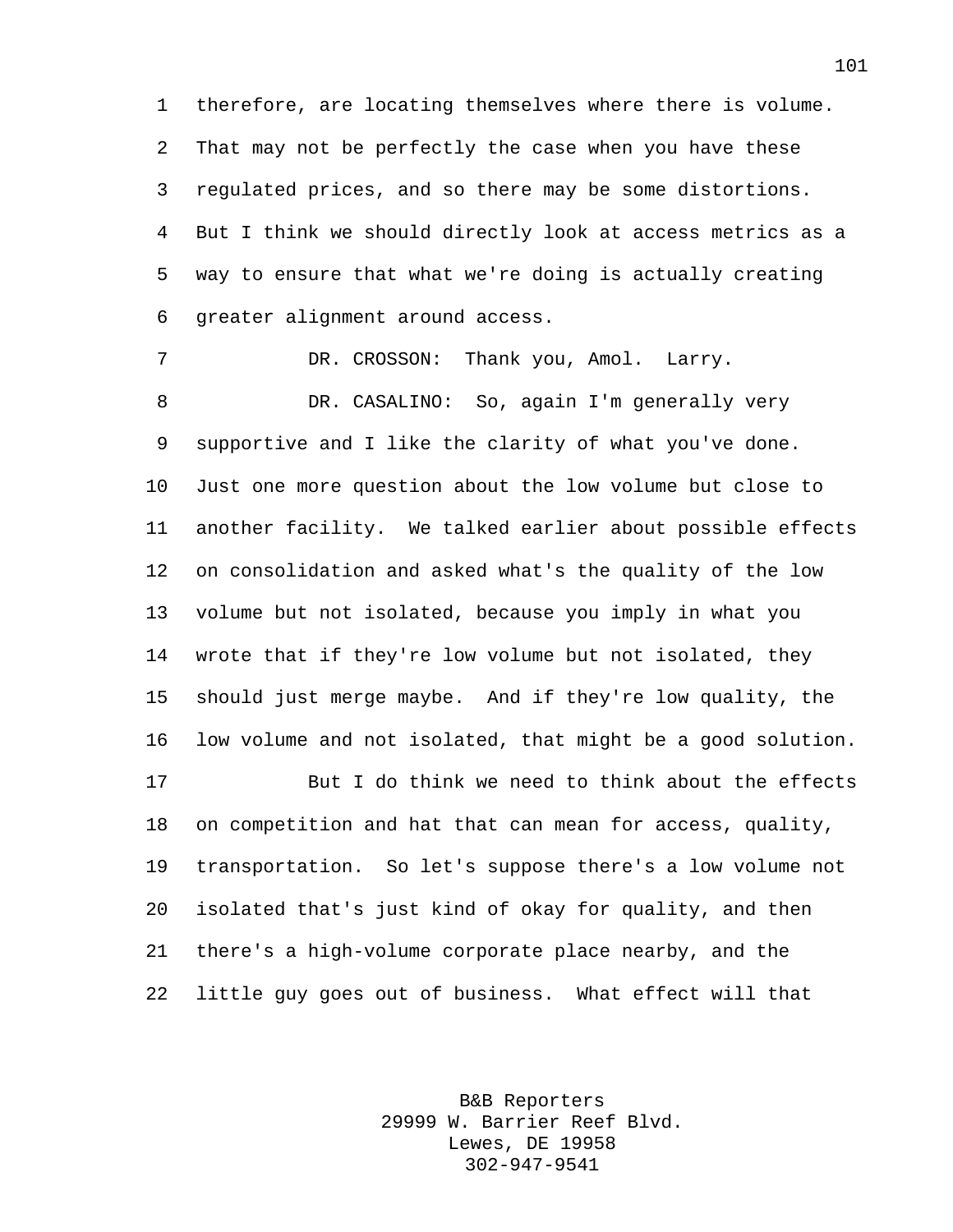have, for example, on the offering of transportation, for example, from the big facility that's the only place left? Because I think that is a decision point or a point of competition that families and the dialysis patients care about. Is there transportation available? For emergencies, as Jonathan was -- my mother was on dialysis for ten years, so I kind of got to see this in action. So, on the one hand, there's the emergency, my God, the person can't get dialyzed at all. But there's also the driving home from dialysis. You don't really feel so good after dialysis, and if there's not someone to drive you home, you're driving yourself, you know, that matters. And some people might prefer if there's transportation.

 My sense is -- and, Jonathan, you probably know better -- that most places do offer transportation in some way or another, but it's not that great if you have to wait three hours after your dialysis to get the transportation. So I'm just asking, think about if we cut competition, there's only one left, does that matter or not? And I don't have the answer to that.

DR. CROSSON: Kathy.

MS. BUTO: Nancy or Jonathan, I don't know if you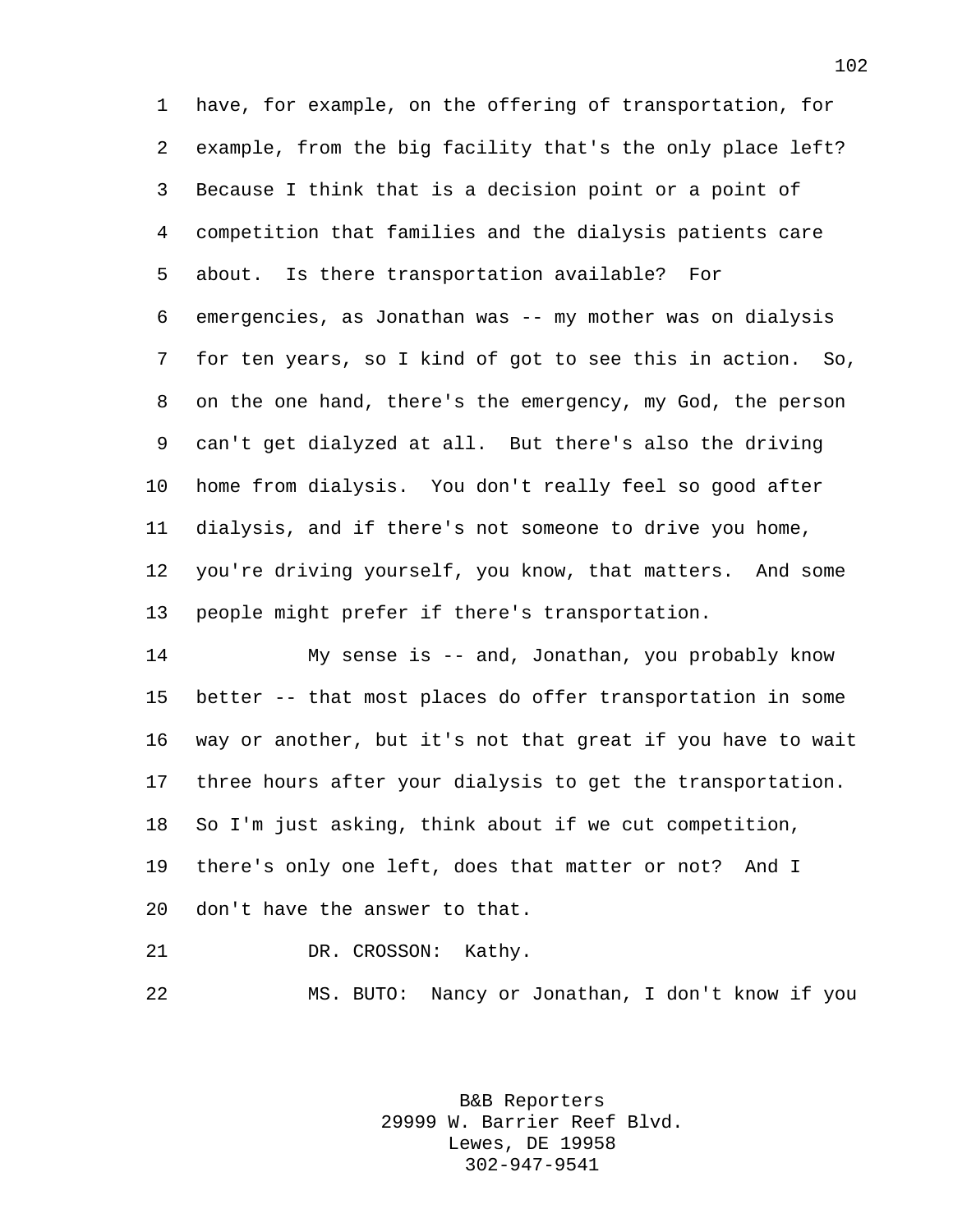know, but I think the U.S. is the only country that deals with dialysis as an industry the way we do, with a lot of in-center facilities versus other options. And I wondered, as we look at this broader question of access, whether there's some work that could be done to look at what other at least OECD countries are doing in that regard. And I assume you know already. But my understanding is that we are the only country that has this extensive network of in-center dialysis. Maybe I'm wrong.

 DR. JAFFERY: Well, I haven't looked at this in a while, and maybe you guys know more. But I don't know how they're distributed in other countries, but most other countries, as I recall -- and, again, it's been a while since I looked at it -- were more in-center than not, with a few exceptions. I think Mexico stands out as a place that always did a lot of peritoneal dialysis, but -- MS. BUTO: Yeah, I was thinking of other alternatives like mobile units and so on. But -- DR. JAFFERY: I don't know about things like

 DR. CROSSON: Okay. I wasn't sure what you were saying. I thought you were implying that in many countries

mobile units.

B&B Reporters 29999 W. Barrier Reef Blvd. Lewes, DE 19958 302-947-9541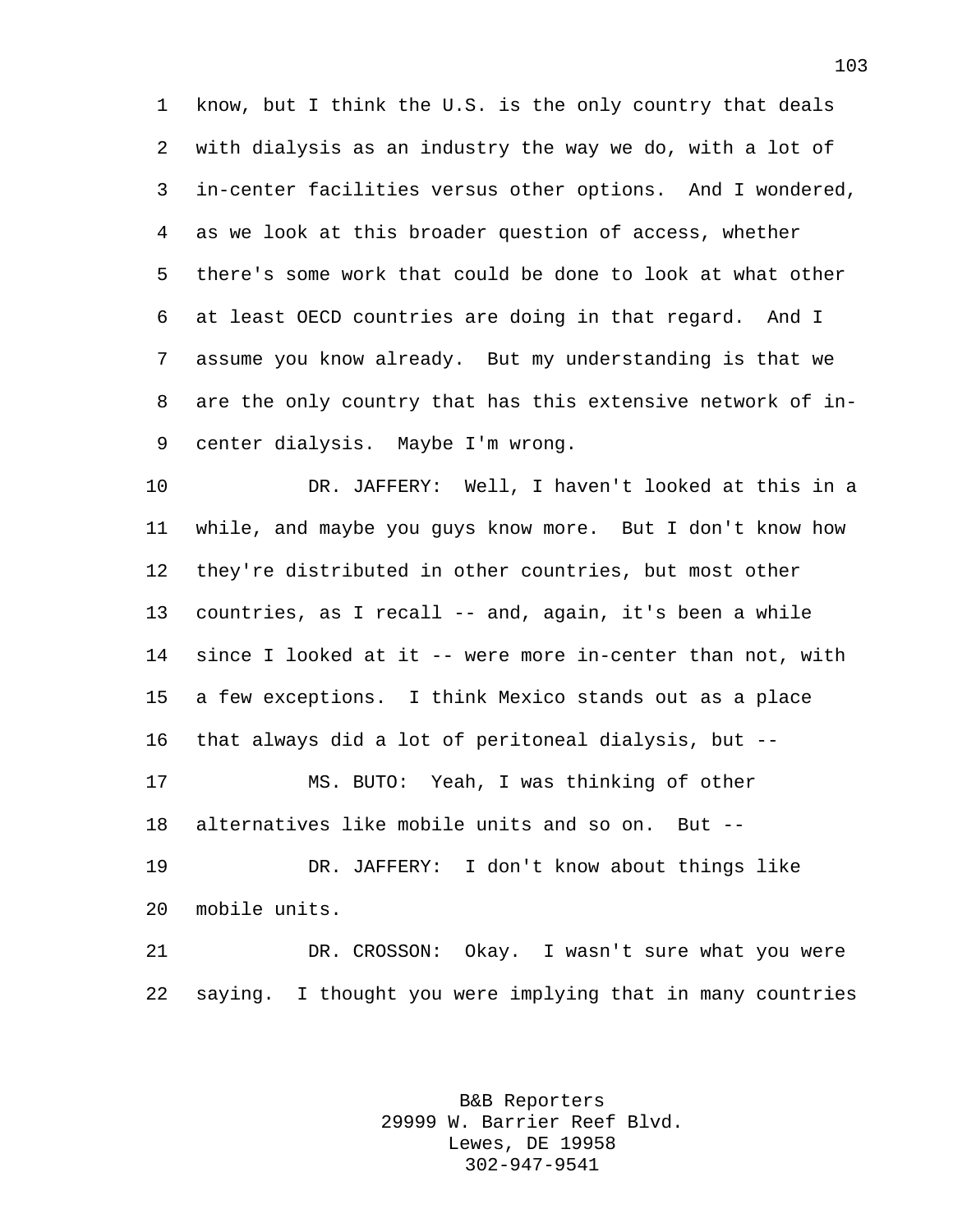it's done in acute-care hospitals or outpatient --

 MS. BUTO: I think that's also true. DR. CROSSON: Yeah.

 MS. BUTO: In other words, I think we're -- I could be wrong, but I think we're the only one that has a big for-profit industry like this, and that others have smaller community-based and other options, and I thought some mobile units as well, more home dialysis, et cetera.

 DR. JAFFERY: You know, I think there are a number of dynamics in other countries where you don't have -- it's not as common for people as they get older with multiple complex chronic conditions to necessarily either be offered or receive dialysis, and it's a different dynamic than we have here, of course. And I just don't know exactly, but what I do know, though, is that one of the two large dialysis organizations is based in another country, in Europe, so that suggests that there's some market there for it.

Can I make one other comment?

DR. CROSSON: Yeah.

 DR. JAFFERY: I think it would be really interesting to come back to this quality discussion, and I

> B&B Reporters 29999 W. Barrier Reef Blvd. Lewes, DE 19958 302-947-9541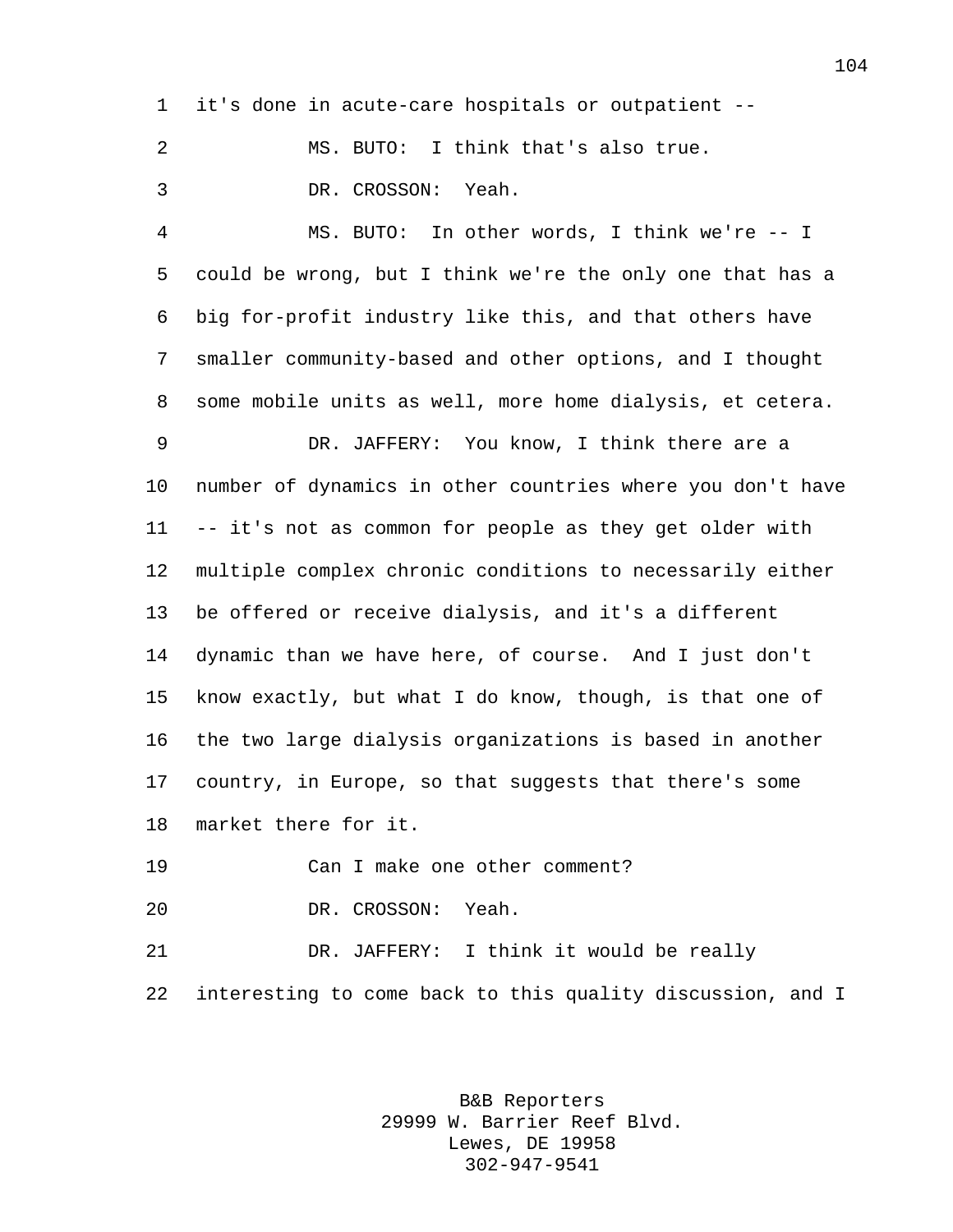know that's not for today, but, you know, thinking about certainly wanting to have the quality measures line up with our overall philosophy and be consistent with what we do in other areas and other sectors that Medicare pays for, but also thinking about some of the unique factors that might not be captured here, I'm thinking about -- especially with these shifts towards home dialysis, I'm thinking about what that really means for quality of life for people in terms of traveling, not just transportation to individual units, but, you know, we're talking a lot about this population as being very fragile and frail, and certainly we want to be considerate of that. But I think we also want to remember that there are a lot of people who still work and still travel and want to be able to do those things. And a lot of time and effort has gone into trying to facilitate travel for people on in-center dialysis, which may be something that is easier to do if you're doing it yourself and you can get the supplies appropriately, there's ways to do it.

 So I think we want to think a lot about what those quality metrics mean in terms of not only outcomes and cost but really patients' quality of life.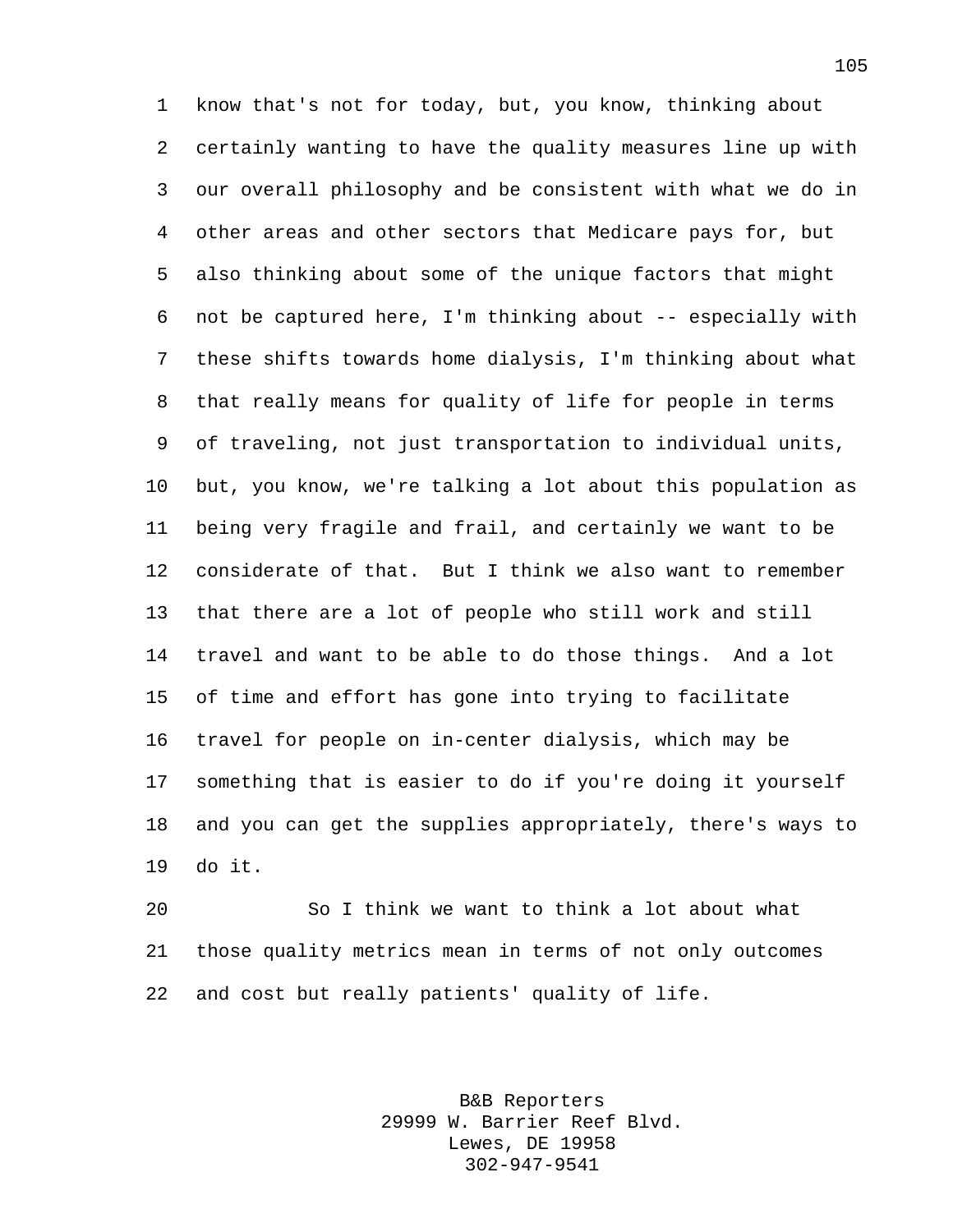1 DR. CROSSON: Okay. Thank you for this excellent work, and I think we have supplied you with some additional food for thought, and we'll be seeing you again. That ends this topic, and we now have time for a public comment period. If there are any of our guests who wish to make a comment on the matters before the Commission this morning, please come forward to the microphone. 8 [No response.] DR. CROSSON: Seeing none, we are adjourned until 1:45. 11 [Whereupon, at 11:56 a.m., the meeting was recessed, to reconvene at 1:45 p.m. this same day.]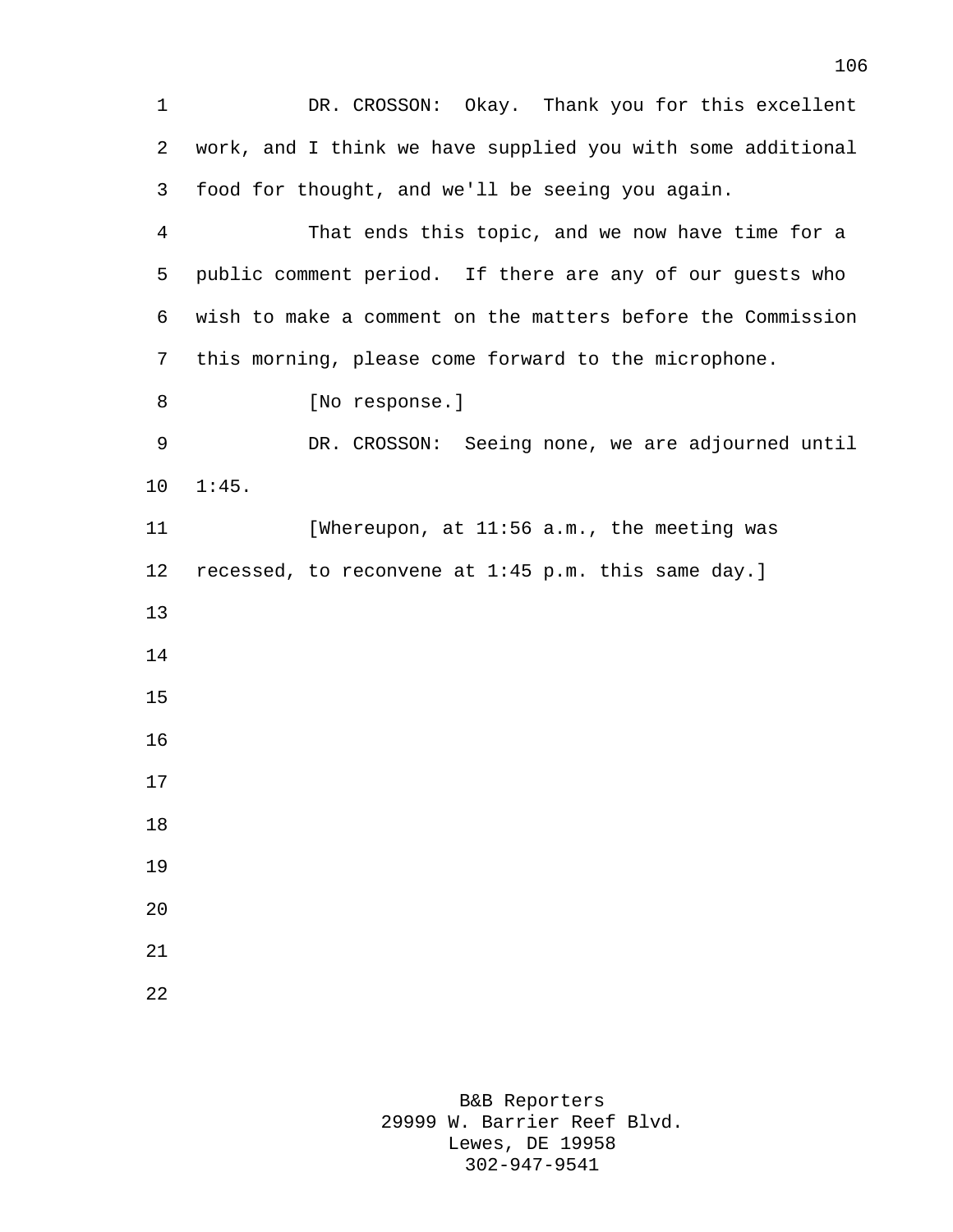| 1  | AFTERNOON SESSION                                          |
|----|------------------------------------------------------------|
| 2  | [1:46 p.m.]                                                |
| 3  | DR. CROSSON: Okay. Let's reconvene.                        |
| 4  | I'd like to welcome our guests to the afternoon            |
| 5  | session at our October MedPAC meeting. We're having two    |
| 6  | presentations this afternoon. First one will be focused on |
| 7  | Medicare payments for physicians and other providers.      |
| 8  | Brian, Kevin, and Carolyn are here.                        |
| 9  | Who's starting? Brian.                                     |
| 10 | MR. O'DONNELL: Good afternoon. I this session,             |
| 11 | we'll discuss two updates to the methods the Commission    |
| 12 | annually uses to assess the adequacy of physician fee      |
| 13 | schedule payment rates.                                    |
| 14 | In particular, we'll discuss planned changes to            |
| 15 | how we count primary care physicians and changes to our    |
| 16 | volume analysis.                                           |
| 17 | This work responds to Commissioner feedback over           |
| 18 | the last cycle. In particular, Karen, you asked us about   |
| 19 | the effects of the increasing number of internal medicine  |
| 20 | residents choosing to become hospitalists.                 |
| 21 | Jaewon, you asked for more information -                   |
| 22 | [Laughter.]                                                |
|    |                                                            |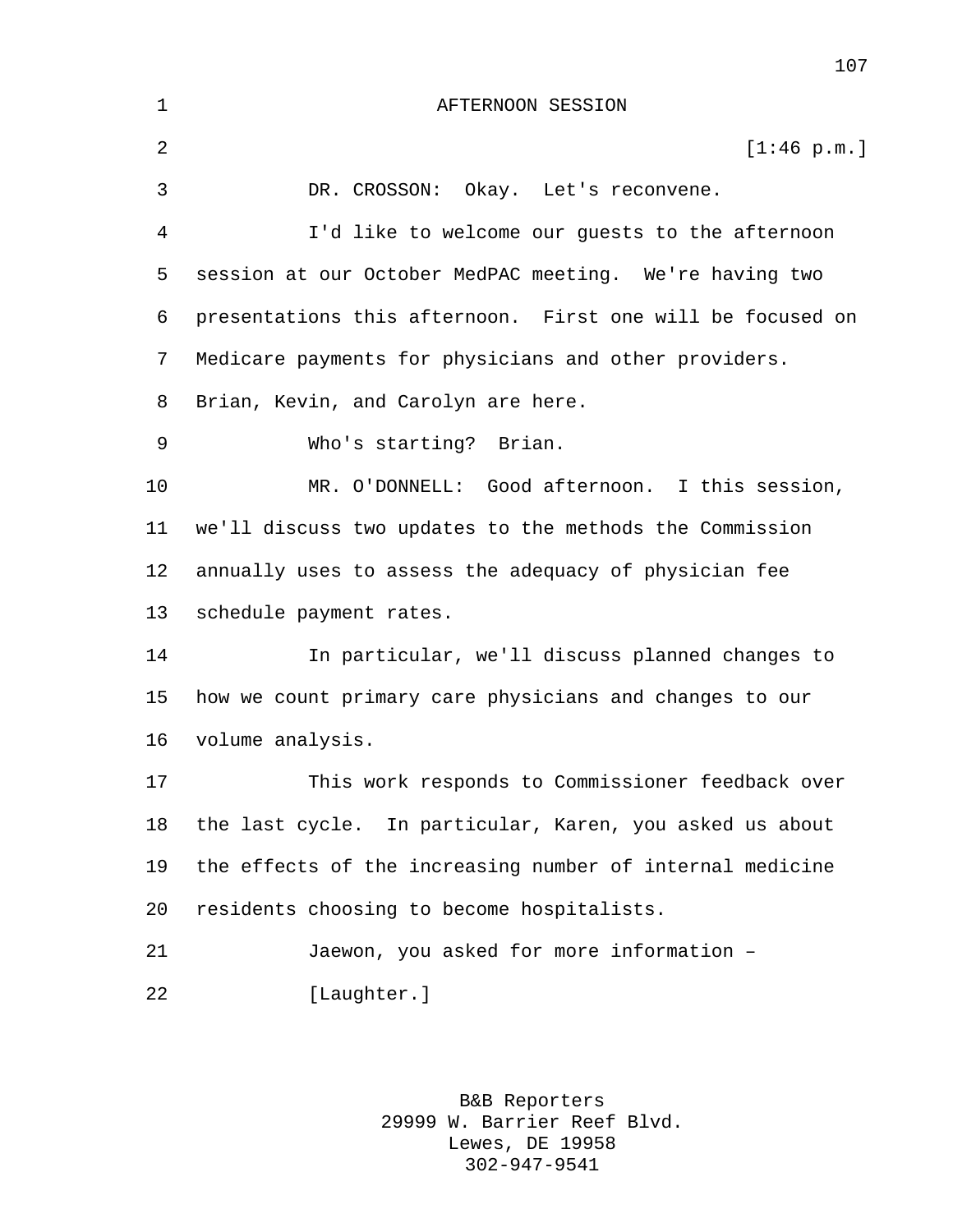MR. O'DONNELL: I'm just going to go down the row.

 Jaewon, you asked for more information regarding the decline in primary care physicians' billing.

 And, Bruce, you provided several suggestions to improve our volume analysis.

 Before we get into these topics, Carolyn will provide some context on how these changes fit into our payment adequacy framework.

 MS. SAN SOUCIE: Today's presentation is regarding updates to the methods used to assess the adequacy of Medicare payments for physicians and other health professional services.

 The updates you see today will be included in our December presentation. Every year, we use the following factors to assess payment adequacy for physicians and other health professionals: beneficiaries' access to care, quality, and Medicare payments and providers' costs. Today we will be presenting updates to our methods of calculating the first factor: beneficiaries'

 access to care. Although there are additional indicators of beneficiaries' access to care, including the

> B&B Reporters 29999 W. Barrier Reef Blvd. Lewes, DE 19958 302-947-9541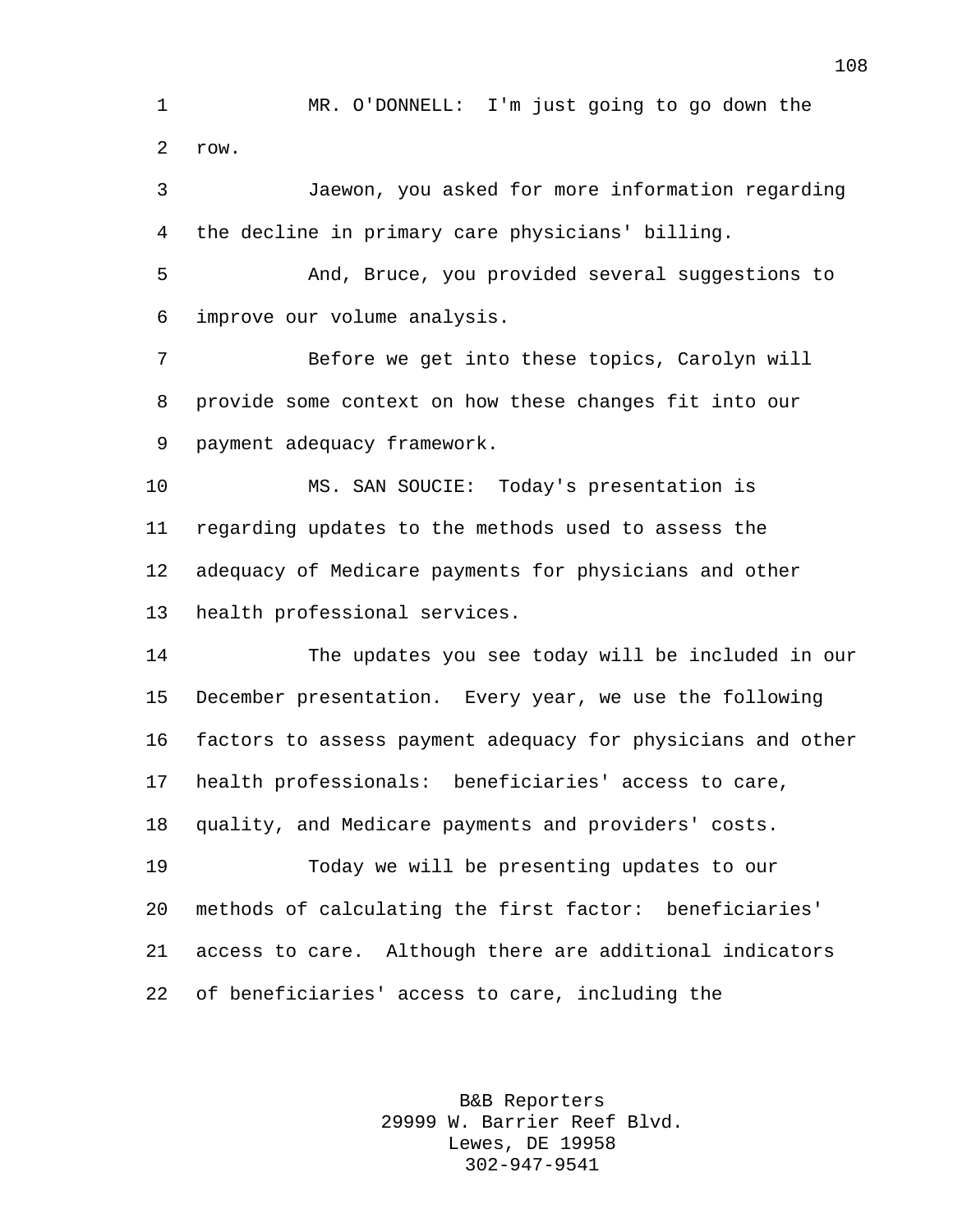Commission's annual beneficiary access survey, we have updates on two indicators in this presentation. First, we will discuss the supply of providers. Second, we will update our analysis of volume of services.

 Regarding supply of providers, we have an updated estimate of the number of hospitalists billing the Medicare program.

8 To begin, I will define the hospitalist specialty as well as give its role today. Then I will contextualize trends we see in the number of hospitalists with trends related to primary care within the Medicare program.

 Hospitalists are physicians whose primary focus is the general medical care of hospitalized patients.

 The first program utilizing a hospitalist model of care in the United States was implemented in Minnesota in the 1990s. Several factors influenced the creation of the program, including previously inefficient use of physician time and delays in discharging patients.

 The model departs from the historical practice of primary care physicians, or PCPs, rounding in hospitals. Instead, it relies on hospitalists to monitor the progress and tend to the needs of hospital inpatients, while primary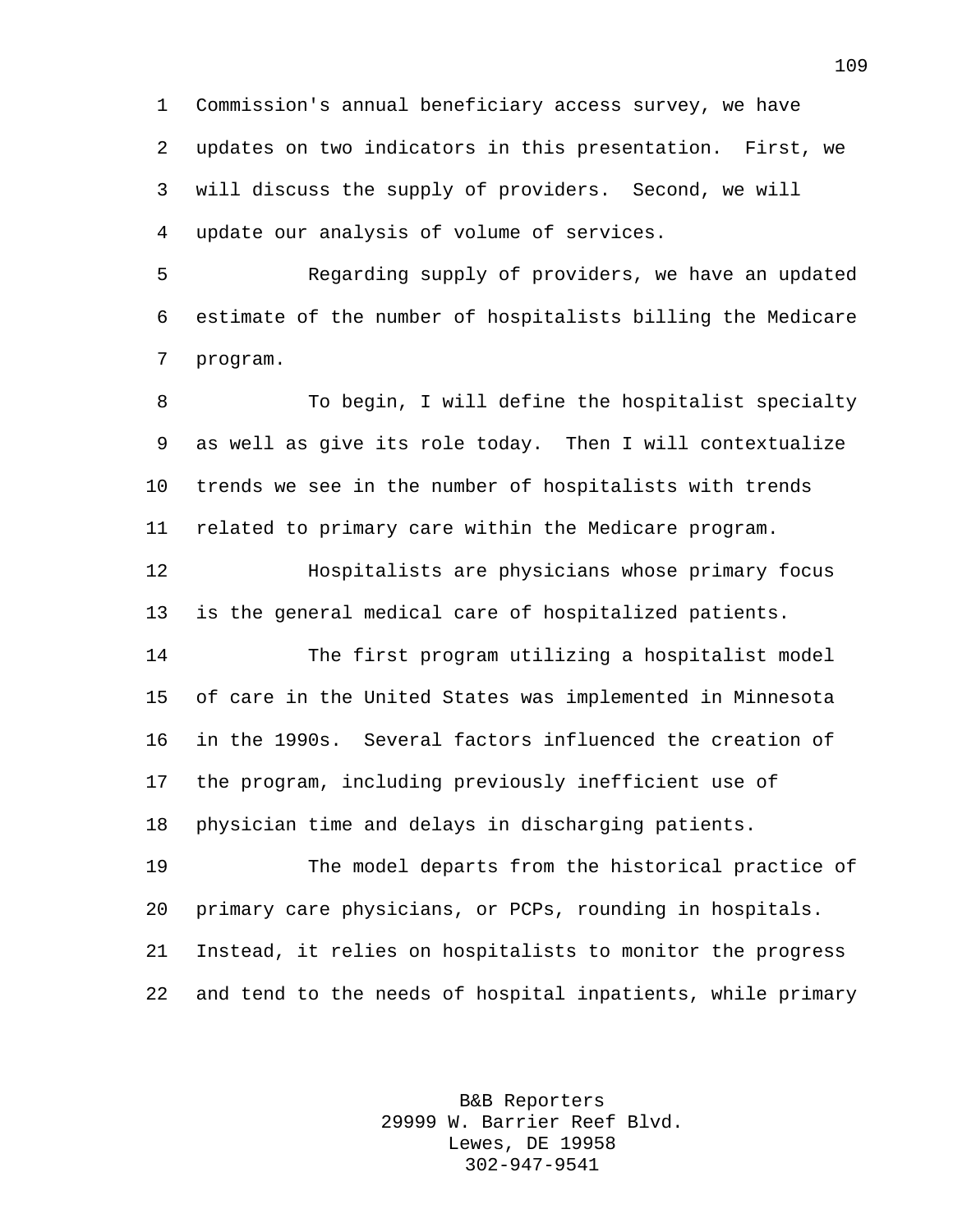care physicians focus on office-based care. The use of hospitalists quickly spread throughout the country, and they now serve a prominent role in inpatient care.

 Many factors may influence residents' or physicians' decisions to become hospitalists. Namely, hospitalists' training, salary, and schedule may be influential in that decision-making.

 Regarding training, most hospitalists are board- certified in internal medicine, and no additional sub- specialization is necessary to practice hospital medicine. Concerning salary, hospitalists earn substantially more than primary care physicians on average. One survey found that in 2018, hospitalists earned about \$36,000 more per year than PCPs. Median compensation is about 243,000 dollars for PCPs and 278,000 dollars for hospitalists.

 Lastly, hospitalists' schedules often consists of working for several consecutive days and then having the same amount of time off. For example, one common schedule is to work 12-hour shifts for seven consecutive days and then have seven days off. This type of scheduling, which does not involve being on call, may be attractive to many

> B&B Reporters 29999 W. Barrier Reef Blvd. Lewes, DE 19958 302-947-9541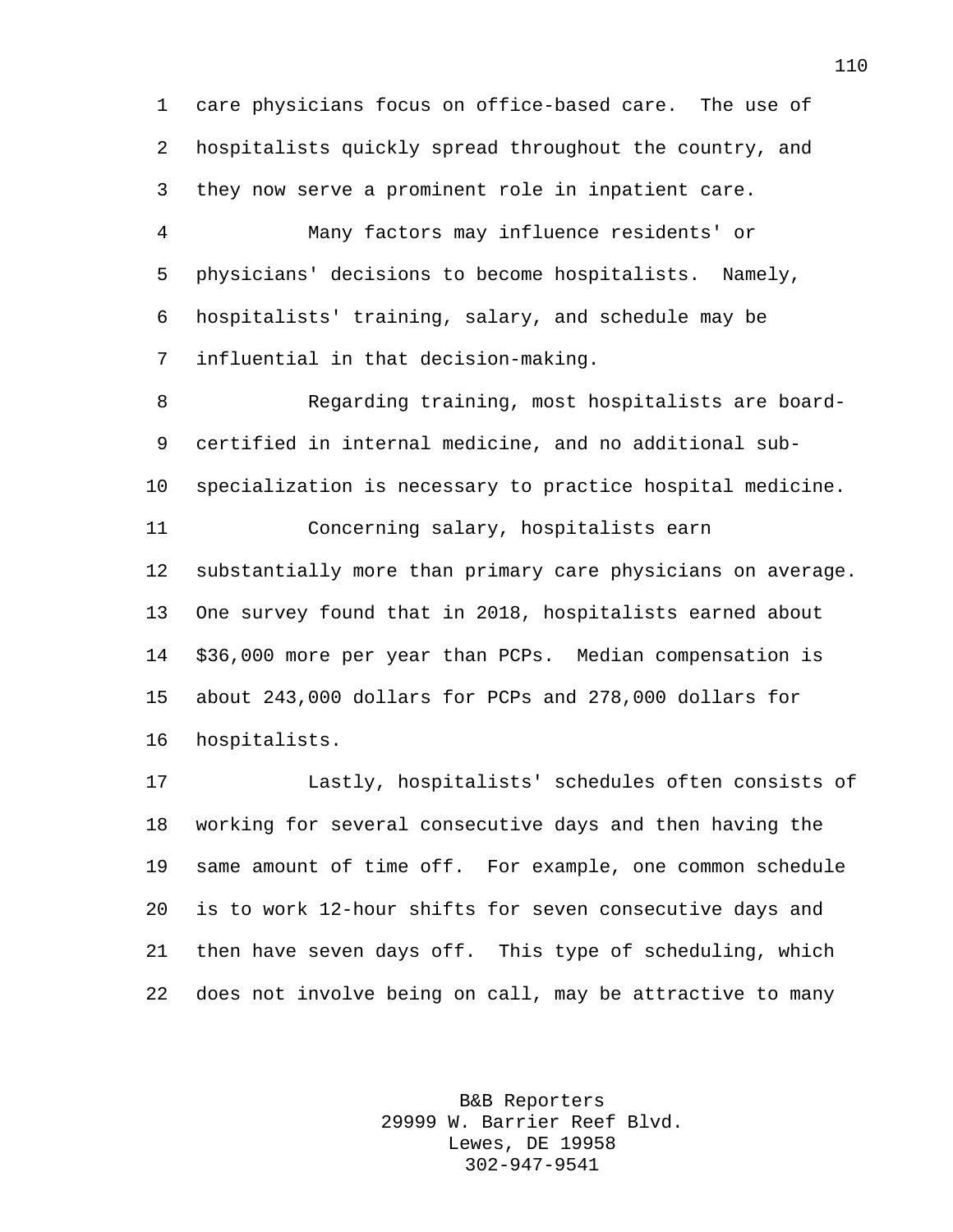new physicians. Young physicians may increasingly choose to become hospitalists because doing so requires no extra medical education, increases their salaries, and may provide a more favorable work-life balance.

 However, this is a potential cause for concern because hospitalists are drawn from the same physician specialty that constitutes a large share of the primary care supply: internal medicine.

 Indeed, recent data from a survey of third-year internal medicine residents suggest that the share of residents who plan on practicing general internal medicine has declined substantially over time.

 Meanwhile, the share who plan on becoming a hospitalist has increased. Because general internal medicine physicians constitute a substantial share of primary care physicians, a shift away from general internal medicine could affect the supply of PCPs.

 From 2002 to 2018, the share of third-year internal medicine residents who plan on practicing in general internal medicine declined from 23 to 11 percent, while the share who plan on becoming hospitalists increased from 9 to 19 percent. The share who planned to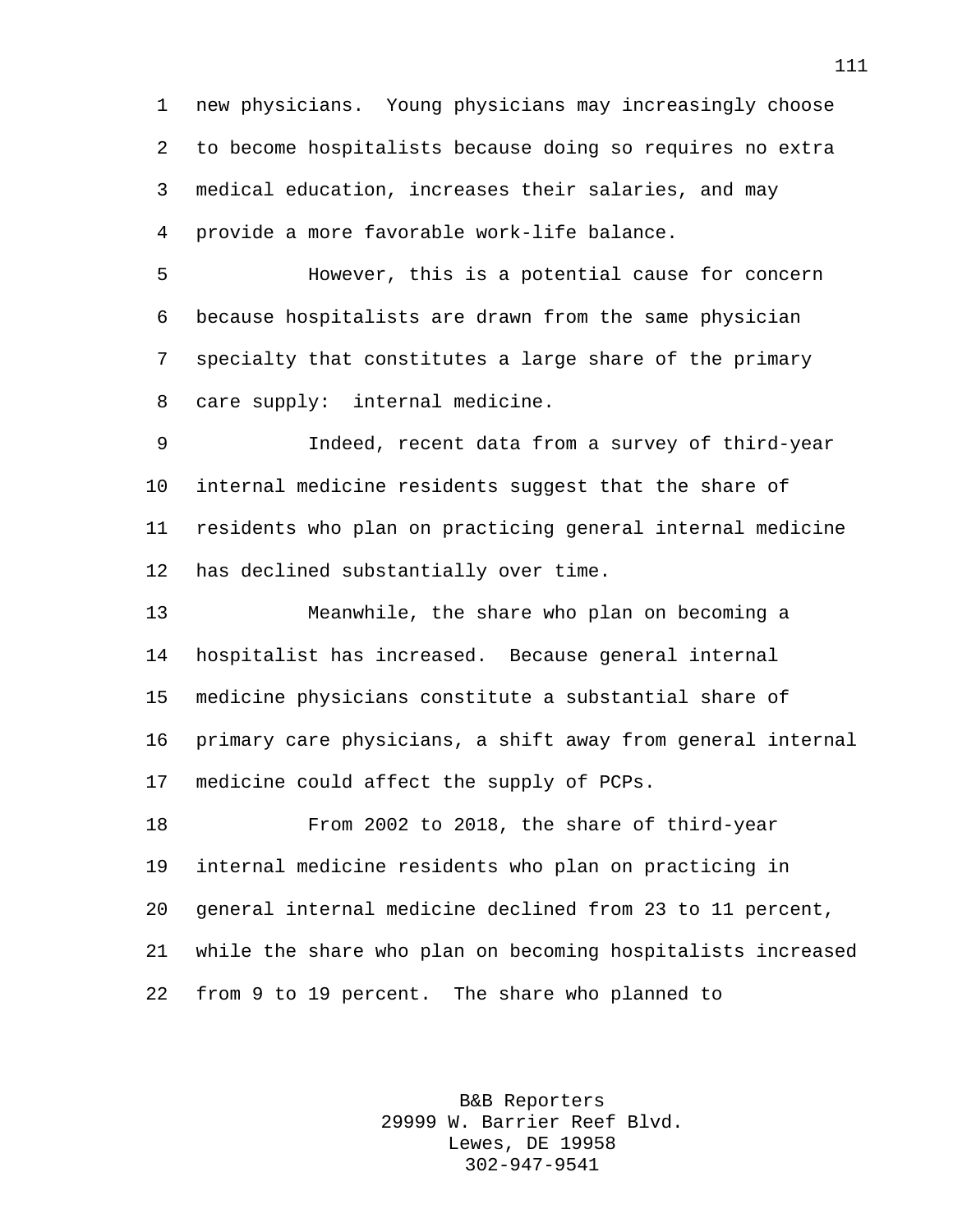subspecialize remained relatively flat in comparison.

 I'd like to also note that although it is not reflected in the figure, the percentage of respondents who were unsure of what they wanted to practice increased during this time as well.

 In its annual assessment of payment adequacy, the Commission tracks the number of clinicians who bill the fee schedule as an indirect measure of access to care. Historically, the Commission has tracked the number of physicians who bill the fee schedule in two groups -- primary care physicians and other specialties.

 The Commission defines PCPs as those who billed a plurality of their fee schedule-allowed charges under one of four specialties -- internal medicine, family practice, geriatrics, or pediatrics -- and includes all other physicians in the "other specialties" category.

 Because CMS had not established a specialty code for hospitalists prior to 2017 and most hospitalists are board- certified in internal medicine, the Commission counted nearly all hospitalists in its count of PCPs because they self-designated as internal medicine. Including hospitalists in the count of primary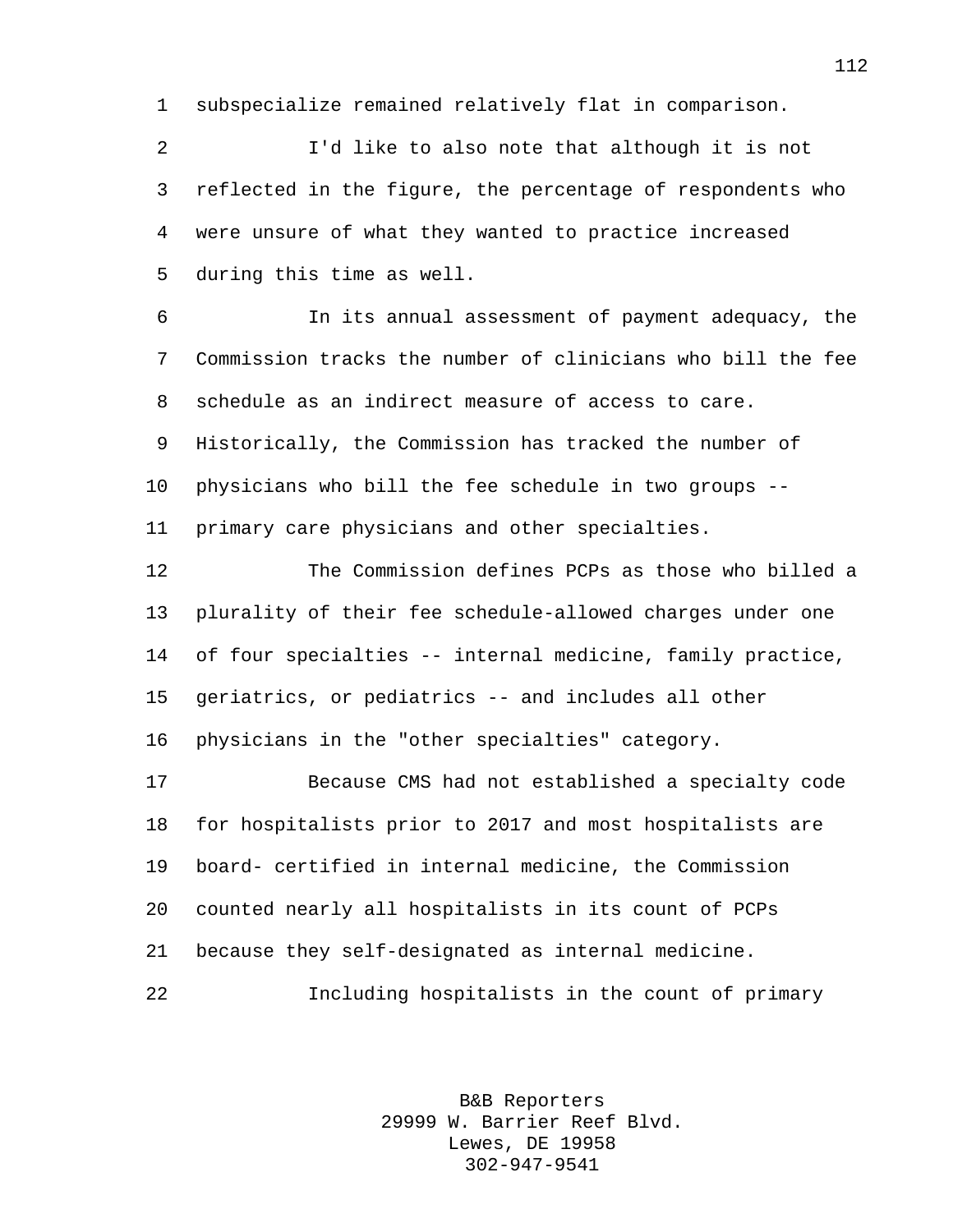care physicians could be problematic because the services they furnish do not meet the criteria that are commonly used to define primary care.

 Beginning in the second quarter of 2017, CMS introduced a separate specialty code for hospitalists. Before then, hospitalists self-identified under other specialties.

 Because of concerns about how the increasing number of hospitalists affects the supply of primary care physicians, we sought to better understand the number of hospitalists who bill Medicare and the services they bill. We used the introduction of the hospitalist

 specialty code in 2017 to more fully understand the billing patterns of hospitalists and to establish a methodology to retrospectively identify hospitalists in claims data.

 We used that information to separate our estimate of hospitalists from our PCP count going back through 2010. We developed the methodology, as explained in your mailing materials, and are happy to answer any questions you may have afterwards.

 Using the billing patterns of self-identified hospitalists in 2017, we estimated the number of

> B&B Reporters 29999 W. Barrier Reef Blvd. Lewes, DE 19958 302-947-9541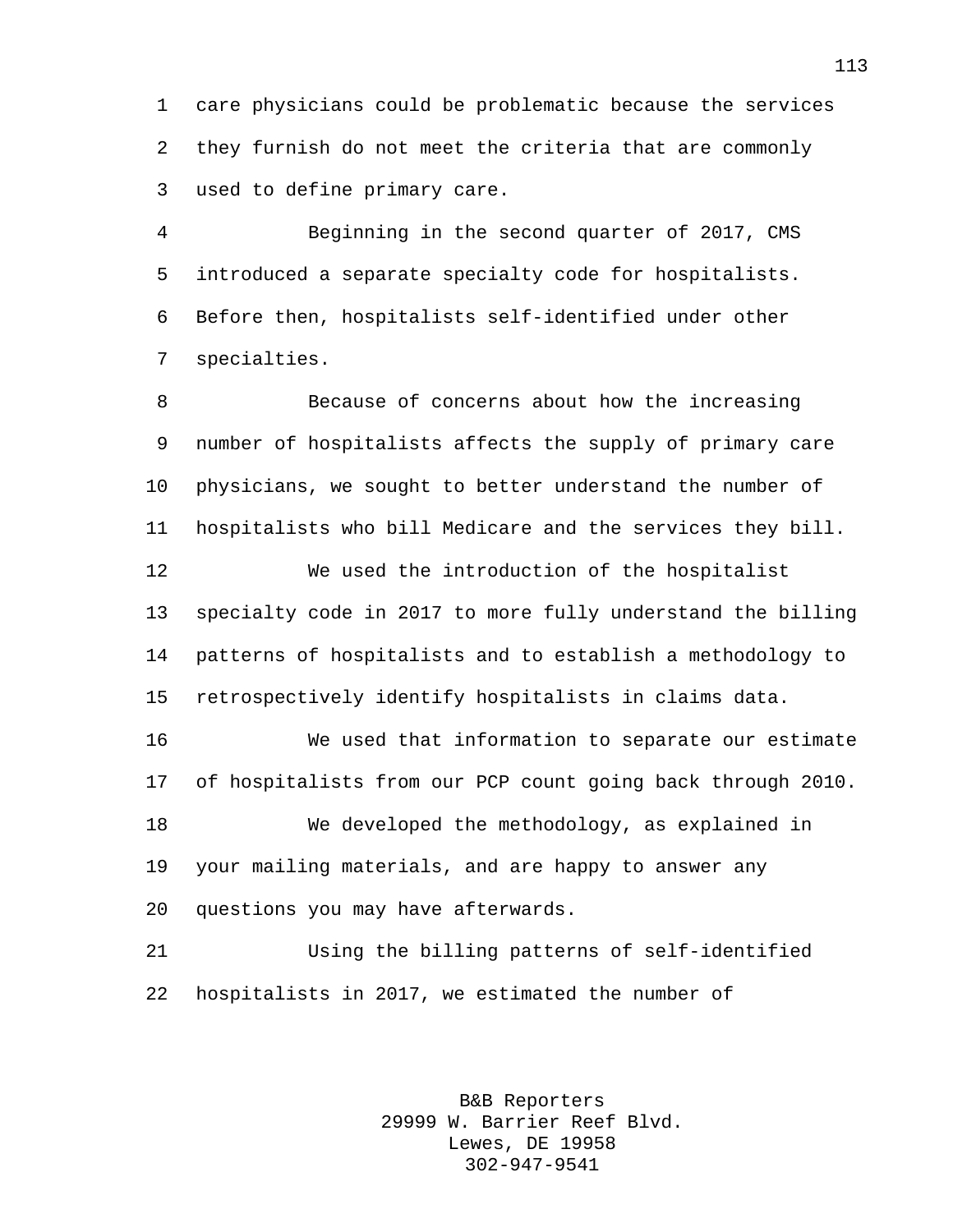hospitalists over several years. From 2010 to 2017, the number of hospitalists who billed Medicare grew from about 32,000 to 48,000.

 We found that the number of hospitalists who billed the fee schedule increased steadily over the last several years. Specifically, there was an average growth rate of 5.9 percent per year.

 Now Brian will go over how this estimate of hospitalists affects our count of PCPs used for payment adequacy.

 MR. O'DONNELL: So this next figure shows the effect of excluding hospitalists from our annual counts of PCPs.

 The dotted blue line represents the counts we've published in our annual March reports.

 The solid green line shows the count of PCPs after excluding hospitalists.

 From 2010 to 2017, we estimate that about one in five physicians the Commission has historically considered to be a PCP were actually hospitalists.

 While the data from the previous slide suggests that a smaller number of PCPs billed Medicare than we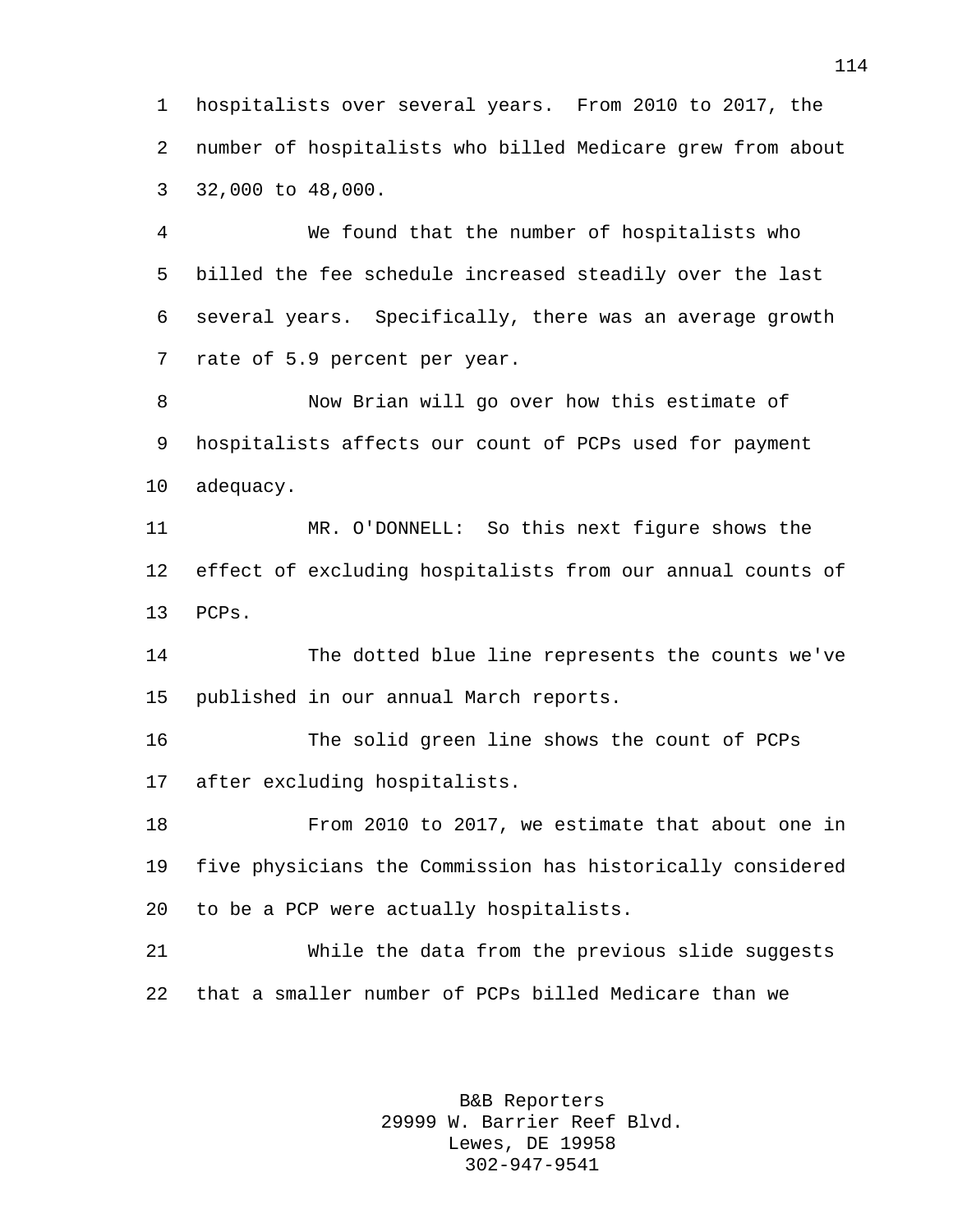previously estimated, it does not change our past conclusions that beneficiaries maintained adequate access to care.

 For example, the Commission's annual beneficiary survey has found that beneficiaries have been less likely to wait longer than they wanted for routine care compared to those with private insurance.

 The survey has also not indicated large changes in the share of beneficiaries who had trouble accessing PCPs, and beneficiary access to PCPs has remained as good as or better than individuals aged 55 to 64 with private insurance.

 While the absolute differences in PCP counts does not indicate an access issue, the slower growth in PCPs after excluding hospitalists underscores the Commission's concern about the future supply of PCPs.

 To demonstrate this, we will now look at the same data we've been discussing in the last two slides, but now we'll focus on growth rates and not absolute levels.

 The blue bars in this figure represent the annual percent change in the number of PCPs that we've published in our annual March reports.

> B&B Reporters 29999 W. Barrier Reef Blvd. Lewes, DE 19958 302-947-9541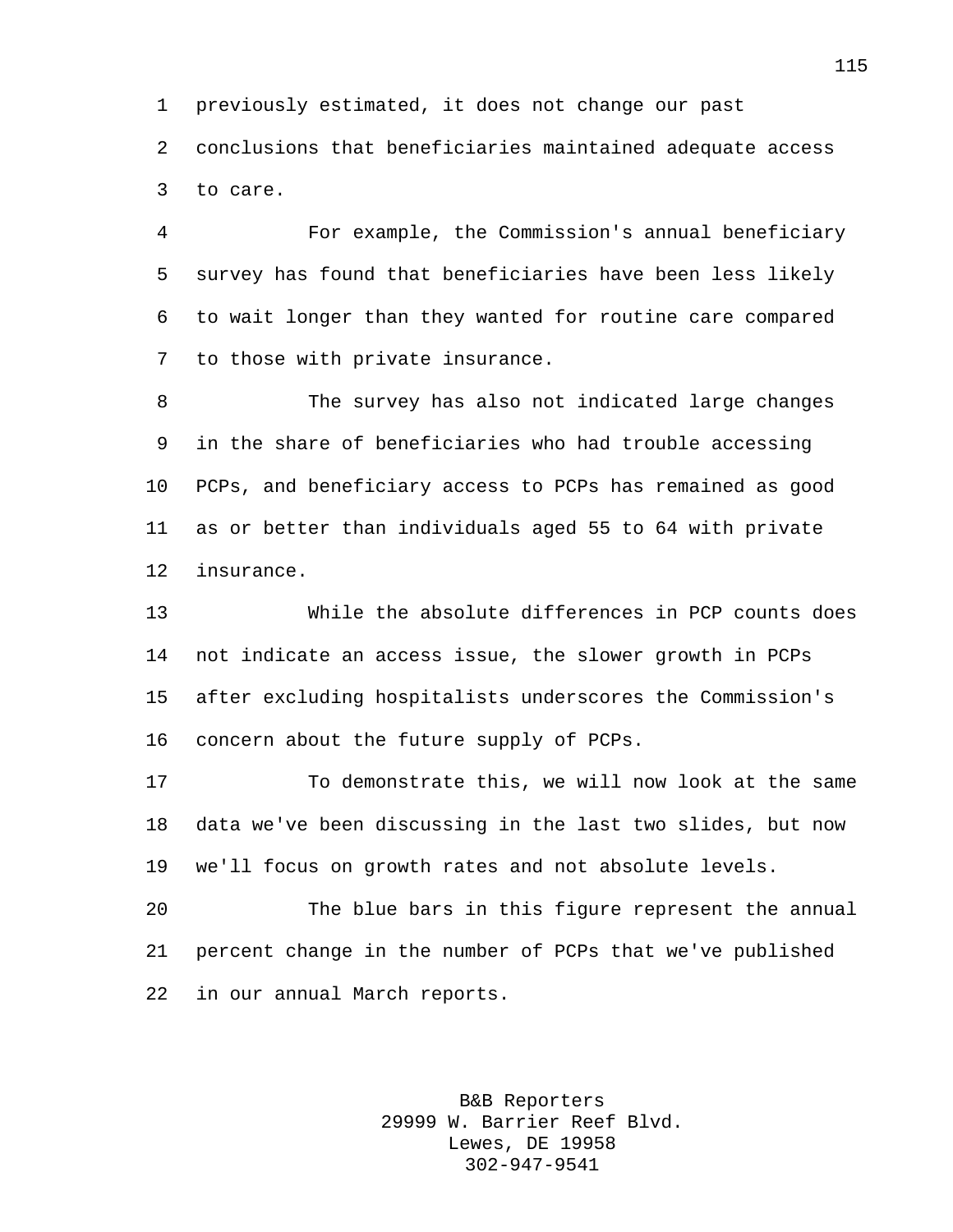The green bars show how the annual percent in the number of PCPs change after we excluded hospitalists. As you can see, after excluding hospitalists, the

 growth in the number of PCPs billing the fee schedule is much slower, with a flat or declining trend in recent years.

 The staff will return to you in November with an update on our ongoing work on the pipeline of PCPs.

 Switching gears a bit, I'll now discuss the updates we plan to make to the Commission's fee schedule volume analysis, and just a reminder of how this all fits together, the volume analysis is another way in which we measure access to care.

 The Commission's traditional volume analysis took into account the number of services beneficiaries received and their complexity, as measured by relative value units, or RVUs.

 We used volume trends to measure access to care, with increasing volume suggesting sufficient access.

 We've also used volume trends to help determine the drivers of spending increases.

However, our volume measure was sensitive to

B&B Reporters 29999 W. Barrier Reef Blvd. Lewes, DE 19958 302-947-9541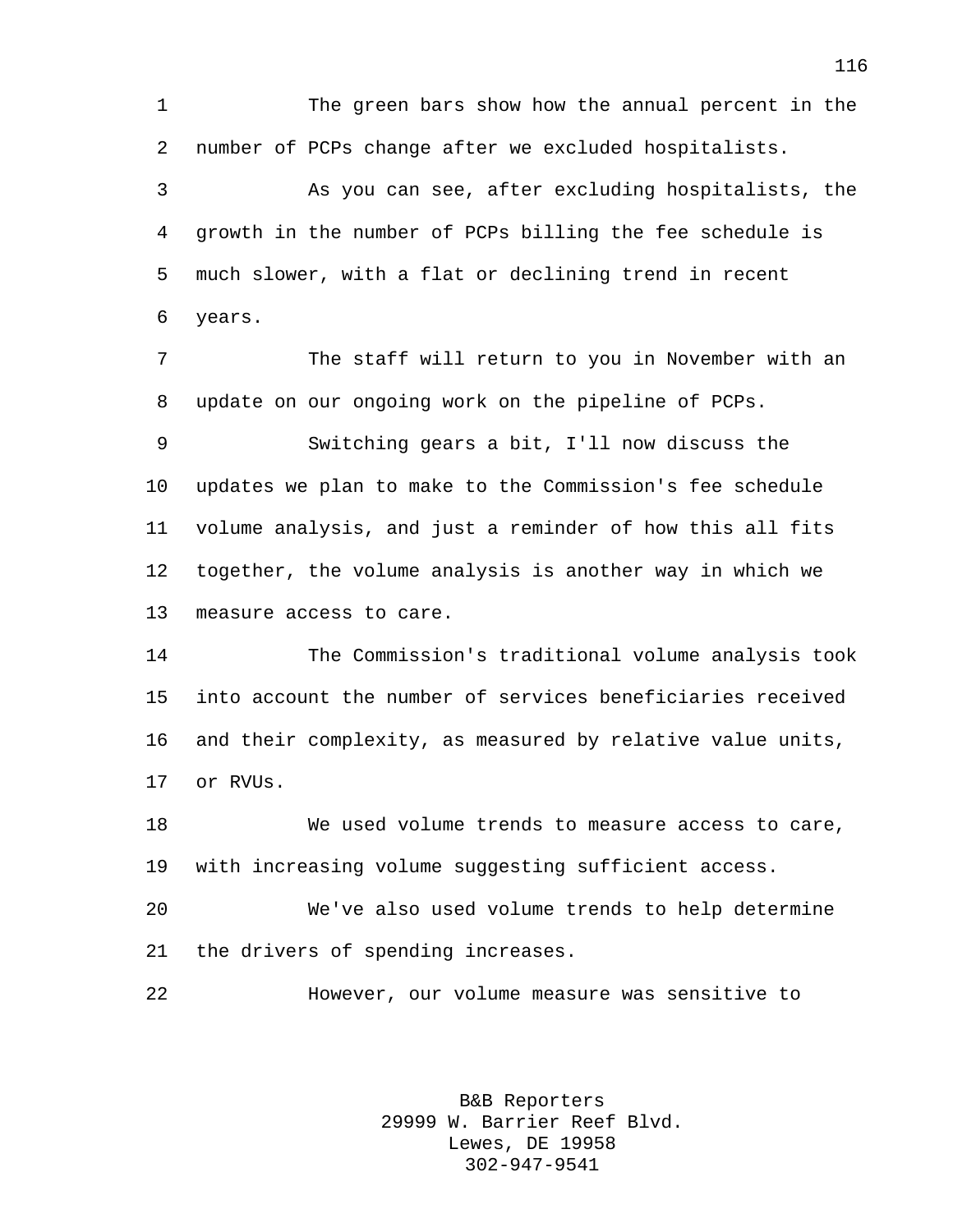shifts in the site of service. This means that our measure of volume could go up or down based simply on where services were performed. For example, shifts from physician offices to hospital outpatient departments, HOPDs, have resulted in negative volume trends because RVUs disappear from our volume analysis when such shifts occur. These negative volume trends do not indicate access issues but are instead an artifact of technical differences in how Medicare accounts for practice expense costs across settings. This slide gives an example of how RVUs disappear from our volume analysis when they shift and a site of service occurs. The left-hand bar represents a CT scan that is performed in a physician office. The right-hand bar represents a CT scan performed in an HOPD. As you can see, the number of RVUs that would be included in our volume analysis declines by about 60 percent when the same service is performed in an HOPD instead of a physician office, nearly all of which is due to a decline in practice expense RVUs, the green bars.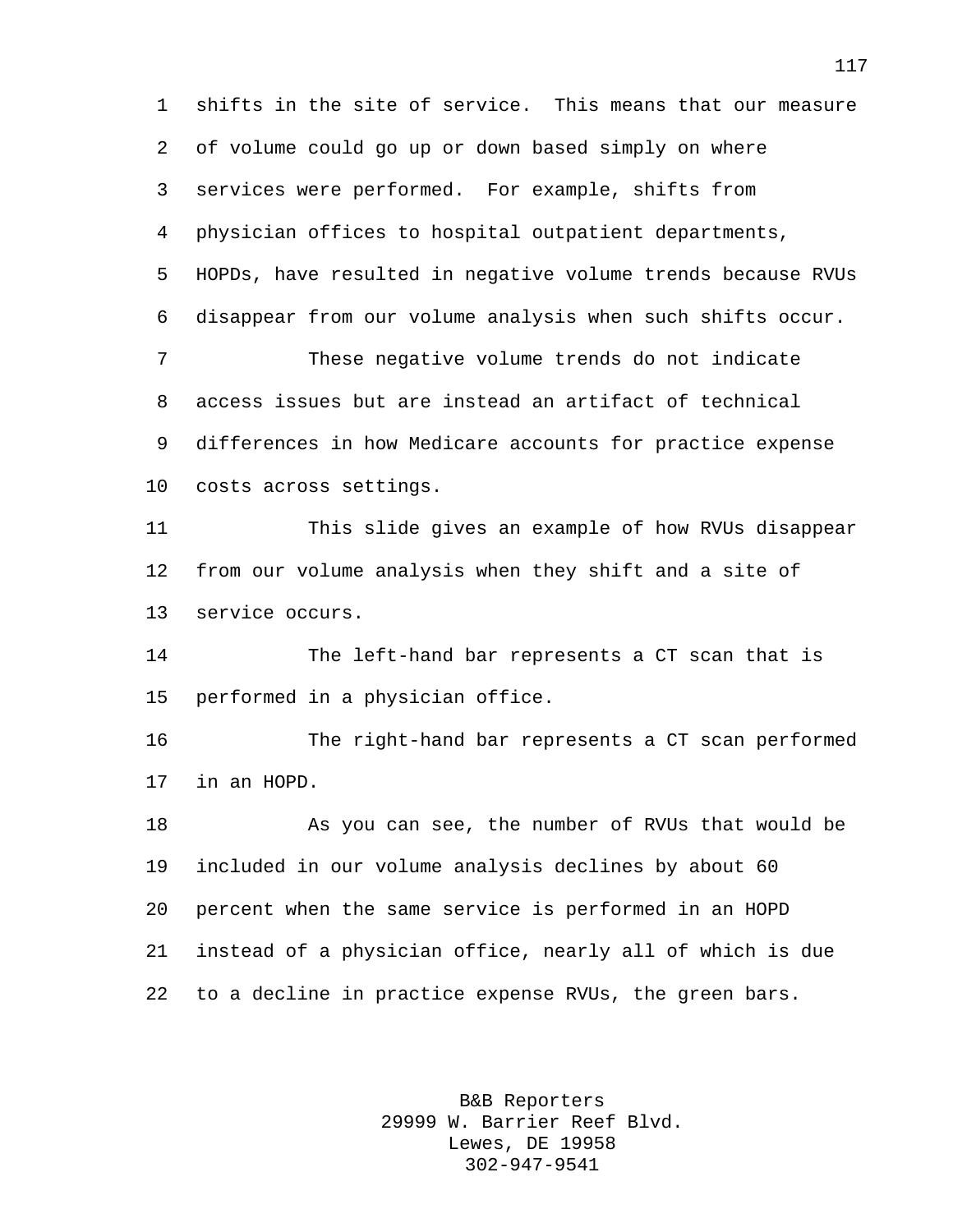To address the site of service problem, we will replace our traditional volume analysis with two new analyses. The first new analysis will measure access to care and is the number of beneficiary encounters with clinicians.

 Encounters do not take into account the number or complexity of services per encounter and are less sensitive to shifts in the site of service. For example, we would count an office visit as one encounter, regardless of where it was performed.

 The second new analysis measures spending and relies on allowed charges, which are the payment amounts specified under the fee schedule. Total allowed charges are a function of the number of services billed, the RVUs for those services, and other factors, such as the conversion factor.

 The Commission tracks a similar metric for HOPD spending. Using similar metrics for both fee schedule and HOPD spending could allow us to better understand global spending trends for clinician services, as clinician services continue to shift to the HOPD.

I'll now walk through two examples of our new

B&B Reporters 29999 W. Barrier Reef Blvd. Lewes, DE 19958 302-947-9541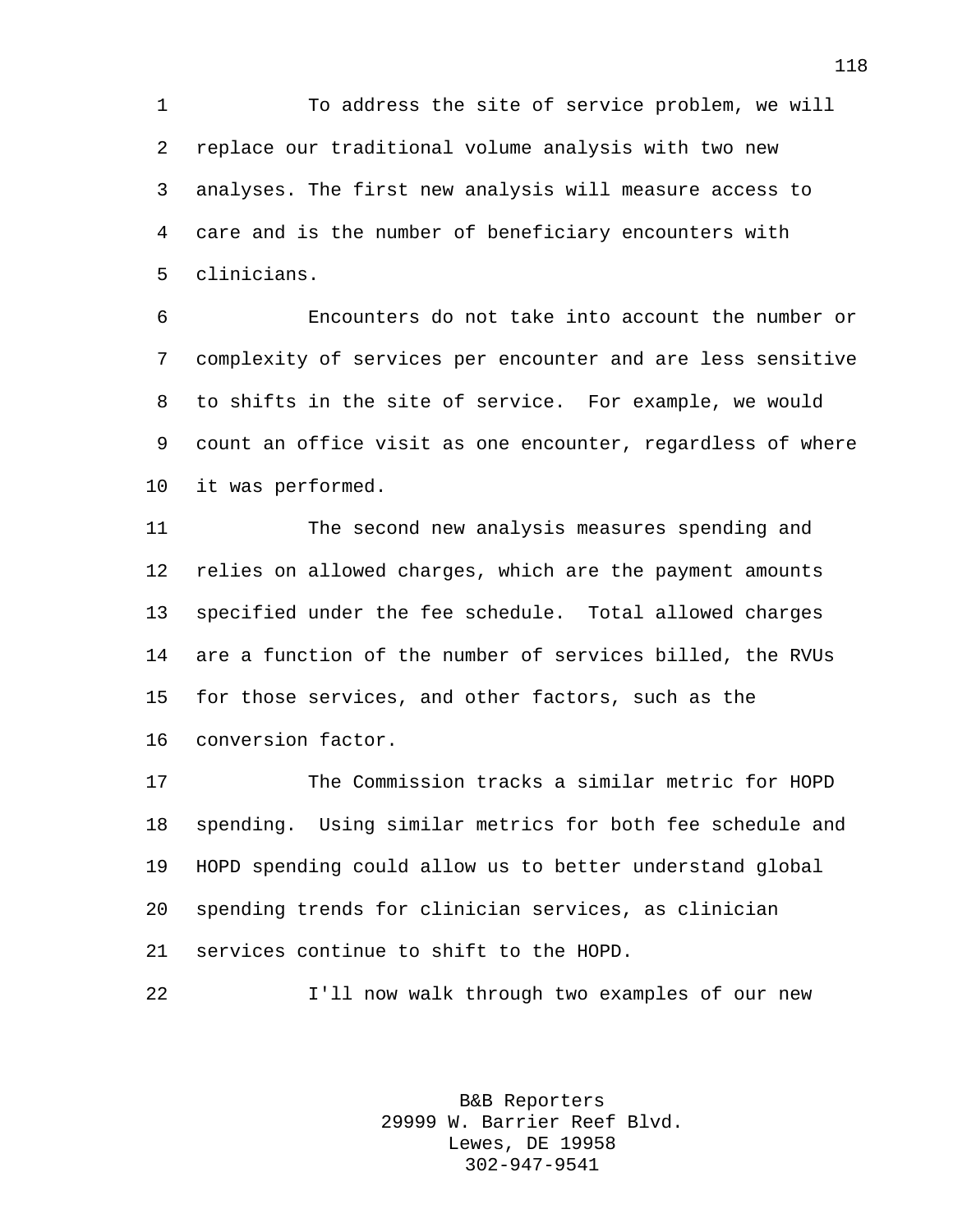measures of access and spending.

 This table shows the number encounters per beneficiary, stratified by type of clinician. From 2013 to 2017, the number of encounters per beneficiary increased modestly from 20.4 to 21.1, suggesting stable access to care.

 However, the patterns by type of clinician suggest shifts occurred beneath these top line numbers. For example, the number of encounters per beneficiary with PCPs fell by about 3 percent per year, while encounters with APRNs and PAs grew dramatically, by about 13 percent per year.

 The decline for PCPs occurred across a broad range of services, is consistent with previous Commission analyses, and suggests that APRNs and PAs could be billing many services once billed by PCPs.

 This next slide is an example of the type of analysis we plan on including for allowed charges. We will continue to examine growth rates by type of service, as we have done in the past, only now it will be growth in allowed charges per beneficiary. For example, allowed charges grew by an overall average of 1.6 percent from 2016

> B&B Reporters 29999 W. Barrier Reef Blvd. Lewes, DE 19958 302-947-9541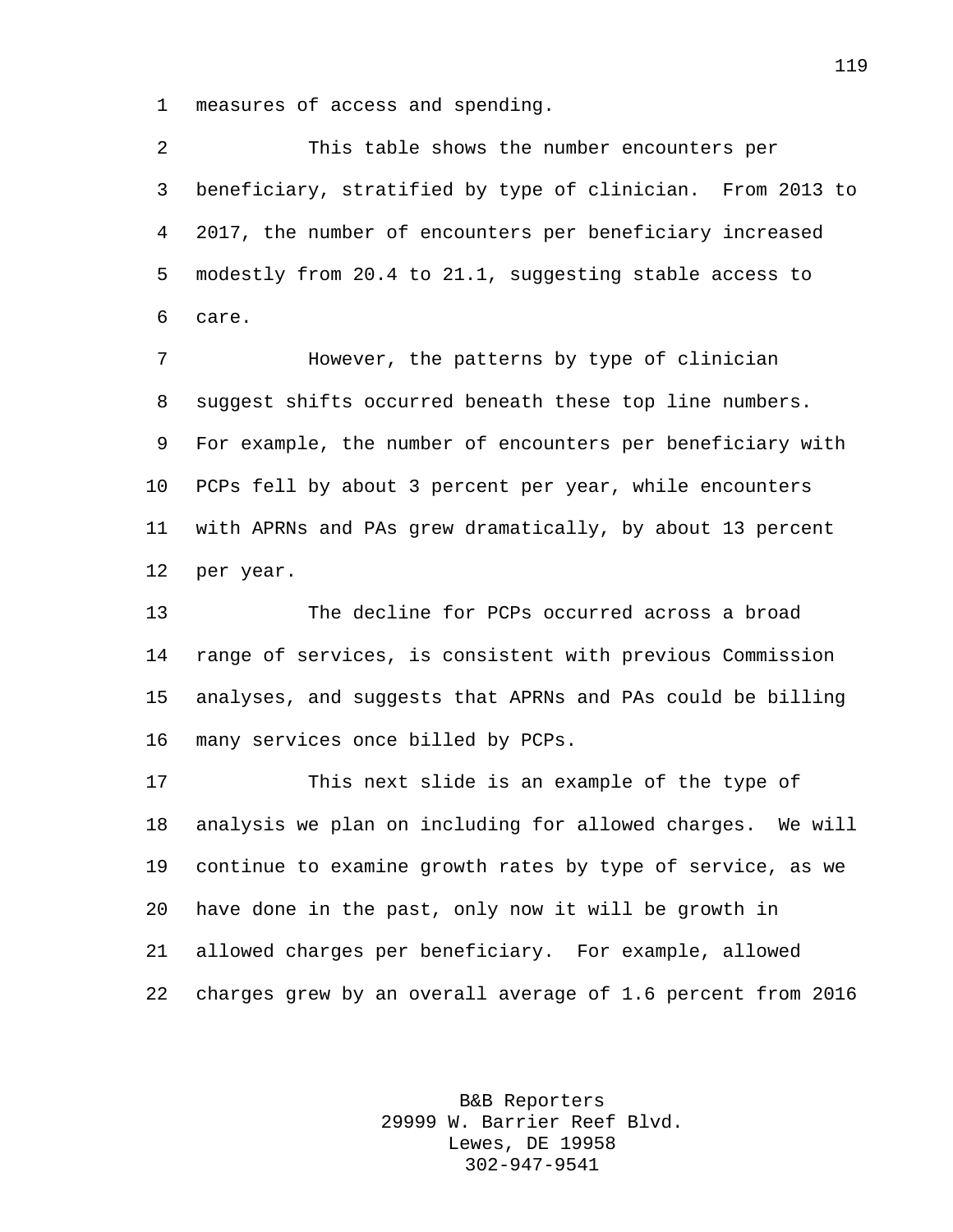to 2017, but growth rates varied between different service categories.

 Differences between categories reflect a number of factors that we will discuss in the update chapter, such as differential growth rates in service use and policy changes.

 In the March chapter, we plan on updating this analysis with 2018 data and including the table from your mailing materials that breaks down allowed charges by the more granular type of service categories.

 This last slide reiterates a few of the topics we covered today. While we now estimate that a smaller number of PCPs billed Medicare than we previously thought, this does not change past conclusions that beneficiaries maintained adequate access to care.

 However, because the number of hospitalists has grown rapidly, netting them out of our count of PCPs reveals a flat or declining trend in PCPs in recent years. This trend reinforces the Commission's concern about the future pipeline of PCPs.

 The staff is also seeking feedback on all the planned methodological changes we discussed today, and on

> B&B Reporters 29999 W. Barrier Reef Blvd. Lewes, DE 19958 302-947-9541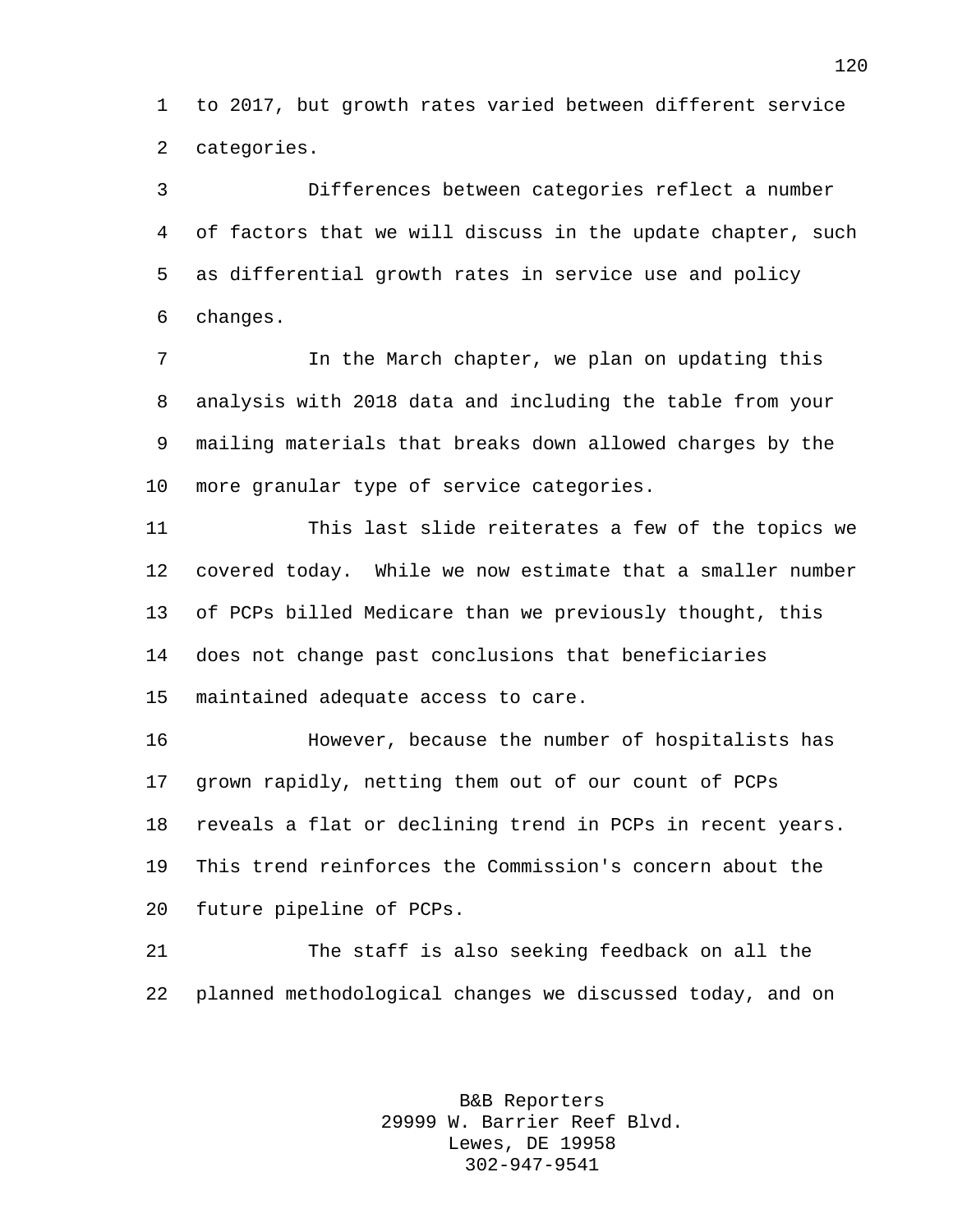the policy front, staff will return to you in November with an update on our ongoing work on the pipeline of PCPs. With that, I look forward to your comments, and I turn it back to Jay. DR. CROSSON: Okay. Thank you, Brian, Kevin, Carolyn. We are now open for clarifying questions. Sue? 9 MS. THOMPSON: Thank you. Yeah, it's Table 9 in our reading. It was just the previous slide. One more. Who are the other practitioners? MR. O'DONNELL: So the biggest group amongst that is PTs, so PTs, OTs, are the two biggest groups in the other practitioners category. MS. THOMPSON: So back to the APRNs and PAs -- and we've had this conversation in other discussions around primary care and what's happening -- a 13 percent increase is pretty amazing. Remind us what the compensation difference is for the same level of service delivered by an APRN versus as physician. MR. O'DONNELL: Right. So from a salary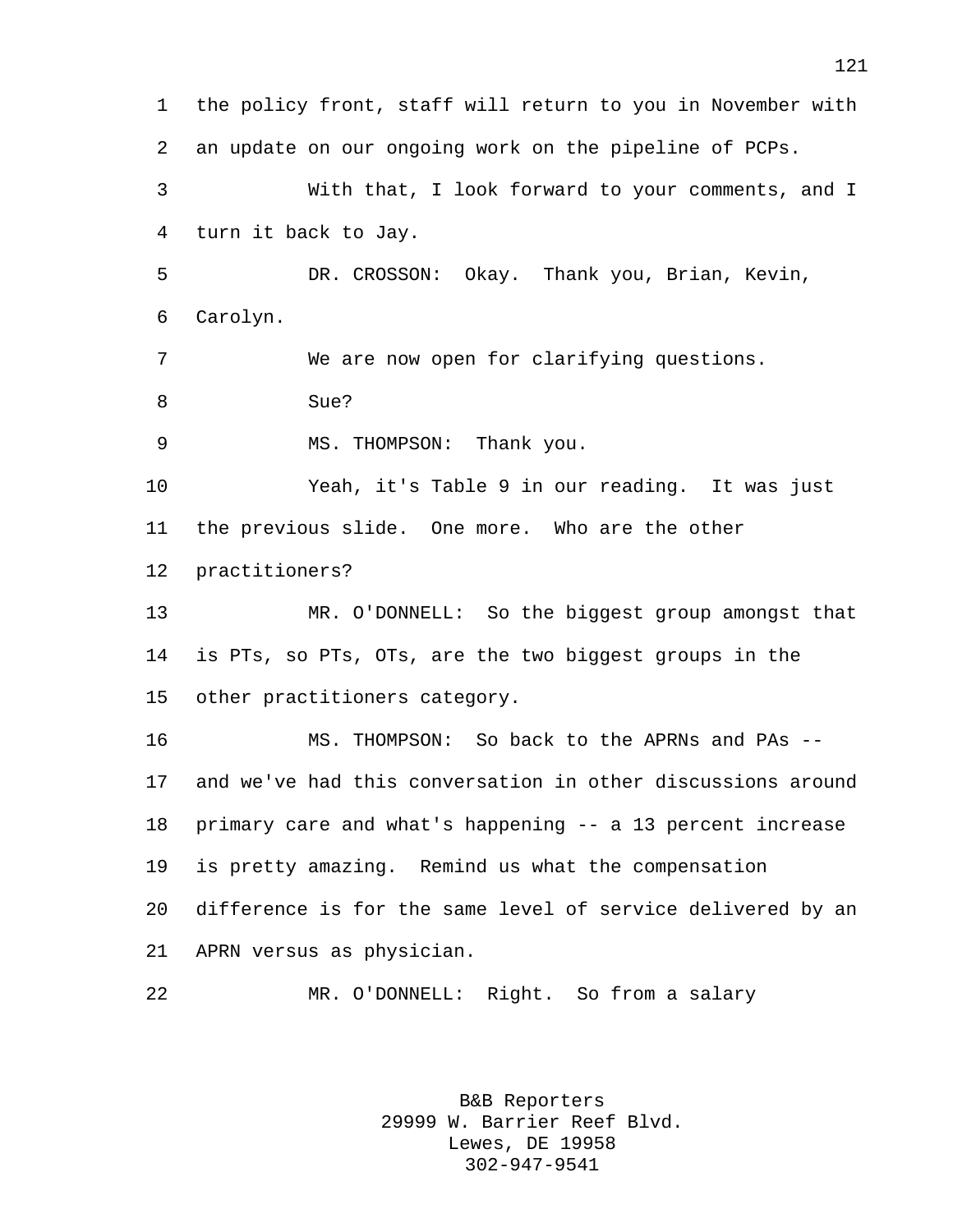perspective, the average APRN might make around \$110,000 a year, and PCPs make on average about \$240,000. So that's the salary differential.

 And then from the Medicare perspective, if APRNs and PAs bill directly, they're paid 85 percent of the fee schedule and not 100 percent.

MS. THOMPSON: Thank you.

8 DR. CROSSON: Other questions?

Pat and then Marge, Jonathan, Dana.

 MS. WANG: How do urgent care centers bill, and would they be reflected? Would an internist in an urgent care center show up in the billing for primary care physicians?

 MR. O'DONNELL: Right. So if there's a primary care physician, based on our definition, if it's in an urgent care center, they would show up in this category, in the PCP category, but if the APRN delivered the service in the urgent care center, it would appear under the APRN row.

 When we break it out, we can break it out by place of service as well, which would be another chart, and then there, we could see the breakout of specifically all services performed in the urgent care center, if you wanted

> B&B Reporters 29999 W. Barrier Reef Blvd. Lewes, DE 19958 302-947-9541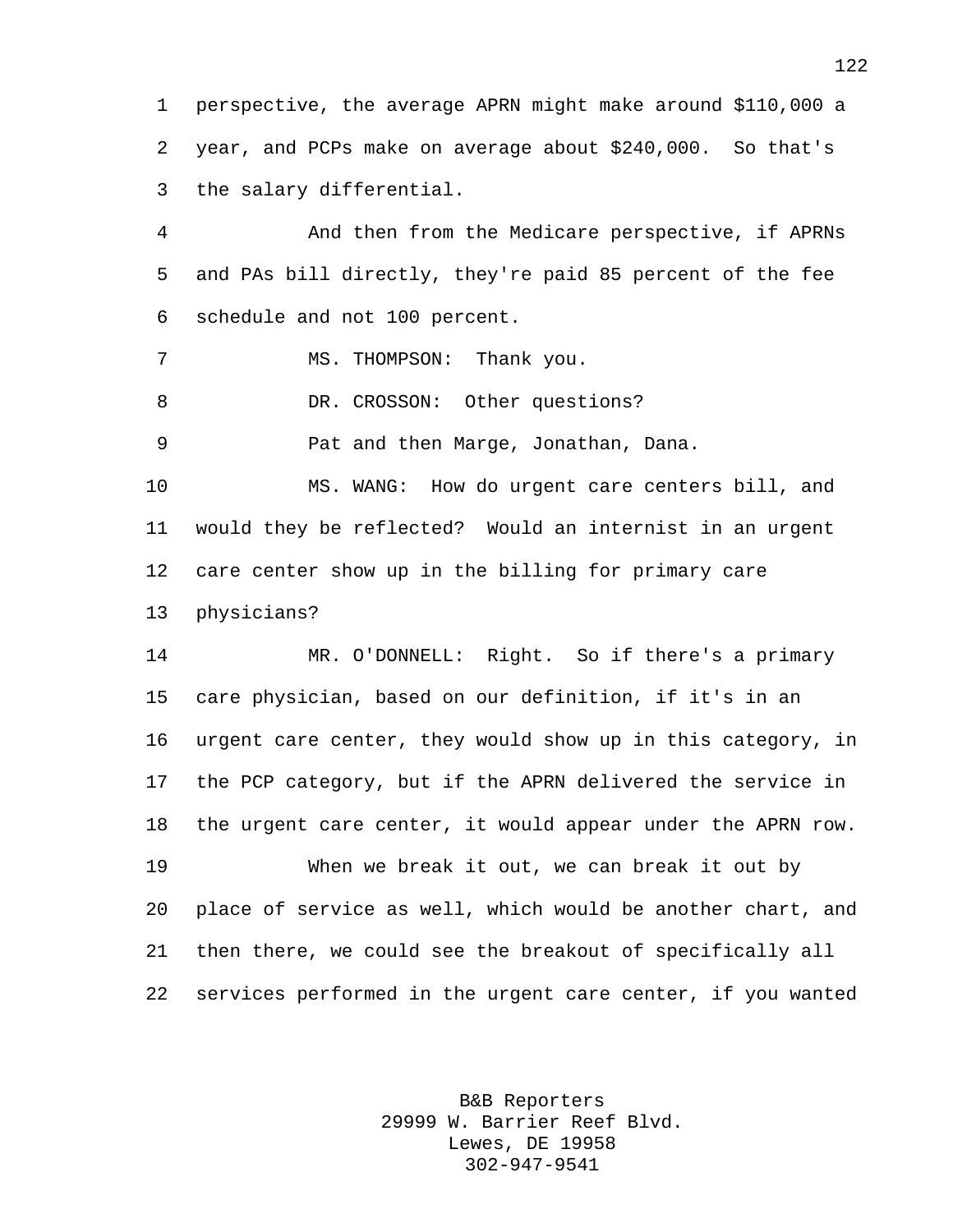to see that.

| 2  | DR. CROSSON: Okay. Marge.                                  |
|----|------------------------------------------------------------|
| 3  | MS. MARJORIE GINSBURG: A couple questions which            |
| 4  | I'll just group together. Is this the first time that      |
| 5  | MedPAC has looked at statistics having to do with          |
| 6  | hospitalists? Or has this come up before?                  |
| 7  | MR. O'DONNELL: So to my knowledge, it's the                |
| 8  | first time we've done this deep of a dive on it, and I'll  |
| 9  | look to people who have been here longer that know it. But |
| 10 | I think that's the answer.                                 |
| 11 | MS. MARJORIE GINSBURG: And so related to that,             |
| 12 | does Medicare have a separate payment structure for        |
| 13 | hospitalists than it does for PCPs?                        |
| 14 | MR. O'DONNELL: No. So the payment doesn't                  |
| 15 | differ based on whether you're a hospitalist or whether    |
| 16 | you're a PCP. I think the thing that's new for us is that  |
| 17 | there's a new specialty code in 2017 so we can identify    |
| 18 | hospitalists in the claims data much more easily.          |
| 19 | MS. MARJORIE GINSBURG: Okay. And this report,              |
| 20 | the one we read, devotes a lot of space to discussion of   |
| 21 | hospitalists' work, but the information being presented to |
| 22 | us really doesn't -- in terms of what we're looking at for |
|    |                                                            |

B&B Reporters 29999 W. Barrier Reef Blvd. Lewes, DE 19958 302-947-9541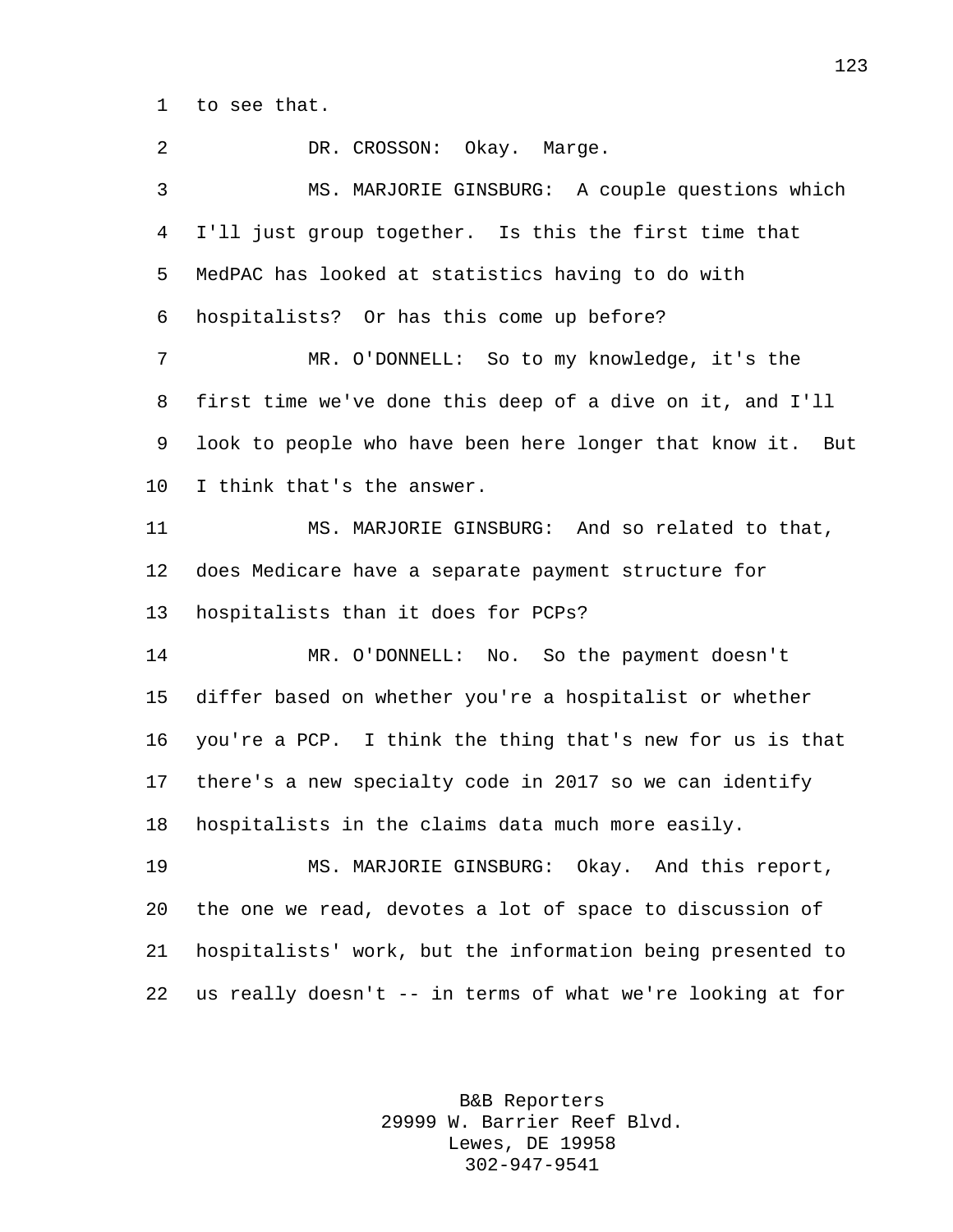policy recommendations doesn't talk about hospitalists at all. So this is just background to understanding where the trajectory is for PCPs? That's the sole purpose for including a lot of information about hospitalists? I just wanted to make sure I was reading this correctly.

 MR. O'DONNELL: That is right. We didn't want you to get scared when you look to November or December and you saw a big decline in PCPs. We wanted to give you some background on hospitalists since we haven't talked about it that much to say just to give you kind of a warning, this is coming in December with our normal update process.

12 MS. MARJORIE GINSBURG: Thank you.

DR. CROSSON: Jonathan.

DR. JAFFERY: Yeah, thanks. Great report.

 On Slide 5 you show the survey result from the American College of Physicians in-training exam, and I wondered if you've thought about looking for other sources of data to figure out what people actually do become, so this is what they're planning. And, in particular, I'm thinking about longer term, not even just a year after finishing residency but -- this probably wouldn't impact the general internal medicine line as much, but thinking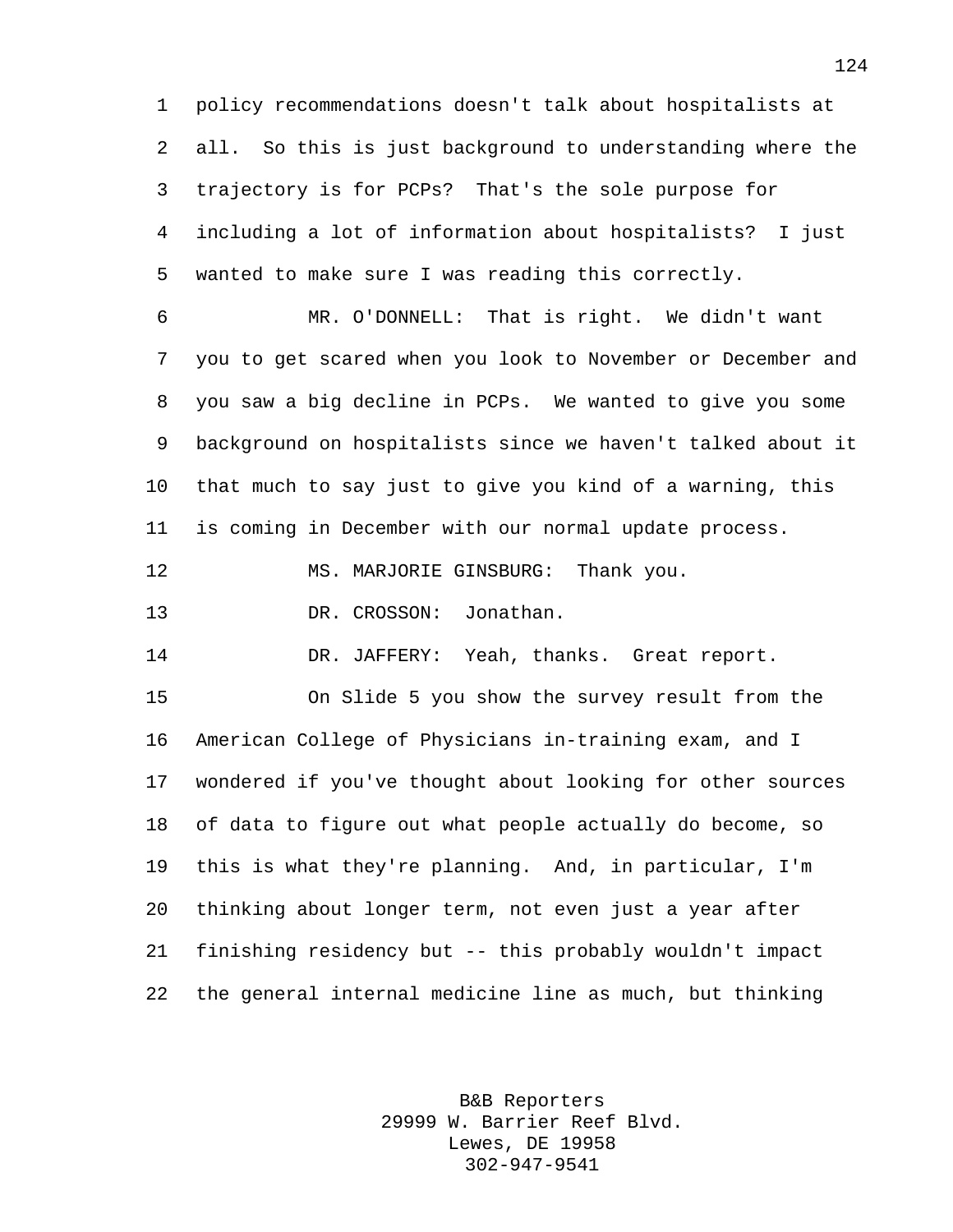about hospitalists -- people that go and become hospitalists for a year or two and then actually go back and do a fellowship in some specialized -- it may be a not insignificant percent, and it might make us think about longer-term things in terms of workforce.

 MR. O'DONNELL: Yeah, and that's a great point because I think the churn in hospitalists is probably a little bit greater than the churn in PCPs. And so we've seen that in the literature a little bit, and I think that we don't have a great data source right now, but thinking about this kind of on a going-forward basis is that now that we've identified hospitalists in the Medicare data, we can then track them to see, you know, how long they stick with being a hospitalists versus subspecializing or whatnot. DR. CROSSON: Okay. Dana. DR. SAFRAN: Yeah, so really interesting work. I have two related questions and both sort of under the

 heading of I'm struggling with this idea that, you know, we have either a pretty significant substitution of hospitalists for PCPs in terms of the pipeline or I think you used the figure that, you know, one in five clinicians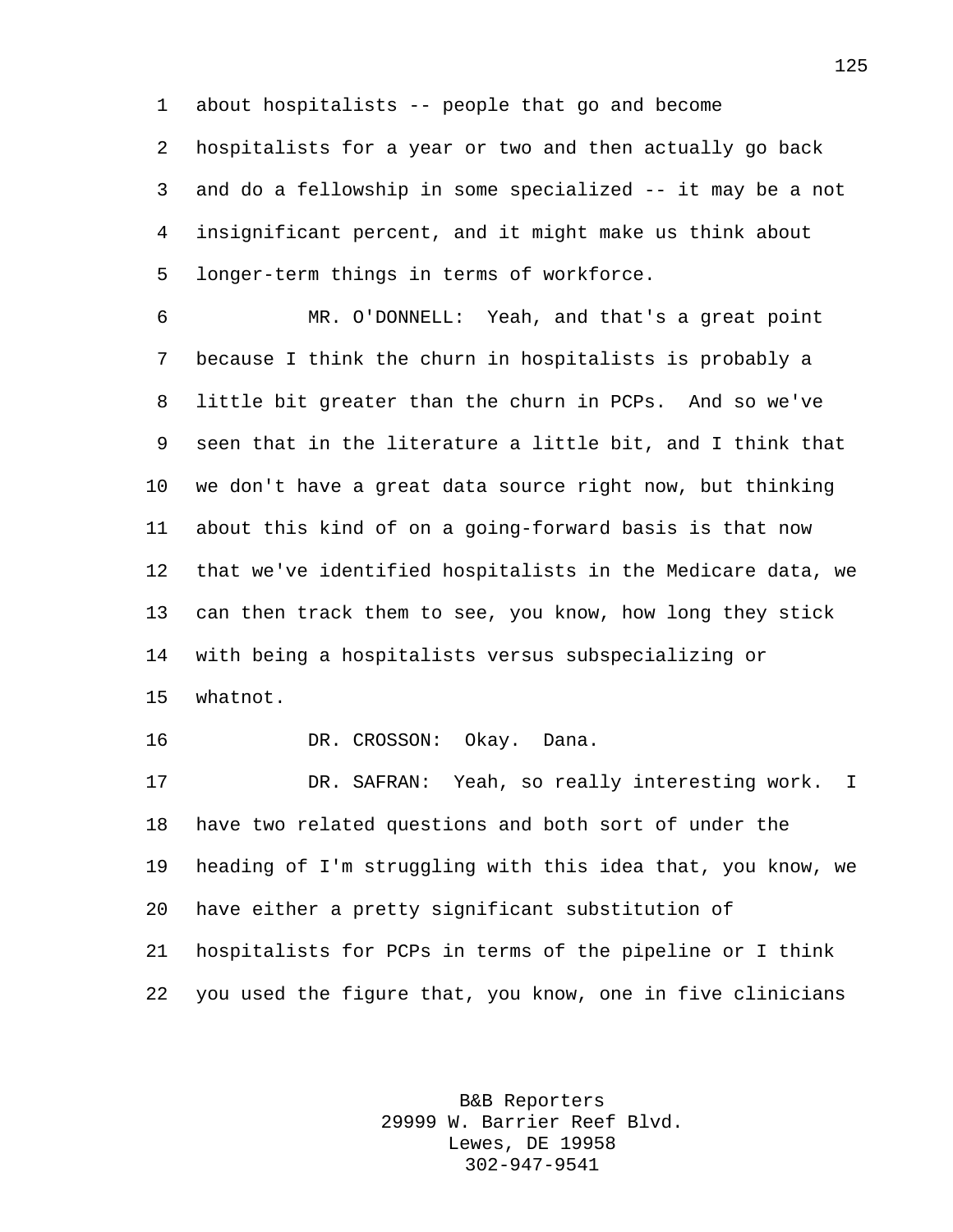that we thought was a PCP actually is a hospitalist, so 20 percent fewer PCPs than we thought. And yet the survey's telling us that hasn't introduced access problems. So I'm struggling with that a little bit. And so I'm wondering two things. One is are there some ways that we can look to see with the growth that we've had in hospitalists while we're losing PCPs, let's take for a minute at face value that we aren't creating a PCP access problem, and we'll come back to that. We're getting a whole new class of physicians. What's the evidence for the value in the dollar that we're paying for this whole new cohort of physicians? Has it so significantly contributed to improved hospital safety, you know, hospital outcomes, simply added costs, helped hospitals do better discharge planning? What do we know about, you know, what's the value coming with this tradeoff that we now understand that we're making? That's the first question.

 Second question is if we want to go a little bit beyond the survey data, I wonder if we could look at some longitudinal data from claims to see -- and maybe it would be hard to go back far enough, but just see whether for the E&M codes that typically would be seeing a PCP, do we start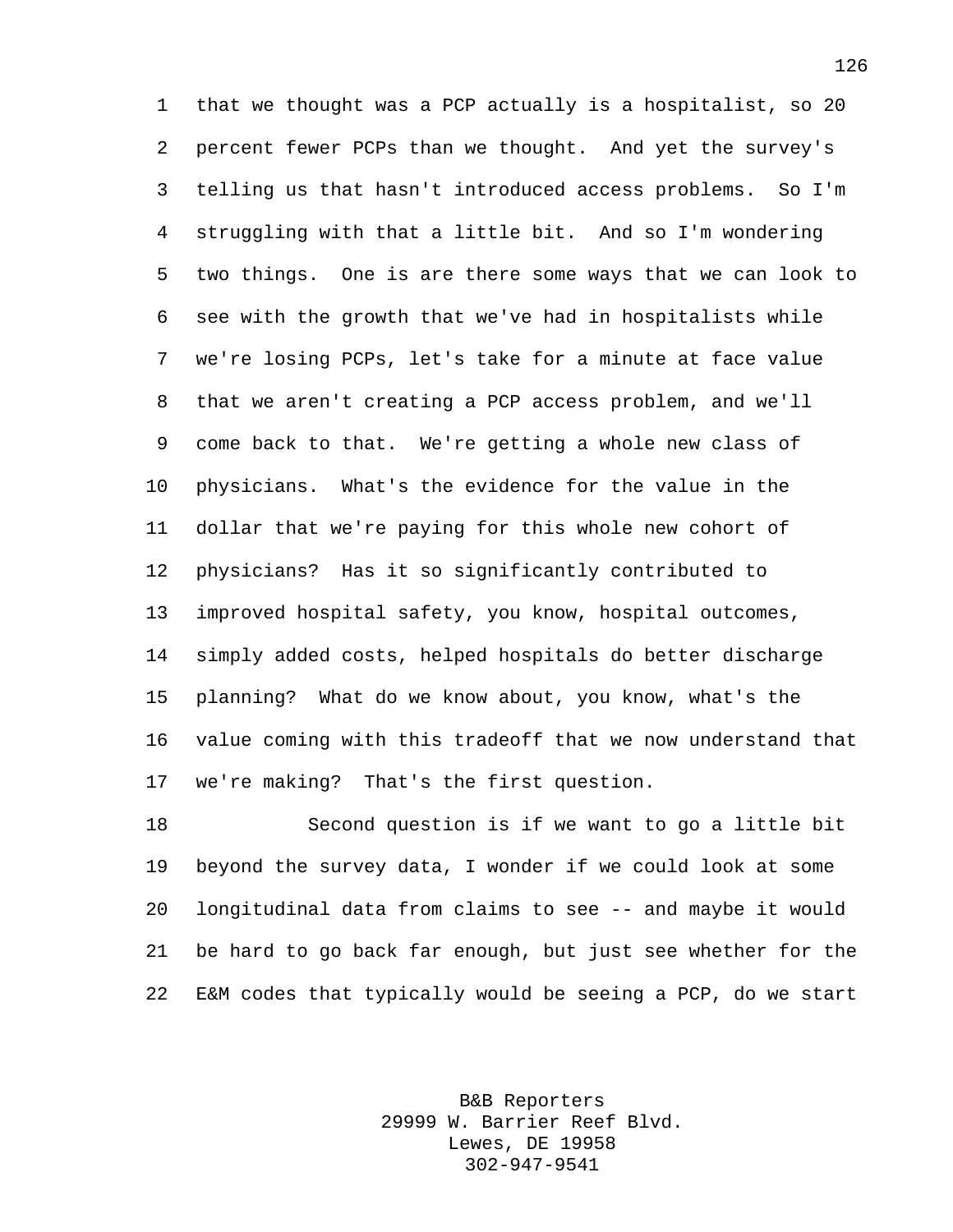seeing them going somewhere else? Or are they just more concentrated with fewer PCPs? You know, so what's happening with Medicare beneficiaries' visits that have historically been to PCPs? Are they still going to PCPs, or are they going to specialists? Are we seeing fewer of those visits? Kind of what's happen so we can triangulate a little bit that data point that tells us we don't have access problems.

 MR. O'DONNELL: Right, so starting with the first one, I think the value proposition -- and I'll look to the hospital CEOs here -- is that when the hospitalist field first came about in the late 1990s, you know, so there were studies looking at, you know, hospitalist care versus care of a PCP. And I think it happened in the context of managed care and DRGs. And so I think the conclusions of the literature are that, you know, it reduced costs for hospitalists -- or for hospitals, rather, primarily by reducing the length of stay, and that the quality and patient satisfaction were kind of held level. And so those are the thumbnail sketches that I have in my brain, and we can dig more, but those are kind of the basic points. And then on the E&M codes that you mentioned that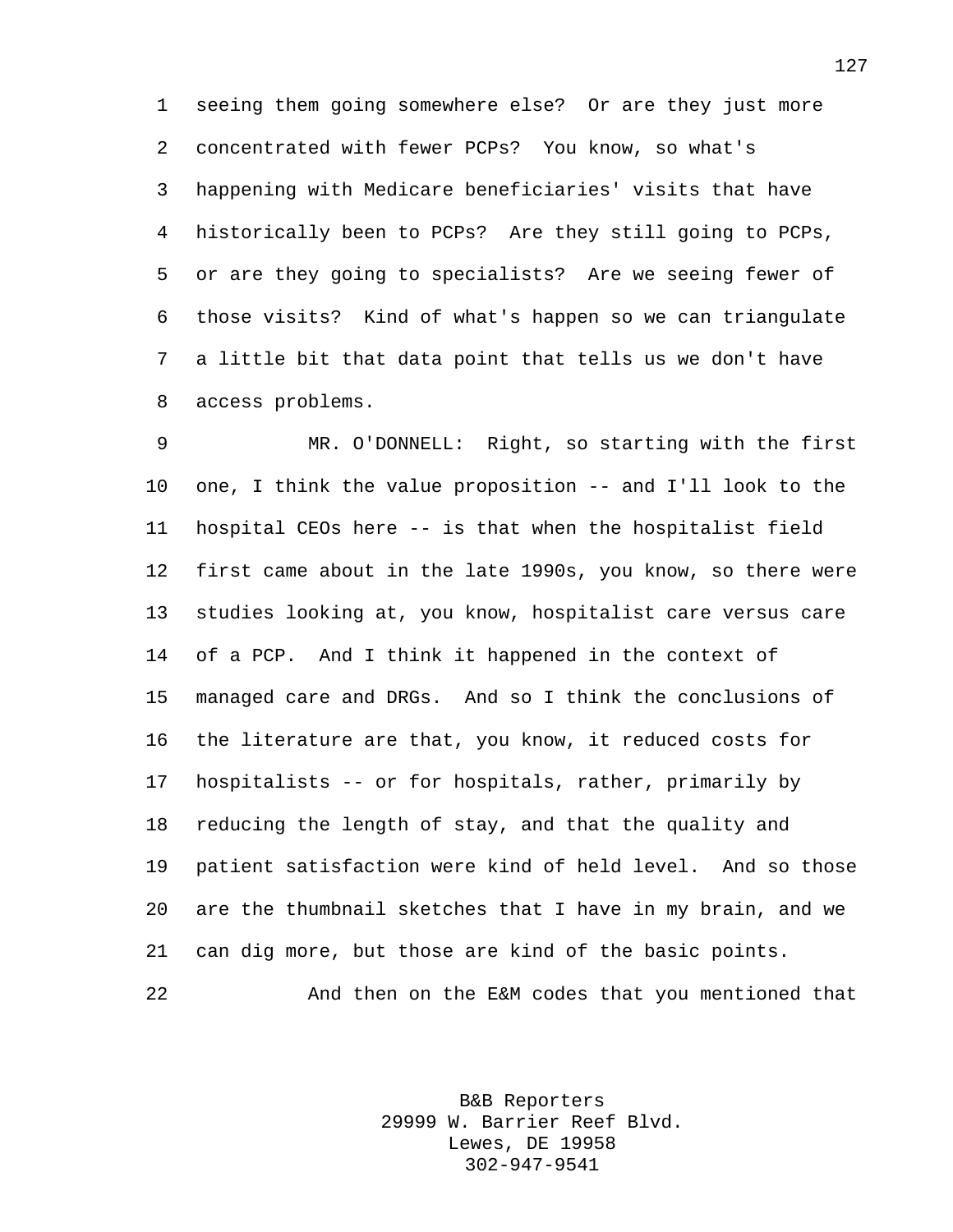are declining for PCPs, you know, we don't have great data on where NPs and PAs are practicing, but, you know, we showed a graph in, I think, the June 2019 report that the number of office visits, NPs and PAs, are performing increased by 184 percent over the last seven years, and that PCPs have declined by about 16 percent over that same time frame. And so I'm not saying that all the NPs and PAs are primary care, because they're certainly not, but I think, you know, with certitude a good chunk of that increase are office visits with NPs and PAs that PCPs might have performed in the past.

12 DR. CROSSON: Kathy.

 MS. BUTO: So I really want to follow up on some of Dana's points here. I don't know that we know what the -- assuming that hospitalists do deliver some value, that we know what the right percentage of total general internists going into hospitalist care would be. So I think we do need to know more about sort of the value they deliver.

 I'm also curious to know if we know anything about why they make more money because I'm assuming there's some association with value. I can think of other reasons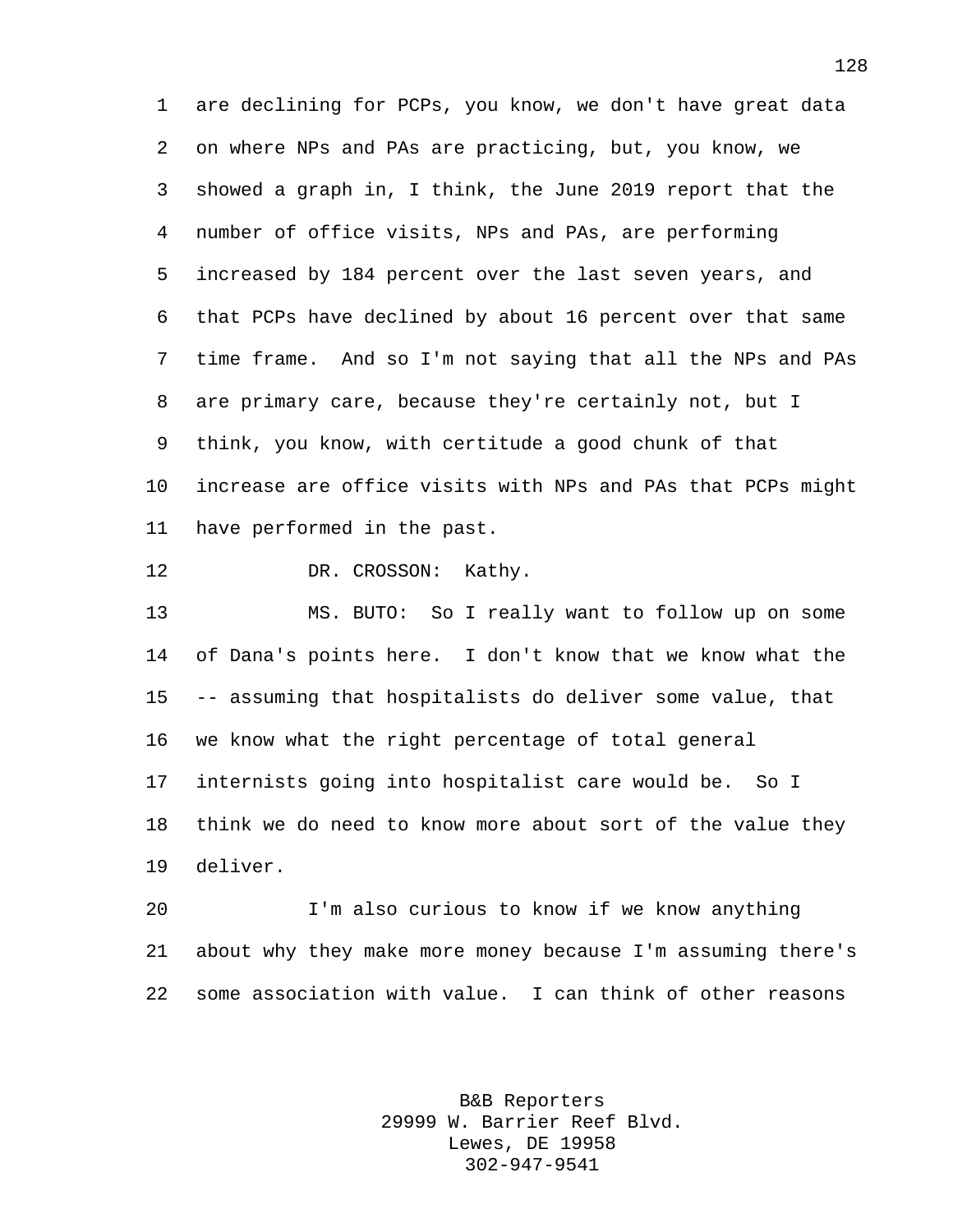why they might be attracted to being a hospitalist versus being a PCP in the traditional sense because they also get to work with a team of people that you may or may not have access to outside. You've got hospital resources. There are a number of things that bring along a certain level of sort of prestige and association with a larger entity.

 So I think we need a better understanding of the hospitalist, but I'd be interested to know what else we know about their impact on quality and why they're making more money. Are they being paid on the fee schedule, do you know, Brian, or whether they're being paid on salary or some combination?

 MR. O'DONNELL: Right, and I just want to make clear that, you know, what's the right mixture of general internist versus hospitalist. We were staying completely away from that. We're just looking at the data. But in terms of the salary, it's really a hospital-level decision because when you look at the -- the best information we have is that, you know, hospitalists are subsidized quite heavily by hospitals, and so, you know, maybe a thumbnail sketch, \$100,000, \$125,000 per year per FTE are subsidized. So hospitalists are not living off of their own

> B&B Reporters 29999 W. Barrier Reef Blvd. Lewes, DE 19958 302-947-9541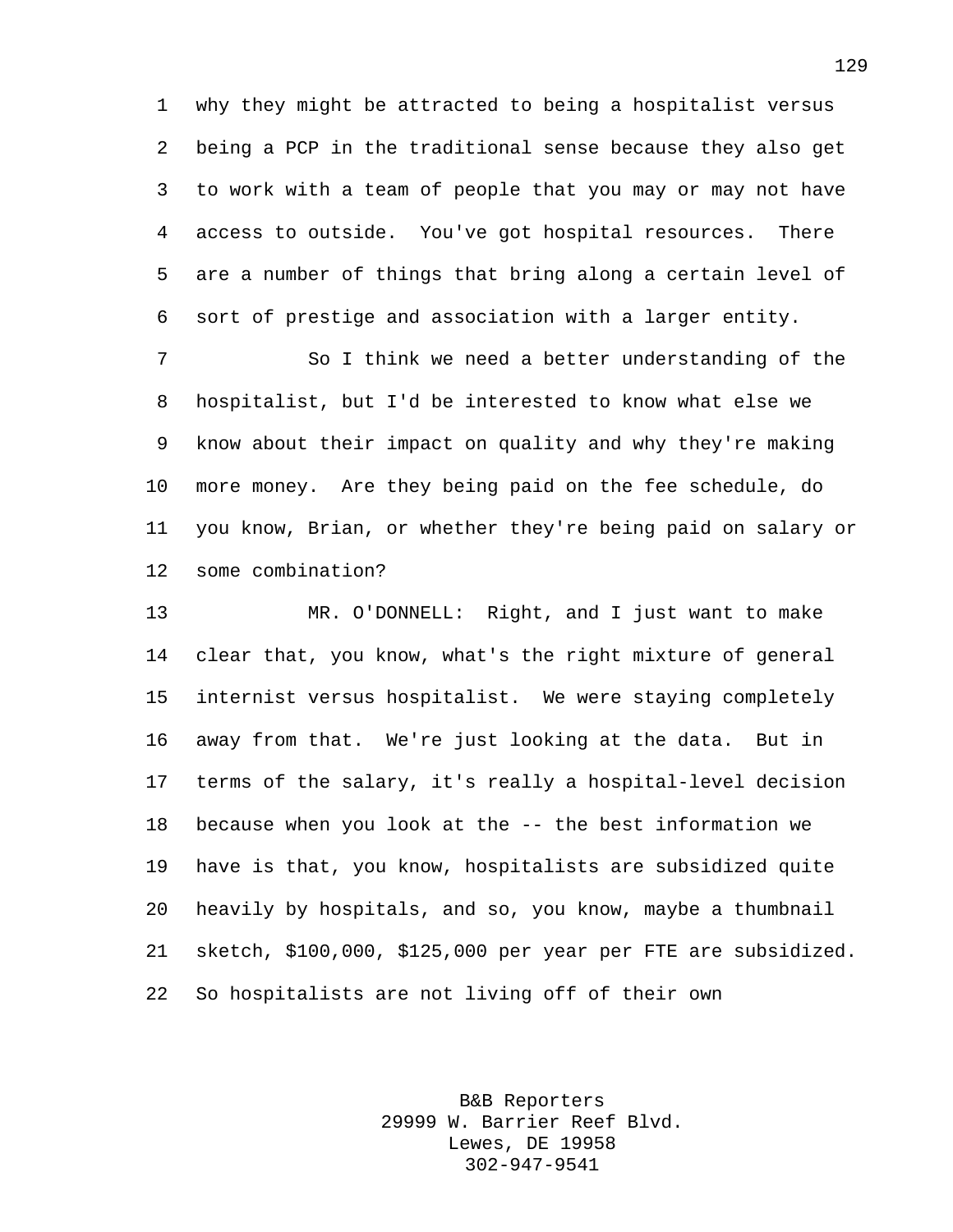professional fees billing.

| $\overline{2}$ | And so I think that, you know, when I've talked             |
|----------------|-------------------------------------------------------------|
| 3              | to folks in the field, they said, look, you know, they're   |
| 4              | valuable to us for holding down costs in the inpatient. We  |
| 5              | task them with quality improvement, you know, reducing      |
| 6              | infections and things of that nature.                       |
| 7              | I think that's something we need to<br>MS. BUTO:            |
| 8              | think about in terms of PCPs and why they're not happy with |
| 9              | the compensation arrangement that we offer them.            |
| 10             | I also wanted to mention -- somebody asked the              |
| 11             | question about teasing out different kinds of physician     |
| 12             | services and different specialties, and one of the bedrock  |
| 13             | decisions that was made with the physician fee schedule was |
| 14             | that there is no specialty differential. So if you're a     |
| 15             | surgeon providing E&M services, you get paid the same as if |
| 16             | you were a hospitalist providing that same service. So I    |
| 17             | think it would be very hard to tease apart by specialty     |
| 18             | what's going on there. But there may be greater detail      |
| 19             | than when I was familiar with it.                           |
| 20             | DR. CROSSON:<br>Larry.                                      |
| 21             | DR. DeSALVO:<br>Can I -- I just want to make a              |

response to Kathy's comment, if I could, that in addition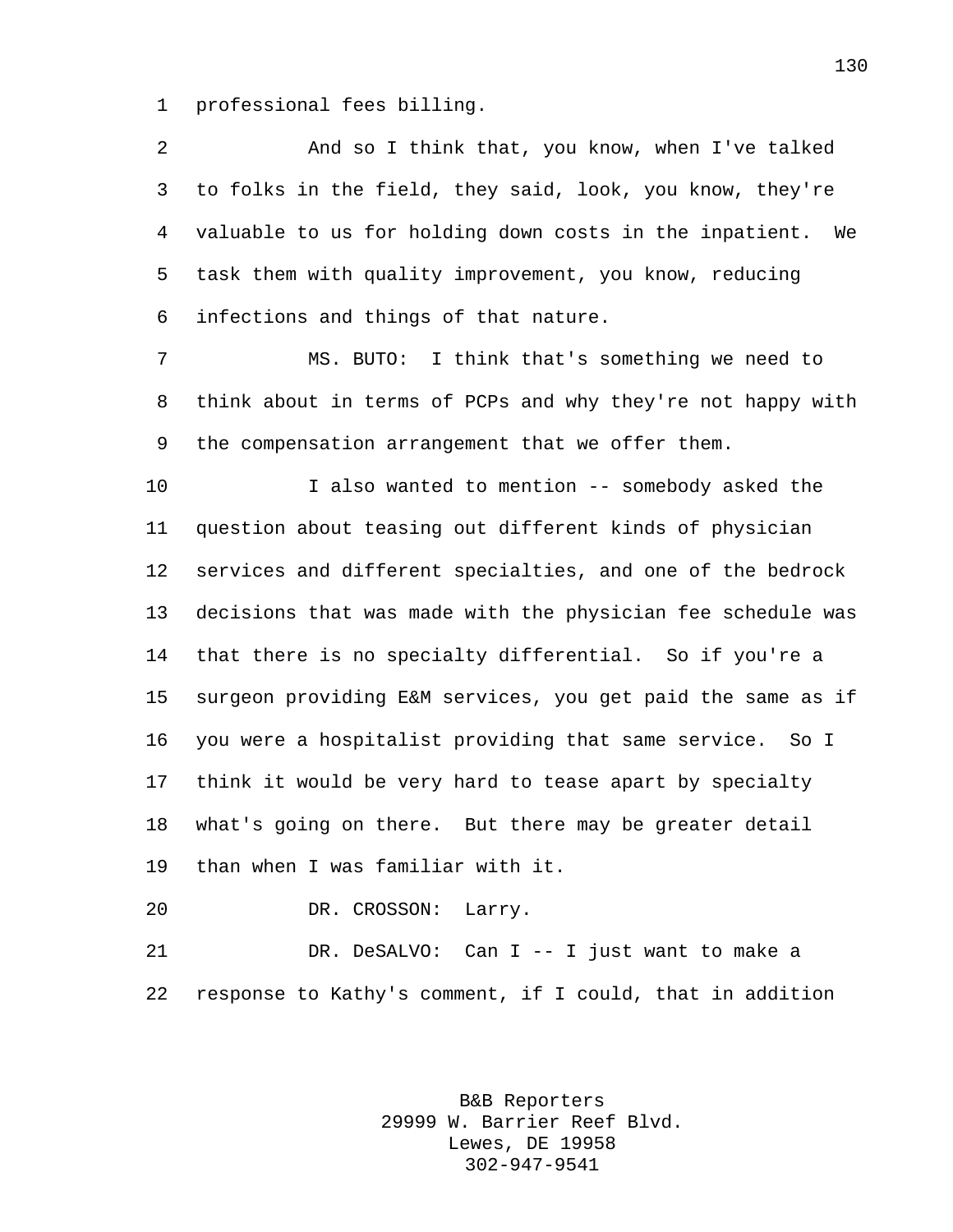to what Brian articulated, which I think there's a lot of head nodding around the table, I think that you pretty well got that exactly right. There's also a little bit of a supply and demand that happened that hospitals really and academic health centers also wanted hospitalists. For example, in the academic health center environment, as graduate medical education work hours changed, it was more important to have physicians that could be devoted to the inpatient setting to make rounds in a timely fashion so that residents didn't have to stay too long as another example or supervision of fellows. So all these things came together at once, and there was a demand for the specialty, and so we all had to pay higher prices for salary to accommodate that and it just set the level. But it does make me wonder if our numbers on salary for primary care then also will get reset if we pull these out, pull out the hospitalists.

18 DR. CROSSON: On this point as well? DR. RYU: Yeah, I'm glad you raised the demand- supply issue because I think that's what's driving a lot of this. If you think about a hospitalist staffing model, it's a 24/7 model, and so -- versus primary care which --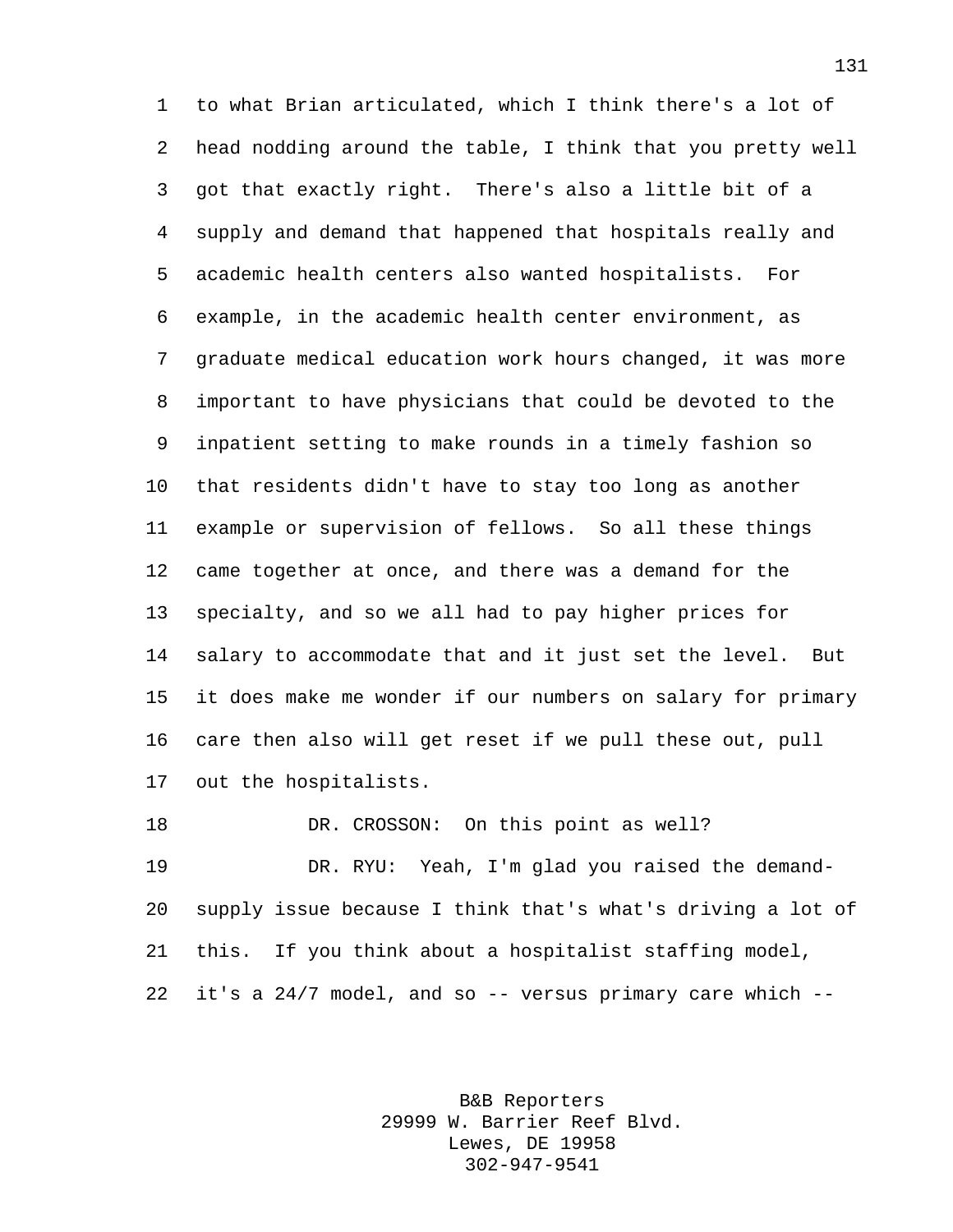1 DR. DeSALVO: It's 24/7.

DR. RYU: Which is hidden 24/7.

[Laughter.]

 DR. RYU: But I think that's one factor. And as far as the value -- and I would turn to -- I don't know if, Dave or even Larry, you might be more familiar with a lot of the data, but I know there was a lot of work done on the value of hospitalist programs coming out of David Meltzer and the University of Chicago back in the '90s, lower length of stay being the big cost driver for hospitals. It's efficiency of throughput. There's also a consistency of medical education versus if you have every primary care doc admitting their own patients, you know, that's a pretty disparate field that you're dealing with. It becomes really tough even driving will initiatives, consistency of practice, if you use something like sepsis protocols as an example, getting, you know, 150 different admitting primary care physicians to do the same thing on that is a lot tough than getting a team of 15 hospitalists to do the same thing. So I think there are a lot of underpinnings around what's driving, you know, those changes.

DR. CROSSON: Larry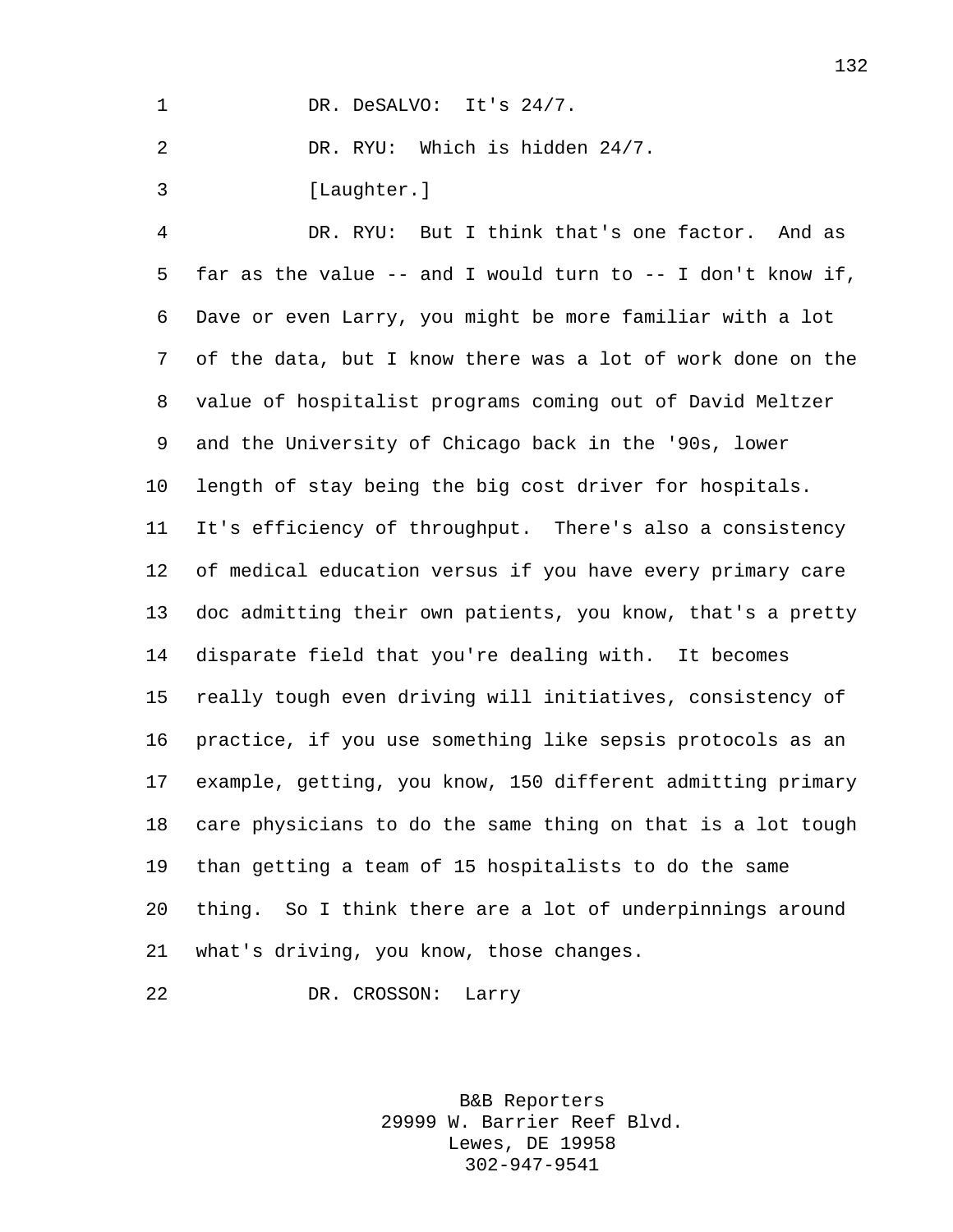DR. CASALINO: Oh, I think I'll wait till the next round.

 DR. CROSSON: All right. Further questions? [No response.]

 DR. CROSSON: Seeing none, we'll move on to the discussion, and we had Karen first and then Paul are going to open.

 DR. DeSALVO: It was a jump ball. Everybody wants to talk about physician workforce -- well, since I am general internist.

```
11 [Laughter.]
```
 DR. DeSALVO: Yeah, I just want to thank you guys for the chapter and clearly for going to ground to the field to really understand the history and what it's like in the practice environment. I think that this is, though a little bit academic, important because it helps us understand how the scope of practice and the delegation of responsibilities is evolving, especially for people with significant chronic disease who are the ones that, you know, we want to make sure are getting access to really good preventive care, and it helps us start to think upstream more.

> B&B Reporters 29999 W. Barrier Reef Blvd. Lewes, DE 19958 302-947-9541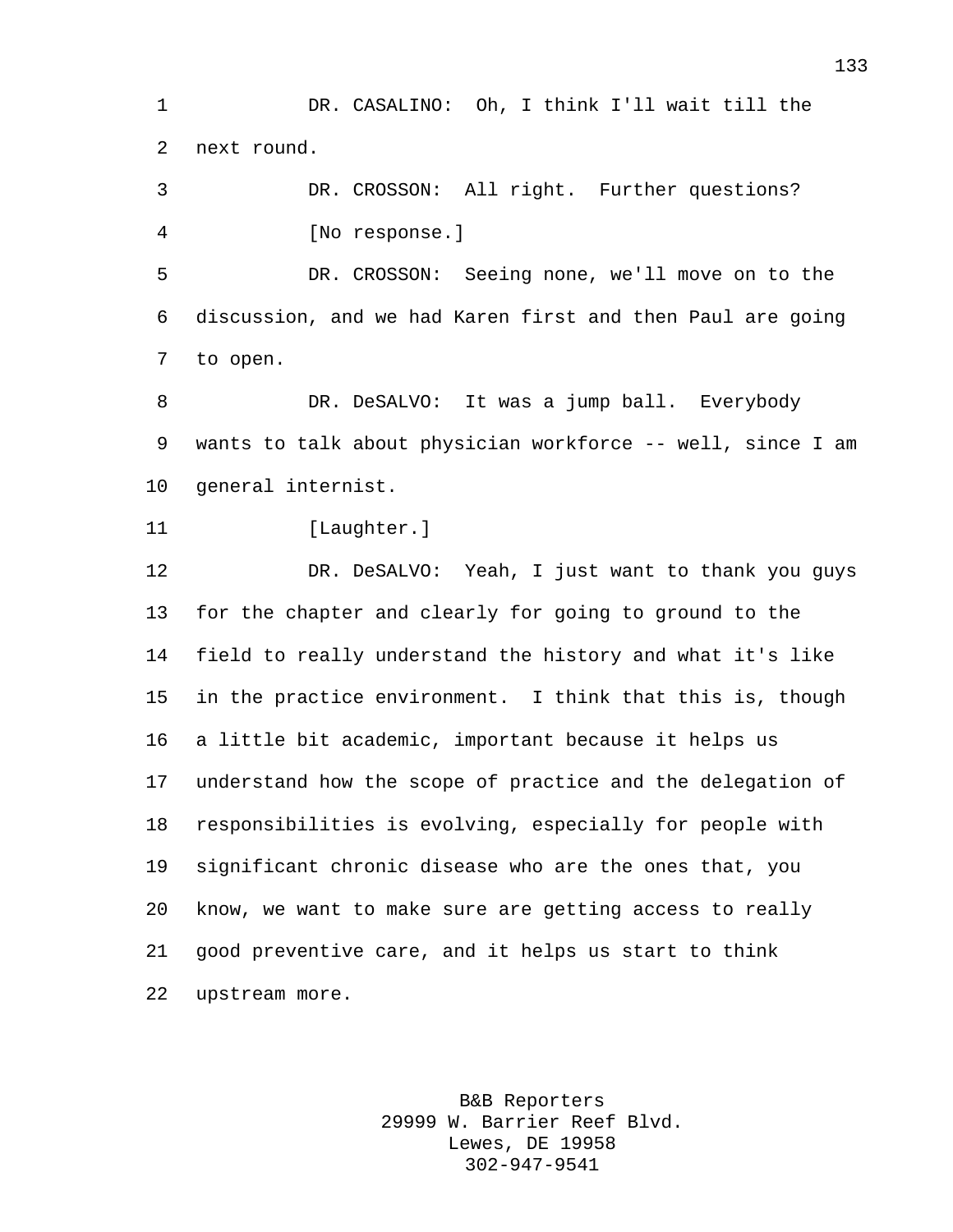You know, the academic world has been dealing with this change, as you say, since the '90s. We started our hospital medicine program at Charity Hospital in the late '90s, and it grew out of all the things that we just discussed in terms of driving the need for change. And the field has not only evolved so far that hospitalists have a special certification and now their own code and with CMS, but it's already starting to come back around, and some of the original hospital medicine experts like David Meltzer, who was just mentioned, are beginning to build models that are outside of the site of care of the hospital and in the home, recognizing that the care of particularly people with significant, multiple comorbidities and chronic disease and challenges with some of their social determinants of health sometimes are better served not only by a person who's got experience in comfort with high-acuity patients, like a hospital medicine physician, but also it's better for the person in the home. So that the whole term "hospitalist" is actually starting to be called into question of they don't just practice in that environment any longer and that they're also in the post-acute environment.

And, in fact, in some places for a while there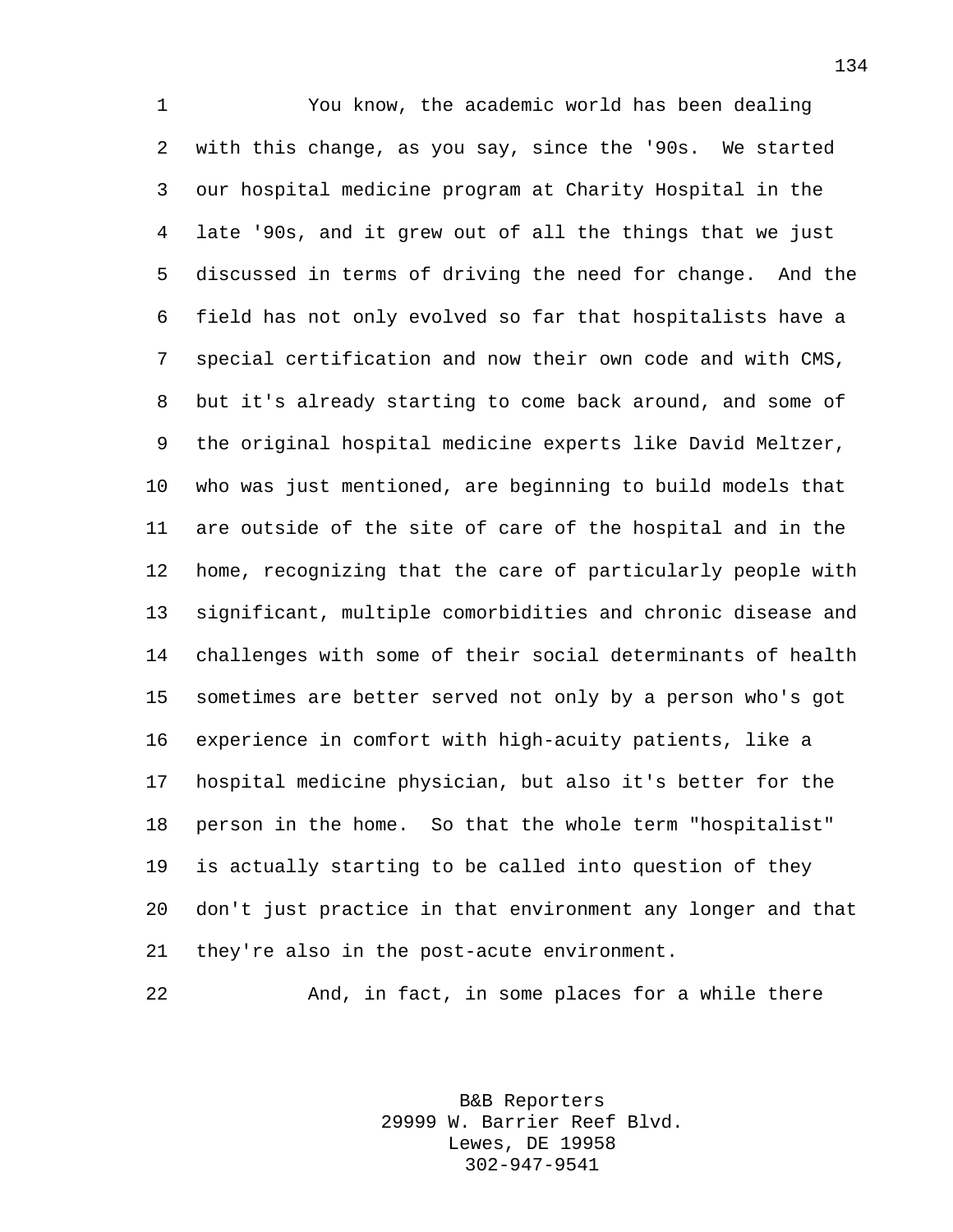was a splintering in the academic departments hospital medicine having its own section separate and apart from the ambulatory part of general internal medicine. In some places they're beginning to merge back together again in recognition of the fact that it's not site of care that defines the work; it has a little more to do with acuity of care and some of the interest on the part of folks.

 I wanted to call out for your future thinking not only is this a topic of conversation in literally every department of medicine meeting that ever happens anywhere in an academic health center, but also in every hospital executive board meeting. So this is an important topic of do we have the right supply and are people working in the right place to serve the beneficiaries where they have the most need.

 It's also of interest to the professional societies who have done a lot of work on looking at pipeline and looking at the impact of choices of practice for our trainees, and that has culminated in a panel that's being sat by the National Academy of Medicine looking at the future of primary care -- again, not in a negative way, but just trying to understand what is the future scope of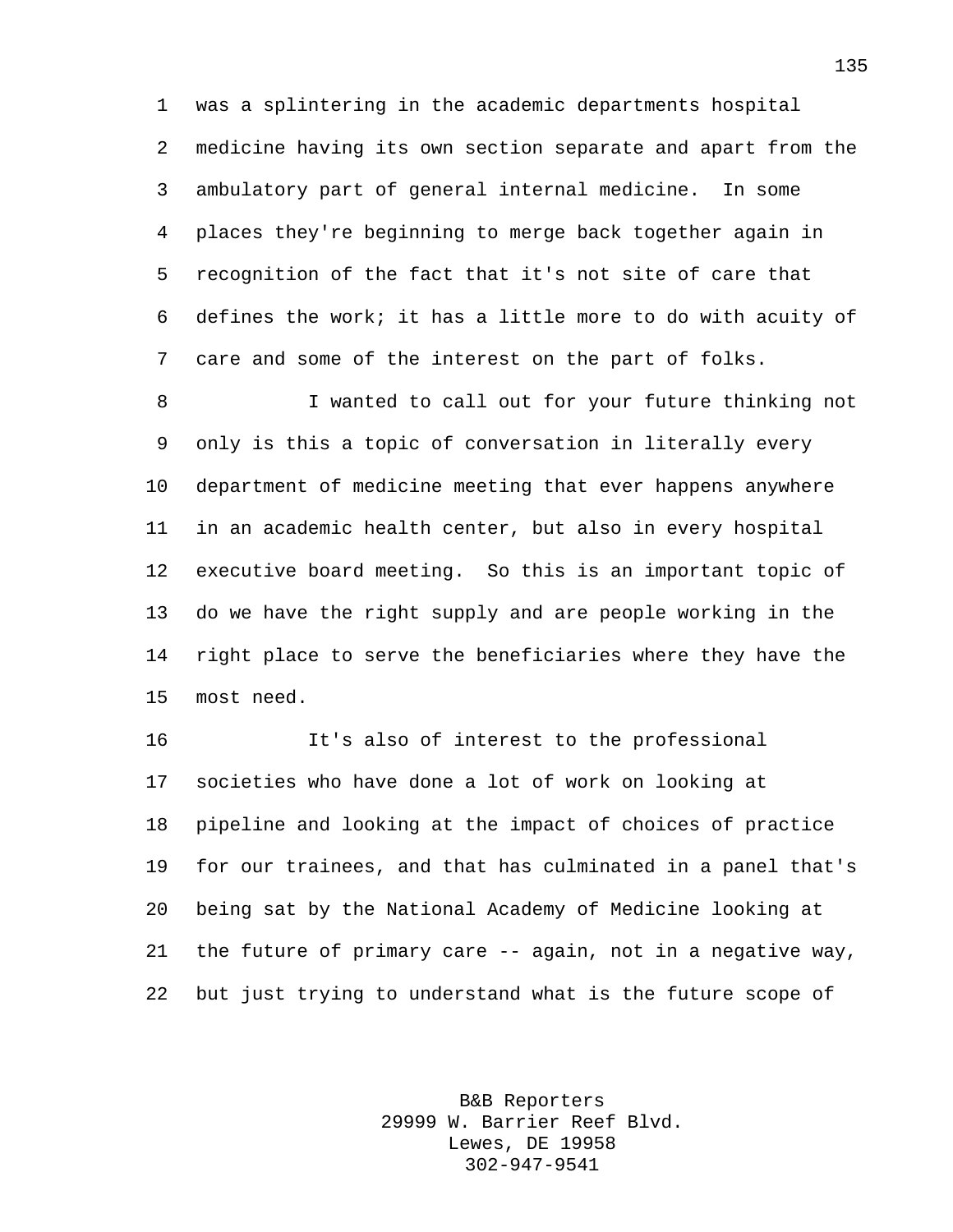practice if there are hospitalists taking care of inpatient medicine, what does that -- how do we define what it means to be the first point of contact and the other descriptions that we have for primary care? So that will be, you know, 18 to 24 months, but there will be a lot of work, I would imagine, that will go into pulling literature and bringing people to the table to think about not only what does the future work look like, but then what does the workforce need to look like and train for to get there? So I wanted to make sure that I raised that.

11 I just had a couple of things that I wanted to mention, that one I go back to a lot, which is the way we define access to care correctly. And it's even less about how we assess it, is it the right instrument, the right survey tool? Are we getting appropriate -- you know, are we getting a good response rate from the sampling, but also is our goal right? So if, you know, still upwards of 25 percent of beneficiaries say they're having trouble getting access to care -- if I remember, that's about the number -- is that where we would want beneficiaries to be? Or do we want it to be 100 percent of beneficiaries have the kind of access to care that they want? So just thinking about what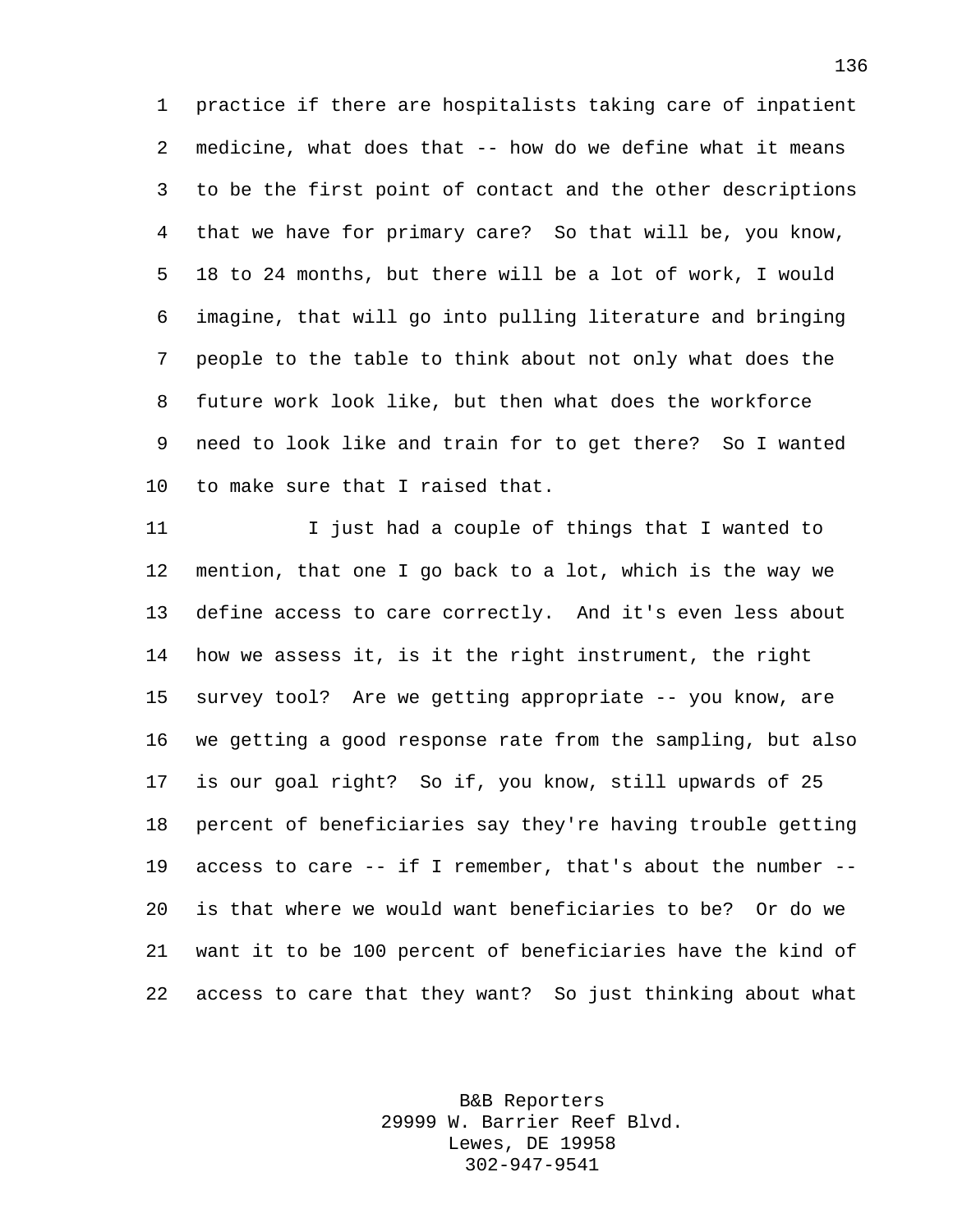that goal looks like, even as we feel like the pipeline for primary care might be a little tenuous, is that going to get worse? Is it ever going to get better? Is there anything we could do to actually see that all of our grandmas and grandpas and ourselves have access to care when and where it matters?

 I think that kind of brings me to the second point I want to make, which is around outcomes. Access to care is sort of a proximate -- not proximate. It's probably a lagging indicator, as Jay has said, and so it may be a little too late when we know that we don't have enough folks in the pipeline.

 On the other hand, outcomes might also be kind of a lagging indicator, but it might be -- given all the discussion about dividing scope of practice, so if primary care physicians are more in the outpatient setting or doing more home visits or whatever, and hospitalists are also doing home visits but also in the hospital, the point is not so much who's doing -- how many FTE are doing the service, but are the beneficiaries getting outcomes that we want them to have? And that gets to part of our conversation we're going to have in the next session. Are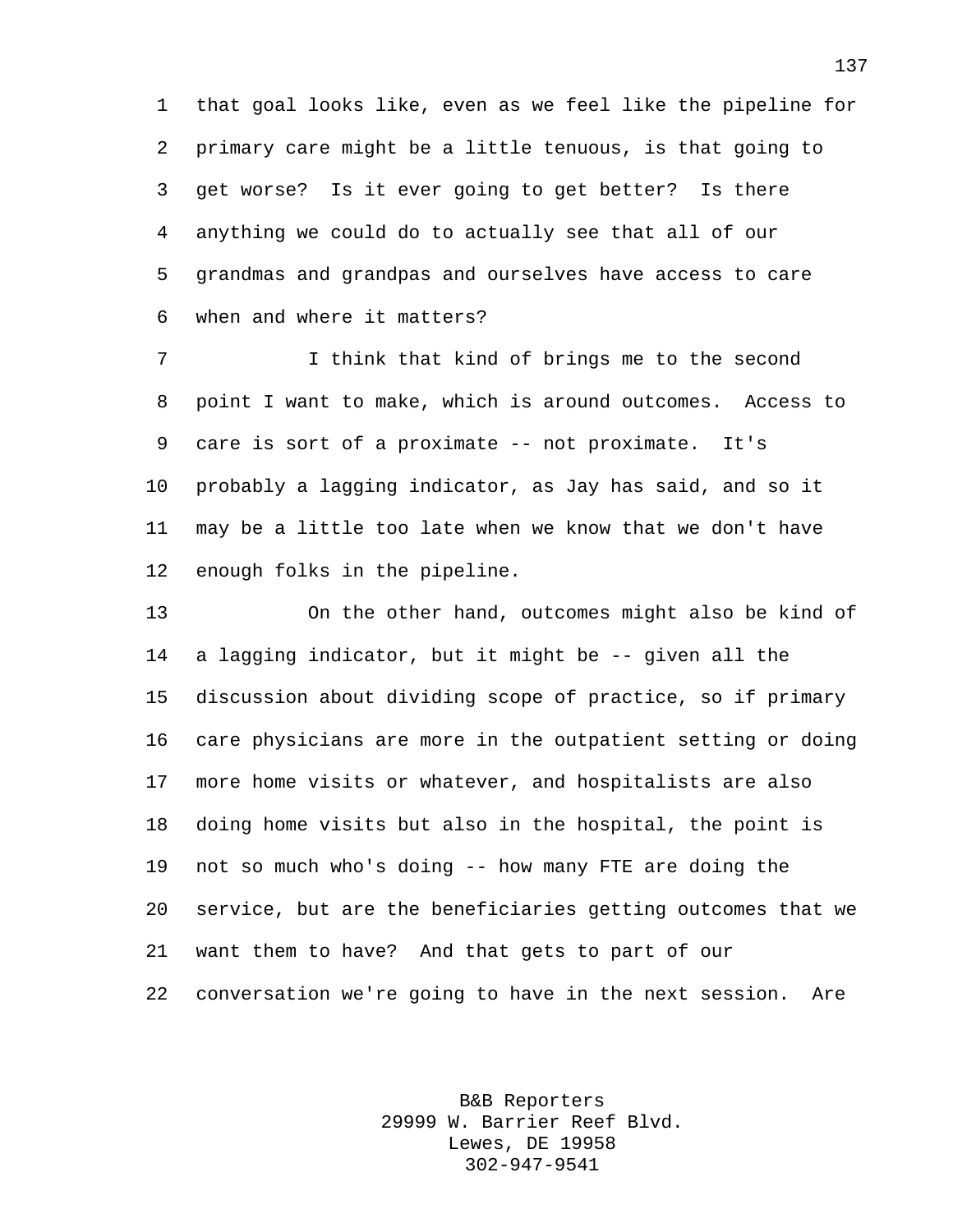we looking for ambulatory care sensitive conditions being well treated? Is that the way we would want to track on if we've got a strong primary care infrastructure? It could also be broader than that and thinking about how we're just trying to help the system organize itself not to a certain number of a certain type of doctor, if you will, but to a team that can address the needs of the beneficiary in the right place at the right time with the right kind of tools. And the more we move towards global payments, whether it's just for primary care or for, you know, a population, the more flexibility local institutions, local practices, local communities will have to figure out what's the right mix and, you know, based on a whole bunch of local conditions, but it may very well be that there's more interest in leveraging technology or asynchronous visits or team members rather than purely primary care physicians. So I just want us to be cautious about overdefining who does the work but really thinking about

what the outcomes might be in the long term.

 I just maybe also wanted to emphasize that last point a little bit from personal experience, which is that having practiced medicine for 25 years, the most delightful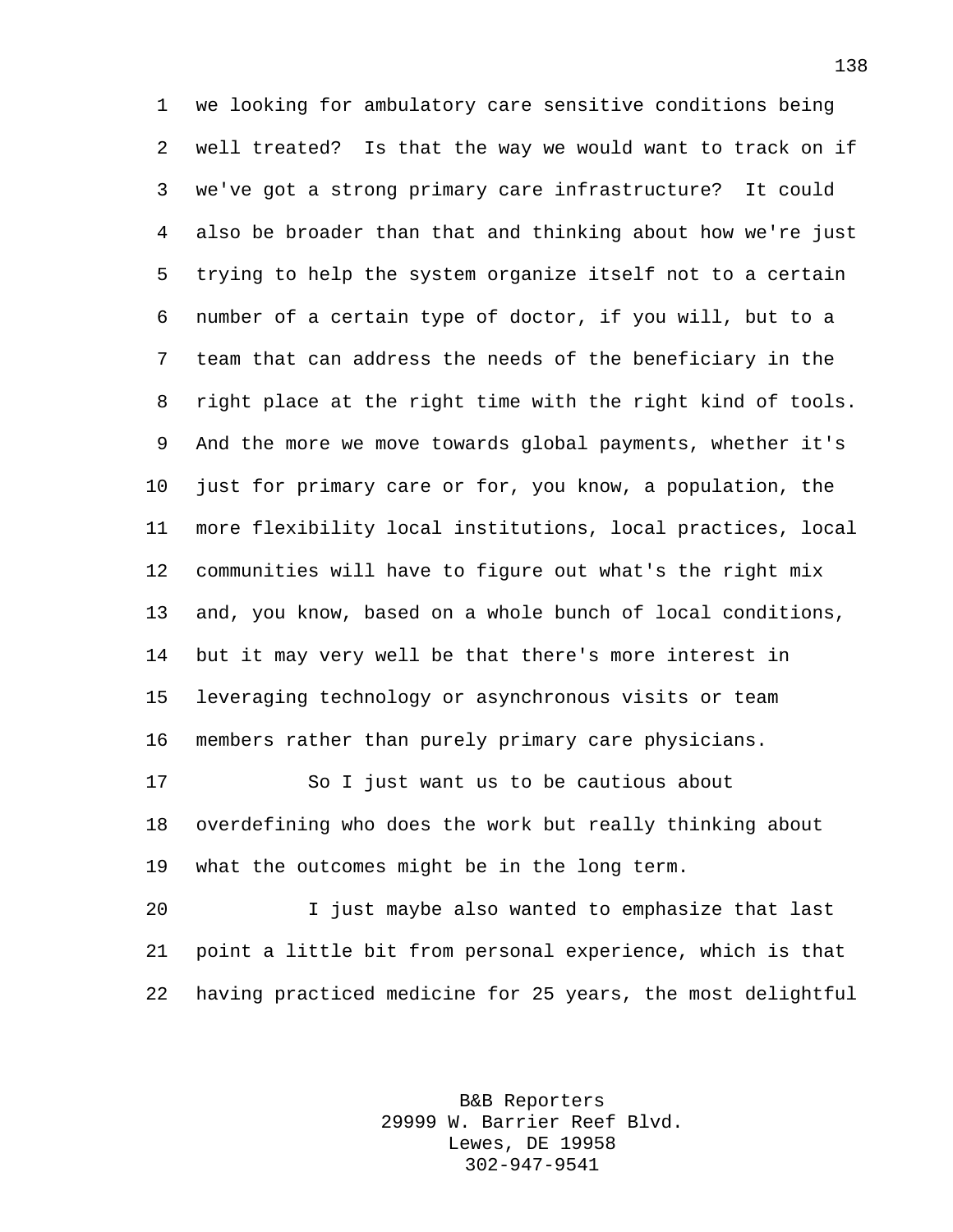time of that was when we were in a global budget and building patient-centered medical homes with teams because we were really focused on prevention and on identifying gaps in services, thinking about social determinants, going to people's homes, doing all these things that you want the system to do, but you don't have to necessarily pay for the piece, you really -- if you pay for the out and give some flexibility to that team with accountability and transparency, there can be a lot more innovation inside to really meet the needs of the beneficiaries.

 So I think that the data teasing out is really important. I'm all in. But I also think we've got to figure out how we focus as much as possible on the outcomes, and that the pipeline -- like what the primary care is going to be doing in ten years might look really different than what we do today. And so I just want to be cautious about overly prescribing what we want to build for a future that we don't quite know what it looks like. DR. CROSSON: Thank you, Karen. Paul. DR. PAUL GINSBURG: Yes, I really enjoyed your presentation and paper, and, you know, I think your

analysis of that hospitalist is very solid. And it brought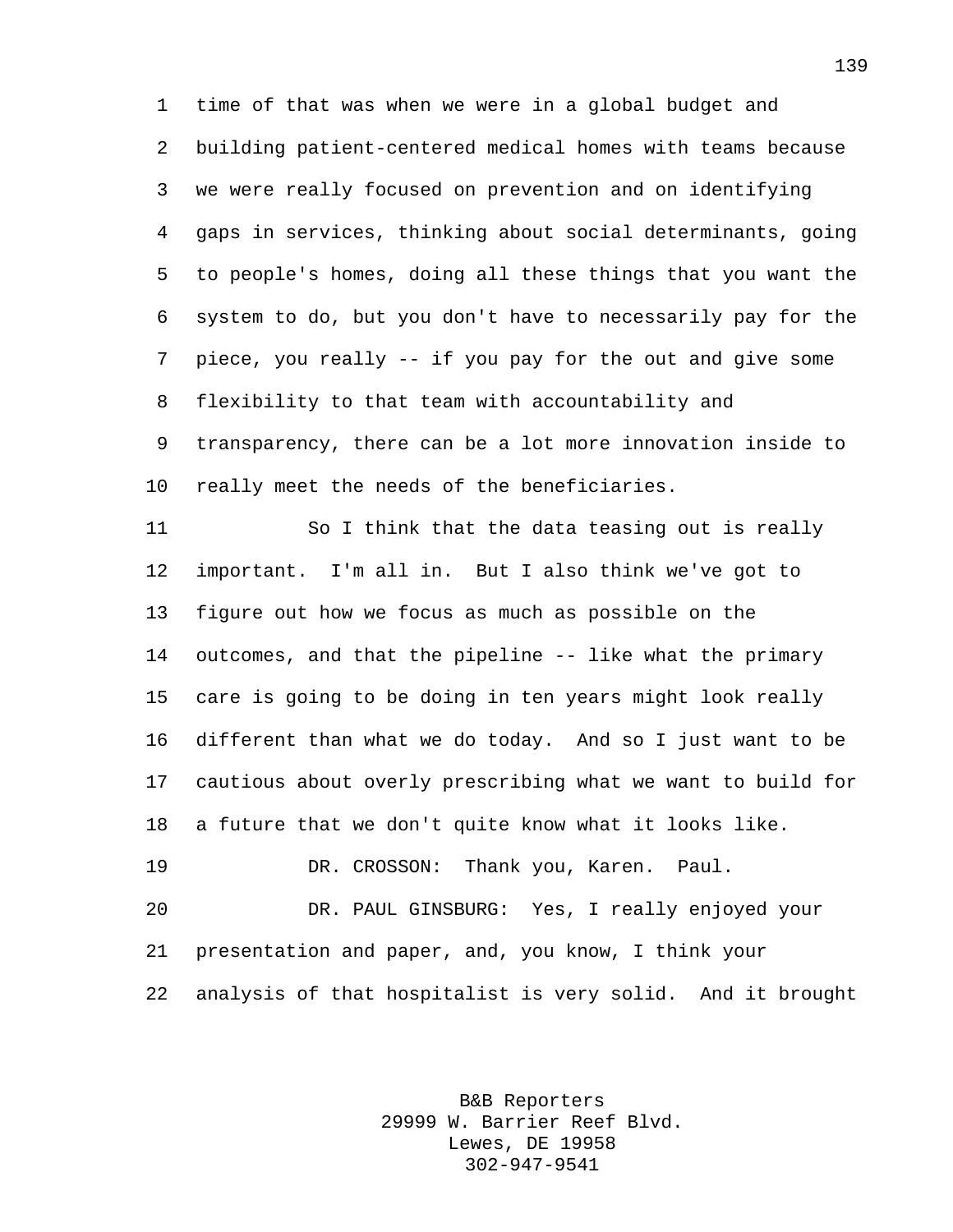a couple of thoughts to me. One is how difficult it is to assess adequacy of access by capping people, because, you know, basically we were wrong -- you know, we were overstating the trend of PCP counts until we got the specialty code for hospitalists and we were able to fix it. We don't know how many other things are going to be problematic.

 Also, the question is, you know, very sharp rise in nurse practitioners, physician assistants -- what is it, about half of them, you know, some good proportion of them go to primary care. So it's very difficult to assess, you know, what does that mean? Does this mean that, you know, we have a shortage and this is making do, or is it, hey, this is a movement towards efficiency. They don't cost as much. If they're doing the rights that are consistent with their skill level, this is really a change we can be proud of. We don't know. So again, it comes back to just counting people, how difficult it is to get a meaningful assessment.

 And finally, there are the productivity issues, you know, that older physicians talk about what it was like when they practiced primary care, the number of hours they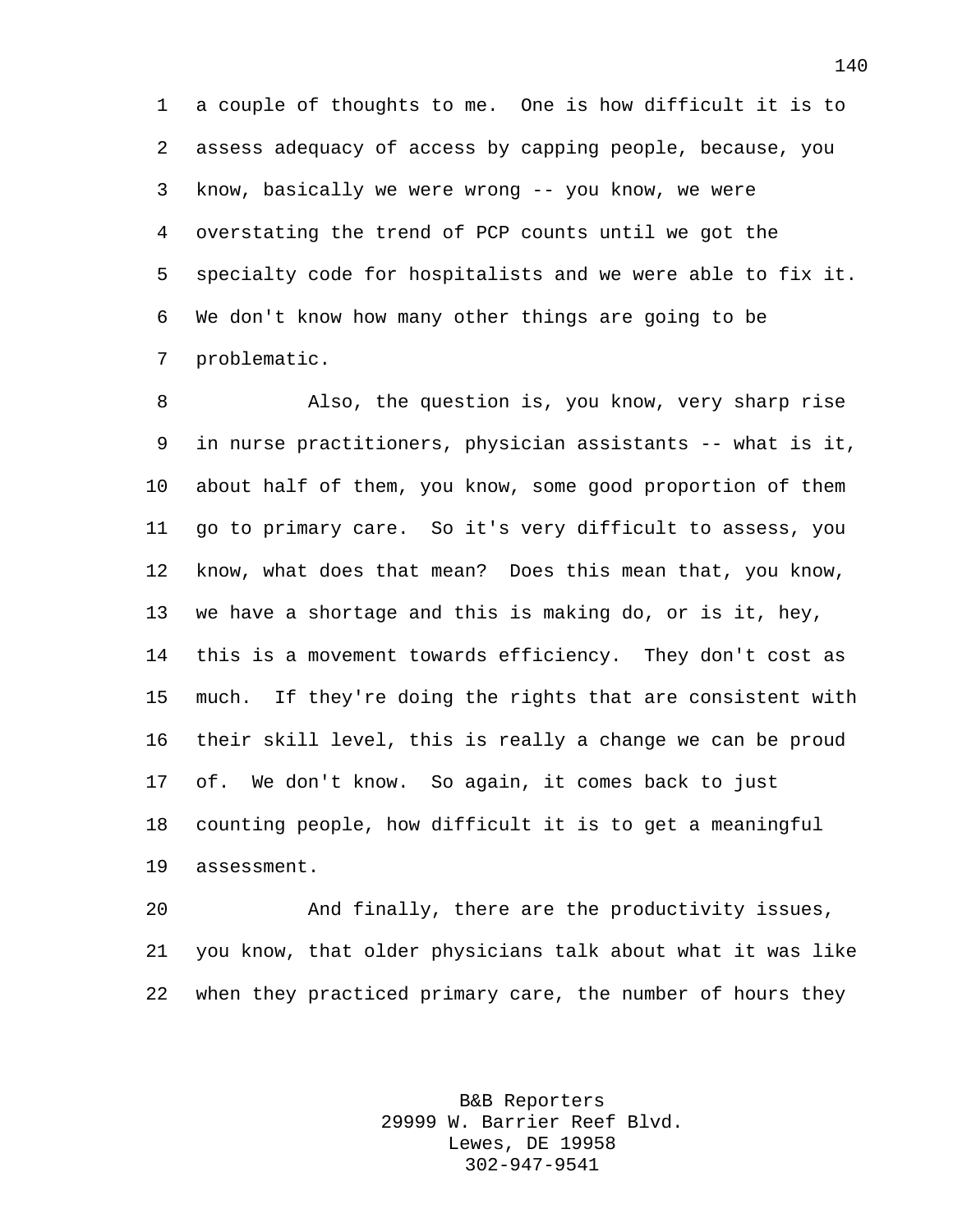used to practice compared to today's physicians, at least younger ones. So, in a sense, this is really big. You know, if we're going from 60 hours to 40 hours a week, you know, that could overwhelm changes in counts of physicians. So it's going to be problematic.

 I think, you know, the surveys are useful, but I think we have to just continue to look for different places for evidence that whether access is adequate or not, because, you know, many people, including me, have been since baffled. You know, we basically have frozen physician payment rates for a long period of time, and we don't see any change in access. Now maybe we were just paying too much or maybe we're not seeing problems. So, anyway, it's just respect for the daunting

challenge that Congress has charged us with each year.

 DR. CROSSON: Thank you, Paul. So we are going to go into the discussion phase. Now we've got two proposals that I hope we can address. I haven't heard any opposition so far, but just to be clear, in terms of the data we're going to use in the future, that we're going to carve out hospitalists, and then in terms of the volume analysis we're going to split out encounters and allowed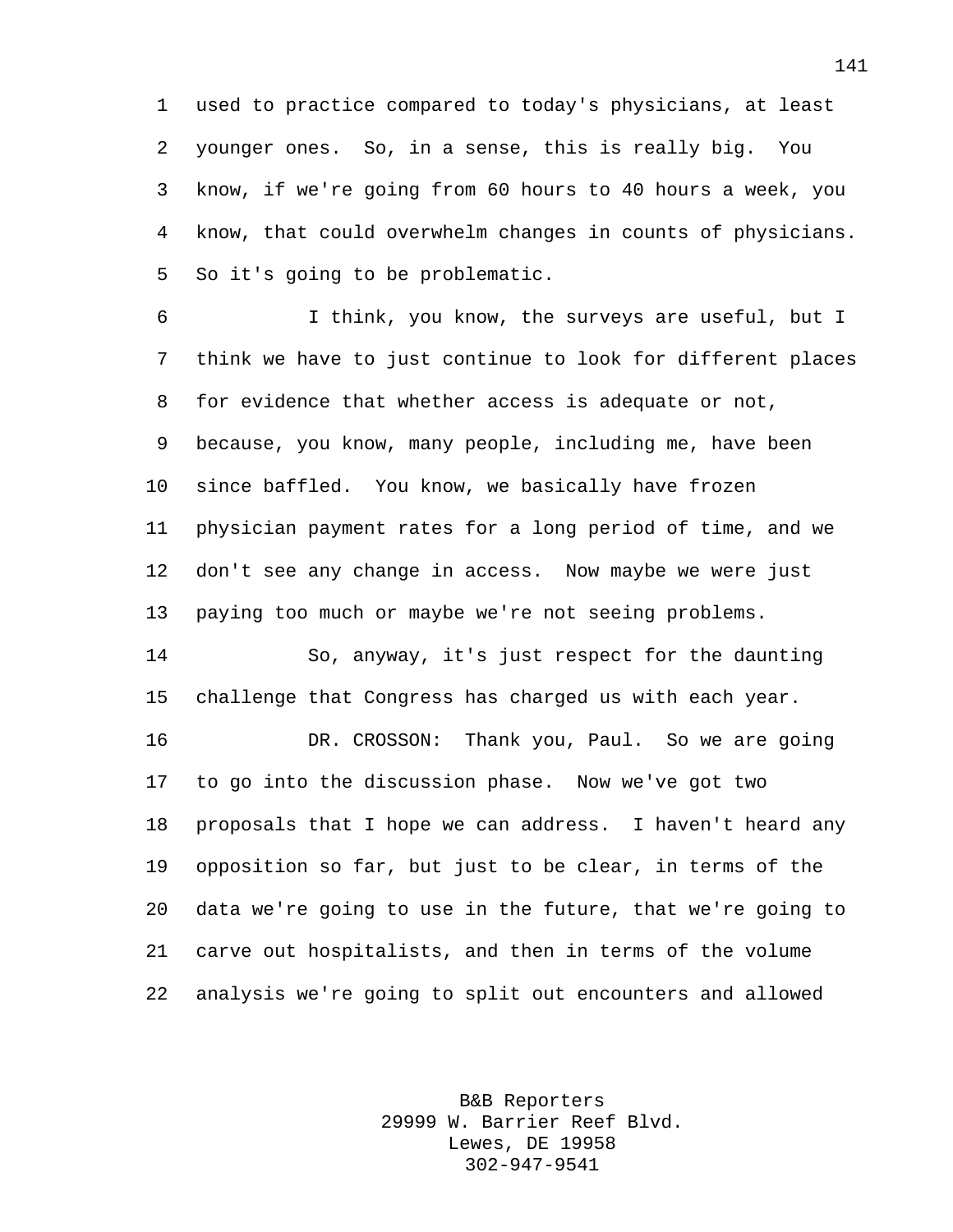charges. So to the extent that people agree or don't agree with that, that's fine. If you want to make other comments, that's fine too. So, okay. Jon first, Pat, David, Jonathan, Sue, Jaewon, Larry, Kathy, and Bruce. DR. PERLIN: Well, let me -- DR. CROSSON: I thought this was a slam dunk. DR. PERLIN: The first is easy. I agree with the recommendations. Now let me make a comment. Beyond that, I agree substantially with the comments of Karen and Paul, in terms of their comments. You know, the stated purpose of this section is adequacy of Medicare payments for physicians, and behind that, really, the ultimate purpose is the assurance of adequacy of access, particularly to primary care, for all the reasons that have been so well stated. But beyond that sort of nominal purpose of primary care adequacy, we have got a bonus in this. We got a bonus in the sense that we look not only into the changing distribution of care, in primary care, but the changing nature of care in the hospital. And I think both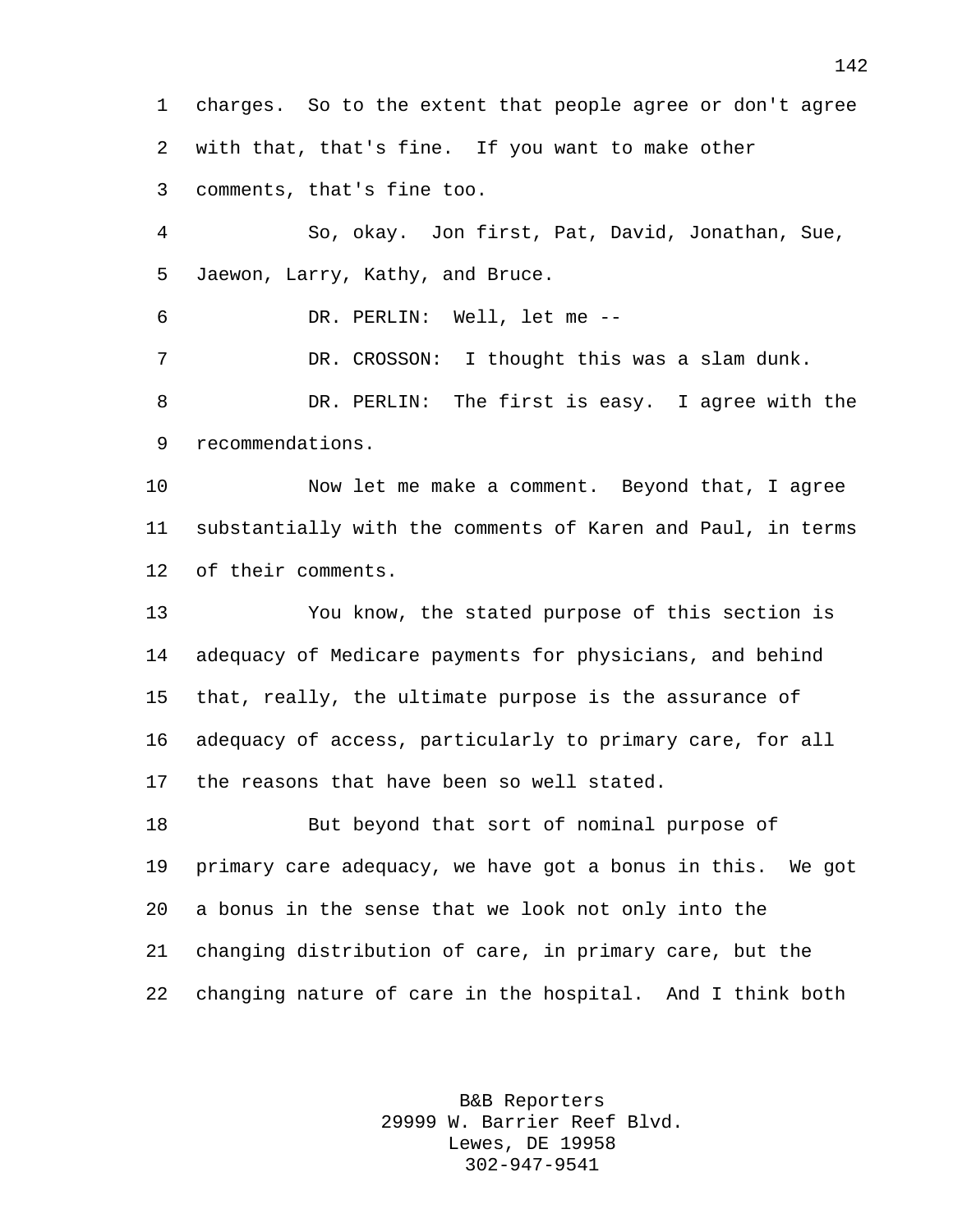are tremendously important questions to the integrated care of Medicare beneficiaries, for the reasons particularly that Karen mentioned, in terms of how we figure out what kind of care mechanisms work best to promote the best clinical, financial, and, fundamentally, integrated outcomes.

 So just two suggestions. First, I think Paul made a brilliant observation here, that, you know, we are comfortable with our impression of adequacy of access, and there are at least two hypotheses. One is that access remains adequate, or, two, that we're not sensitive to changes in access. And I think we have to be particularly attentive to that second proposition.

 I think that beyond, you know, sort of a Boolean choice between access, no access, that there are shades of gray in amongst some -- I've shared the story of, you know, being the fortunate son of an elderly father, a 94-year- old, who has nominal access to open Medicare practices but also, as a retired physician reports, that they're sort of parsing the day into how many complex patients, older individuals, Medicare beneficiaries, they are balancing with potentially simpler commercially insured, et cetera.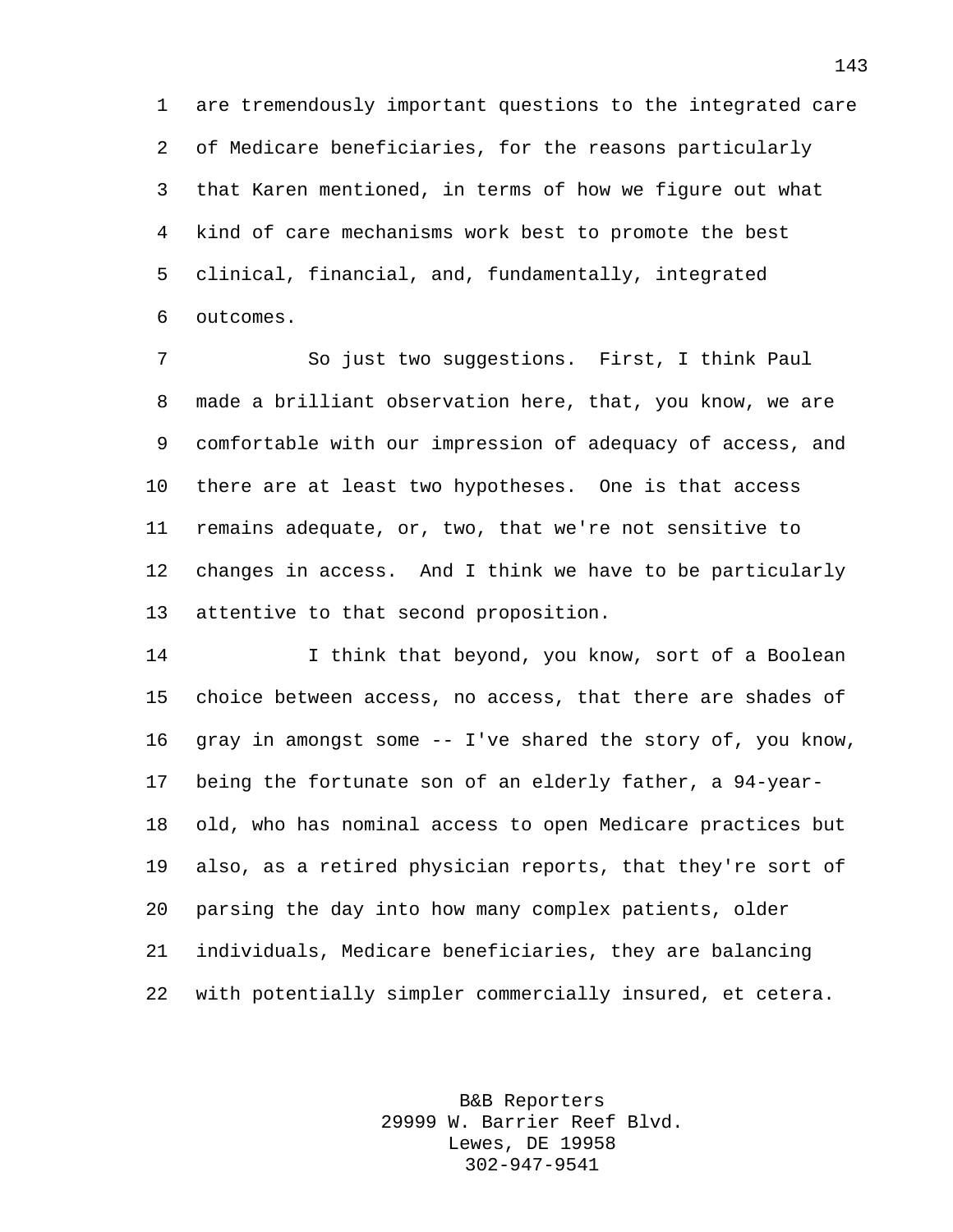And so I think we have to find ways, as Dana alluded to in her earlier comments, whether using claims data, whether going into other health services research -- and I appreciate the challenges of our survey -- but a number of ways to really get a finer grain on access and associating that, also, with the outcomes, particularly in things that may be sensitive to integrate continuity of care. That's point one.

 Point two is the bonus that you've opened up through this work, which is that from 2017 you have insight through a code on care that's rendered by hospitalists, just parenthetically. You know, the quality actually are pretty good that the upsides of hospital medicine are, you know, more consistency, reduction in negative variation, better in-hospital outcomes. Some of the downsides are the fragmentation, discontinuities, because different people are, of course, providing the care inside and outside. But putting that aside, I thought your table on page 16, about the distribution of workload amongst different practitioners was particularly insightful, because I would posit that there is an analog to that in the inpatient environment, that the work is parsed amongst

> B&B Reporters 29999 W. Barrier Reef Blvd. Lewes, DE 19958 302-947-9541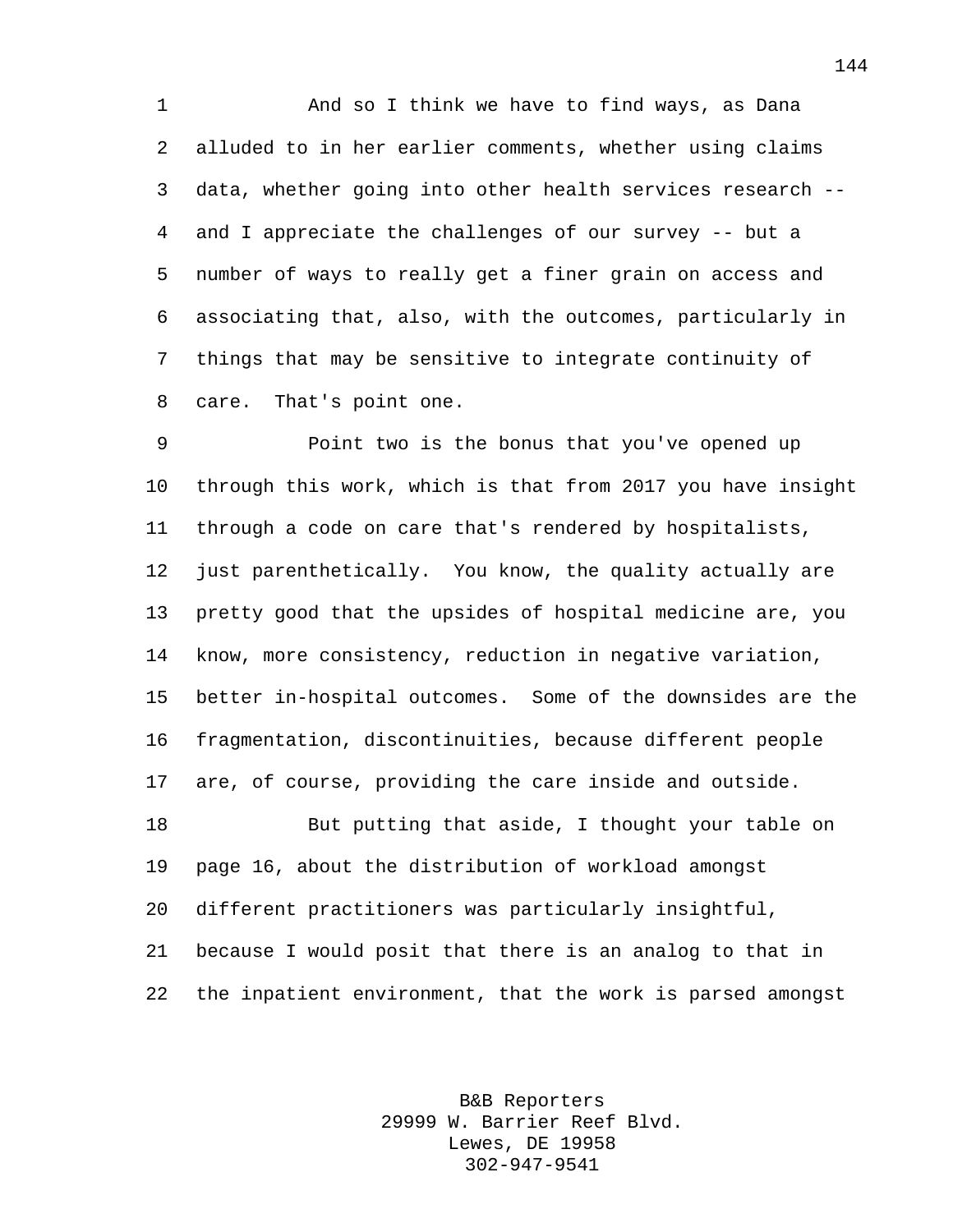different practitioners.

 First, a hospitalist is not a hospitalist. There are hospitalists that are internal medicine. There are hospitalists that are critical care. There are hospitalists that are cardiologist. Not necessarily germane to our group, there are what we call deck docs, or obstetrical hospitalists, and as we learned earlier today, the new term SNFists, in extended care environment. And so I think we need to get another level of detail on the type of clinician.

 The other dimension of that is, of course, not all of the care is being rendered by physicians. In fact, it's a team-based world. And we need to understand the effect on beneficiaries of multiple providers, I think in the same way that we entertain the identification of non- physician care providers in the ambulatory environment in a prior meeting. I would argue that we get a deeper understanding of that, not as academic exercises but, you know, really toward the broader questions, how do we assure the financial sustainability, sustainability of the Medicare program, and how do we assure the access to high-quality care?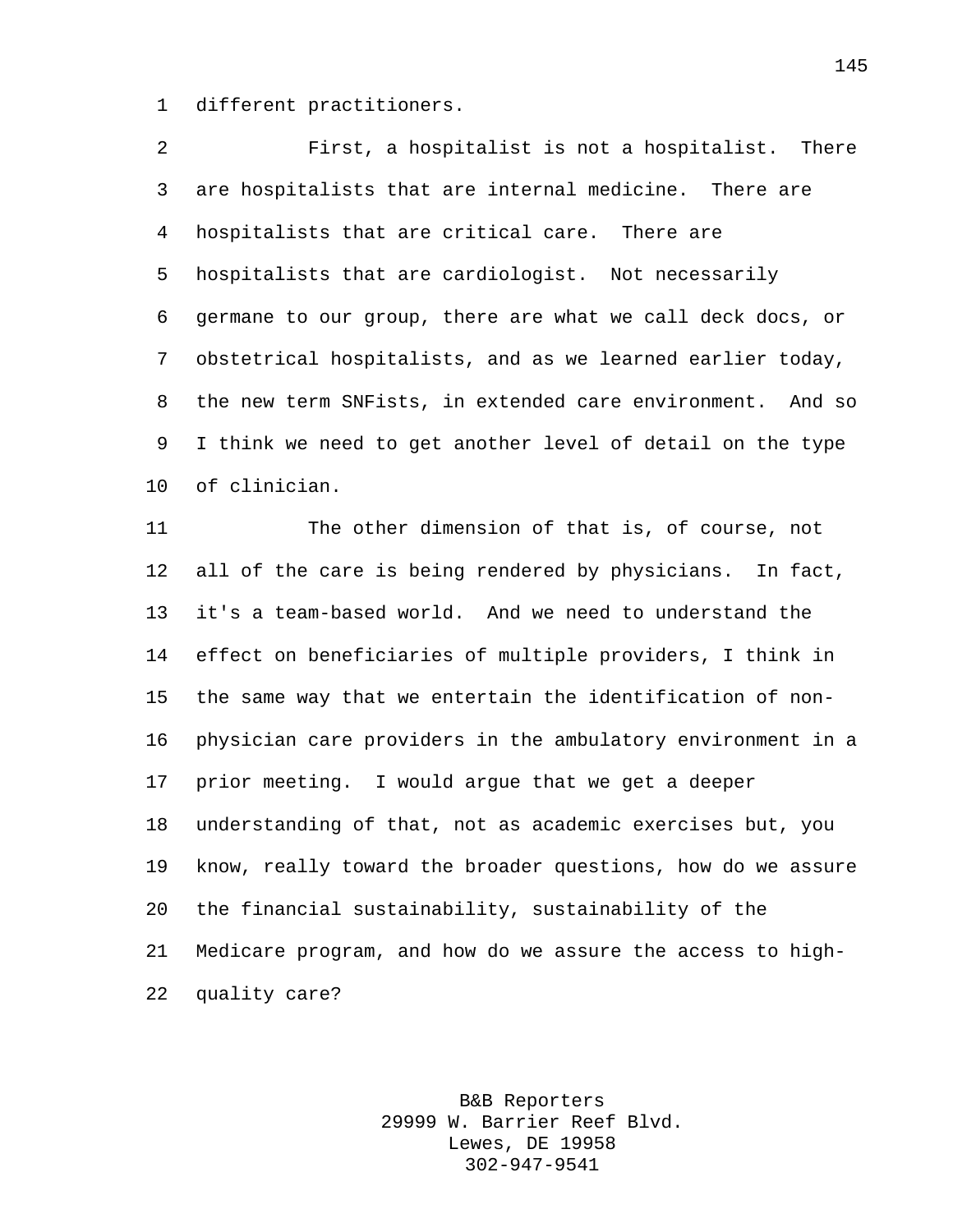1 Thanks.

 DR. CROSSON: On Jon's first point, I just want to make a contribution here, and that has to do with an additional problem that we've had over time in the analysis, and that's the unevenness of distribution of access, geographically. And it is, part in part a function of, you know, unless we had a gigantic, gigantic survey, the resolving power, depending on how you broke it up locally, would be beyond the scope. But I do remember, you know, a decade ago, when

 we had a discussion similar to this, the previous chairman, Glenn Hackbarth, remarking that while the adequacy seemed good overall, in central Oregon, where he lived, it was very difficult to find an internist, and that was a decade ago.

 So there is an issue about, I think, about pockets of problems that it's hard to get to with even the very large survey that we do.

Okay. So Pat.

 MS. WANG: I'll try to be quick here. So it's great conversation that goes so far beyond the congressional mandate that we have, which Paul pointed out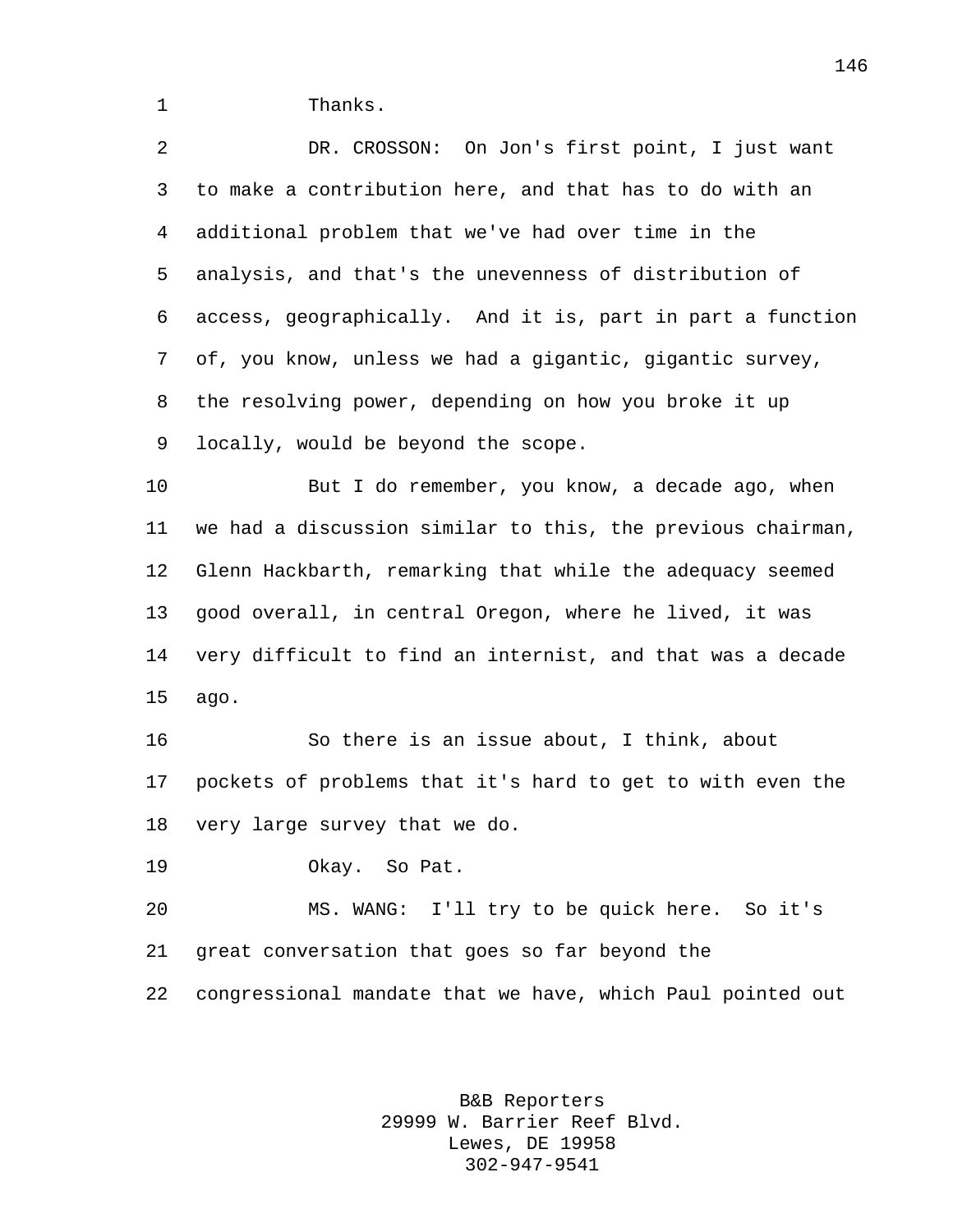is struggling to sort of like fit all of this back into that shoe.

 But, you know, I think that some of the comments here go to sort of if you look at the cup half full or half empty, like let's fill the cup up with what are the different ways that people are getting primary care? What's emerging? What do we want to encourage as we think, and make sure that we are cognizant of all of that. The cup half empty is like we had discount of primary care physicians -- we've got to take this slice out.

 I asked the question before about urgent care because I wonder whether there's another slice in there, both for folks who are billing E&M codes that look like primary care, as well as APRNs and PAs are working in urgent care setting, which, you know, are kind of like they're lumpily distributed around the country but where they exist in concentration. That's not primary care, and it's not emergency room care exactly, but it's something in between, and I wonder whether there's another slice that needs to be taken out of the cup. I don't know. That's why I asked the question before.

But it's not going to get us to the right answer

B&B Reporters 29999 W. Barrier Reef Blvd. Lewes, DE 19958 302-947-9541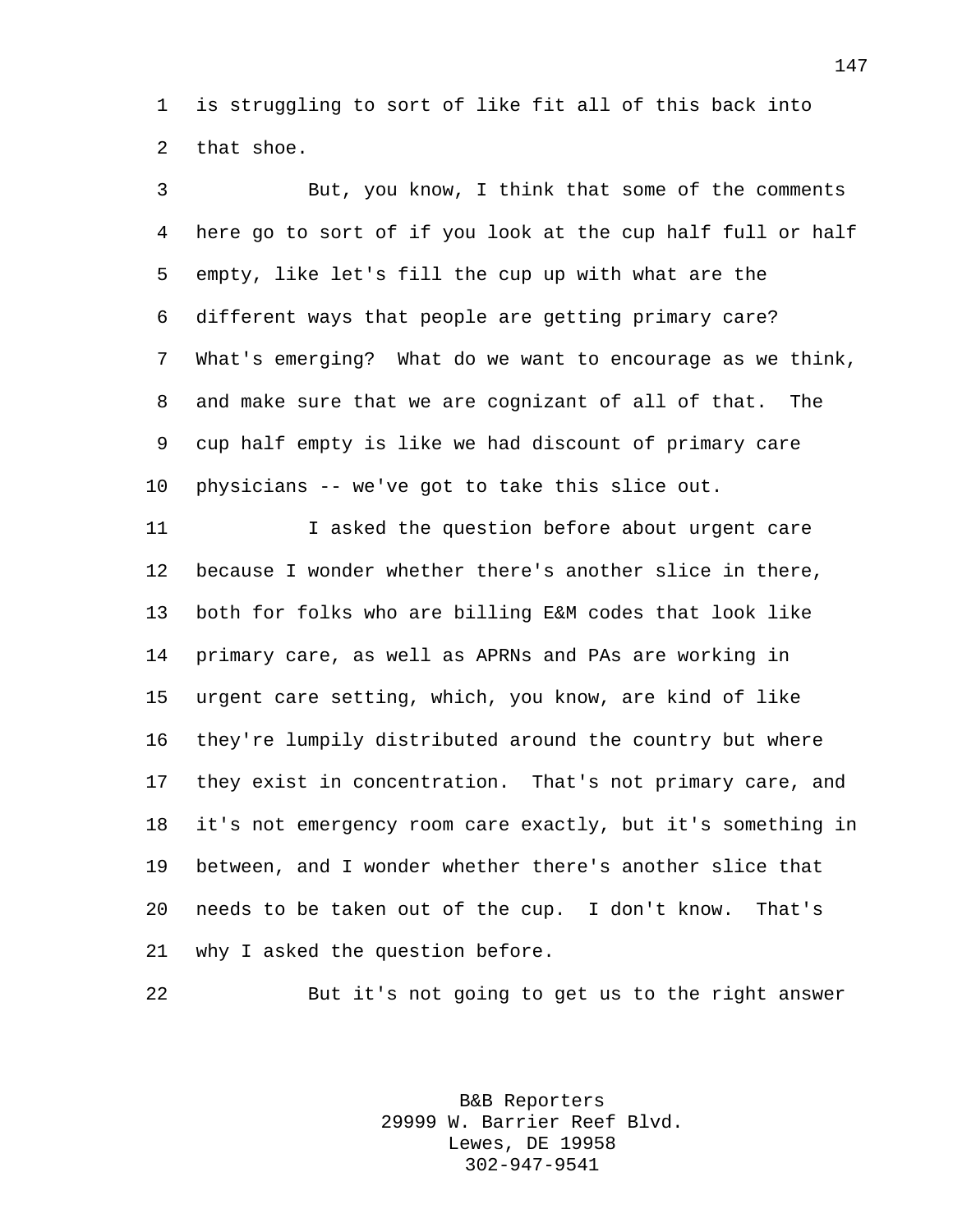by continuing to slice out what used to be in the count of primary care, so I think that Paul and Karen's comments about trying to understand what beneficiaries need, and keep a very open mind about ways to meet that need, we have to be very flexible.

DR. CROSSON: Thank you, Pat. David.

 DR. GRABOWSKI: Thanks. So first I'll start with saying I'm also supportive of the recommendations, and thank you for this great work.

 I'm going to echo Karen and Paul as well in saying that volume is a really noisy way to measure access, and I think we know that and we have other indicators. I think what bothers us in picking up, Jon, on your comment is that I don't know that we feel like we really are capturing access with the survey, and so how do we do that? And I'd like to give a couple of ideas towards maybe putting a couple more tools in our kit here that we could think about measuring access.

 So beyond just the survey, I think some qualitative work, so more focus group-oriented work. I know we've done some of that. Could we do more directed around this issue? I suggested last year, and I don't know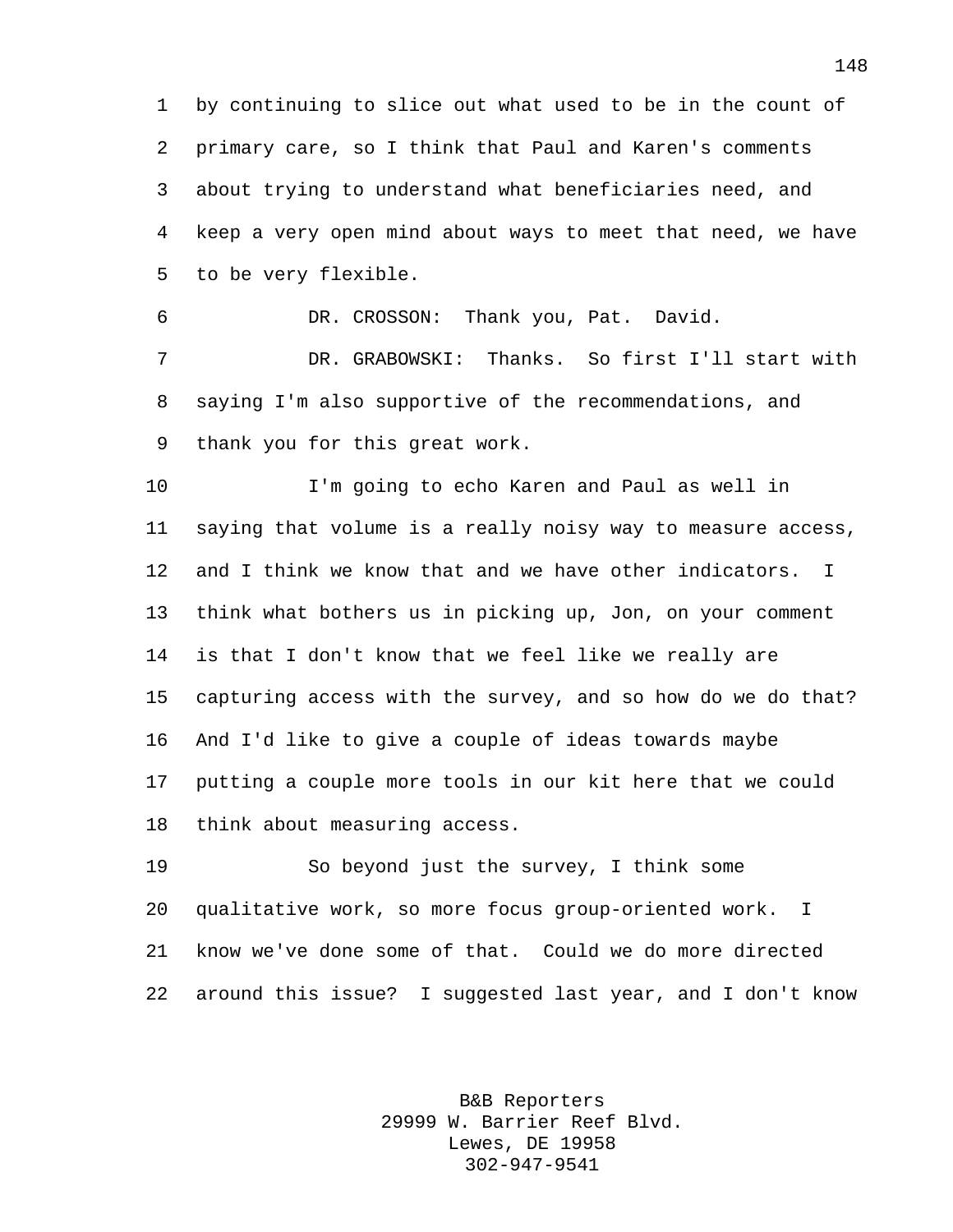that it went anywhere so I'll suggest it -- I'll keep suggesting it until you tell me it's a bad idea -- but I'd like the idea of audit studies. I know that won't get at all the different access issues, but at least seeing, you know, to the example, Jon, of your parent, and, you know, is there a panel that would take on, you know, calling around. We might not be able to determine whether could get an appointment as quickly as they want, but at least we could figure out whether or not they could get on a particular panel.

 And so there are some creative ways, maybe, from a research perspective, that we could enrich our understanding of access. And so I'd like for us to think about that going forward. Thanks.

 DR. MATHEWS: And just one quick response there. In the past we have sometimes selected the cities where we conduct our annual focus groups, in light of media accounts of specific access problems. So we'll go to Albuquerque, we'll go to, you know, Indianapolis, if there had been substantial media or press coverage that beneficiaries were having trouble. So we do use that in a qualitative way to fill in the survey. Again, it's not exhaustive, it's very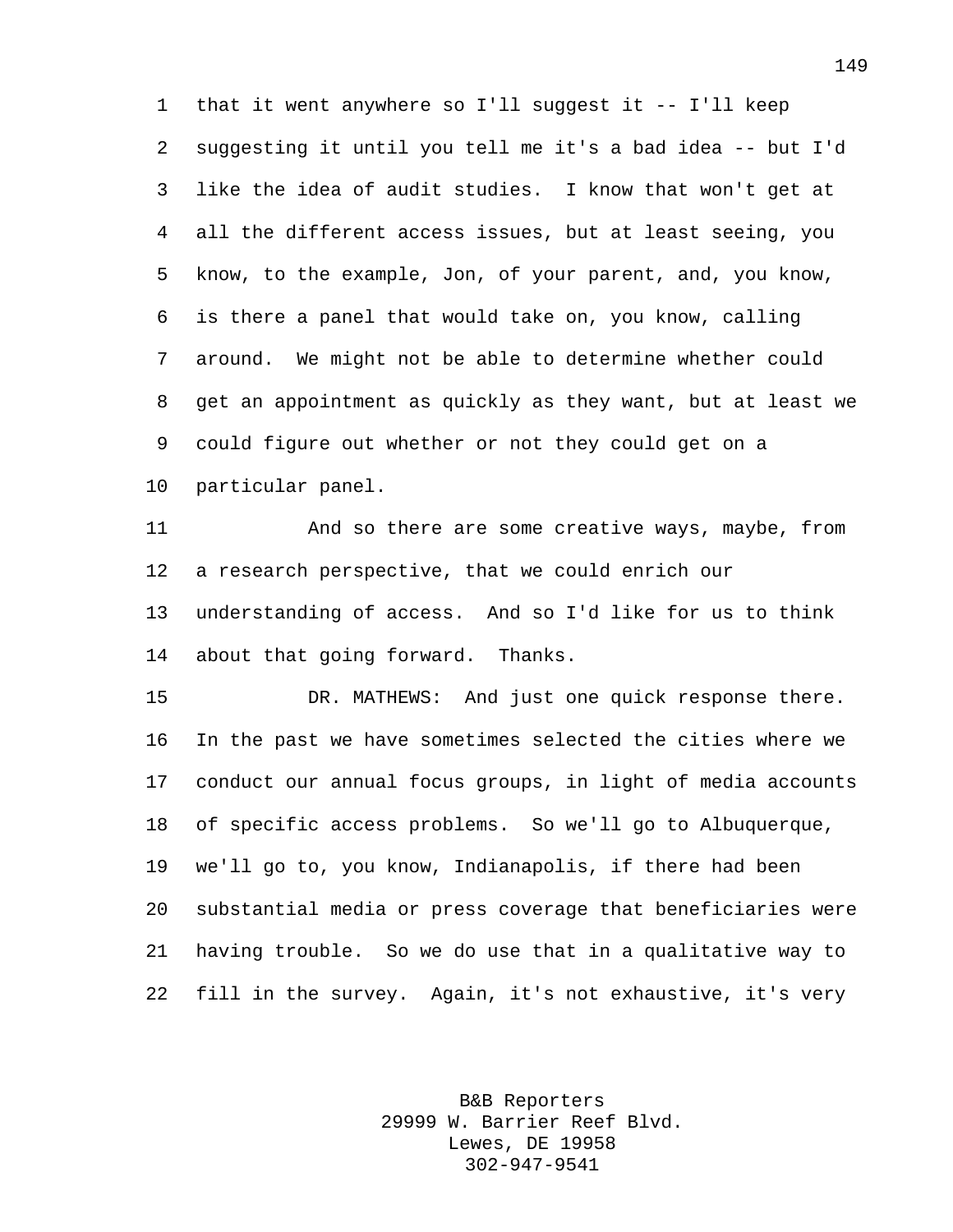limited, but we are very cognizant of how this fits into our access assessment.

 DR. GRABOWSKI: Yeah, and just to respond to that, I think that's great and we want to continue to do that, and it's most definitely a complement to the types of analyses, like the count of physicians, like the survey that we do. So I think that we need to look at all of these metrics and can we do more on the qualitative side to sort of expand our knowledge base.

10 DR. CROSSON: Sue.

 MS. THOMPSON: I'll be quick as well. I'm in agreement with the recommendations -- I will go on record - - and then I just have a few comments. I mean, certainly one of the tangential learnings from this was obviously all this discussion we're having about hospital medicine. And I'm pleased very much with this work, in terms of pulling out the hospital medicine component of what we understand to be primary care.

 But just a couple of comments about other dynamics going on in that arena. It is a supply and demand, and this is an expensive element to running a hospital. It has become standard of care, and that spreads

> B&B Reporters 29999 W. Barrier Reef Blvd. Lewes, DE 19958 302-947-9541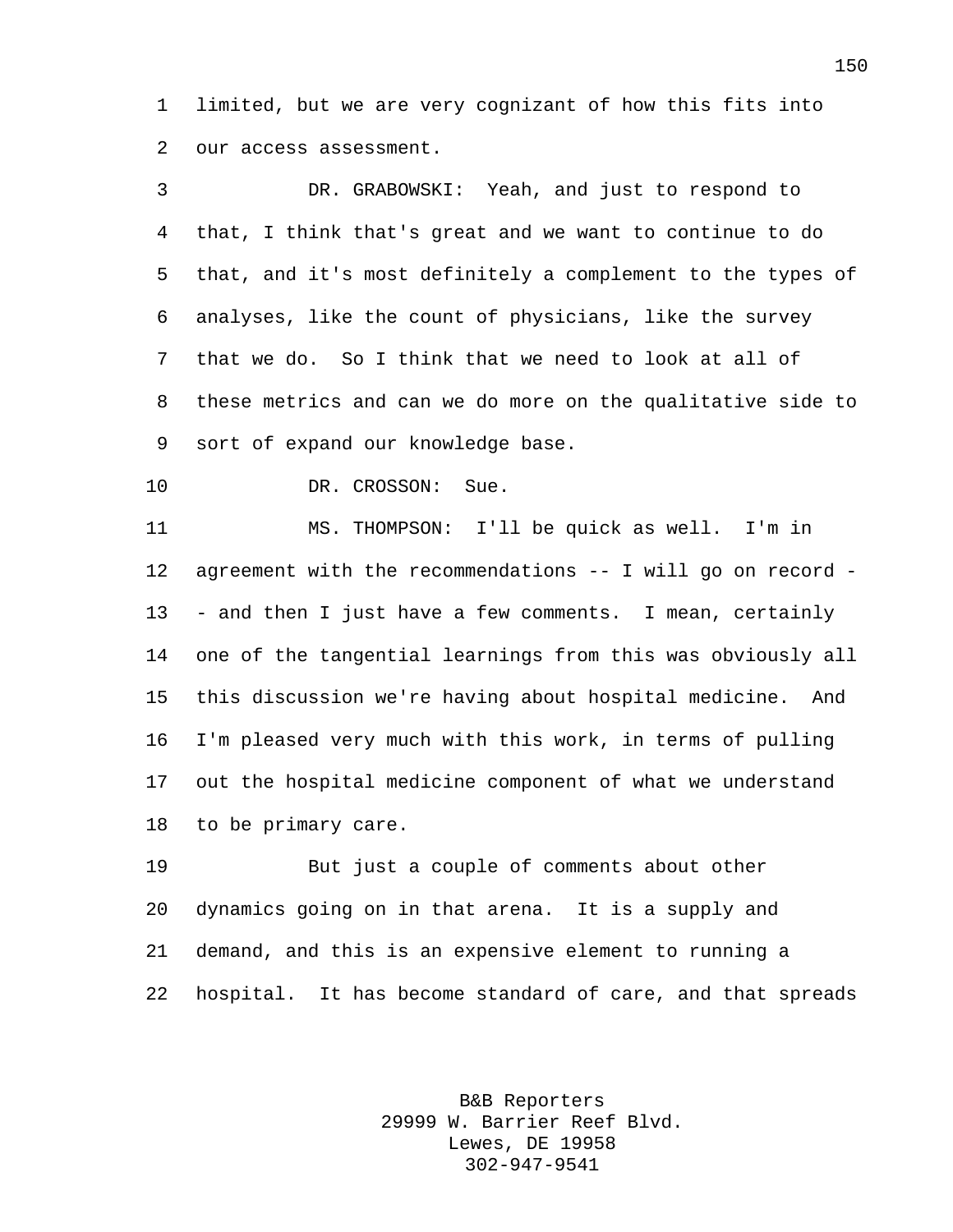into rural communities where physician recruitment is very difficult. And so one of the observations I have made, and continue to observe growing, is the role nurse practitioners are playing in the hospital medicine field. And we are seeing rural hospitals staff their hospital medicine program with nurse pracs, and having a physician oversee that.

 So there's another dynamic going on here in terms of we think nurse practitioners are going to continue to maybe be the backfill to what we understand to be primary care, while they're pulled into some of this specialty work, and in this discussion, hospital medicine, I think is worthy of paying attention to. Also, because of the expense associated with staffing a 7x24 hospital medicine program, nurse practitioners are attractive to hospitals.

 And there's another new dynamic that we are beginning to take advantage of, and that's a telemedicine program of hospital medicine. So there are a lot of moving parts in this discussion, and I recognize I've gotten way outside the shoe of access of primary care, but I think it's a complicated set of dynamics we've got going on here. And to just think back 15, 20 years, most of the hospitals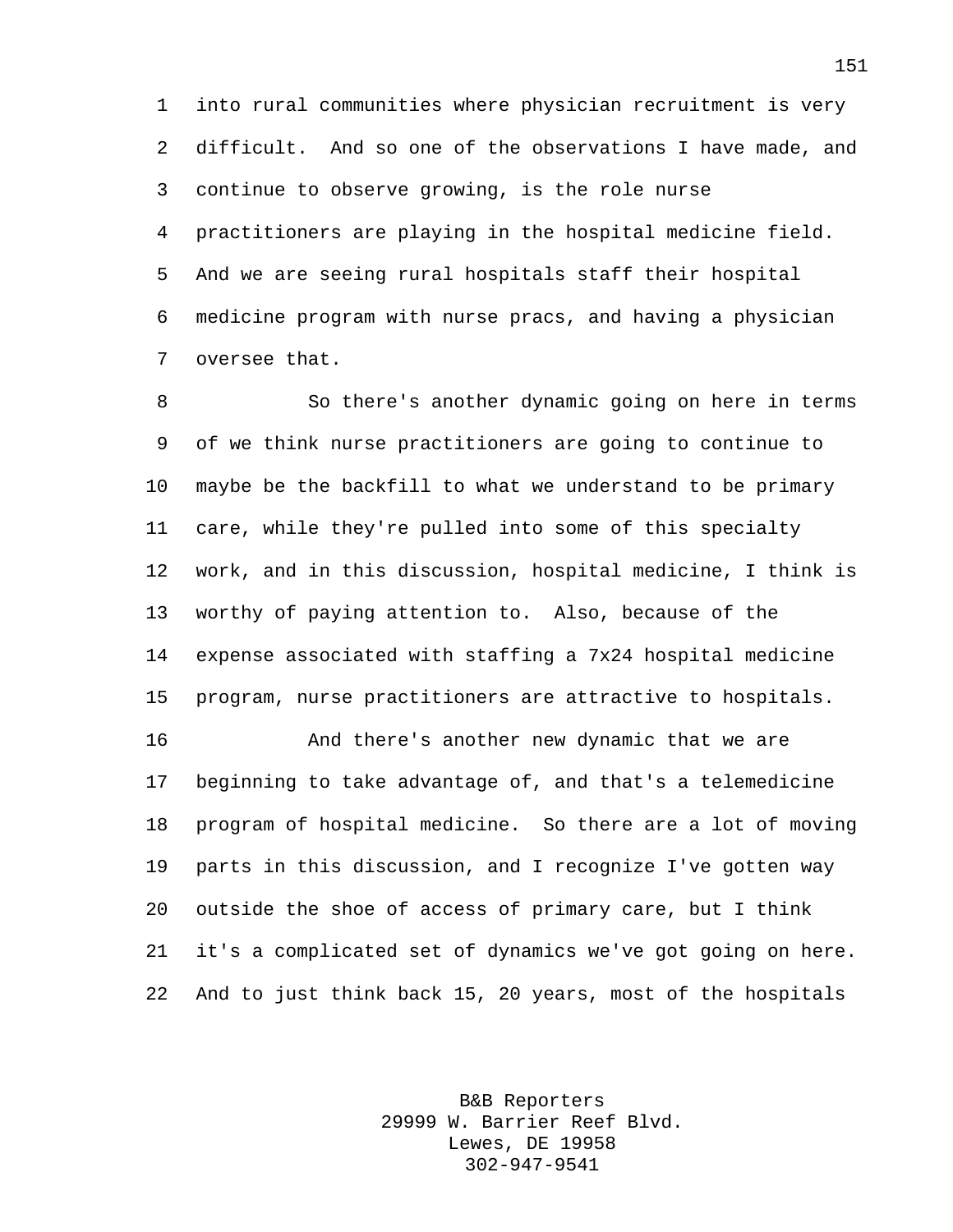I worked with, I mean, we were thinking about putting hospital medicine programs together. Today, critical access hospitals are being moved to take on hospital medicine for purposes of retaining their primary care doc, so they don't have to cover the hospital. So it's a substantial aspect, but I think it's an important one. I think it does drive improvement in quality, but I can't substantiate that with evidence today without some refresh. So I just think this is a conversation we need to continue to have. DR. CROSSON: Thank you, Sue. Jaewon. DR. RYU: Yeah, so I maybe going outside the shoe here too, but the recommendations, I also agree. I think they are spot on. The only comment I wanted to make around this notion of access, because I think, like many of the comments here, and I'm one of them as well, it just defies logic to think that it hasn't impacted access. But then when I think about what are the leading indicators that might suggest that access has been detrimentally impacted, I heard some of the comments, you know, maybe it's geographic pockets where access isn't what it should be.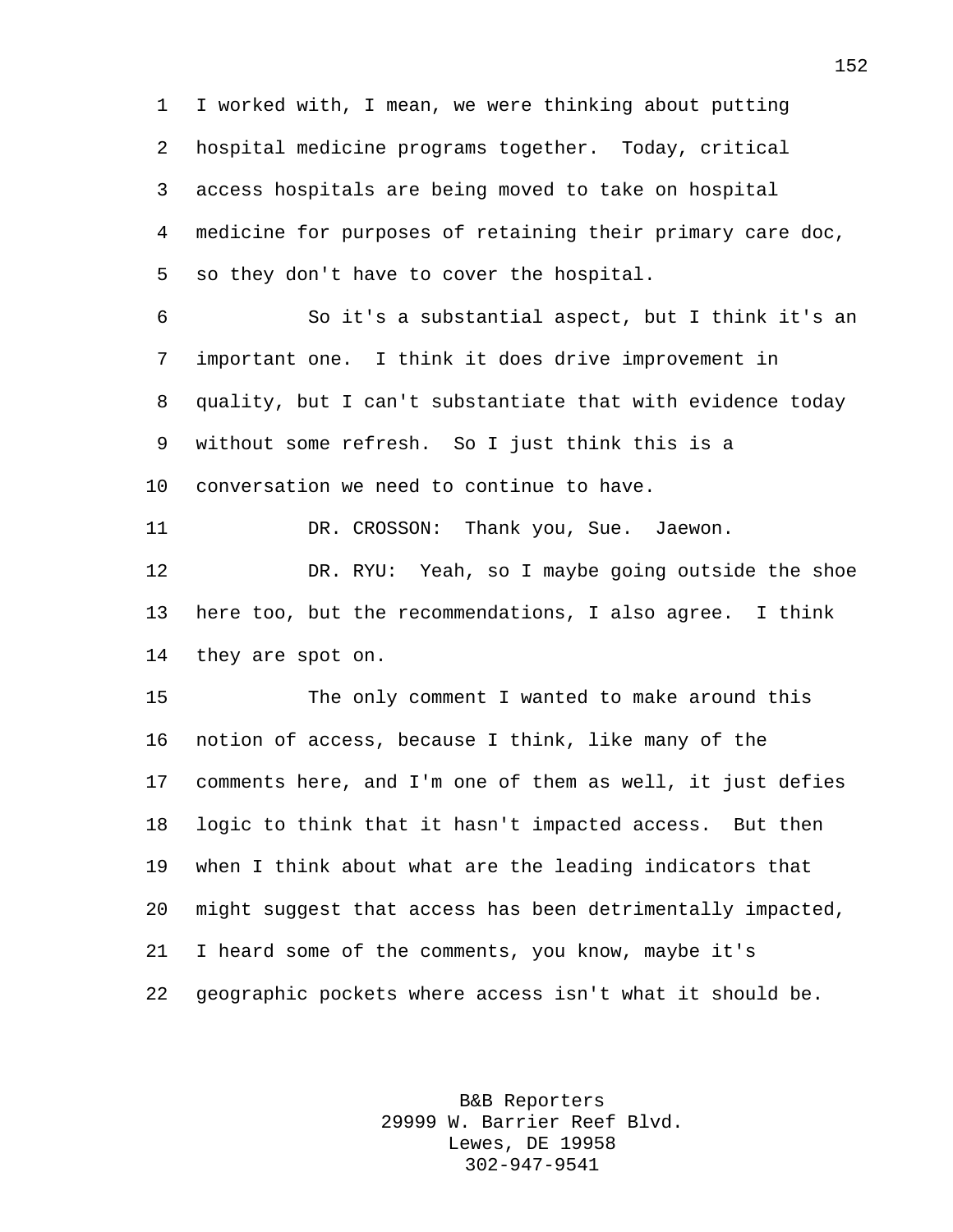Maybe there's some measures of ambulatory-sensitive conditions.

 But the other one I think we need to look at is the impact on other payer classes. So Medicaid, I think, is the one that I would look at. It would be interesting to see if Medicaid members or beneficiaries have seen a deterioration in their perceptions of access. Because when I think about how a typical practice might work -- and I think this gets back to Jon's comments -- I think the first cracks in the wall won't be Medicare. It's unlikely to be commercial because of the payer rates. The first cracks in the wall, if access is a problem, will show up in Medicaid. That's the segment of the population that a lot of practices will start to triage out, and close off their panels too. And so I think that might be a clue to look at, you know, what the perceptions have done in that environment. DR. CROSSON: Interesting. Thank you. Interesting idea. Kathy. MS. BUTO: So I don't totally support the recommendation, and the one I don't support totally is the

> B&B Reporters 29999 W. Barrier Reef Blvd. Lewes, DE 19958 302-947-9541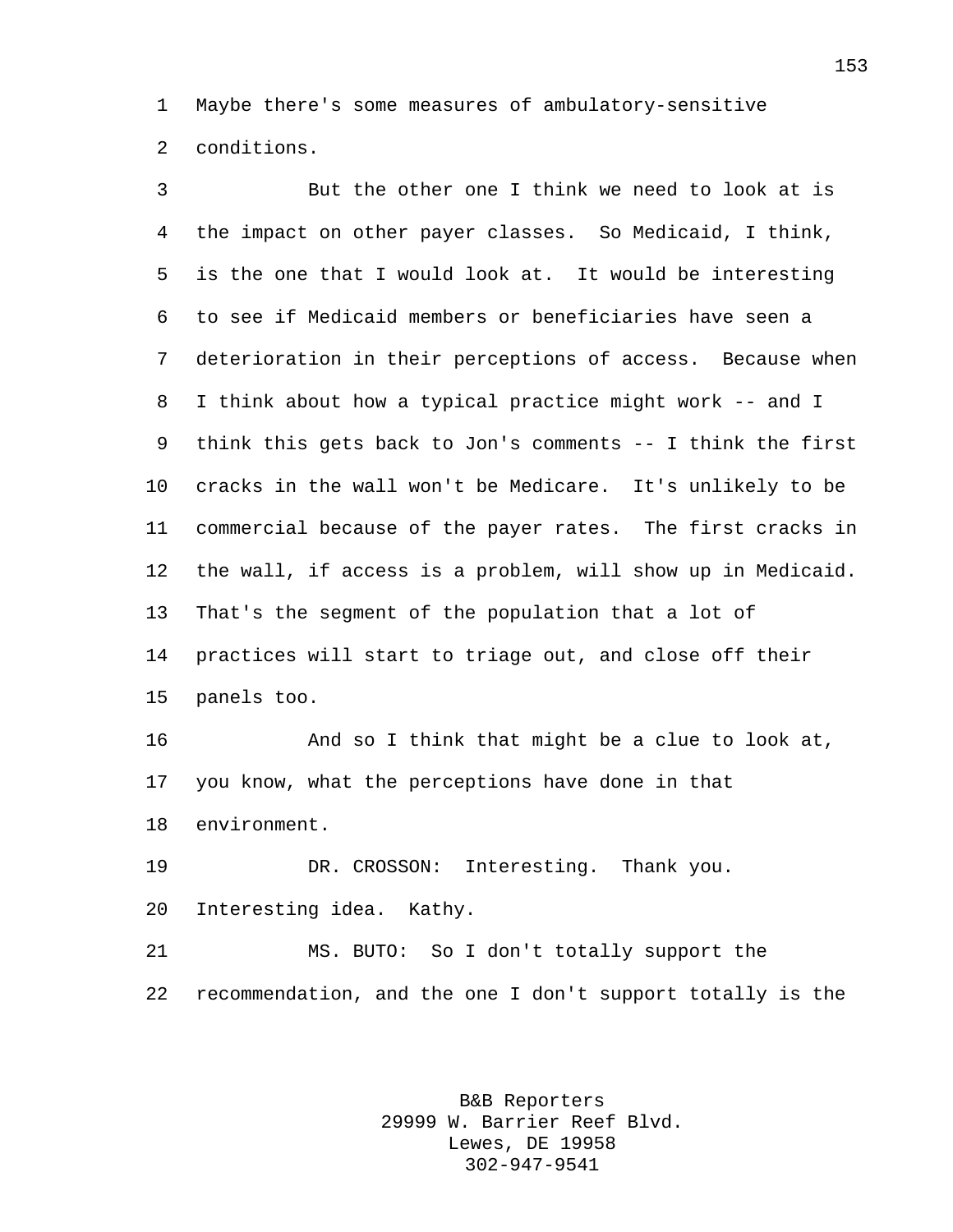first one, which is to merge hospitalists in with other specialties. And the reason I don't support that is I think even though we definitely want to be able to separate them in terms of our analysis, I think for all the reasons that people have already stated, I think it's important for us to keep our eye on the role they are playing in care coordination inside and outside the hospital for high-risk patients who have been hospitalized. And from what I gather, it is even now going into post-acute settings.

 So I'd hate to lose them in that other specialty bucket which tends to be -- I hope there are no other specialties sitting around the table, but we tend to denigrate that third bucket of specialties that, if you look at some of the areas of growth in services or ancillary services that might not be considered critical, some of those specialties are implicated. And I'd hate to have us assume that hospitalists are somehow associated with unnecessary services. From what I'm hearing, they do play an important role, maybe not everywhere, but they are sought after.

 So they also are providing primary care. For that reason, I think we ought to keep our eyes on them in

> B&B Reporters 29999 W. Barrier Reef Blvd. Lewes, DE 19958 302-947-9541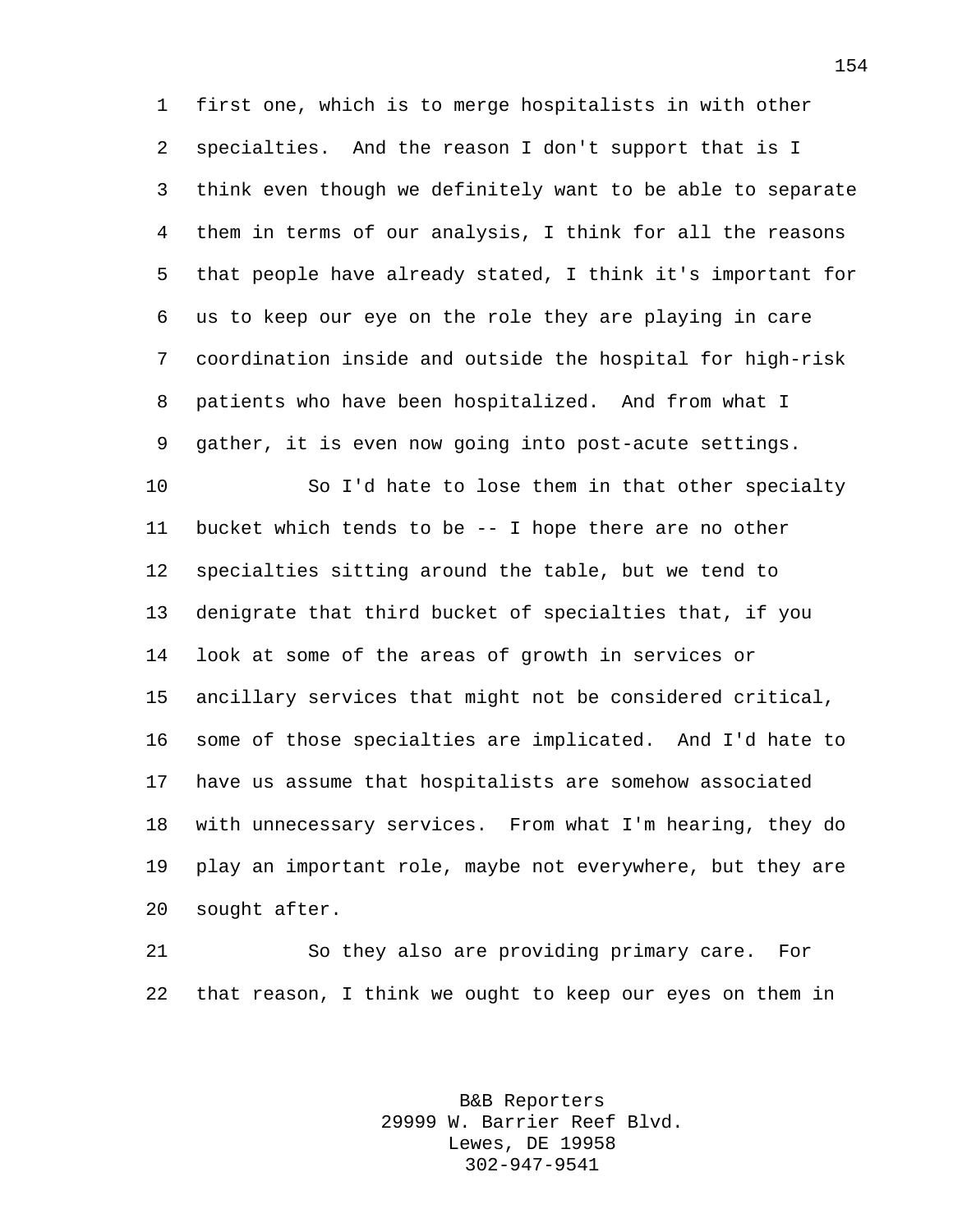the evolving role, along with nurse practitioners and physician assistants.

 Secondly, I'm trying to understand -- and I think this analysis helps us understand better -- declining interest on the part of physicians becoming PCPs. So we've touched on it in talking about hospitalists. I think another element is what we're beginning to see in terms of primary care physicians opting out of Medicare.

 So there are elements we should be looking at to determine if there's sort of a threshold or a canary in the coal mine for a threshold, when we really get concerned, either geographically, for some areas, or just in a more general sense. But there are a number of things going on - - movement to hospitalists, some opt-outs, some pockets of access problems. The question is, what's going on? So I think it can help us, in a broader sense, look at access. Thank you.

18 DR. CROSSON: Thank you, Kathy.

Larry?

 DR. CASALINO: Yeah. First of all, in terms of measuring access, I agree with what others have said. Just relying on the survey may not be enough. Focus groups is a

> B&B Reporters 29999 W. Barrier Reef Blvd. Lewes, DE 19958 302-947-9541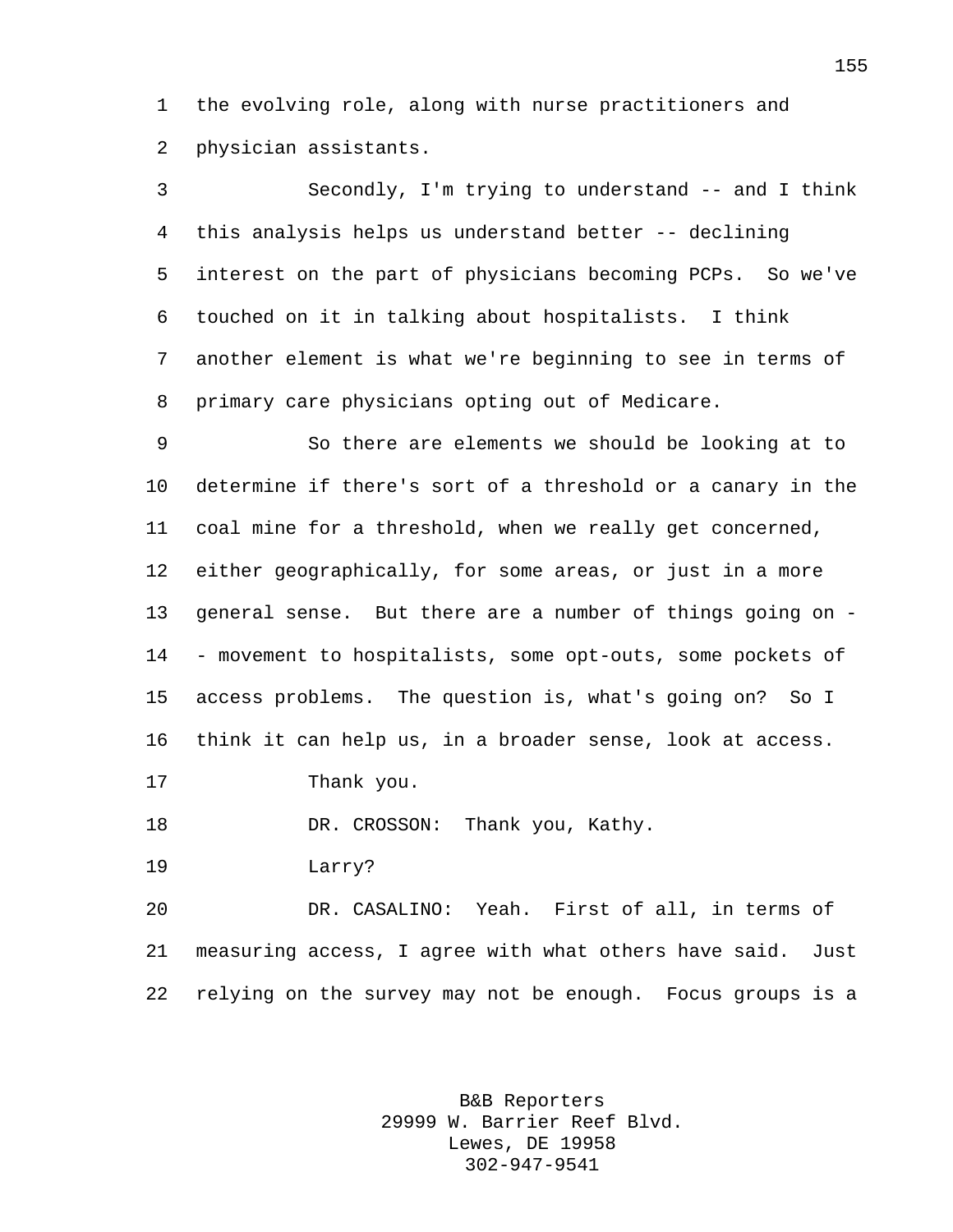good idea. I don't know if it would be legal or politically wise for MedPAC to do Secret Shopper kind of phone calls like Karen Rose did, but that would be a way of getting at things.

 I think another possible measure is health care fragmentation. There's ways to measure fragmentation from claims data now, and if you believe that if there's less primary care or there's fewer primary care physicians, they're more rushed, whatever, at least more fragmentation, which is a reasonable hypothesis, then you'd except to see fragmentation go up as primary care physicians go down. So that could be looked at pretty cheaply.

 I'd also look at the growth of urgent care. I think that, in my mind, every urgent care visit, pretty much, is a failure of primary care, of primary care access. You could also say, for slightly different reasons, ambulatory care and ED visits. I think if you see urgent care going up, you see ambulatory care and ED visits going up. I think you can think there's less primary care access.

 Looking at units -- I agree with the recommendations, by the way. I should say that straight

> B&B Reporters 29999 W. Barrier Reef Blvd. Lewes, DE 19958 302-947-9541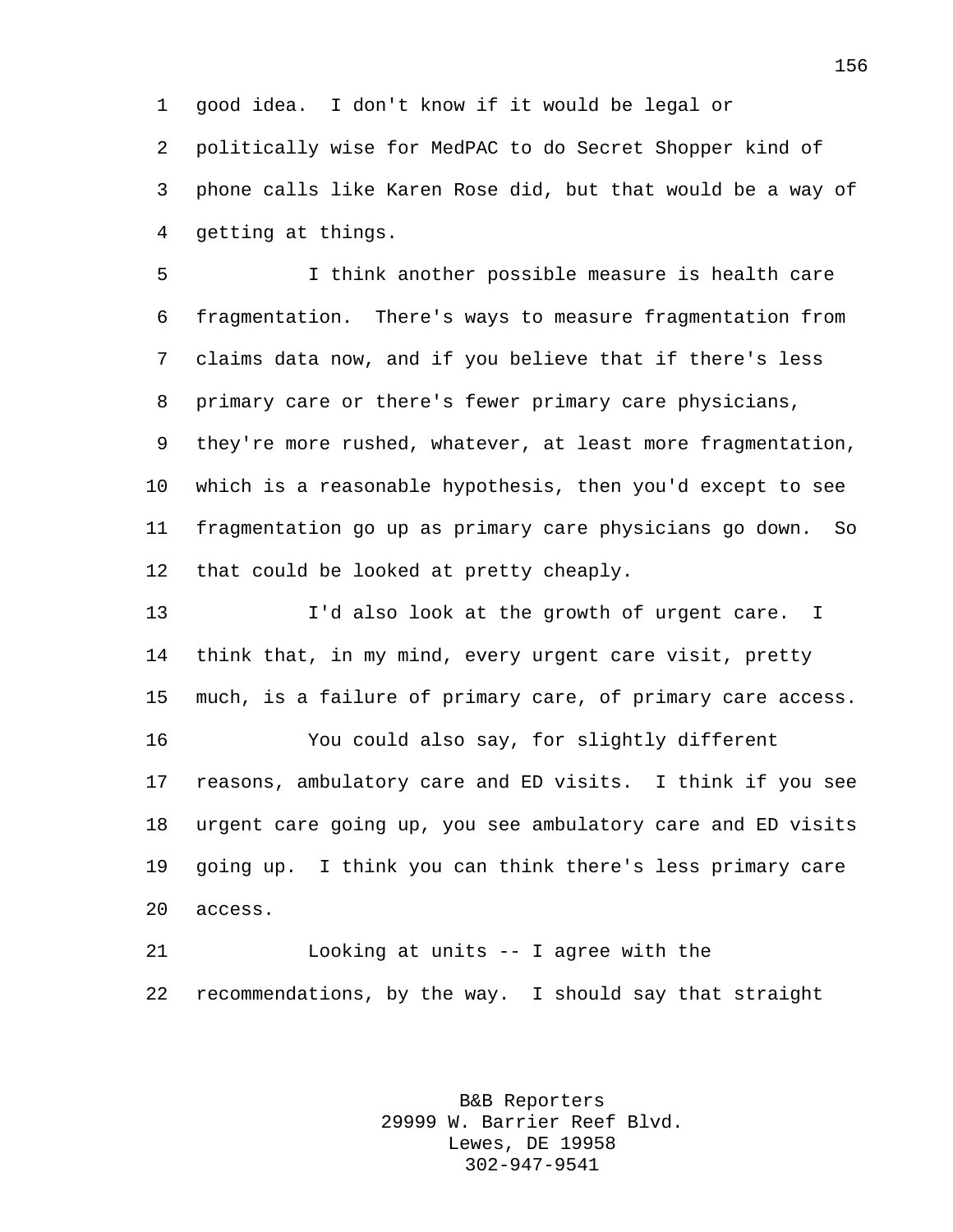up, but looking at units of service for primary care as a measure of access -- other people have mentioned this -- if physicians started doing more on the phone, for example, or by telemedicine, however you want to define it, and less in person and you couldn't measure that, it would look like less service. But it wouldn't necessarily be the case.

 I also agree. I don't know if it's within MedPAC's scope to look at Medicaid, which I can tell you from experience, that will be the first thing that goes for practices is cutting out Medicaid, seeing Medicaid patients.

 But maybe you already do this. Looking at dual eligibles, I think, would be of some use.

 Then in terms of the supply of physicians, we had a little discussion earlier today about if primary care physicians aren't spending an hour or two a day of doing to the hospital and back and rounding in the hospital on one or two patients, could they see more patients? We actually see, in the numbers here, fewer encounters with primary care physicians per beneficiary per year. So it's not obvious that that's happening in terms of hospitals indirectly increasing the supply of primary care services.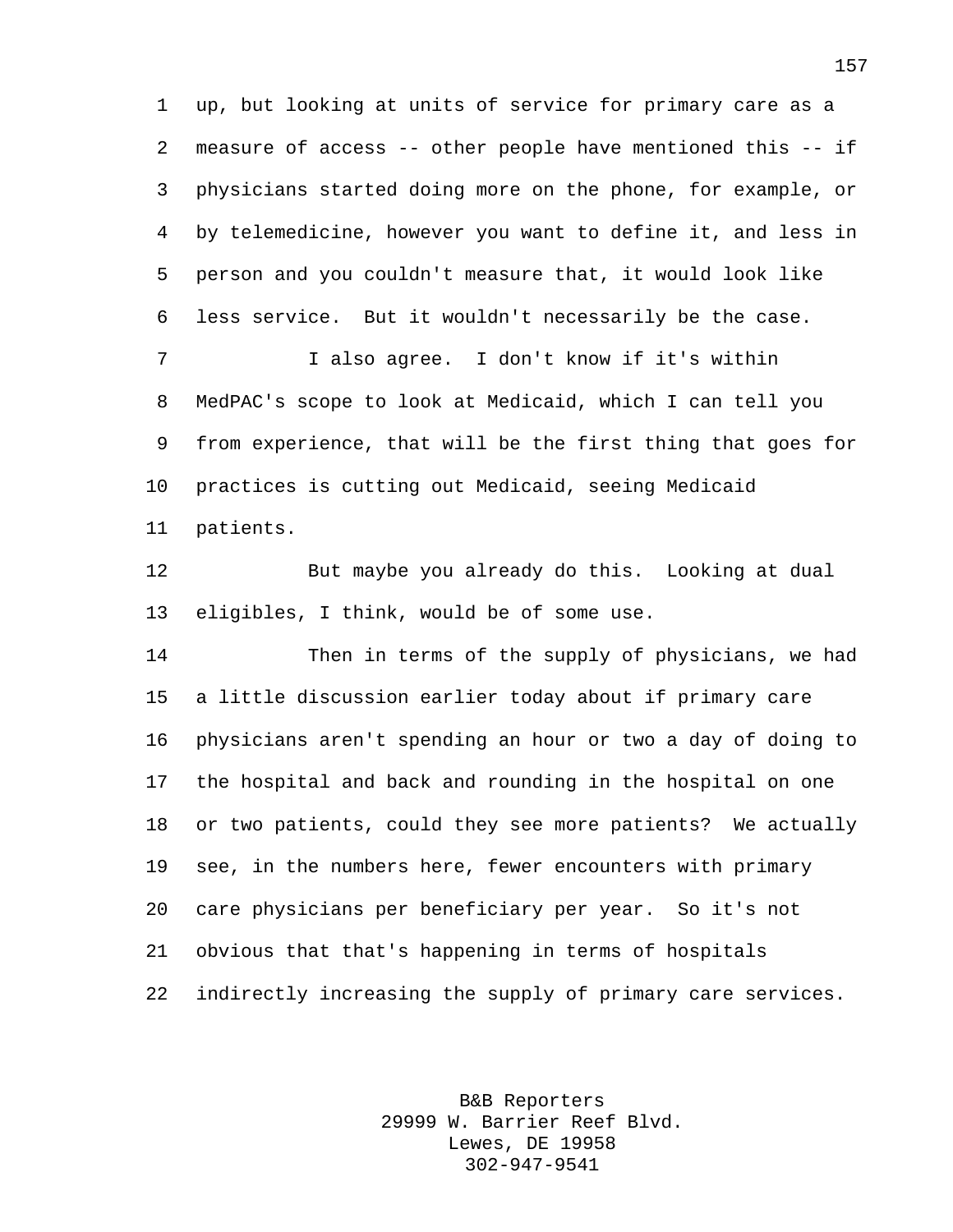I think that it's already been mentioned with physician assistants and nurse practitioners. There's probably a fair amount of billing done not in their name, but under the physician's name. But without being able to measure that, it's hard to know the contribution of PAs and NPs to primary care supply.

7 But I will say -- this may have been mentioned -- I think we're going to see fewer and dramatically fewer physician assistants and nurse practitioners working in primary care. They're working pretty much in every specialty now, and just counting encounters with NPs and PAs, without knowing whether they were primary care-based, is not going to contribute to understanding the supply of primary care services.

 Long term, I think there's a tremendous -- I think we are getting behind the curve. We had the one graph that showed a 50 percent drop over not very many years in the number of general internal medicine residents planning to do primary care. Fifty percent is a lot, particularly in the last year or two, it looked like. I don't know if that's a blip, or if it were to continue like that, it would be very dramatic. So I think that's a worry

> B&B Reporters 29999 W. Barrier Reef Blvd. Lewes, DE 19958 302-947-9541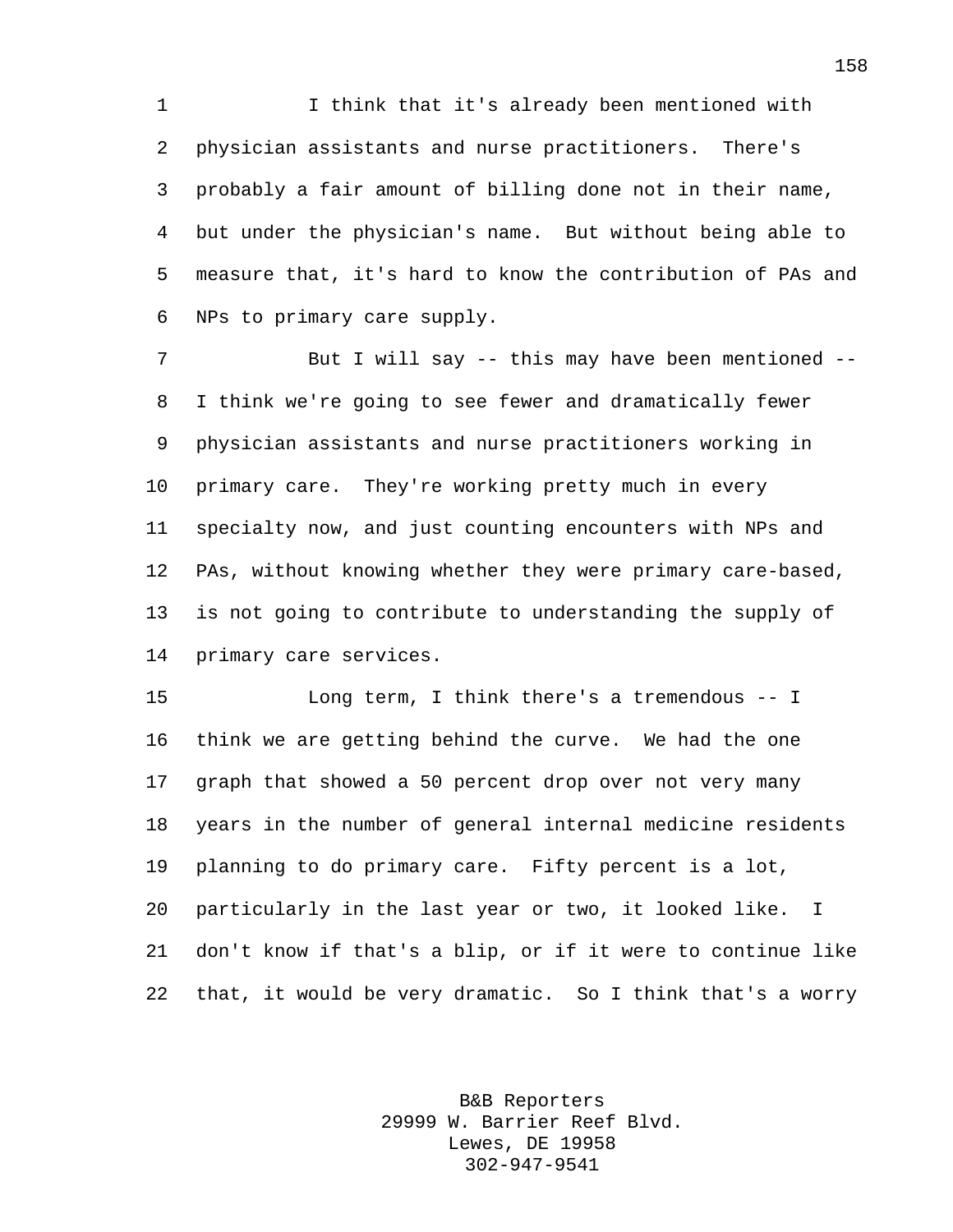about supply and then also what I mentioned about the NPs and PAs going into subspecialties.

 And then just two extremely quick points to finish, in terms of the volume measurement as a way of measuring access, I think that's fine, but it is a little tricky to interpret. In one graph that you had, imaging increased by far the least, not very much at all. So do I interpret that as a lack of supply of imaging, or do I interpret it as physicians are actually getting better at not ordering unnecessary imaging? So it can be a little tricky interpreting volume. That's not a reason not to do it, but I think it needs to be given in context.

 The last thing I would just caution is be careful with percentages versus absolute numbers. A 13 percent increase in encounters for nurse practitioners and physician assistants over the last few years, average a year, that sounds pretty impressive, but actually over three years, the increase in absolute numbers was 1.1 to 1.8. Looked at in those terms, it's not as impressive as the percentage terms.

 Also, it was mentioned 16 percent versus 84 percent. I can't remember exactly what that was. I think

> B&B Reporters 29999 W. Barrier Reef Blvd. Lewes, DE 19958 302-947-9541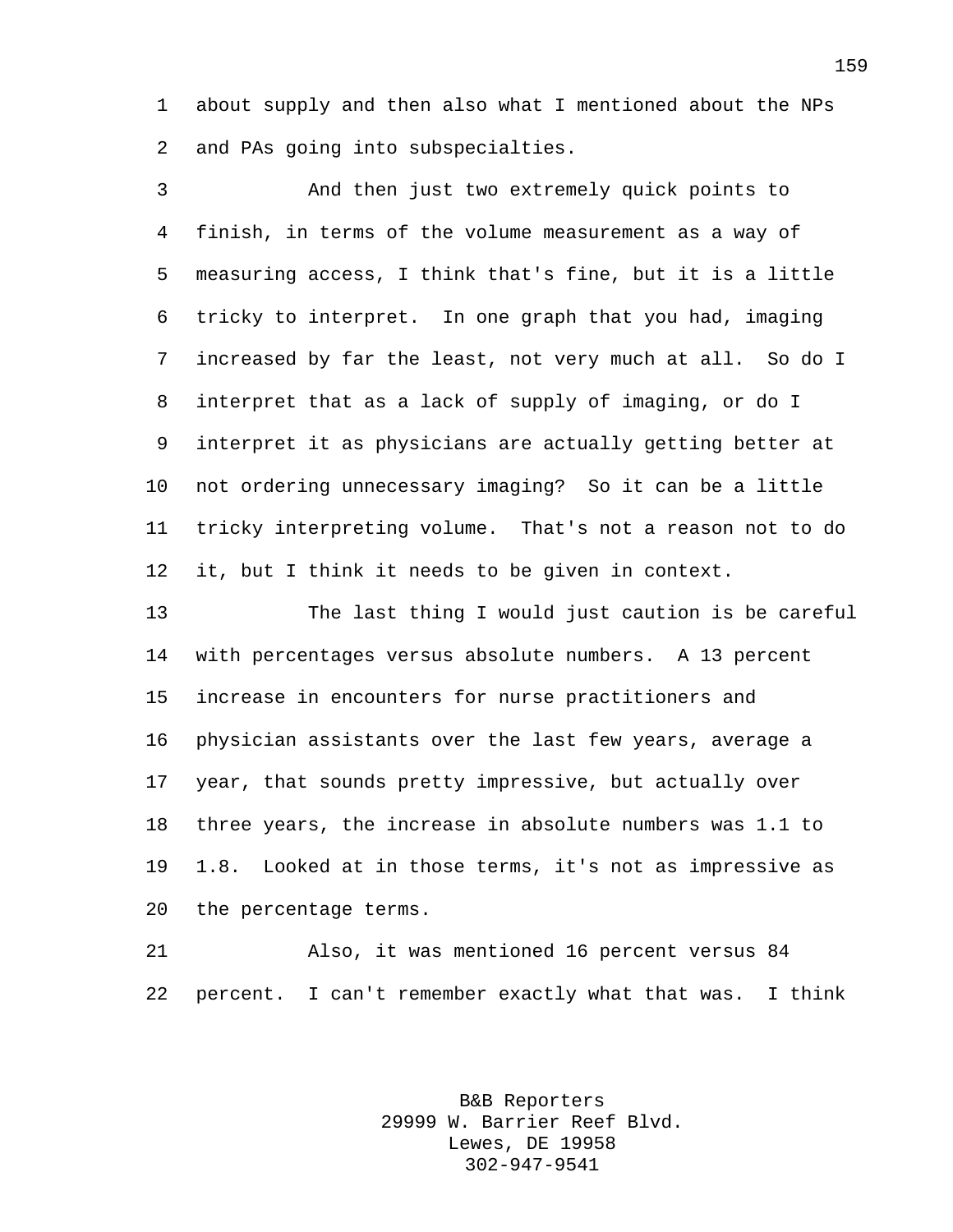one was NPs and PAs; the other was primary care physicians. Again, given the very different denominators that we're looking at, it's misleading, I think, to try to compare 16 to 84 percent. I'd always try to look at absolute numbers and absolute differences as well as percentages.

 DR. CROSSON: Okay. Dana and then Bruce. I'm sorry. I wasn't keeping up with the list. So Bruce, Paul, and then Dana.

 MR. PYENSON: Thank you very much. I support the recommendations, though I would ask consideration for an RVU work unit-based metric taking out the practice expense and the medical professional liability piece. It might be useful or just another metric to test for consistency.

 I think on the broader issue of the ultimate chapter and the tasks we have, some recognition of the changing nature of physician employment would be helpful.

 I think much of what we do, perhaps even the physician fee schedule, has an underlying assumption of individual physicians who are self-employed or working in small groups, and that is an assumption that may affect the way we look at health care more broadly.

For example, a self-employed physician may have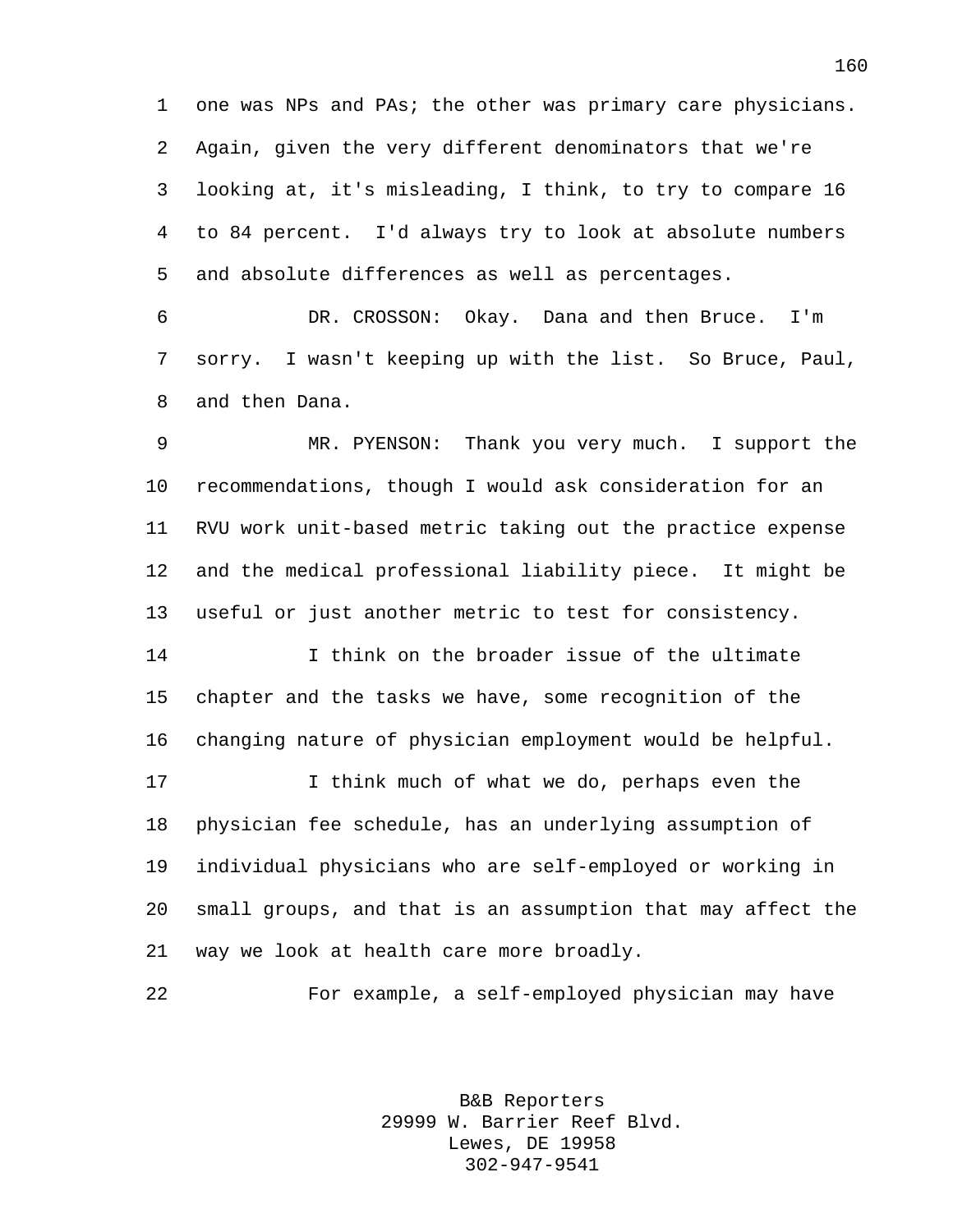different behaviors with respect to how they think about answering emails and phone calls because they're building a panel of patients, if you will, a business that's going to persist for years. Whereas an employed physician who doesn't get paid for that may have a different view of how they work.

 So it seems on the one hand almost easier to think about physician practices in the same way that we think about the financial indicators for adequacy of hospitals or adequacy of other enterprises by looking at whether there's adequate capital and other financial metrics. How are the publicly traded outlooks? How is that perceived?

 So just some ideas on the broader topic to recognize the changes, I think, all the Commissioners have spoken to from our adequacy analysis.

17 DR. CROSSON: Thank you, Bruce.

Paul?

 DR. PAUL GINSBURG: This is my second time, so let me --

21 DR. CROSSON: Oh, okay. Dana? DR. SAFRAN: Thank you.

> B&B Reporters 29999 W. Barrier Reef Blvd. Lewes, DE 19958 302-947-9541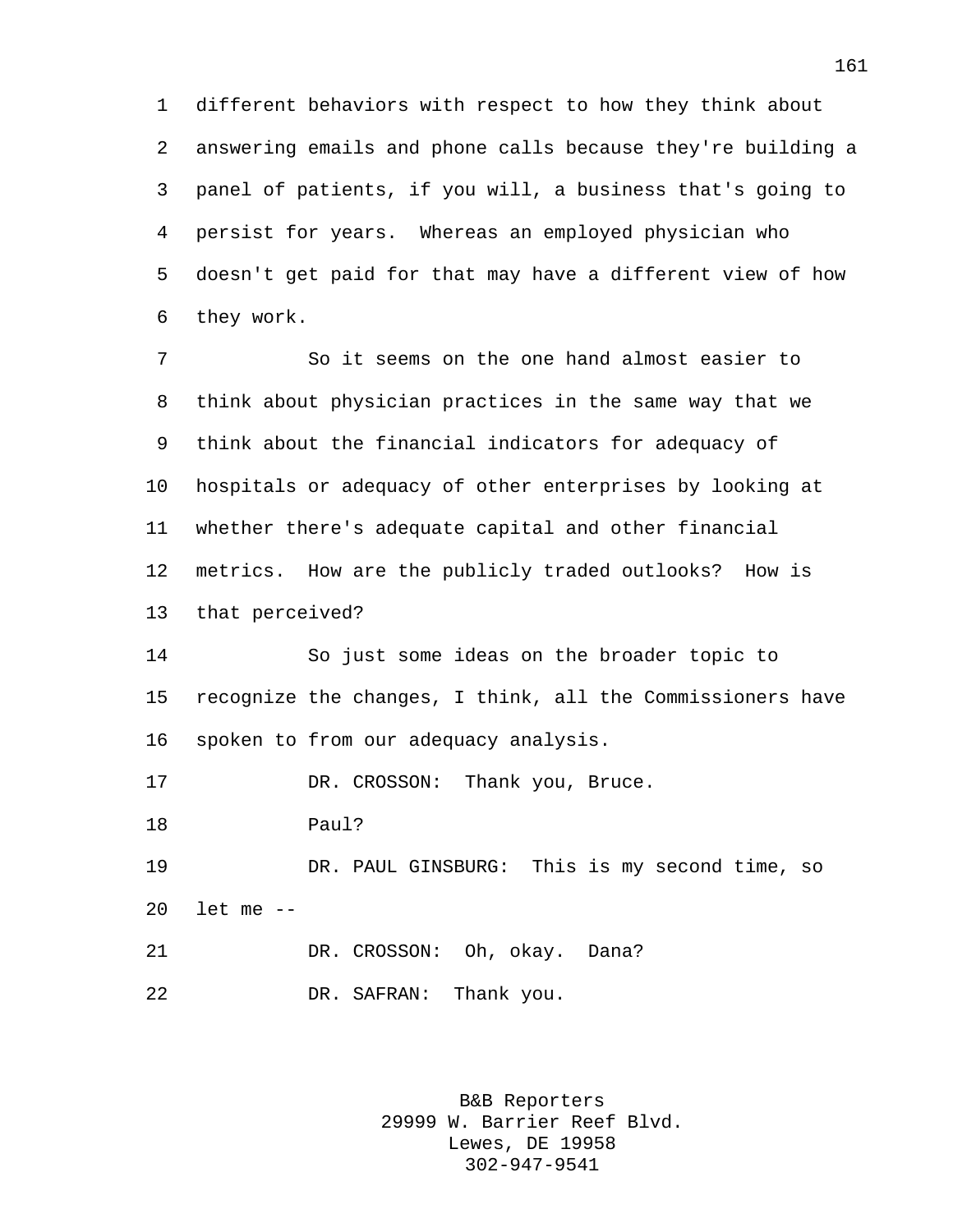So I guess I wanted to make two comments about this was a great discussion, and I think the opportunity that I see in front of us is really to leverage a workforce that we didn't fully know we had. But in listening to a lot of the comments of my colleagues, I see two things in particular that I wanted to call out.

 One is the opportunity to really in a formal and very purposeful way integrate what happens for a patient in the hospital back out to their primary care physician in the community has been a gap forever. It's one that ACOs are, I think, working to close, but I think it would be good to harness the workforce that we have in hospitalists to really formalize that and make it an expectation that when a patient has been hospitalized that doctor to doctor can really connect the dots for that patient and what is needed for their care, even if they're not in an ACO, so that that doesn't fall through the cracks.

 The other is I was really struck by what Karen was sharing about kind of seeing hospitalists as people trained in internal medicine but who are really comfortable with the high acuity and complexity, and thinking about Jonathan's comments about his dad, remembering my own

> B&B Reporters 29999 W. Barrier Reef Blvd. Lewes, DE 19958 302-947-9541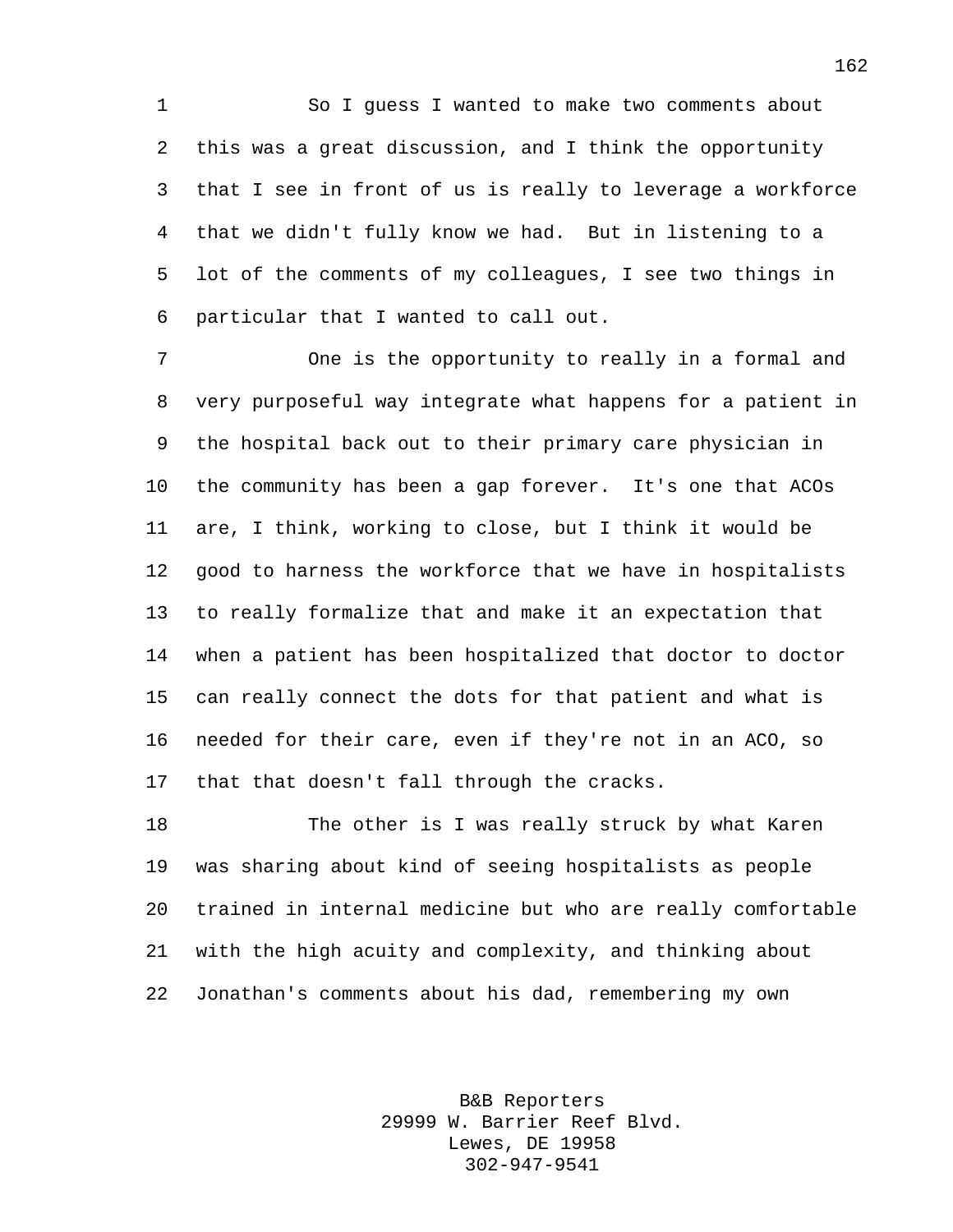experiences with my dad who passed away in 2012, but during a several-month illness said that his primary care doctor told him he could no longer take care of him because he was too complicated.

 So harnessing this idea of hospitalists as part of the primary care workforce, though, I definitely support segmenting them out so we don't lose track.

 Doing what we can do to potentially promote this idea that maybe they are really useful workforce, not just when patients are in the hospital but when our beneficiaries are complex and need a clinician who can look after them as a primary care physician outside of the hospital and is comfortable with that complexity and high acuity.

So thanks.

DR. CROSSON: Thank you, Dana.

Paul?

18 DR. JAFFERY: Jay?

19 DR. CROSSON: On her point?

 DR. JAFFERY: Yeah, it's sort of related to that. I'll be very quick.

Thinking about the idea of people being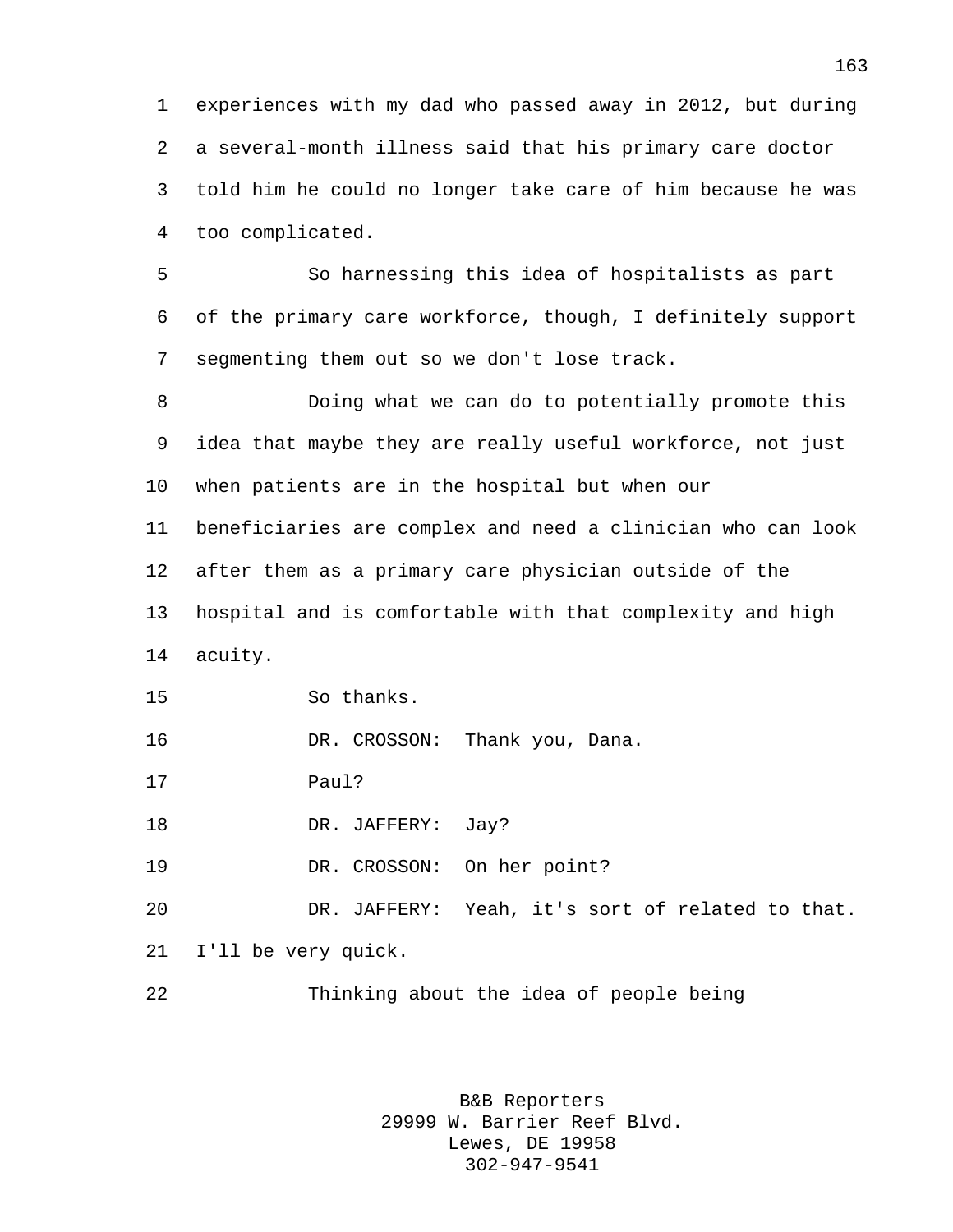comfortable with their hospital training, then becoming hospitalists, on Slide 4, you talk about the factors that might influence decisions to become hospitalists.

 The one thing that I don't think we heard come out would really fall in that training, that first bucket, the training one, which is that hospitalists or internal medicine residents train largely in hospitals and are comfortable in that role. I think it's just important for us to call that out and think about it, maybe not so much for this report specifically but going back to last month in our conversations about graduate medical education funding. It's something we should think about, how these things track.

DR. CROSSON: Okay. Paul?

 DR. PAUL GINSBURG: I just wanted to mention that for our March reports on beneficiary access, the context may have changed substantially because of the proposed rule for the Medicare fee schedule that CMS has issued, and the Commission has commented very favorably on a very substantial increase in relative payments for outpatient ambulatory evaluation management services. Of course, this won't go into effect until, I guess, next year, and we'll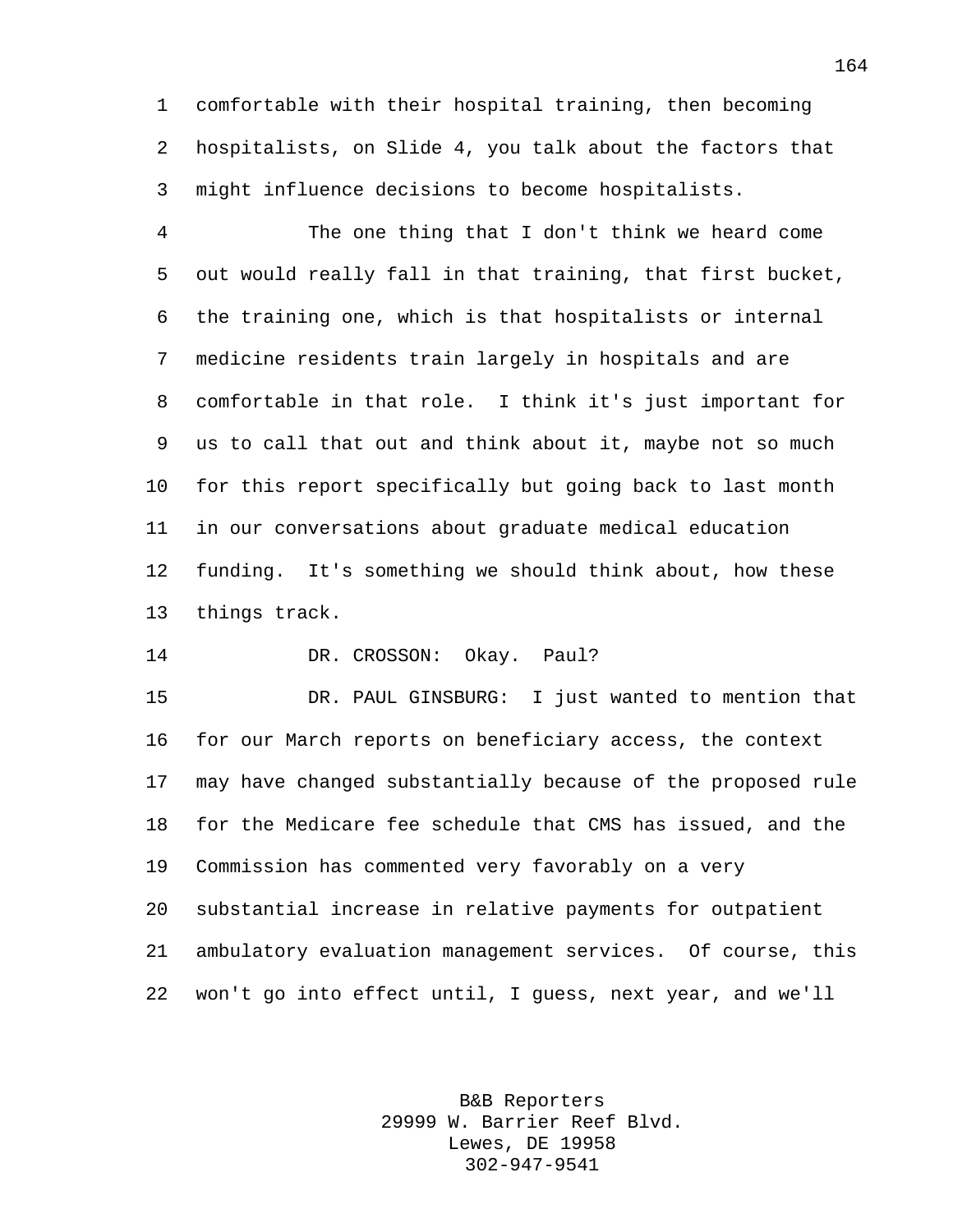know this in November.

 But the interesting thing is that it's probably the most striking policy over a long period of time that's specifically relevant to this issue of access to primary care. DR. CROSSON: Thank you, Paul. Good discussion. Thank you, Brian and Carolyn and Kevin. Thanks for coming back, Kevin. 9 [Laughter.] DR. CROSSON: We'll move on to the next discussion. Thank you. **I**Pause. DR. CROSSON: Okay. We're going to move on to the last presentation for the day. That has to do with the continued discussion on the development of population-based outcome measures, specifically avoidable hospitalizations and avoidable emergency room visits. Ledia is going to present. You have the mic. MS. TABOR: Good afternoon. Today I'll present background and analysis on two population-based outcome measures -- avoidable hospitalizations and ED visits. Consistent with the Commission's principles,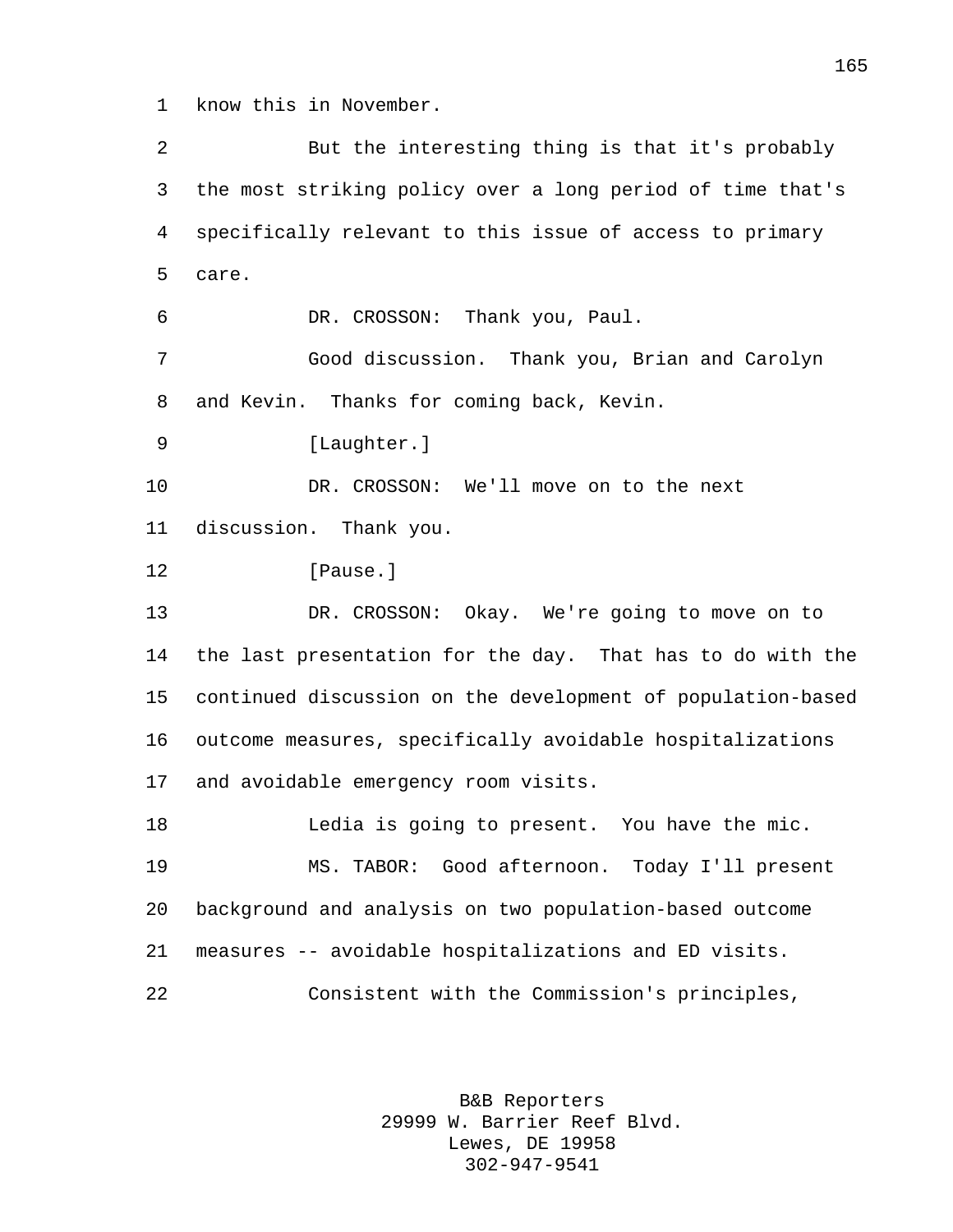these measures are patient-oriented, encourage coordination across providers and time, and promote relevant change in the nature of the delivery system.

 After the presentation, we would like your feedback on next steps for our work with these measures.

 The Commission's goal for quality measurement is to use a small set of population-based outcome, patient experience, and value measures to assess the quality of care and create aligned incentives across different populations such as beneficiaries enrolled in Medicare Advantage plans, accountable care organizations, and fee-for-service in defined market areas.

 Today we'll talk about the use of avoidable hospitalizations and ED visits as concepts that could be translated into claims-based outcome measures to compare quality of care for fee-for-service populations, given the adverse patient impact and high cost of these events.

 We contracted with RTI International to define uniform avoidable hospitalizations and ED visits measure specifications.

 Hospitals are important to the delivery system and are necessary to diagnosis and treat the sick and

> B&B Reporters 29999 W. Barrier Reef Blvd. Lewes, DE 19958 302-947-9541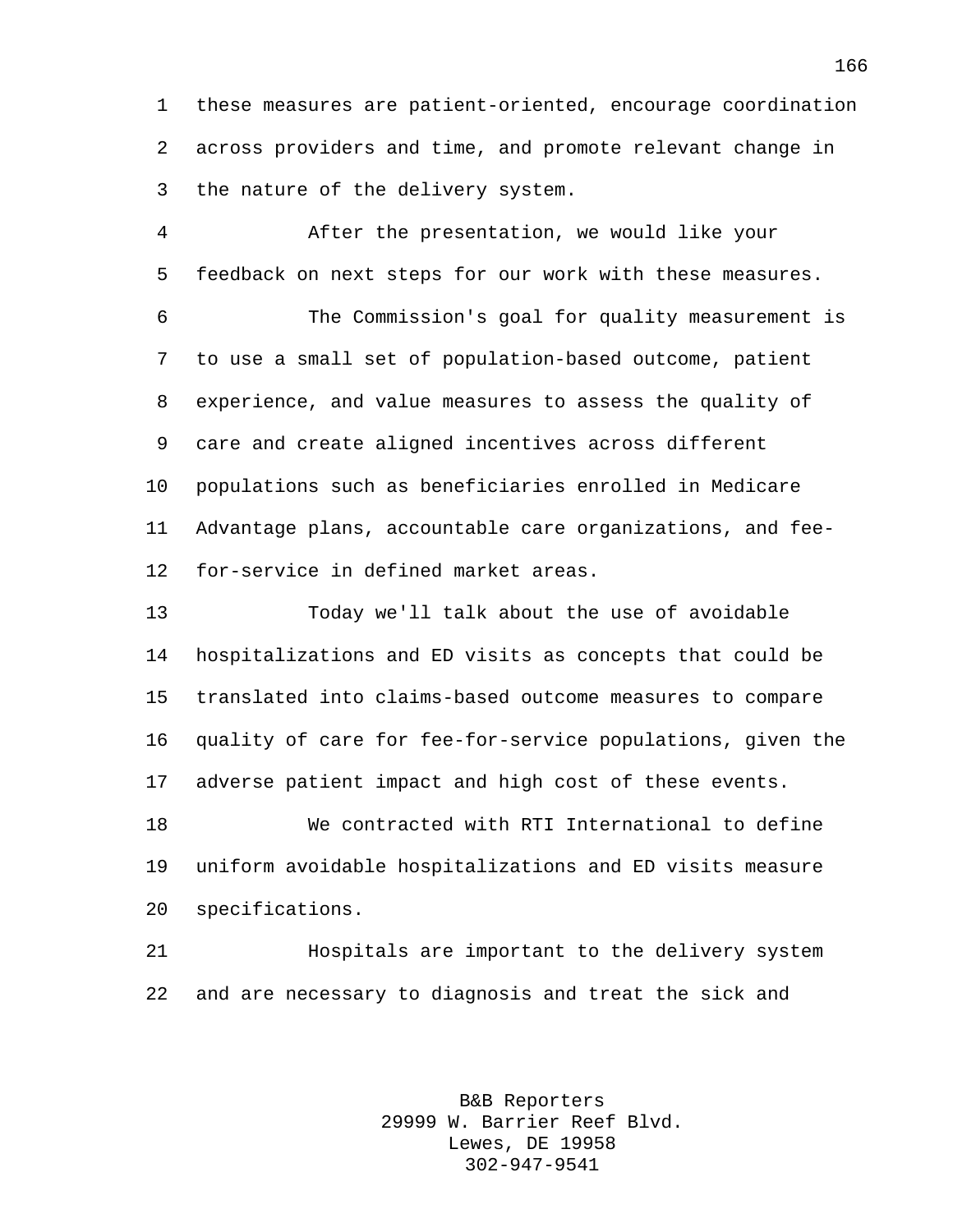injured. However, hospital stays can pose risks to patients, particularly the elderly.

 The inpatient environment itself can lead to a reduction in elderly patients' independence as they cope with functional loss that can stem from extended bed rest or delirium.

 Adverse events during the hospital stay also represent a risk, including hospital-associated infections, medication errors, and pressure ulcers.

 Similarly, EDs are not the ideal venue for treatment of non-urgent acute conditions and management of chronic conditions because non-urgent utilization detracts from ED resources for providing emergency and lifesaving care.

 Also, clinicians in the ED typically lack a relationship with the patient and are unfamiliar with the patient's baseline state.

 Conceptually, avoidable hospitalizations and ED visits may result from inadequate access to ambulatory care or inadequate coordination of care received and as such may reflect the effectiveness of the ambulatory care system. Avoidable hospitalizations and ED visit measures

> B&B Reporters 29999 W. Barrier Reef Blvd. Lewes, DE 19958 302-947-9541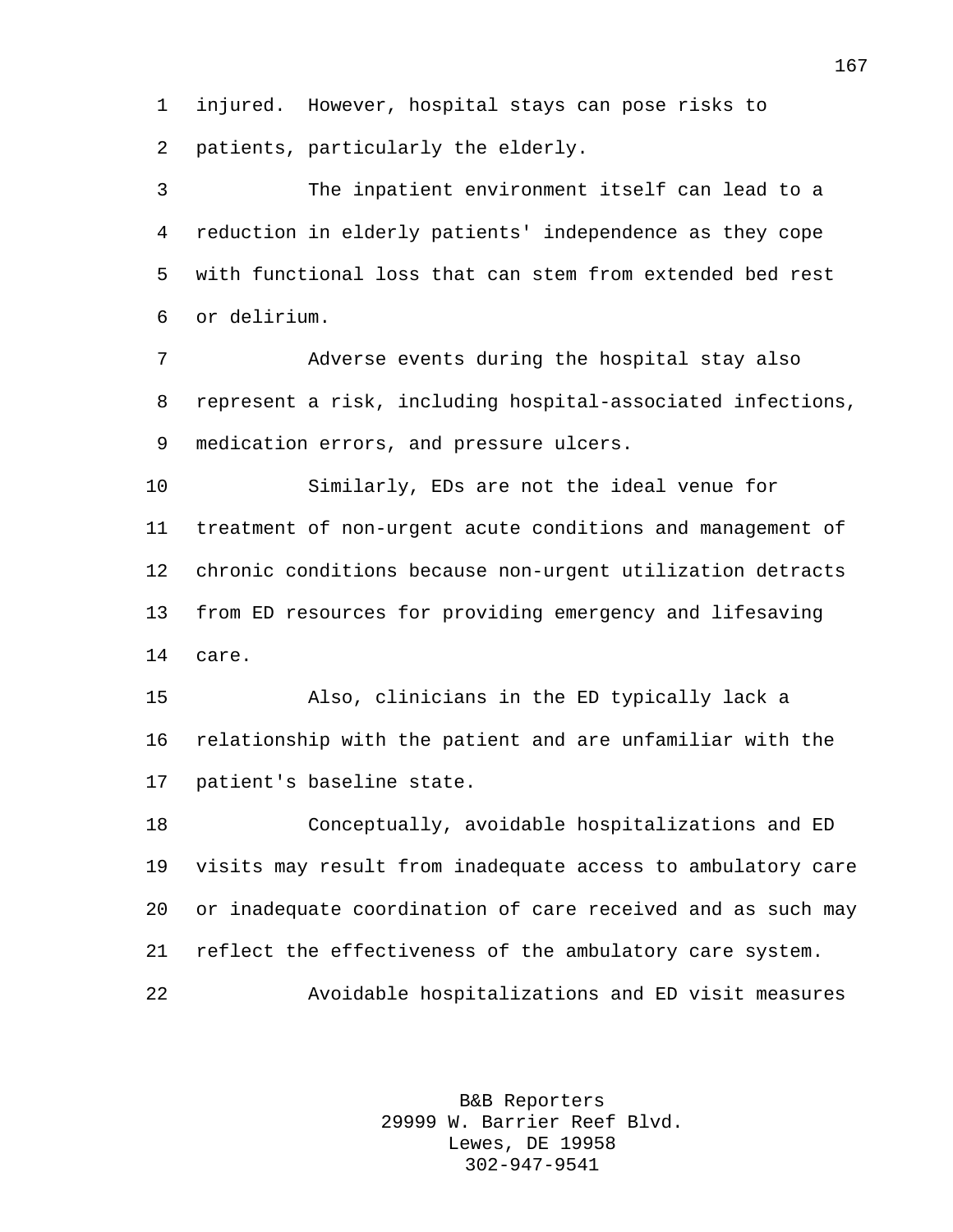based on administrative data, if properly calibrated, can be useful indicators of potentially high- or low-quality care.

 In practice, not every avoidable hospitalization or ED visit can be avoided, but they can demonstrative relatively quality.

 We defined avoidable hospitalizations using existing measures of ambulatory care sensitive conditions that are currently used in the Medicare program. For avoidable ED visits, we applied the same set of conditions as used in defining avoidable hospitalizations and incorporated other acute conditions from additional research because there are less comprehensive existing measures currently used in Medicare.

 Two categories of ambulatory care-sensitive conditions are counted in the measure definitions; first, chronic conditions including diabetes, chronic obstructive pulmonary disease, asthma, hypertension, and heart failure; second, acute conditions including bacterial pneumonia, urinary tract infections, cellulitis, and pressure ulcers. The ED visits'

definition of avoidable conditions also includes upper

B&B Reporters 29999 W. Barrier Reef Blvd. Lewes, DE 19958 302-947-9541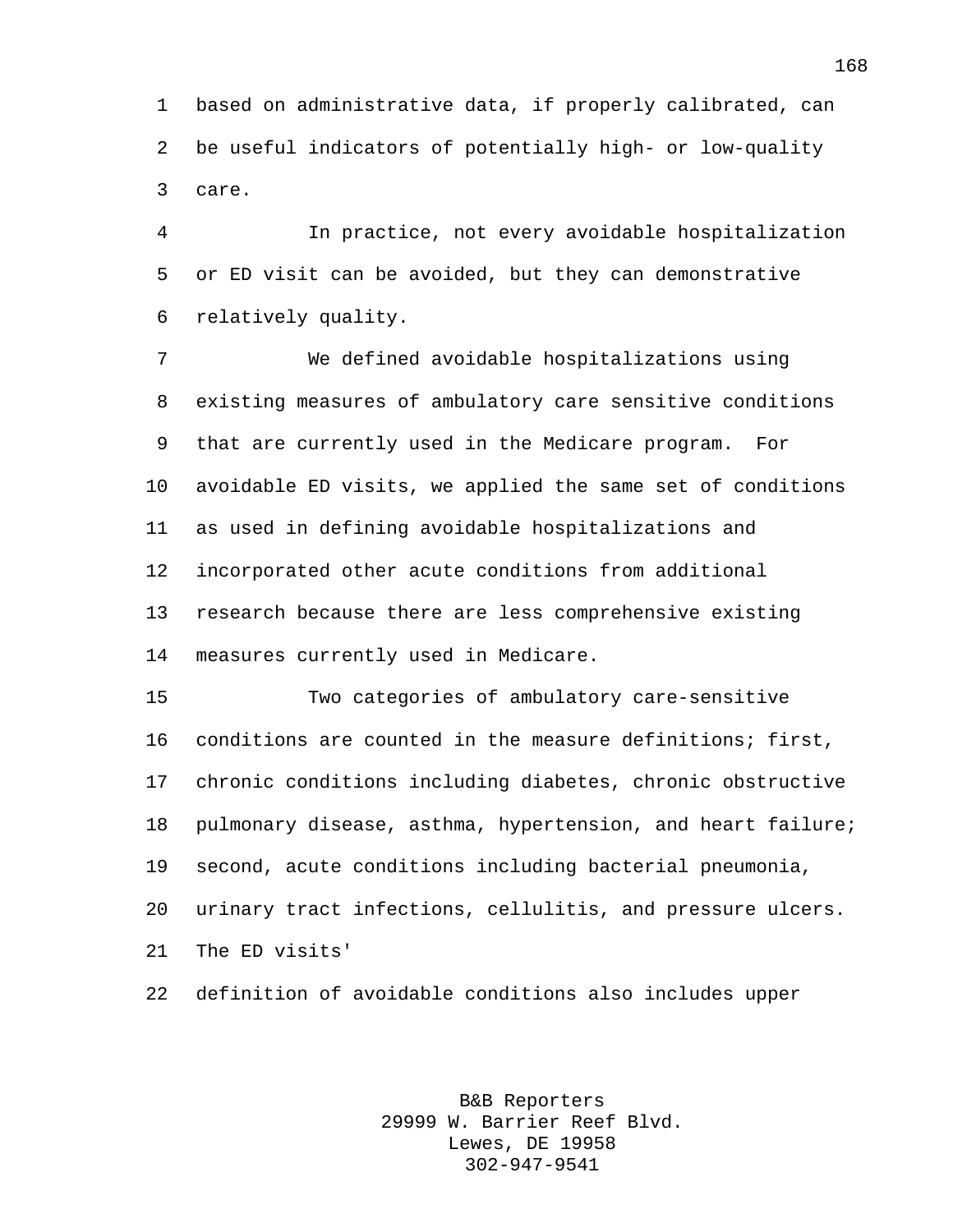respiratory infection, otitis, rhinitis, influenza, and non-specific back pain.

 The measures assume that not every hospitalization or ED visit tied to these conditions can be avoided, but they can be used as relative markers of quality.

 Our definition of avoidable hospitalizations included both inpatient admissions and observation stays. From a patient's perspective, an observation stay in a hospital is similar to an admission.

 Our measure of avoidable ED visits consisted only of ED visits that did not result in an admission or observation stay.

 Now that we have defined the two population-based measures, I will walk through some of our analysis, calculating measure results for the fee-for-service population using 2017 claims data.

 In 2017, about 4 percent of fee-for-service beneficiaries had at least one avoidable hospitalization while roughly 7 percent experienced an avoidable ED visit. Nationally, the average rate of total observed avoidable hospitalizations was 50.5 per 1,000 fee-for-service

> B&B Reporters 29999 W. Barrier Reef Blvd. Lewes, DE 19958 302-947-9541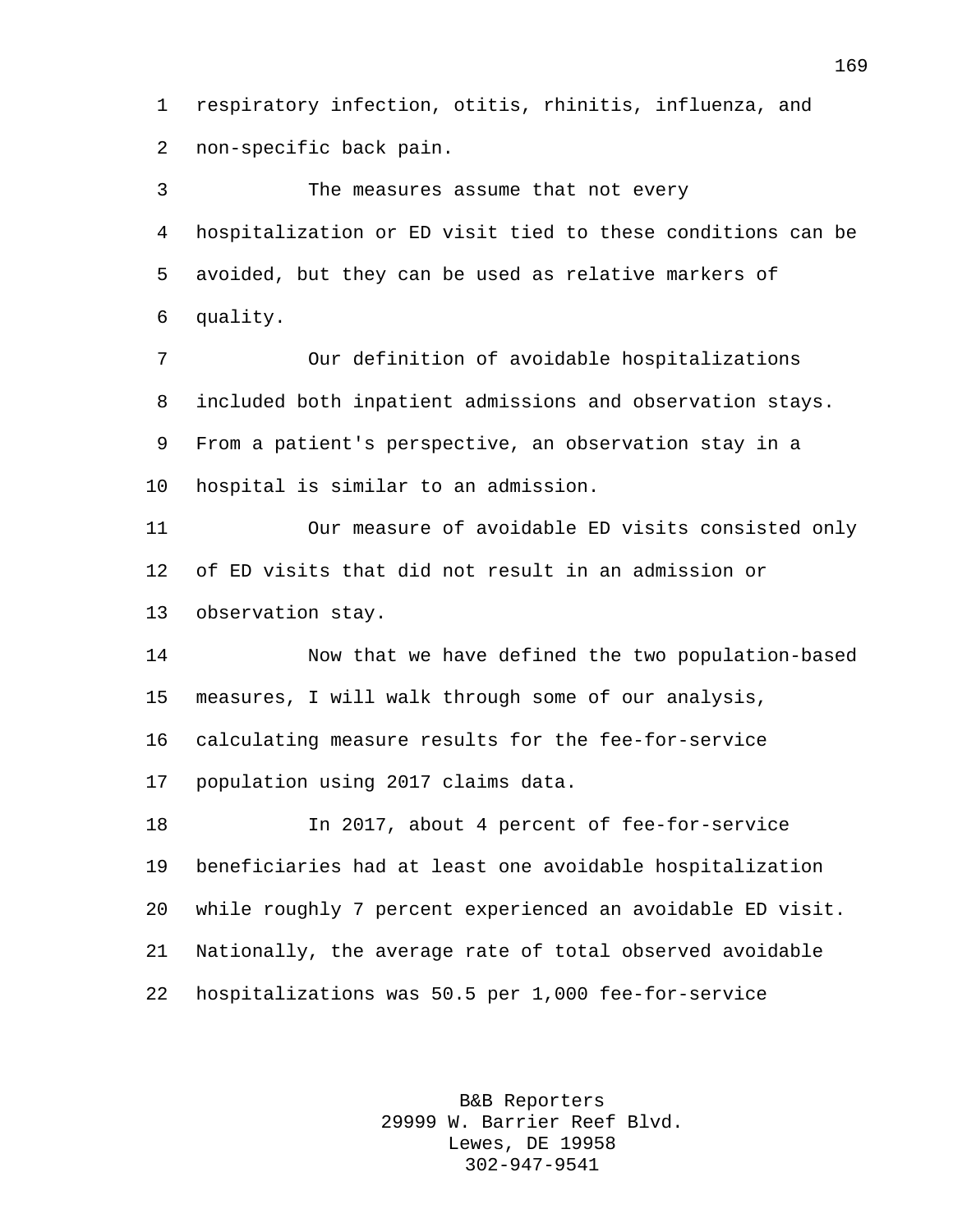beneficiaries, and the average rate of total avoidable ED visits was 94.3 per 1,000 fee-for-service beneficiaries.

 Avoidable hospitalizations due to chronic conditions contributed more than avoidable hospitalizations for acute conditions. This trend was reversed with avoidable ED visits, with more avoidable ED visits for acute conditions than chronic conditions.

 For quality improvement, it is important for the Medicare program to understand the nature of variation and avoidable hospitalizations and ED visit rates across local health care markets and the degree to which it reflects genuine differences in quality versus differences in underlying patient risk. Calculated at the local market area level, comparatively high risk-adjusted rates of avoidable hospitalizations and ED visits can be used to identify opportunities for improvement in an area's ambulatory care systems, even though not every hospitalization or ED visit can be prevented.

 In the risk adjustment model, we controlled for patient demographic characteristics such as age and gender and clinical conditions primarily based on HCCs. Consistent with the Commission's principles for quality measurement,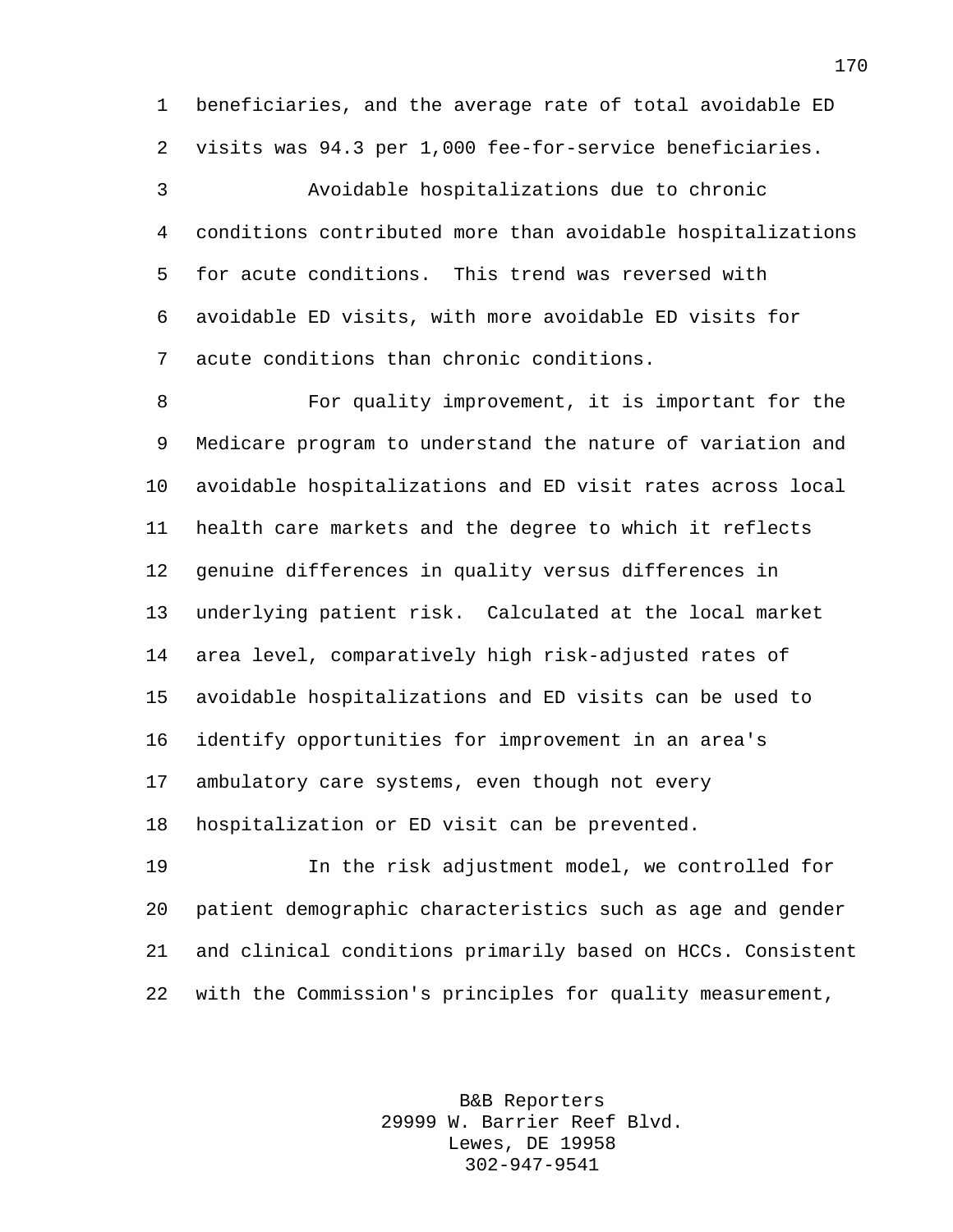we did not adjust for social risk factors in the risk adjustment model itself to avoid masking disparities in care.

 To understand the nature of variation in avoidable hospitalizations and ED visits across local health care markets, we calculated risk standardized rates of avoidable hospitalizations and ED visits for two different types of market areas.

 First, MedPAC has previously defined a set of about 1,200 MedPAC market areas that are designed to reflect local health care markets. The average fee-for- service population in each MedPAC market area is about 25,000 beneficiaries.

 We can reliably measure avoidable hospitalizations and ED visit rates for most fee-for- service beneficiaries in these larger areas. However, the values may not be actionable for ambulatory care systems, so we also calculated avoidable hospitalizations and ED visit rates for more narrowly defined hospital service areas.

 There are about 3,400 Dartmouth-defined HSAs comprising zip codes whose residents receive more of their

> B&B Reporters 29999 W. Barrier Reef Blvd. Lewes, DE 19958 302-947-9541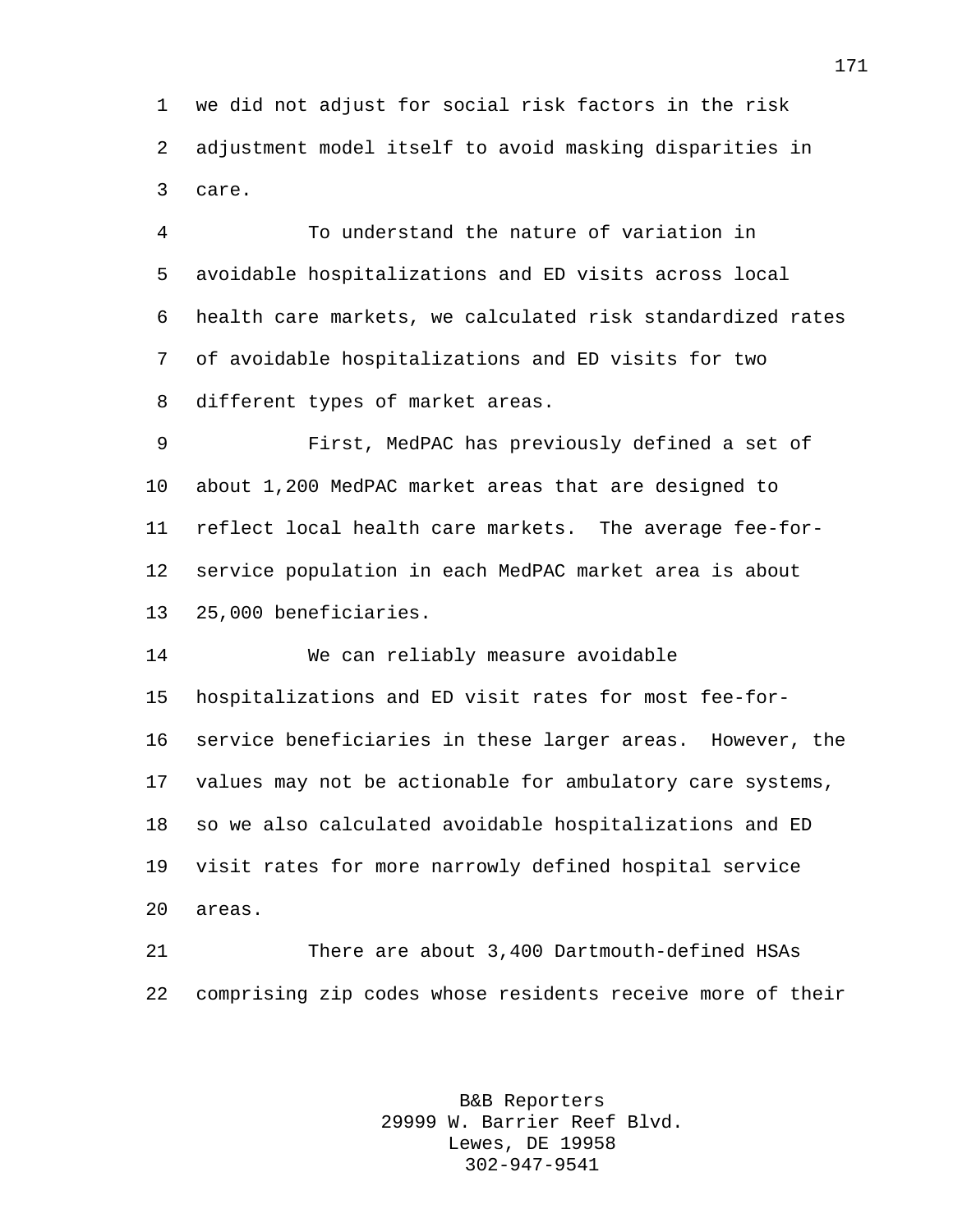hospitalizations in that area. There are about three times the number of HSAs than MedPAC market areas. The average fee-for-service population in each HSA is about 10,000 beneficiaries.

 This slide shows the distribution of percentiles of performance for the MedPAC market areas. The MedPAC market area at the 90th percentile of avoidable hospitalizations had a rate that was 1.8 times the MedPAC market area at the 10th percentile.

 The MedPAC market area at the 90th percentile of avoidable ED visits had a rate that was 2 times the MedPAC market area at the 10th percentile. This variation in performance signals opportunities for improvement.

 Comparatively high or low risk-adjusted rates of avoidable hospitalizations and ED visits can be used to identify opportunities for improvement or best practices in an area's ambulatory care systems.

 To further understand the nature of variation in avoidable hospitalizations and ED visit rates across MedPAC market areas, we looked profiles of the MedPAC market areas at selected percentiles of avoidable hospitalizations.

The Seattle MedPAC market area could be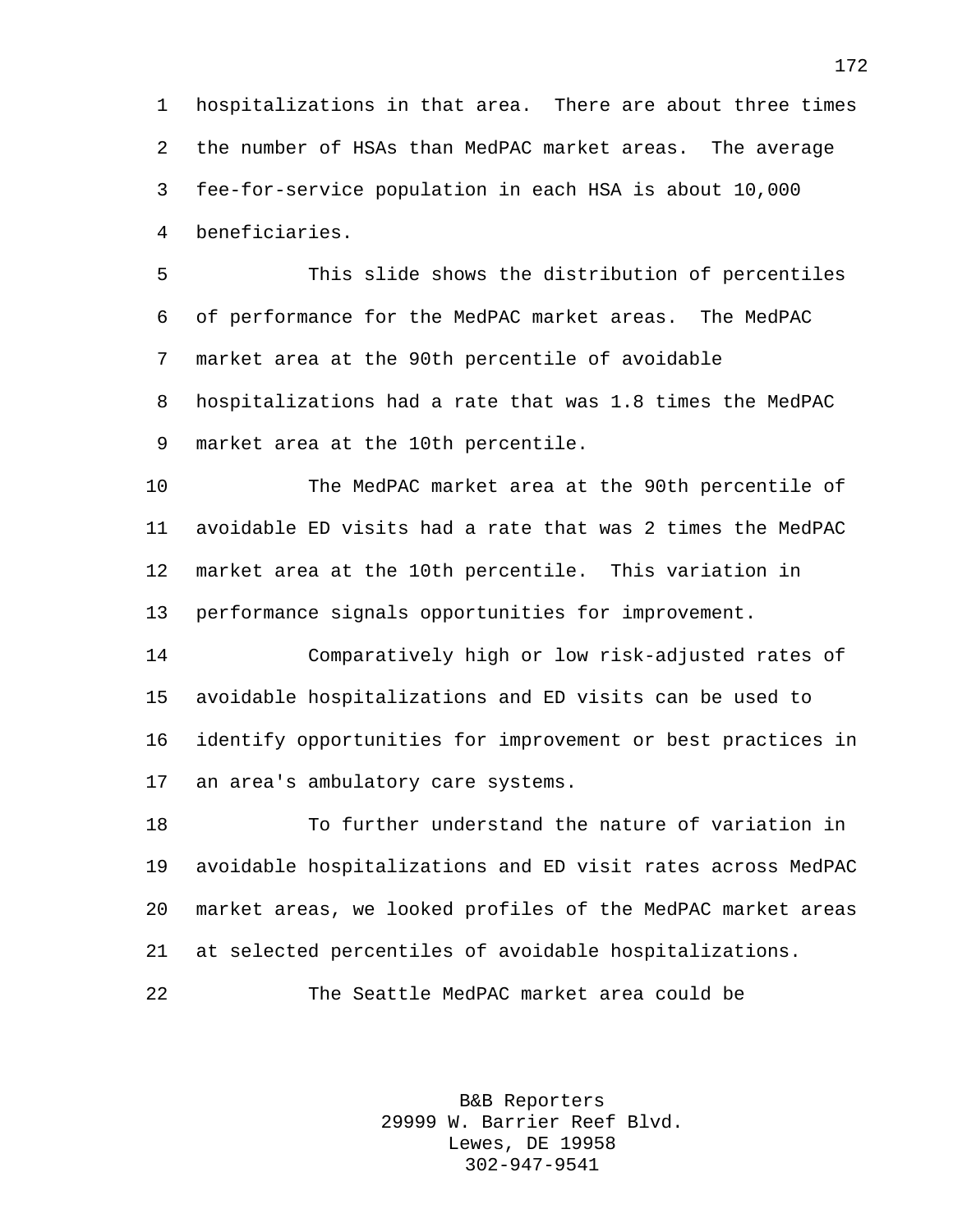considered a relatively high-performing area because its rate on the avoidable hospitalizations measure -- the green square -- is relatively high performing, and its rate on the avoidable ED visit measure -- the orange triangle -- is also high performing.

 One of the rural Nebraska MedPAC market areas could be considered a relatively average performing ambulatory care system on both measures.

 A rural Arkansas MedPAC market area could be considered a relatively low performing ambulatory care system because of its low performance on both measures. MedPAC market areas may have relatively high performance on one measure and not pm the other.

 For example, a MedPAC market area in rural Ohio is a relatively high performer on the avoidable hospitalization measure, but low performing on the avoidable ED visits measure.

 By contrast, the Greenville, North Carolina, MedPAC market area is a relatively low performing market area on the avoidable hospitalizations measure, but a higher performing MedPAC market area on the avoidable ED visits measures.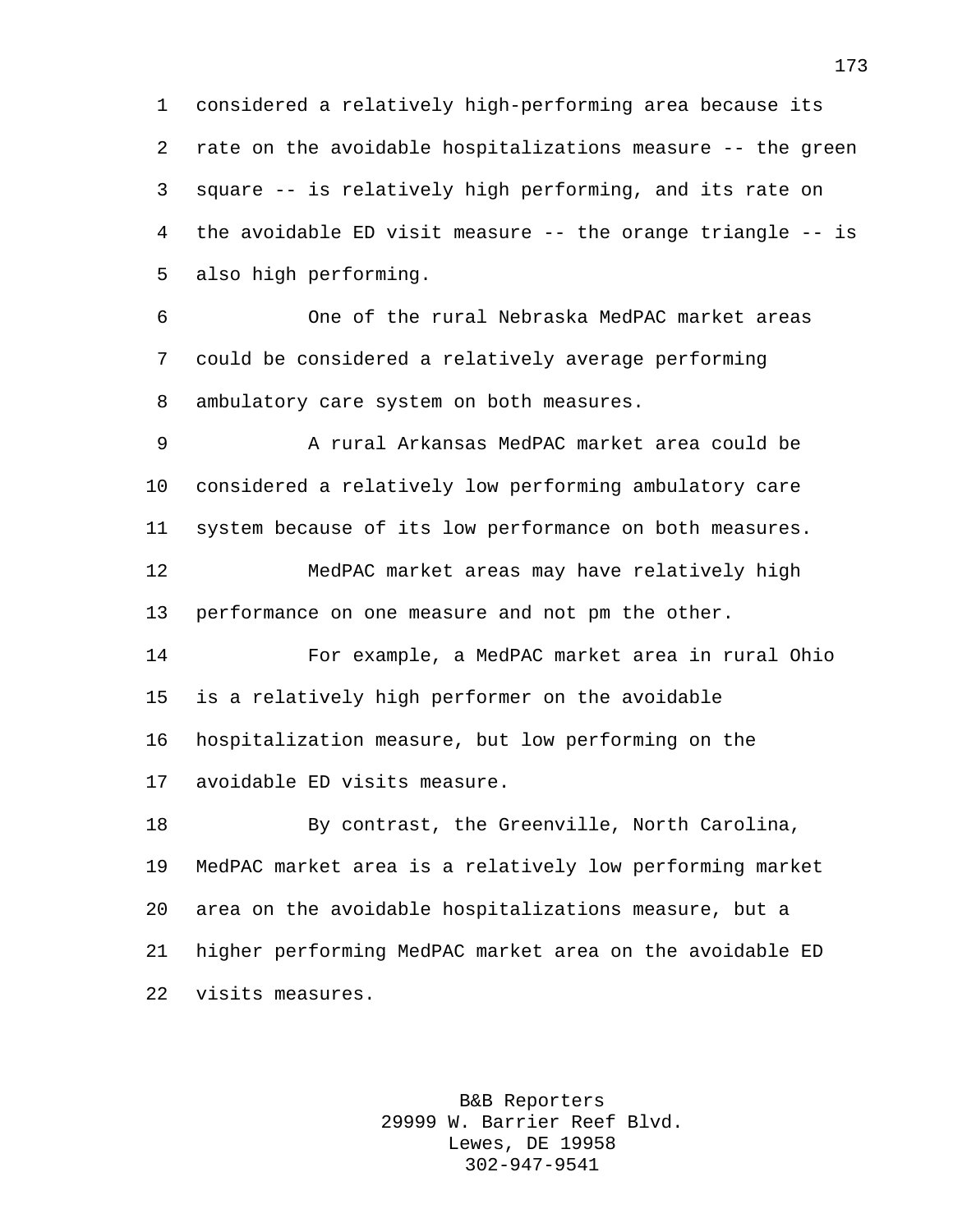I'll now switch to discussing results for the more narrow HSAs.

 This slide shows the distribution of percentiles of performance on the measures of avoidable hospitalizations and ED visits across HSAs. The HSA at the 90th percentile of avoidable hospitalizations performance had a rate that was 1.9 times the HSA at the 10th percentile. The HSA at the 90th percentile of avoidable ED visits performance had a rate that 2.4 times the HSA in the 10th percentile of performance. This variation in performance across HSAs signals opportunities for improvement like the MedPAC market areas. HSAs are more representative of ambulatory care systems than the larger MedPAC market areas. So policymakers, providers, and beneficiaries may find it beneficial to see the performance of HSAs compared to other contiguous HSAs. To further understand the nature of variation in

 rates across contiguous HSAs, we selected one MedPAC market area (Northern Virginia) and compared the rates of the 12 HSAs within that market area to each other.

> B&B Reporters 29999 W. Barrier Reef Blvd. Lewes, DE 19958 302-947-9541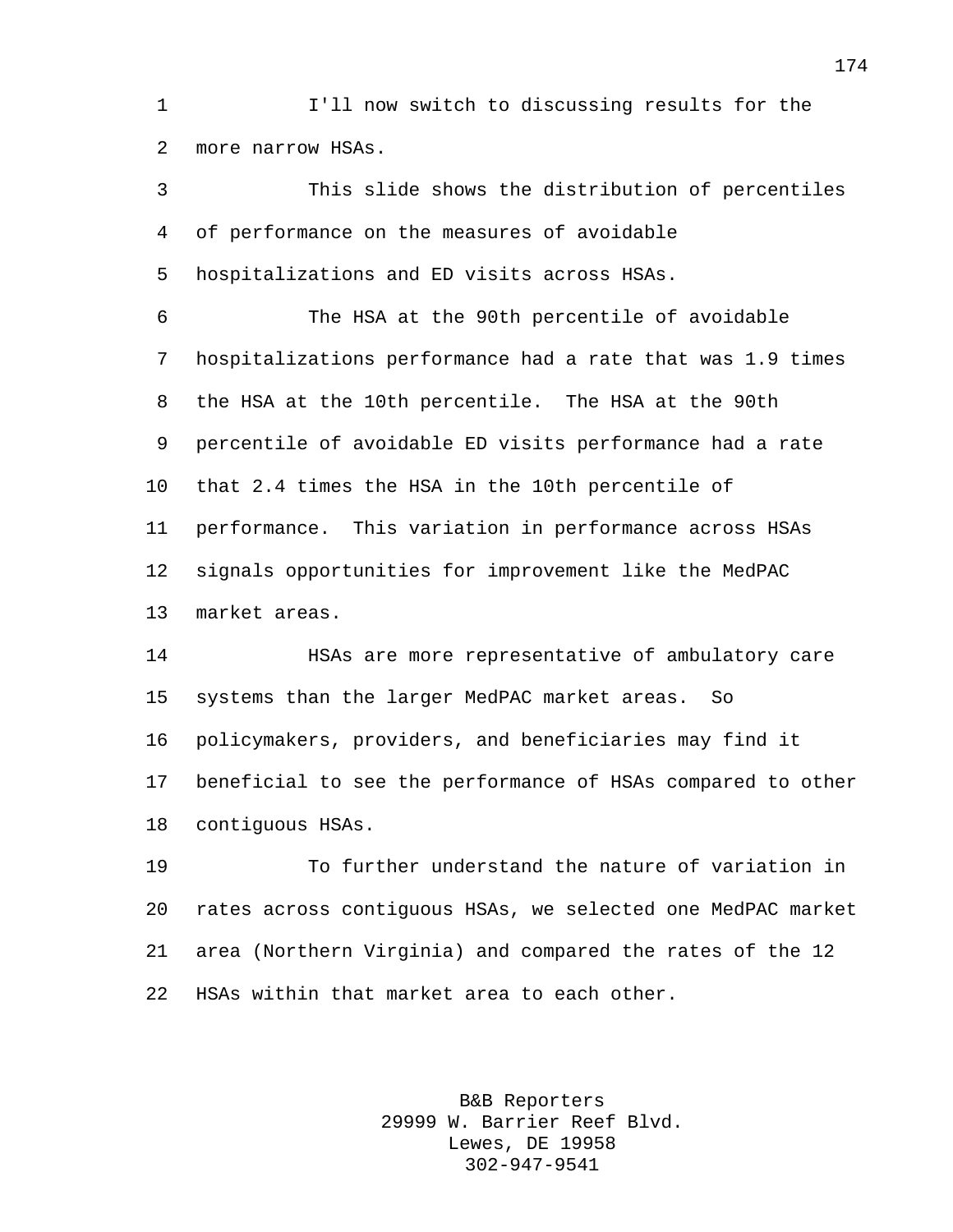For the Northern Virginia market area, the mean risk-adjusted rate of avoidable hospitalizations is about 50 per 1,000 beneficiaries, and the rate of avoidable ED visits is about 90 per 1,000 beneficiaries. There are HSAs that are relatively high- performing, low-performing, or average on both measures, while other HSAs have relatively better performance on one measure than the other. For example, HSAs 2 and 5 are relatively high performing with both avoidable hospitalizations -- the green squares -- and ED visits -- the orange triangles -- having rates below the means. HSA 7 is relatively low performing with both avoidable hospitalizations and ED visits rates above the Northern Virginia mean. HSA 10 is a relatively average performer on both measures. The other areas have about the same level of performance on the measures or may be higher or lower performing on one of the measures. In summary, we developed uniform, claims-based, risk-adjusted measures of avoidable hospitalizations and ED visits. We compared the quality of care for fee-for-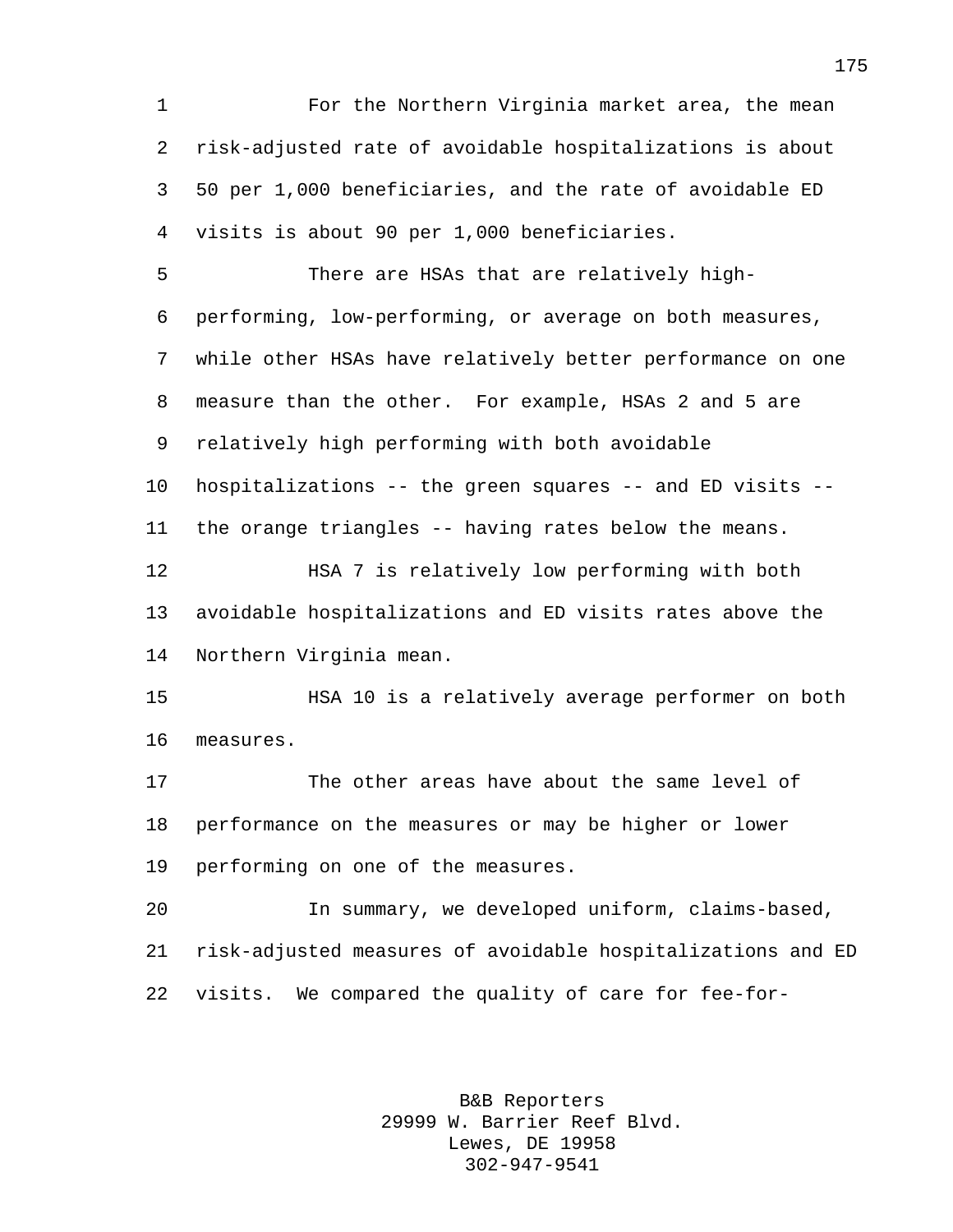service beneficiaries across two different local market areas.

 Overall, the variation in risk-standardized rates of avoidable hospitalizations and ED visits for both the MedPAC market areas and the HSAs signals opportunity to improve the quality of care for fee-for-service ambulatory care, especially in those areas with comparatively low performance for both avoidable hospitalizations and ED visits.

 We plan to report out fee-for-service avoidable hospitalizations and ED visit results as a part of the physician update in the March reports to the Congress This brings us to your discussion. We would your input on potential next steps for our work including analyzing areas that are both relatively high performing and low performing to identify factors that affect performance.

 For example, we could analyze common factors across high-performing HSAs that may lead to better preventive care, such as higher rates of primary care clinicians per capita and ACOs in the area that have incentives to improve preventive care and lower

> B&B Reporters 29999 W. Barrier Reef Blvd. Lewes, DE 19958 302-947-9541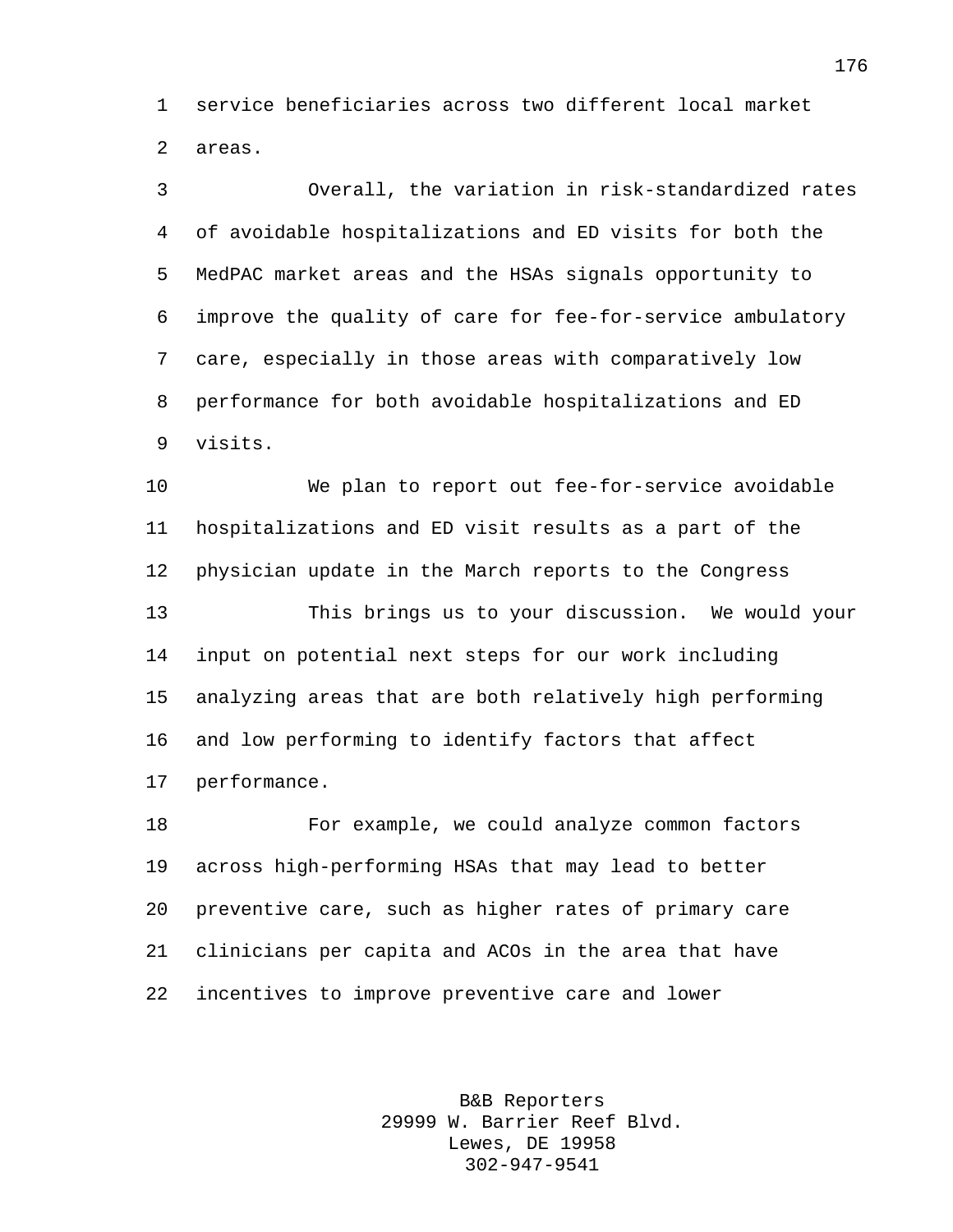hospitalizations and ED visits.

| 2       | The goal of this analysis would be to identify              |
|---------|-------------------------------------------------------------|
| 3       | best practices that may lead to higher performing           |
| 4       | ambulatory care systems, which could help inform Commission |
| 5       | discussion on a variety of different topics.                |
| 6       | As a part of this work, we would include areas              |
| 7       | with a higher proportion of patients with social risk       |
| 8       | factors that achieve relatively high performance. We know   |
| 9       | that social risk factors can affect measure performance, so |
| $10 \,$ | effective technical assistance should be targeted to the    |
| 11      | low-performing areas.                                       |
| 12      | We can also continue to explore using these                 |
| 13      | measures to compare the quality of care across fee-for-     |
| 14      | service, ACOs, and MA.                                      |
| 15      | Thank you, and I'll turn it back to Jay.                    |
| 16      | DR. CROSSON:<br>Thank you, Ledia. Excellent.                |
| 17      | Let's have clarifying questions. We'll start                |
| 18      | with Marge.                                                 |
| 19      | MS. MARJORIE GINSBURG: This is very exciting                |
| 20      | work, and it's wonderful to really start focusing on        |
| 21      | something that has such a need.                             |
| 22      | The goal is to look at all three types of                   |
|         |                                                             |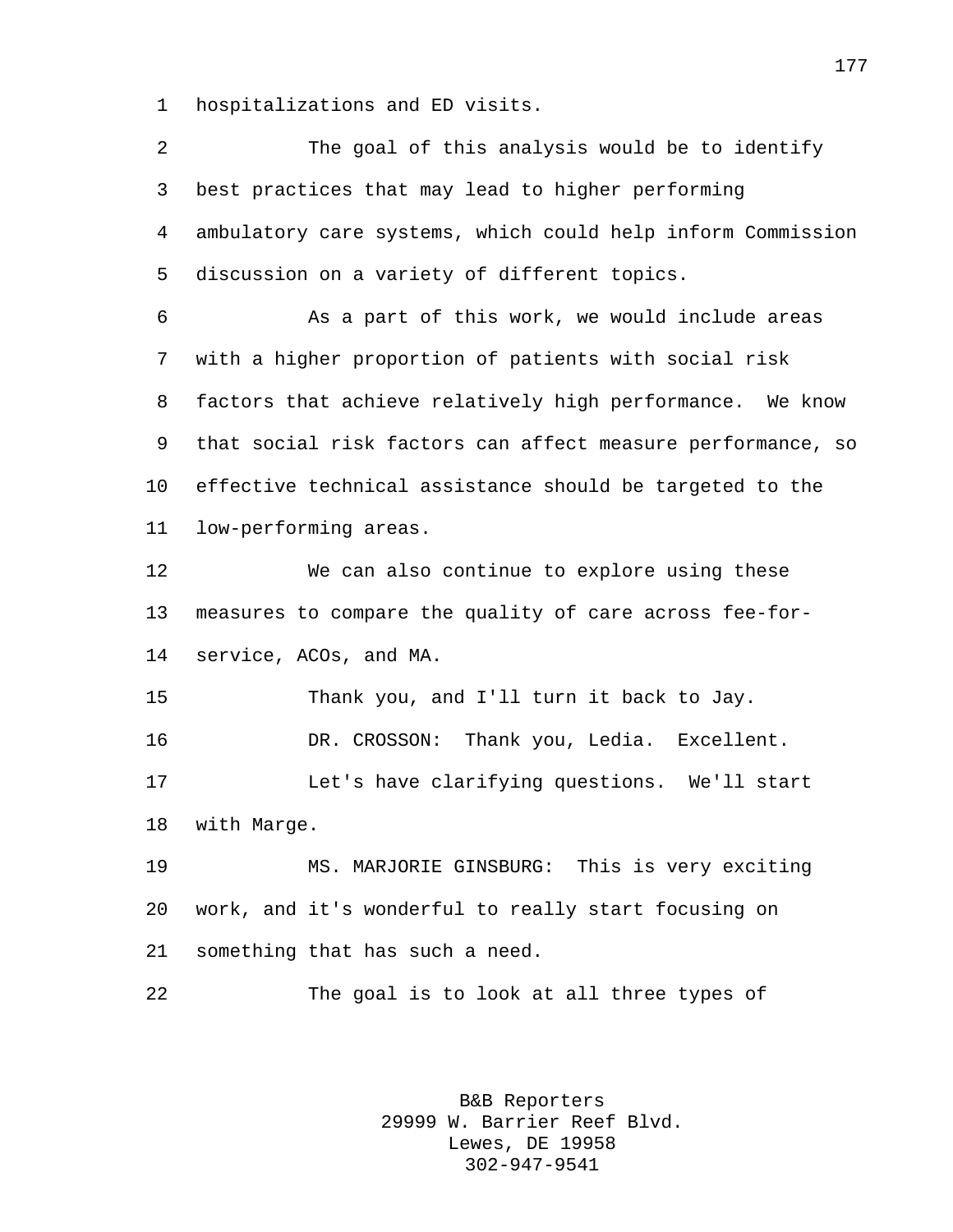services -- MAs, ACOs, and fee-for-service. All the information presented here looks like it's just on the fee- for-service world. Is that because they were the easiest ones to pull and until you get a thumbs up from us you weren't going to try to figure this out for the ACO and MA world?

 MS. TABOR: That's a great question. So the analysis that we presented here today includes fee-for- service plus ACO beneficiaries, so it's the global fee-for- service. And you're right, we did just kind of want to start off -- I think the biggest goal that I had in mind was creating uniform measures because we don't have those. So now we have those. We tested them out on fee-for- service. They seemed to work well. Now if you all would like, we can go forward and kind of try to do ACO and MA. I will say it's not going to be easy, particularly with MA because of the encounter data not being as complete as we would like it to be, and then also we'd have to look at kind of coding differences between the populations. So I think we can kind of keep exploring it, and this was a good first step.

DR. CROSSON: Thank you, Marge. Larry.

B&B Reporters 29999 W. Barrier Reef Blvd. Lewes, DE 19958 302-947-9541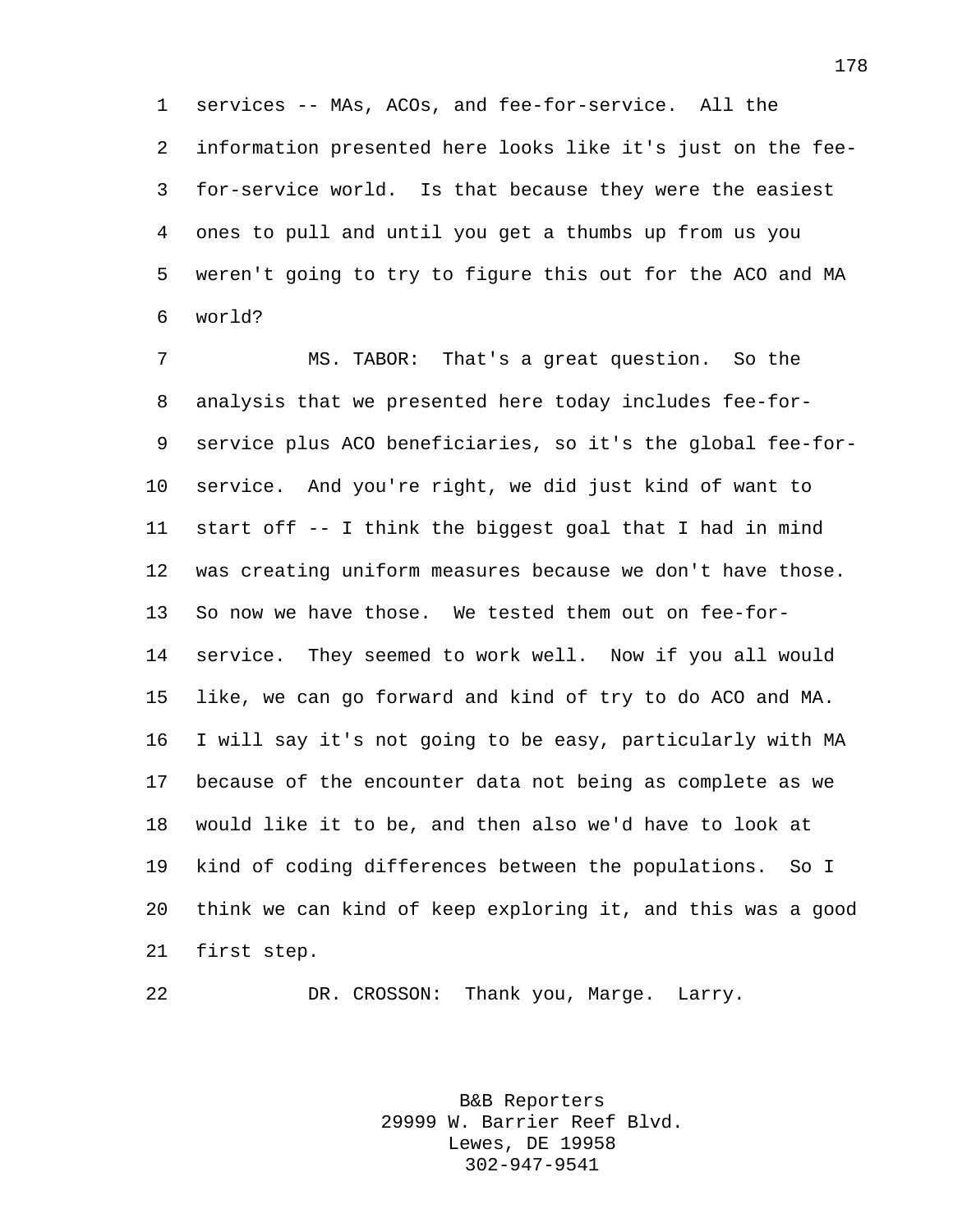DR. CASALINO: Yeah, just a question about what you called in the report a weak correlation. By the way, I thought it was a great report, and I love ambulatory care sensitive admissions. Now I don't really want to participate in -- MS. TABOR: Yeah, right. 7 [Laughter.] DR. CASALINO: But you point out that there's a weak correlation, and the graph seemed to show that. But I wonder if there's one thing that's a little bit of a problem for that analysis, and maybe it needs a little deeper digging. If I understand correctly, so if there's an ambulatory credit sensitive hospitalization that happened, you know, first someone comes into the ED, it's an ambulatory care sensitive ED visit, then they get hospitalized. You're counting ambulatory care sensitive hospitalization but not the ambulatory care sensitive ED visit. MS. TABOR: Right. DR. CASALINO: And that makes sense from a point of view of not double counting, I think. But if you want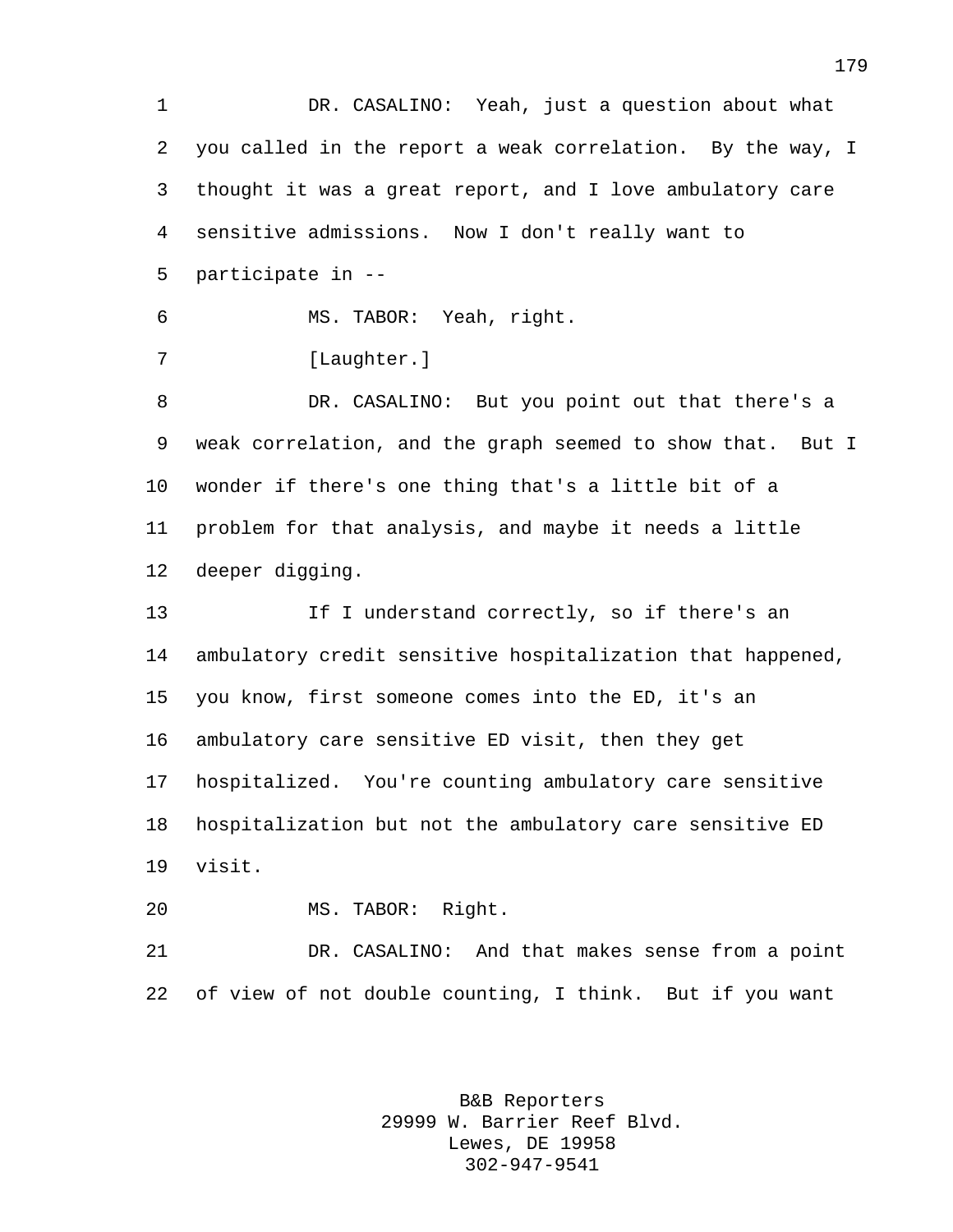to talk about correlations, the more ambulatory care sensitive hospitalizations they are, assuming that most if not all of them are associated with ambulatory care sensitive ED visits, the fewer ambulatory care sensitive ED visits there will be, if I'm thinking about that correctly. So that would weaken the correlation, I think, and so it might be interesting to try to look at the correlation if you count all the ambulatory care sensitive hospitalizations and all the ambulatory care sensitive ED visits and see if the correlation is higher. I suspect it would be. MS. TABOR: Yeah, I did not look at that, but that's an interesting idea. DR. CASALINO: And I think that's not true, though. I mean, I think that actually makes a difference. MS. TABOR: Right. DR. CASALINO: Because I would actually expect them to be fairly highly correlated, and it's a little bit of a mystery to me why they aren't. That might explain part of it least. MS. TABOR: Yeah, that's a good point. We can look at that.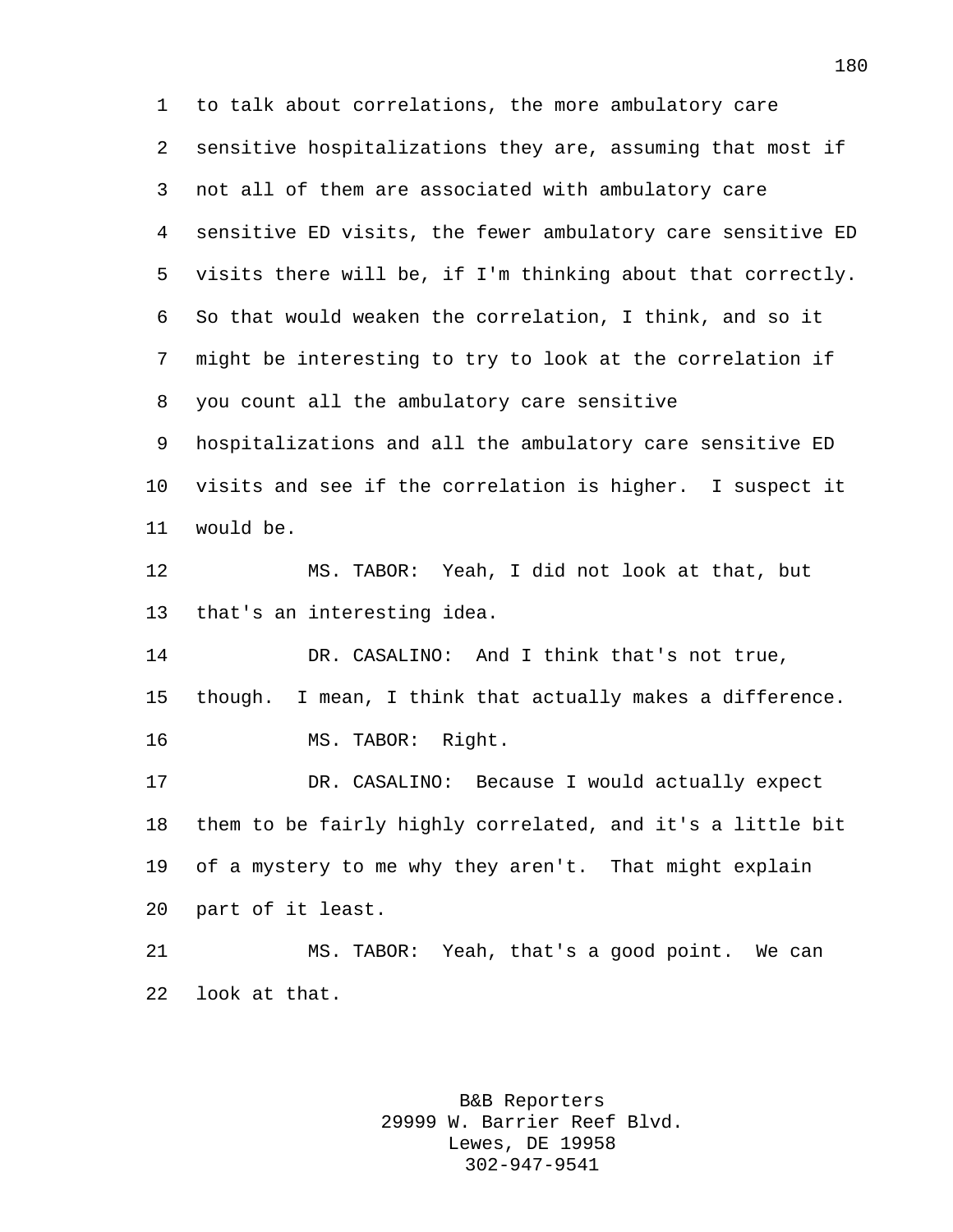1 DR. CROSSON: Dana.

 DR. SAFRAN: Exciting work, glad that you are undertaking it, and it feels like it could be a long road. So it's good to take the first step -- right? -- as the saying goes. A couple of thoughts, one sort of where Larry was going. Because we know that such a high percentage of emergency room care by other algorithms is coded as unnecessary and so much of admissions comes through the emergency room, it does seem important to just get a read on how much of these emergency room visits are turning into admissions. So that's one thought.

 The second thought is on Slide 12, I think it was, where you showed the MSA view, I think I get with your benchmarks, your two different benchmarks there, that actually these paired data points don't tell that different of a story from the story we saw a couple slides before it. 17 MS. TABOR: Right.

 DR. SAFRAN: But on the face of it, it looks like it tells a really different story, so I would just flag that and say like the y axis that you used before around percentile -- what did you use? -- percentiles of performance is probably a helpful way to look at that, just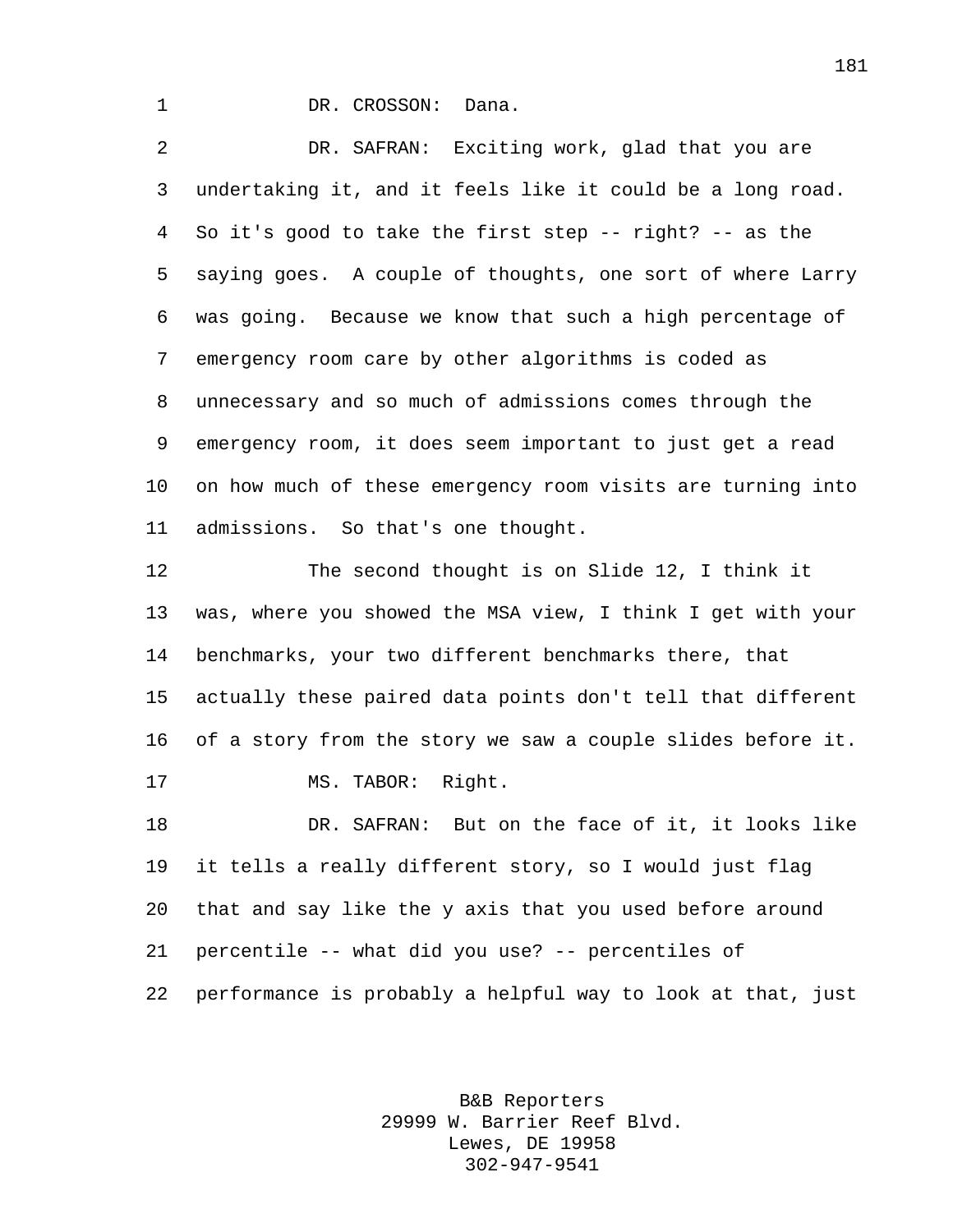so we can get a better sense of how tightly these things are related.

 I wondered two things. One is do you already know sample size needed for reliable measurement here? MS. TABOR: Right, so based on some previous work, we used a minimum sample size of 1,000 beneficiaries, and we're actually working with the same contract team to see how much smaller we can go. DR. SAFRAN: Yeah. MS. TABOR: So we did kind of -- so we'll have more information, I guess, when we come back, but 1,000 was our reliability standard. DR. SAFRAN: And does 1,000 get you 0.7 reliability at the -- MS. TABOR: I don't want to say a number yet -- 16 DR. SAFRAN: -- you're looking at? MS. TABOR: -- because, again, we're still working on it. DR. SAFRAN: Okay. MS. TABOR: We felt kind of confident enough with the 1,000 just based on our kind of back-of-the-envelope stuff, but as far as getting an actual reliability metric,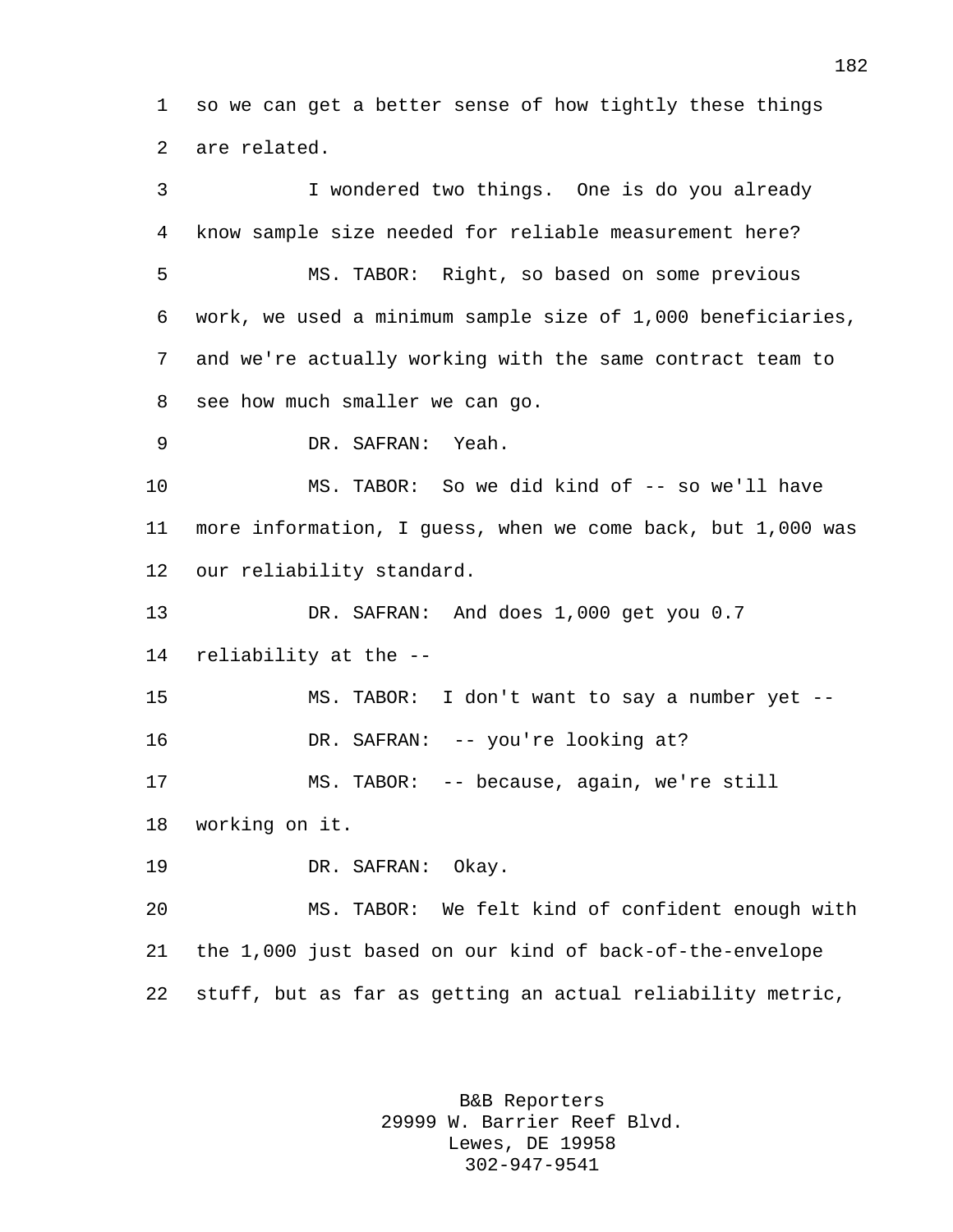we'll come back to you.

 DR. SAFRAN: Okay. The reason I want us to keep that in our sights is at some point you probably want to move this measure from, I'll call it, surveillance measure to an accountability measure. And I think we're going to be challenged with that. I mean, anything that has potentially avoidable is always a hard sell with those who are being held accountable for it if you can't prove that it was avoidable. But just getting a handle on the sample size, it seems important.

 Then my last question was -- what? Oh, avoidable ED, when I looked at your list, I wondered how often do we think that the beneficiary would kind of know that -- like if they understand the distinction between like what you need an emergency room for and what you don't, how often they would actually think this is potentially an emergency? Like the unspecified back pain or however you described that, you know, somebody could think they're having a heart attack and go off to the emergency room. It turns out it was, you know, just unspecified back pain. But I just -- I wondered if you've looked at the ED measure through that lens of, you know, whether the beneficiary could actually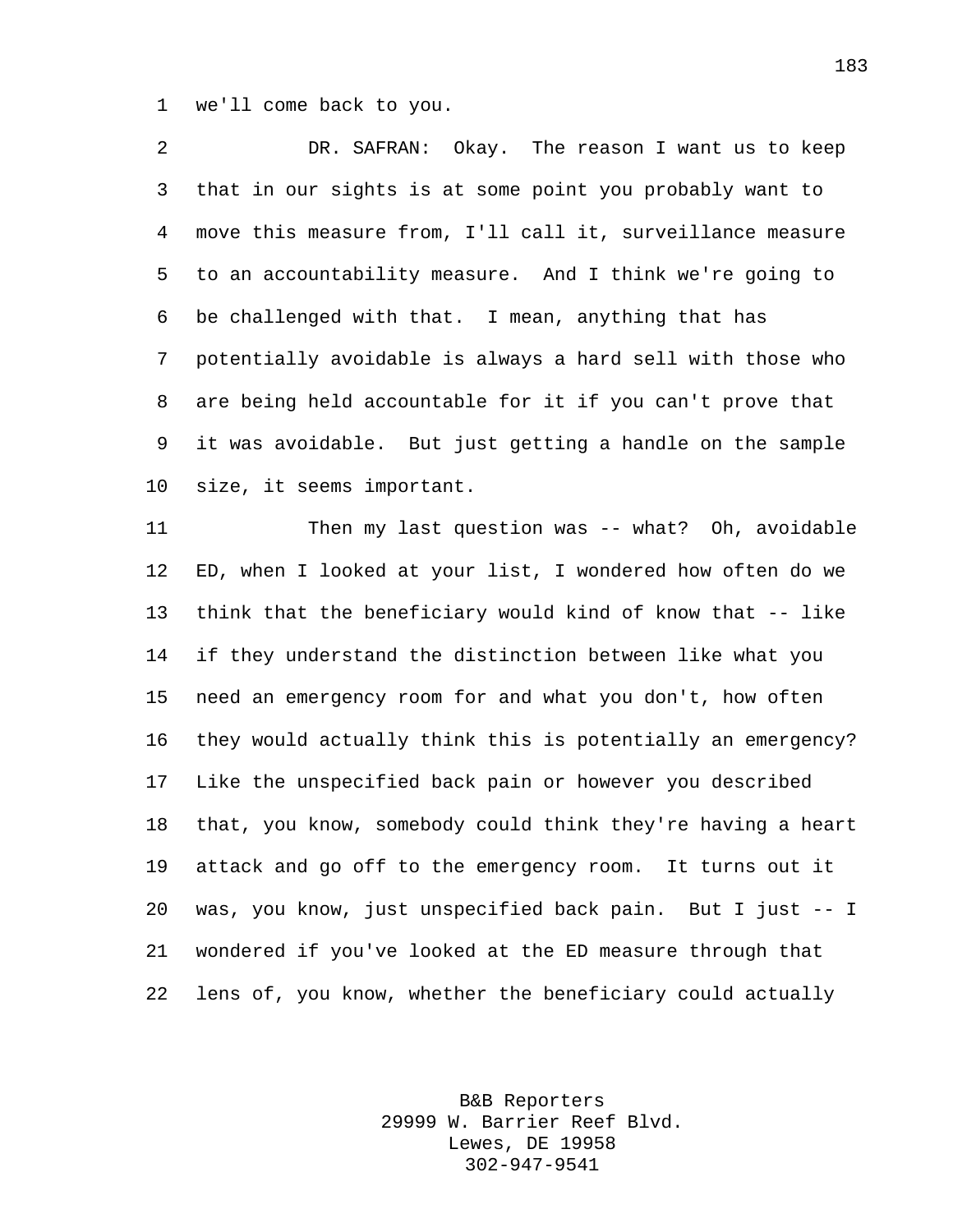think there is an emergency here and should we be trying to parse that out from the avoidability or at least keep -- even if we lump it in, know which segment of avoidable ED visits may not be avoidable based on what a person thinks is the level of care that they need.

 MS. TABOR: Yeah, that's a good point. I will say that patient preference definitely plays a role in this, and the literature talks about that. And I'm not a clinician, so I kind of, you know, won't get into what truly is preventable or not, but I think this is just kind of a good sense of this could be potentially preventable, knowing that not everything can actually be avoidable. DR. CROSSON: Karen, do you want to come in on this?

 DR. DeSALVO: Maybe just to make a -- to this accountability point, I could easily see how if everyone were -- if all clinicians were held accountable for avoidable ED admissions, you could go down a pathway pretty clear where there'd be contested diagnostic codes based upon what the ER put in or the hospital, and that could create some -- the opposite, of coordination of care and communication, and so just being careful about exactly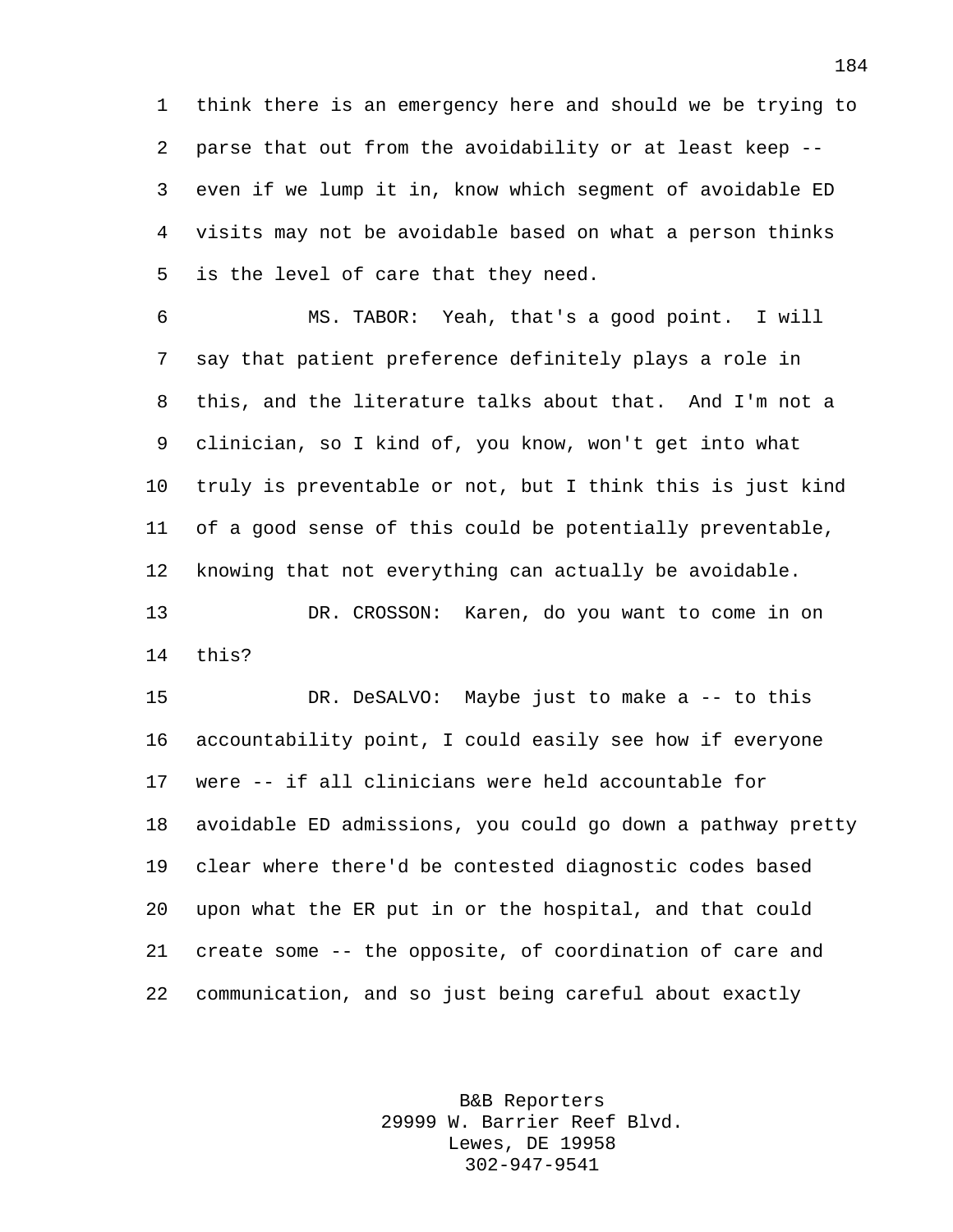making sure the measures are right and that we're threading that needle well, so we're creating teams and partnership and not a battle on the front line.

 DR. CROSSON: You know, I know from -- in the insurance world in terms of coverage, thinking about this, it's often better to look at the presenting complaint than it is to look at what the diagnosis at the end is. That gets to the question of what the beneficiary thought they might be having a heart attack or whatever. I don't know how accessible that information is.

 DR. DeSALVO: Yeah, I was going to ask that question about which codes these are, and not to be very negative late in the afternoon, but you could also see a world in which there was some gaming of documentation, to document things that were --

MS. TABOR: Absolutely.

 DR. DeSALVO: -- different than maybe the presentation just so that you didn't get dinged with avoidable admissions.

DR. CROSSON: Okay. David.

 DR. GRABOWSKI: Great. Thanks, Ledia, for this work. I think it's shaping up really well.

> B&B Reporters 29999 W. Barrier Reef Blvd. Lewes, DE 19958 302-947-9541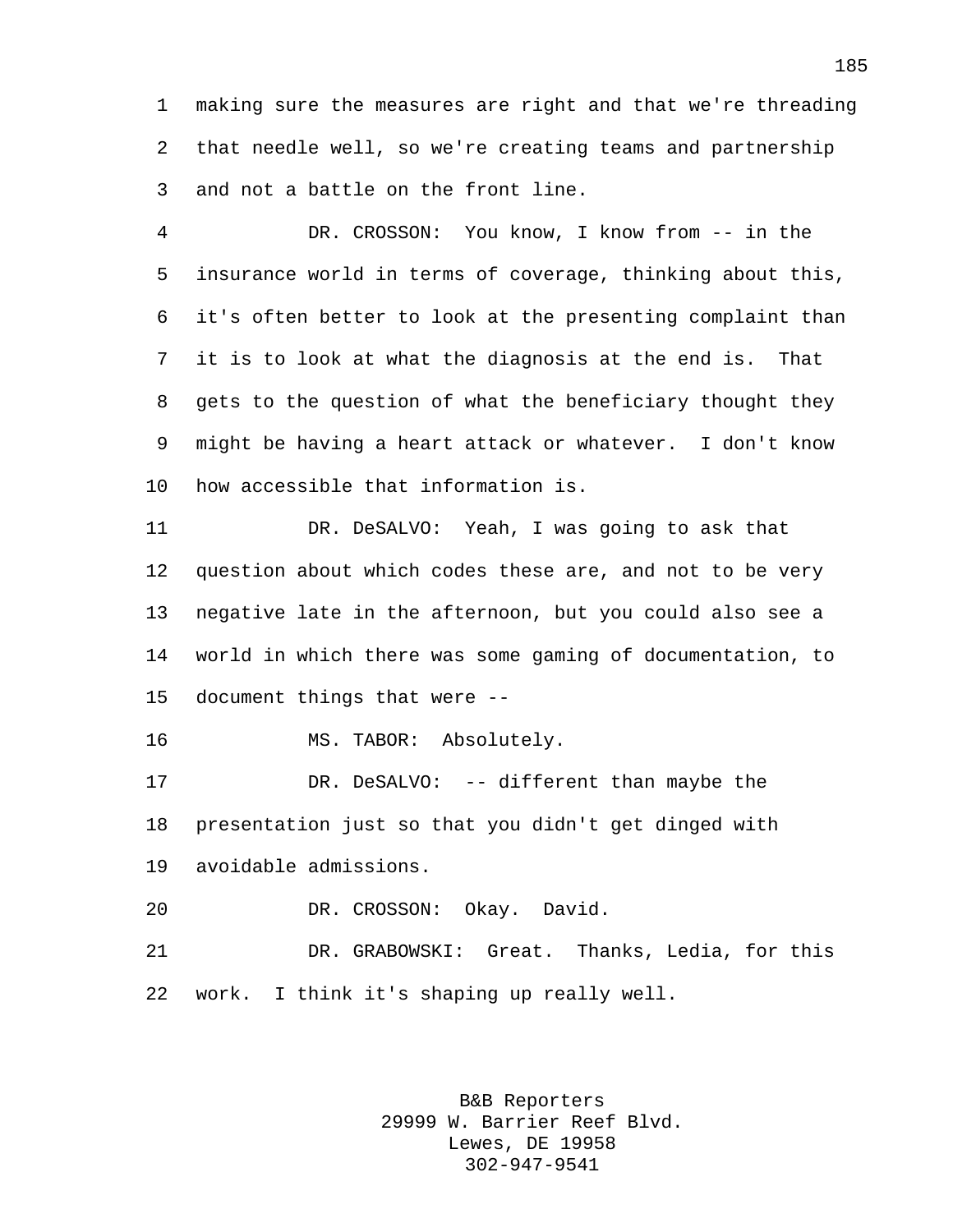1 I wanted to ask about the ambulatory care sensitive condition. Similar to Larry, I've worked with those, and we like them. One thing, however, you know, we've gotten -- when we've obtained these really interesting results, we've then gone and run the model on all hospitalizations and gotten the same result. And so this speaks to Karen's issues and others that these measures aren't maybe picking up quite what they think -- what we think they should be. And so I just wanted to ask, have you looked at all sort of conditions and whether those results look kind of different across markets? Or are these sort of ambulatory care sensitive hospitalizations -- we haven't looked at ED visits in our work. Maybe others have. But at least in our work, the hospitalizations seem to be pretty well correlated with overall hospitalizations. Is that true here?

 MS. TABOR: They are correlated. I haven't looked at them kind of market by market, but just on a national level, there's a correlation between both the hospitalizations and the ED visits, and that would be, I think, an interesting kind of follow-up piece to do of looking at just risk-adjusted total admissions in a market

> B&B Reporters 29999 W. Barrier Reef Blvd. Lewes, DE 19958 302-947-9541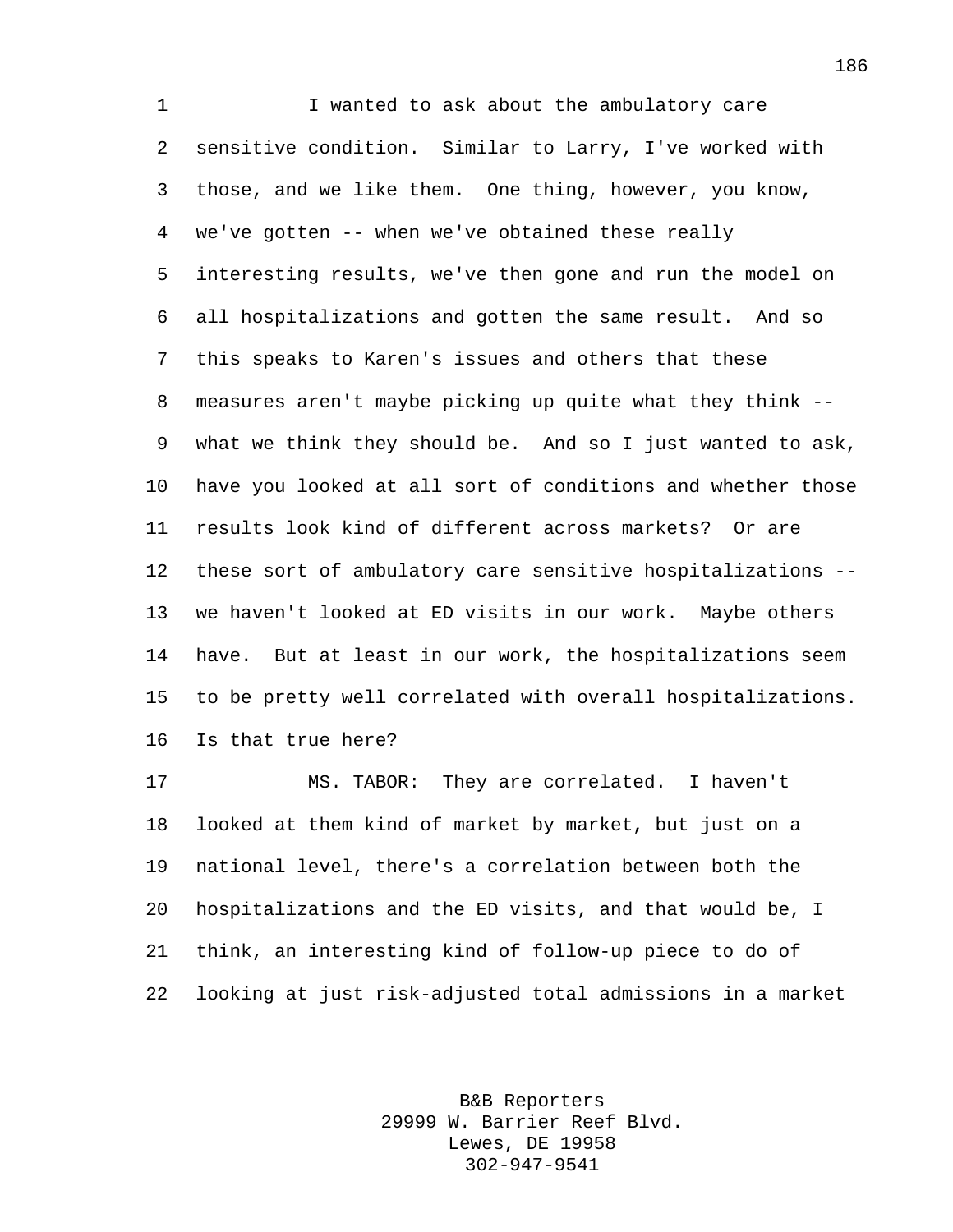area versus these avoidable and do the same for ED. DR. GRABOWSKI: Yeah, and then it --

 MS. TABOR: We can come back to you on that. DR. GRABOWSKI: Oh, sorry. Go --

 MS. TABOR: I was going to say we can come back to you on that.

 DR. GRABOWSKI: Yeah, and I think it may get you out of some of these issues Karen just raised about coding and other things, just to look overall. I realize there's something very nice, and I agree with Dana, you don't want to use the word "potentially avoidable," but there's some - - I find something very maybe simple about just using all hospitalizations.

 My other question was about competing events, and in addition to ED visits and hospitalizations, we hear a lot about observation stays, and is that something that's important in this context?

 Then I guess the other competing event is obviously mortality, and can you look at these rates without thinking about those other competing events? MS. TABOR: So we purposely actually did consider the observation stays, and we included those in the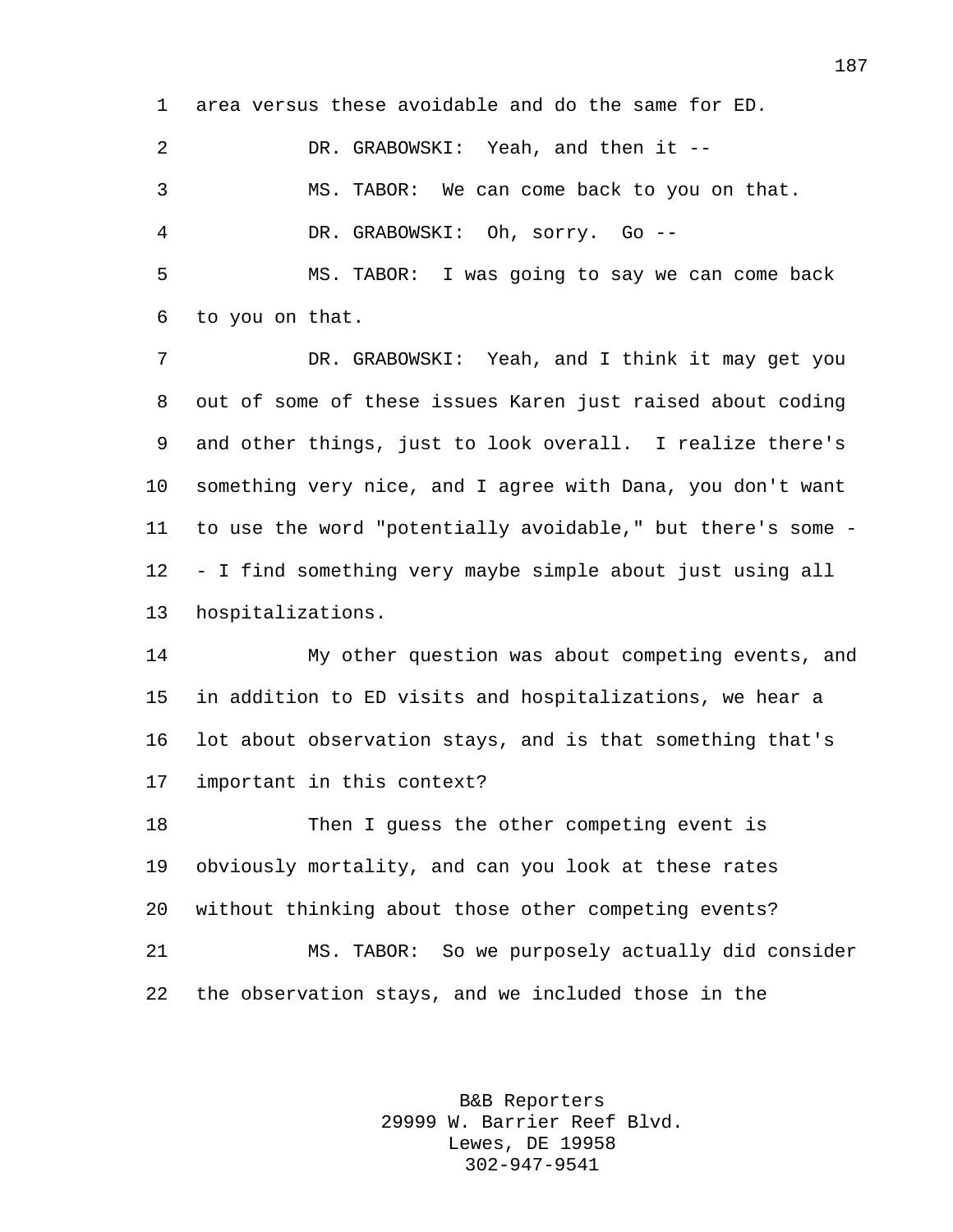avoidable hospitalizations. So if you -- they're in there, yeah. And I think in general we're trying to do that with all of our quality measures just because, again, from the beneficiary perspective, they're an admission.

 And then your second point about mortality is that we -- I haven't looked at them kind of all together, but you'd think that we'd need kind of a full set of outcome measures, which, depending on the accountability program, could or could not include mortality.

10 DR. GRABOWSKI: Thanks.

11 DR. CROSSON: Okay. Thank you. Sue.

 MS. THOMPSON: Thank you, and thank you, Ledia. I, too, am excited about this conversation. In relation to the question that Marge began with in terms of fee-for- service, ACO, MA, by very nature of being an accountable care organization, ACOs are astutely aware of what their emergency department utilization rates are or what their admission rates are and work to obviously reduce those and provide the right care to the right patient at the right time.

 I'm curious. In the absence of some organized system of care or an ACO, who's the accountable party for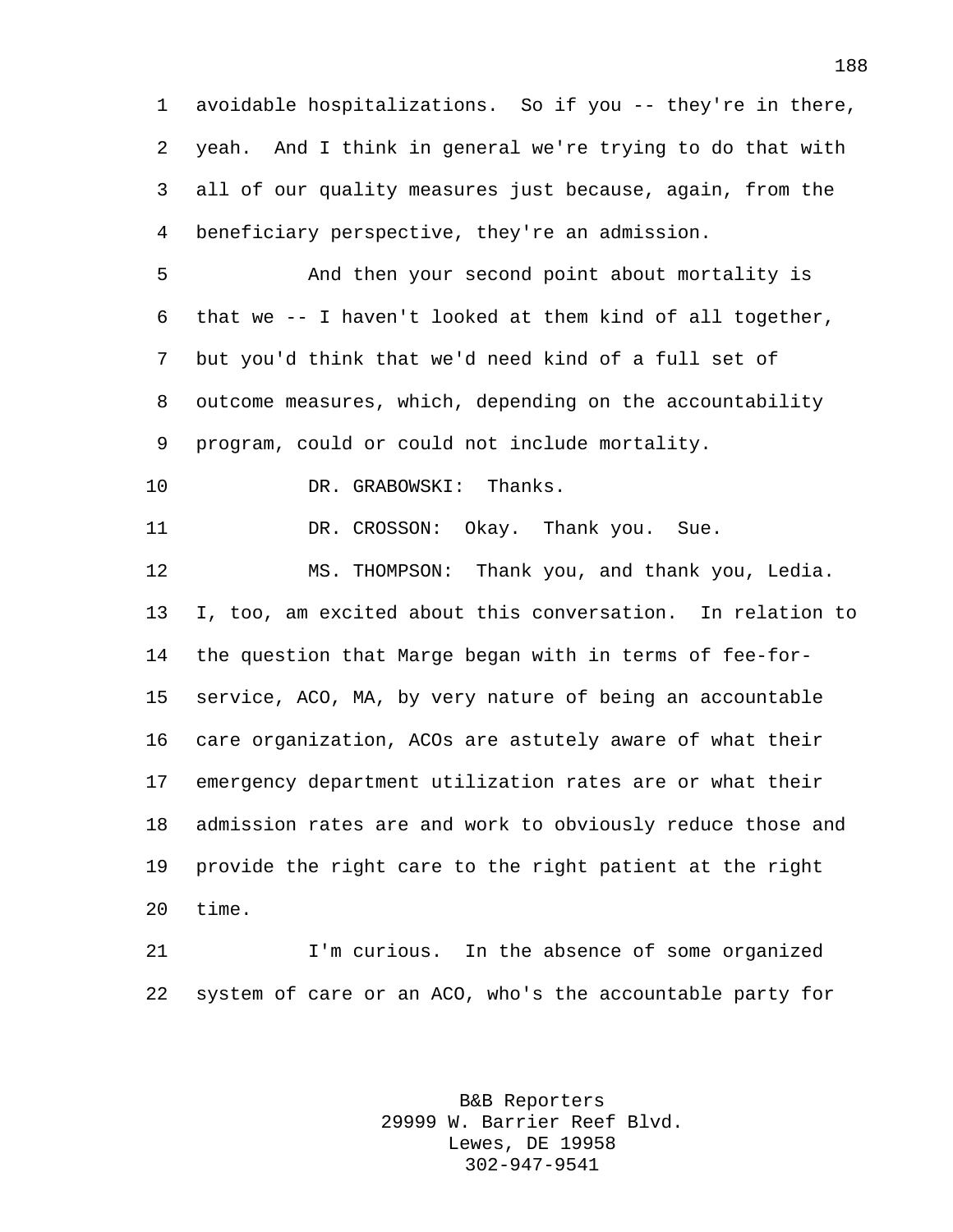ED utilization or an unnecessary admission? Have we thought about that in the context of the broader fee-for-service world?

 MS. TABOR: I guess I would kind of turn that over to you guys too.

 I mean, one, I will say that, in principle, when the Commission discussed the Voluntary Value Program, which could replace MIPS, that one of the measures we talked about using as an accountability for a large physician group would be these two measures. I think we haven't tested it out that way yet, but that's one direction this could take.

 DR. CROSSON: That would have been my answer as well.

 DR. MATHEWS: And another way to think about it would be if there already is accountable entities, ACOs that make plans, you could use the ambient fee-for-service performance on these measures as a benchmark against which their performance is assessed. So the rewards and penalties aren't necessarily applied to a random collection of fee-for-service provider, but is the accountable entity doing sufficiently better to warrant a bonus, something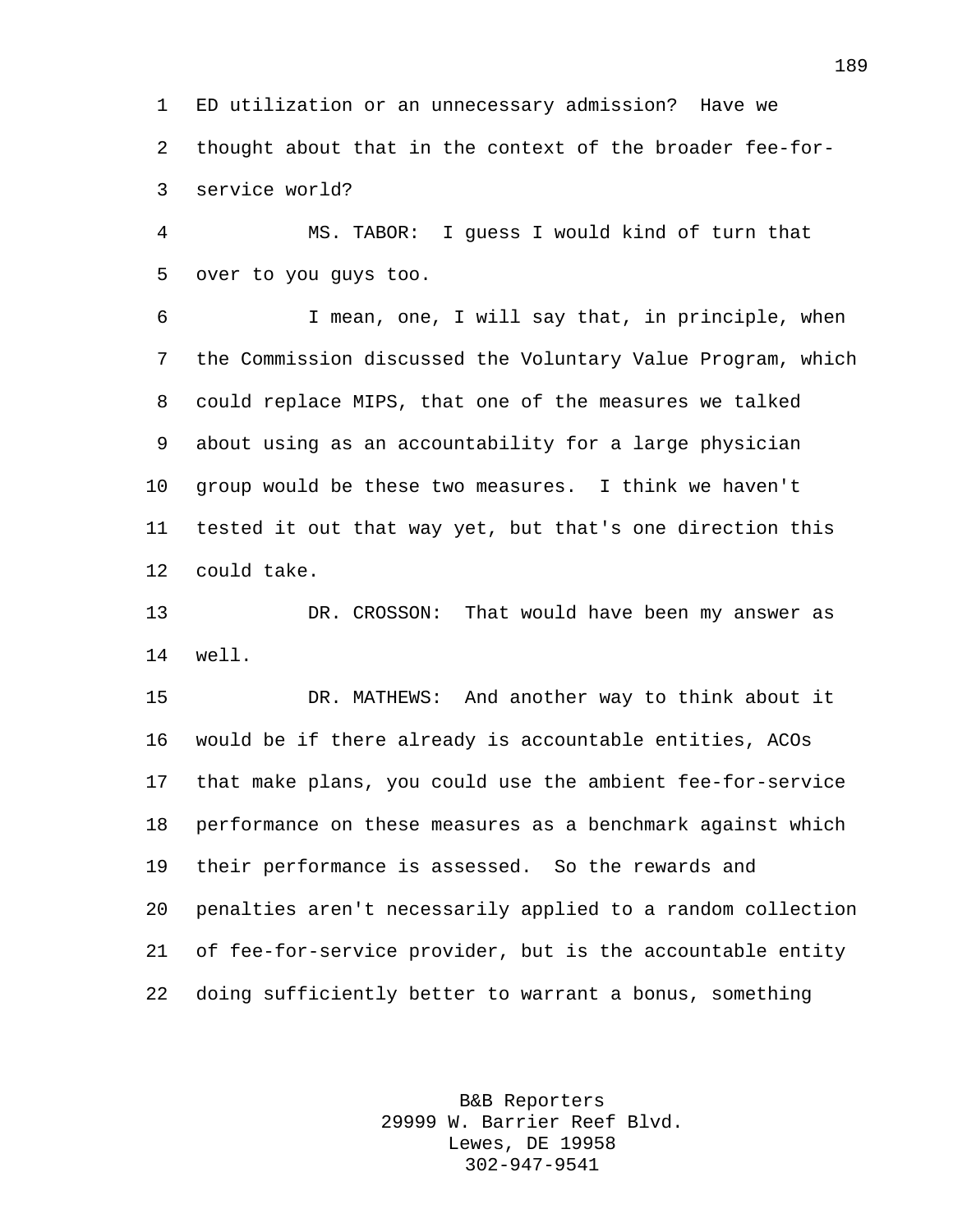like that.

| 2  | DR. DeSALVO: I also think that, probably, it               |
|----|------------------------------------------------------------|
| 3  | could -- potentially, it could encourage more team-based   |
| 4  | care in the primary care environment. So these models like |
| 5  | global primary care payment that are being experimented    |
| 6  | with by CMI or Medical Homes, they wouldn't necessarily    |
| 7  | have to be part of a larger organization.                  |
| 8  | MS. THOMPSON: That's what I was going to say in            |
| 9  | Round 2, but that's good.                                  |
| 10 | [Laughter.]                                                |
| 11 | DR. CROSSON: Round leakage.                                |
| 12 | Okay. Pat?                                                 |
| 13 | MS. WANG: I think it's more of a Round 2 comment           |
| 14 | too.                                                       |
| 15 | DR. CROSSON: Round 2. Okay, honesty. Okay.                 |
| 16 | [Laughter.]                                                |
| 17 | DR. CROSSON:<br>Bruce?                                     |
| 18 | I want to pick up on David's Round<br>MR. PYENSON:         |
| 19 | 2 comment.                                                 |
| 20 | [Laughter.]                                                |
| 21 | MR. PYENSON: Just on Slide 11, if we could go to           |
| 22 | the numbers here, I think the background here, the average |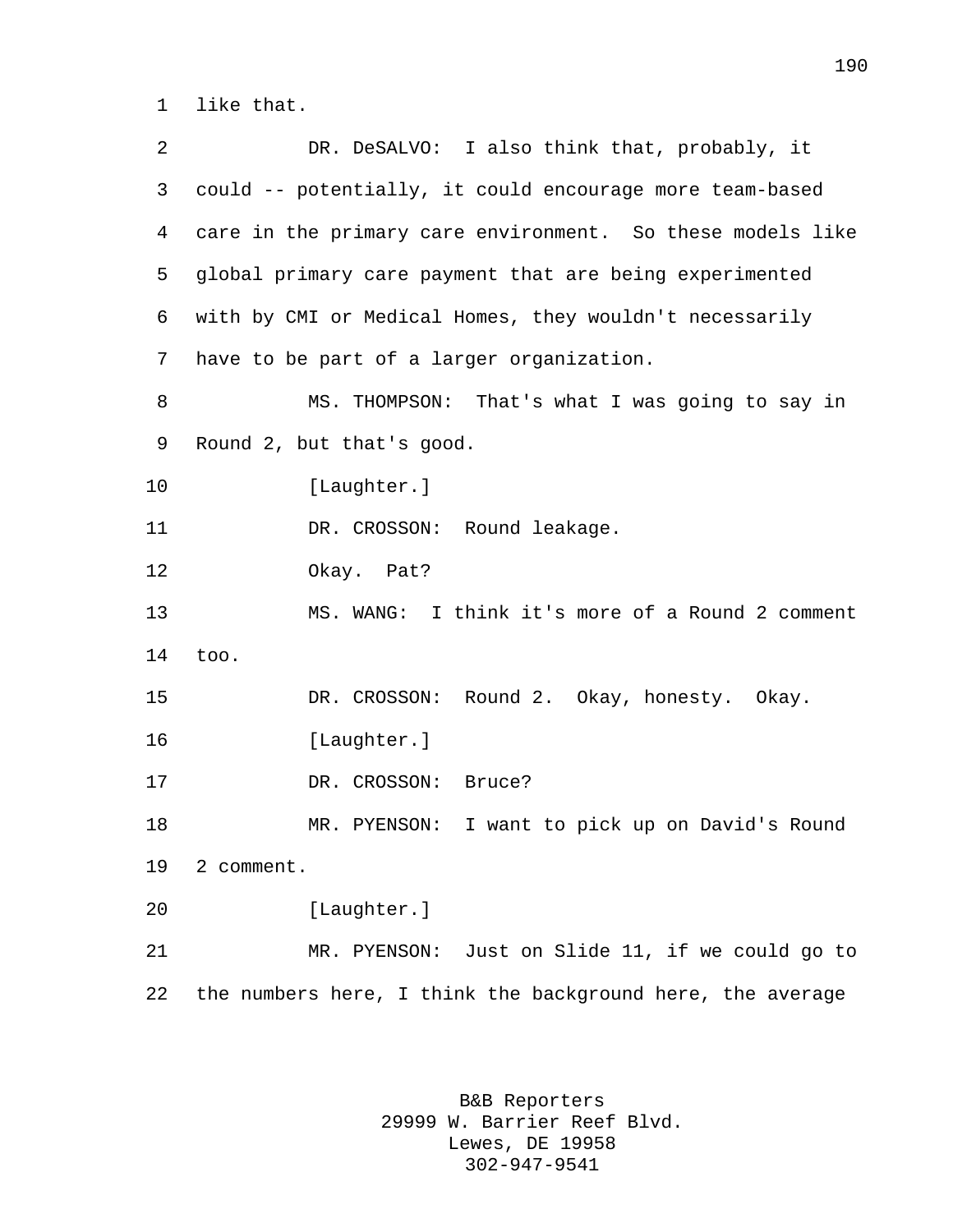admits per thousand in the Medicare population is perhaps 350 or something.

 MS. TABOR: Yeah. I would adjust those. Yeah. MR. PYENSON: I'm sorry? Oh. But something just to put it in context.

 So we're talking about at the 50th percentile a pretty big chunk of at least the national average admissions. Is that the right interpretation?

 MS. TABOR: I guess I haven't thought about it with percentiles, but I have thought about it with percentages. So about 18 percent of fee-for-service beneficiaries have a hospitalization a year and about 4 percent have an avoidable hospitalization, so that's about a third.

 MR. PYENSON: But the 18 percent, it includes more than one hospitalization, perhaps, probably?

MS. TABOR: Correct, correct.

 MR. PYENSON: So your number was about a third? MS. TABOR: About a third, yeah.

 MR. PYENSON: A third. I mean, this is a big deal, right?

MS. TABOR: Yeah.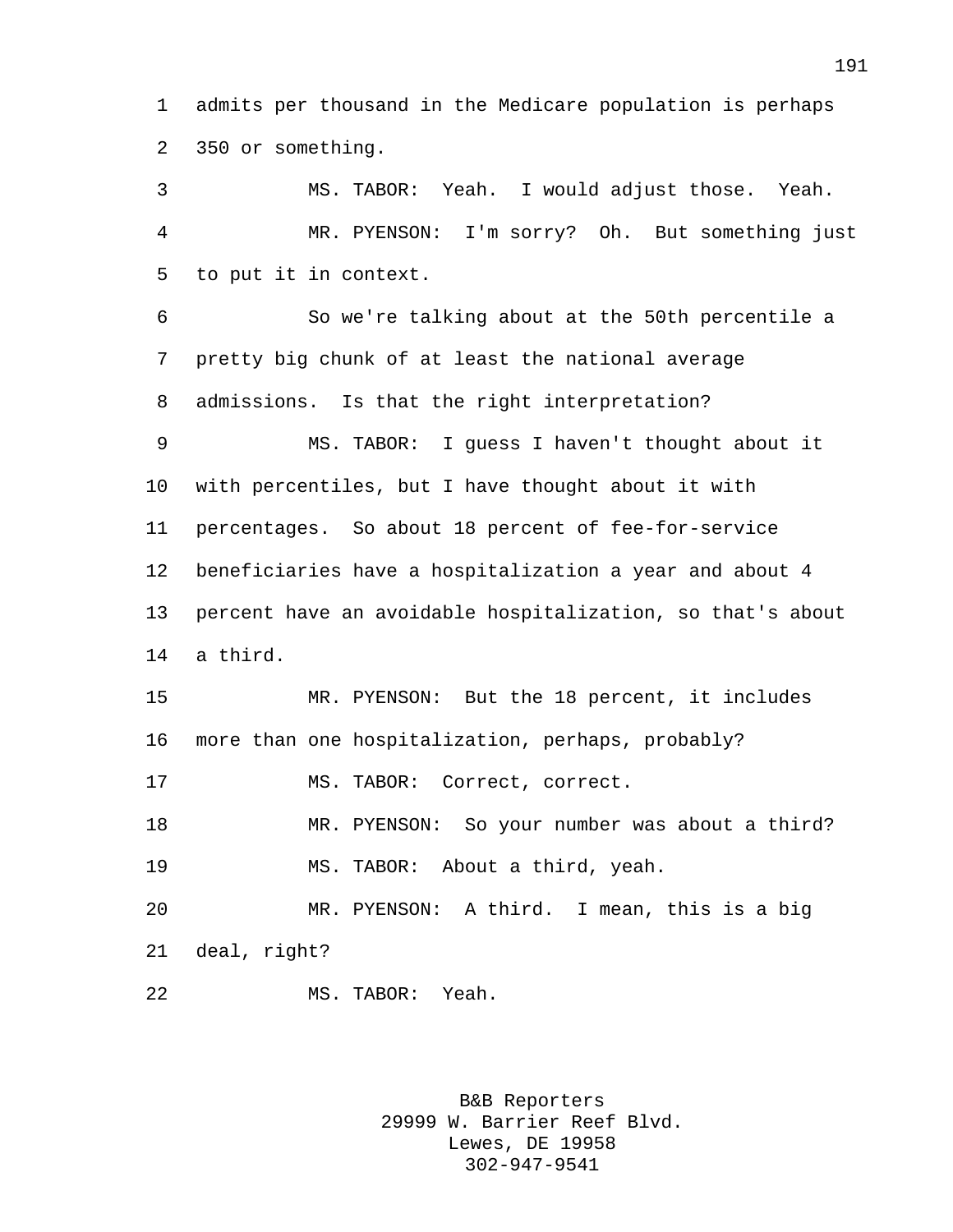MR. PYENSON: Another question, we're calling these "avoidable hospitalizations," and others have said "ambulatory care-sensitive admissions." It strikes me there's other categories of avoidable admissions.

 MS. TABOR: It's really just nomenclature. So AHRQ has used this term, "ambulatory care-sensitive conditions." 3M used "potentially preventable." NCQA uses "potential complications." So we just kind of picked a nomenclature of "avoidable" and stuck with it.

 MR. PYENSON: But there's also like "preference- sensitive," like someone gets back surgery or hip surgery, and that was the preference of the doctor or patient versus  $13 - -$ 

 MS. TABOR: Right. I would say that's different, though, because I don't think we necessarily included any preference-sensitive conditions, other than you preferred to go to the ED and you went.

 MR. PYENSON: In terms of when we think about regions that have low hospitalization rates, overall that could reflect preference-sensitive as well as other -- as the ambulatory care-sensitive.

DR. CASALINO: [Speaking off microphone.]

B&B Reporters 29999 W. Barrier Reef Blvd. Lewes, DE 19958 302-947-9541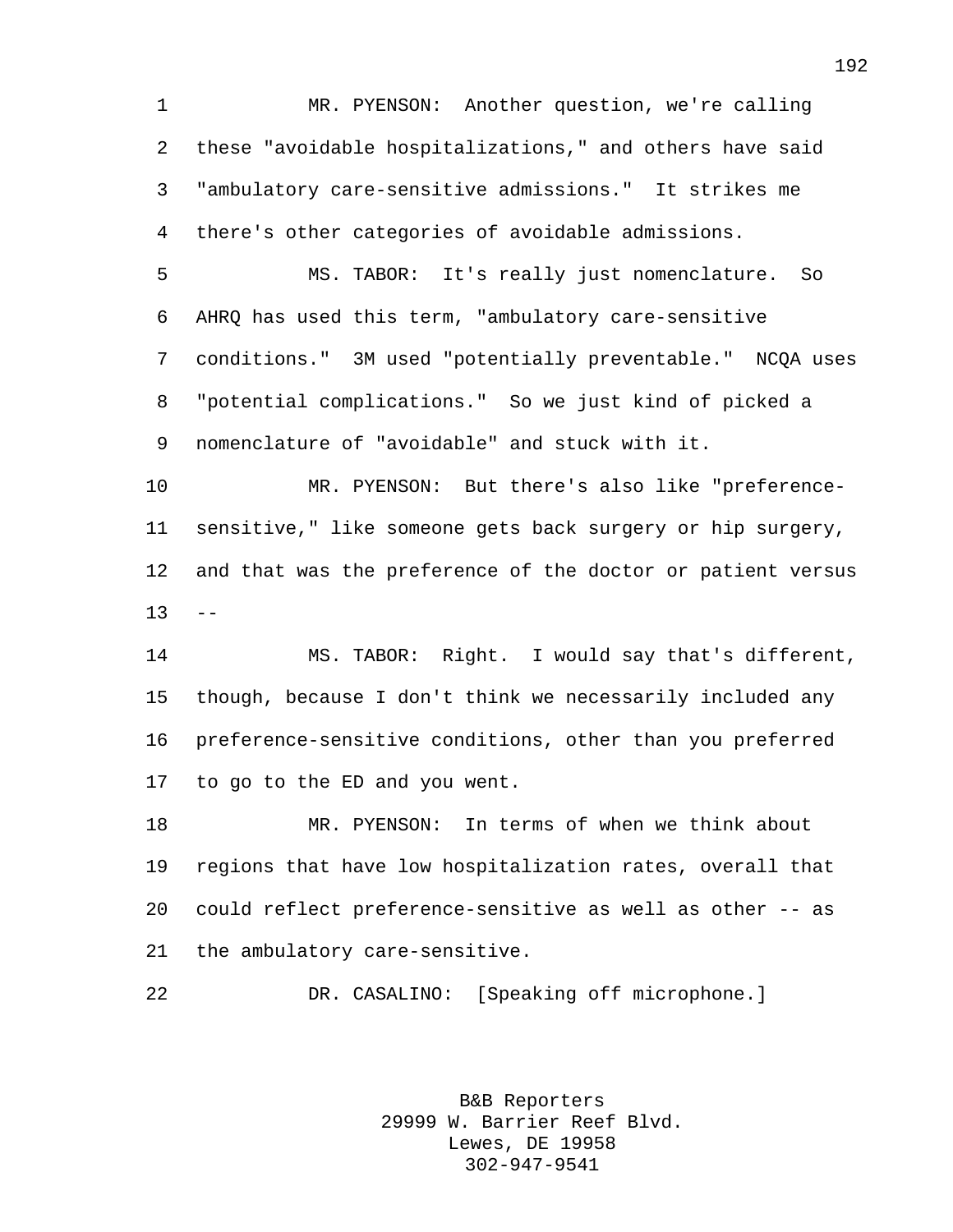1 MS. TABOR: Right.

 DR. CASALINO: Ambulatory care-sensitive in total. MR. PYENSON: Yeah. In total. MS. BUTO: [Speaking off microphone.] MR. PYENSON: As Kathy said, read. My view is the same as David's that they're all correlated, the lower admission, lower readmissions, low

preference-sensitive admissions, lower ambulatory care-

sensitive admissions."

 I'm wondering if that kind of lining those up would be -- if the data holds or the hypothesis holds. What do you think?

 MS. TABOR: We haven't looked at it that way, but I think it would be interesting. So we can do that as a follow-up step.

17 MR. PYENSON: Thank you.

18 DR. CROSSON: Marge, question?

 MS. MARJORIE GINSBURG: So for unnecessary ER visits, would it make a difference if, in fact, the patient called their doctor and the doctor said go to the ER, mainly because they didn't have any openings in their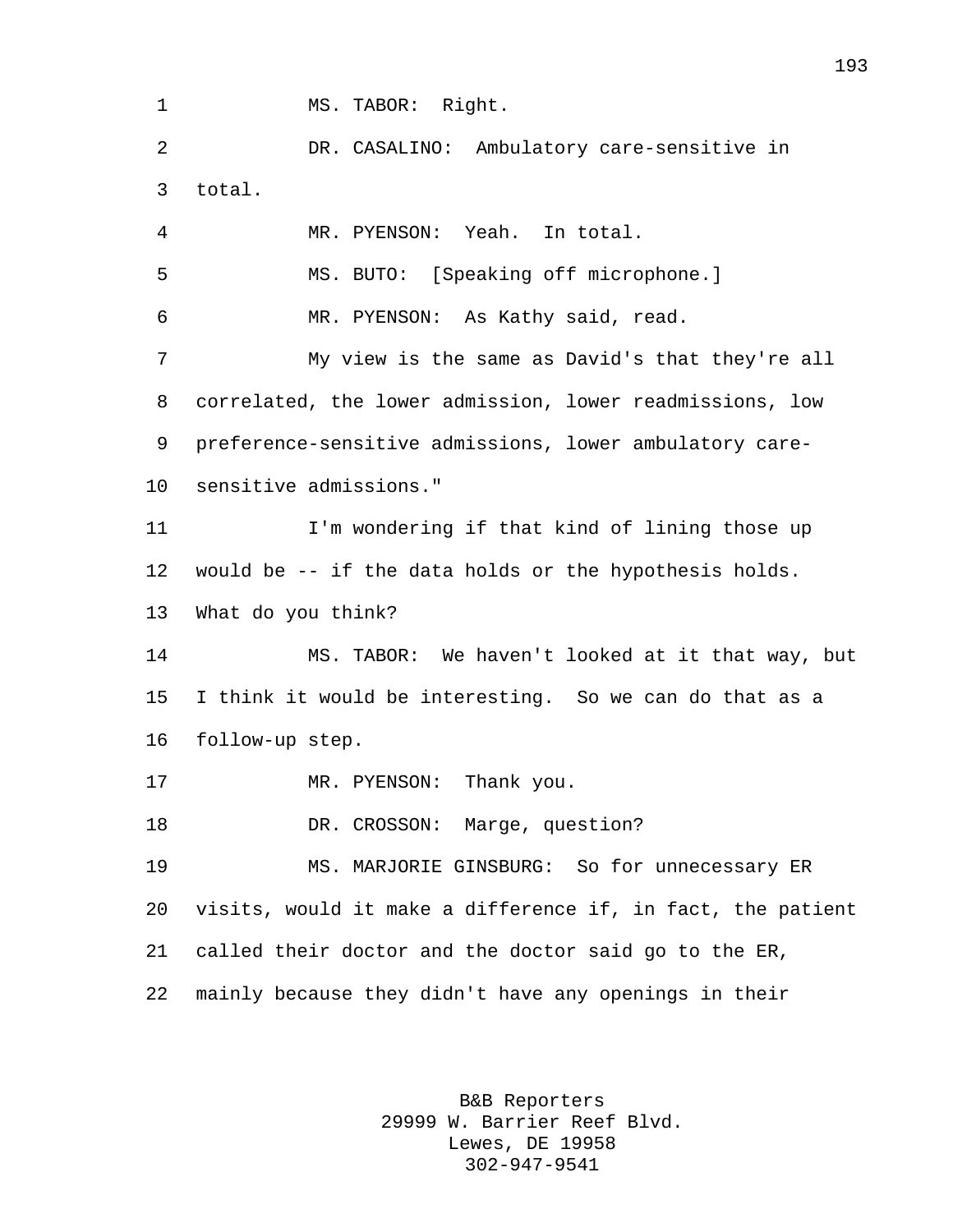appointment that day, and they basically wanted to get off the call? So is there any way at all of tracking that, and would that make a difference?

 MS. TABOR: In our current world of the data we have available to us, we wouldn't be able to make those distinctions.

DR. CROSSON: Okay.

 UNIDENTIFIED: [Speaking off microphone.] DR. CROSSON: All right. You've taken a long

lead off of first base, I can see. Yes.

UNIDENTIFIED: [Speaking off microphone.]

DR. CROSSON: Yes. Go ahead.

 DR. DeSALVO: I'm sorry. No, I'm not going to steal your thunder. Never do that.

 I just wondered if you have the level of data to know what kind -- what the code was of the clinician, the doctor that admitted them. So you could look at whether the hospital was staffed by a hospitalist or the primary care physician had to come in and do the admission. I'm just trying to figure out this weirdness where sometimes people are not admitted, you know, in some communities where there's more ED visits than hospital. And it might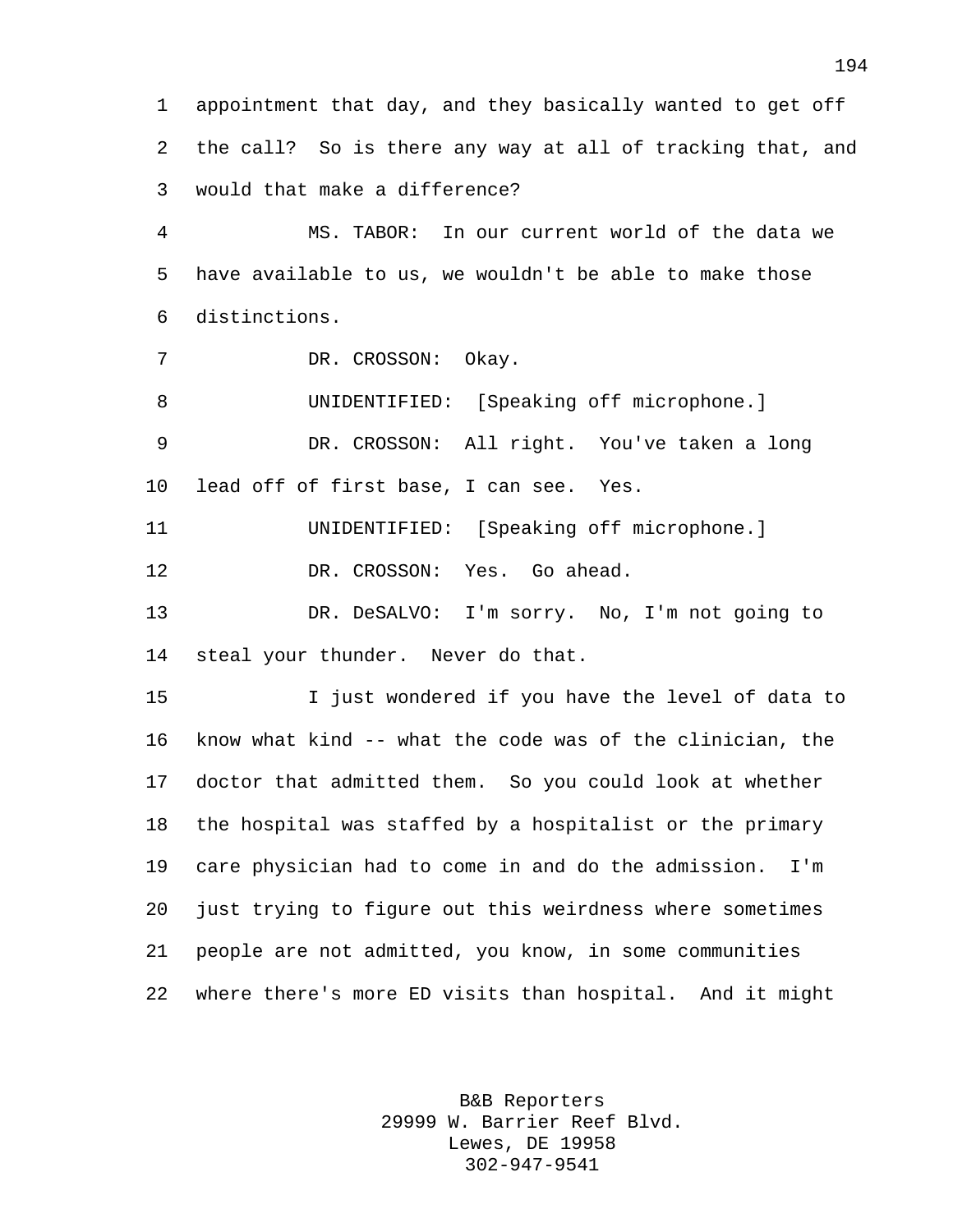have something to do with who's actually -- 2 MS. TABOR: Doing the admitting? DR. DeSALVO: -- literally on call or -- MS. TABOR: Yeah. That is an increasing question that I'd have to look into some more. DR. CROSSON: Okay. So we are now at the discussion phase, and Amol will begin. DR. NAVATHE: So, Ledia, as always, thank you for a clear, concise presentation and paper. I think as we kind of put focus on these two measures, my sense is, the way you kind of put them forward as consistent with Commission priorities, I think, makes a lot of sense. I think we generally, of course, want to support transparent, simple measures that can be commonly measured across different types of programs, and I think that makes a lot of sense. The other thing I'll say is that as somebody who

 works with these types of measures quite a bit, there's obviously no such thing as a perfect measure, and so, at some point, we're going to have to pull the trigger and say this is a measure we want to use and double down on. I think it's also nice that there's alignment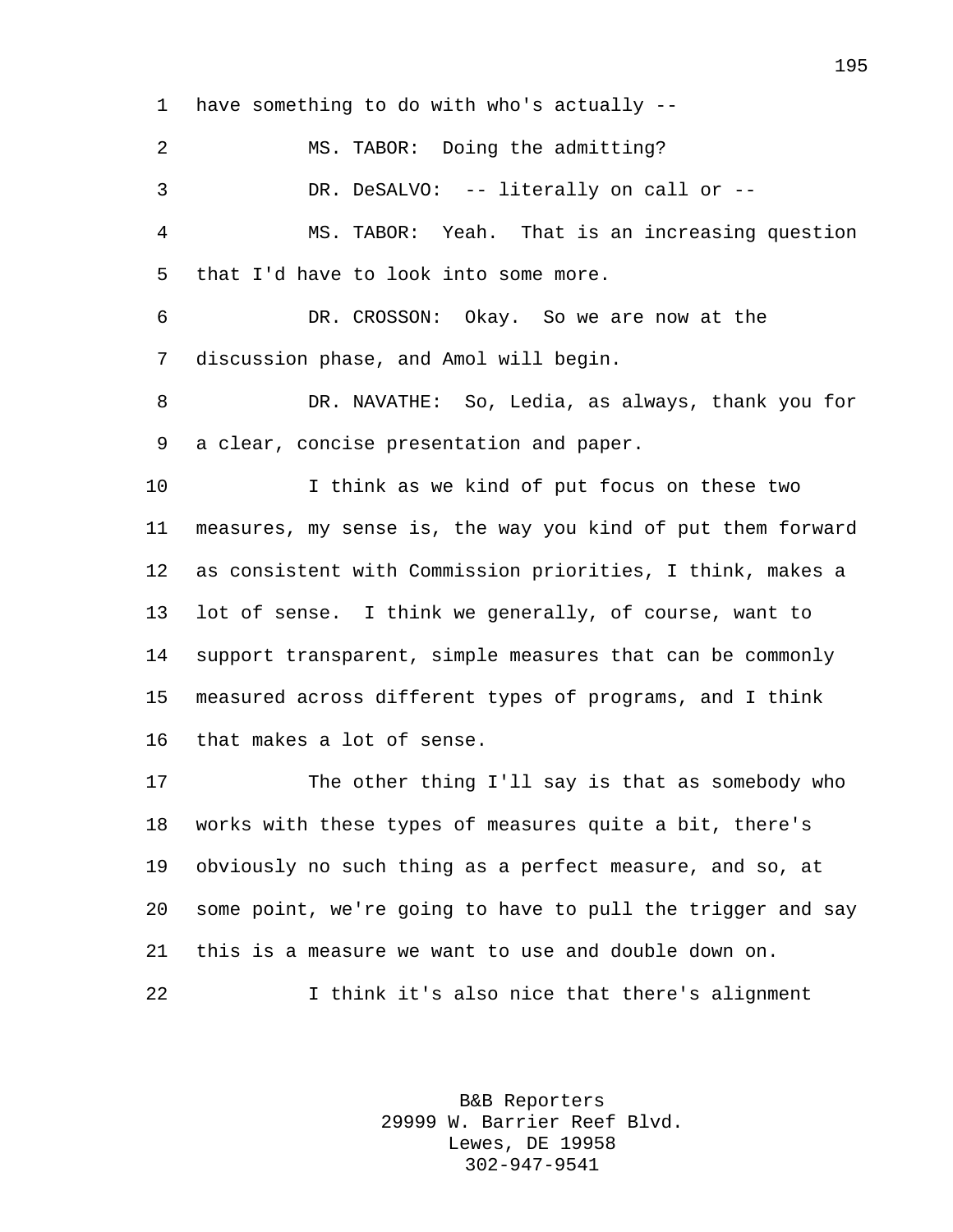between these measures and other measures that we see in other programs, including ACO programs and more recently primary care first and the direct contracting for Medicare. So I think that alignment is beneficiary because it means that it's less jarring to the extent that we propose this in order to get it adopted to providers who are actually operating in various models in a kind of longitudinal sense.

 I do think it's worth pausing on the nomenclature a little bit, and we should think about it because I think it does have a psychological impact on how people think about the measure. So the distinction between ambulatory care-sensitive and avoidable is actually pretty different in terms of what we're telling people it means. So that's worth visiting.

 I think there's a couple other pieces that I would highlight and perhaps some suggestions that build upon what other Commissioners have already started to, I think, get at in terms of exploring the value, the validity of the measure in a kind of broader sense.

 So the one observation, I think, that's important to think about is to the extent that we're using this as a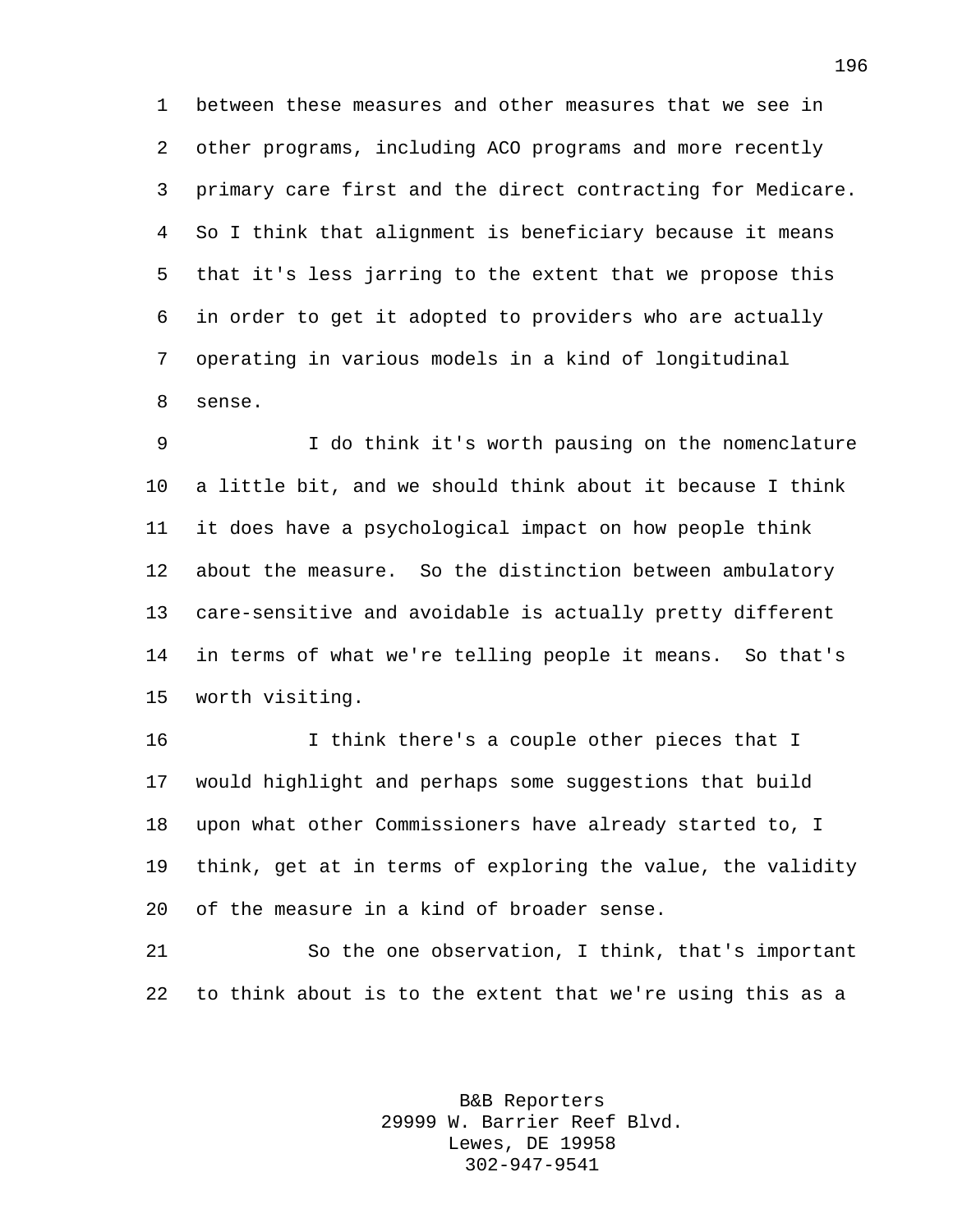measure of the performance of the ambulatory care system within a market, then to me, it seems like the conceptual framing there is we should have a common performance across both measures. So if we have a well-functioning ambulatory system, then we should both get lower avoidable ED and lower avoidable hospitalizations.

 I think the observation -- so I think it was on Slide 10, for example -- that you have specific HSAs or markets where there's discordance between the two is potentially a problematic piece.

 I think Larry pointed out important potential "fix" on it, but I think that also perhaps brings a convergence of the measures because if we are including avoidable ED within hospitalization, then I think, in some sense, the difference between them starts to blend. The correlation will certainly go up, but then the distinction also goes away.

 So one thought is, Should we be thinking about this as avoidable ambulatory care-sensitive events or something like that as a way to unify the two and have a measure which is more likely, presumably, to be consistent? I could imagine again being in the room with one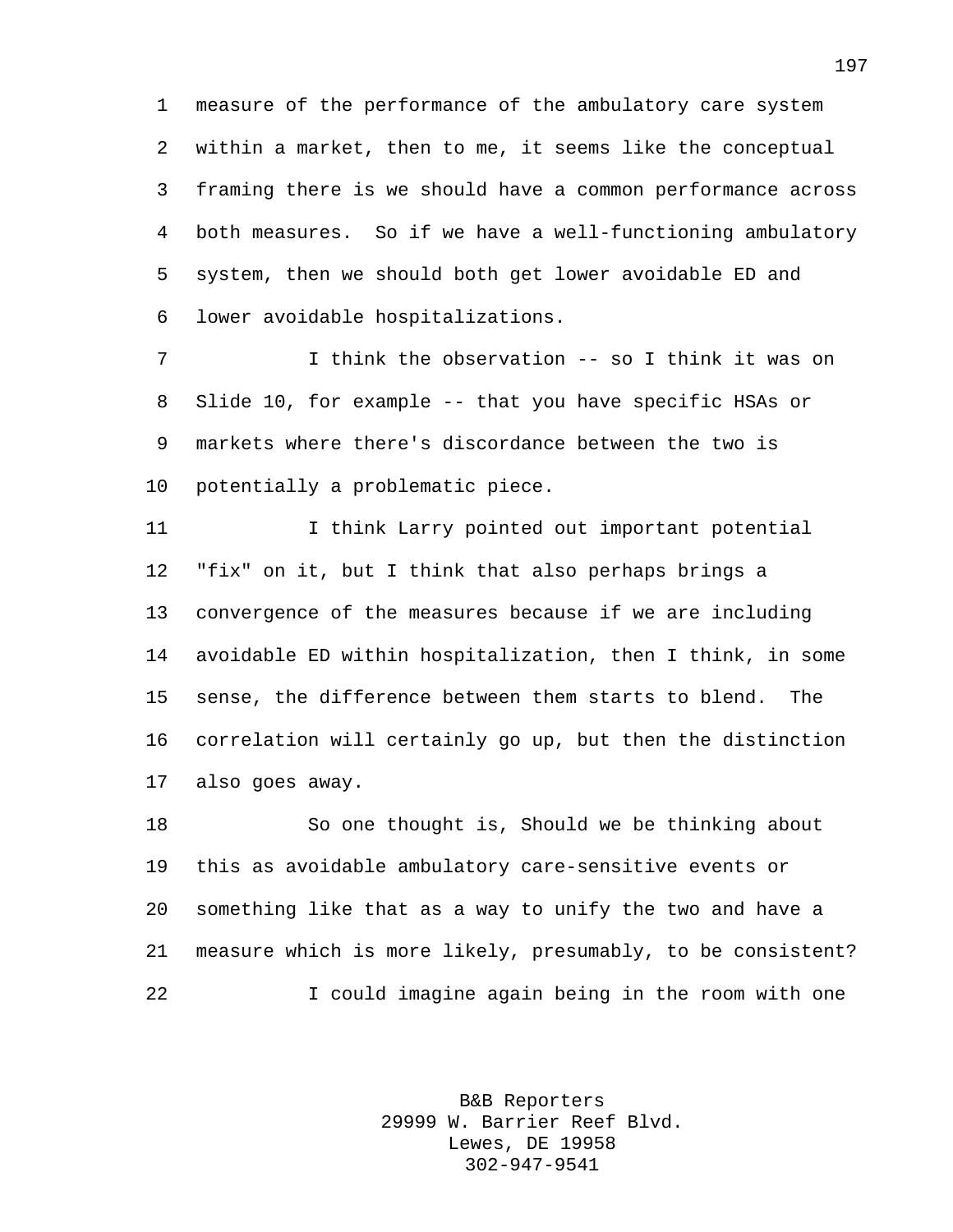of our hospital administrators or primary care physician practices and them saying, "So the same infrastructure is leading me to perform the top quartile of one measure and then the bottom quartile, and we're doing the same stuff for both of them." So I think we want to try to avoid that discordance because that could, I think, be particularly pernicious to the success of the measure from an engagement by an adoption.

DR. CASALINO: [Speaking off microphone.]

10 DR. NAVATHE: I'm sorry?

DR. CASALINO: [Speaking off microphone.]

 DR. NAVATHE: Unify them, making it an ambulatory care-sensitive events measure, encompassing both pieces of it.

 In terms of other things that one could do or we could do here to sort of build some validity around the measure, we have done work on other measures, like readmissions measures, where we see really big swings in longitudinal variation.

 For example, I was observing here that we're using 2017 data. When we looked at the readmissions measure -- this is a few years ago -- we saw that hospitals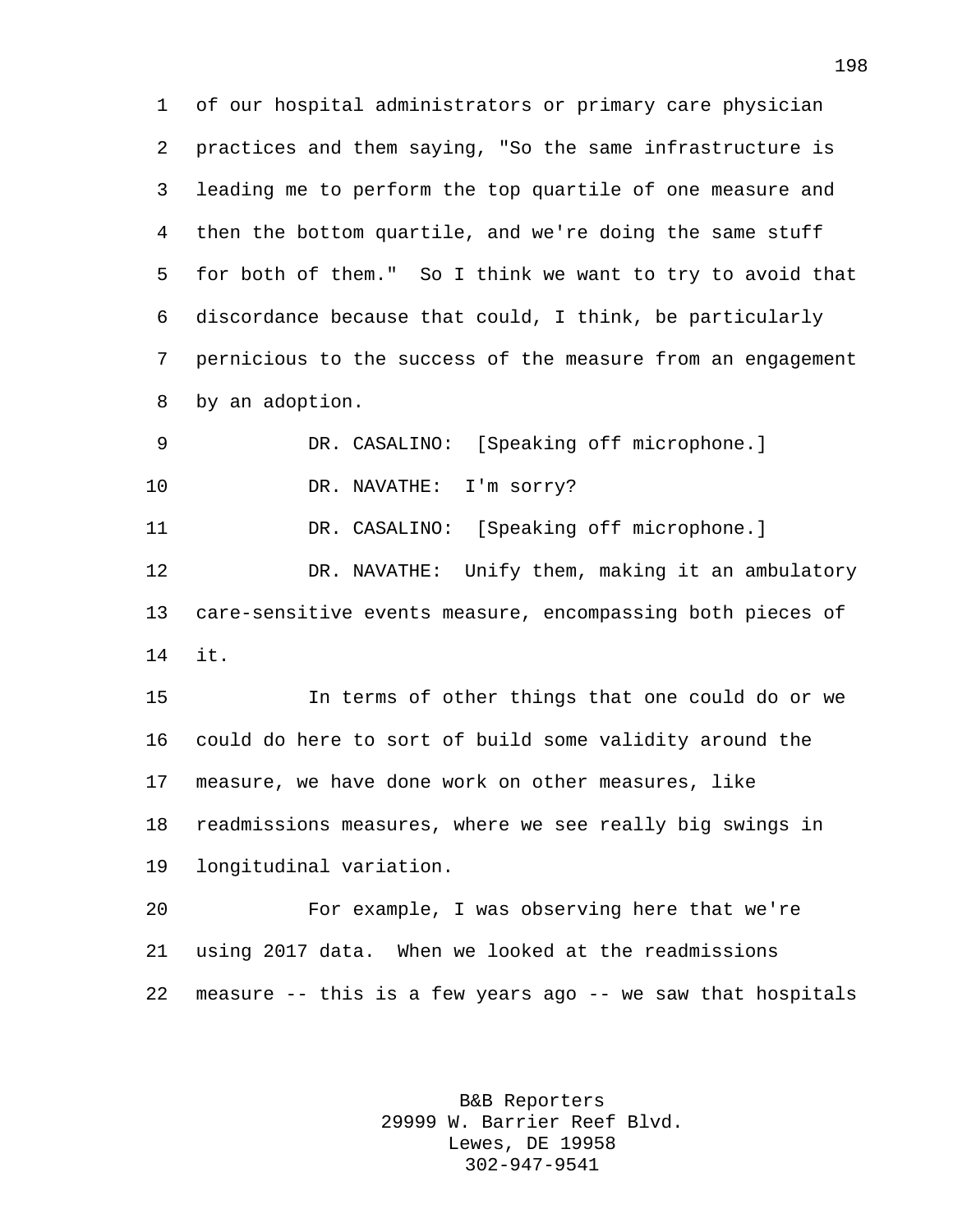could go from bottom quartile to top quartile year to year, and there was actually a pretty large share of them that were bouncing around. It's very unlikely that big infrastructure is changing so much year to year, such that we would see that volatility.

 So I think one thing we could do here is look at the longitudinal variation within markets and see how much we're seeing. If we're seeing a lot of variation, I think that would kind of raise a question of how valid it is.

 Another question is thinking about this notion, and I think Bruce was getting at this, which was kind of practice style, preference style within a market, and can we do something to actually account for it?

 If we were to do this at the provider level, we could actually try to control for the sort of market style in some sense by looking at everybody else outside, except for them in the market, and using that as a variable to control for. So that might be a way to try to get away from just capturing purely practice style and trying to actually understand what performance is looking like. That would be hard to do at the market level, easier to do at the provider level, as we get there.

> B&B Reporters 29999 W. Barrier Reef Blvd. Lewes, DE 19958 302-947-9541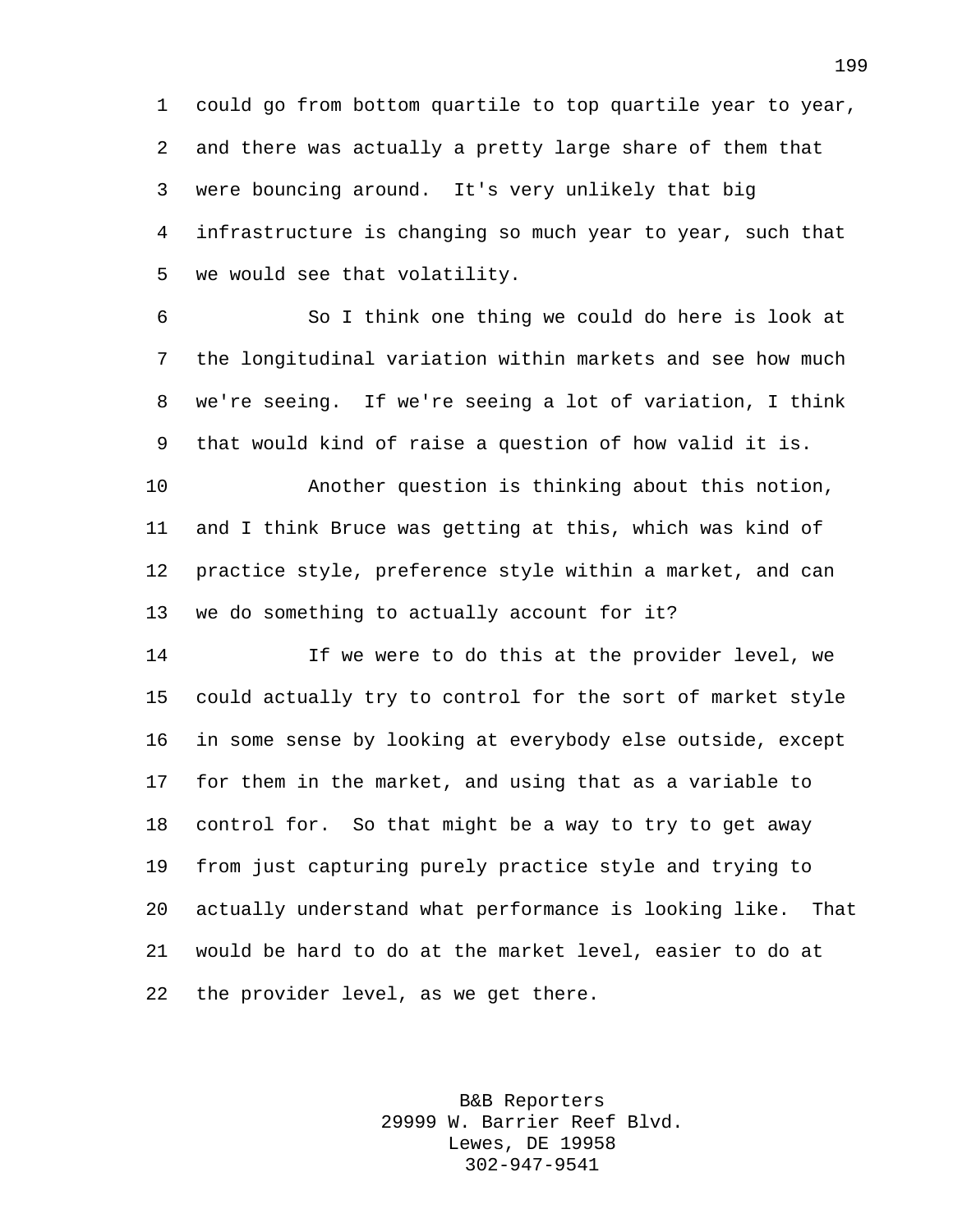The other thing we could do is look within condition here. I think we have a set of conditions, and ensuring that we have validity within condition would also, I think, build a case that consolidated across condition measure also makes sense.

 The two last suggestions -- and then I'll close here -- to the extent that we decided we wanted to use the word "avoidable," I think it would behoove us to do some deeper work to see what proportion of these ambulatory care-sensitive condition admissions are actually avoidable. That would mean getting access to clinical data or doing some sort of deep dive, so to speak, charge review type of work in perhaps a selective fashion to really try to elicit that. Otherwise, I think it's hard for us to push to call it "avoidable."

 And the last piece, I would say I support a lot of -- I think the general construct, of course, of the measure/measures, that follow-on analyses that you have outlined as next steps, I think, make a lot of sense and in particular would support the idea that to the extent that there are unified markets where we're seeing high performance, that there are lessons we can take around the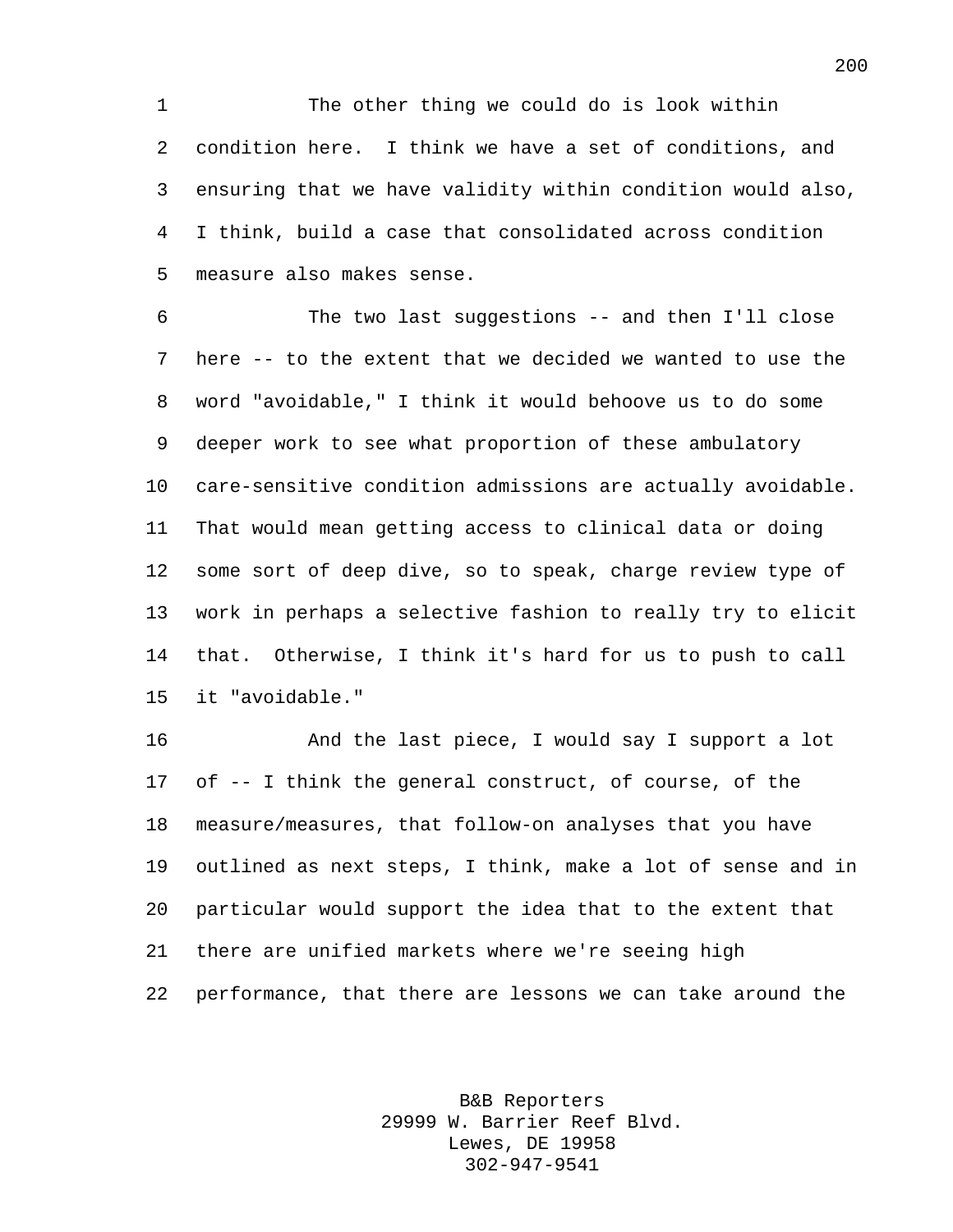capabilities of those markets, the practice patterns, composition of the types of providers that are in those markets. I think we could actually learn a lot there, and I think that sort of positive deviance analysis could be very helpful as we start to think about translating this into technical support and more tactical sorts of recommendations.

8 DR. CROSSON: Thank you, Amol.

 I just want to make a comment. First, I think I like the direction you've taken with respect to the ambulatory-sensitive one. I think for a lot of different reasons, it avoids some opposition which occurs reflexively.

 The notion of combining the two under a terminology of "ambulatory-sensitive events," the first question I had in mind is, Are there other events other than hospitalization or ER visits that you would think might or should be included in that? Maybe you can just think about that because, I mean, I don't know, but I would imagine that there are some.

 DR. PERLIN: Drug-drug interactions from different providers.

> B&B Reporters 29999 W. Barrier Reef Blvd. Lewes, DE 19958 302-947-9541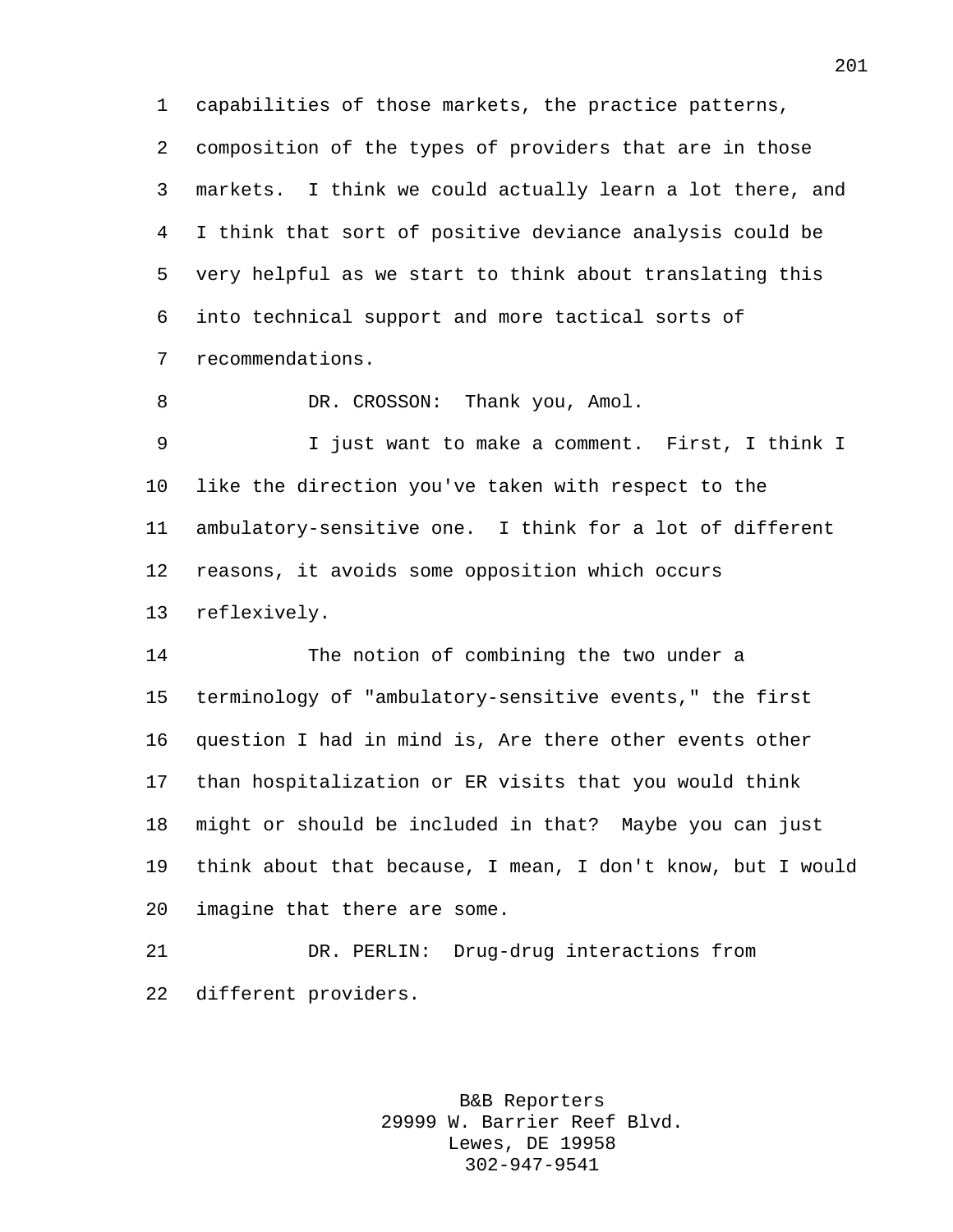1 DR. CROSSON: That's certainly one. DR. NAVATHE: Yes. I think that's a great point, and I don't have an answer off the cuff for you. But I think I'll put my thinking cap on and get back to you.

DR. CROSSON: Yes, Jim.

 DR. MATHEWS: Yes. When we kicked this around internally, we also were struck by the fact that performance within an area was not consistent on two measures that ostensibly reflected the adequacy of the ambulatory care infrastructure.

 Again, this is kind of developmental work. We're just kind of figuring it out, but one of the things we talked about pursuing when we start doing case studies, if that's what we end up doing, is things like does the supply of urgent care centers in an area represent a safety valve that could keep patients from showing up at the emergency department, while still showing up at fairly high rates in the hospital inpatient setting.

 So there are things we still want to pursue here, but the ideas that have been expressed here are extremely helpful in that regard.

DR. CROSSON: I'm sorry to interrupt, but I just

B&B Reporters 29999 W. Barrier Reef Blvd. Lewes, DE 19958 302-947-9541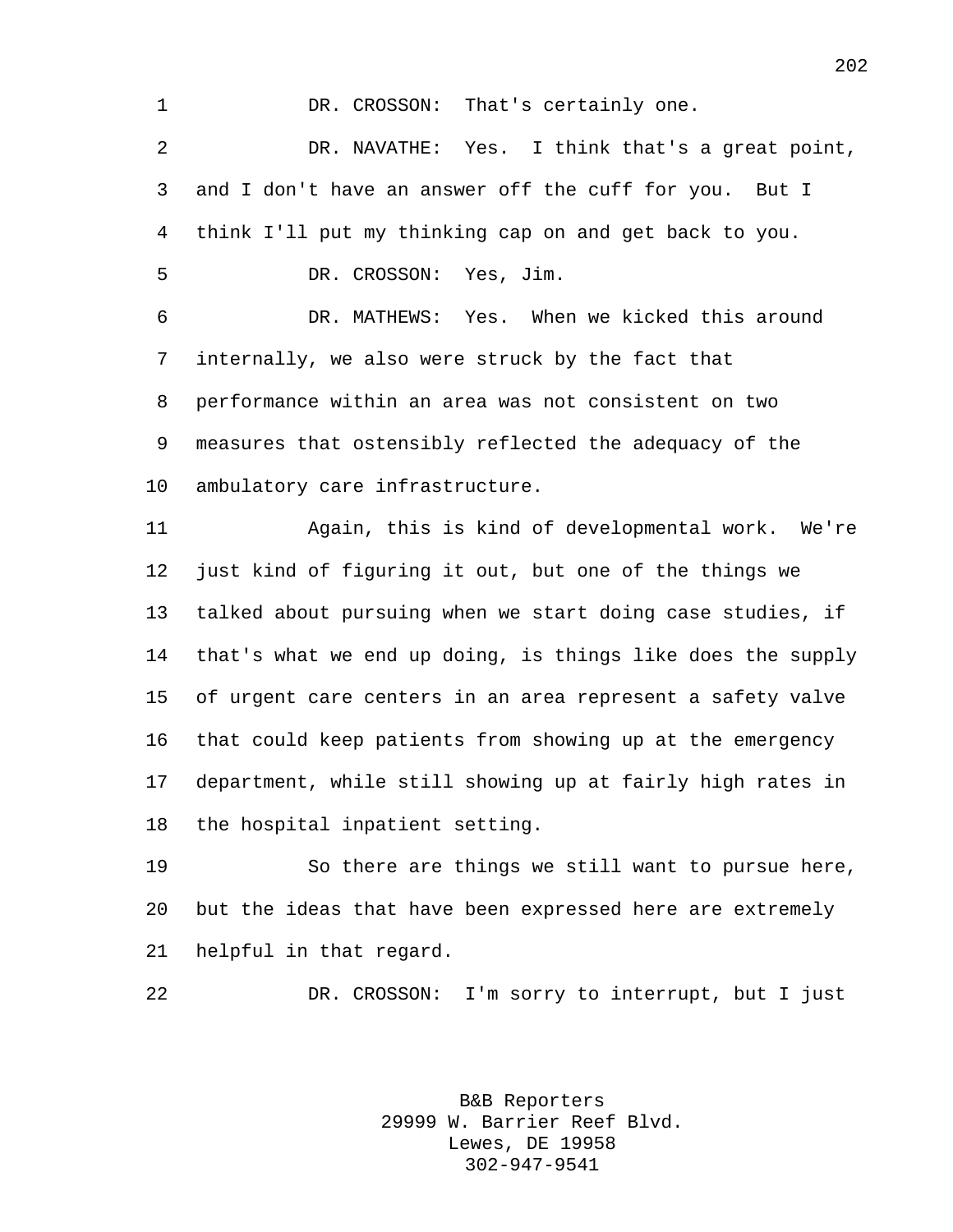want to make one more comment on top of Jim's there. And it has to do with potential explanations, not for the divergent examples here, but for the convergent one on the left, which is Seattle.

 Now, I think in addition to looking at ACOs, looking, if it's possible, more broadly at the presence of integrated delivery systems of various types would be useful, whether they're ACOs or not, because I know Seattle is one of the most concentrated markets for that model of care. And that could explain not anything to do with the divergent markets but the convergence and the quality, the relative high performance on both measures.

 Okay. I'm sorry. Let's go. Pat, Jon, Dana, Larry.

 MS. WANG: So I'll slide into Round 2 with what I was going to ask in Round 1.

 I just want to confirm that what you're describing here as avoidable or whatever calling admissions includes avoidable readmissions.

 MS. TABOR: We only count it based on the initial admission.

22 MS. WANG: Okay.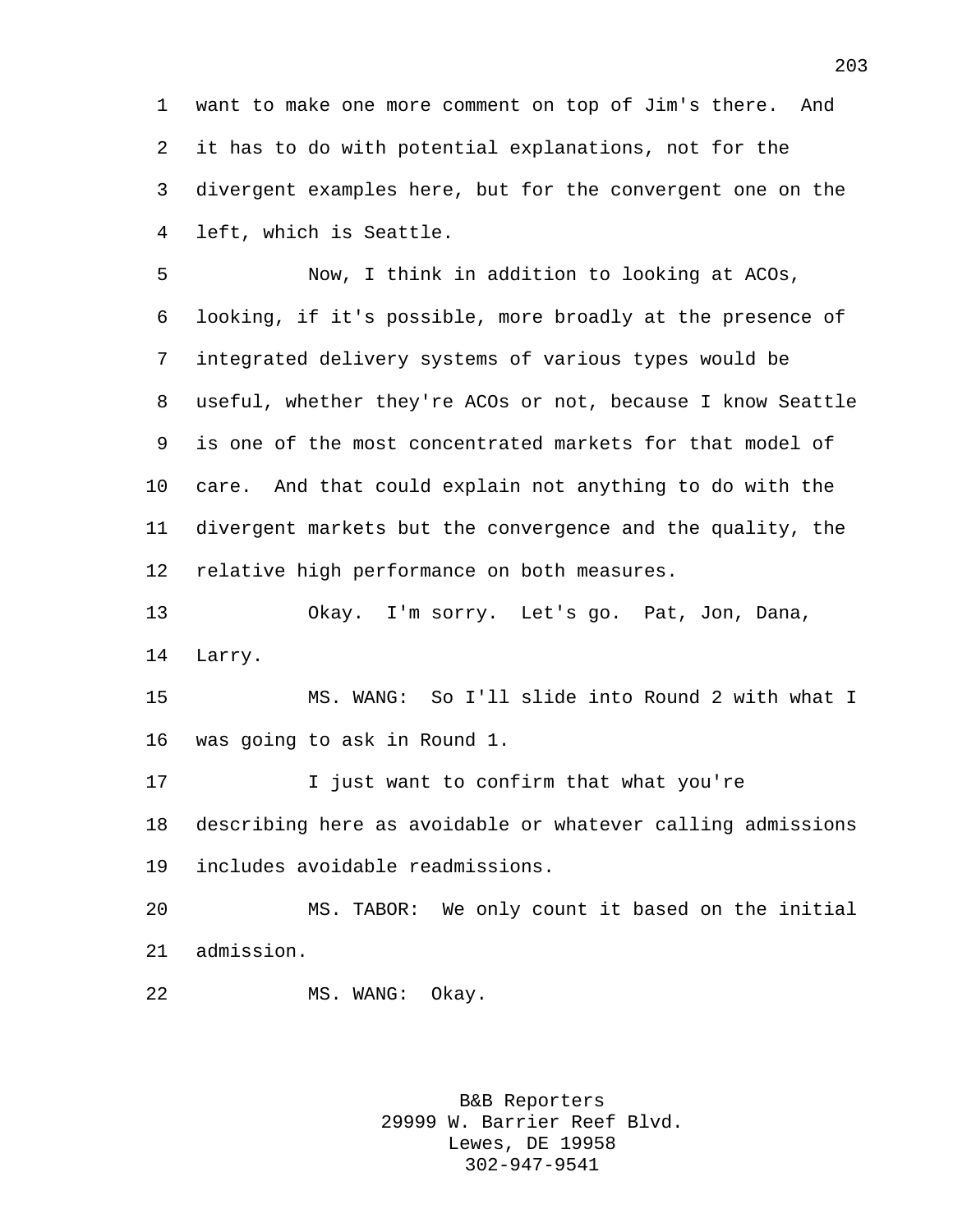MS. TABOR: So if you are readmitted, you only get once, and that was a question that we thought about with measure developers and just picked away.

 MS. WANG: Okay. Because that is, obviously, like already an area of deep examination and opinion.

MS. TABOR: Right.

 MS. WANG: I don't know. Maybe there's a way to reconcile that these things either are alike or not alike because the description of the events as ambulatory care- sensitive, I really appreciate what you said, your suggestion about this.

12 I am uneasy, though, that it's really all about ambulatory care. I do think that there are a lot of other things going on here. It's very complex. Everybody around the table has sort of acknowledged that, but there are many truths going on at the same time. I mean, there are, in most states, actually prudent layperson laws that require insurance companies to pay for avoidable emergency room care if the patient thought that it was an emergency and that they were in imminent danger of severe injury, death, blah-blah-blah.

So the concept that people were talking about

B&B Reporters 29999 W. Barrier Reef Blvd. Lewes, DE 19958 302-947-9541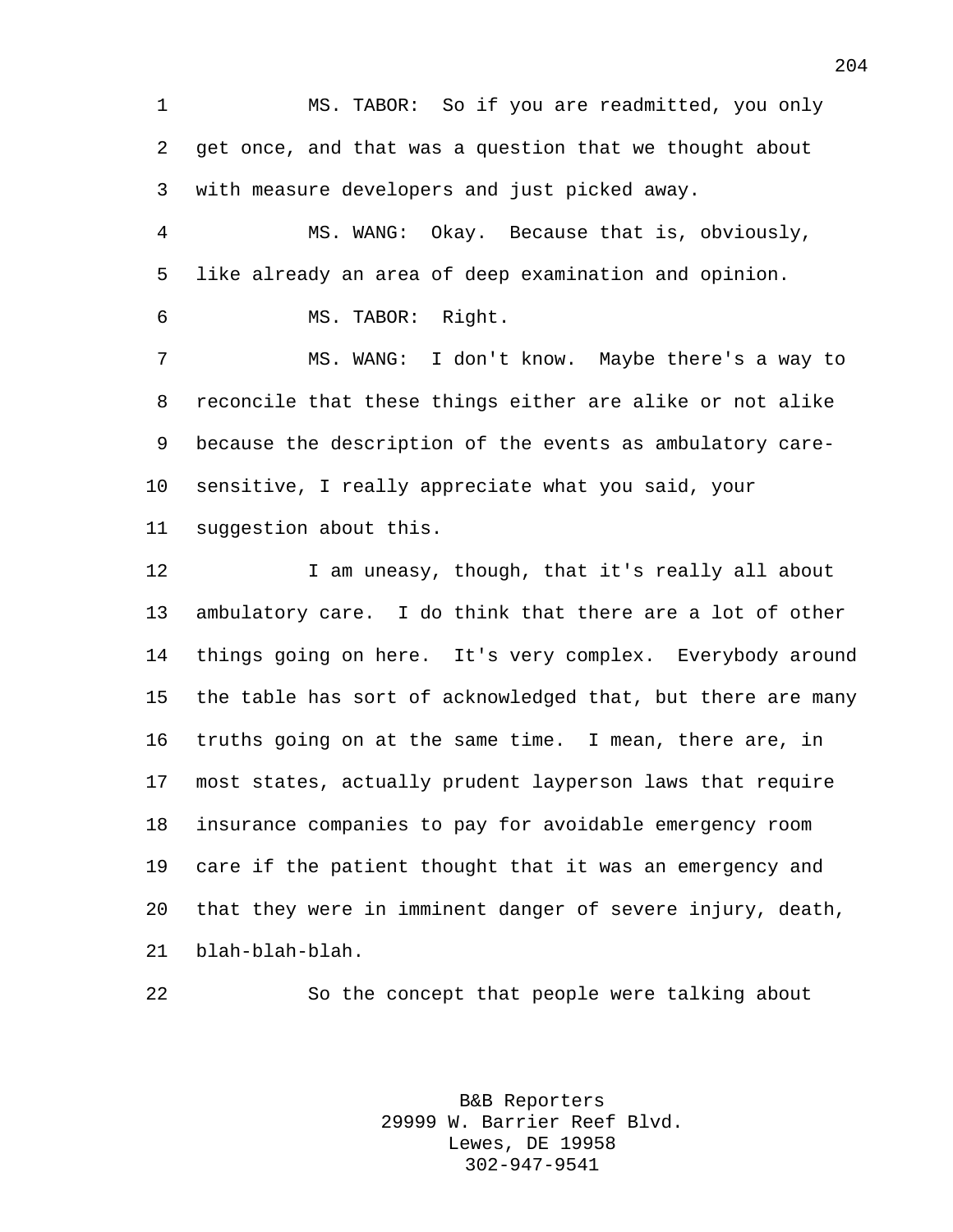before the subjectivity about what brings somebody to the ER and maybe get treated and released from the provider's perspective is that's a prudent layperson. The person actually thought they needed it. I'm not sure what having the greater ambulatory care system in the world would do to avoid that.

 Another sort of set of cognitive, dissonance truths is that from a hospital perspective, what we're calling an "avoidable admission" is medically necessary. So from their perspective -- the person walks into the ER. They don't have any contact with them. They've never seen them before. They admit them. It's medically necessarily. So to kind of characterize that as something that could have been avoided, it goes to the question of "What does that mean, 'Who's accountable for that?'" I think that, in 16 that regard, we do have to be kind of  $-$ - I think the work is really, really important, and the refinements that people have suggested in sort of reconciling the data and so forth is great.

 But I think that we should be careful about rushing to like we're going to use this to reward and punish across provider sectors, across payment systems.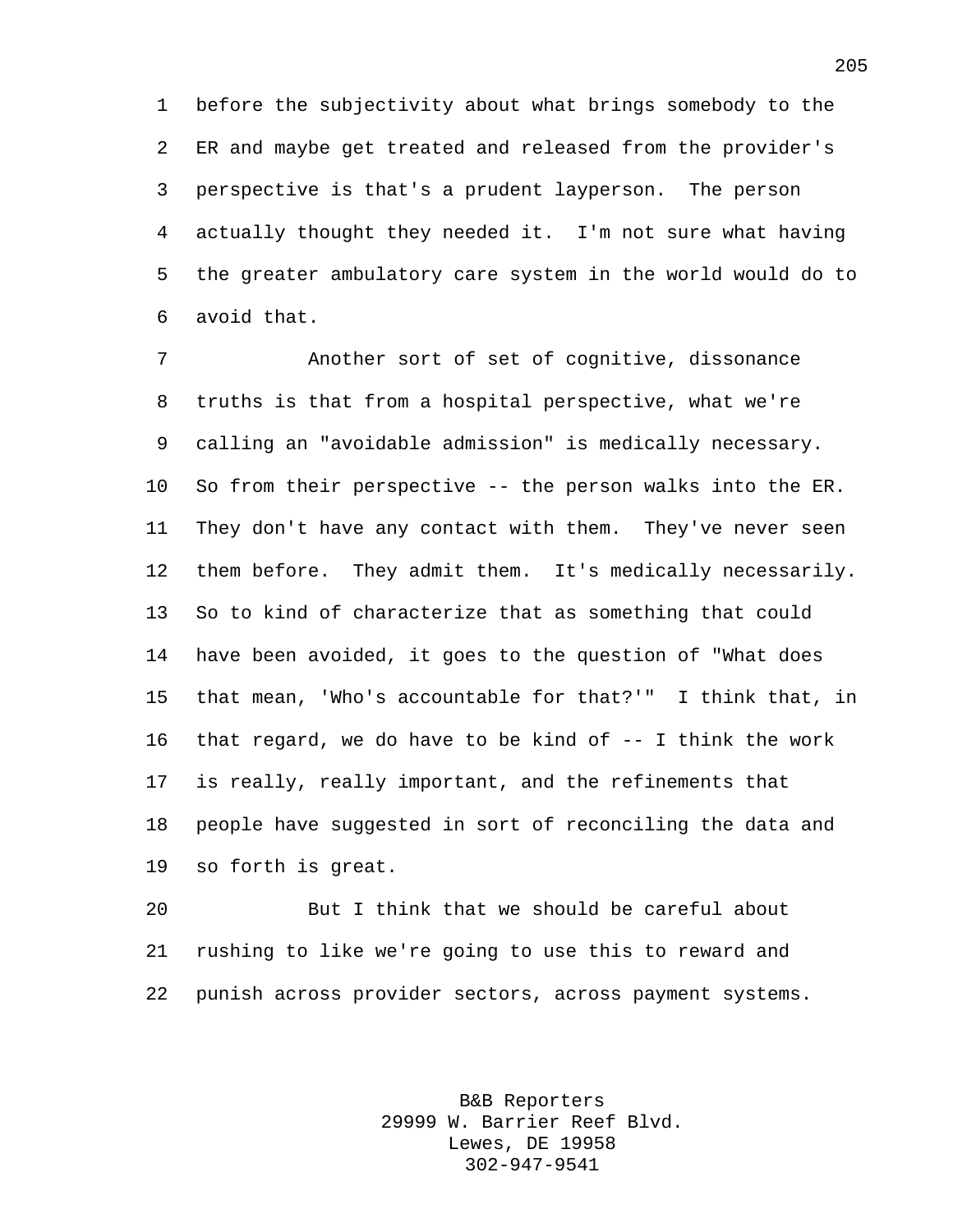Just hesitate a little bit on that because when you talk about avoidable and the sufficiency of an ambulatory care system to prevent much of what you have displayed here, I think people would say, "Look this is beyond me." It's housing. It's food. It's people's fears. It's their psychology.

 They may have the greatest relationship with their PCP in the world, and the PCP might be fantastic, but a PCP will say, "I can't stop my patient from going to the emergency room. She just likes to go to the emergency room." It sounds weird, but it's true. I mean, people go to the emergency room for really strange reasons, and I don't think it's a very simple -- I think it's hard to pin that all no sufficiency or deficiency of an ambulatory care infrastructure.

 The other sort of thing that I know you mentioned and I think is critically important is, at some point, looking at socioeconomic status, and to the extent that we are looking at sufficiency and influence of ambulatory care infrastructure, I just wonder whether an additional factor in that adjustment or look would be sort of the distribution of health profession shortage areas, which if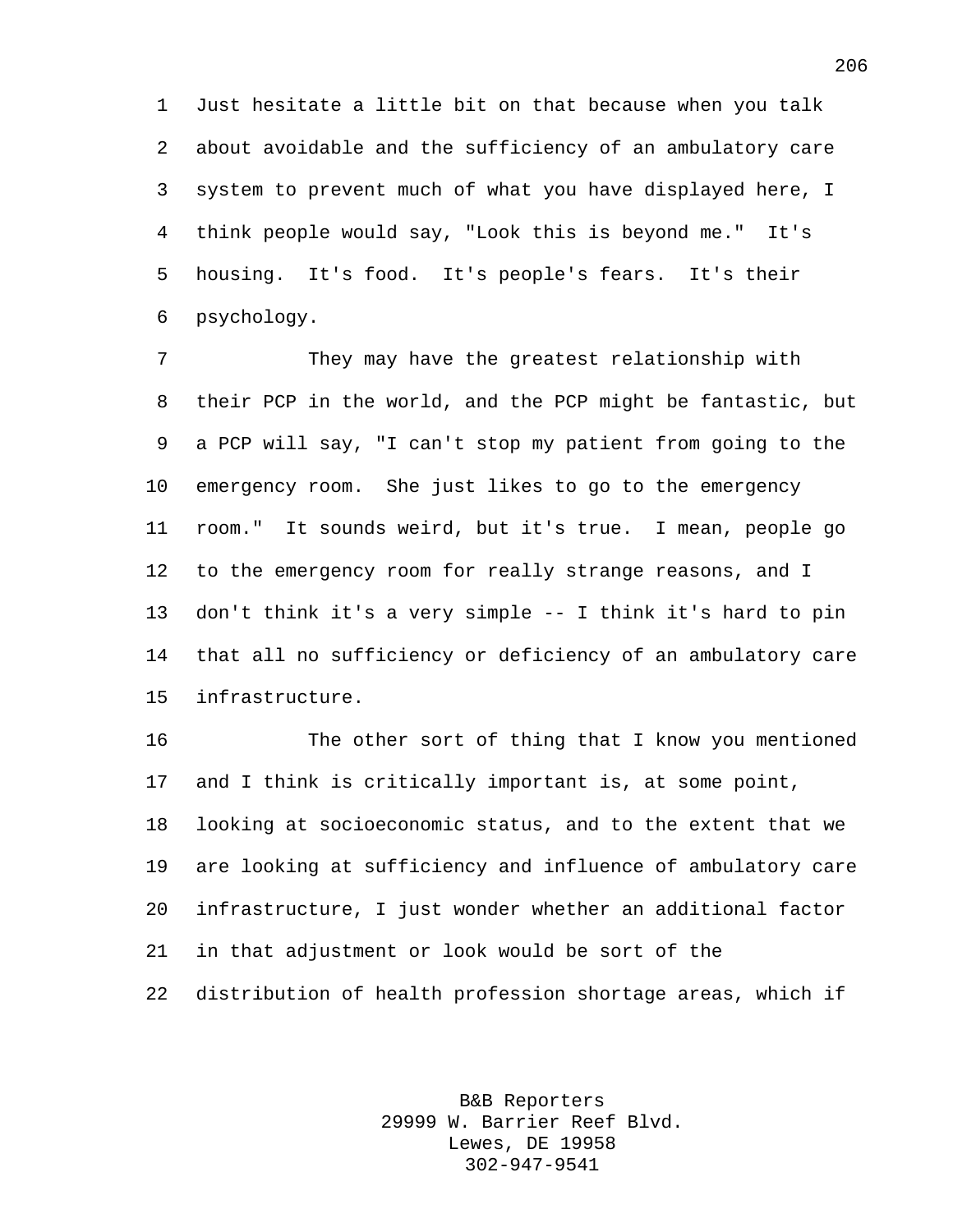there are still legitimate designations, sort of our markers of areas where there is insufficient physician supply, that might help explain or not maybe some of the incidents and the utilization that you see.

 The final thing is just a small one. When you do get to looking at Medicare Advantage, which in the Star system is held to an all-cause readmission rate -- and there is reward and punishment around that, and it's true that it's plan to plan. But plans in New York City are compared to plans in Seattle in terms of their success or failure at that metric. But when you get there, I think this measure specification changed recently. So I think it's still on display to include denials, which is very important because what you don't want to be capturing is what looks like a great rate because of payer practices around denials. So just put it on your radar screen.

Thanks.

18 DR. CROSSON: Thank you, Pat. Jon.

 DR. PERLIN: Well, thanks. This is really an important line of inquiry and thank you for a really thoughtful review. I want to identify with Pat's and previous speakers' comments on a number of areas.

> B&B Reporters 29999 W. Barrier Reef Blvd. Lewes, DE 19958 302-947-9541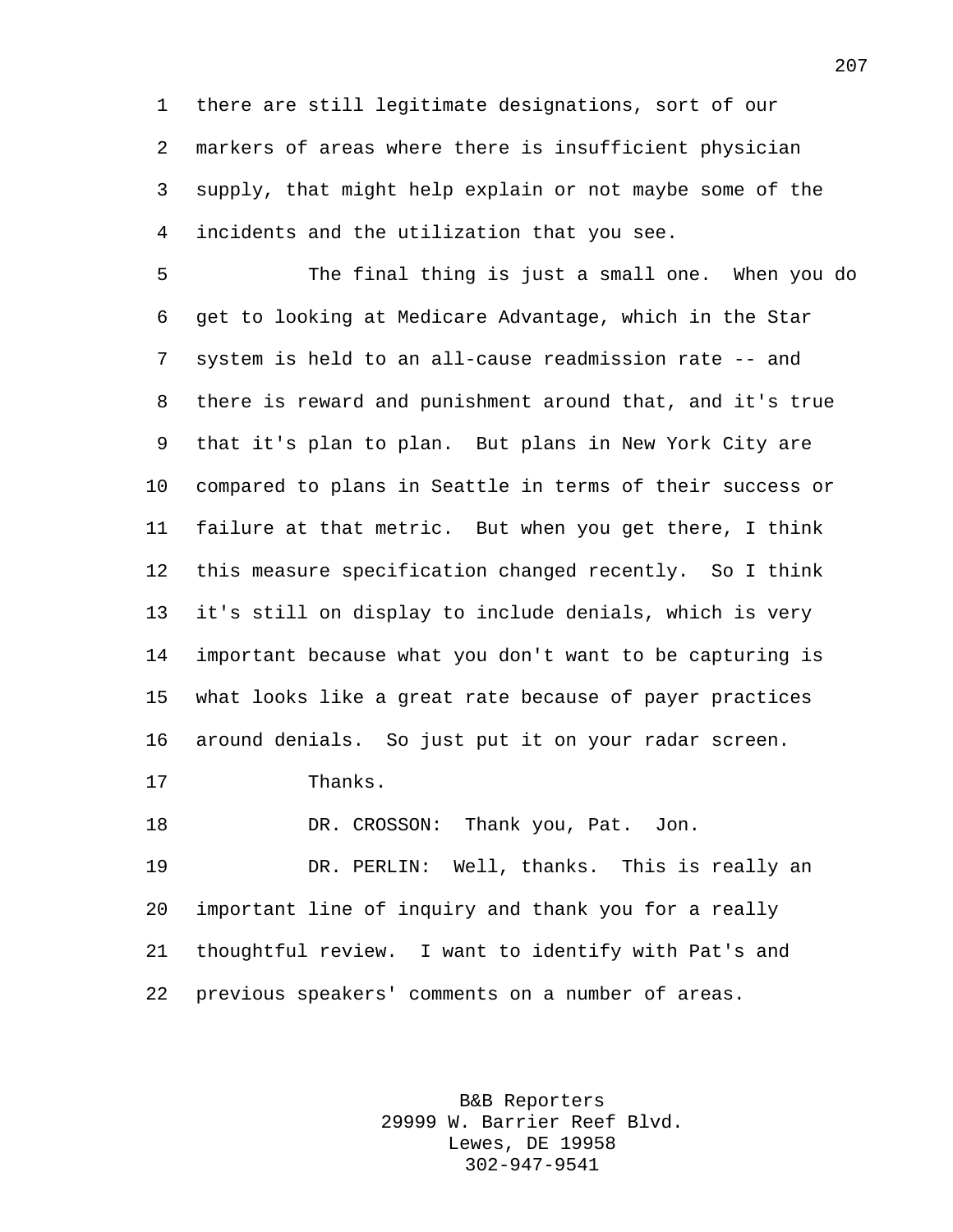I, too, would agree that this is directional but not diagnostic, and I think, Pat, you said it really well, is that this probably reflects more about integrity of the overall infrastructure than just, you know, sort of ambulatory services, but that would be a large part of it. I can't help but wonder how social determinants - - geographic, urban, rural -- and patient behavioral factors play into the differences in utilization, as well different sort of characteristics about how people access care in different environments. Having the privilege of being in a large distributed system across numerous states, the infrastructure so very different but so, too, are the behaviors about when and how people seek care. I have to just say that New York and Florida have more income than Florida and parts of Georgia. And, you know, it's pretty well demonstrated in a variety of metrics.

 I do think this does relate to our prior conversation, though, and I wonder about this as a bit of a referendum or another piece of data on primary care infrastructure access sufficiency.

 I, too, had noted, you know, Jim, the question about whether urgent care centers do, in these instances,

> B&B Reporters 29999 W. Barrier Reef Blvd. Lewes, DE 19958 302-947-9541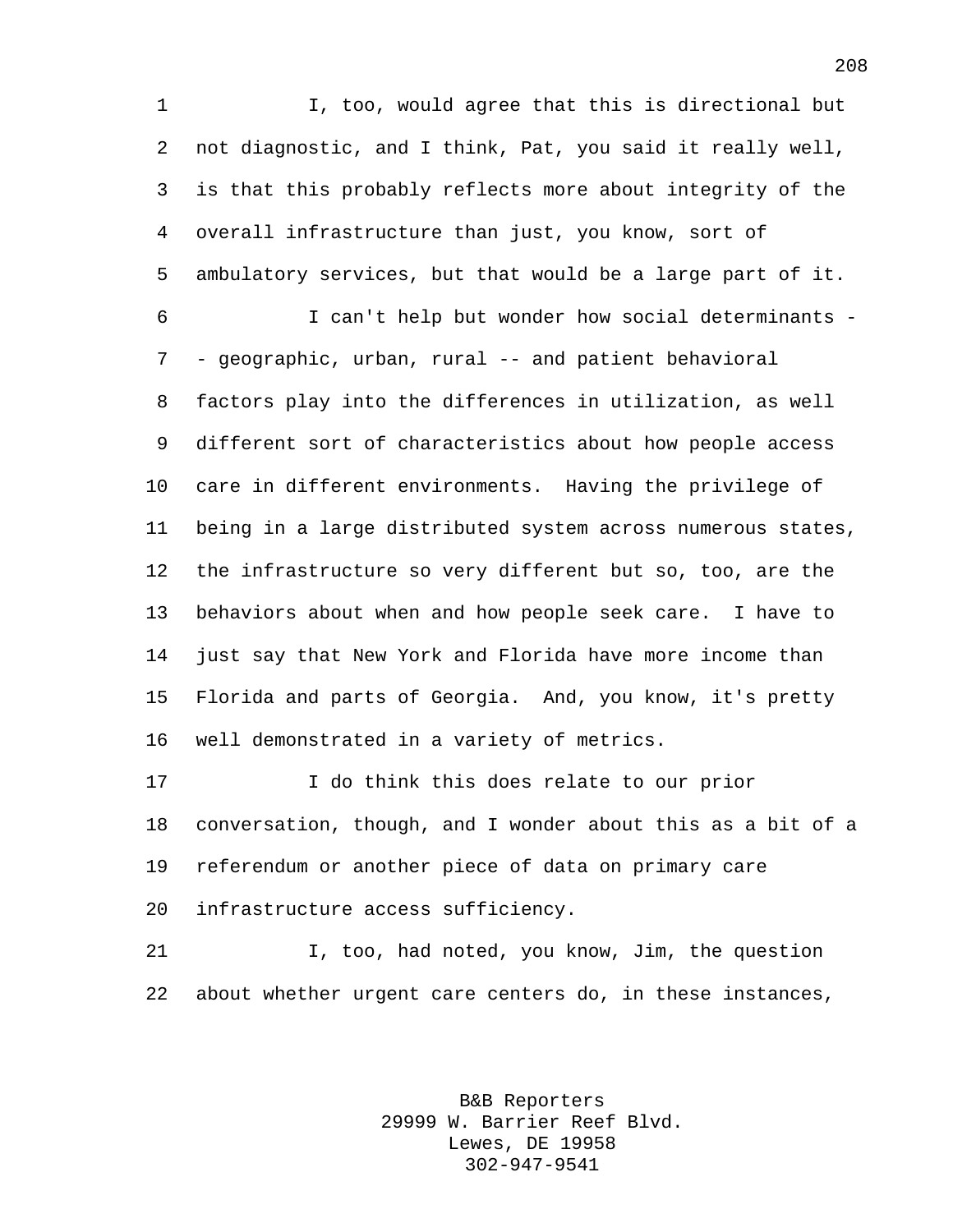provide somewhat of a safety valve. We talked previously about whether they were concentrated in more commercial areas, but, in fact, in areas where they may exist in Medicare populations is a very important question.

 I think we have to have, you know, some sensitivity to the patient behavioral factors that actually were really well reported, by you, and the comparison of ER versus urgent care center utilization. If you recall, for just nominally the same conditions, patients who presented to emergency rooms, if I recall the numbers, had -- what was it? -- 3.41 comorbidities compared to urgent care presentations, for the nominal same condition, 2.0 comorbidities. So there was some sort of self-selection about when and how people accessed care.

 So putting it all together, along with maybe a final comment on, you know, our confidence in the definition of what, in fact, is avoidable, you know, particularly along the lines, as I just mentioned, if you have a bunch of comorbidities -- you know, diabetes, heart failure, hypertension, coronary artery disease, and a cough -- you may have a real different sensitivity for access than if you have, you know, a cough and the absence of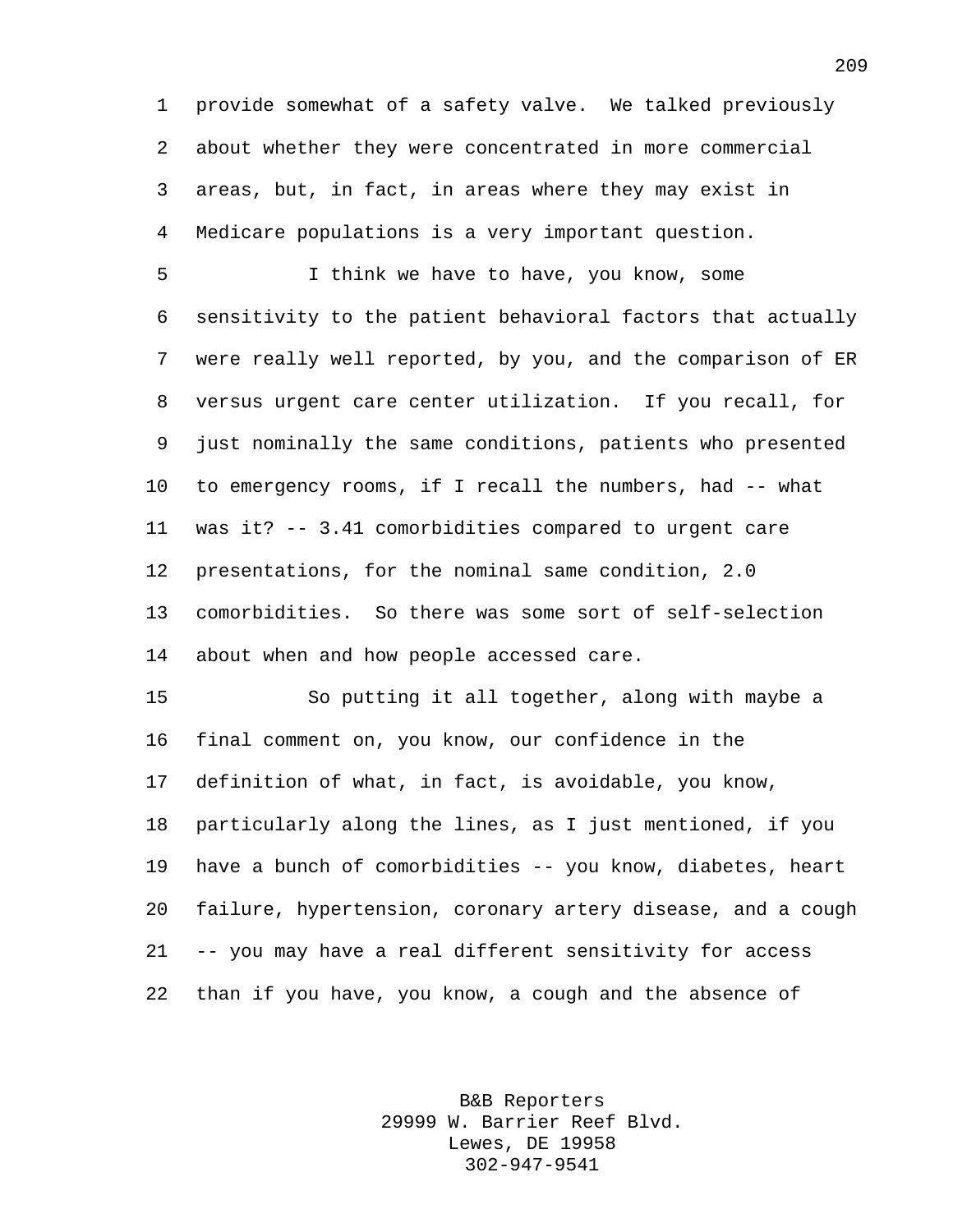those comorbidities.

 So to your sort of three questions there, yes, I think continue the analysis and begin to understand, you know, what is, in fact, just not directional but diagnostic. I think the second question may be premature. I think it's difficult to say at this juncture what are the best practices until we understand what the features are that really lead to the utilization, though that line of inquiry may inform the former. And I think it is worth looking at other payment models to understand what it is that makes a more robust infrastructure. Thanks. DR. CROSSON: Okay. Thank you. Dana. I'm sorry. No, Jonathan, were you in line? DR. JAFFERY: I thought I was. DR. CROSSON: Okay, well, we may have gotten your name wrong. [Laughter.] DR. JAFFERY: I'll be Jay. DR. CROSSON: Okay. Can one of you change your name?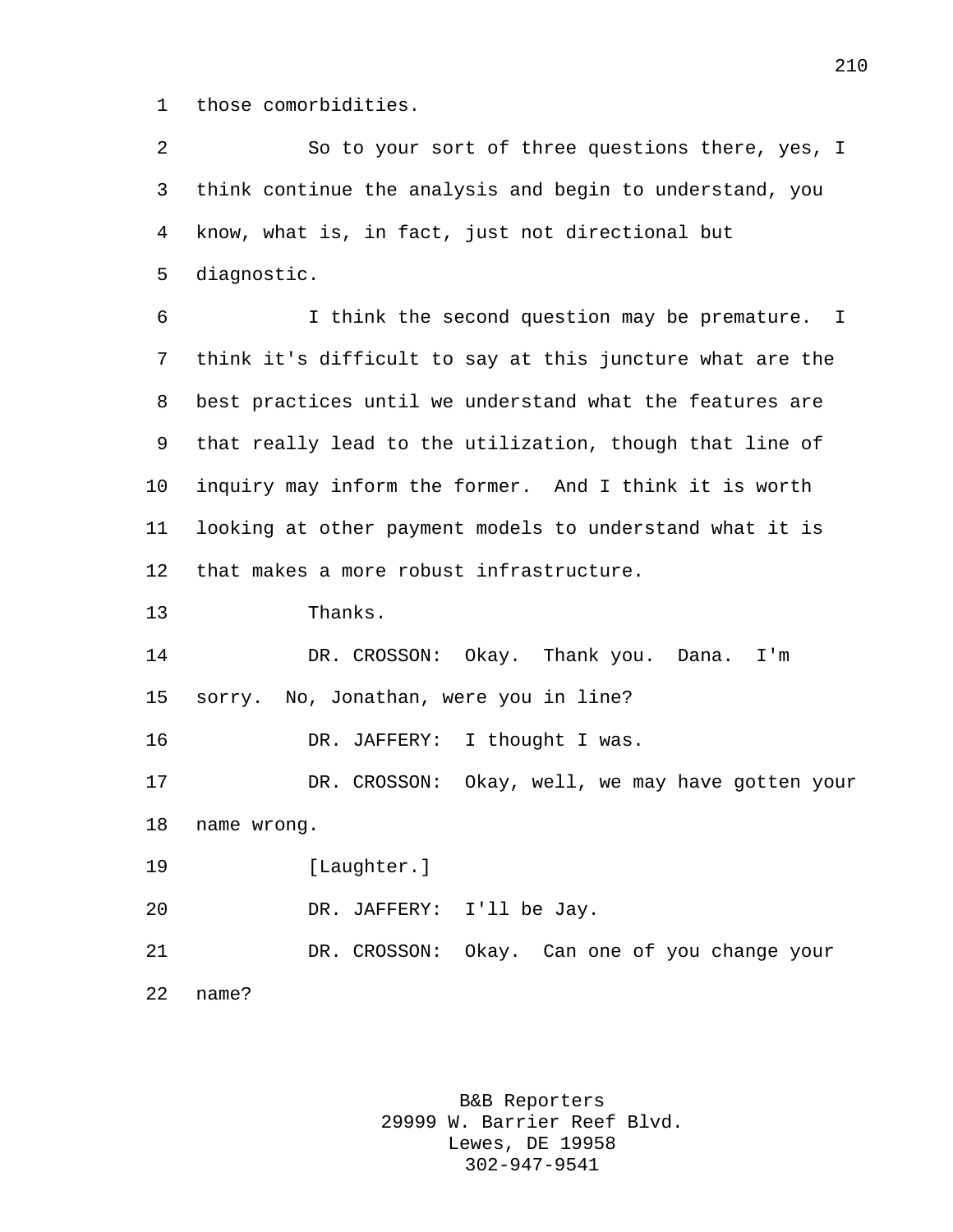1 [Laughter.]

DR. CROSSON: Jonathan and then Dana.

 DR. JAFFERY: Thanks. Ledia, thanks. I really appreciate you diving into what obviously could be a long-term thing.

 So, you know, I think it's great to try and get to things that we can compare across the ACOs, MA, and traditional fee-for-service. So even though it can clearly be a big lift, this is good work.

 I think, you know, you are asking, in the first bullet point, about different ways to identify factors that affect performance, and one thing that came to mind is that, you know, there's some stuff in the literature about, thinking about ACOs in particular, about physician-led ACOs versus ACOs that include hospitals. Various conclusions have been drawn and I think some of our own work here maybe doesn't totally align with.

 But in any event, that might be an interesting thing to look at, when one of the proposals or hypotheses has been that ACOs that include hospitals aren't incentive to avoid these kinds of things, because they get paid this way. So that's something to think about.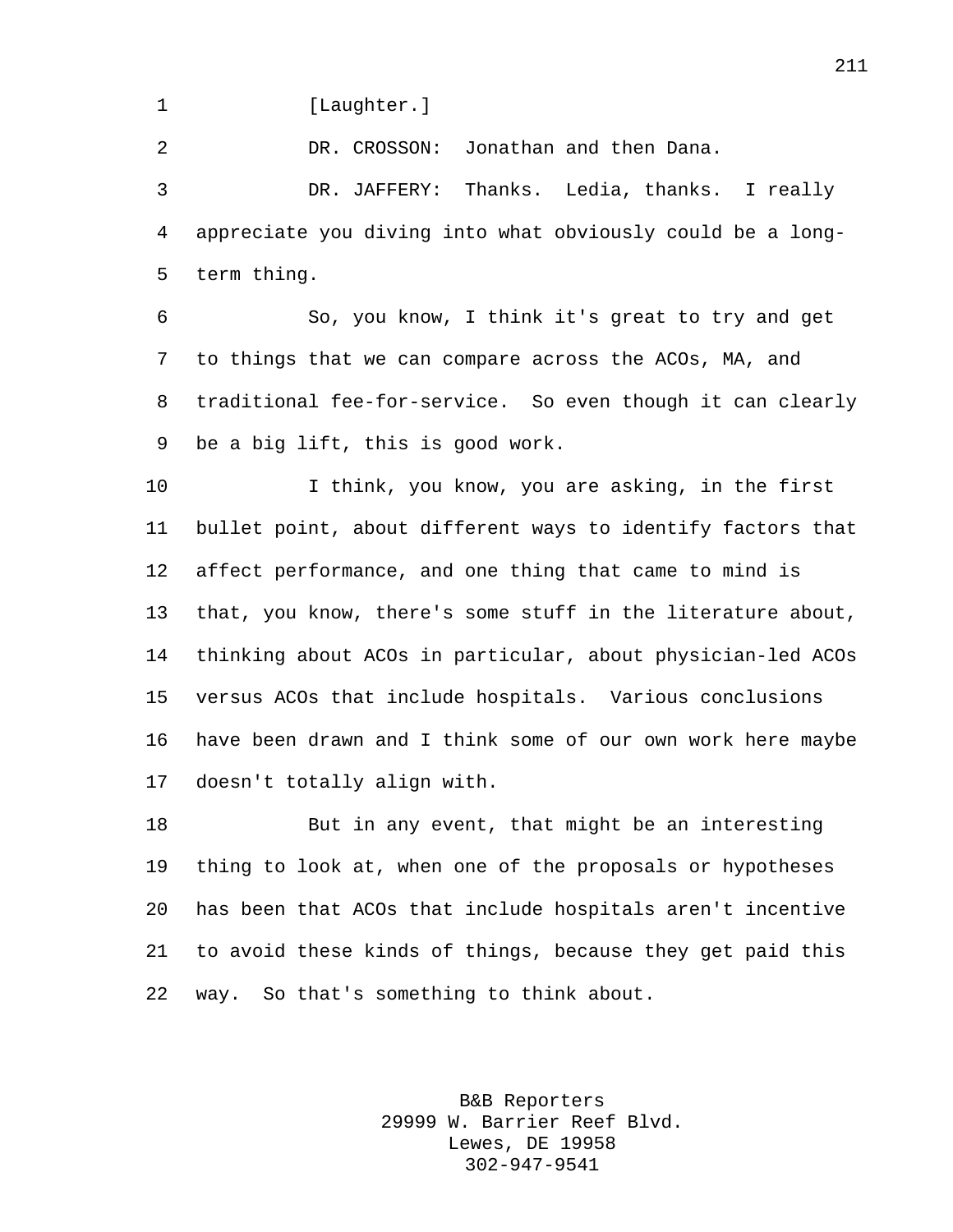I think also the point about combining events to get at some of the divergent issues is interesting, and I do wonder about if the absolute numbers, for example, the absolute number of ED visits might overshadow things. I mean, if you look at the MedPAC market area there are more ED visits in the 10 percentile than there are avoidable hospitalizations in the 90th. And so that would be something to have to think through.

 And then, finally, just in the report you talk about some of the -- you have a description of some of the negatives of avoidable events, and one thing that isn't there, that I think might be -- you might be able to quantify that and would be good to try to report on more in general, is what the cost is to beneficiaries. We talk about the cost of the system and the life impact to the beneficiary but there are some quantifiable costs to beneficiaries that it would be nice to try and avoid.

So thanks.

DR. CROSSON: Thank you. Dana.

 DR. SAFRAN: Great. Thanks. So late in the day this may be an idea that makes no sense at all, or it may be so obvious that we'll think, like, why didn't we think

> B&B Reporters 29999 W. Barrier Reef Blvd. Lewes, DE 19958 302-947-9541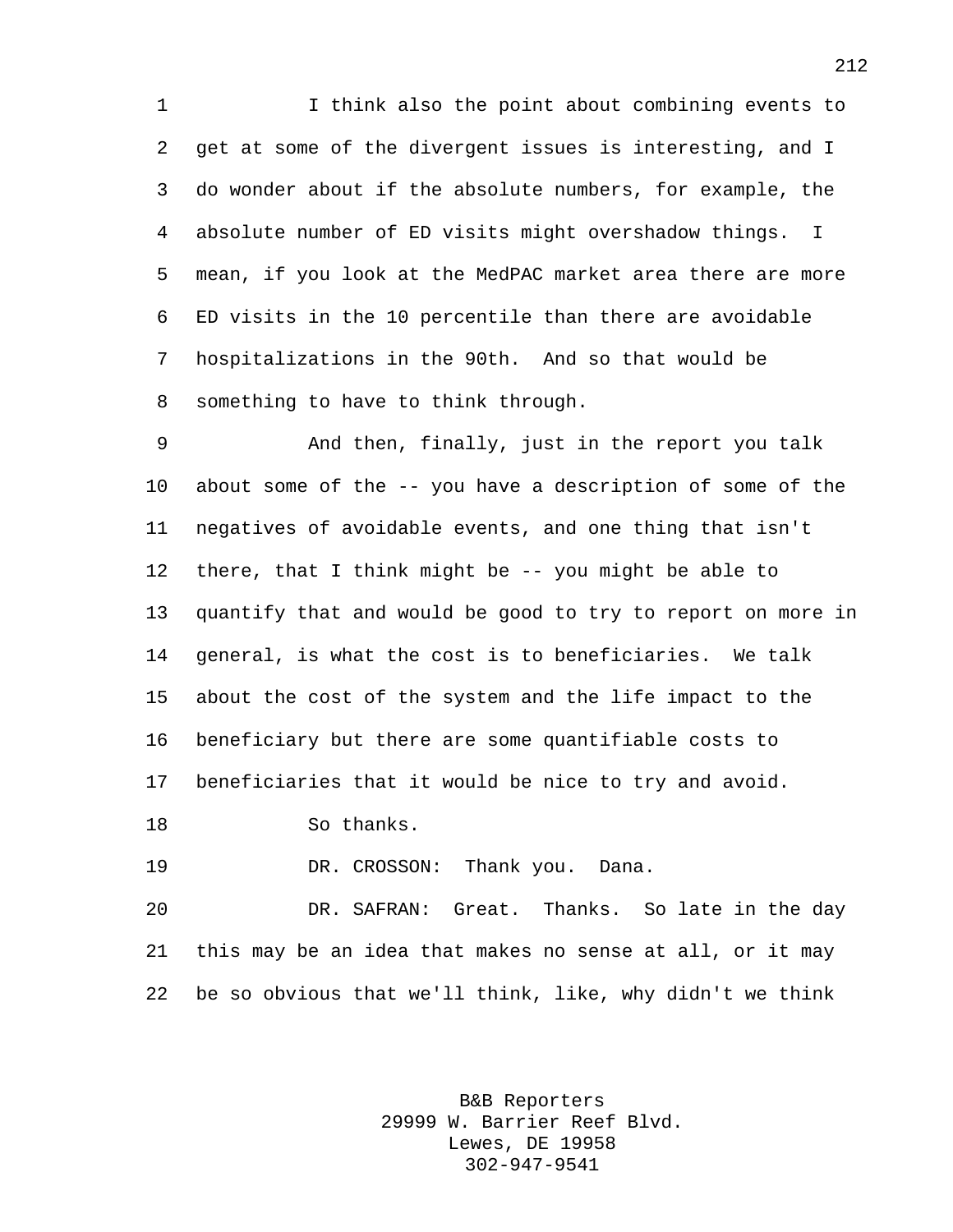of this before? We want to compare across these different major system approaches that we have, and I'm wondering, as I sit here, knowing that ultimately where we'll want to go with this is having the providers that work in these systems act on the information, and, therefore, likely be accountable, I'm wondering if we're starting in a place that's too hard.

 That is, we've talked quite a bit in the last hour about how challenging it will be, even if we change the nomenclature, to get from measures that really were uncertain whether something was avoidable or not, and whether the source of the avoidability, if it was, is care versus other things. And I'm wondering, why not start actually with some of the accountability measures that we have today and use those to measure across systems?

 Now I know when we've talked about it before, the data from the Medicare Advantage system, or, to some extent, the rate limiter hike, so, all right, well, so let's start with the measures of accountability in the Medicare Advantage system and work our way out from there and say, if we compare ACOs and the broader fee-for-service system, absent ACOs, to Medicare Advantage performance on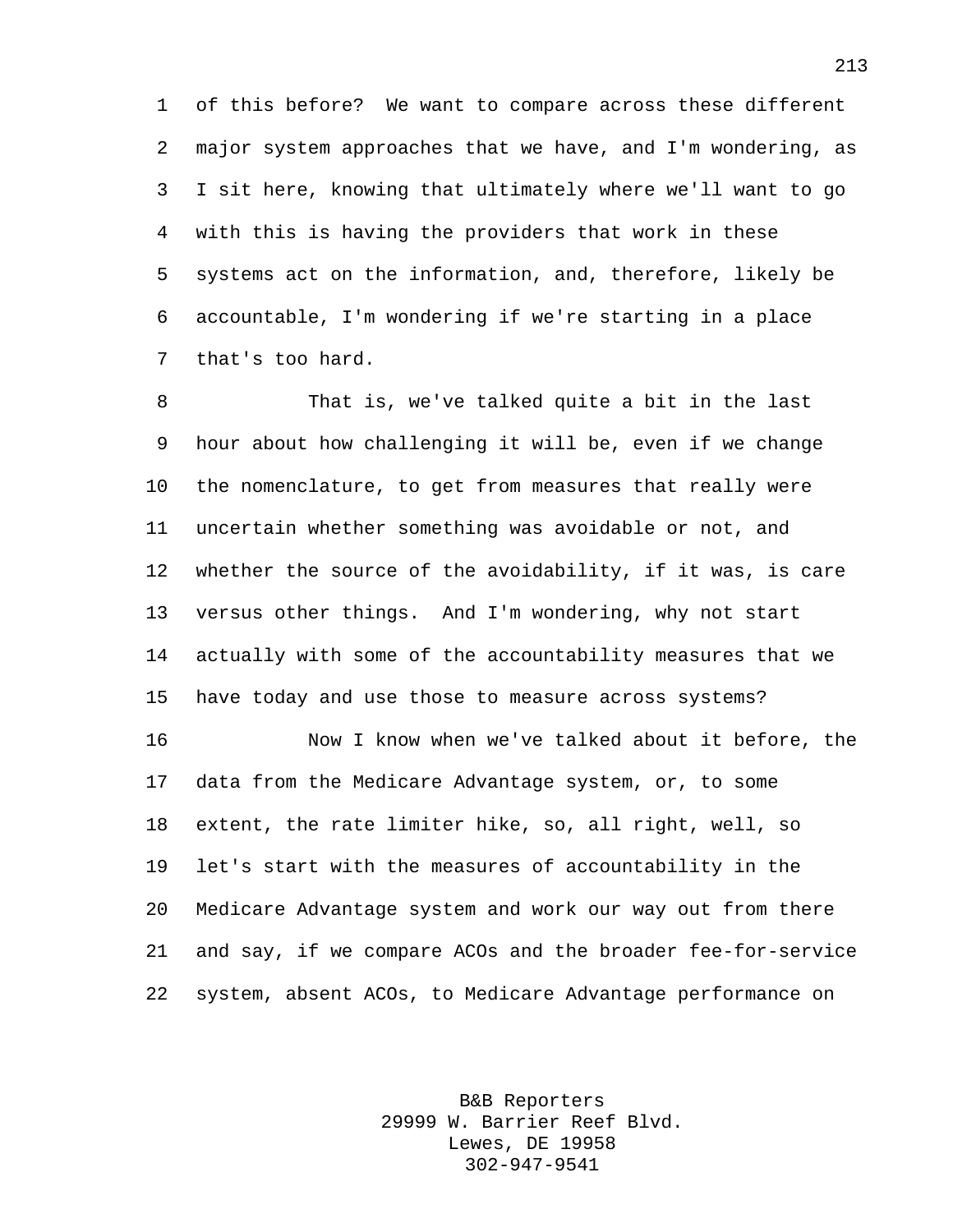things like 30-day readmissions, or the other things where we feel more confident in the underlying data from Medicare Advantage because they're being held accountable, might that be our best path for comparing across these three pieces of the system, because once we have an answer then - - well, first, we've already got validated measures that are accepted and being used for accountability, and second, we know how to point to where the action needs to happen.

 So I hope that's a helpful thought, and if it's not then we can just set it aside and keep working on new measures.

Thanks.

 DR. CROSSON: Thank you, Dana. Larry and then Bruce.

 DR. CASALINO: Thank you. I just want to come back to the 1,000-beneficiary level, that you said if you have 1,000 beneficiaries you can get reliable measures. I think, you know, that is incredibly valuable information, you know, if true, and if you can really strongly support that, that really ought to be published, because it has implications for all kinds of programs, all kinds of accountability programs, all kinds of research. So I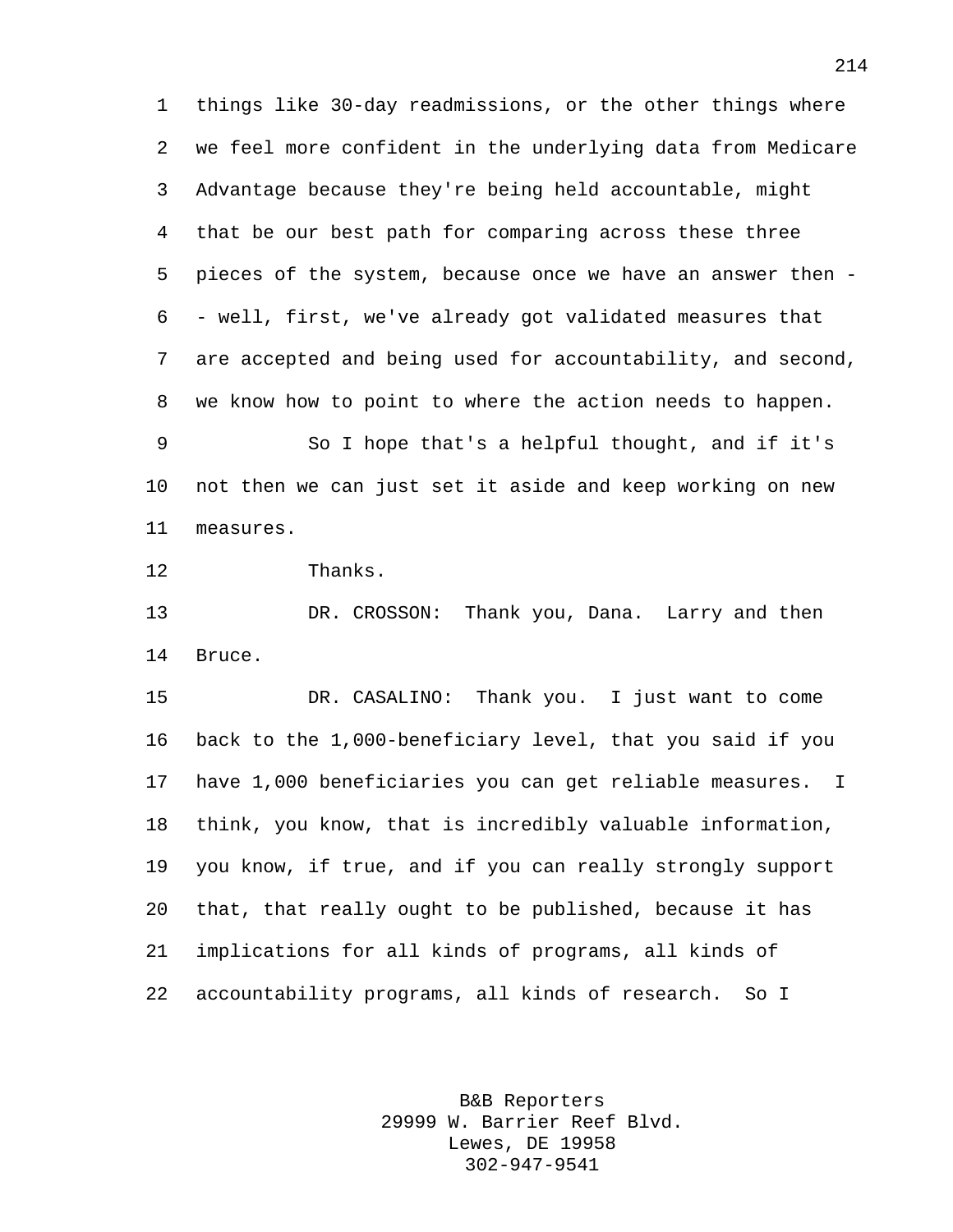didn't want that to get lost.

 It would be worth looking at that year over year too. So if you have 1,000 beneficiaries, minimum, how correlated is the performance over a period of several years? So that would be one point, which I really think is important, actually. I wouldn't just let that go. The second thing is, just want to talk about whatever this is as a measure. Well, first of all, this, as a measure, I really haven't listened to discussion -- or to say it even more strongly, I think emphasizing the disjunction between ED and hospitalization really is a mistake, for the reason I just said. Every hospitalization is going to reduce the ED, if you count it the way you're counting it, and that doesn't make sense. There are also problems with counting them both, as Amol pointed out, and I think the composite measure would solve that problem. Actually, presenting all three ways of doing it could be useful.

 I think that it would be useful -- Bruce kind of was, again -- it would be useful within the tables, that you showed us in the report, I think to show not just rates of ambulatory care sensitive admission, but also -- and let

> B&B Reporters 29999 W. Barrier Reef Blvd. Lewes, DE 19958 302-947-9541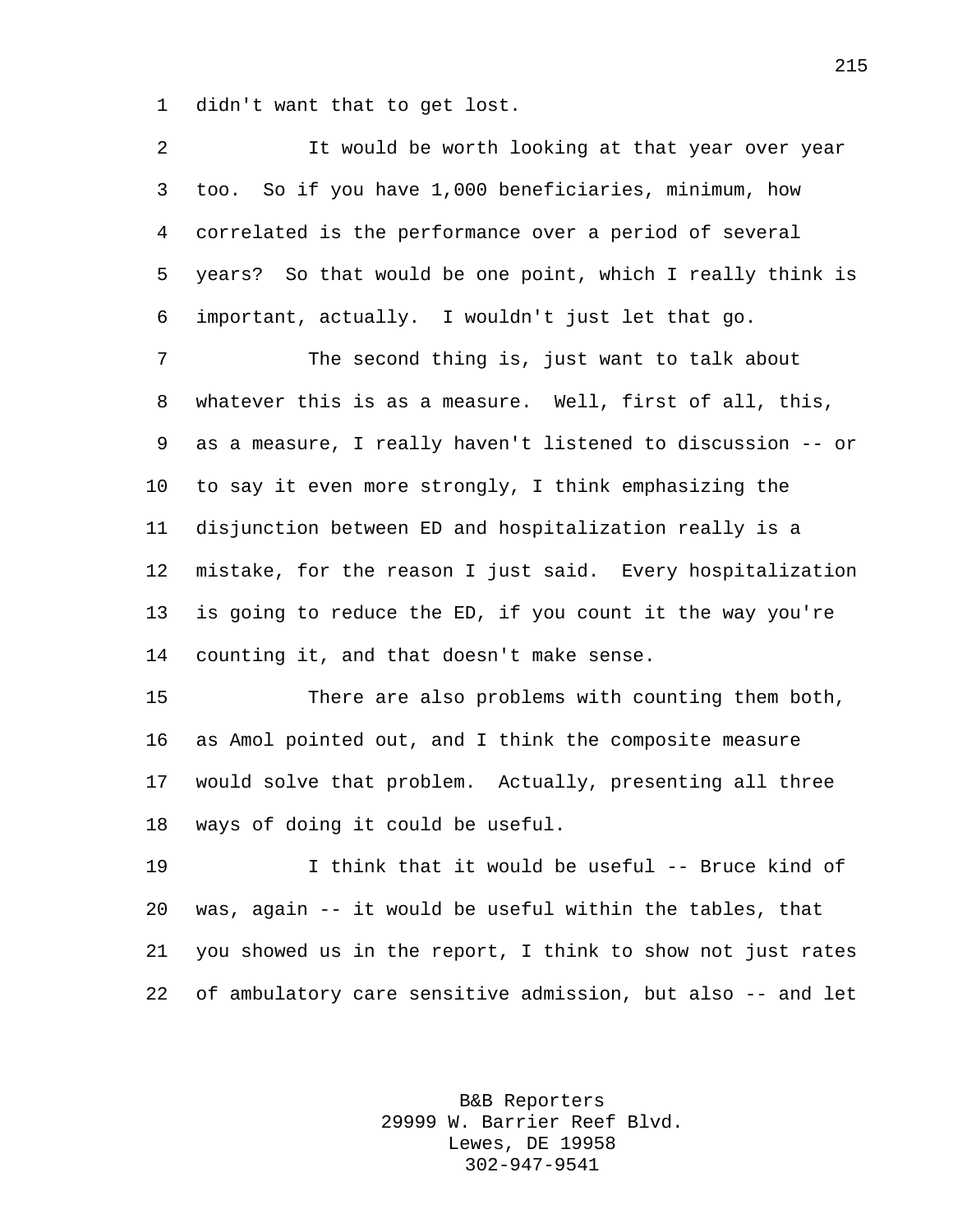me just, by the way, I think it needs to be emphasized that when we say ambulatory care sensitive or potentially avoidable, we're not saying every one is avoidable. We're saying on average they are somewhat avoidable. And so, you know, you're comparing people on average to other people on average. You're not saying you should avoid every one of these. And providers' instinctive responses are going to be, "Oh, you're saying I can avoid every one of these." That's not true. That needs to be emphasized, I think. But it would be good, I think, to show in tables

 rates of ambulatory care sensitive admissions, overall rates of hospitalization, 30-day readmissions. It would be very illuminating, I think, to see those.

 I do want to just say a little bit about ambulatory care sensitive admissions to hospitalizations or ED visits as a measure. We've had some discussions, like the kind of things Pat was saying, I think, all true about, you know, why these things might not be avoidable and all the other factors that could come in. But you can say that about a lot of performance measures, except for the ones that are so dinky that they don't, in my opinion, mean anything, like did you counsel your patients about stopping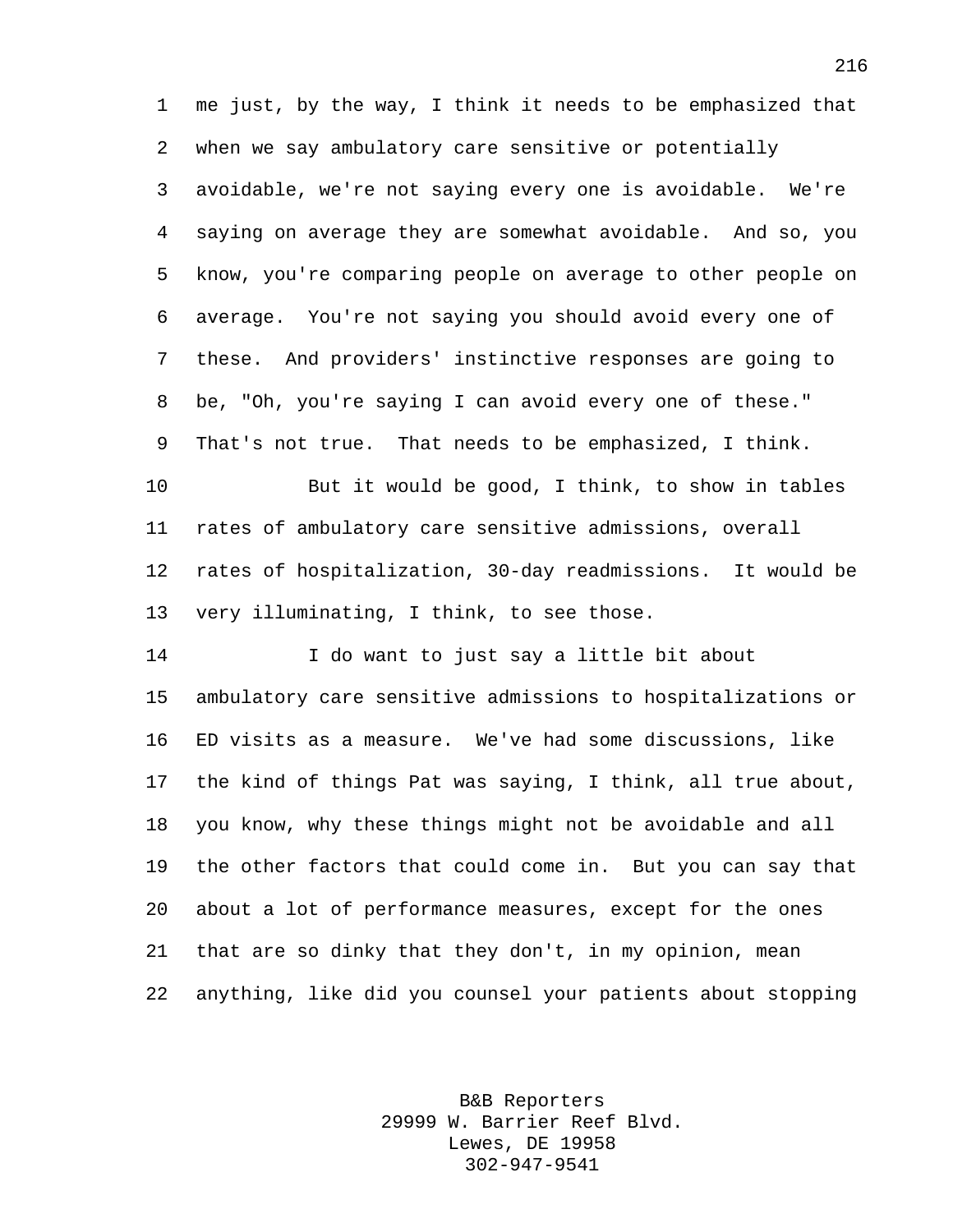smoking, or did you ask them if they smoked?

 And, to me, one of the attractive things about ambulatory care sensitive admissions is that is a global measure, I think, to some extent, of how a system is taking care of its patients. True, there are always problems with it, and maybe the problems are enough not to use this as a measure, but then I'm not so sure that the problems with this are worse than with other measures that are being used a lot. So I think everything has to be comparative.

 And I would say, also, that, yes, if someone has crushing substernal chest pain they are probably not going to call their primary care physician and ask them should they go to the emergency room, and that's fine. But most emergency room visits are not for that, and I would argue that if a system of care and a primary care physician have proved their value to their patients, they will call their primary care physician first, if they really think that it's worth it, not if they have substernal chest pain but if they have a cough or back pain or whatever.

 So I'm not entirely sympathetic to the argument, "Oh, my patients just do whatever they want. I can't stop them from going to the emergency room when they want to."

> B&B Reporters 29999 W. Barrier Reef Blvd. Lewes, DE 19958 302-947-9541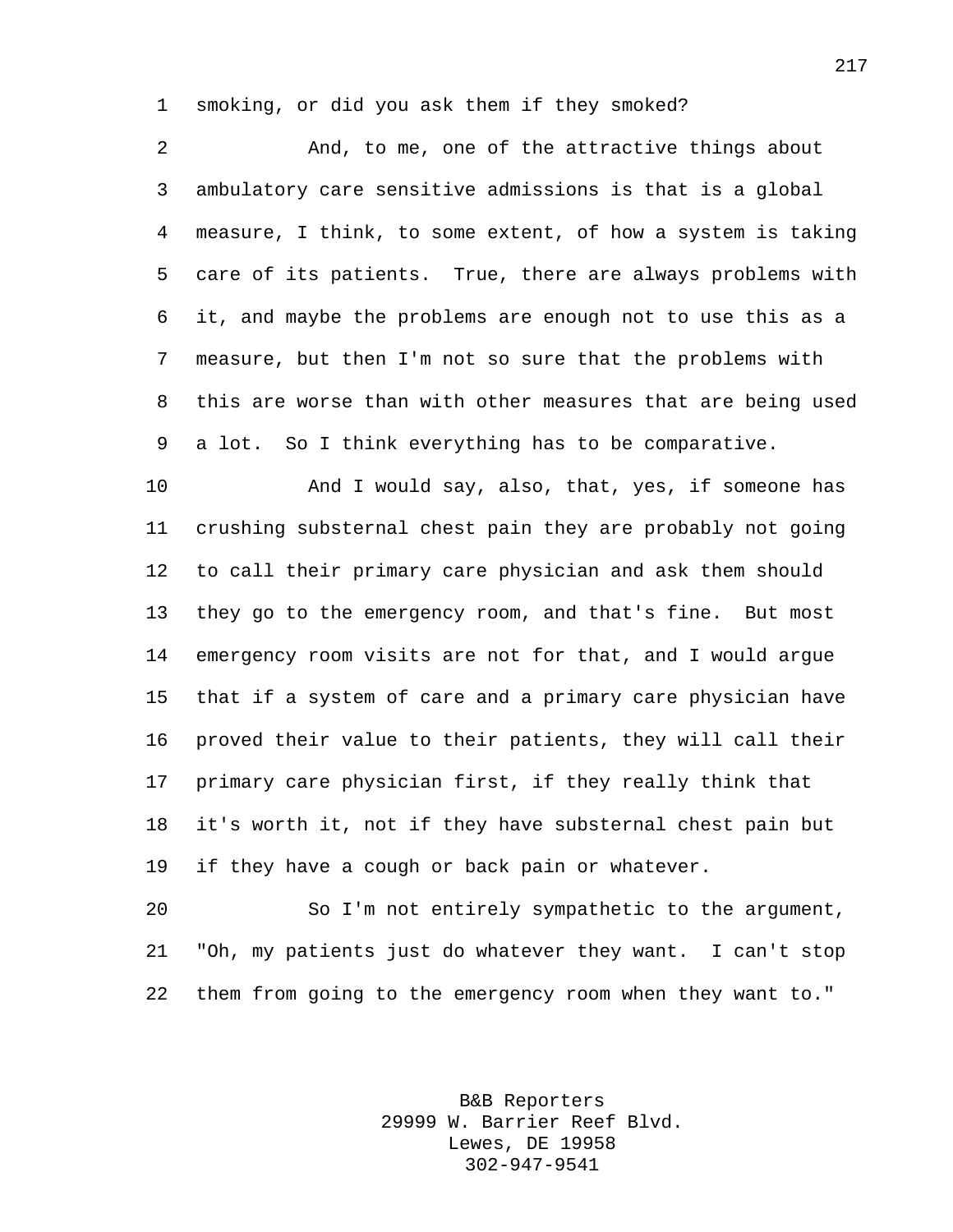There's something to that.

 And the last thing I'll say is in terms of trying to -- not too much has been said about it today but quite a bit in the report -- trying to compare high performers versus low performers, in terms of what makes them high and low, I think we have had some people here say that's not worth it right now because the measures aren't good enough. But just assuming that it is for the moment, I don't know if that much would come out of looking at this at a geographic level, even a relatively small geographic level. You know, Dartmouth didn't have, in my opinion, a whole lot of luck explaining the geographic variation they found in utilization by market level characteristics. I think it is probably worth looking at social deprivation indexes you suggested, things like that. But it probably would be better done at the provider organization level, like a hospital system in an area or whatever. In a lot of those you would have enough beneficiaries. There is a way of kind of systematically doing

 that qualitatively that is pretty rigorous, and Betsy Bradley used it and got a qualitative study published in JAMA using it. I don't want to bore people with that right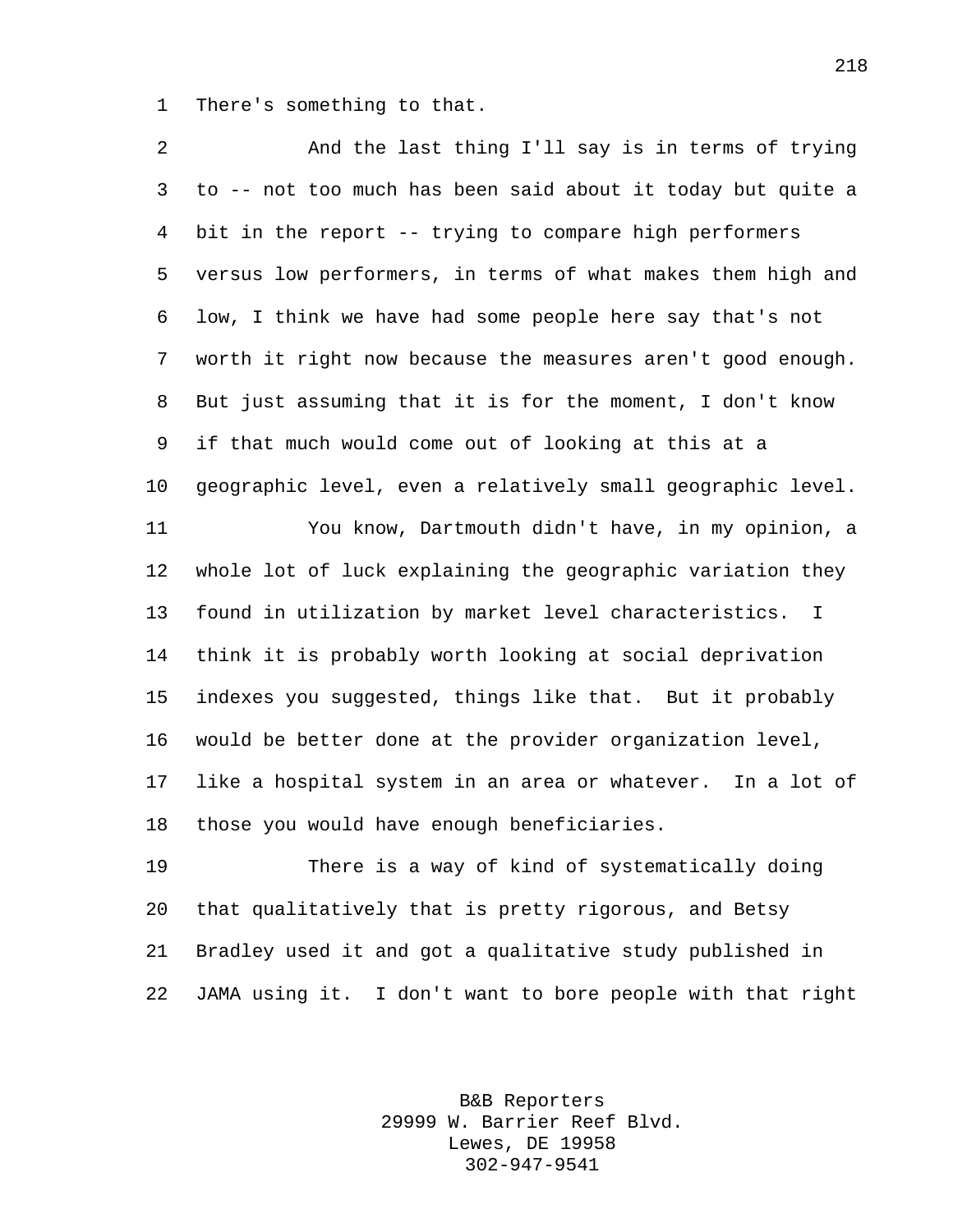now but I'd be happy to talk to you offline. It's something that would be well within MedPAC's capability at a quite reasonable cost. If you're measuring at the provider system level I think it would be a good thing to do.

 Just the last thing I wanted to say, actually, about this 1,000 beneficiaries, assuming that is the number, what does that say then about MedPAC's principle of not adjusting for SES in risk adjustment formulas but using strata, and where would you be able to -- how would that affect the ability to compare performance within socioeconomic strata?

 DR. CROSSON: Some data sets it would and in others it wouldn't.

DR. CASALINO: Yeah.

 DR. CROSSON: Bruce and then Kathy and then Jaewon.

 MR. PYENSON: Well, thank you very much. Ledia, as you know, I'm enthusiastic about this work. I'm actually not in favor of the first two bullets but perhaps for reasons other than questioning the validity of the metrics. I suspect what we'll find is what others have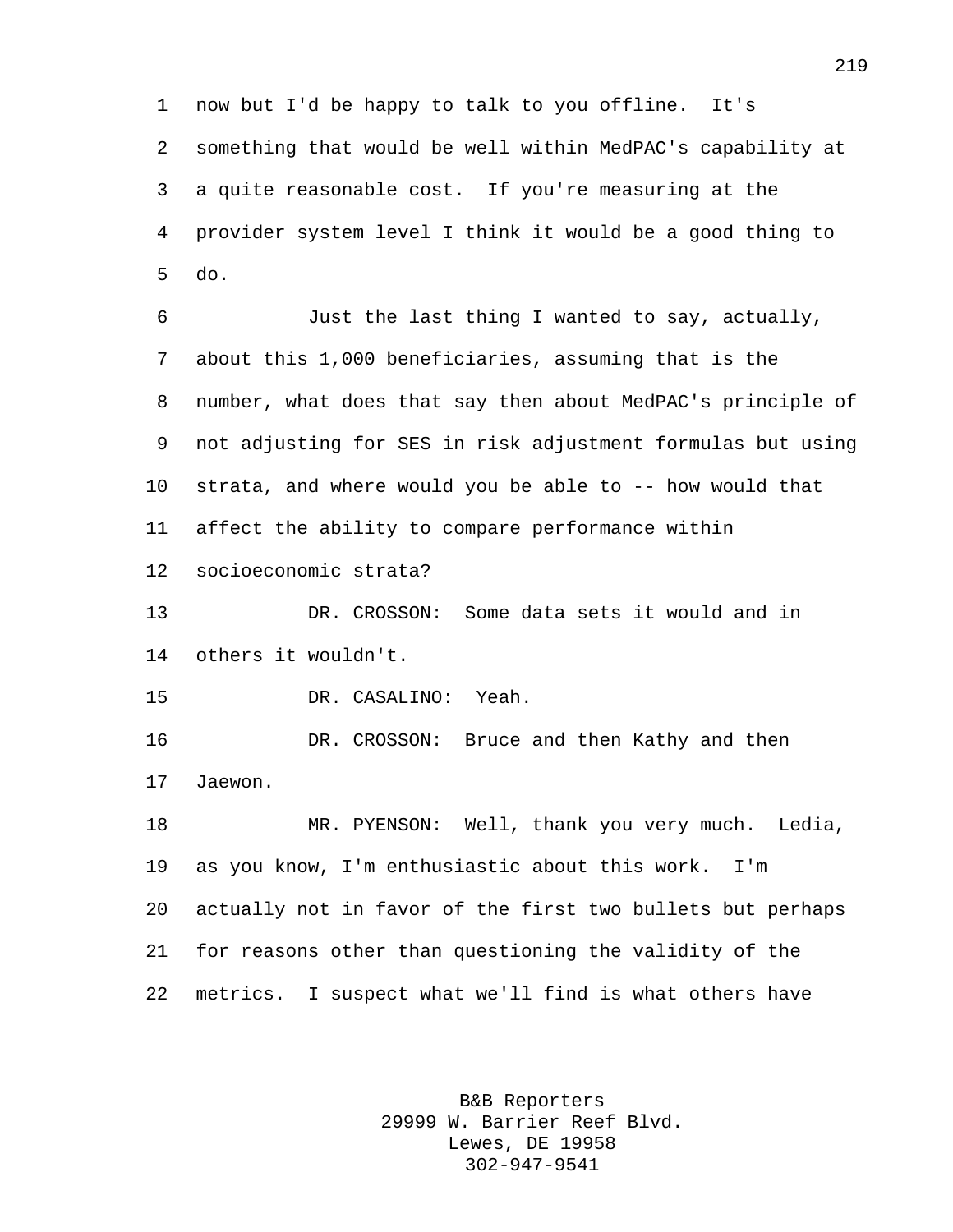found, which is it's incredibly hard to figure out how or why particular regions accomplish what they do, partly because there's lots and lots of different routes and partly because it's more determined by the local culture, defined very broadly.

 And so I think others have certainly explored that, and this is a well-worn area of research. There's lots of different tools out there. 3M has its tool. Dartmouth Atlas, you know, you go back 20 years, this is a very well-worn area and I think incredibly valuable. But what it identifies, I think, is that so many of the determinants of health care are not medical, and I think it's a mistake to try to medicalize population-level outcomes such as we're talking about here.

 And, in particular, I was happy to see mentioned in the report the negative outcomes associated with admissions such as delirium and debilitation, which are mentioned but are not often measured. We tend to measure things we can medicalize -- drug-drug interactions or wrong-side surgeries or hospital-acquired infections. To the extent we can measure any of them, they are well-defined medical phenomena. But things like debilitation or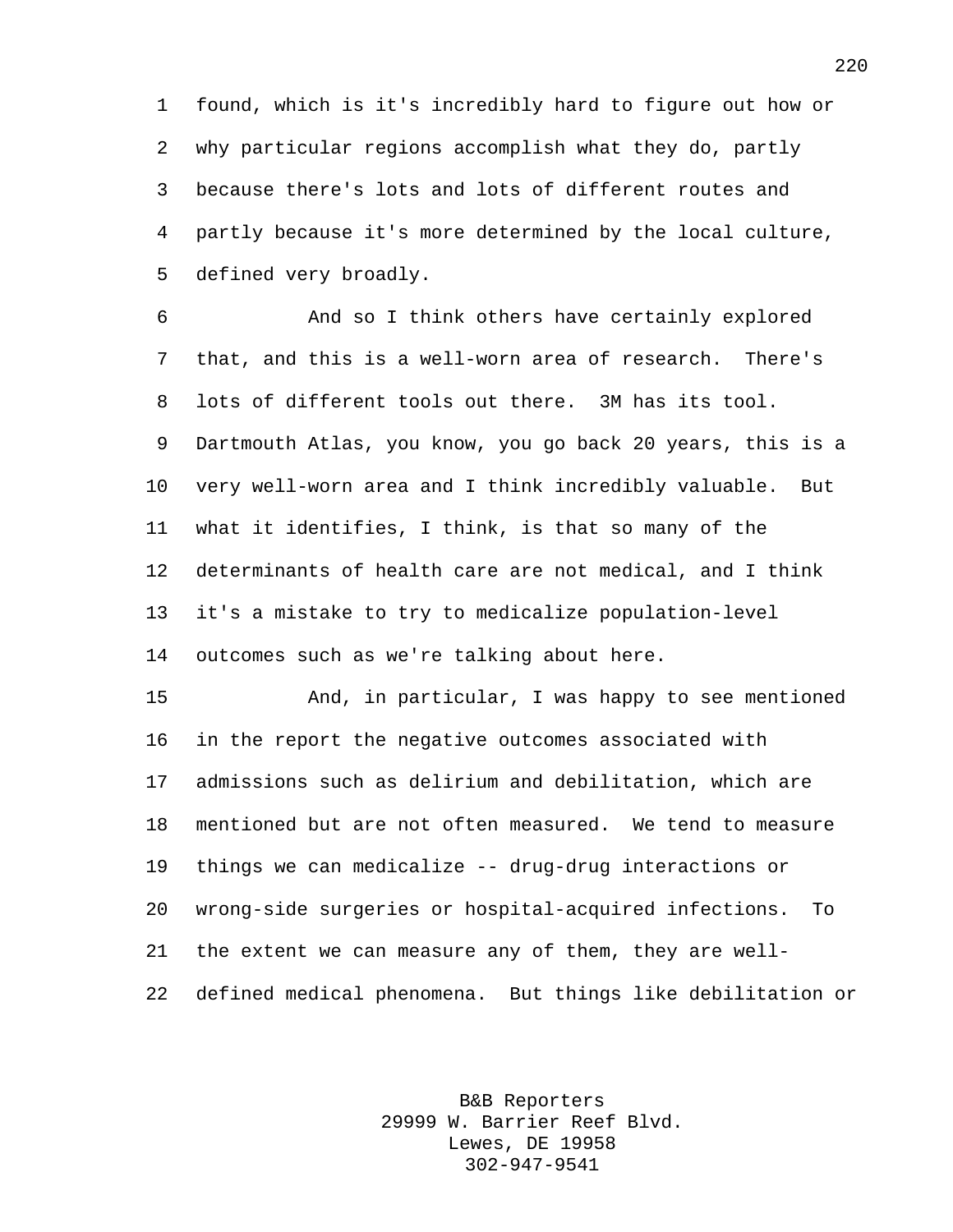the effects of delirium post-admissions are perhaps not what we normally think of as medical phenomena or medical acute events, so are often not measured on a population basis but maybe much, much more important than we think. So I was very glad to see your mention of those in the report.

 So in summing it up, I think we have some really, really valuable work here, and it's really population- based. It's not medical. It's population, and it's system outcomes. And I think if we recognize it as that, then we can make a lot of progress.

DR. CROSSON: Thank you, Bruce. Kathy.

 MS. BUTO: So I've been struggling with this area because although we are sort of taking this up, and the work here is excellent, under the overall rubric of sort of how did we come up with population-based measures that are useful in looking at quality incentive programs, this feels to me a lot like -- well, it feels like we are really just looking at the adverse outcomes of not having good quality, as opposed to how do you actually, step-wise, get to measures that reward quality. So we're looking at outcomes that really would come about because we think quality is

> B&B Reporters 29999 W. Barrier Reef Blvd. Lewes, DE 19958 302-947-9541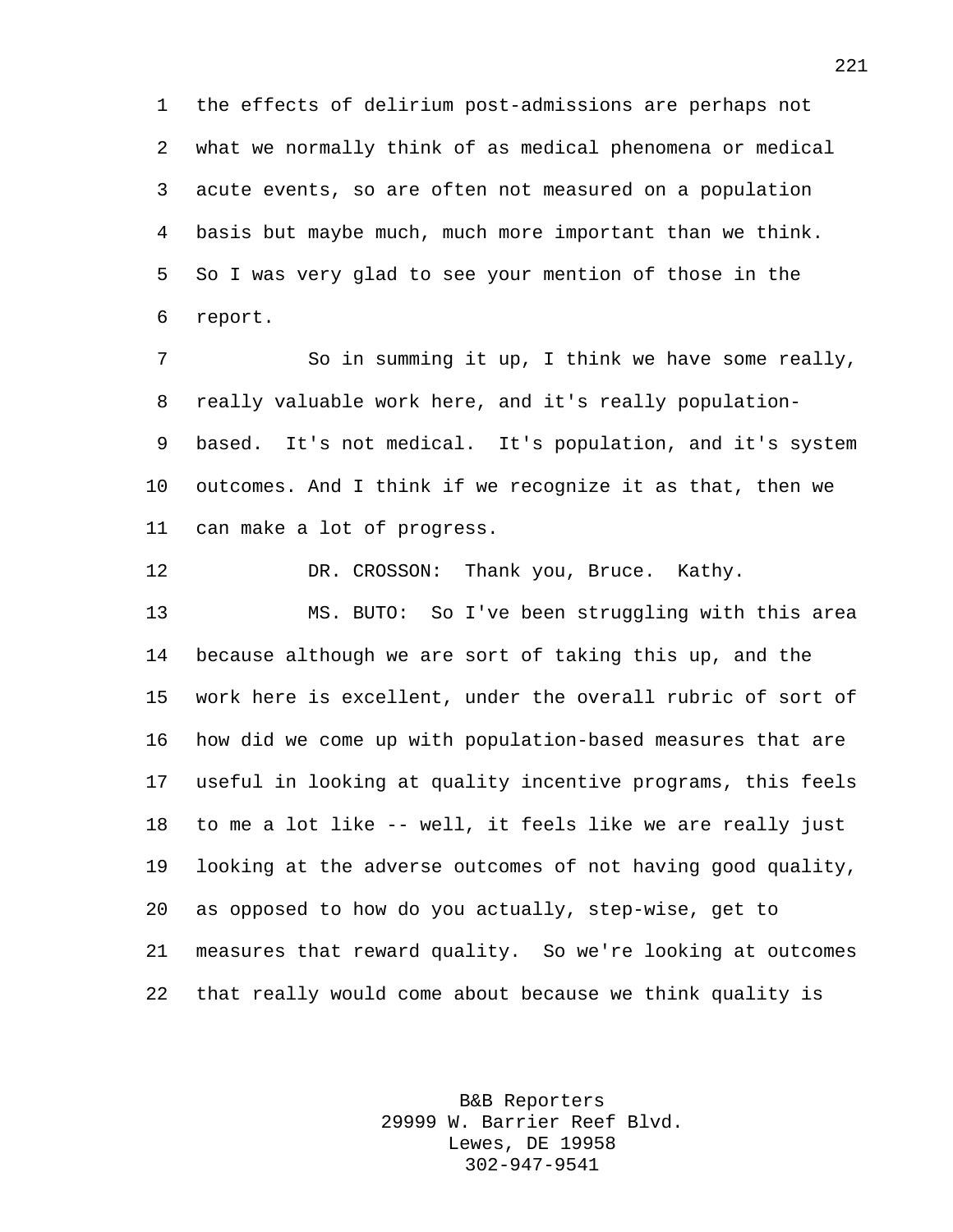not there, whether or not the measures are good ones or need to be refined.

 I guess I'd feel better about this if we were sort of on the road to looking at some of these ambulatory sensitive conditions or avoidable ED visits or whatever in relation to some of the conditions that you were talking about in the chapter, like COPD, I guess diabetes, cellulitis, et cetera, mental health conditions, that, yes, we'd like to avoid. But I think what we really want to get after here is how do you reward good practice? So can we get to it by starting with these are things we don't want to happen but we really want to get to a place where we can identify and reward practice that is setting a standard or meeting a new patient standard that needs to be met.

 And so it's an issue I always have with these negative parameters or measures for judging quality, is we still haven't gotten to how do we actually incent the kind of practice that we want to?

 So I would just say that as we go down the road if we can think about that, sort of the positive side of good practice, not just the negative outcomes that we don't want to happen. I think that would be a great way to think

> B&B Reporters 29999 W. Barrier Reef Blvd. Lewes, DE 19958 302-947-9541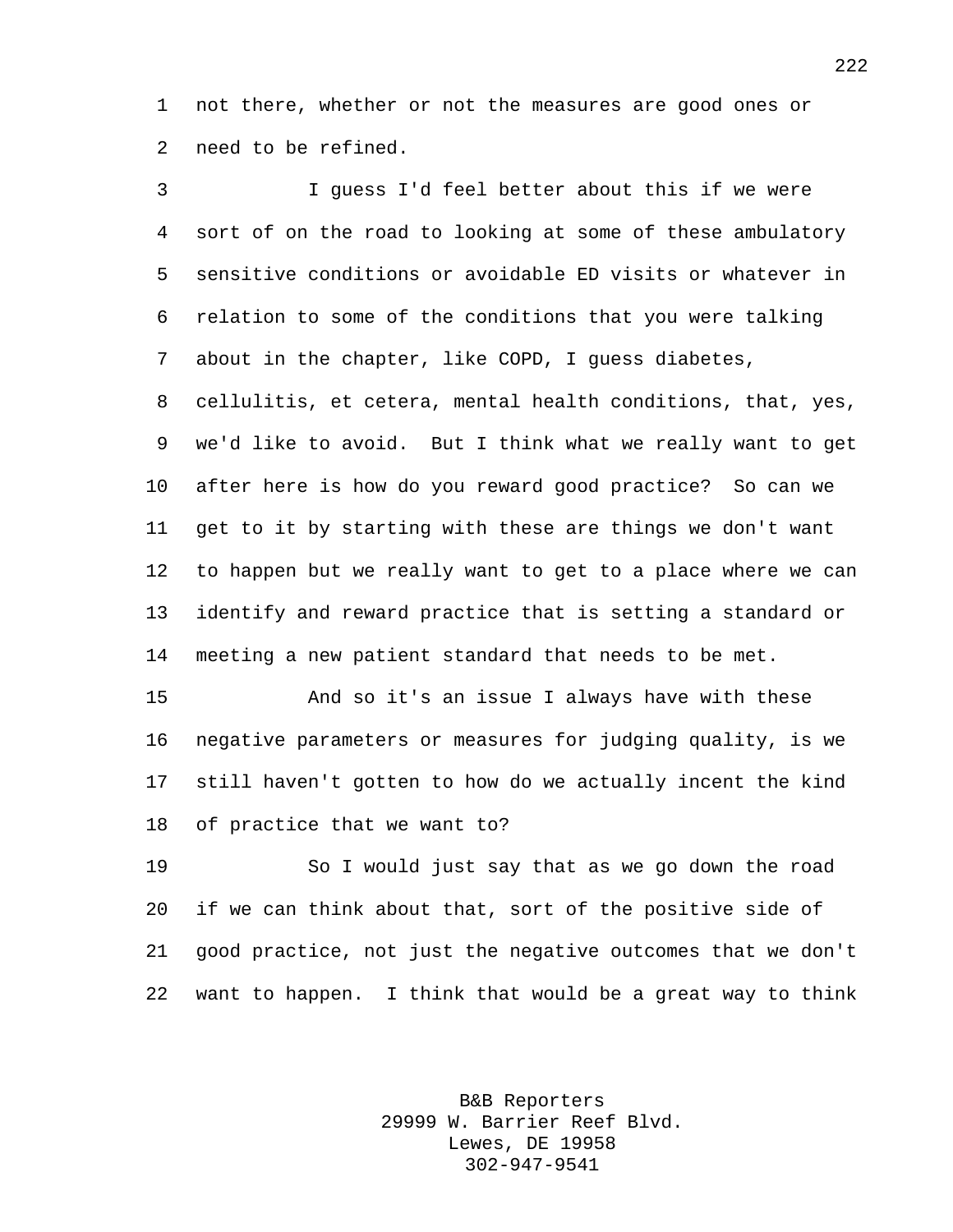longer term about this area.

 DR. CROSSON: So, Kathy, I don't want to pin you down and say what do you think those might be, but I would ask you to think about it.

 Sometimes, not always but sometimes the positive is, of course, the reciprocal of the negative. So, for example, rather than measuring the number or the length of hospitalization for a patient with diabetes in a year, you 9 could also measure the number of -- we have toyed with this in the past in some ways, you know, when we were talking about healthy days at home. So you could get to this same place by measuring -- I'm just making this up, but measuring, you know, the number of days -- of healthy days at home for a diabetic, which, of course, in many ways it's a reciprocal of being in the hospital.

 MS. BUTO: Healthy days at home I thought was a really good place to start going down that road. I know from work that was done in the short time I was at CBO that diabetes is a root cause condition that drives a lot of cost in Medicare. We never talk about it. We don't talk about it here at MedPAC. There should be something we can do proactively to promote a better reward system to reward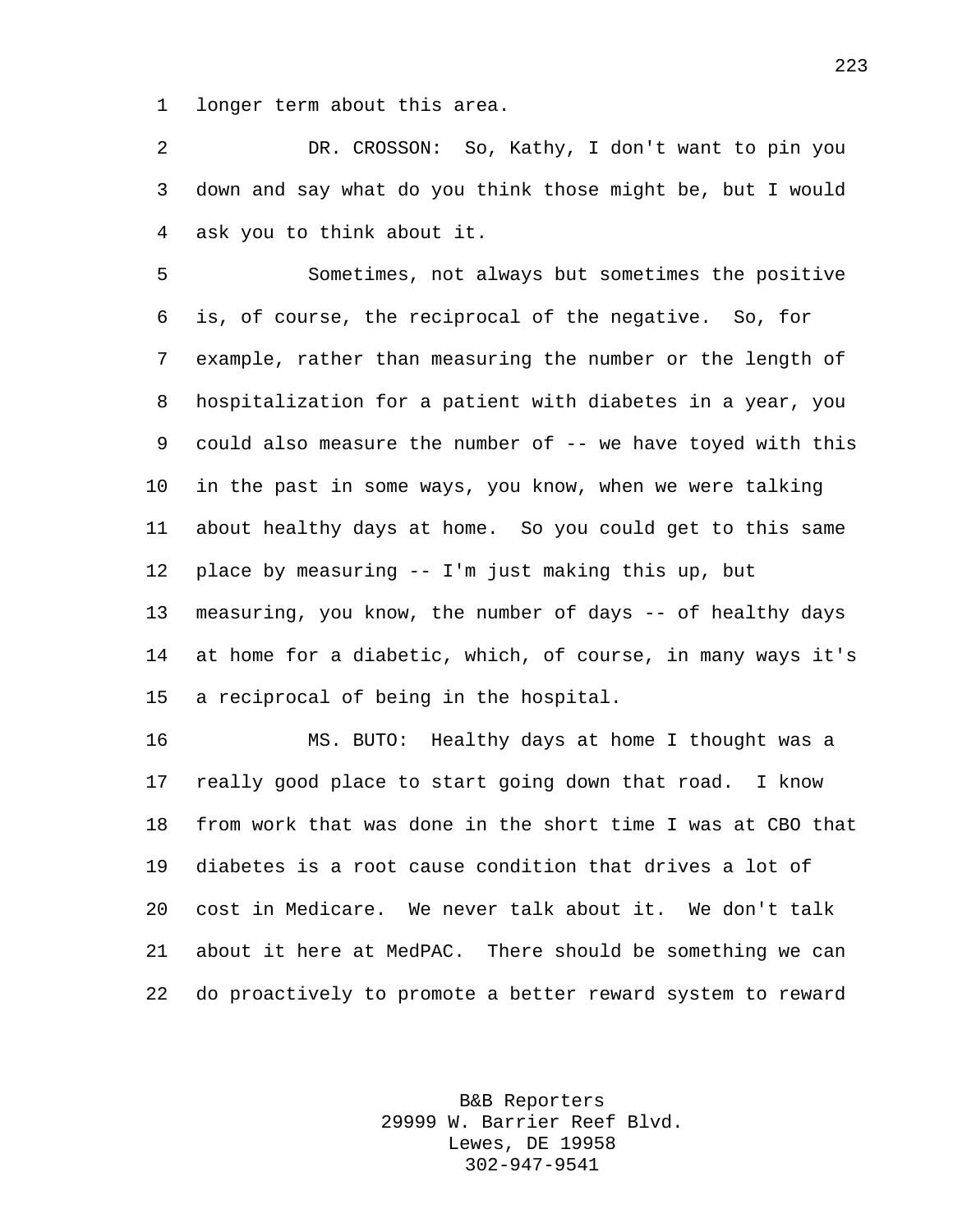good treatment of people with diabetes or early detection or whatever it is. I don't know what it is. Healthy days at home I thought was a really good start.

 DR. CROSSON: Okay. Thanks. On this point? DR. SAFRAN: Just picking up on Dana's comment earlier about there are -- in the Medicare Advantage Stars program, medication adherence for diabetes medications as well as others, and outcomes measures like blood sugar control, it is absolutely one of the Star measures, and those are outcomes measures that are very pinpointed in the direction that you describe. So it might be a good place to look.

 DR. CROSSON: On this point as well? DR. PERLIN: Yeah. Thanks. I think this point actually connects with Bruce's point in terms of being a sort of population which means sort of integrity of the system. I think that's the first piece. So some of those markers may not be individual markers.

 That said, something we haven't talked about, you know, when I had the privilege of running the VA system, one of the things we looked at was patient functional status. You know, this so transcended whether the

> B&B Reporters 29999 W. Barrier Reef Blvd. Lewes, DE 19958 302-947-9541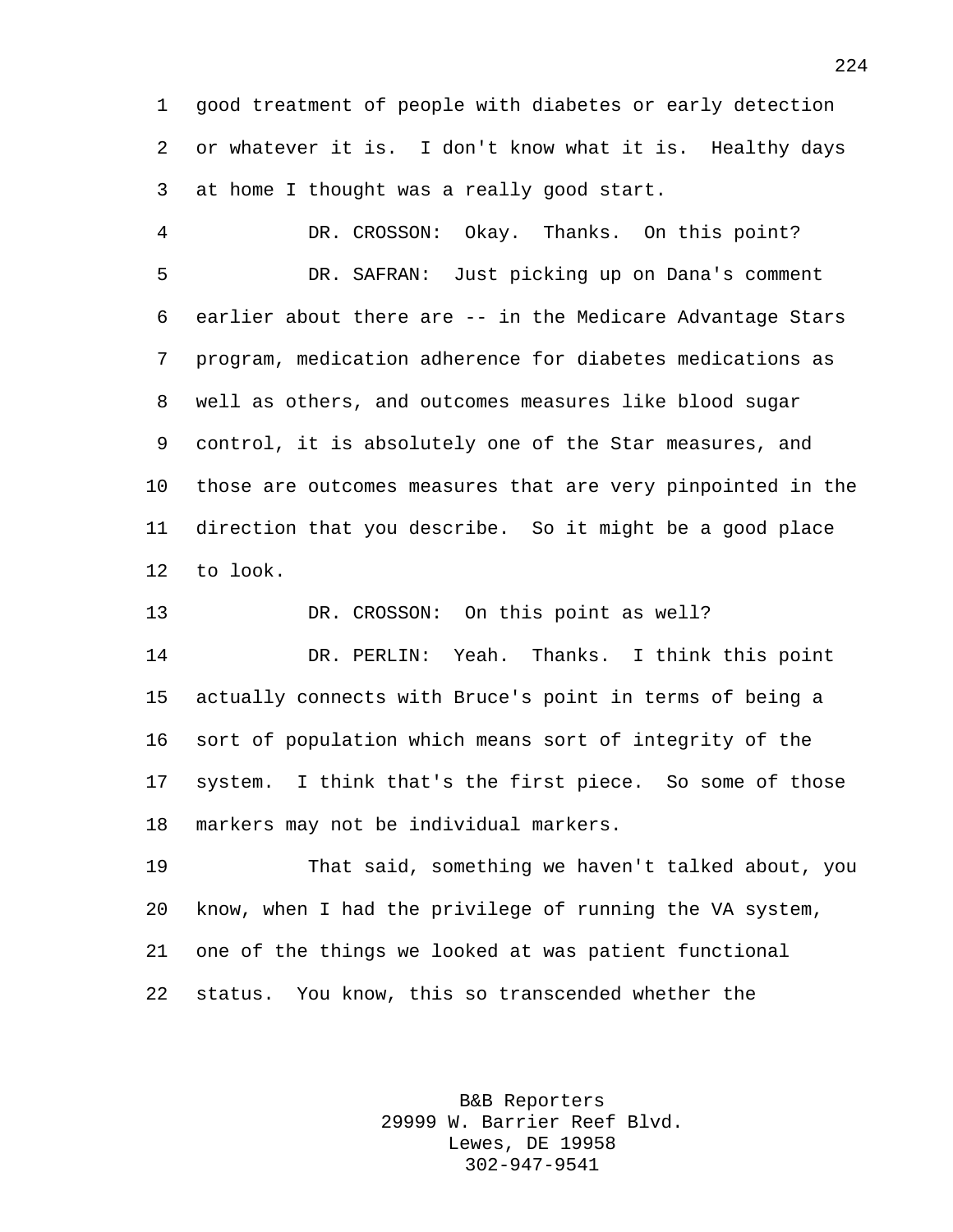patient's blood pressure was 120/80, but, you know, could she carry groceries from car to kitchen? Could she drive? Was she ambulatory? You know, days free of pain, et cetera.

 To me, as we move forward in terms of thinking about both the integrity of the system, writ large, on the success of a health care system with respect to the individual, I think we need to begin thinking about different sorts of measures like that.

Thanks.

 DR. CROSSON: Thank you. Okay. On this point as well?

 DR. GRABOWSKI: Jon, how did you measure that in the VA relative -- it would be interesting to try to learn from those lessons. We have obviously provider-reported functional status in long-term-care settings. I don't think we believe that. It would be interesting to -- DR. PERLIN: Yeah, it was patient-reported on the SF-12, and because the population was more akin to dual eligibles with floor effects there was an SF-12v to take account for the general lowering. What was really remarkable and gratifying was to see policy changes over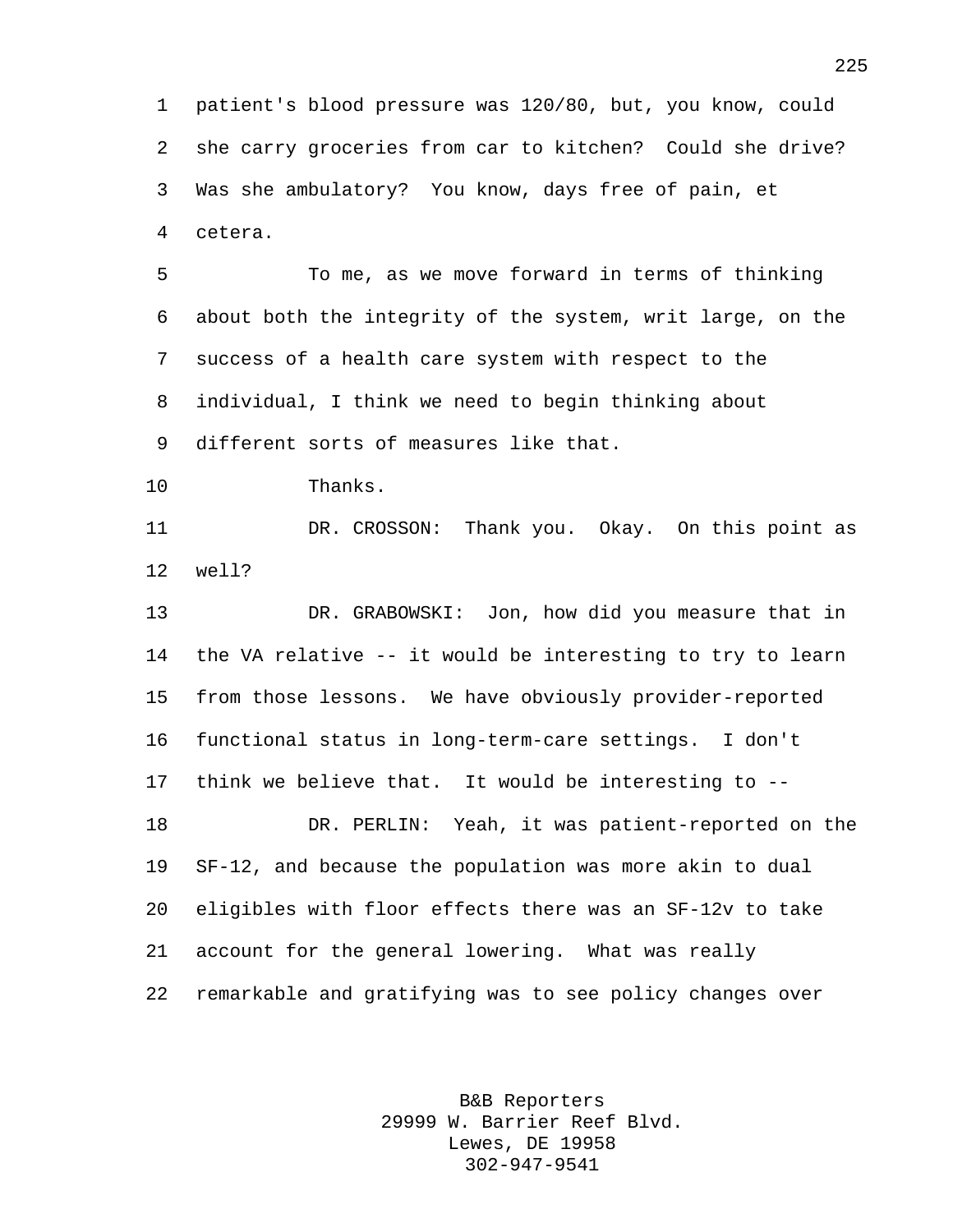time correlate with not just increases in longevity at lower cost but actual improvements in function.

 DR. GRABOWSKI: And you surveyed them every time they touched the health care system or annually or what? DR. PERLIN: There was a sample that was done annually. It may not be the same individual. It was really sort of a population or other marker of system integrity.

DR. CROSSON: Okay. Jaewon.

 DR. RYU: Yeah, thanks, Ledia. I like the direction of the measure, and I think it's exactly right. I love the analysis. I do feel a little bit conflicted because I think there's a natural tension and a balance question as I start thinking this through.

 I think the measure itself -- and maybe this gets to Bruce's point a little bit -- by virtue of it being a population-based measure, it's really a statement on the overall ambulatory environment and infrastructure that's out there. And as a result of that, it feels very multifactorial as far as what feeds into success or lack of success on the measure. And I do -- you know, maybe it's true for most population-based measures. The one that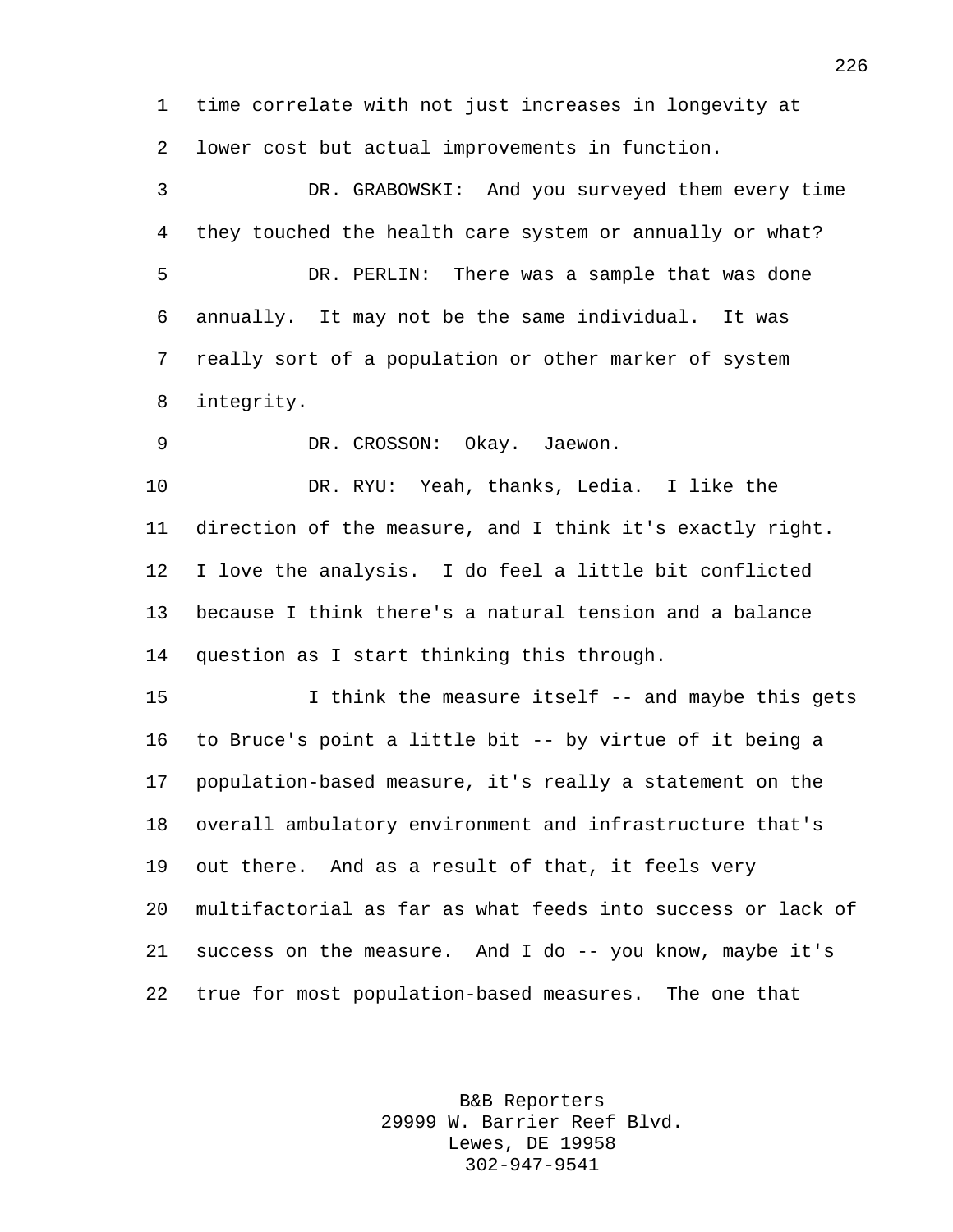comes to mind is even readmissions to some degree is measuring an entire system. It takes a village to avoid a readmission. It takes a village to make sure that ambulatory sensitive ED or hospital stays in that ambulatory arena. And I think this ultimately to me gets to Sue's earlier point around who's accountable or who's responsible. This is why I love Amol's concept of combining the ED and the hospital, but I also struggle with it because if you look at ambulatory sensitive ED and you ask the question who's accountable or who was in the last position to have done something about it, I think that's probably the primary care doc.

 But if you then look at ambulatory sensitive hospital and you ask the same question, who was in the last position to be able to do something about it, I think it's the ED physician because most of these are coming through them and getting admitted. So I do think there's still a value in bifurcating those, although maybe you also put them together for simplicity's sake.

 I don't know the right answer to that, but that's why this area feels a little bit conflicted to me, but I think we're trying to do drive a population-based measure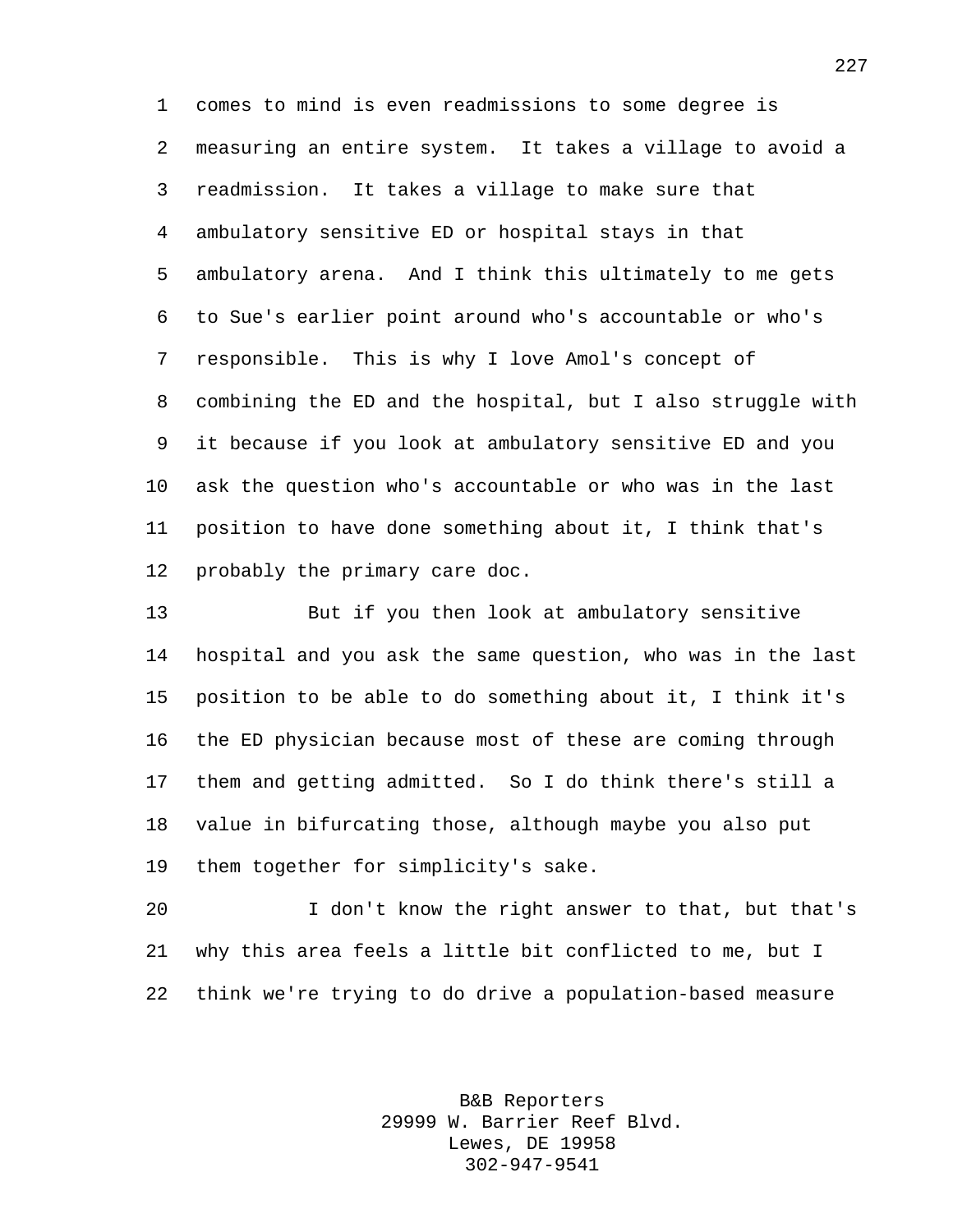which is sort of a look at a system. But at the end of the day, some actor should be accountable for it, and those two things wend, at least in my head, in two slightly different spots.

 DR. CROSSON: Karen, on this or just in line? DR. DeSALVO: Just I guess on this, to say that to me part of the point is to catalyze shared accountability, and I think that's why it's worth continuing to think about this and all of the potential actors and drivers, including the social determinants and the public health infrastructure, because that is -- ultimately those are the supports that we want for beneficiaries.

 So I hear you, but I also think this is kind of the point for me, is to find something that would bring everyone to the table for shared accountability.

 DR. CROSSON: Okay. Amol, you started. You can wrap.

 DR. NAVATHE: So Karen gave me a perfect segue because I think at the end of the day we are interested in system integrity. We are interested in how -- you know, not just the primary care doctor or not just the

> B&B Reporters 29999 W. Barrier Reef Blvd. Lewes, DE 19958 302-947-9541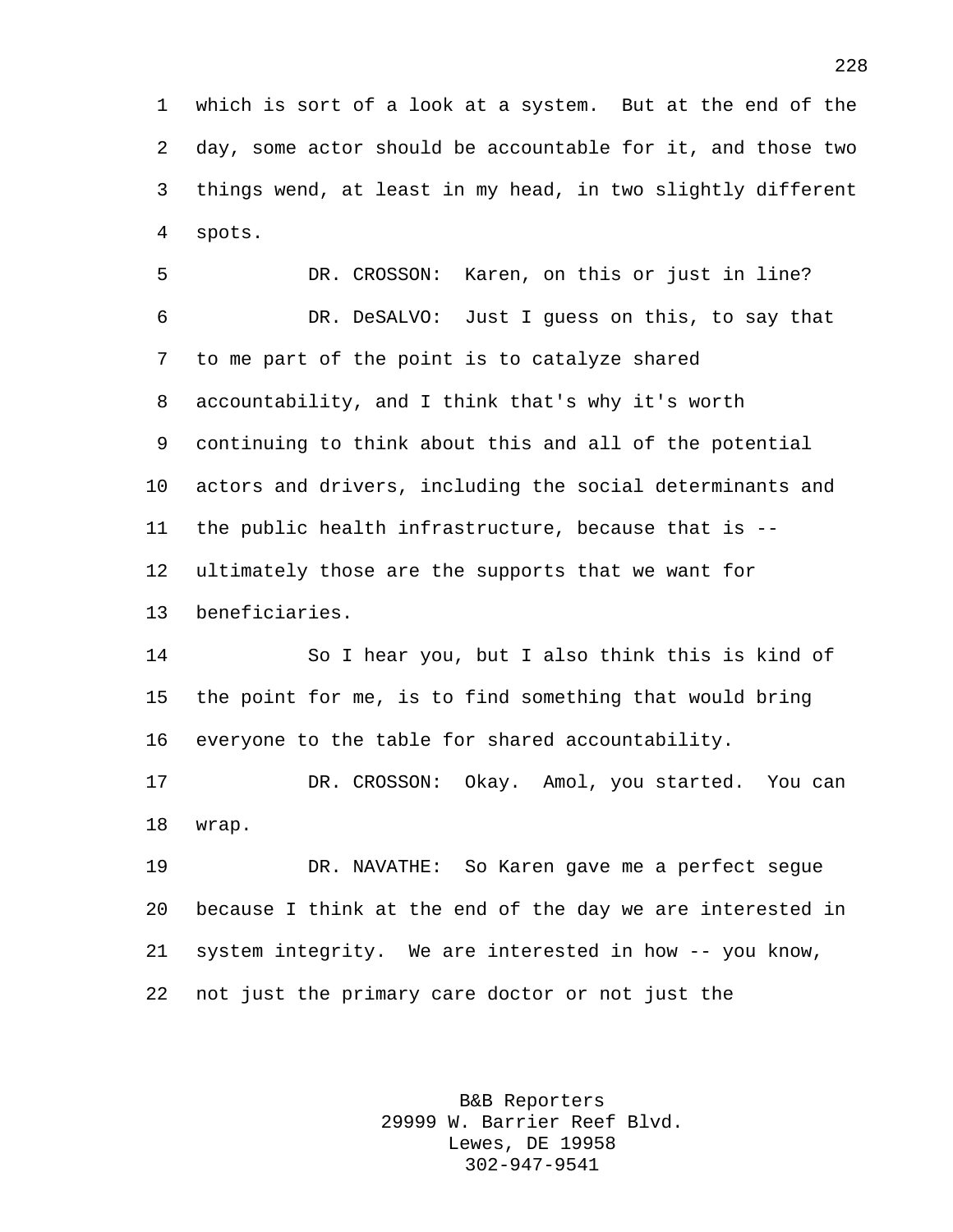specialist, not just an NP, not just the ED, can actually help to improve these outcomes. And I think picking up also one thing that Larry said, you know, the idea that we think about patient preference or we think about social determinants of health, and we take a view perhaps that, okay, this measure will vary certainly by those levels of those kinds of variables, and to then turn around and say, well, in that case if I have a bunch of patients who just prefer to go to the ED, I should not be held accountable for that.

 I think that's actually going the wrong direction, and if we've learned from what integrated delivery systems have done, the Kaisers of the world, I think we've learned that by setting up infrastructure and creating patient-centered services, we can affect these population outcomes and we can educate patients that going to the ED is not necessarily the most, one, beneficial but probably rewarding even for their own personal goals pattern. And if we don't start to think about accountability, if we don't think about measuring, we don't advance and put some oomph behind it, I think we're actually doing a disservice for our populations who have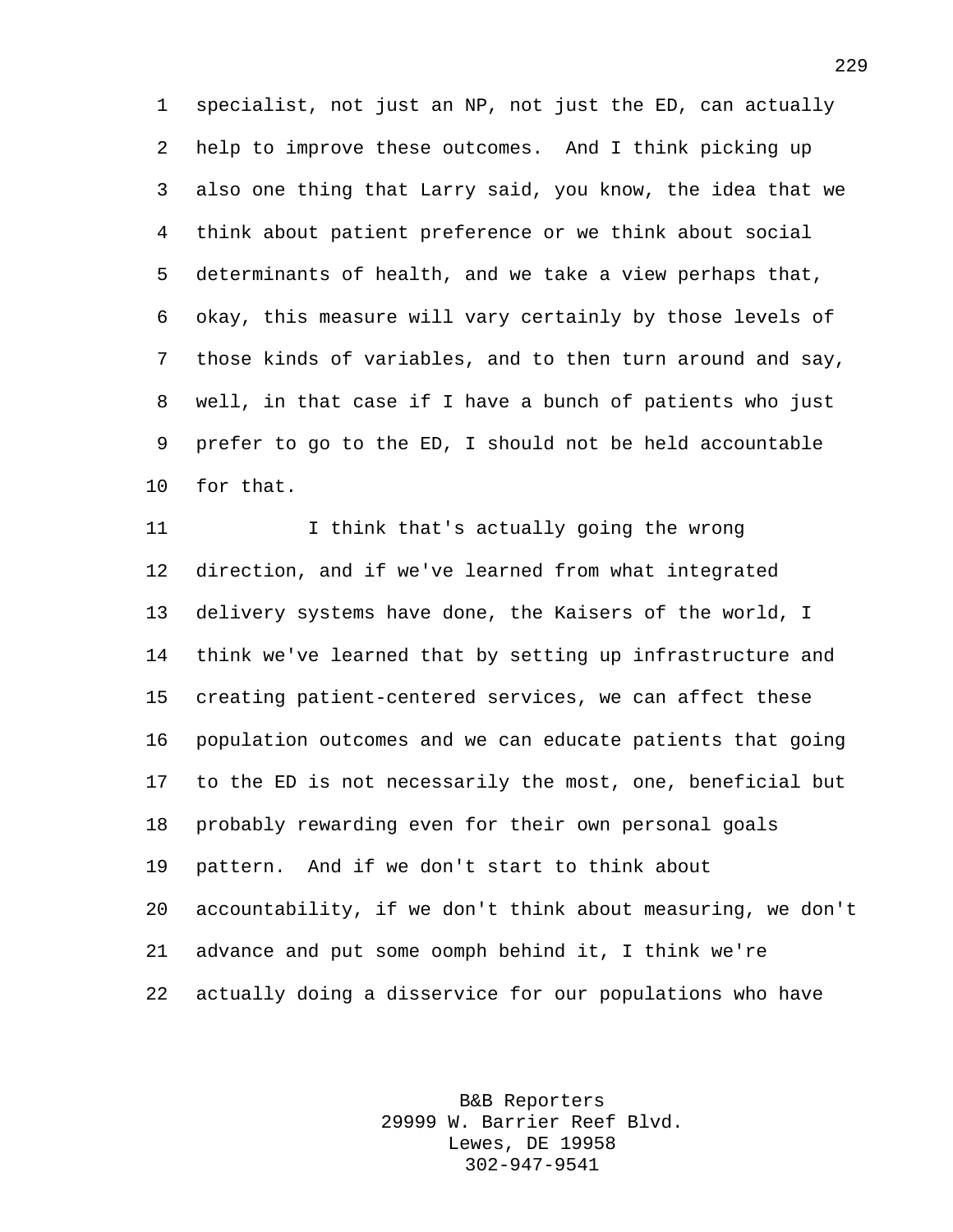challenges with social determinants of health and, you know, other sources of morbidities and comorbidities.

 So I think it's just maybe a little bit of a sort of re-upping of things. This is really important, and we're not going to get to a perfect measure, but I think it's really important that we keep this in focus, that we do need to advance population-based measures that cut across conditions, that try to capture how we're doing it in an aggregate level; and that if we can use those conditions very well, we can actually catalyze system transformation, which is what we're really after here. DR. CROSSON: Okay. Well said. Thank you. We've come to the end of this discussion. Thank you, Ledia, for getting us going here. Very nicely done. We now have the opportunity for public comment. If there are any of our guests who would like to make a comment on the business before the Commission this afternoon, please come to the microphone [No response.] DR. CROSSON: Seeing no one at the microphone, we're adjourned until 8:30 tomorrow morning.

22 [Whereupon, at 4:20 p.m., the meeting was

B&B Reporters 29999 W. Barrier Reef Blvd. Lewes, DE 19958 302-947-9541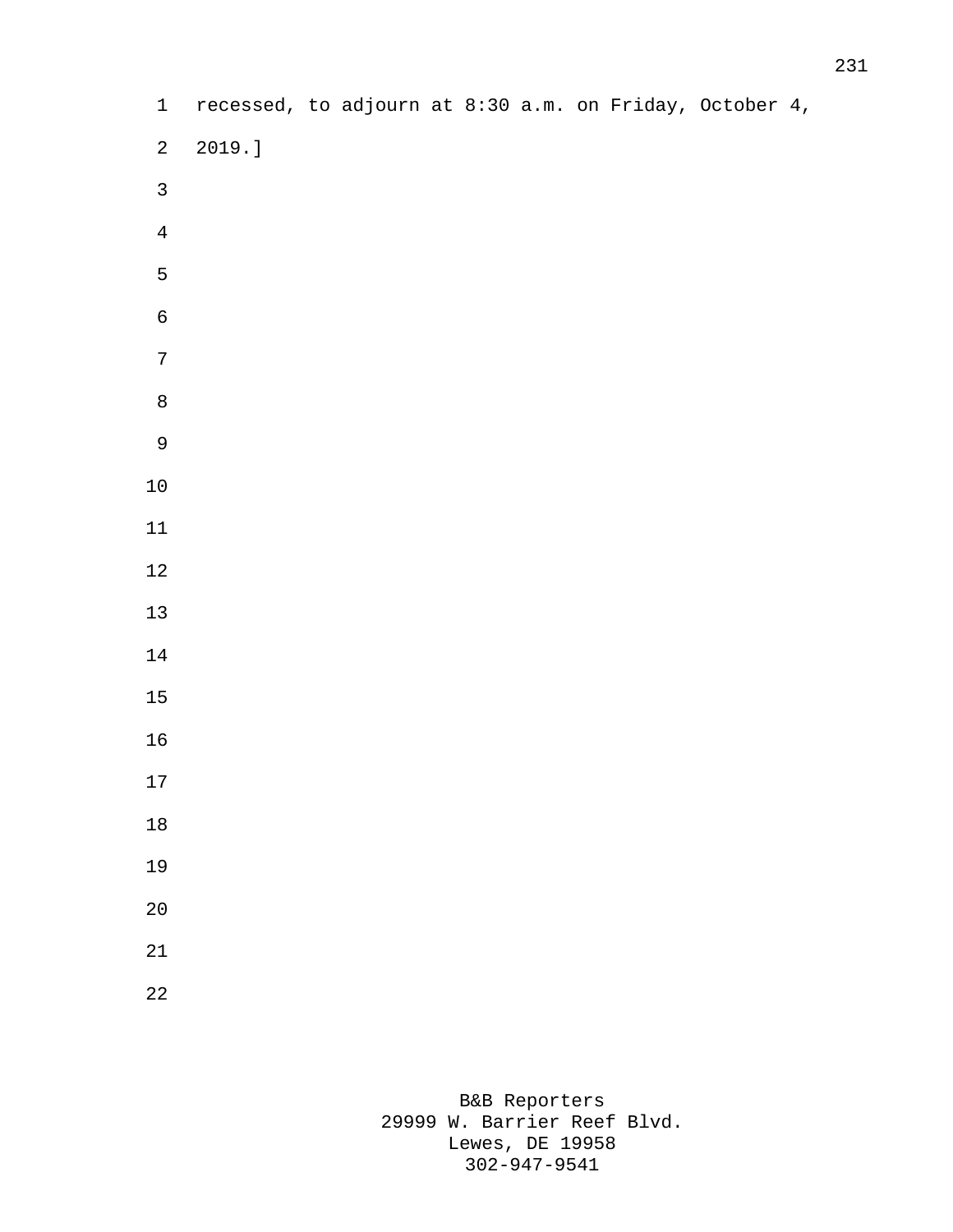## MEDICARE PAYMENT ADVISORY COMMISSION

PUBLIC MEETING

The Horizon Ballroom Ronald Reagan Building International Trade Center 1300 Pennsylvania Avenue, NW Washington, D.C. 20004

Friday, October 4, 2019 8:30 a.m.

COMMISSIONERS PRESENT:

FRANCIS J. CROSSON, MD, Chair PAUL GINSBURG, PhD, Vice Chair KATHY BUTO, MPA LAWRENCE P. CASALINO, MD, PhD KAREN B. DeSALVO, MD, MPH, Msc MARJORIE E. GINSBURG, BSN, MPH DAVID GRABOWSKI, PhD JONATHAN B. JAFFERY, MD, MS, MMM AMOL S. NAVATHE, MD, PhD JONATHAN PERLIN, MD, PhD, MSHA BRUCE PYENSON, FSA, MAAA JAEWON RYU, MD, JD DANA GELB SAFRAN, ScD WARNER THOMAS, MBA SUSAN THOMPSON, MS, RN PAT WANG, JD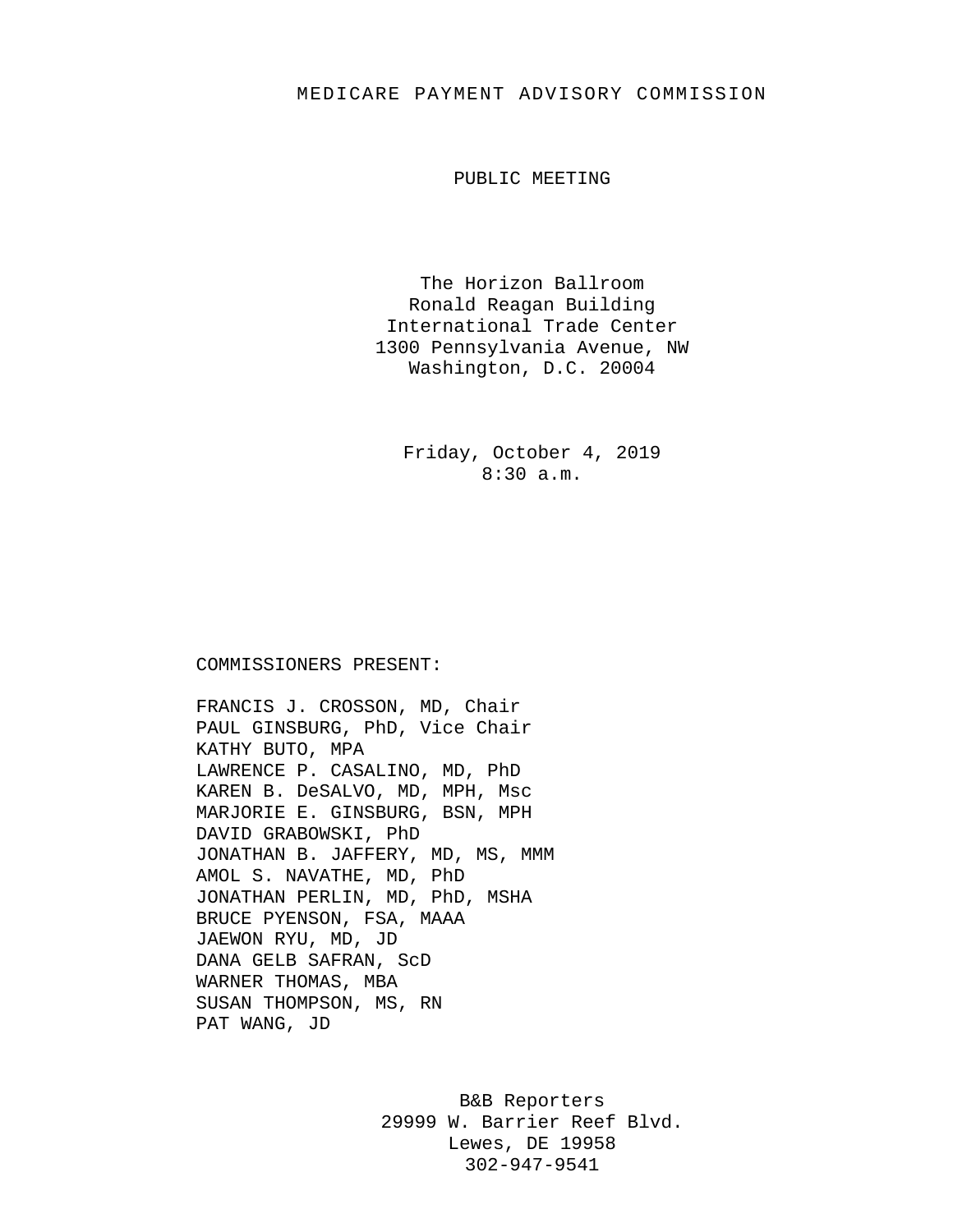## AGENDA PAGE

| Aligning benefits and cost sharing under a unified                        |  |
|---------------------------------------------------------------------------|--|
| payment system for post-acute care<br>- Carol Carter, Carolyn San Soucie3 |  |
|                                                                           |  |
| Policy options to modify the hospice aggregate cap                        |  |
|                                                                           |  |
|                                                                           |  |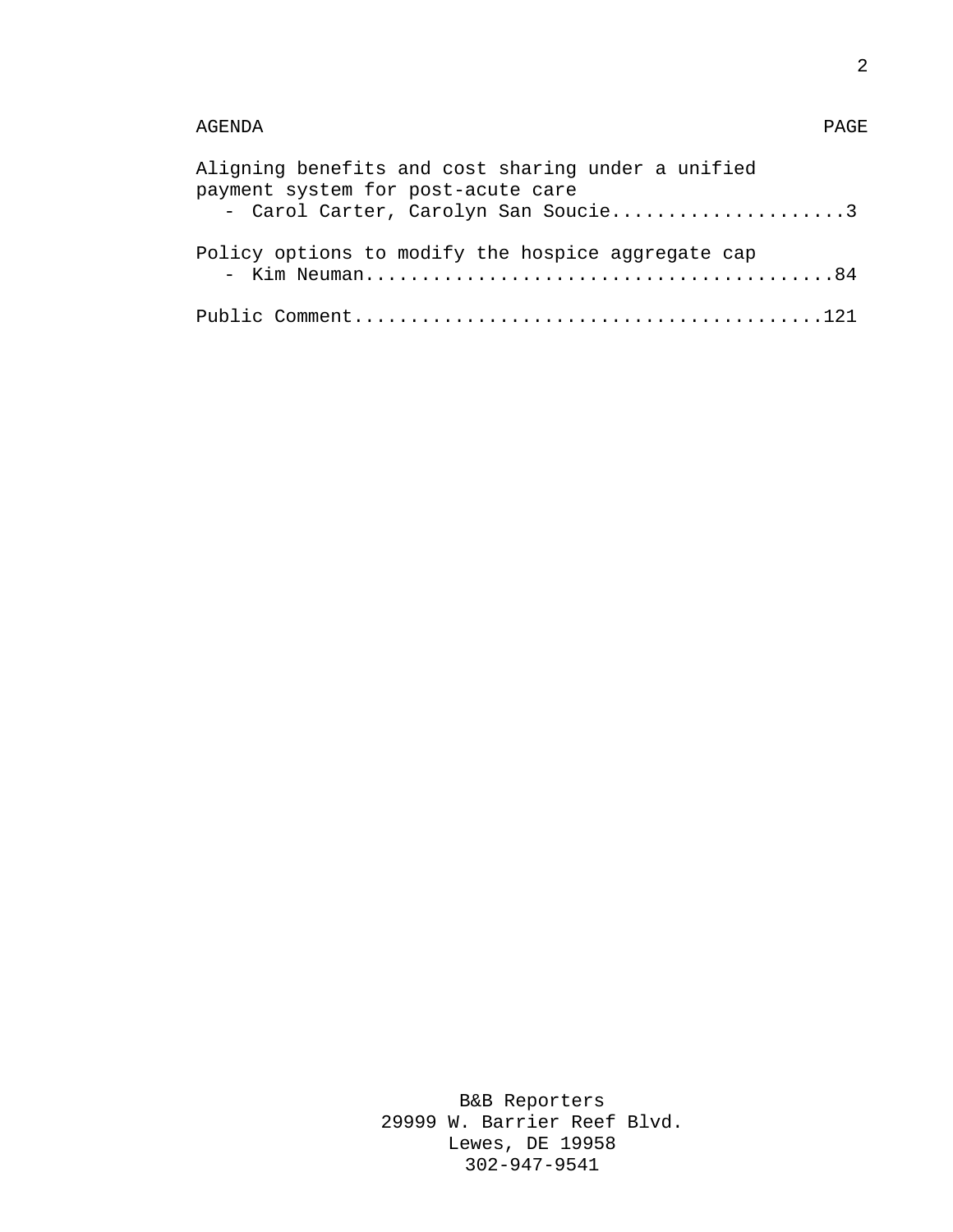| 1  | PROCEEDINGS                                                 |
|----|-------------------------------------------------------------|
| 2  | [8:30 a.m.]                                                 |
| 3  | Okay. I'd like to welcome our<br>DR. CROSSON:               |
| 4  | guests to this morning session of the October MedPAC        |
| 5  | meeting. We have two items on the agenda this morning, and  |
| 6  | the first one, Carol and Carolyn will be here as part of    |
| 7  | our ongoing work on the unified PAC PPS and specifically    |
| 8  | will be looking at some policy options.                     |
| 9  | Carol, you are going to start.                              |
| 10 | DR. CARTER: Yeah, I'm going to start.                       |
| 11 | Good morning, everyone. Over the coming year, we            |
| 12 | plan to continue our work on a unified payment system for   |
| 13 | post-acute care by considering how to align the benefits    |
| 14 | and cost sharing across all PAC.                            |
| 15 | Carolyn and I will outline possible changes to              |
| 16 | benefits and cost sharing that could be made, and we would  |
| 17 | like to get your input on three key design decisions.       |
| 18 | I wanted to step back for a second and remind               |
| 19 | everybody about the context for PAC reform.                 |
| 20 | Our work and that done by others has found that             |
| 21 | many similar patients are treated in the four settings, but |
| 22 | payments can differ substantially because Medicare uses     |

B&B Reporters 29999 W. Barrier Reef Blvd. Lewes, DE 19958 302-947-9541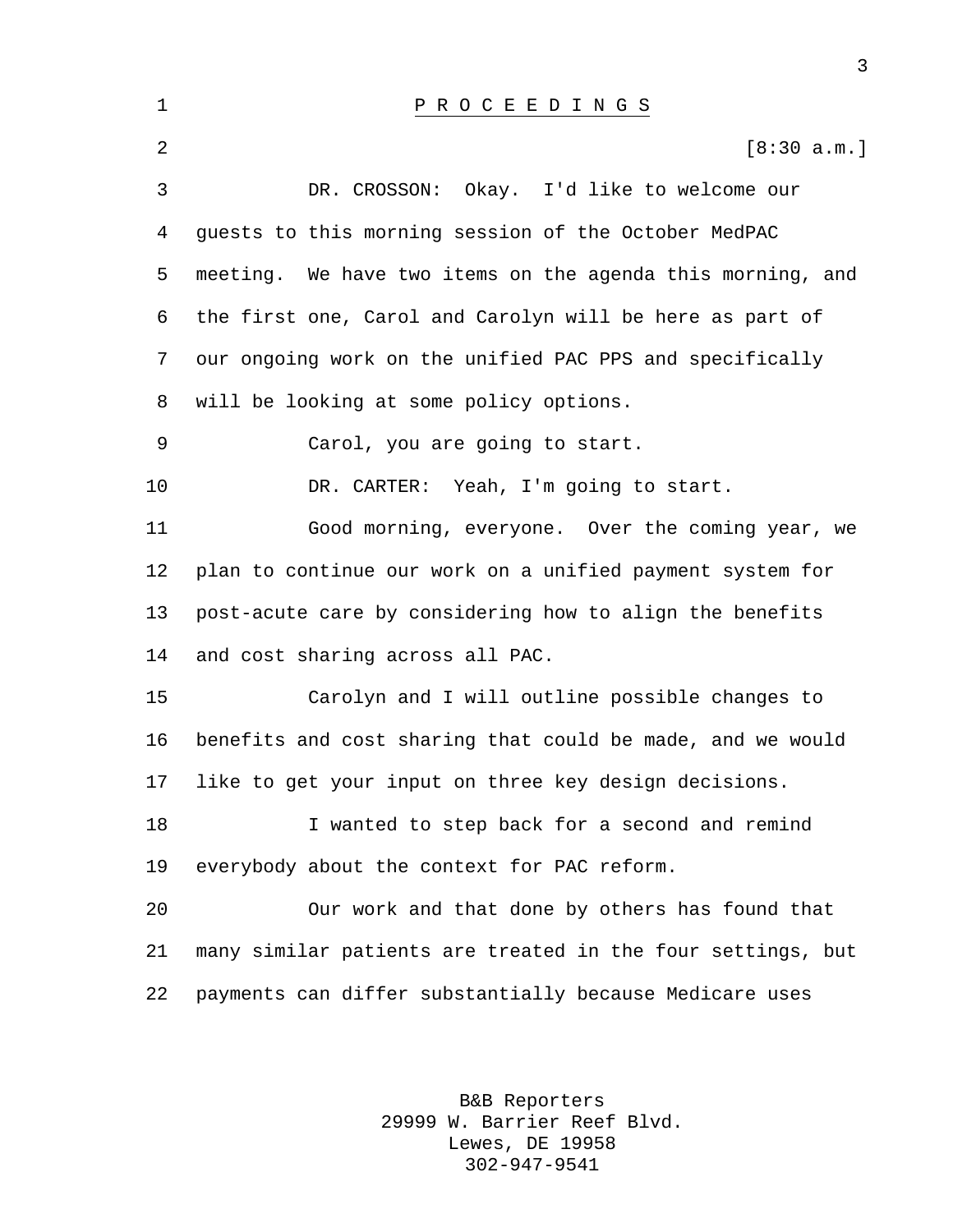separate payment systems for each.

 Given the lack of clear guidelines about who needs PAC, where that care would be best provided, and how much care would result in the best outcomes has resulted in per capita program spending that varies more than for any other service.

 Setting-specific patient assessments and outcome measures make it difficult to compare patients, their costs, and outcomes across settings.

 Another concern was the shortcomings in the current designs of the current payment systems warrant correction. Providers can vary their payments with their coding and therapy practices.

 Finally, Medicare's payments for PAC are high relative to the cost of care. For about a decade, the Commission has recommended to the Congress to lower or not update payments to PAC providers.

 Over the past 5 years, the Commission has examined the design, implementation issues, and a value incentive program for a unified payment system.

 We recommended design features of a unified payment system that uses a stay or, in the case of home

> B&B Reporters 29999 W. Barrier Reef Blvd. Lewes, DE 19958 302-947-9541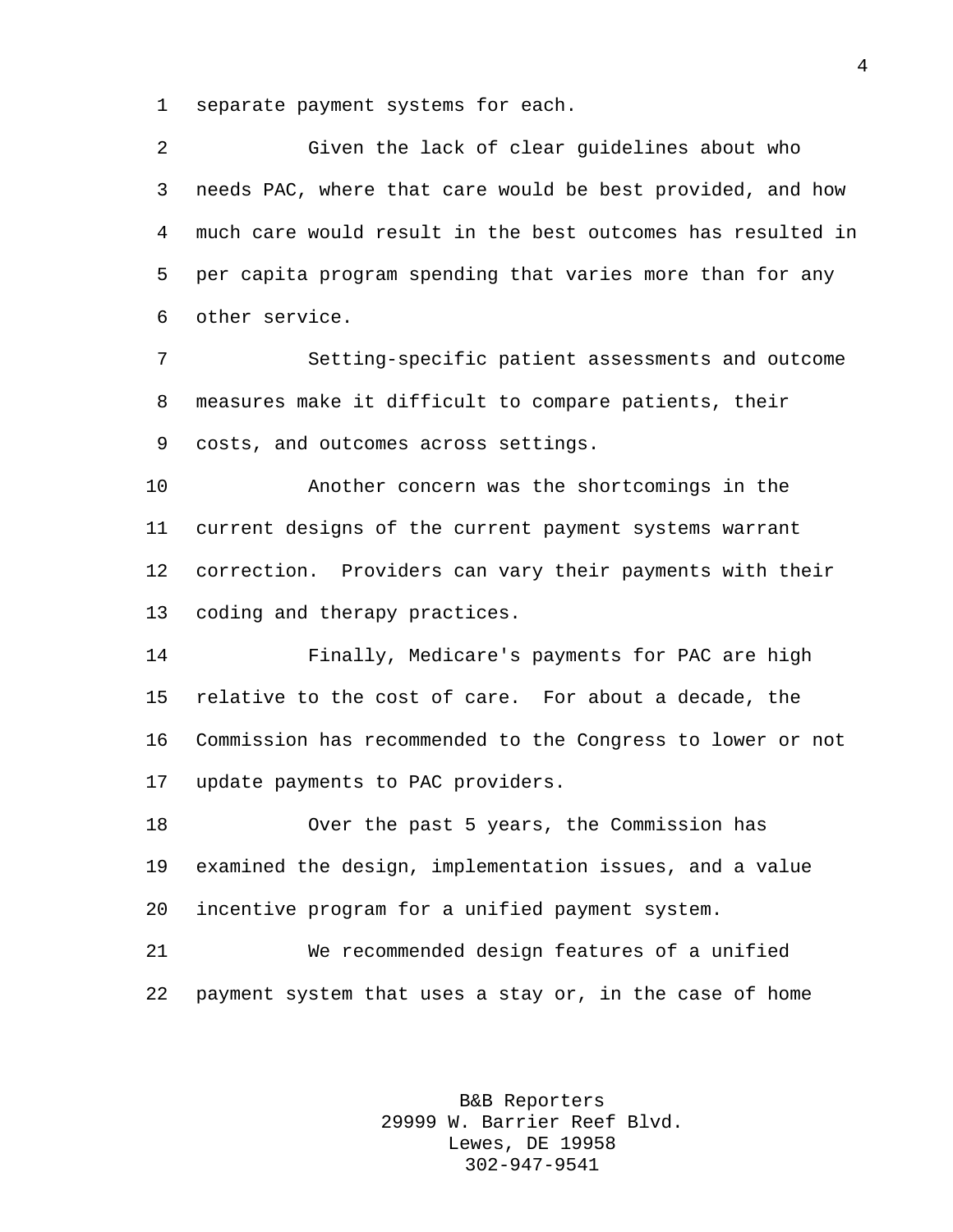health care, an episode of care, and estimated the impacts and redistribution of payments. We examined paying for sequential stays and paying for an episode of sequential PAC stays.

 Regarding implementation issues, the Commission recommended lowering the level of payments and having a multiyear transition. Until a unified payment system was implemented, the Commission recommended blending PAC PPS rates with setting specific rates to begin to realize some of the benefits of the redistribution that would occur. We also outlined an approach to align the

 regulations so that providers face similar requirements and their associated costs.

 And as we discussed last month, we've developed uniform outcome measures and plan to develop an illustrative design of a value incentive program for all PAC providers.

 Our presentation today will go over aligned benefit and cost sharing across PAC. This is another important implementation issue associated with our ongoing work on a PAC PPS.

The goal of a unified payment system is to pay

B&B Reporters 29999 W. Barrier Reef Blvd. Lewes, DE 19958 302-947-9541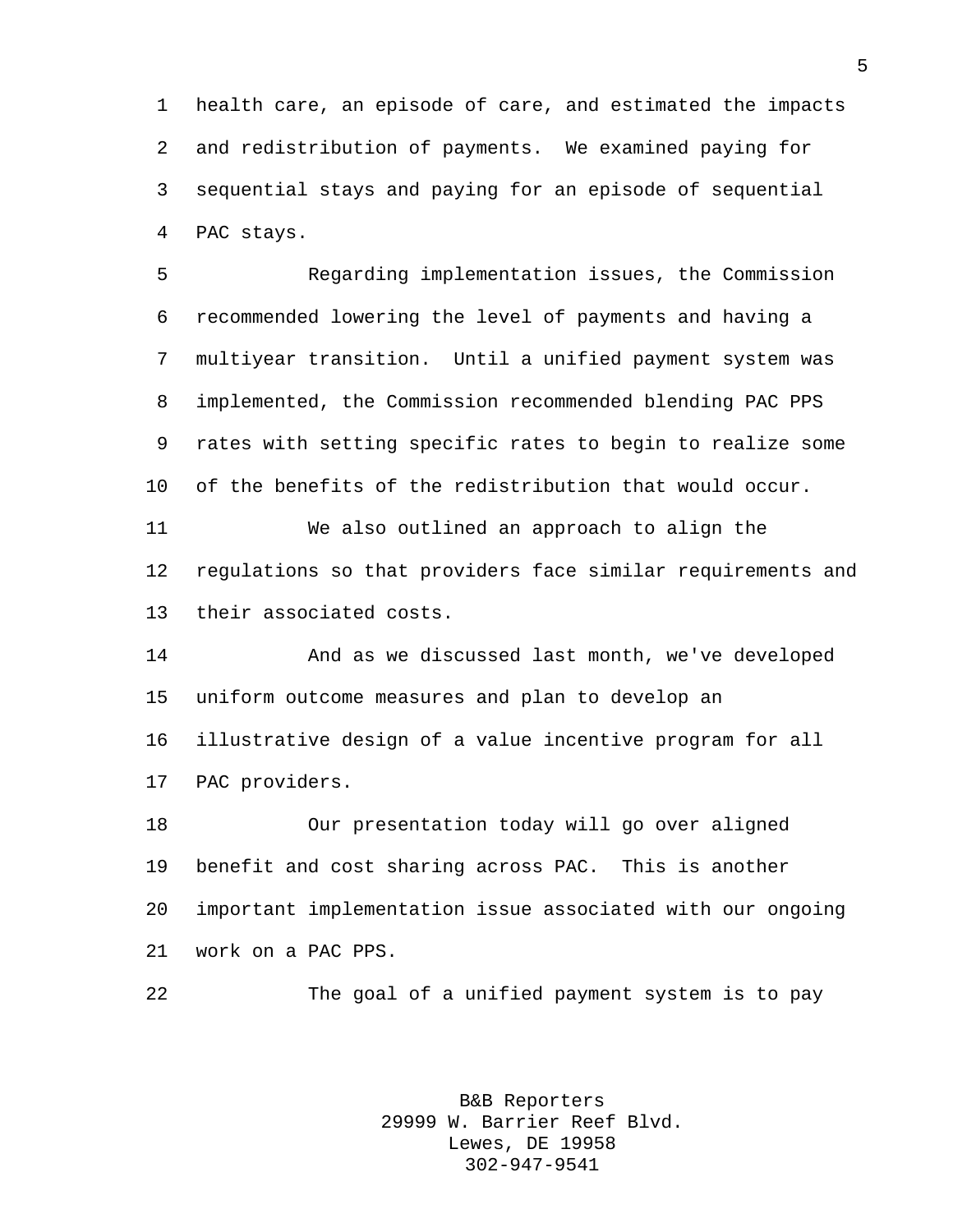similar rates for similar patients, regardless of where the beneficiary is treated.

 Payments and regulatory requirements would be aligned so that distinctions between settings would become less meaningful.

 When payments and regulatory requirements are aligned, cost sharing and benefits need to be aligned so that beneficiaries have the same coverage and face the same cost sharing

 Aligned benefits and cost sharing would remove financial considerations from beneficiaries have in affecting their decision-making about where to get their care.

 The current benefits and cost sharing differ considerably by setting, and on the left are the key differences, whether a prior hospital stay is required, if there are limits to coverage, whether the beneficiary is responsible for the inpatient deductible if they are admitted from the community, and the daily copayments that apply.

 When beneficiaries use home health care, there are no limits to benefits and there is no cost sharing.

> B&B Reporters 29999 W. Barrier Reef Blvd. Lewes, DE 19958 302-947-9541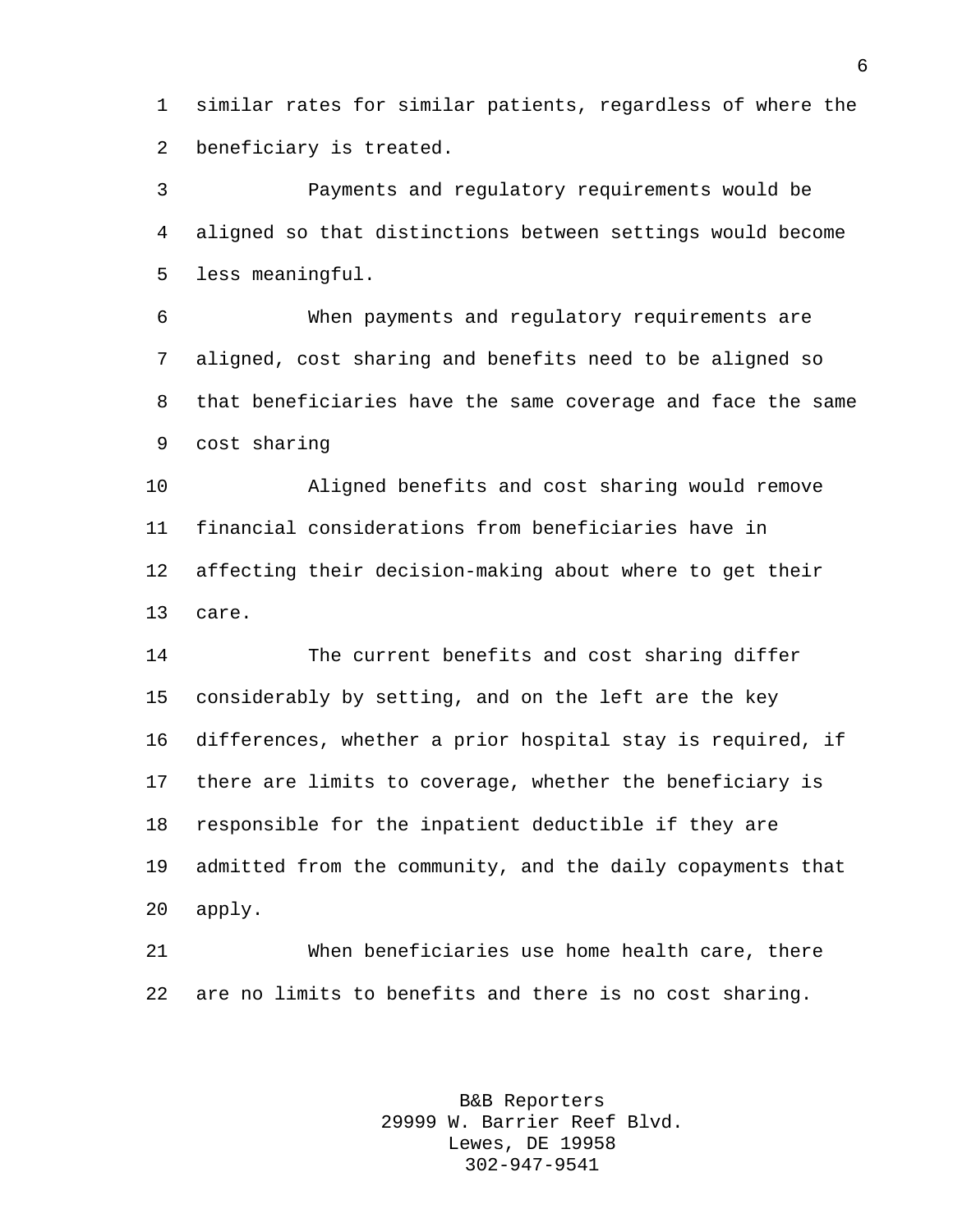If a beneficiary uses a SNF, the stay is covered only if there was a three-day prior hospital stay and coverage ends after 100 days. Copayments are assessed beginning on day 21 of the stay.

 Finally, when a beneficiary uses an IRF or an LTCH, a prior hospital stay is not required, but then the beneficiary is liable for the inpatient deductible, and coverage ends after the lifetime reserve days have been used. Copayments begin on day 61 of the combined hospital and IRF or LTCH stay.

 So, given these differences, beneficiaries may base their decisions about where to get their care on coverage or cost sharing considerations.

 There are three changes that could be made to align benefits and cost sharing that we will go through today.

 On the benefit side, policymakers could align the requirements for a prior hospital stay and the limits on the days covered by the program.

 On the cost sharing side, the copayments could be aligned.

Our work on a unified payment system considers

B&B Reporters 29999 W. Barrier Reef Blvd. Lewes, DE 19958 302-947-9541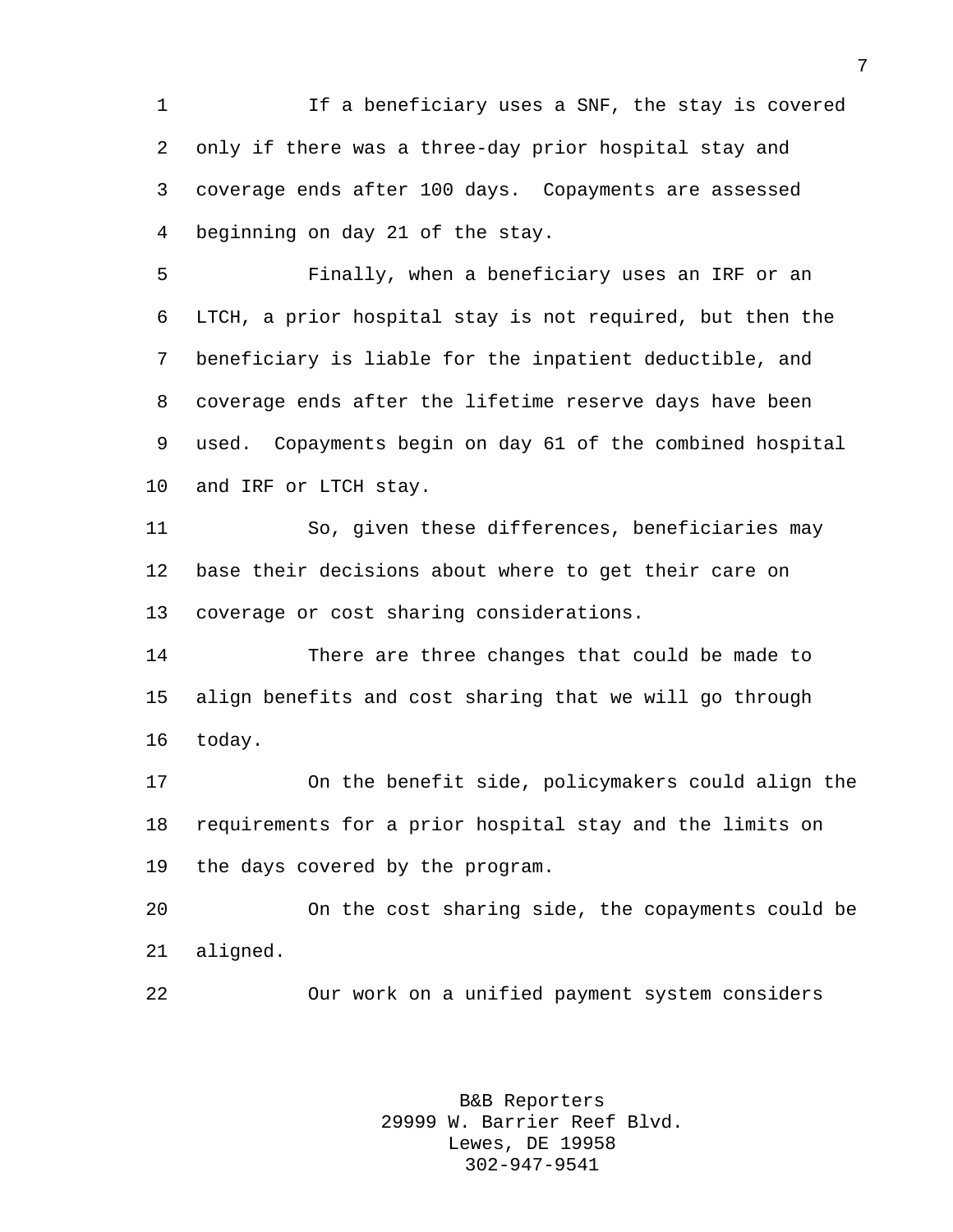IRFs and LTCHs as PAC providers. As such, the inpatient hospital requirements would be replaced with the uniform benefits and cost sharing for all PAC providers. Aligned benefits and cost sharing would reinforce the concept of a PAC provider and be consistent with a unified payment system.

 Turning to the prior hospitalization requirement, before we discuss that, I wanted to show you the share of stays that have a prior hospital stay. Most institutional PAC stays have one, while the majority of home health stays do not. So a uniform requirement for a prior hospital stay would disproportionately affect home health care users since the majority of them are admitted from the community. To align benefits, policymakers could require a prior hospitalization for all coverage of all post-acute care or could eliminate the current requirement that SNF

users now face.

 If a hospitalization were required, just as we saw, this would affect the coverage for a minority of IRF and LTCH users but the majority of home health care users. This would lower program spending associated with the community-admitted users.

> B&B Reporters 29999 W. Barrier Reef Blvd. Lewes, DE 19958 302-947-9541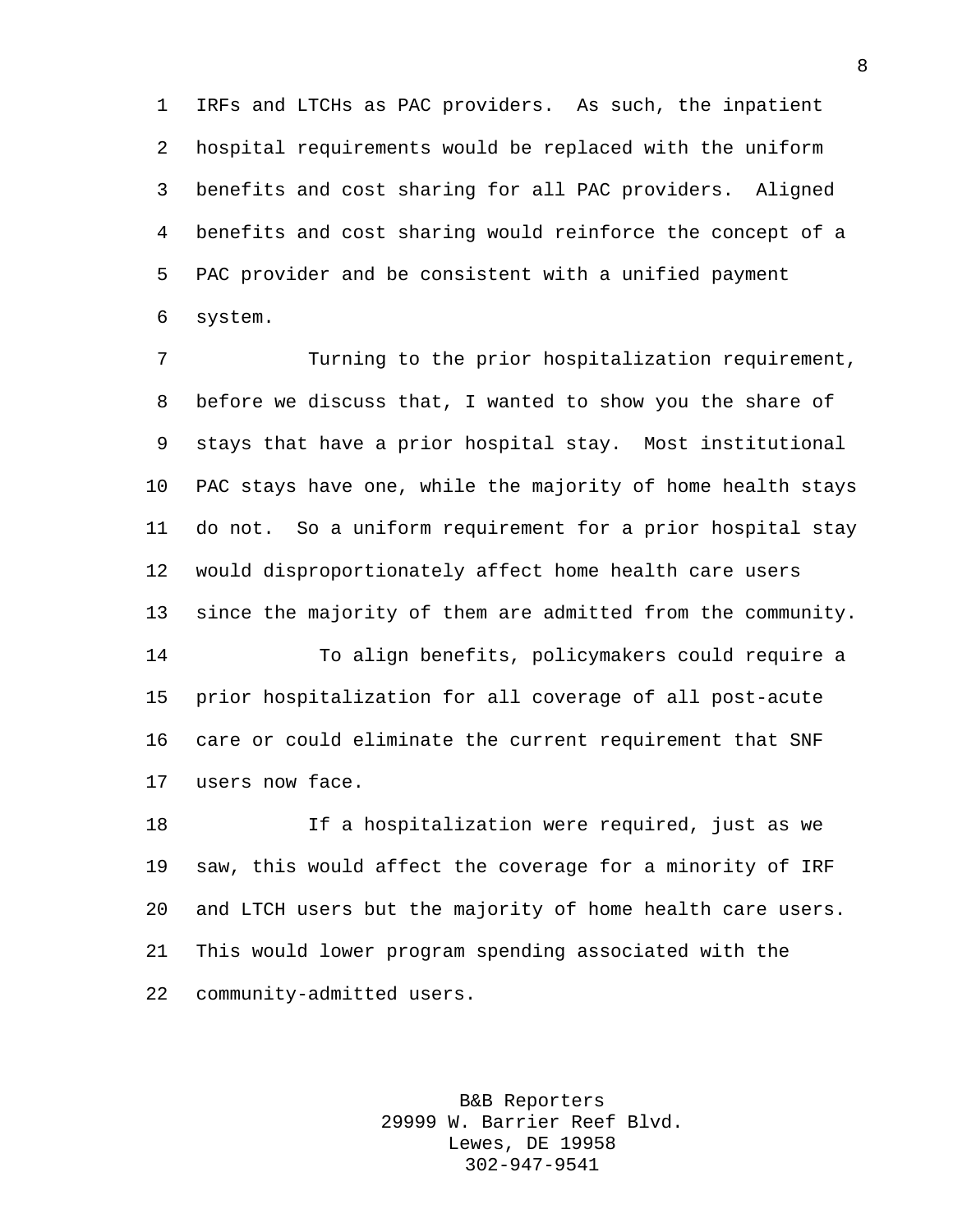Alternatively, policymakers could eliminate the prior hospitalization requirement. This would increase coverage for SNF users. Because Medicare payments are higher than those made by other payers, nursing homes would have a financial incentive to qualify their long-stay residents as Medicare-covered short stays. As a result, removing the requirements for a prior hospital stay is likely to substantially increase program spending.

 Another benefit to align is the number of days covered by the program, either by establishing a uniform limit or eliminating the various existing ones. Remember that the unified payment system would be a stay-based design, so payments would not vary by length of stay. So what we're considering here is how to align the benefits or coverage.

 Establishing a uniform day limit would eliminate the open-ended coverage for home health care and would align the current limits that vary across the institutional PAC settings.

 Alternatively, policymakers could eliminate the existing limits on coverage. This would retain the open-ended coverage for home health care and would extend

> B&B Reporters 29999 W. Barrier Reef Blvd. Lewes, DE 19958 302-947-9541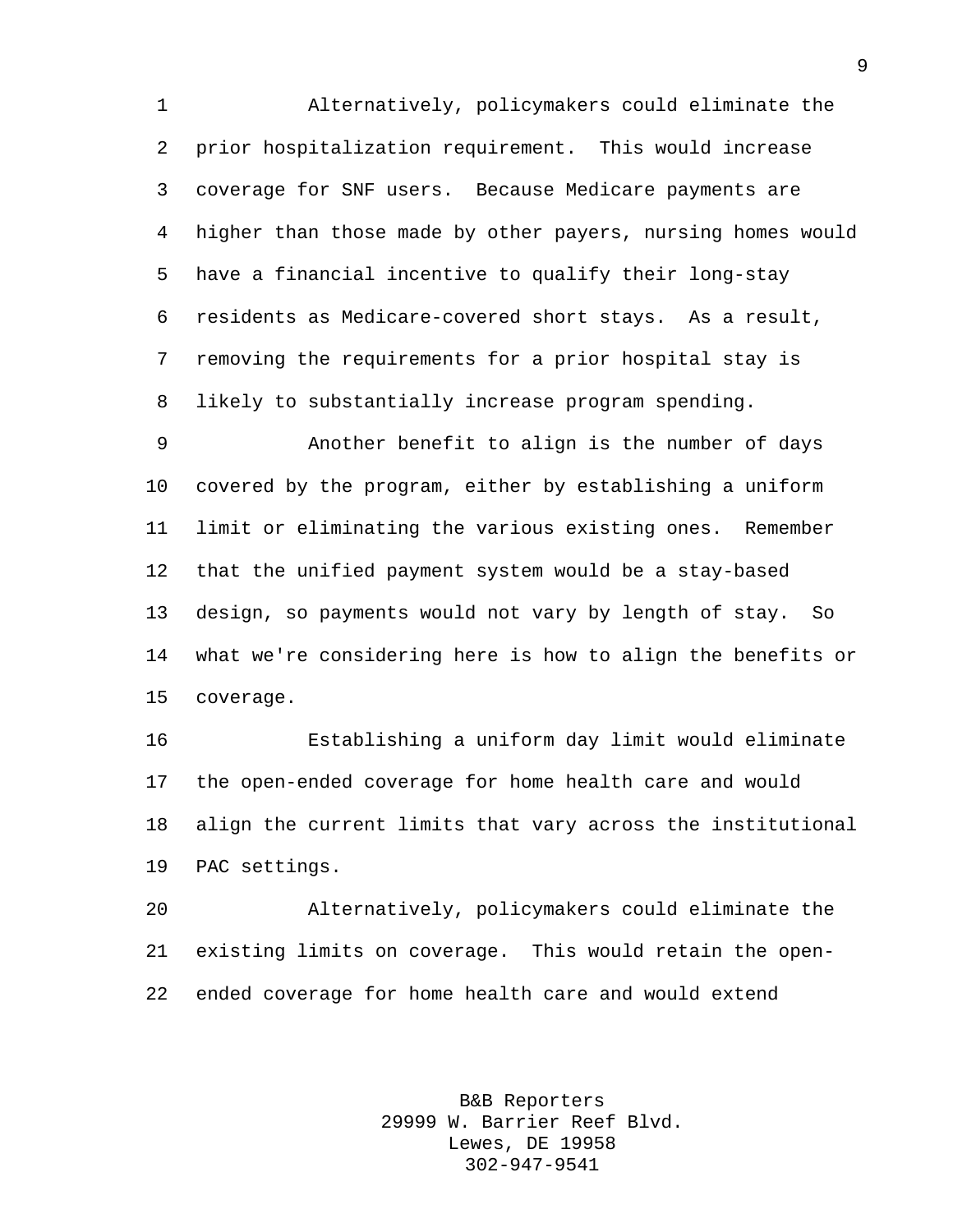coverage for the small share of beneficiaries with long institutional stays.

 And now Carolyn will talk about aligning the cost sharing.

 MS. SAN SOUCIE: First I will go over PAC cost sharing in 2017, and then I will go over elements to include in the design of a per-stay copayment for aligned post-acute care cost sharing.

 In total, beneficiaries who used PAC services were liable for \$5.2 billion in cost sharing in 2017. This is equal to approximately 9 percent of Medicare PAC spending in that year. Home health care made up slightly less than three-quarters of PAC stays, yet these users paid no cost sharing for those services. Those stays are not represented in this figure.

 SNF stays made up about one-quarter of PAC stays but accounted for almost the entirety of PAC cost sharing, close to 93 percent.

 In comparison, cost sharing associated with LTCH stays was about 6 percent of total PAC cost sharing, while that associated with IRF stays was about 2 percent.

The 5.2 billion in PAC cost sharing represented

B&B Reporters 29999 W. Barrier Reef Blvd. Lewes, DE 19958 302-947-9541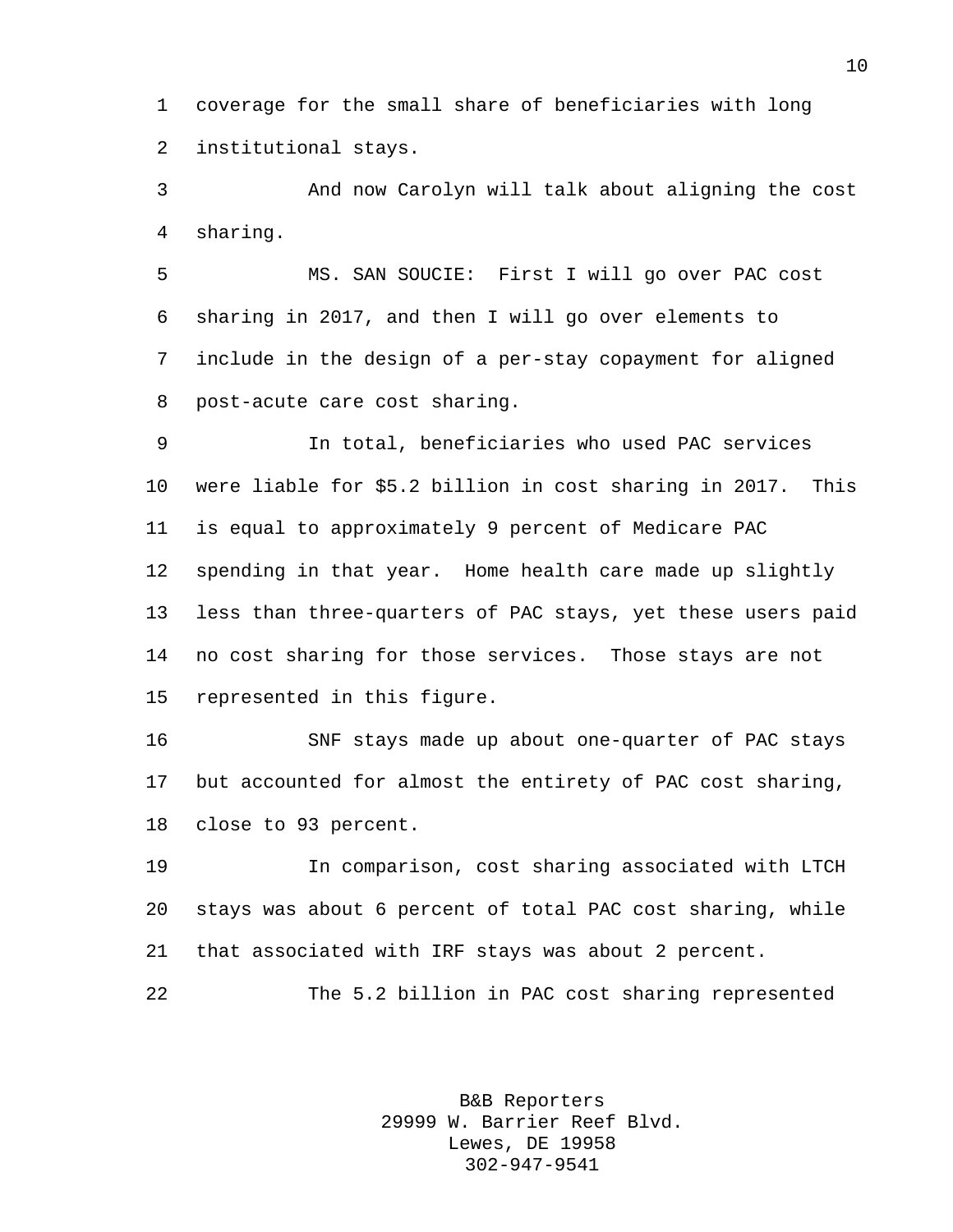on the previous slide was mostly incurred through daily copayments. However, the requirements for daily copayments vary widely by setting, and additionally, the majority of stays do not incur any cost sharing through daily copayments or otherwise.

 In order to align cost sharing for PAC, we will be modeling a per-stay copayment. In this case, a beneficiary would be responsible for a copayment for each PAC stay. If a beneficiary transitioned between providers or was recertified for an additional home health episode, the beneficiary would be responsible for separate copayments for each stay.

 This is consistent with, but goes further than, the Commission's 2011 recommendation for community-admitted home health users.

 Additionally, this would be consistent with cost sharing in other parts of the Medicare program.

 In 2017, more than three-quarters of all PAC stays did not incur any beneficiary cost sharing, driven by the volume of home health episodes. Ten percent of stays incurred cost sharing above \$1,600, and 1 percent of stays incurred about \$11,000 in cost sharing. These numbers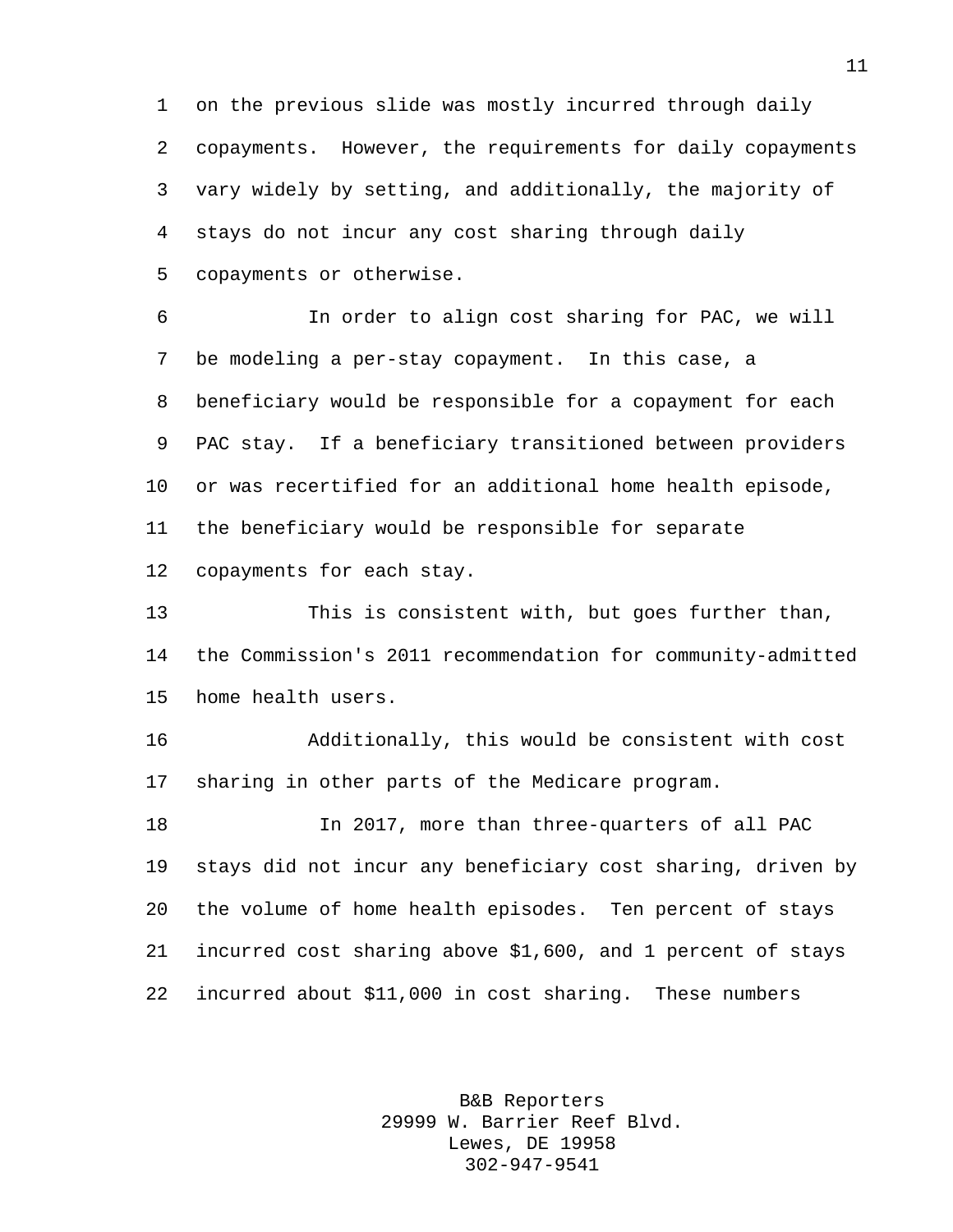represent beneficiary cost sharing liability and does not reflect what the beneficiary actually paid. Supplemental coverage may have reduced beneficiary out-of-pocket spending.

 Because home health makes up the majority of post-acute care, a copayment assessed for each PAC stay will result in a considerable redistribution of cost sharing from the minority of stays that currently incurs cost sharing to the bulk of PAC stays that incurs none.

 Now let's look at the per-stay cost sharing by setting, where the variation in cost sharing across PAC settings is quite substantial.

 The graph in the upper left-hand corner is the same as the one on the previous screen. This is showing the distribution of cost sharing across all PAC stays.

 The graph in the upper right-hand corner shows the distribution of cost sharing for SNF stays. Over half of SNF stays incurred about \$1,000 in cost sharing, while 10 percent incurred close to \$7,500.

 The graph in the lower right-hand corner shows the distribution of cost sharing for LTCH stays, where more than half did not incur any cost sharing. Ten percent of

> B&B Reporters 29999 W. Barrier Reef Blvd. Lewes, DE 19958 302-947-9541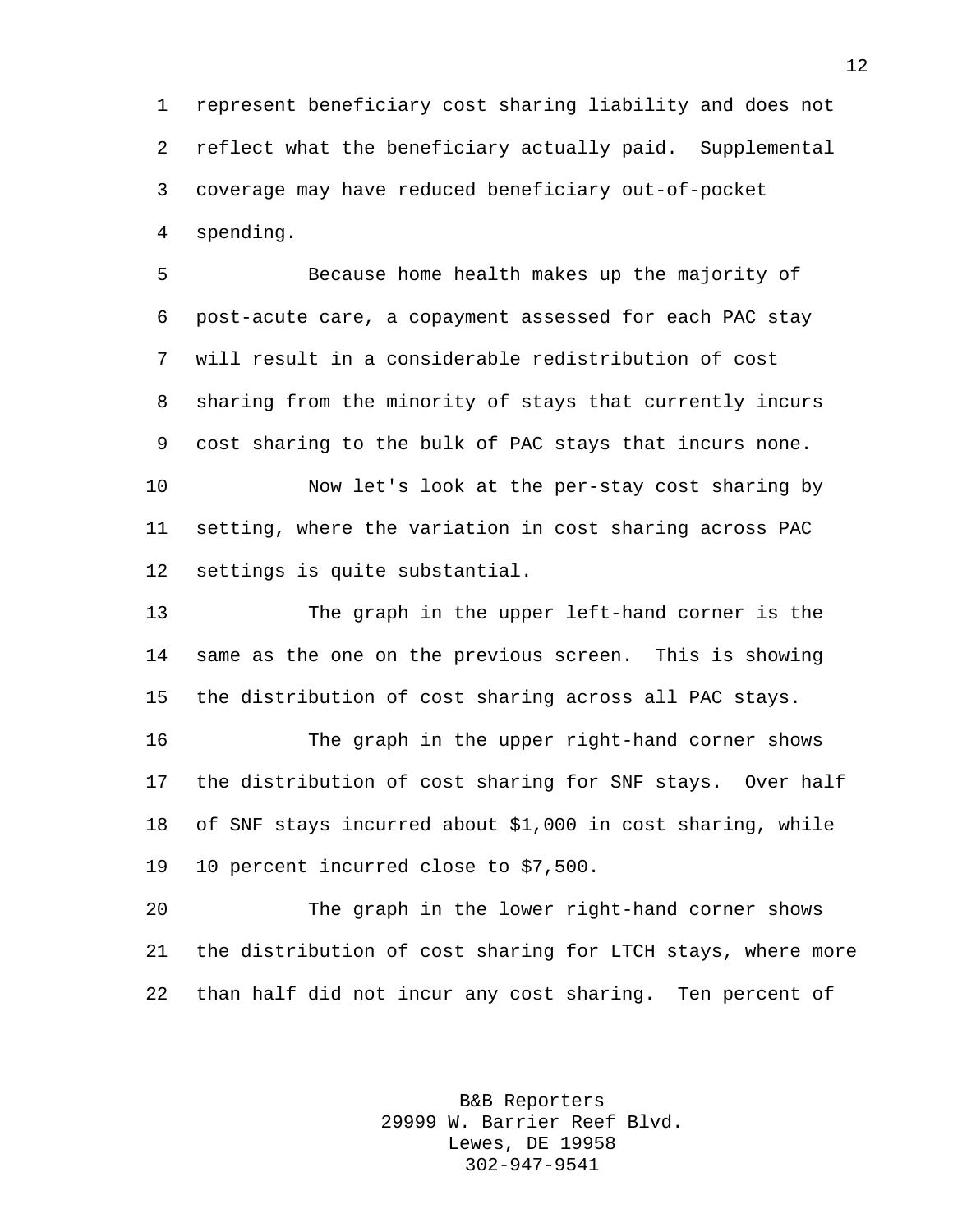LTCH stays incurred over \$7,500 in cost sharing, similar to top decile of SNF stays. However, the most expensive LTCH stays were much more expensive than those in any other setting.

 Lastly, the graph in the lower left-hand corner shows the distribution of cost sharing for IRF stays. Over three-quarters of IRF stays incurred no cost sharing.

 The implementation of a per-stay copayment will result in a large redistribution of cost sharing for all of these stays.

 Per-stay copayments could either be the same across all PAC settings, or different by setting.

 A uniform copayment would fully align PAC cost- sharing. Because payments for home health care would be adjusted downward under the PAC PPS, a uniform copayment would result in home health users being liable for a higher share of the total payment for a stay than would users of institutional PAC. However, this would eliminate the incentive some beneficiaries currently have to base where they receive their PAC on financial considerations.

 Alternatively, a copayment could be different across PAC. In this case, one lower copayment amount would

> B&B Reporters 29999 W. Barrier Reef Blvd. Lewes, DE 19958 302-947-9541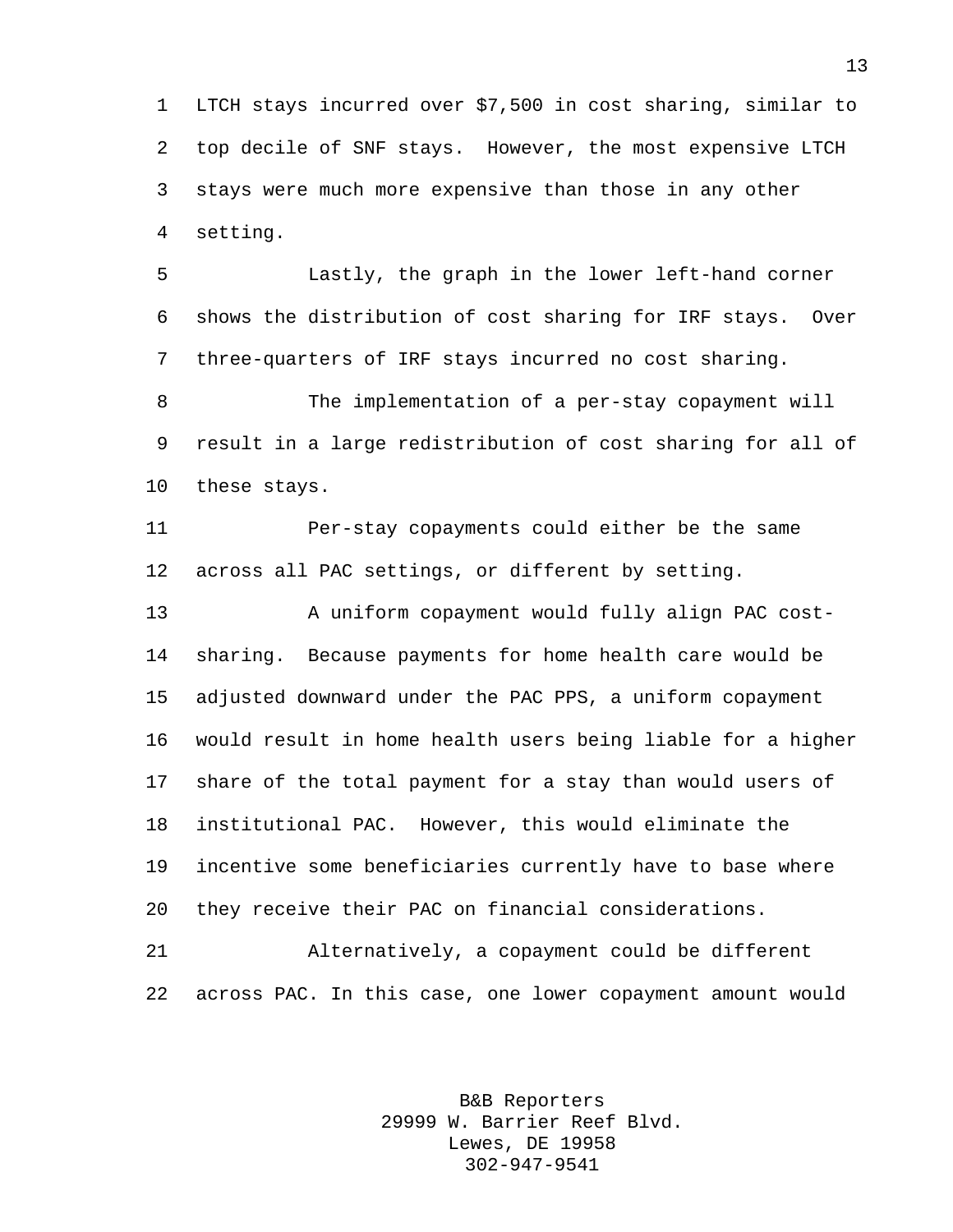be assessed when home health care is used, and a higher amount would be assessed when institutional post-acute care is used. This two-tiered approach would result in considerably lower copayments for beneficiaries treated by home health agencies compared with those treated in institutional PAC settings. However, it would retain cost sharing differences by setting, thereby undermining one of the goals of aligned cost sharing. As a result, it may encourage beneficiaries to base their decisions on financial considerations, choosing the use of less costly services.

 Policymakers will need to decide on the importance of having a uniform cost sharing amount that removes financial considerations from where beneficiaries get their PAC.

 Regardless of if copayments were to vary for home health and institutional stays, policymakers would need to establish the share of a stay's payment that would be the beneficiary's responsibility.

 For example, in previous benefit design work, the Commission modeled a home health copayment of \$150, which approximated 5 percent of program spending on home health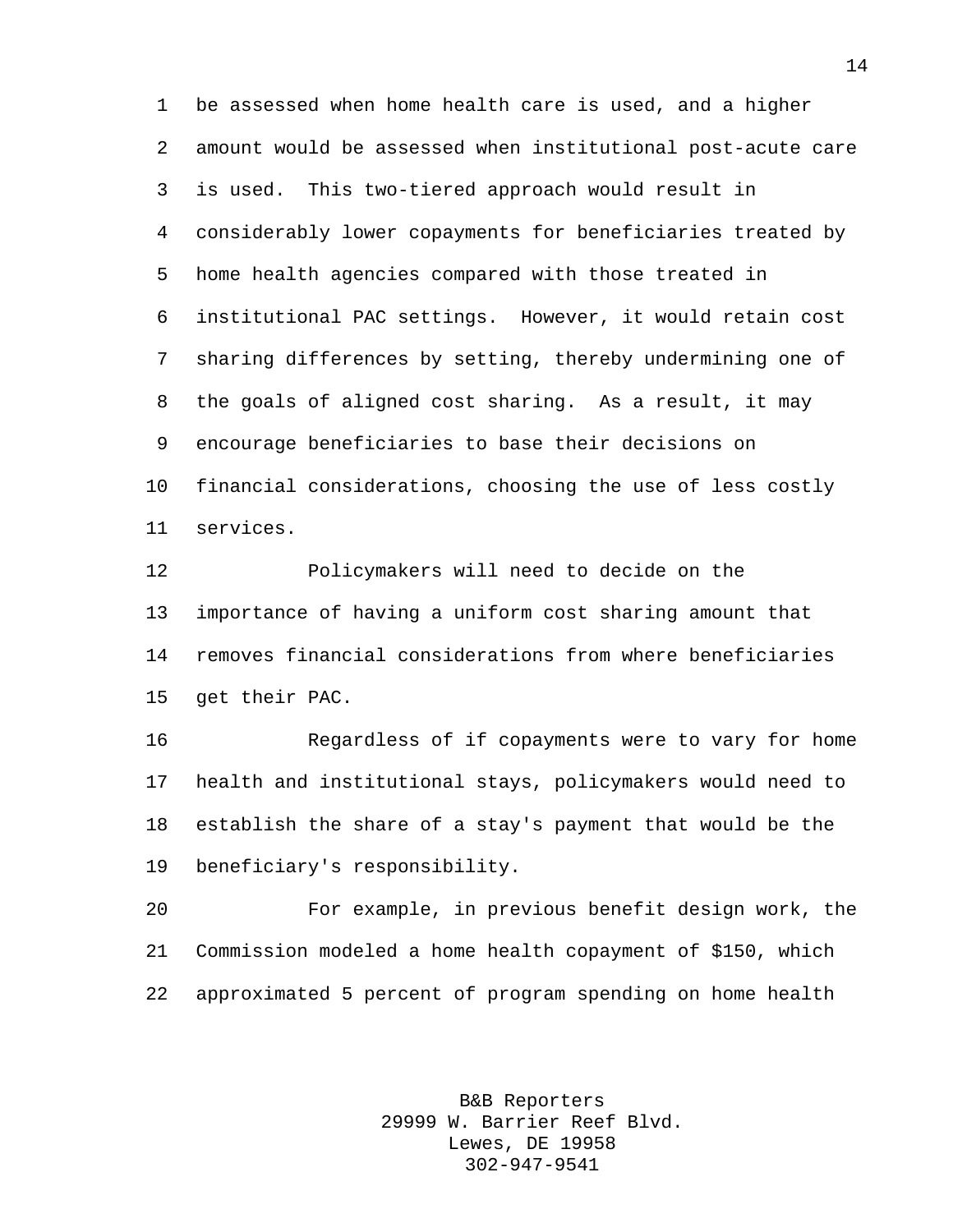episodes. We could use the same approach and model a copayment that equaled 5 percent of program spending for PAC, or we could consider am amount that represents a higher percentage, more in line with the current levels of aggregate cost-sharing requirements for PAC, which is about 9 percent.

 Additionally, we could consider an amount that represents a percentage that would be in line with cost sharing of other program services. For example, 20 percent would be identical to the cost sharing required for Part B services. While a larger percentage may discourage the use of unnecessary PAC, it also could discourage the use of needed services.

 In summary, a unified PAC PPS will align payments across PAC providers. Consistent with that, differences in the regulatory requirements for PAC providers will narrow.

 Accordingly, beneficiaries should have the same benefits and face the same cost sharing regardless of where they receive post-acute care.

 In the spring, we will model some illustrative benefit designs and cost sharing based off of your guidance in the discussion that follows.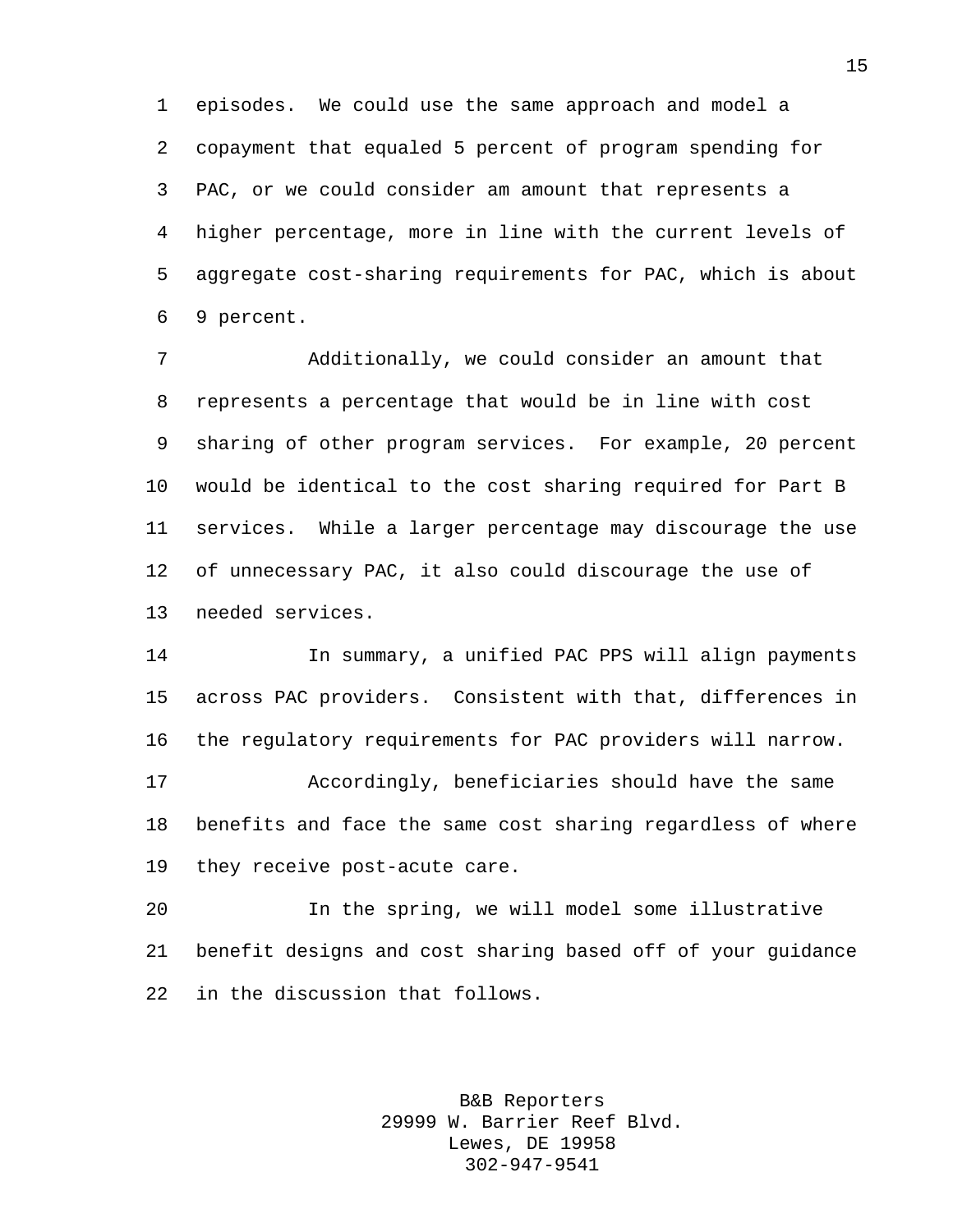There are three areas that we seek guidance on. The first, should a prior hospital stay be required for covering any PAC use? A prior hospital stay could be required only for covering institutional PAC, or the requirement could be eliminated.

 The second question that we seek guidance on is whether there should be a uniform day limit on coverage or should the current limits be eliminated.

 Lastly, we would like your feedback on the implementation of a per-stay copayment. Should the copayments be the same for all PAC stays, or would the copayments be proportional to the average PAC PPS payments? We look forward to your discussion, and with that, we'll turn it back to Paul.

 DR. PAUL GINSBURG: Thank you, Carolyn. This has been really helpful and clear in presenting the issues.

 As a context, we have a vintage 1965 cost sharing system for most post-acute care, and it's been amazing how it's been ignored over the decades, and by pursuing the PAC PPS, it just forces attention to these issues because, obviously, you have to have something more uniform than you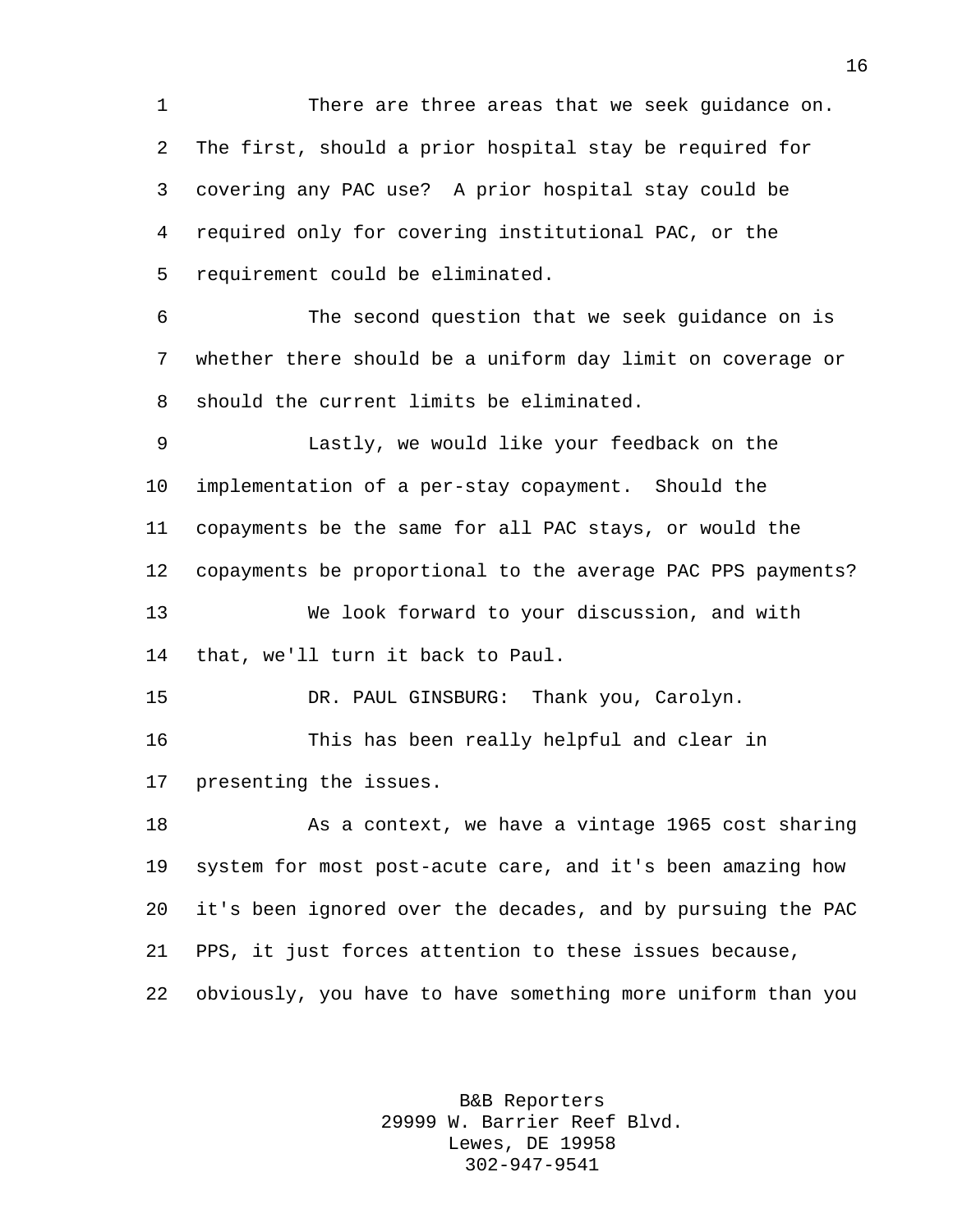have today.

 So let me begin by asking for clarifying questions.

 Yes. Marge and then Jonathan and Amol. MS. MARJORIE GINSBURG: Great. Thank you. Good work.

7 I used to work in home care many, many years ago, and the thing that most surprises me about all this is the -- it sounds like there's virtually no difference in the services offered at the institutional PACs, not counting home care, and the idea that patients can decide then which institutional PAC they want to go to based on how close it is, whether there's copays, I have to say really surprises me.

 I actually thought these organizations, these entities were set up because they met very specific needs of patients. Somebody would qualify for a SNF, but they wouldn't qualify for a long-term institution.

 So could you give me more about the background, and why did these things all merge in concept? But somehow these are not specific entities that serve specific purposes.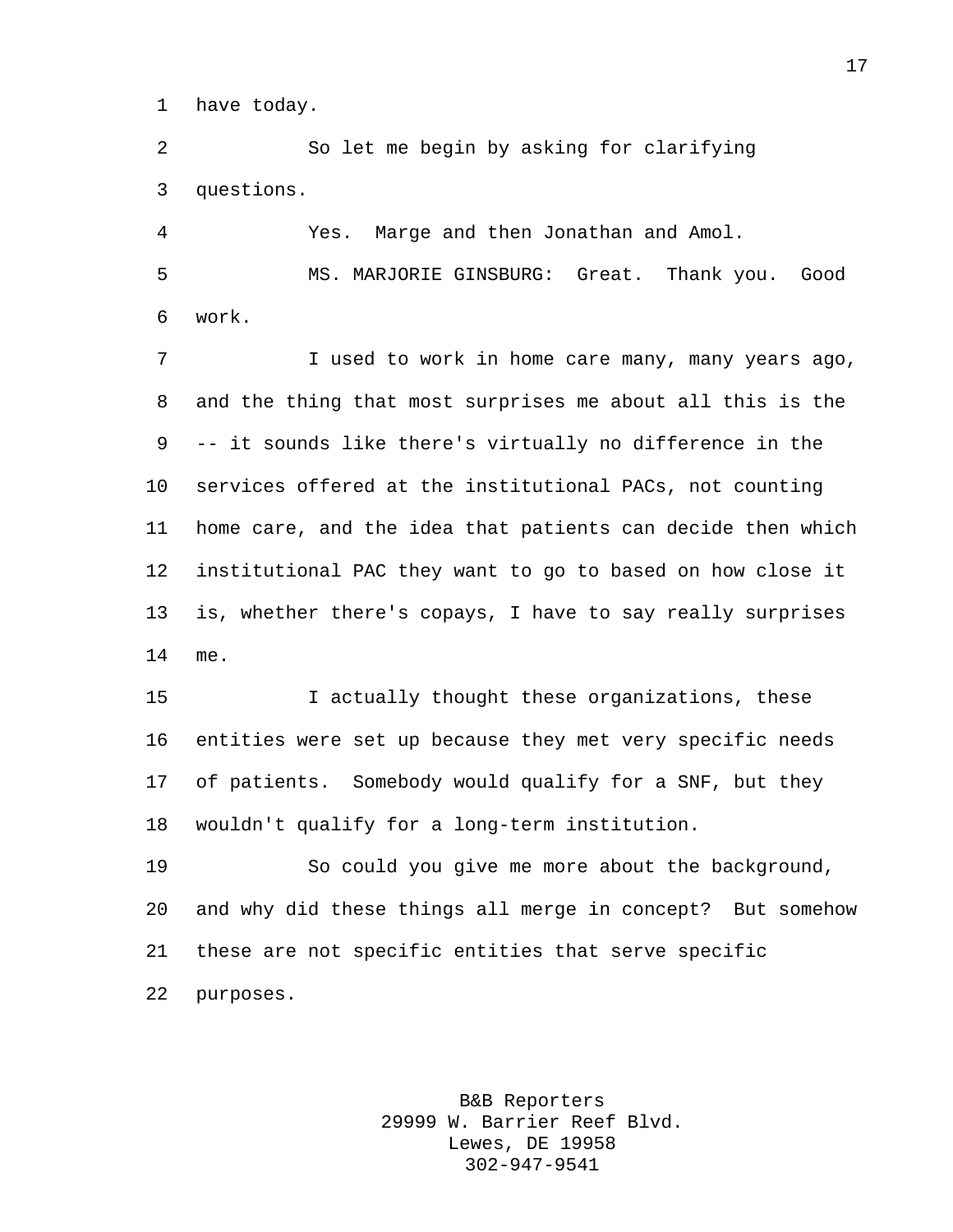DR. CARTER: So this work assumes that when the patients are similar they will receive similar payments. We recognize that home health has different services because there's no facility, and that's recognized in the payment system, setting a much lower payment for home health, like one-sixth. And so we're recognizing that the services are different in home health and the payment reflects that.

 What we're saying is let's take a patient -- I was just talking with Kathy about this before the meeting - - let's take a patient who is recovering from hip replacement. They can go home, with home health, on a part-time and intermittent basis, or they may go to a SNF, and if they qualify for intensive therapy they may go to an IRF. There is an example of a patient who might look similar, in terms of their clinical characteristics, but may be treated in very different settings.

 So I don't think we've said that the services are the same, and, in fact, our payments reflect that they're not the same. What we're saying is that we are hoping that the risk adjuster captures differences across the patients, and when those are different the payments will be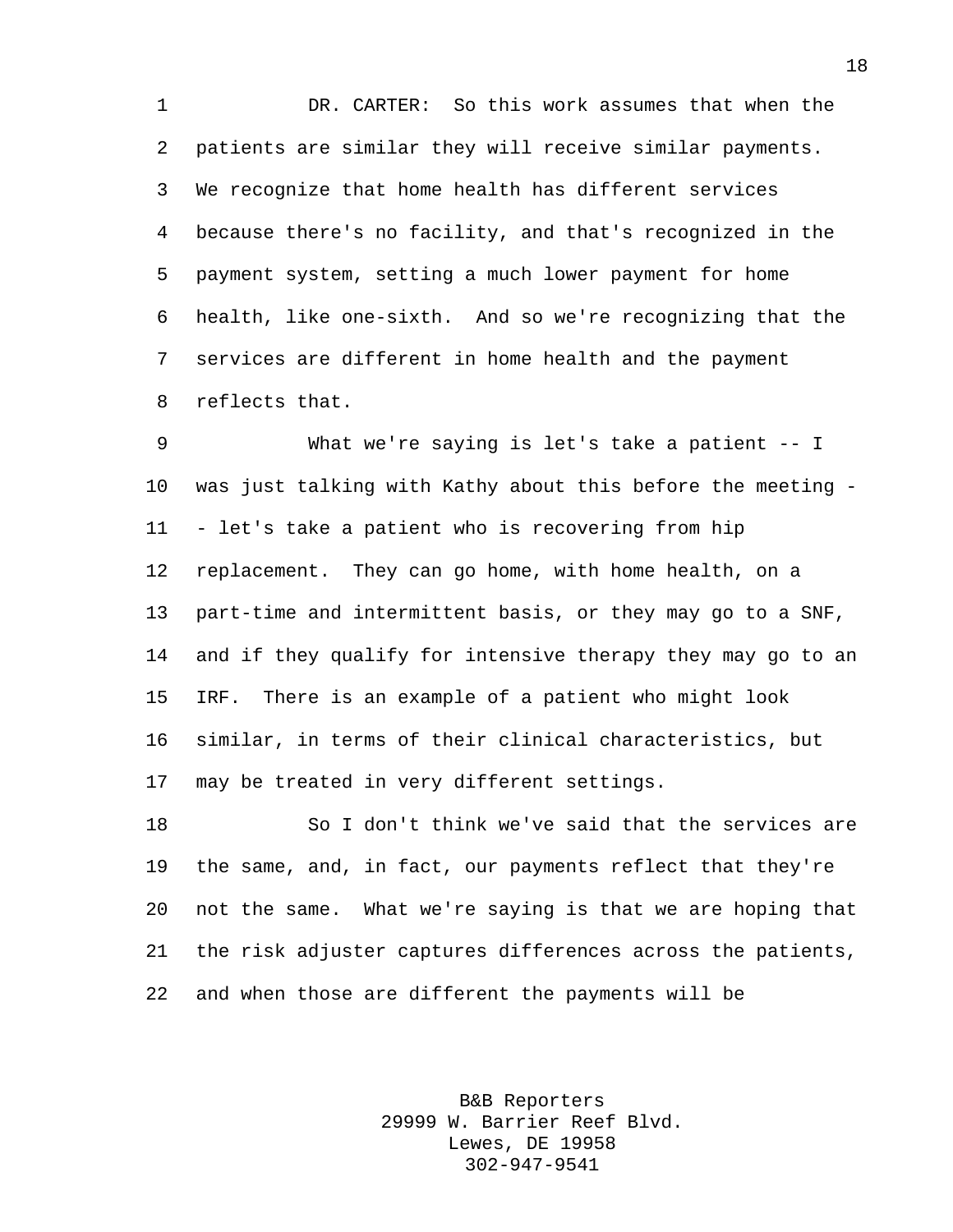different.

 MS. MARJORIE GINSBURG: So just to make sure I'm clear on this. Since patients don't get into any of these programs without a referral from the physician -- they don't get home care, they don't go anywhere -- physicians simply don't discriminate? Nobody discriminates between the appropriateness of the patient's particular needs and the virtue that particular settings -- I mean, it just -- I feel like I've just dropped in from outer space. I missed something in the last 30 years, as I got out of home care. But suddenly everything feels like it's just been merged into one pot called PAC, and that baffles me still.

13 I mean, I wonder whether there's some background here about when disease settings all start. Have they always been -- has it always been so fluid about where patients go after the hospital, or from the community, that it really is often up to the patient to decide where they want to get services? Isn't there something wrong with this picture here?

 DR. CARTER: I guess I would say that beneficiaries most often want to go home when they can, and some patients don't have either the family support or able

> B&B Reporters 29999 W. Barrier Reef Blvd. Lewes, DE 19958 302-947-9541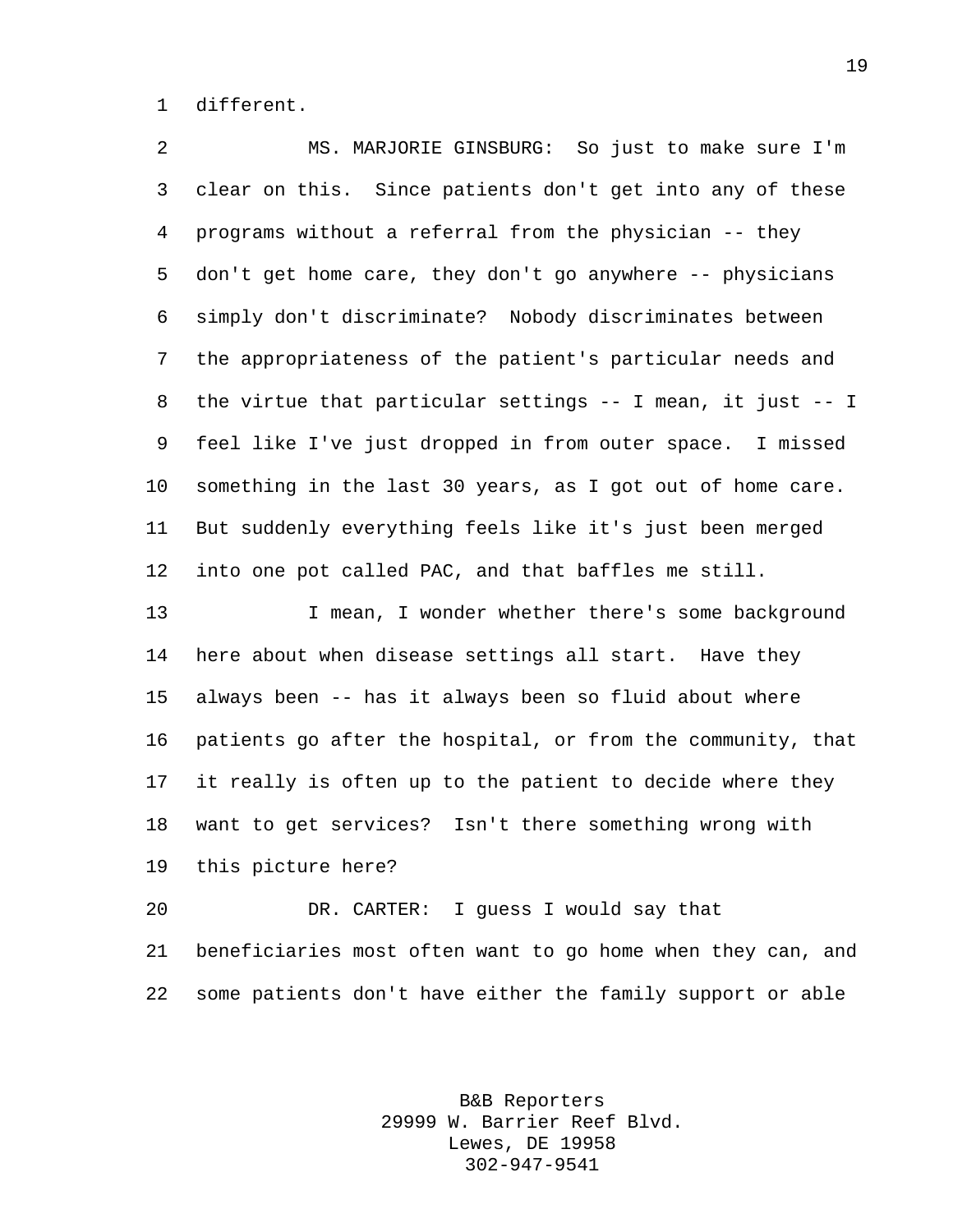and willing caregivers at home to do that. And so there you might see a patient that looks really identical, but they've ended up in an institutional setting because they can't go home.

 I think that there's been a lot of work. We've done a little bit but there's also literature about PAC placement, and I think that there are all kinds of factors that go into that decision, and some of it are clinical care needs. Sometimes it's availability of a bed. Sometimes it's proximity to where, you know, your daughter lives. I mean, it's a whole constellation of things.

 Dana and I, before this PAC PPS work got started, we did a lot of work looking at the overlap between IRFs and SNFs, and I think I've said this before, we talked to the directors of five or six stroke centers around the country and they were all very clear about where they sent stroke patients. The problem was they completely disagreed with each other. And I think it had to do with how good was the SNF in your market, and could that SNF handle the complexity of that patient. And if there wasn't a SNF with an available bed in the market, those patients went to IRFs. Now that's not a clinical discrimination. That's

> B&B Reporters 29999 W. Barrier Reef Blvd. Lewes, DE 19958 302-947-9541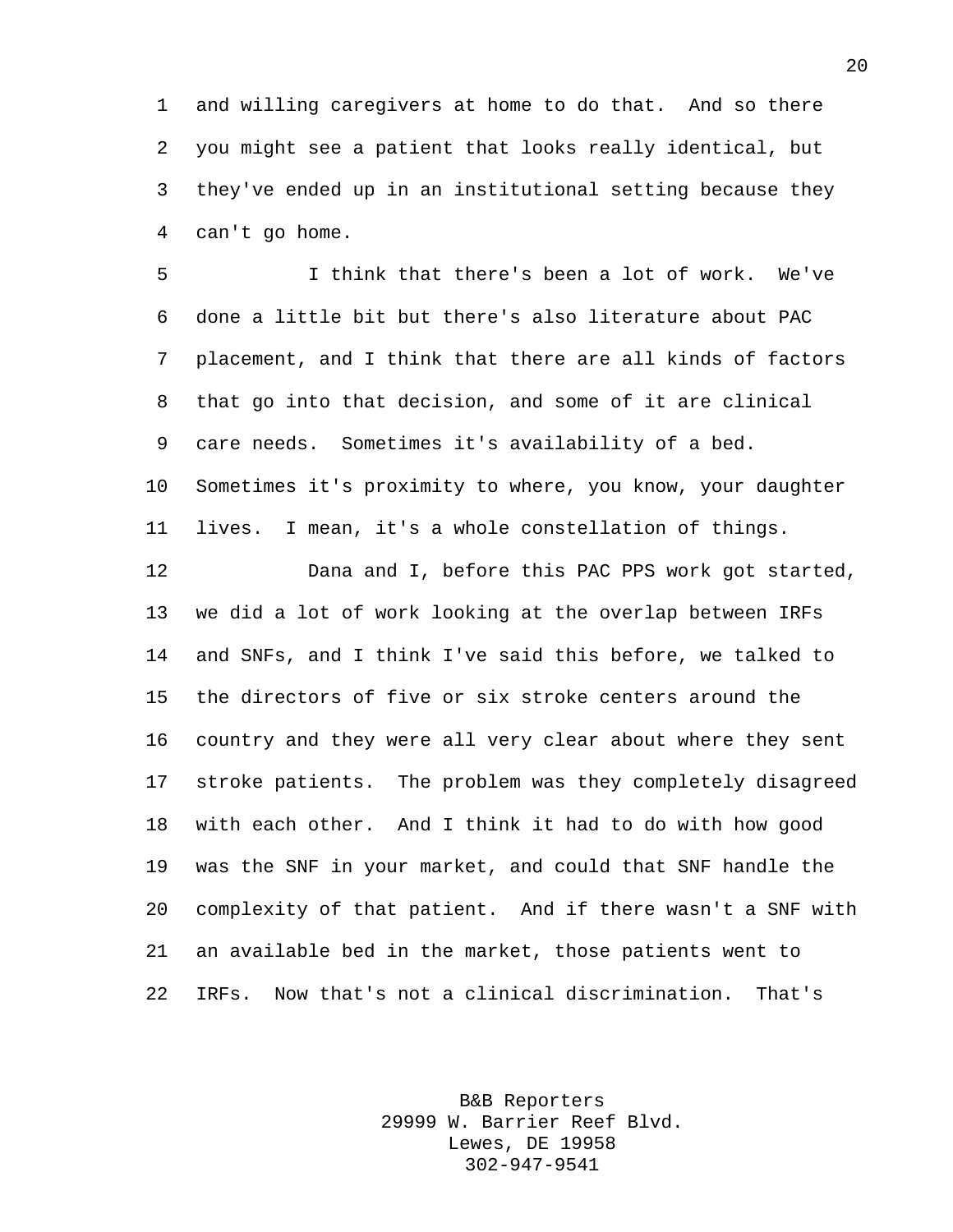sort of the lay of the marketplace.

 So I don't think you've landed in from outer space. I think we recognize that -- and even in the discussion we talked about, in terms of regulatory requirements, we know that the regulatory requirements for home health are going to be a little different, right, because if there's no facility and there are all kinds of things that come with having a facility that you don't need to regulate. But things like physician oversight and the training and the skill level of your staffing probably should be the same, or similar. And so we're trying to have some nuanced approach

 to when differences in home health care are warranted and when they're not.

DR. CROSSON: Kathy.

 MS. BUTO: Marge, I realized in your question how much of a gap there is between the early work on PAC PPS, which has been going on for some years, and your sort of landing from outer space recently, on the Commission. And so I think part of your question is, are these patients really totally interchangeable and are these facilities interchangeable.

> B&B Reporters 29999 W. Barrier Reef Blvd. Lewes, DE 19958 302-947-9541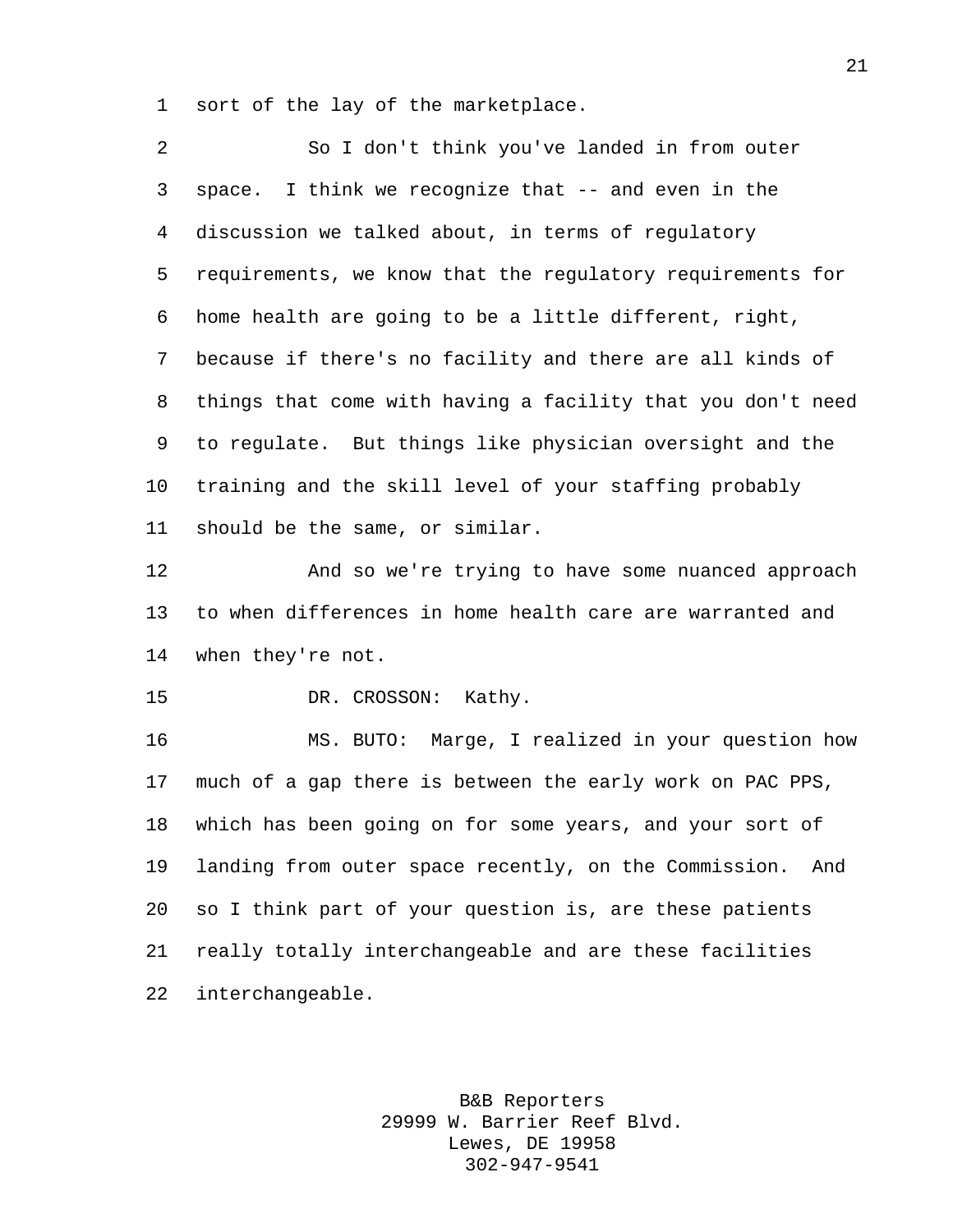And I think we've been approaching it, with Carol's guidance and help, as where they are, the payments should be pretty much the same. They shouldn't differ by weird characteristics of the way the facility has been structured under some regulatory rules that were designed in 1965.

 Where they're not -- say vent patients, stroke patients, different kinds of patients, community- originating home health patients -- the payments will be different but it will be really based on the patient's condition rather than what facility or type of PAC you sort of land in.

 So I think it was really more an issue of where they're similar, the differences in payment were so stark from one place to another, and I think that's a lot of what this tries to address. Where they're different, I hope we preserve the ability to provide specialized care for the patients who really need it. So I think that's really just -- because, you know, this whole system has been evolving under the Commission that that nuance may have escaped you. DR. CROSSON: Jonathan.

DR. JAFFERY: Yes. Thanks. First of all, this

B&B Reporters 29999 W. Barrier Reef Blvd. Lewes, DE 19958 302-947-9541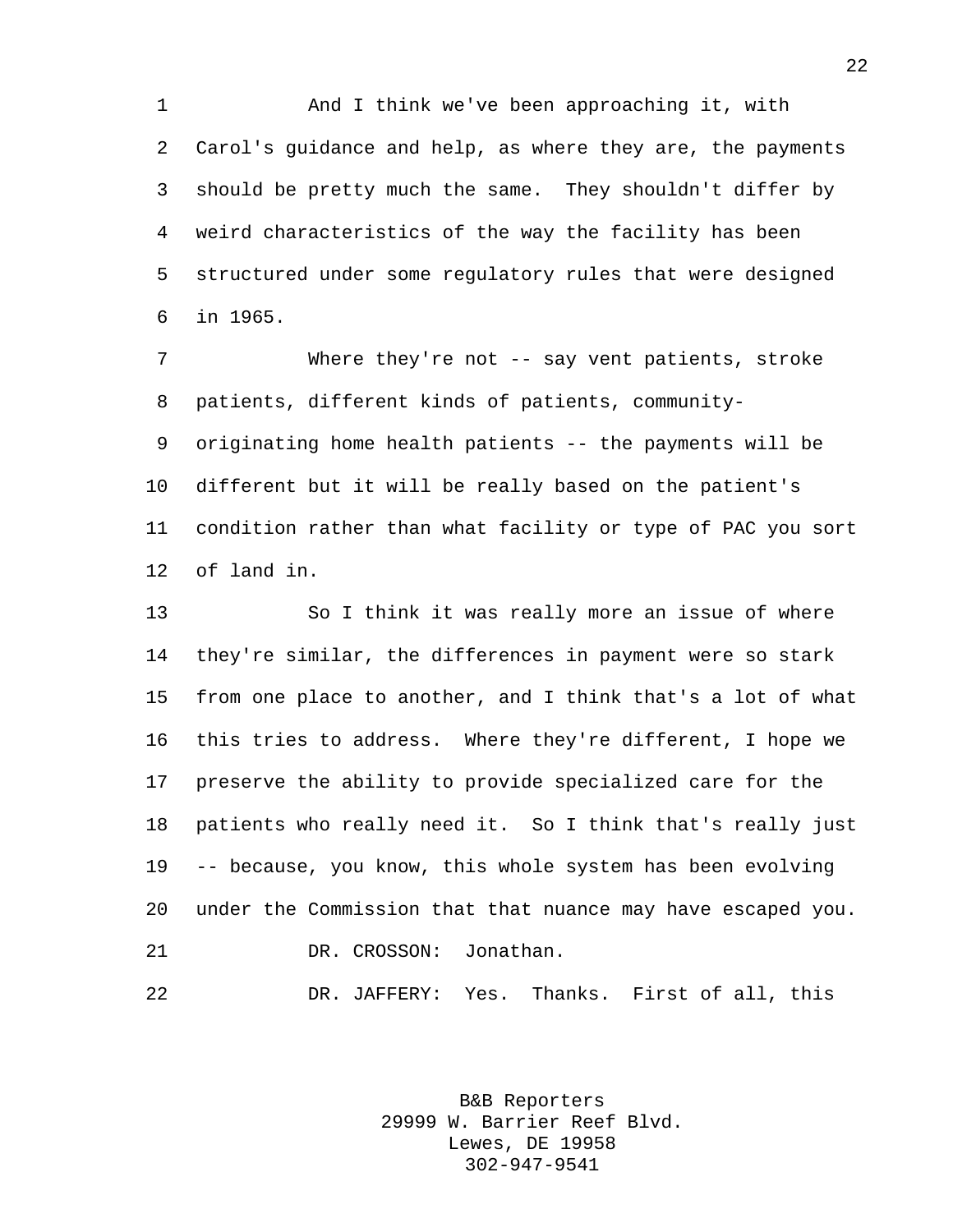is great, and as Paul said, this really pulls together how something that I think we're all excited about coming up with some more aligned payment system, and when you start to do it, it calls out what are those issues.

 I have two or three questions, and the first one sort of follows up a little bit on what Marge was starting, but I don't think you came in from outer space. You may have dropped into outer space --

9 [Laughter.]

 DR. JAFFERY: -- talking about U.S. health policy.

 So is there some data we know about beneficiary preference in choosing, in terms of price sensitivity? Because a number of things -- none of the questions sort of speak to that and how that might change behavior, and do we know anything about that in particular?

 DR. CARTER: We haven't looked at that yet, and, of course, you have the whole backdrop of supplemental, which is, you know, immuning many beneficiaries from first- dollar coverage. But if you would like we can look into that a little bit. We have not explored that yet. DR. JAFFERY: Okay.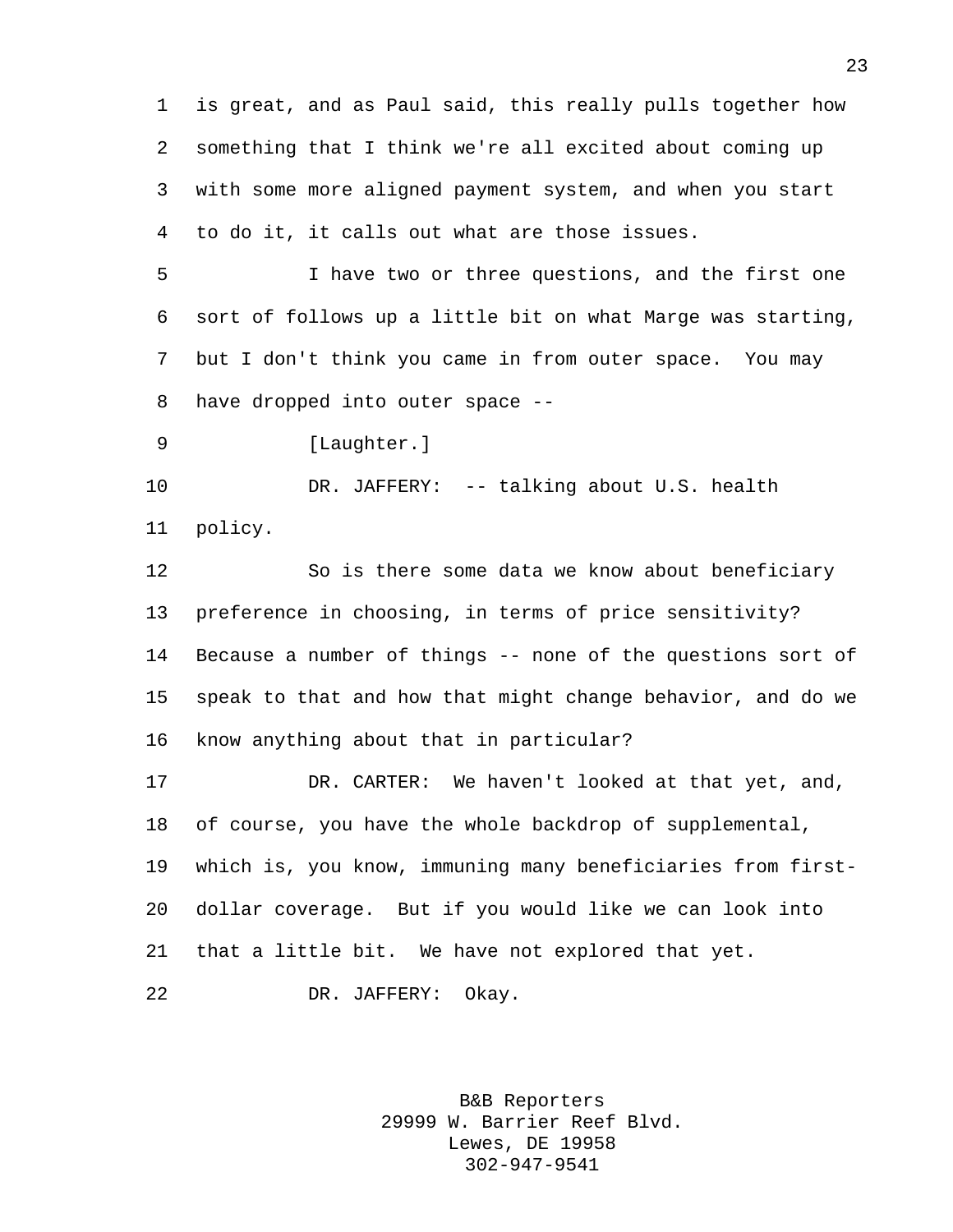DR. GRABOWSKI: Can I say something on that? We actually have a paper where we are able to exploit the CAHPS data and we know who has supplemental and who doesn't, and we use that to predict, then, out in the full set of Medicare claims, and so we have a predictive model. And beneficiaries are very responsive. Those without supplemental, there's a huge spike at day 20, and those with supplemental there's a much smaller spike. So there is quite a bit of responsiveness to the cost-sharing.

 I'll also say that, well, that could mean these discharges are premature or overdue, and when we sort of push on that, many of these beneficiaries are being discharged home, many of them home without home health care, there's no increase in readmissions or mortality. So that leads us to conclude this overdue and there's a lot of waste here. We could see, you know, much earlier discharge for many of these patients. And it leads me to wonder -- and I could say more in round two -- this is just kicking in at day 21. Imagine a cost-sharing arrangement that's much earlier in the stay.

 DR. JAFFERY: You know, that's interesting. That's helpful. So that's discharge from the SNF, not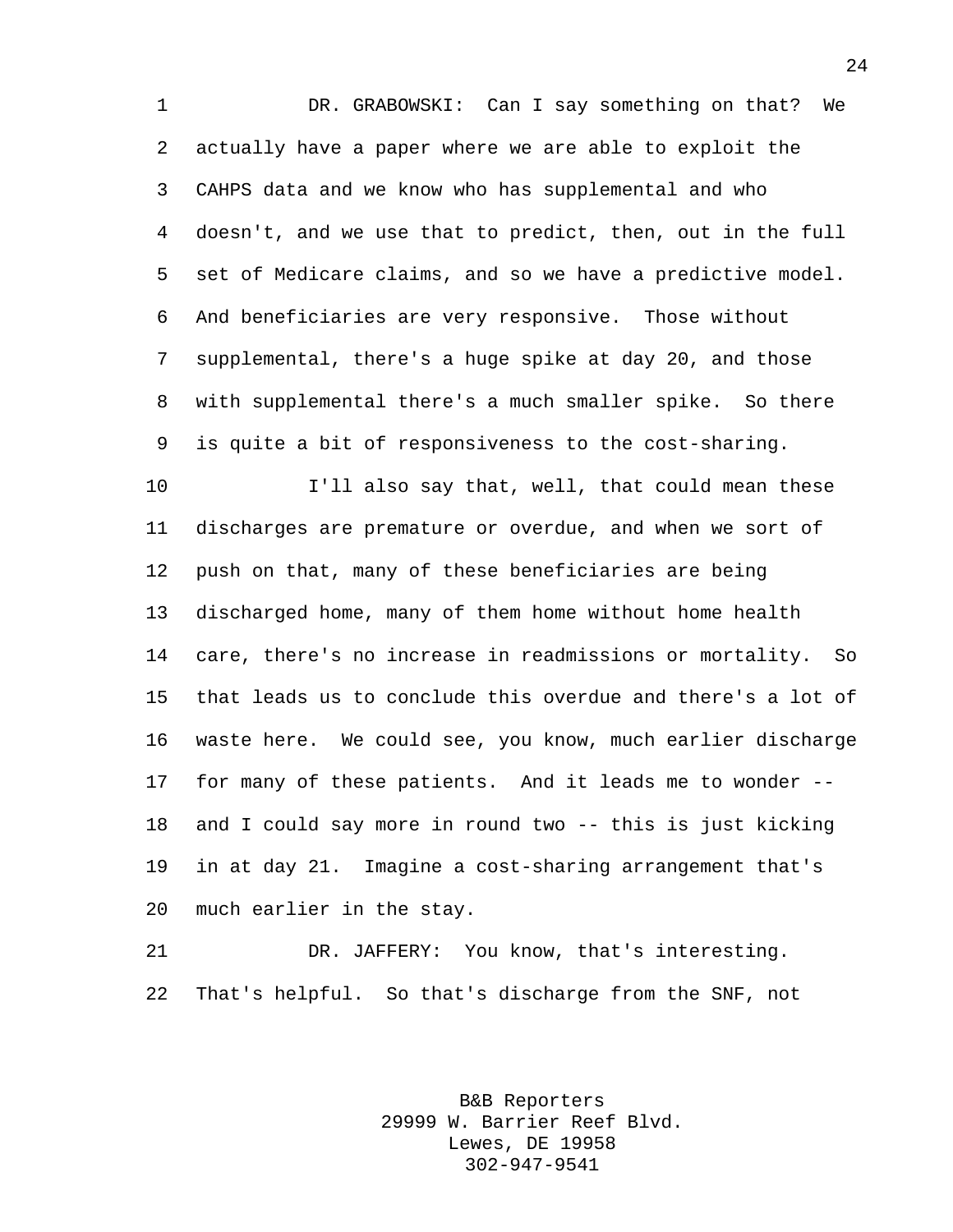choosing the initial --

| 2       | DR. GRABOWSKI: No, no, no, and we don't really              |
|---------|-------------------------------------------------------------|
| 3       | have cost-sharing there, right, to help us.                 |
| 4       | DR. JAFFERY: Right. Great. Okay.                            |
| 5       | So thinking about the three-day waiver, you                 |
| 6       | talked in the report about how in 1988 and 1989 the         |
| 7       | spending doubled, but then, now we haven't really seen any  |
| 8       | big changes with some of these others, particular with      |
| 9       | ACOs, being able to utilize the three-day waiver. Do you    |
| $10 \,$ | have any sense of why that would be so different now?       |
| 11      | DR. CARTER: Why there hasn't been such                      |
| 12      | responsiveness when providers are given the option to waive |
| 13      | the three-day requirement?                                  |
| 14      | DR. JAFFERY: Yeah. It sounds like in 1988 it                |
| 15      | was pretty dramatic.                                        |
| 16      | DR. CARTER:<br>Yeah.                                        |
| 17      | DR. JAFFERY: In a single year it doubled and                |
| 18      | then they repealed.                                         |
| 19      | DR. CARTER: Right, but some of that could have              |
| 20      | been nursing home patients being requalified, which is      |
| 21      | different than kind of initial PAC decision, if you will.   |
| 22      | I mean, I think ACOs and BPCI participants are using the    |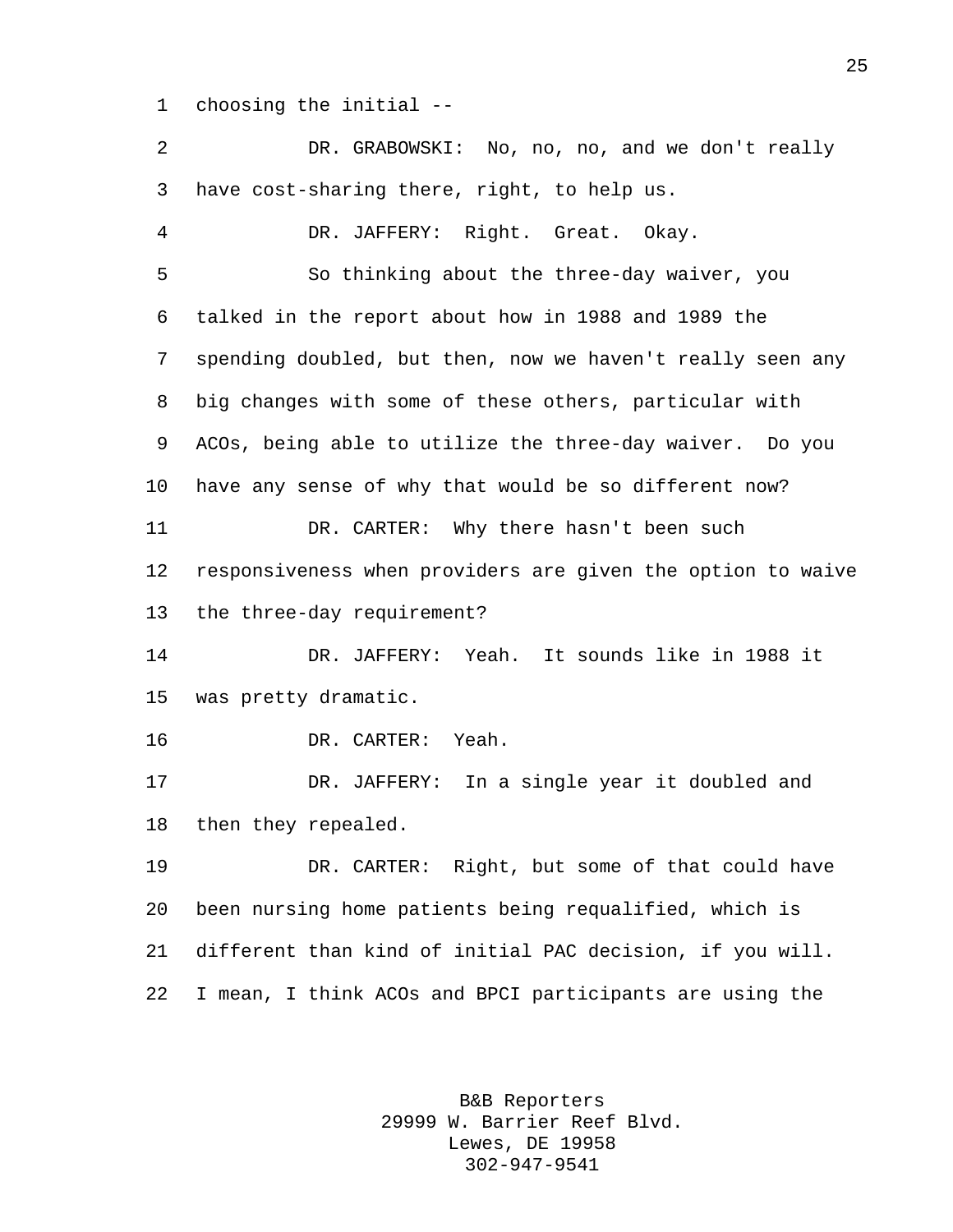prior hospital stays as speed bumps. So even if they can take advantage of the waiver, many are not, and it's for the same reasons that there are requirements in place. Well, I mean, I think there are a couple of reasons. One is the prior hospital stay was really a way for the program, back in '65, to reinforce, this is a continuation of a post-hospital extended services benefit. That was the way post-acute care was seen.

 DR. JAFFERY: Okay. That's interesting. I mean, we've been trying to implement it, and we haven't implemented it, and there are challenges to doing it robustly. But that's helpful.

 And the last question has to do with the idea of eliminating day limits on SNF stays. And do you have any sense if that would have any impact, and if so, what on Medicaid spending?

 DR. CARTER: That's a good question. I haven't looked at that. I know that very few, something like 3 percent of SNF stays go more than 100 days, and less than 1 percent of IRF stays and less than 1 percent of LTCH stays. Something like at the 99th percentile the length of stay is 280 days. And so if you think those might be Medicaid, you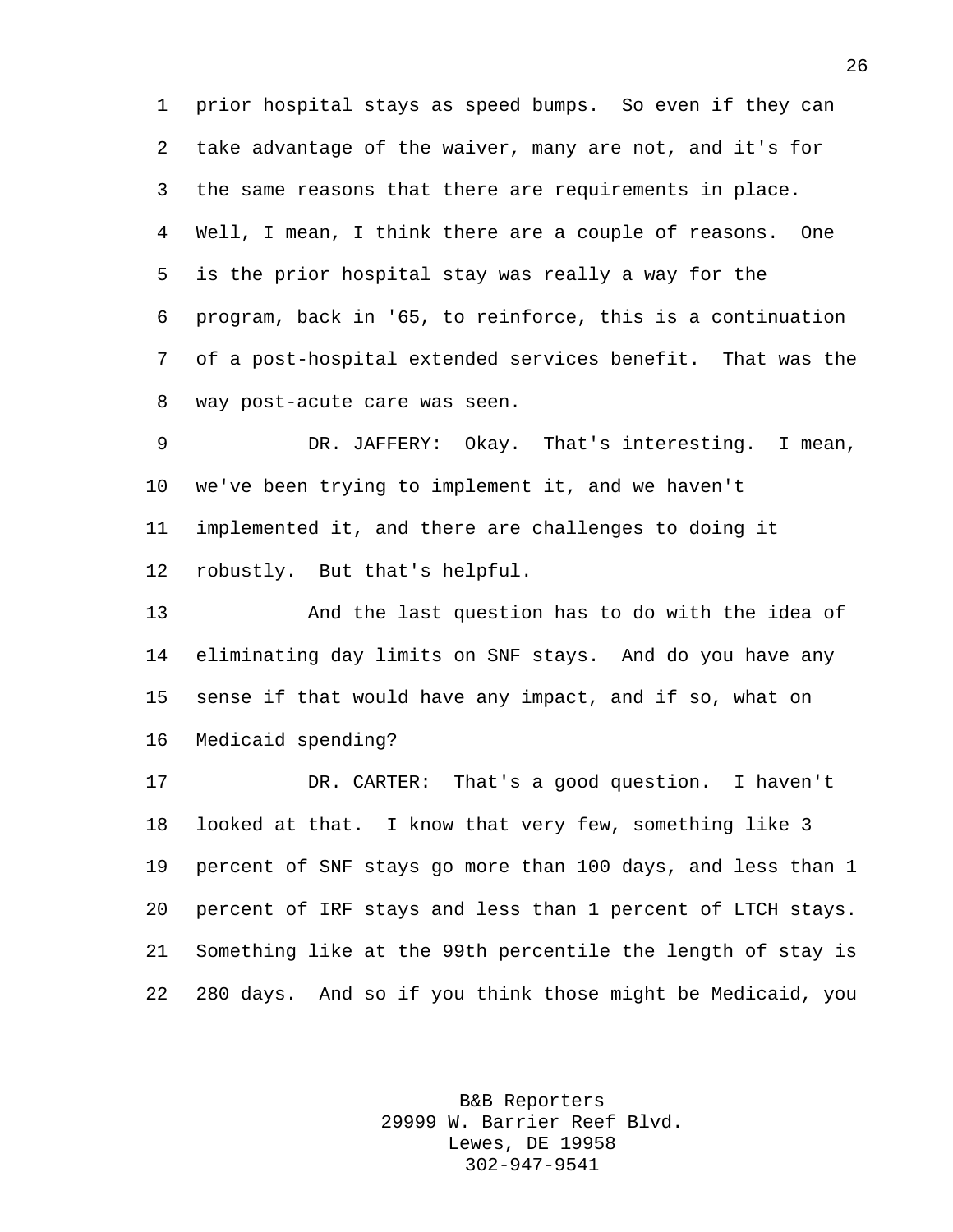know, not all beneficiaries are poor but it would impact what the Medicaid program, you know, exposure for -- if the program is now paying for that, yeah, so that would go down.

 Now, of course, we know that lots of Medicaid programs that, in theory, pay for what's not covered by Medicare, but that isn't always true. So the coverage is uneven, I would say.

DR. CROSSON: Great. Amol.

 DR. NAVATHE: So my question is really a continuation of this last thread, which is if we looked at Slide 13, for example, for duals specifically, would it look different, because of the reasons that you were saying, that there's variation in how much follow-through there is on the Medicaid side?

 DR. CARTER: It probably would. We haven't looked at it, but we could come back with that.

 DR. NAVATHE: Seemingly, as a population we continually care about, it would be nice to see that. DR. CROSSON: Dana.

 DR. SAFRAN: Thank you. A couple of questions for you. One is -- and I'll hold for round 2 but I am

> B&B Reporters 29999 W. Barrier Reef Blvd. Lewes, DE 19958 302-947-9541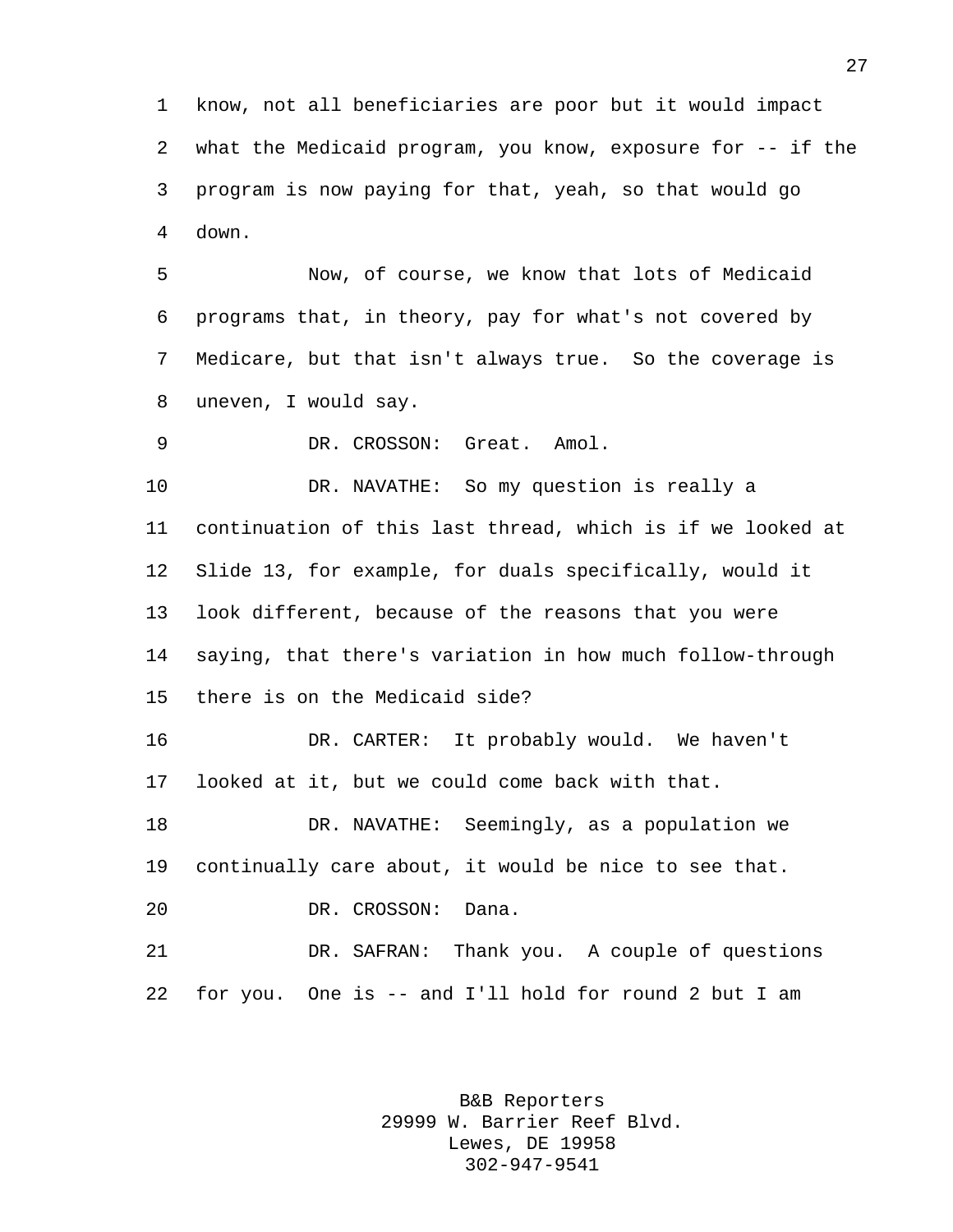struggling with just how far do we want to go in making the beneficiary side equivalent, and so that's sort of the theme under which my questions are coming from.

 First question is, for the three types of PAC care that do not currently require a hospital stay, do we know what percentage of the time a hospital stay occurs for those? So for home health, for example, I'm assuming it's very, very rare. You know, I'm thinking about your -- DR. CARTER: I think your question is that slide. DR. SAFRAN: Okay. Yep. Okay. Thank you. Sorry, I missed that slide.

12 DR. CARTER: That's okay.

 DR. SAFRAN: Okay. And then a second question is, when you were talking about the possible equalizing of the copayments, whether it's done on a per diem or episode basis, it was up on the screen and it was in the paper in percentage terms, but is that how you imagine that it would actually be done, percentage of the underlying cost as opposed to a dollar amount?

 MS. SAN SOUCIE: So the slide you're talking about with the percentages, we would use the weighted average of the payment, of the average PAC payment for the

> B&B Reporters 29999 W. Barrier Reef Blvd. Lewes, DE 19958 302-947-9541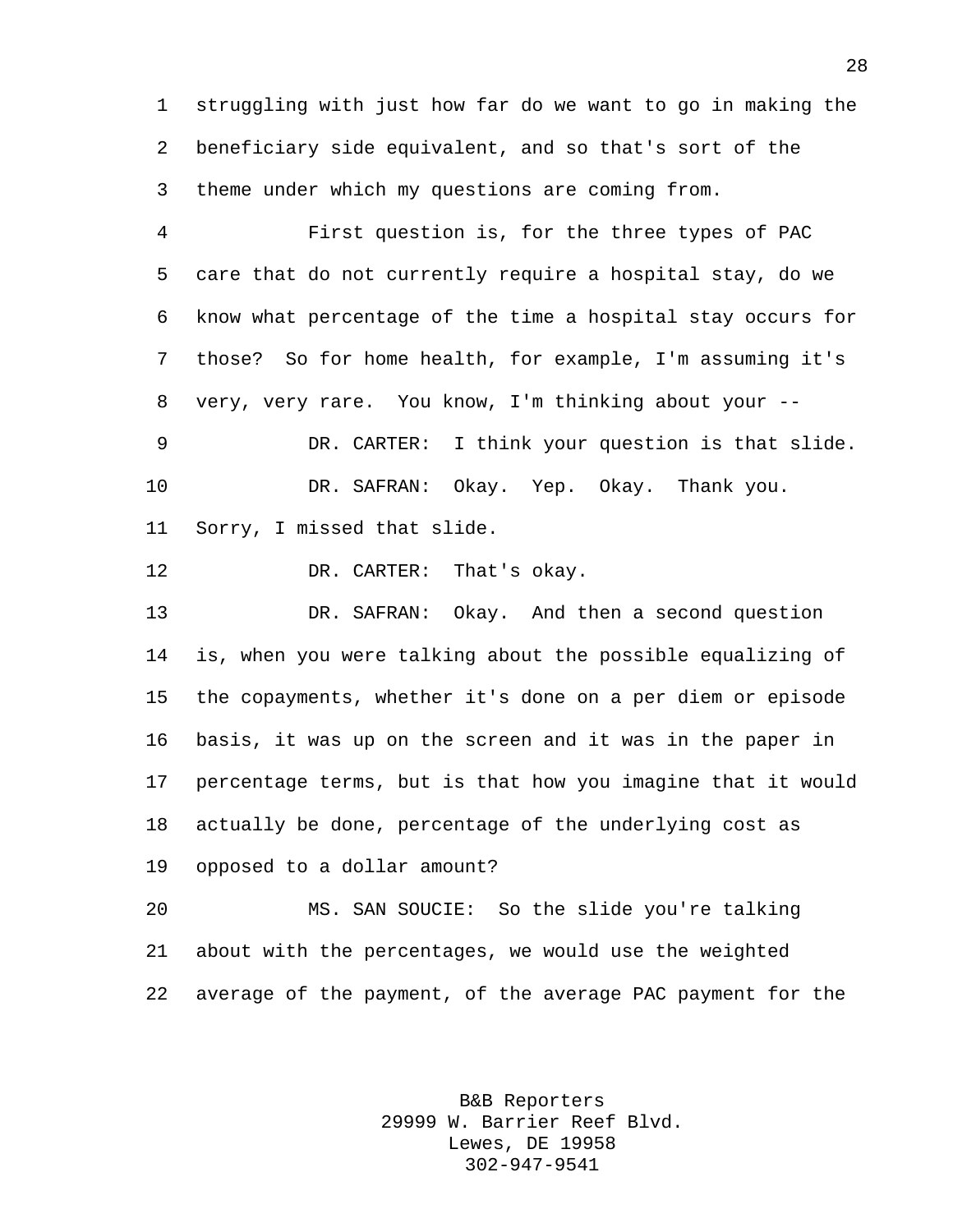stay, and then calculate a fixed percentage of that, so it would come out to a set dollar amount that it would be. In the home health work that they did, or in the 2012 work that they did to assess a home health copayment, it was a set \$150, but it equaled about 5 percent of the average home health payment. Does that make sense?

 DR. SAFRAN: I think it does. Let me just make sure I'm getting it. So the beneficiary would understand ahead of time, this is the dollar amount that's required for this setting. This is the dollar amount that's required for this other setting.

 MS. SAN SOUCIE: Yeah. So if the average PAC payment was \$5,000 and you were doing 10 percent of that, it would be \$500, and that would be set for everyone. DR. SAFRAN: Great. Got that. Thank you. DR. CASALINO: [Off microphone.] MS. SAN SOUCIE: If it was per stay it would not depend on the length of stay, correct. DR. SAFRAN: Okay. I'm going to hold the rest for second round.

DR. CROSSON: Okay. Pat.

MS. WANG: Thank you for laying this out so

B&B Reporters 29999 W. Barrier Reef Blvd. Lewes, DE 19958 302-947-9541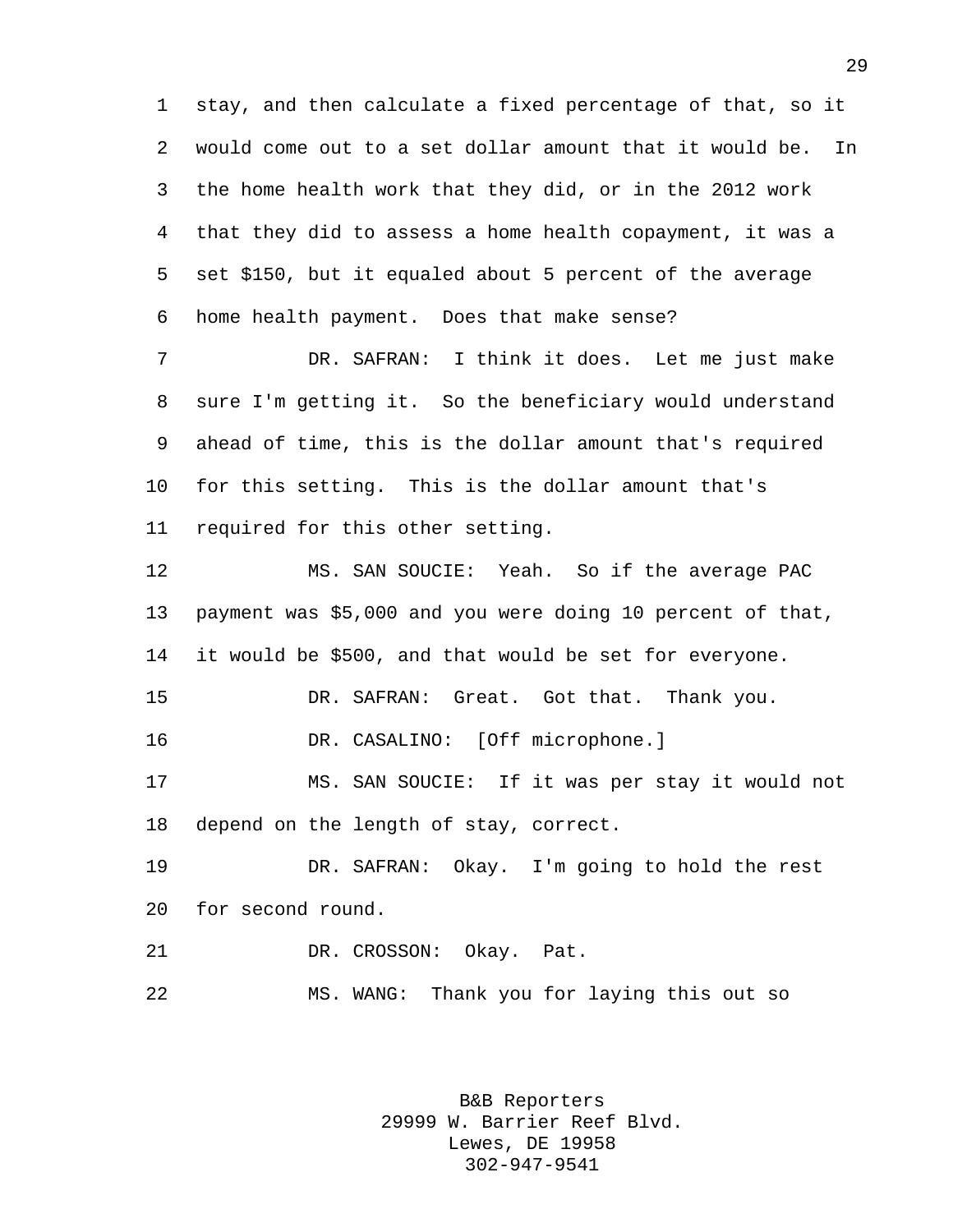clearly.

 Focusing on the three institutional settings and putting home health to the side for a minute, the vast majority -- and this focuses on the requirement for prior hospital stay -- the vast majority of the stays in IRF and LTCH are preceded by a hospital stay, which maybe we could speculate is because an IRF and an LTCH are themselves hospitals, and so the medical diagnosis and complexity of the patient, you know, would more naturally follow from a prior hospital stay.

 I'm wondering if you can share more thoughts about SNF, because there was a reference in the paper to, I guess during a demonstration period there was an assessment that if the three-day stay requirement were to be lifted, spending would increase dramatically, or did increase dramatically. That's also described on the slide.

 Can you speculate about why that is so different, why that would be different than the other institutional IRF, LTCH stays? If you eliminated the three-day prior stay requirement for SNF, why would spending increase dramatically?

DR. CARTER: So what you're referring to is what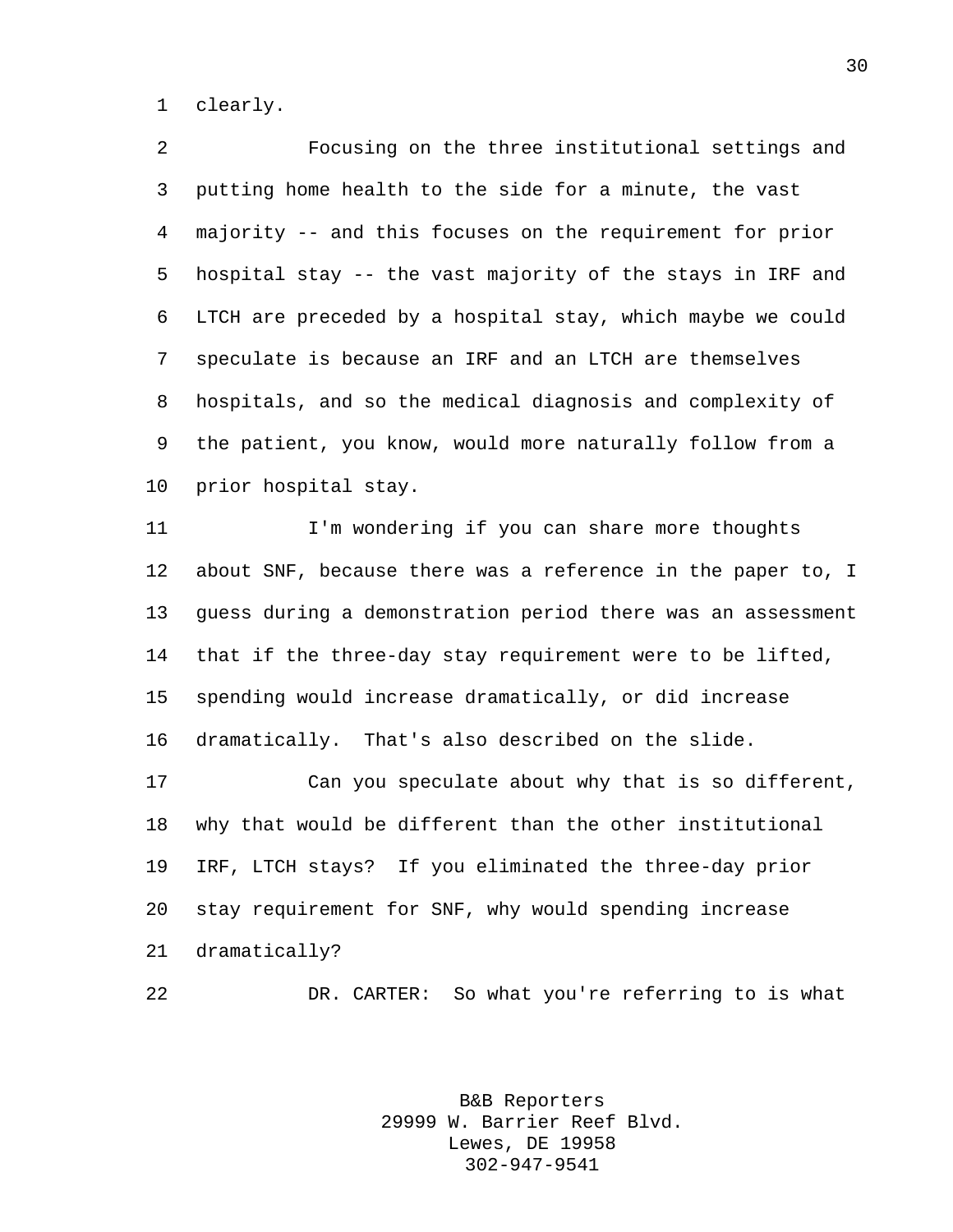actually happened when catastrophic got rid of the prior hospitalization requirement, and I will say that there were other coverage changes made at the same time. So that doubling of use and spending isn't just the lifting of the three-day hospital stay requirement.

 But I do think this has to do with long-stay patients requalifying for covered Part A stays, which is obviously very different from the IRF and LTCH situation, where you don't have the same facility treating both types of long-stay and short-stay patients. So I think that's at least one big factor that's going on here.

 MS. WANG: Do you think that the phenomenon of requalifying folks for a Medicare SNF stay would increase, versus today where maybe folks from a nursing home are admitted for some reason or another and then come back and restart their SNF benefit? Because that does, I think, happen today.

 DR. CARTER: Yeah, I'm sorry. I didn't quite catch what the question was.

 MS. WANG: The question is, if you eliminated the three-day inpatient stay for SNF, would the thing that you just described, the fear that patients would be requalified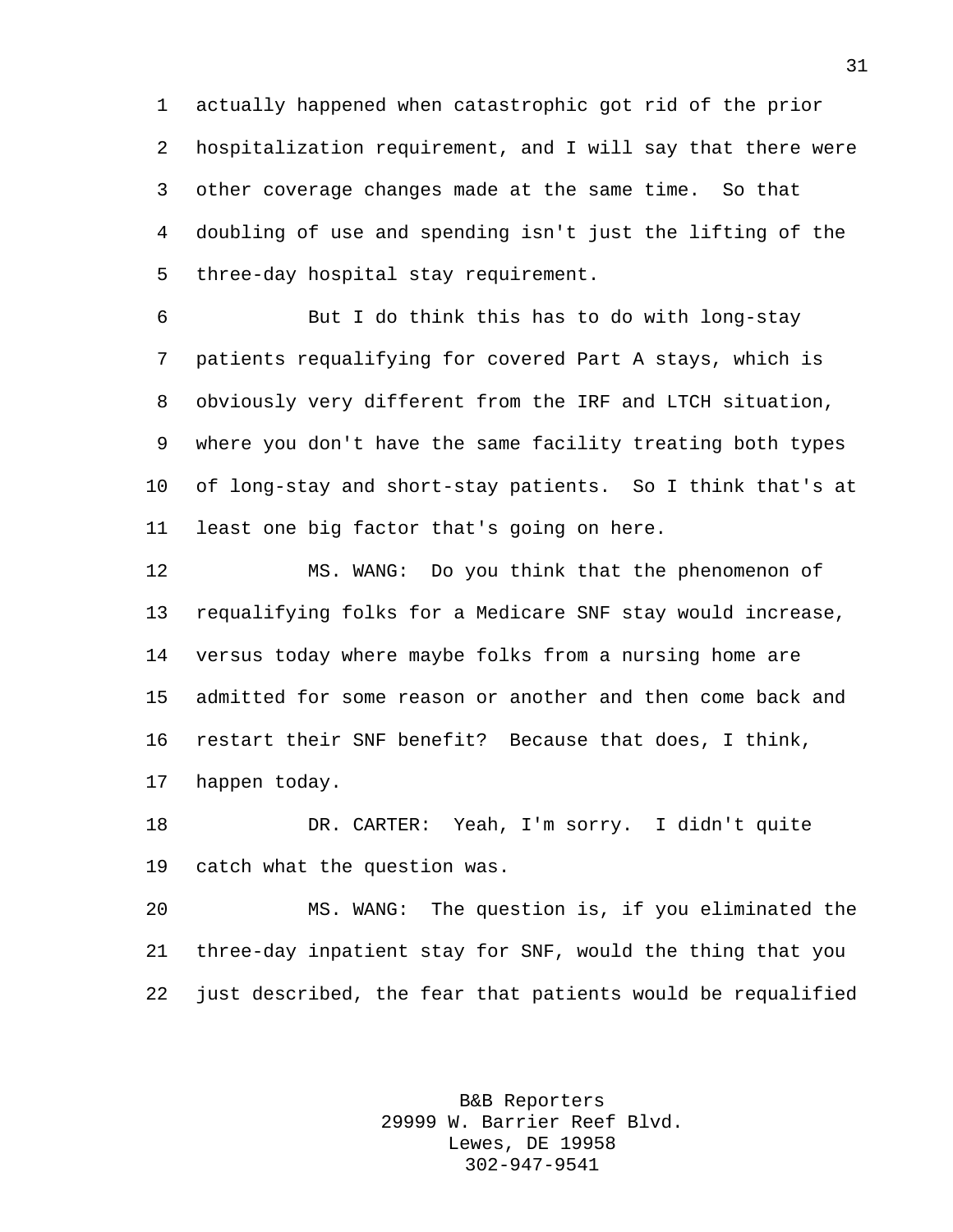and kind of cycled through the SNF benefit more frequently, would occur more than it does today? Because today, if somebody is living in a nursing home and they're admitted to the hospital and then they come back to the nursing home they are actually restarting their SNF benefit. You know, it's a very important factor.

 Can you say more about what you think would actually happen, because this is sort of a behavioral assumption here, that, you know, more people would be -- that SNF spending would increase if you removed that little, you know, sort of --

 DR. CARTER: Right. So I'm thinking -- so patients qualify for the SNF care because of those prior hospital stay requirements. If that's lifted then beneficiaries that are in SNF would only need to meet the other coverage requirements for SNF, which is you need a skilled service, which can be either skilled nursing or a skilled therapy service. And so that could be quite easy for nursing home patients to qualify, given kind of the bar they would have to get over, if you will. So I think the other requirements for SNF care would, I think, fairly straightforward to meet for many nursing home residents.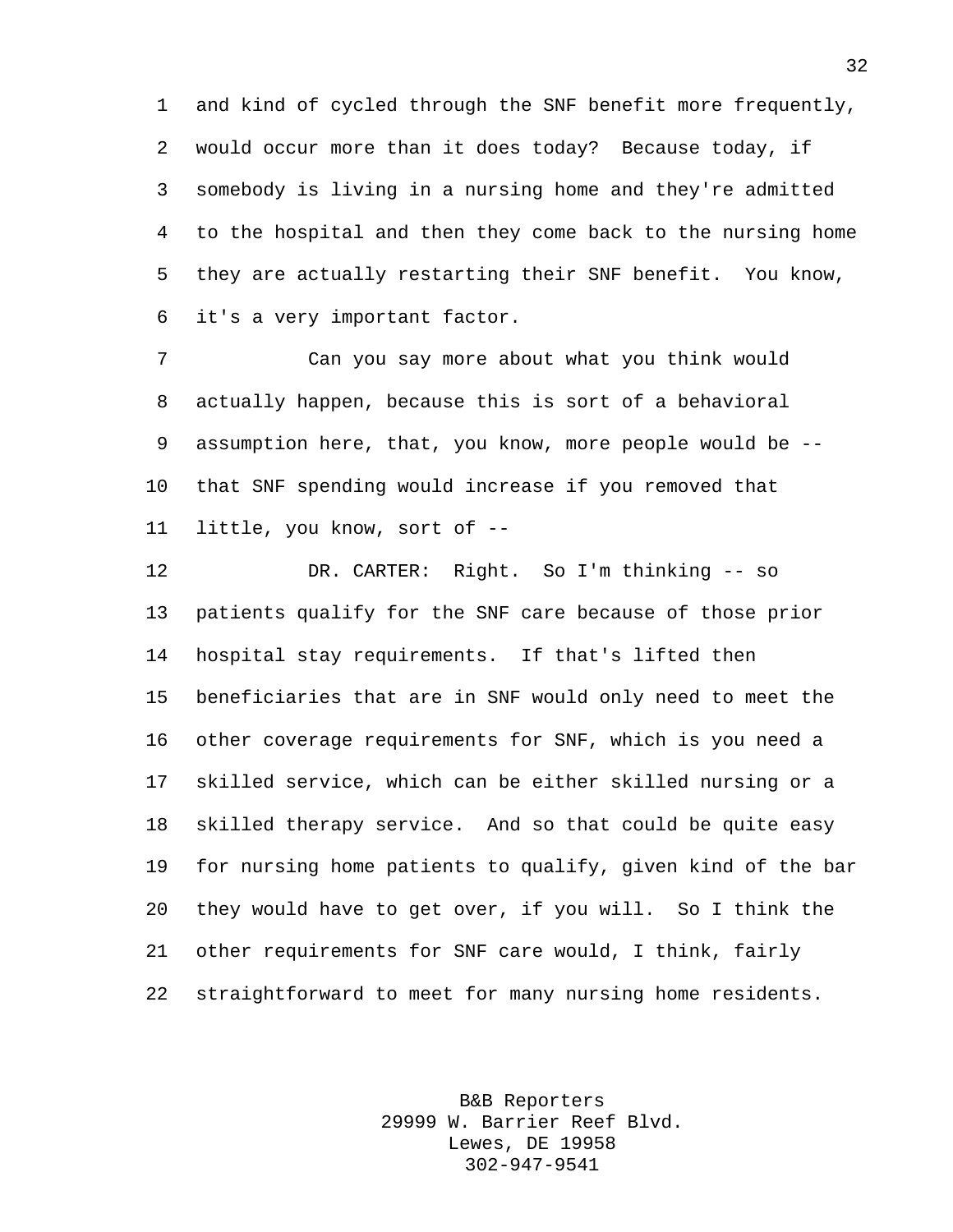## 1 MS. WANG: Okay. Thank you.

 DR. CROSSON: Larry and then Kathy and Jaewon. DR. CASALINO: You may have just answered what I was about to ask.

 I still remember when I was first in practice as a young physician, the first time I saw a patient who I thought I can avoid a hospitalization if I can get this person into a skilled nursing facility for a few days, and when I was told I couldn't do that, I was flabbergasted.

 So I think from a physician point of view -- and you see this with ACO complaints -- the necessity for a three-day hospitalization really gets in the way.

 Are you saying that you think if the three-day period of hospitalization requirement was taken away -- you're not saying it would be fraud by requalification within SNFs. It's just the bar would be so low to requalify?

 DR. CARTER: Well, I think you'd have to decide on sort of what would be the coverage and benefit requirements for institutional PAC providers.

 Right now, the IRF requirements and LTCH requirements to meet coverage are very different, and

> B&B Reporters 29999 W. Barrier Reef Blvd. Lewes, DE 19958 302-947-9541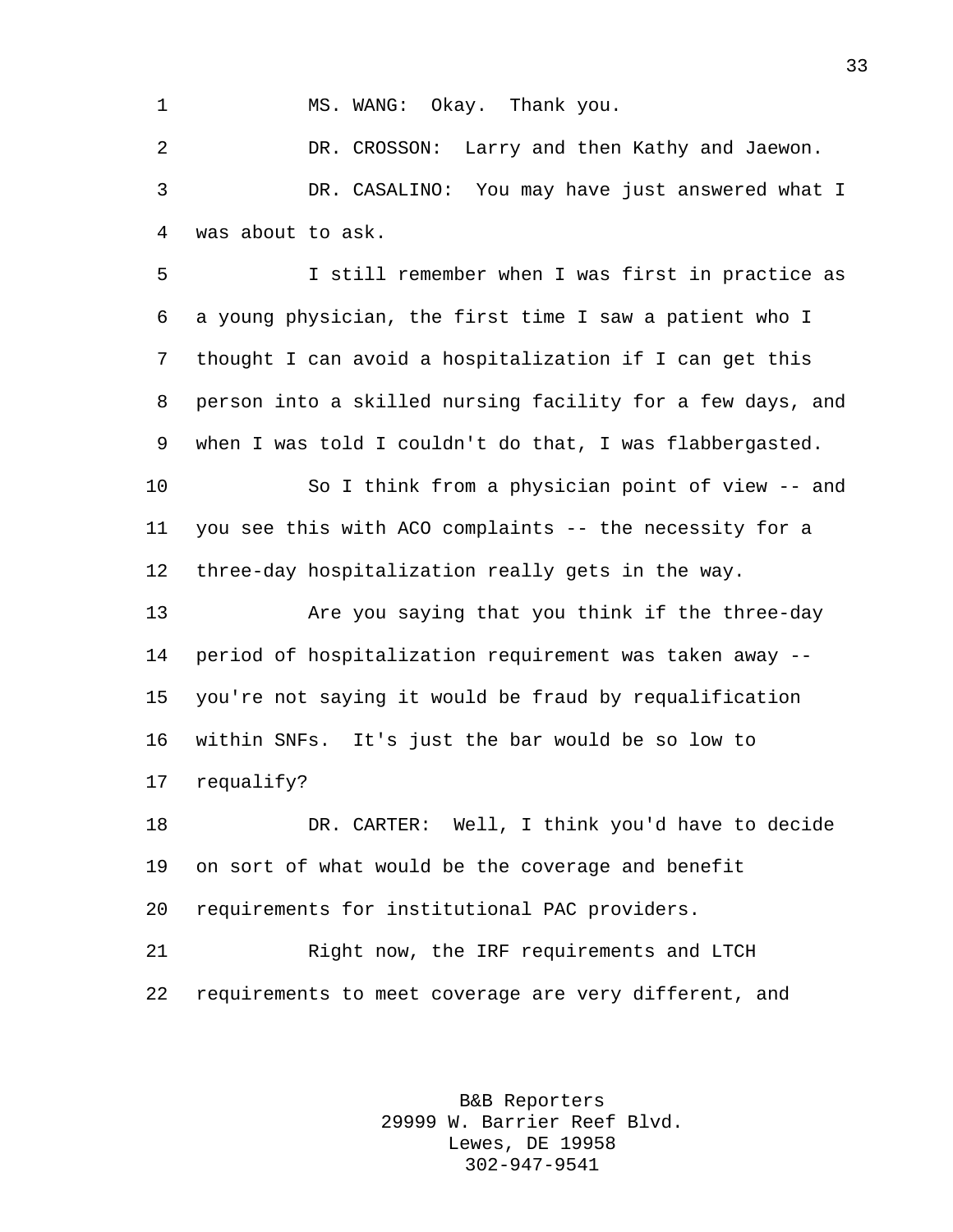LTCHs, you need to have an average length of stay in that institution. The IRF requirements are you're expected to be able to tolerate and benefit from intensive therapy, which is often translated into three hours of therapy.

 Under a PAC PPS, we're thinking there's going to be some uniform coverage delineation that's probably not going to be those things, but that would need to be decided about what is going to be the uniform coverage and benefit.

 One of the big differences also, IRFs and LTCHs are already hospitals, and so the idea that they need to go to a hospital for care, I mean, it just happens less frequently because they're already hospitals. They have the nursing, the 24/7. They can identify when a patient is dehydrated and manage that patient, whereas SNFs don't have that kind of coverage.

 DR. CASALINO: I'm sorry. I'm still not sure I understand. It sounds like you don't see a way around eliminating the three-day requirement because you think there would just be too much requalification of patients within SNFs?

 DR. CARTER: No, I'm not saying that. No. I'm just trying to talk through what the options would be.

> B&B Reporters 29999 W. Barrier Reef Blvd. Lewes, DE 19958 302-947-9541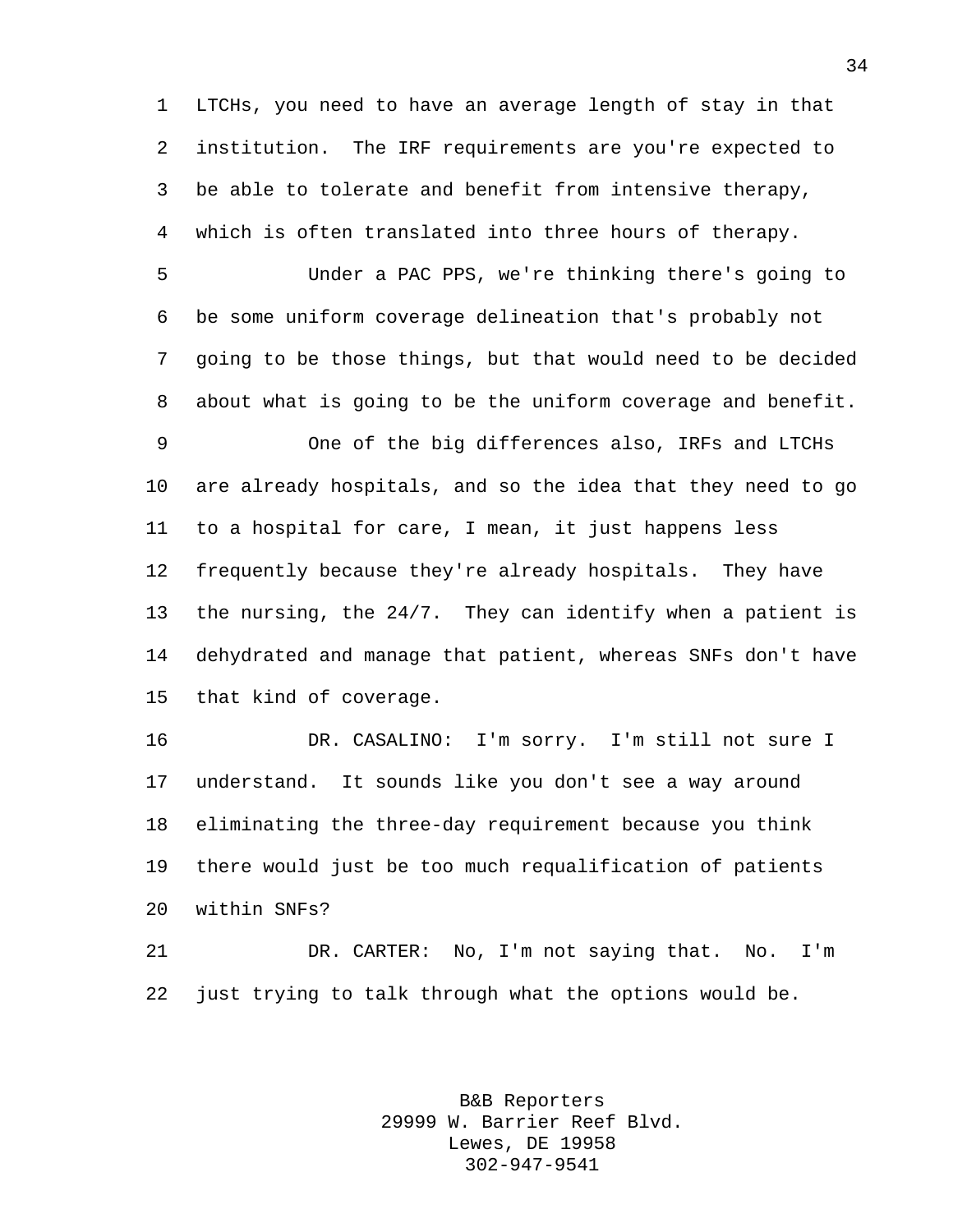I think you could either eliminate it or you could make it uniform, and that would be a really big change for the home health users.

 DR. CASALINO: Do you see any other options? DR. CARTER: Well, we had on the slide you could require it just for institutional and not for home health, and that would be -- that is going away from aligning benefits that we thought should be aligned under a PAC PPS.

 But if you thought that the change to requiring a hospitalization for home health, which would eliminate coverage for two-thirds of home health, was too big a step, then you might do a sort of two-tiered requirement. That was on the slide, and that's something that you guys can talk about.

 DR. CASALINO: I'm sorry. Just one last time. But the reason not to eliminate it, is there any reason not to eliminate it besides the fact that it would be so easy for so many SNF patients to get kind of requalified -- or long-stay patients -- I'm sorry -- to get requalified as SNF patients?

 DR. CARTER: Right, right. I guess it depends on what you think post-acute care is. If you think it's post-

> B&B Reporters 29999 W. Barrier Reef Blvd. Lewes, DE 19958 302-947-9541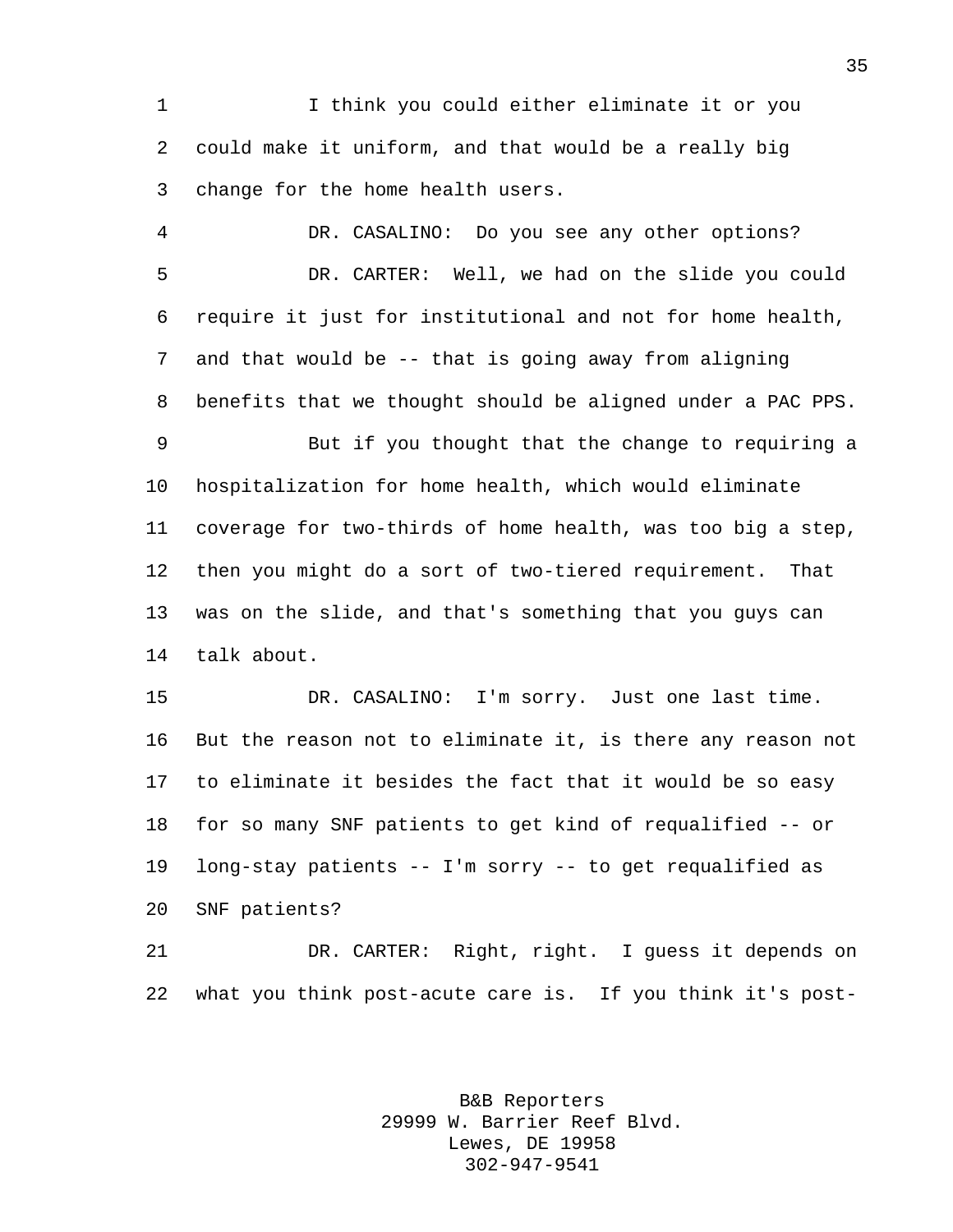hospital, then that sort of implies there was a hospital stay, but we have a situation now where that's not true. And so you might want to think, well, why don't we live up to the term or have different requirements.

DR. CROSSON: Kathy?

 MS. BUTO: So I was wondering. To me, the issue of whether we should consider a lower copay level for home health versus the institutional providers somewhat turns on the question of whether the institutional provider patients set is really interchangeable with home health patients. In other words, would they be probably sensitive and choose home health because there's a lower copay?

 My sense is that there's some overlap between home health patients and institutional patients but not total. In fact, I think you were saying in our conversation before that two-thirds come from the community to home health.

 So I think in making a judgment about differentiating or not somewhat depends on whether you think setting the home health copay is going to really drag patients from institutional settings or not. I just wonder if we can try to look at that question a little more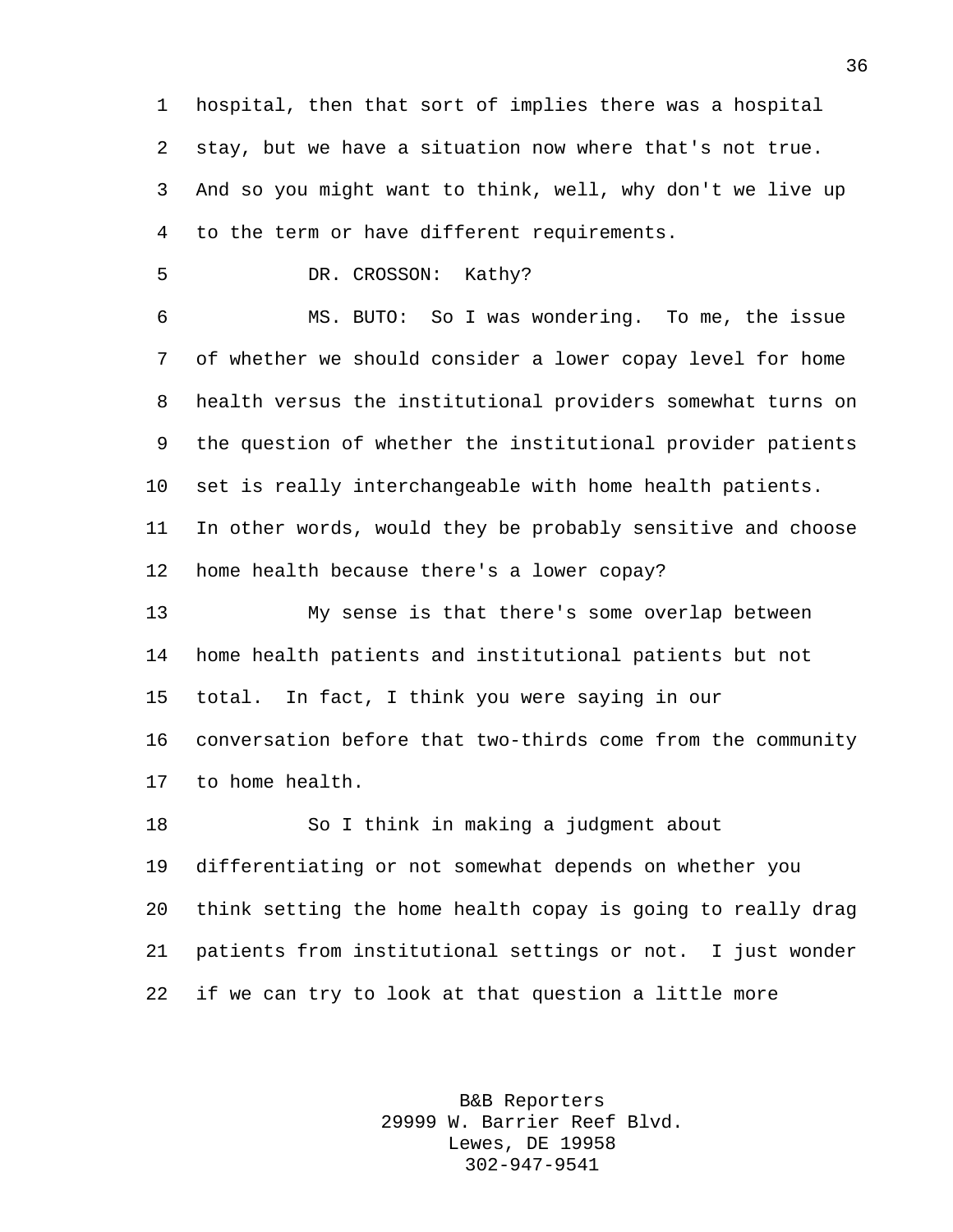specifically and in that look at who's coming from the community and for what reason because that may influence whether we think there should be a lower copay if we don't think there's much overlap, for example, because you've already decided that the payments ought to be lower.

 So I just lay that out and ask the question of what do we know about that overlap that would help us make that decision.

 DR. CARTER: Well, we do know a little bit about the use of PAC with alternative payment models, and so there has been some substitution of home health for SNF use.

 I mean, Amol, maybe you can talk about in the BPCI, that has been definitely lower, shorter SNF stays but also not using SNF and replacing with home health. I'd have to go back and look at the evaluations to know kind of what that estimate is.

 I think we've seen similar but smaller effects from ACOs.

DR. CROSSON: On this point?

 DR. NAVATHE: Yeah. Just as an example, in CJR for hips and knees, our pre-participation rate of sending

> B&B Reporters 29999 W. Barrier Reef Blvd. Lewes, DE 19958 302-947-9541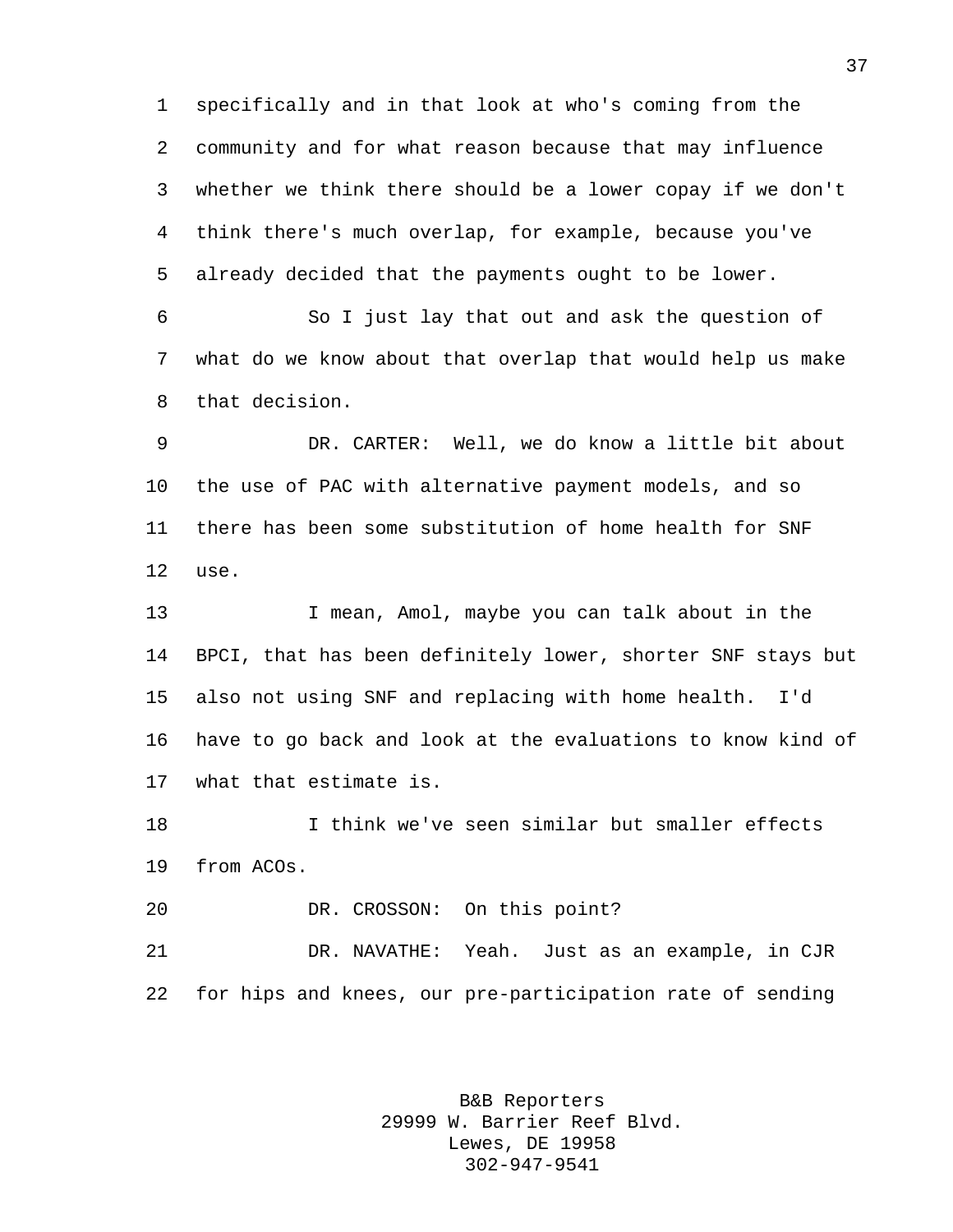patients to SNFs was about 60 percent and post was about 25 percent. That switch happened virtually overnight. MS. BUTO: And was influenced by the copay? DR. NAVATHE: No. MS. BUTO: Okay. I'm just trying to understand. DR. NAVATHE: No. Influenced by the payment model. MS. BUTO: Okay. Anyway, I just think it helps us to decide whether lowering the copay for home health would make a huge difference and would create some kind of a perverse incentive or not to know that sense of interchangeability. The second question I have is we've been talking about the three-day prior hospitalization stay. In a sense, I agree with at least what you were laying out, Carol, which is we've always thought that pretty much guarantees that SNF stays are post-acute care, at least it strongly suggests. If you eliminate it, we may get more sort of community recommendations or admissions that are less clearly post-acute, so that's an issue. I wondered. For IRF and LTCH, there's an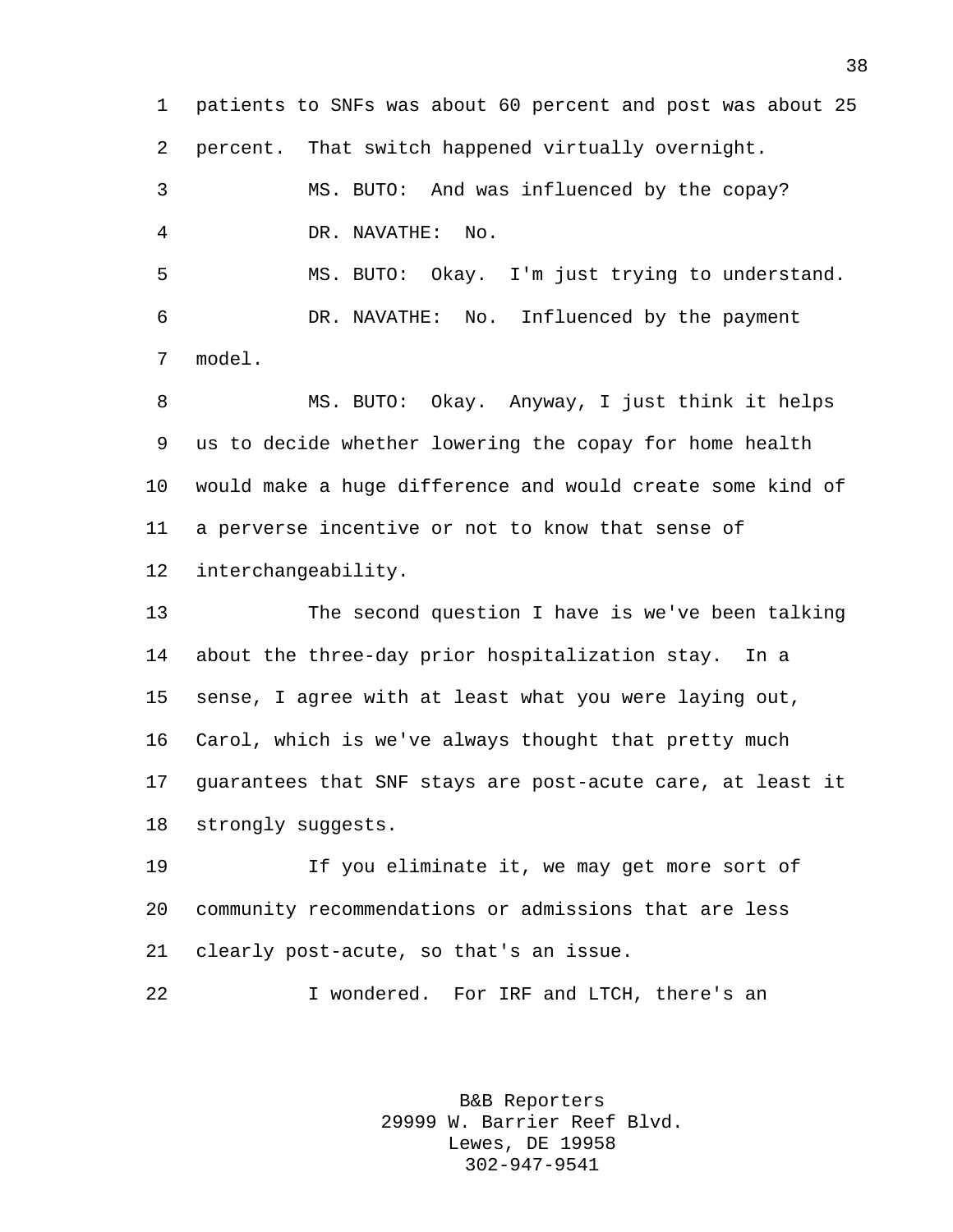inpatient deductible. Had you thought about applying a deductible across all settings, or would you consider that too big a barrier to access? Because it's already there for IRF and LTCH. Is a deductible something like that kind of constraint?

 DR. CASALINO: Deductible and no three-day requirement?

 MS. BUTO: Right. Deductible instead of a three- day requirement and a deductible for home health, instead of the structure that we have now.

 MS. SAN SOUCIE: We thought that the current situation in IRF and LTCH, the majority of -- or a big proportion of patients who are paying cost sharing are paying the inpatient deductible. That's that \$1,300 you see on the bottom left- and right-hand corners. And so we thought that was similar to kind of a per-state copayment. That's the amount they're paying for the care, and so we see them as kind of similar, but we would apply the per- state copayment. So you would just pay the cost sharing once and not have additional amounts on top of that.

 MS. BUTO: So you're thinking of it more as a per-stay copayment rather than any kind of constraint on

> B&B Reporters 29999 W. Barrier Reef Blvd. Lewes, DE 19958 302-947-9541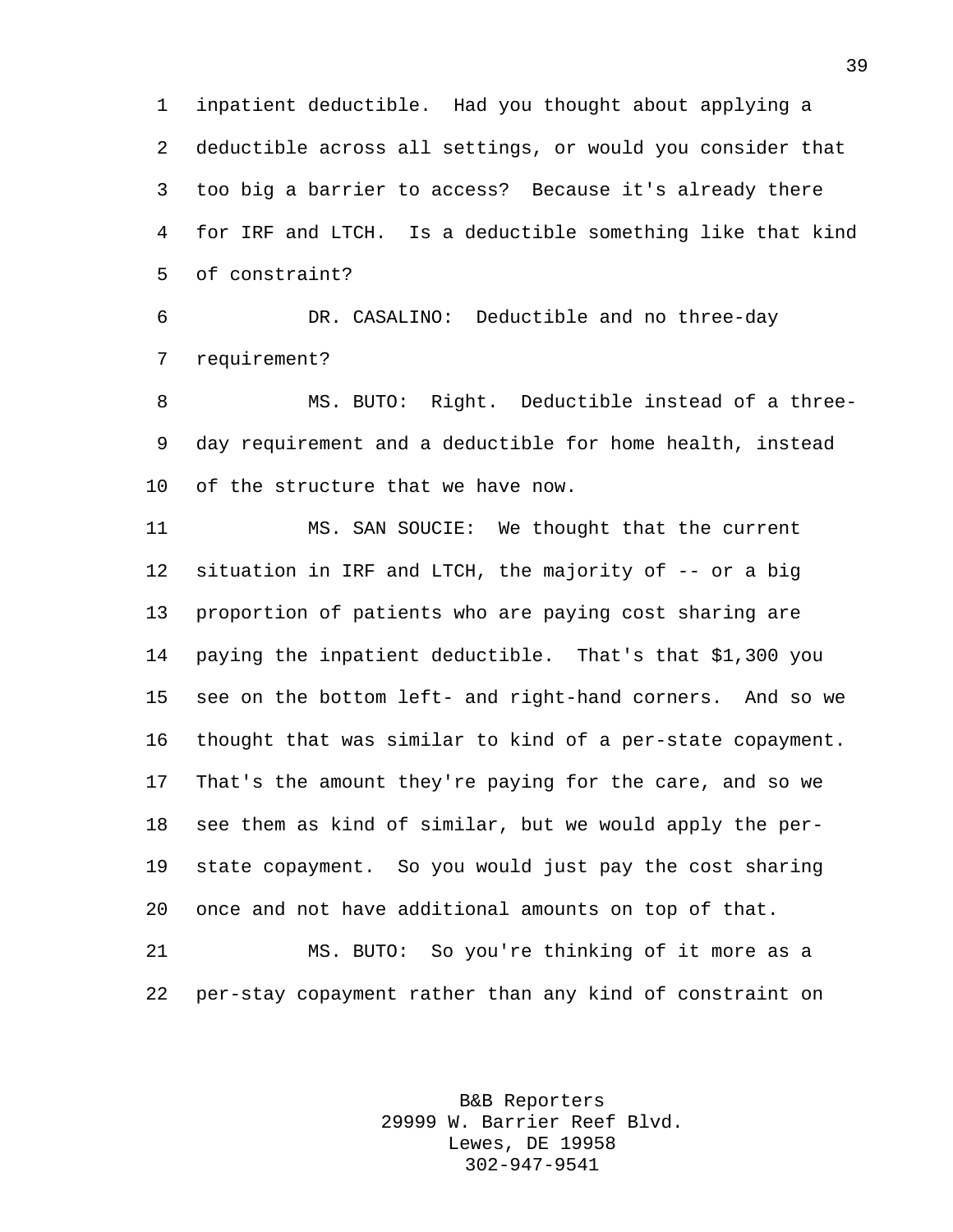who's using the institutional care in that case. Okay. DR. CARTER: But that might influence, then, whether you thought there should be different copayments for institutional. If you're thinking, oh, copayments are kind of like deductibles, first, you've got a copay that's for every stay. It's not dissimilar from a deductible. MS. BUTO: Right. DR. CARTER: So if you wanted a speed bump for institutional, you might have a higher copay. But that undermines the idea of having a uniform copay. MS. BUTO: Interchangeable, yeah. DR. CARTER: So that's just something for you guys to think about. MS. BUTO: That's helpful. Thank you. DR. CROSSON: Okay. I've got Jaewon, Karen, Warner, and Bruce, and then I think we need to move on to the discussion. Questions? Jaewon. 18 DR. RYU: Sure. Thank you. I had a question about the supplemental coverage. On Slide 15, the 9 percent current aggregate cost sharing, is that net of the supplemental coverage kicking it? It's not?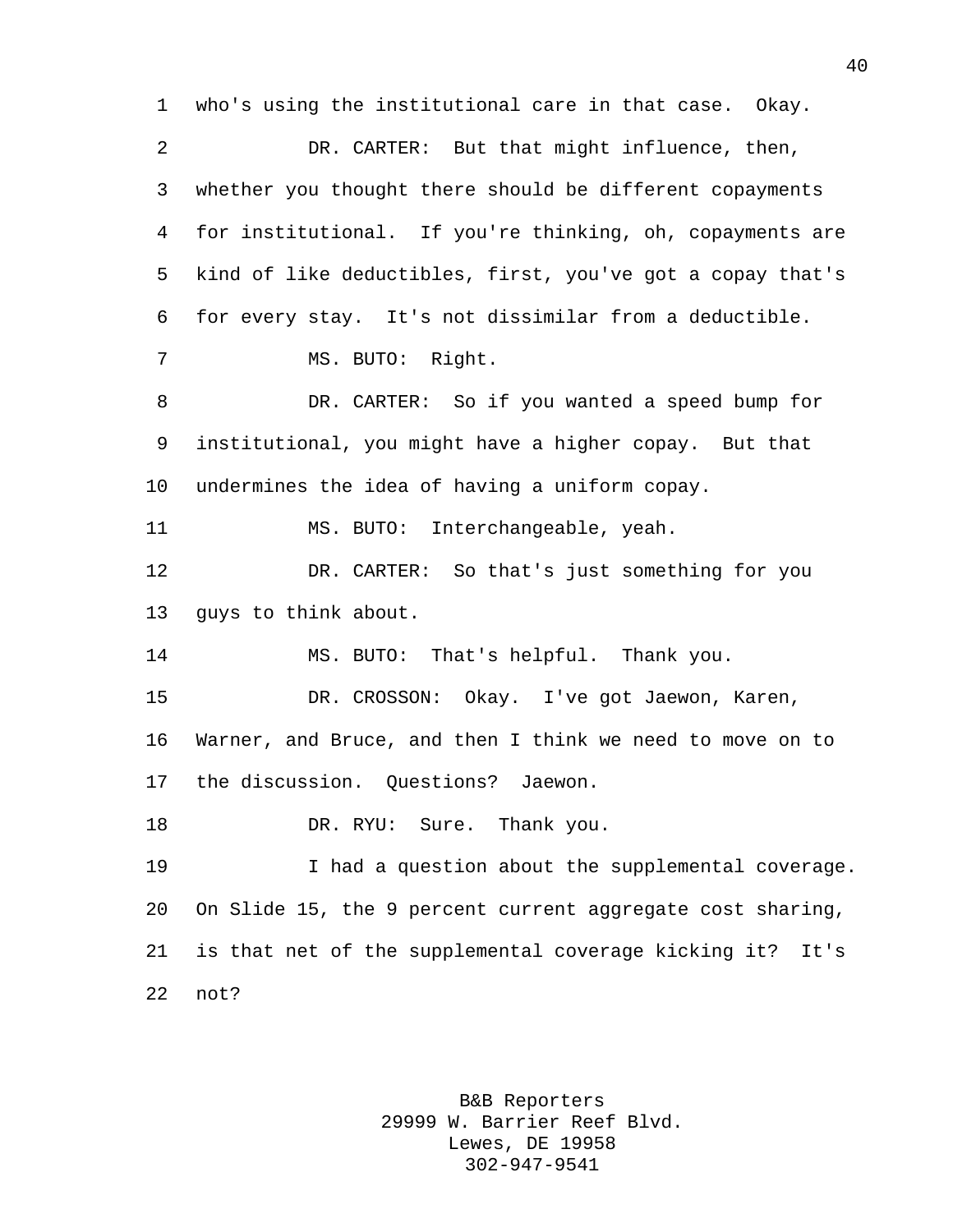DR. CARTER: It's not. So that's sort of what the bene is liable for, and that's a hard thing for us to get at, actually, as sort of what really was.

 DR. RYU: So maybe the next question I was going to ask might be the tough thing for us to get at, but do we know what percentage of that 9 percent in the aggregate is covered under supplemental coverage?

 DR. CARTER: We don't. There was a table in the mailing materials about sort of 80 percent of beneficiaries have supplemental. At least for the Medigap plans, most Medigap plans cover the PAC cost sharing, and that's where most benes are enrolled in the plans that have the cost sharing. But that's only a third of beneficiaries.

 We know very little, I think, about the employer landscape in terms of what the supplemental policies look like.

DR. RYU: Okay. Thank you.

DR. CROSSON: Karen?

DR. DeSALVO: Thank you.

 I have a question about the community admissions to SNF in particular, not the other two institutional post-acute care environments, and I wondered if you all had

> B&B Reporters 29999 W. Barrier Reef Blvd. Lewes, DE 19958 302-947-9541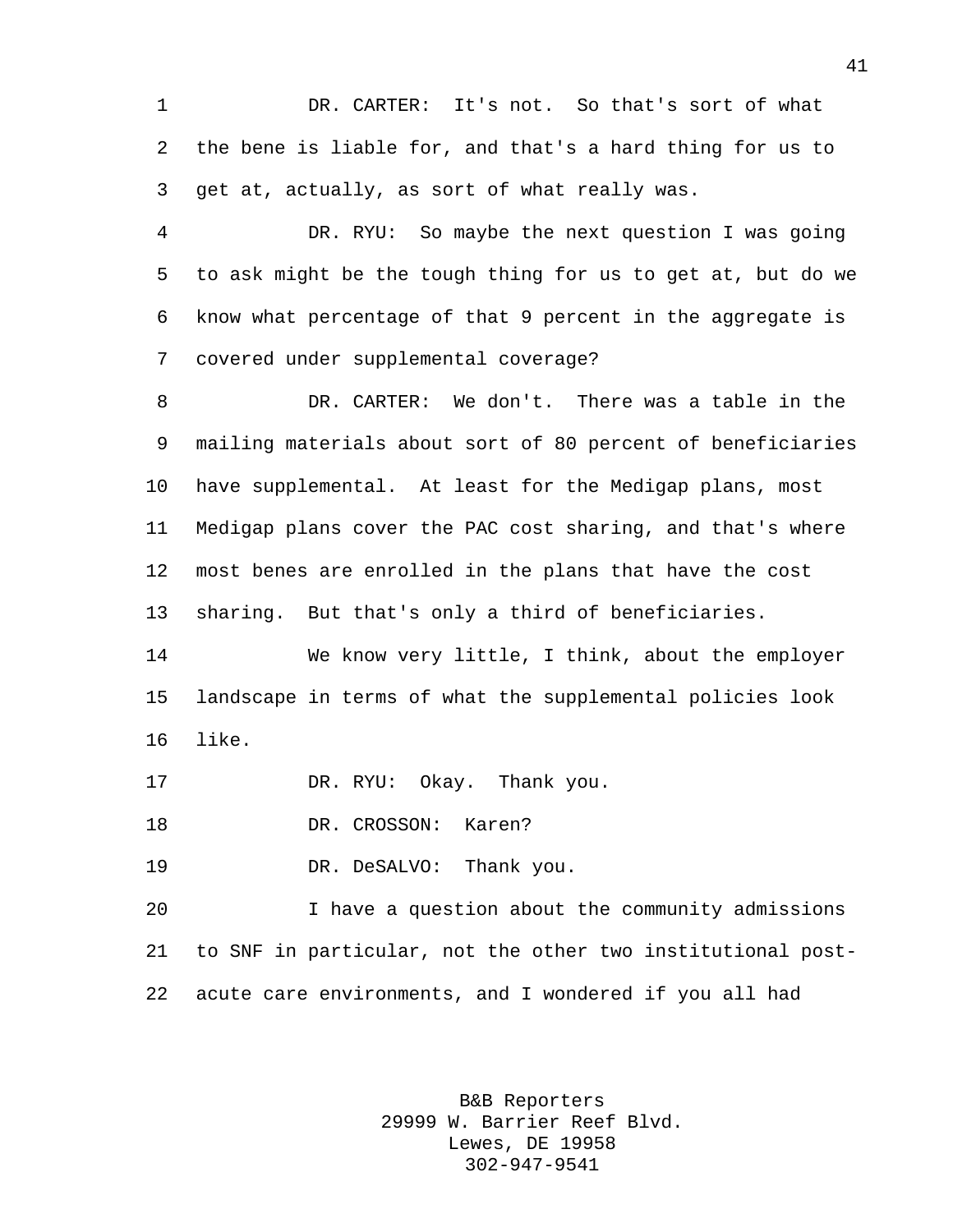looked at modeling the total cost of care for beneficiaries who could have gone through a community admission to SNF and avoided a three-day hospitalization potentially, if there's a way to look at it. I don't know how you might do that, based on acuity, but clinically, you might see a person and say, "I want them to go to SNF, but I need to admit them for three days in order to get them there."

8 So I just wonder from a total cost of care, there would be savings even if we might spend more on SNF and if there's a way to model that out, potentially.

DR. CARTER: We could think about that.

 I know when we were looking at -- and it wasn't the work that we did. It was many years ago when Zach was here, and he looked at counting observation time towards the three-day requirement, and then the Commission had a recommendation that patients would have to have one midnight, but two of the days in observation. We can relook at that work to see how many stays was that and what would the effect have been.

 To look at trying to match patients that maybe went that route, that's probably beyond the scope of this project, anyway.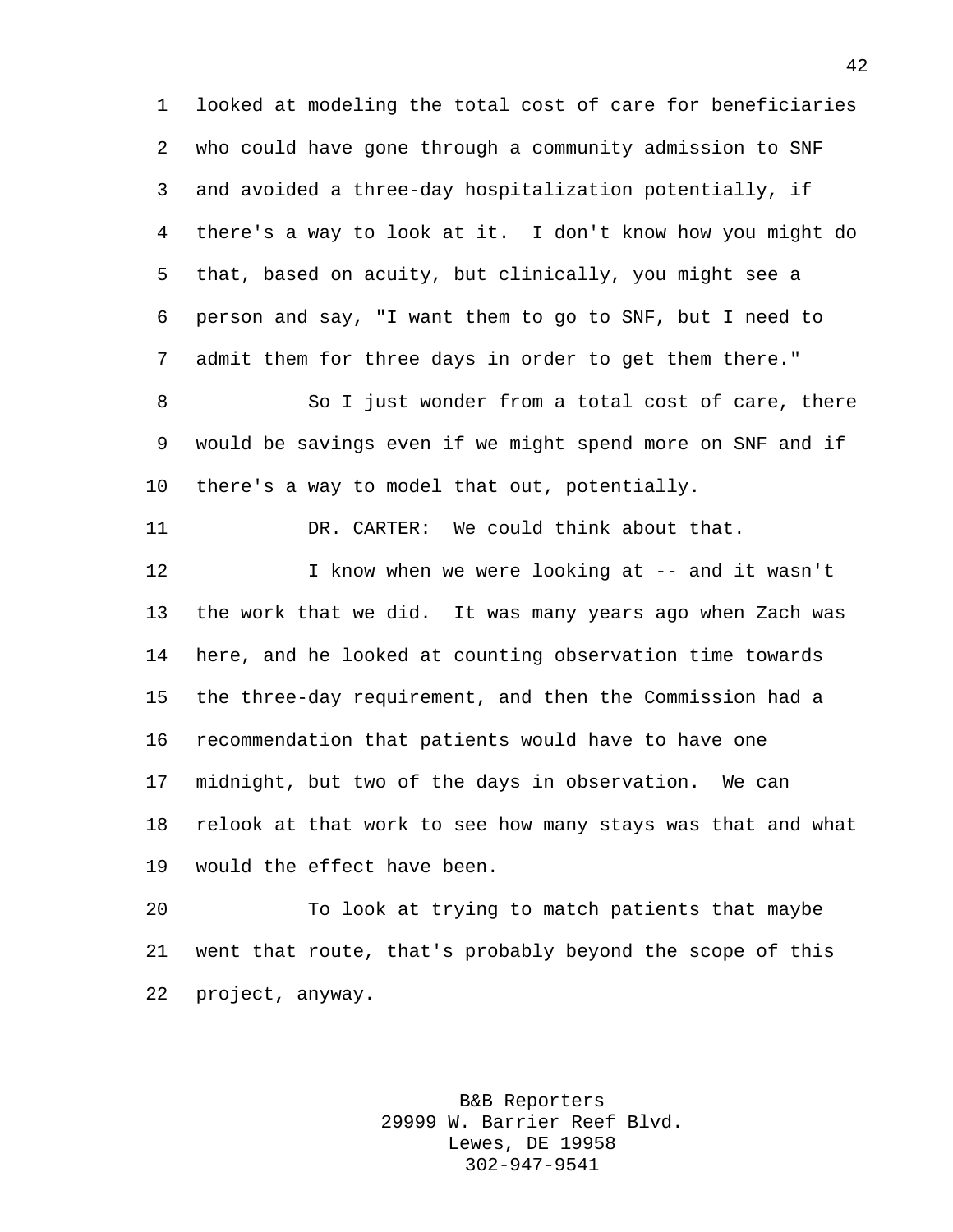DR. DeSALVO: Maybe there's some lessons inside the ACO work that could be learned from that.

 MS. THOMPSON: Perhaps. And that was really where I was going to go in my comments in the second round, but to your point, we're one of the ACOs that actually has taken substantial advantage of three-day waivers. And with that, I happened to pull some of our own statistics on next-gen beneficiary number of 110,000 lives in our ACO.

 We have very much used the three-day waiver with no increase in utilization of SNF. It stayed at 7 percent for the first three years in that contract.

 So you could, I think, extrapolate in our savings something that could correlate, I think, maybe roughly, but a lot of our savings in this next-gen contract have been around reducing utilization of SNF.

DR. CROSSON: Thank you.

Paul, on that point?

 DR. PAUL GINSBURG: Yeah. I just want to reinforce you're talking about highly managed environments. So we wouldn't want to infer this outside of the managed environments.

DR. CROSSON: Okay. Warner?

B&B Reporters 29999 W. Barrier Reef Blvd. Lewes, DE 19958 302-947-9541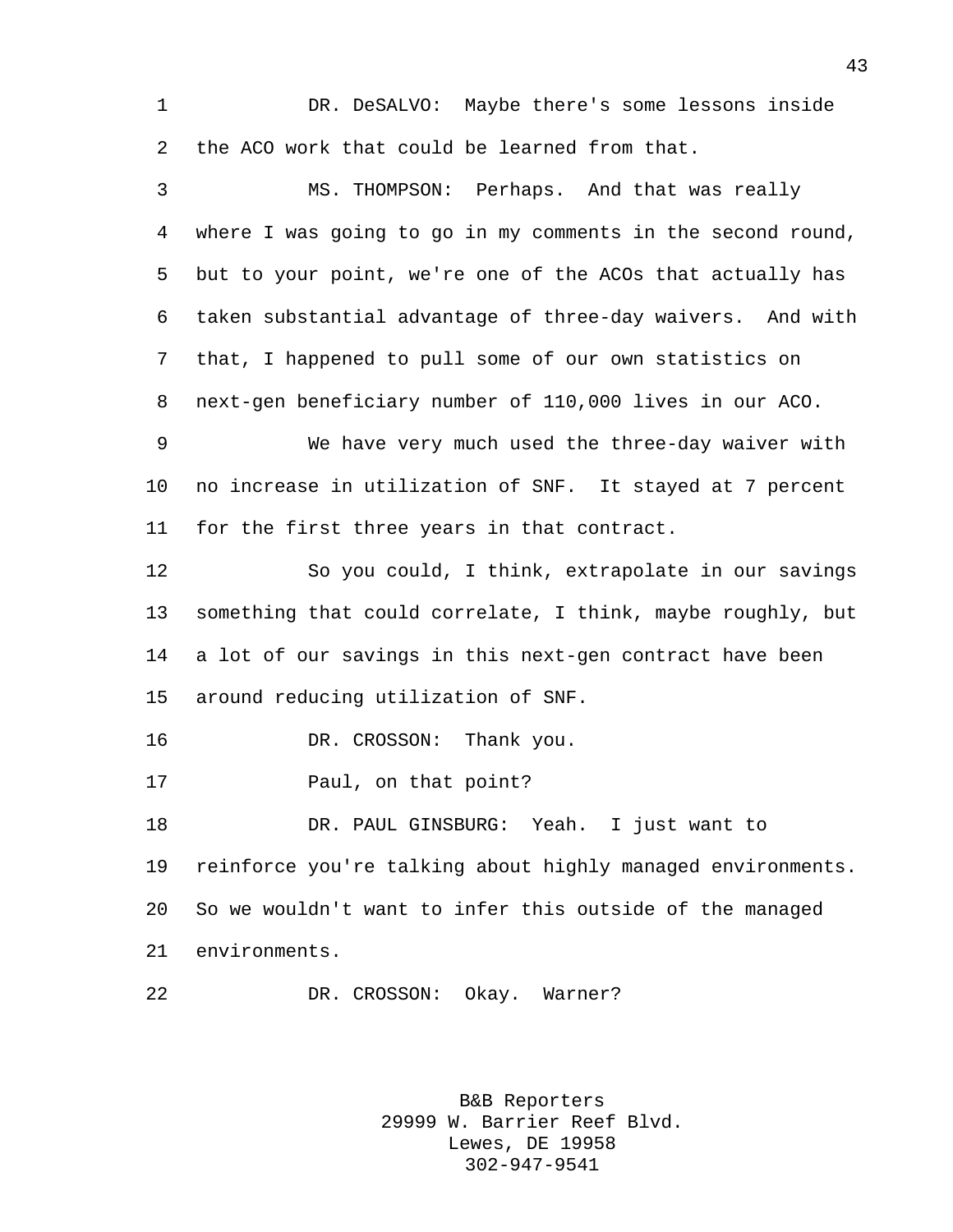MR. THOMAS: Actually, my question relates actually directly to Sue's comment. Do we have data that we can compare utilization and post-acute providers between the ACO world and what's happening there and/or even MA and the traditional fee-for-service Medicare? Do we have data that we can compare that utilization? Is there anything we can learn from that, just given my understanding is the utilization of post-acute in the managed area is significant different? I don't know if we have anything there.

 DR. MATHEWS: Yeah. Warner, we have some work that we are currently developing getting to that specific question in a very granular way. How does the utilization of post-acute services in the ACO environment differ from ambient fee-for-service in those market where they exist? There's some literature out there that has made some general assertions about those differences, and we're kind of digging pretty deep. And we hope to roll this out

a bit later in the fall.

 DR. GRABOWSKI: I just want to answer the other part of his question on Medicare Advantage. There's also some papers, and they all suggest MA utilization of PAC is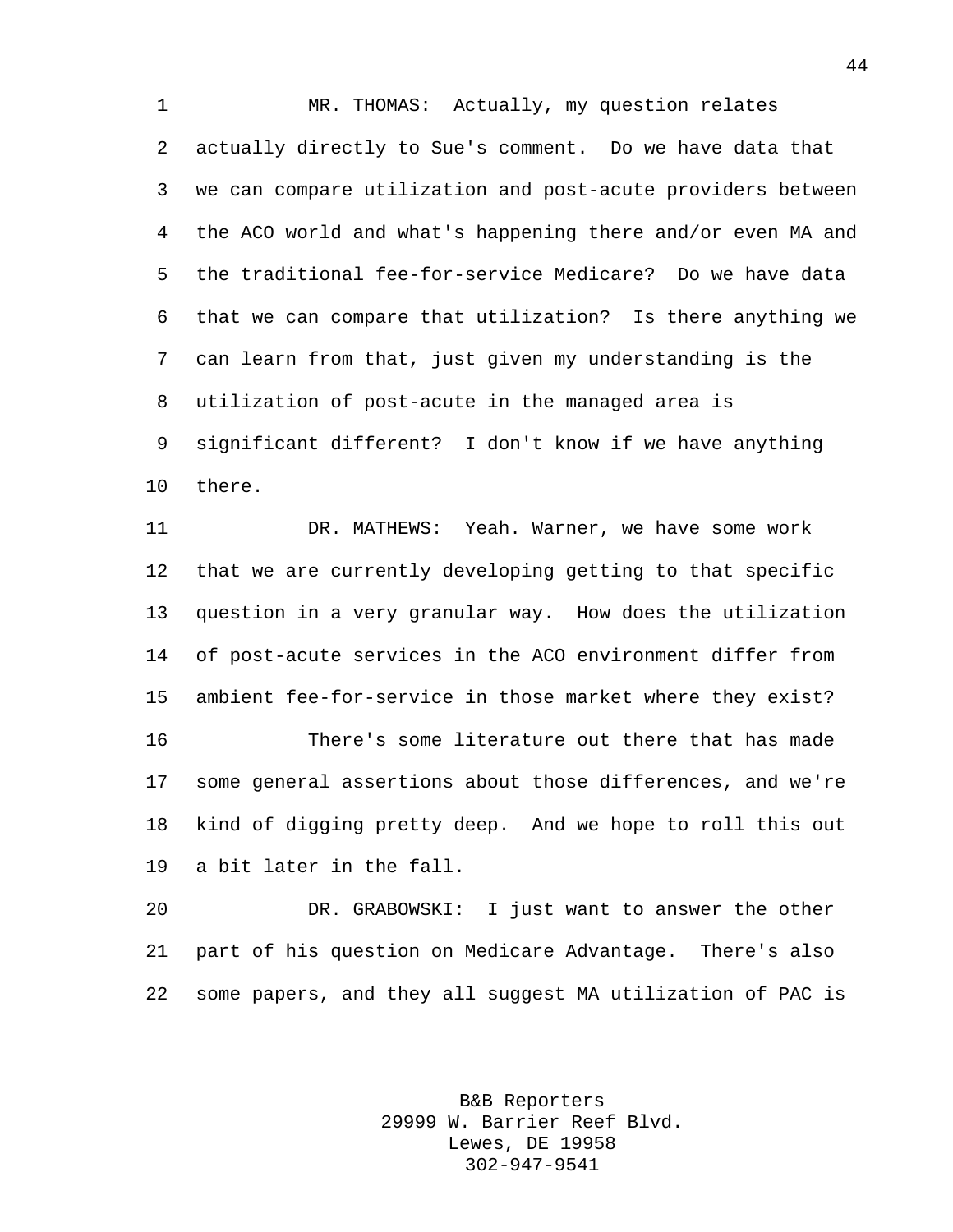way below fee-for-service, and some of that is probably selection. But a lot of that is just greater management of the patient.

 DR. CROSSON: Amol and Pat, on this point, do you want to make a point?

 DR. NAVATHE: Yeah. On this point, we've been looking at some of the ACO PAC, ACO bundles overlap PAC, a bunch of these different areas. What we can see is that ACOs definitely use infrastructure in different ways to perhaps rationalize post-acute care use, and so we can see they even do things like use post-discharge visits as ways to reduce home health utilization. There certainly seems to be the SNF home health margin that Carol alluded to earlier, which is a significant one. We see a little bit less action on IRF just because it's less common in general. So SNF is definitely the main margin.

 I think the short answer is yes. There's definitely activity on that.

 MS. WANG: I just wanted to underscore Paul's point. MA plans will absolutely admit directly into a SNF but very much monitor length of stay and utilization. It is very much a managed event.

> B&B Reporters 29999 W. Barrier Reef Blvd. Lewes, DE 19958 302-947-9541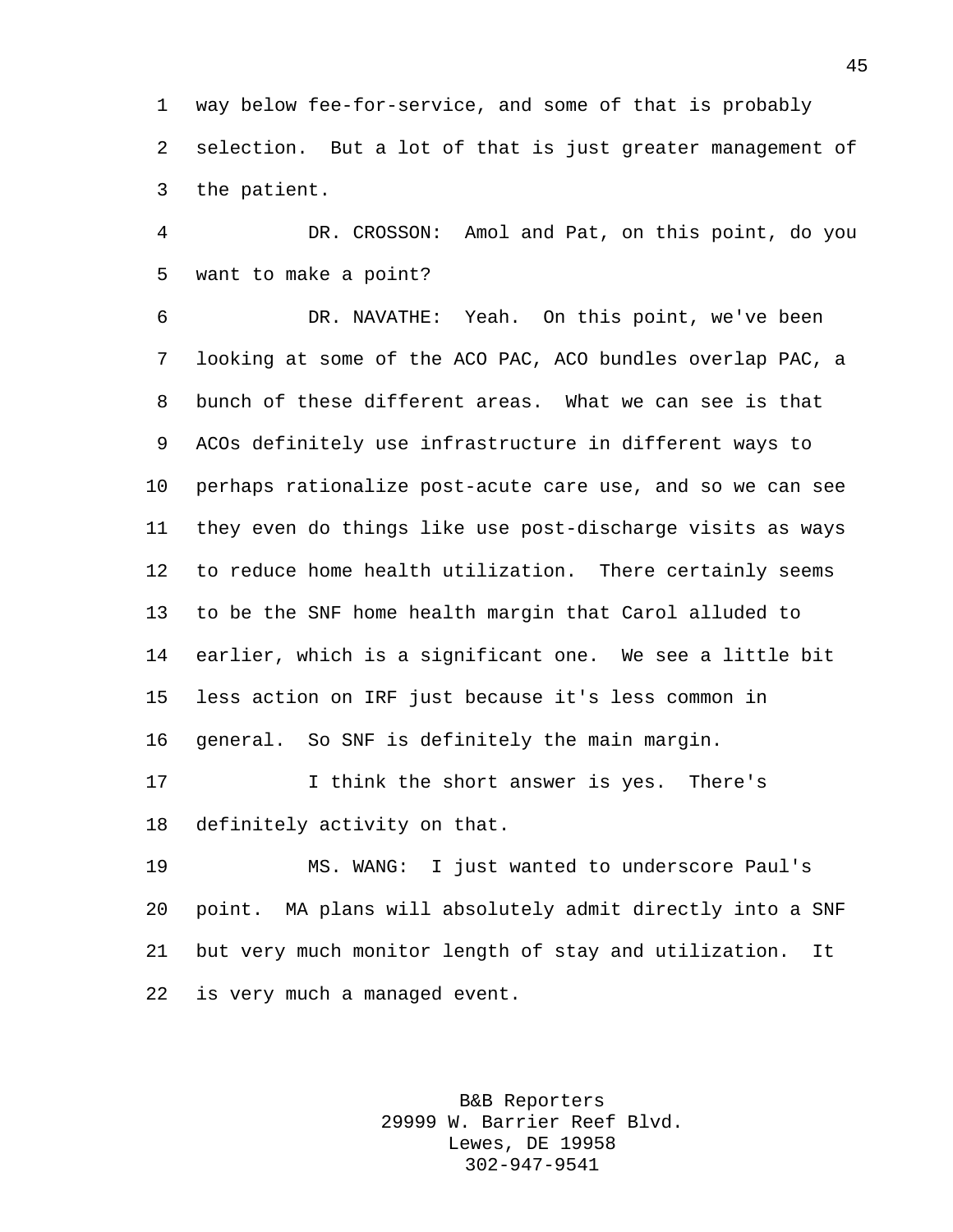DR. CROSSON: Okay. Bruce, last question. MR. PYENSON: Was there any information that was useful to this from the extension of hospitalization at home programs? I think there's folks who are exploring SNF at home. DR. CARTER: That's a good idea. We can look into that. Thank you. DR. CROSSON: Okay. We'll move on now to the discussion. Put Slide 16 back on. Just to reiterate, these are the policy directions that Carol and Carolyn are seeking input on to help them bring forward a set of recommendations that we can consider. So I'd like to ask that the discussion in general be directed towards that end, and David is going to start. DR. GRABOWSKI: Great. Well, thanks again, Carolyn and Carol, for that great presentation. This is an area that's, I think, bothered me for a long time, and I'm glad. You shed a lot of light on this. As Paul said in his introductory remarks, as we began Round 1, this is really a 1965 vintage model of cost sharing. It's incredibly outdated, and not only do we have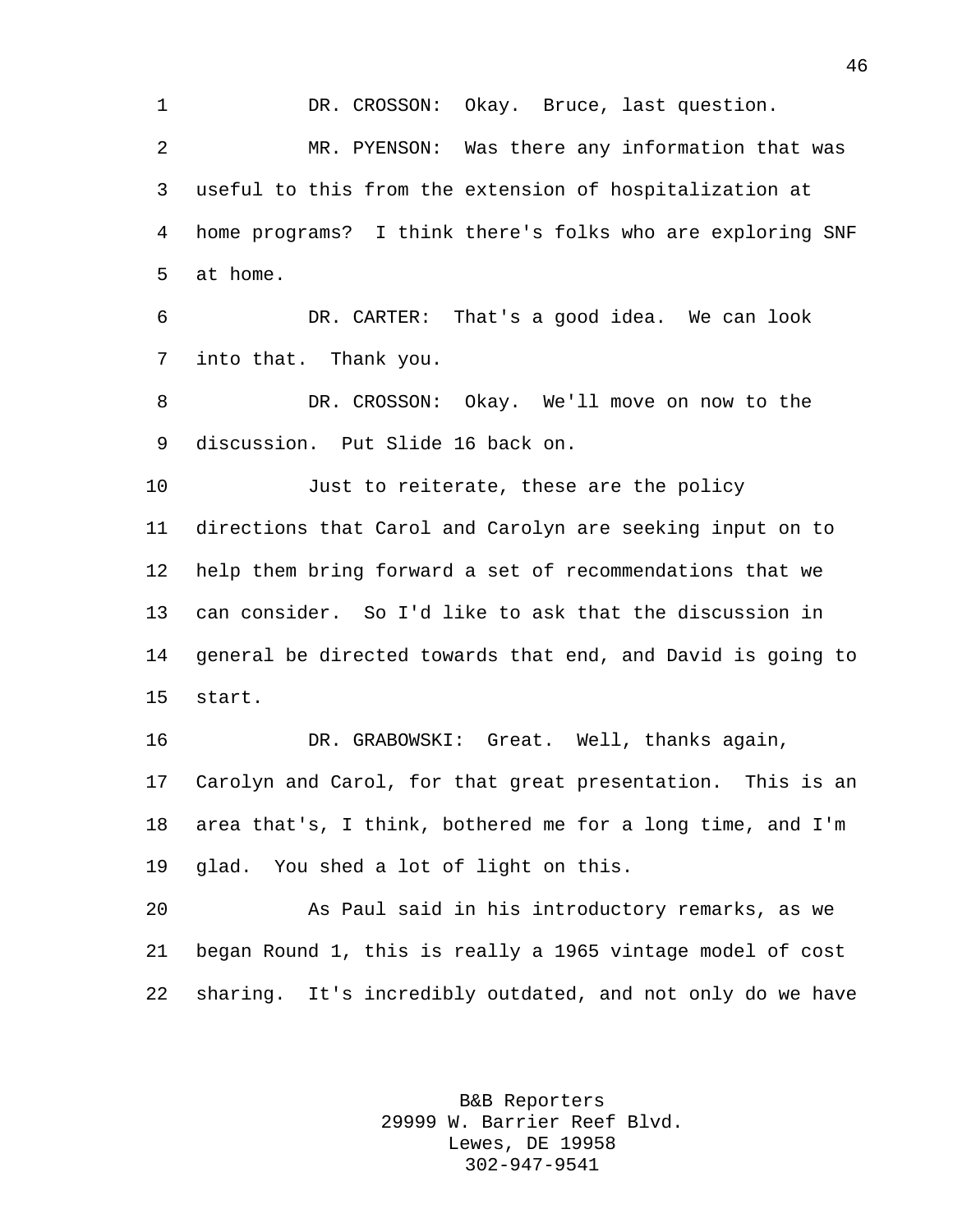the chance to harmonize cost sharing across the sectors, but also, in many ways, modernize it.

 It makes no sense to me that we have no cost sharing in home health, this cost sharing that kicks in on day 21 in skilled nursing facilities, and then kind of a more traditional deductible, and then copayments later in the stay for IRF and LTCH.

 I think going forward, I'll say at the outset I'm supportive of trying to unify the cost sharing across the four sectors.

 I think we're going to do that, and we're also going to think about cost sharing as a way to encourage appropriate use of post-acute care. I think we first have to take on the elephant in the room, and that's just the role of supplemental in this marketplace.

 Far too many beneficiaries are protected from the costs of post-acute care. Obviously, that's money that the program is not spending. That's money that's coming from outside, so we're not charging the trust fund. But we're not kind of using cost sharing the way, I think, a lot of economists think about it as a way to sort of encourage more appropriate utilization, as somebody said yesterday,

> B&B Reporters 29999 W. Barrier Reef Blvd. Lewes, DE 19958 302-947-9541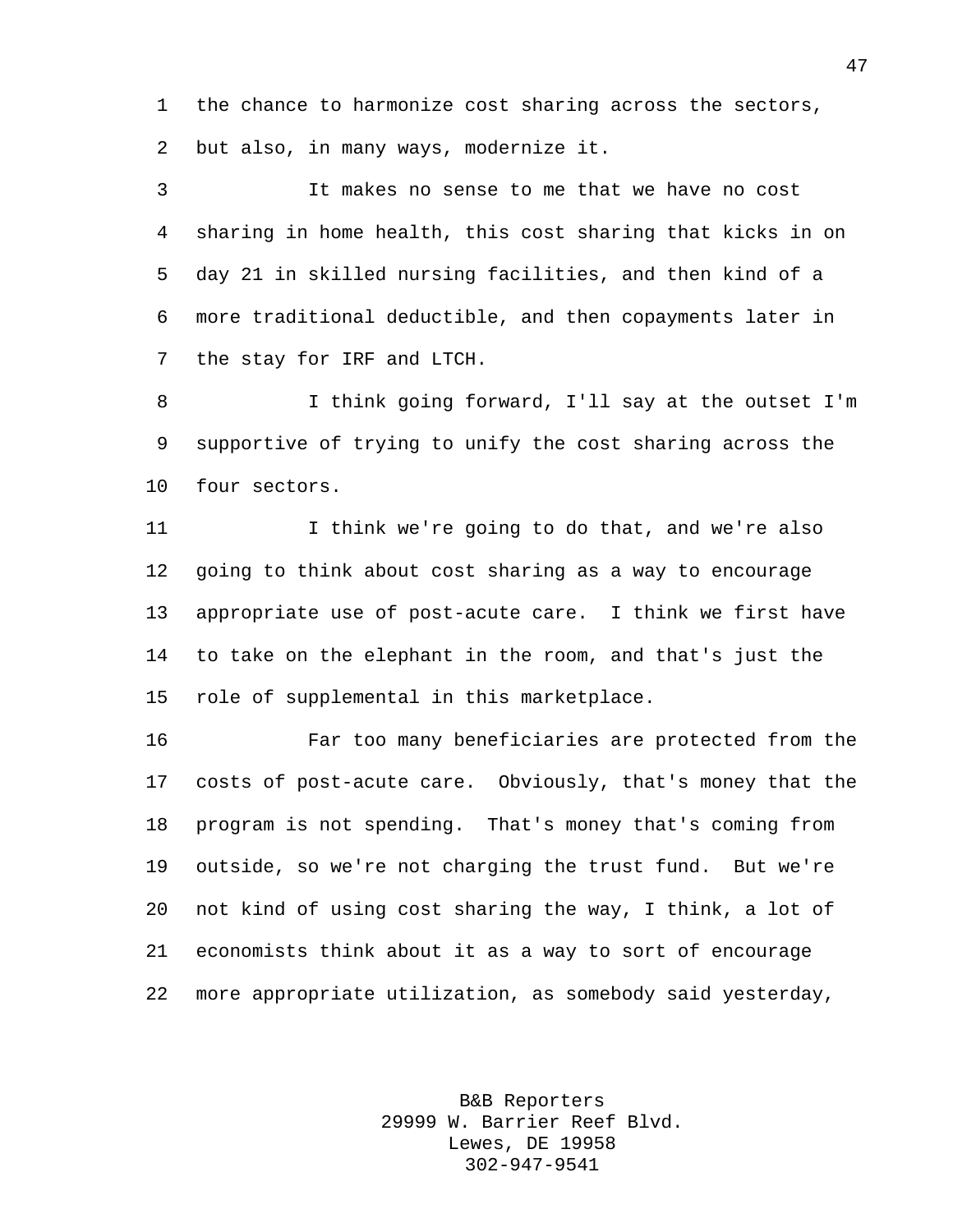to give patients some skin in the game.

 I really think we need to reform supplemental here, whether that's disallowing the Medigap plans from having first dollar coverage. We actually force beneficiaries to spend out-of-pocket up front, or the other idea you have is charging beneficiaries with those supplemental policies more. I don't know that I have strong thoughts on either of those, but I don't think we're going to get as far as we want with this if supplemental is standing in the way. I very much think that's a first step in this agenda.

 The second point, I wanted to sort of go through your questions that you outlined. This issue of a prior hospital stay, I am a believer that if we do away with the three-day rule or some prior hospital stay, whether it's three days or less -- and I'm going to come back to that point in a moment -- I do think that's a big of opening the flood gates for those long-stay nursing home residents. I do think skilled nursing facilities will immediately qualify a lot of individuals for therapy care, for SNF stays, and we would see a huge increase in spending. I do believe we need to put some sort of

> B&B Reporters 29999 W. Barrier Reef Blvd. Lewes, DE 19958 302-947-9541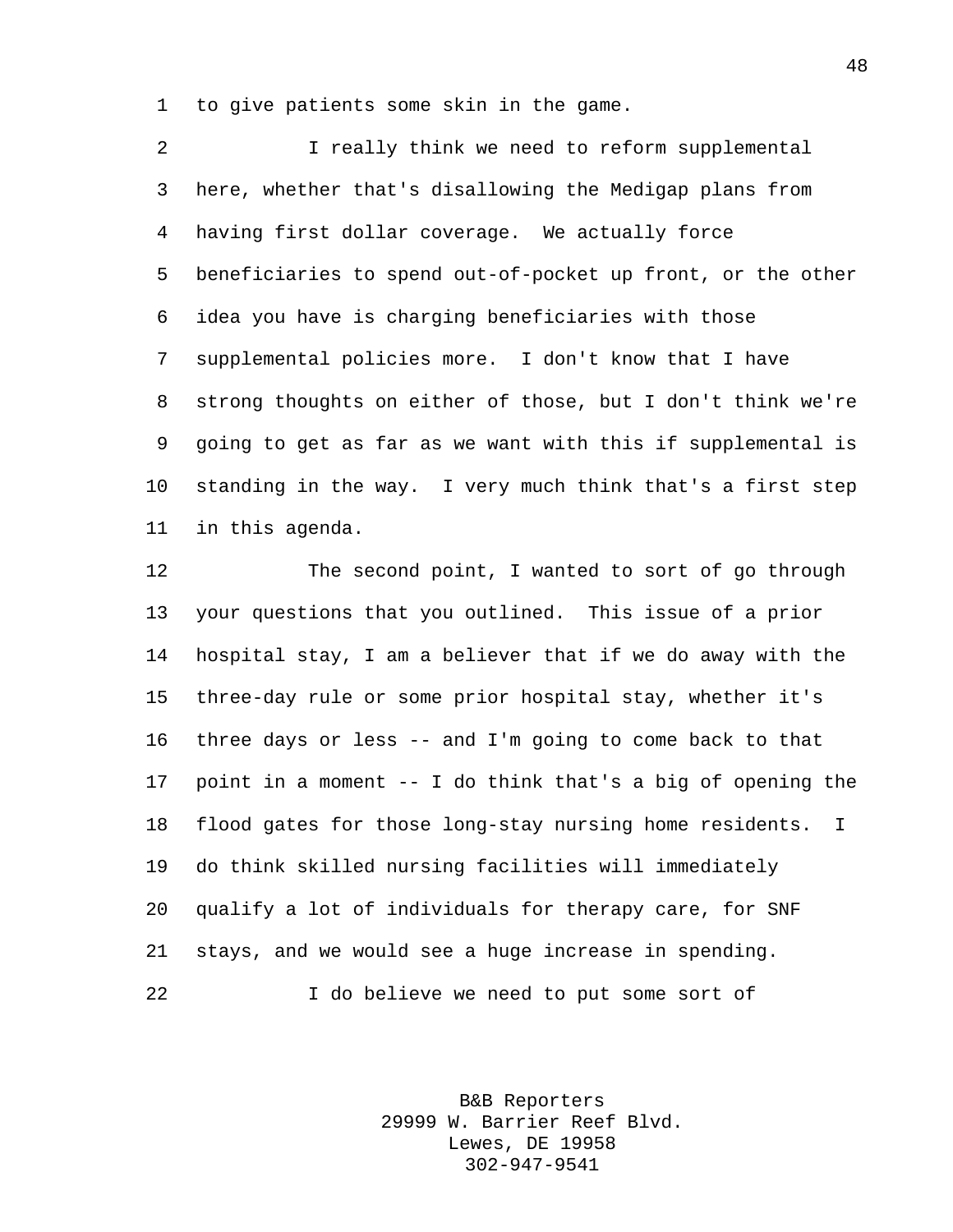guardrails in place.

| 2  | I like the idea of a prior hospital stay, of                |
|----|-------------------------------------------------------------|
| 3  | requiring a prior hospital stay. I don't think we can do    |
| 4  | it for home health, just given the large percentage of home |
| 5  | health episodes currently that don't have a prior hospital  |
| 6  | stay. Requiring a prior hospital stay would basically       |
| 7  | decimate that industry. I mean, as we saw, what, 65         |
| 8  | percent of episodes currently are community based.          |
| 9  | So I think although I'm a huge proponent of being           |
| 10 | as unified as possible and as uniform as possible across    |
| 11 | the four settings, I don't think we can do that here.<br>I  |
| 12 | think we can only apply this prior hospital stay            |
| 13 | requirement on the institutional side. That would be first  |
| 14 | best. If that wouldn't work, come second best would be      |
| 15 | placing a requirement directly on long-stay nursing home    |
| 16 | residents, to say once you've been admitted as a long-stay  |
| 17 | nursing home resident you have to have some sort of         |
| 18 | hospital stay in order to qualify for SNF, and not placing  |
| 19 | the same burden on the IRFs and LTCHs.                      |
| 20 | I wanted to make one other point about this                 |

 before going to the second question, and you raised in the chapter -- I don't think it came up in the presentation --

> B&B Reporters 29999 W. Barrier Reef Blvd. Lewes, DE 19958 302-947-9541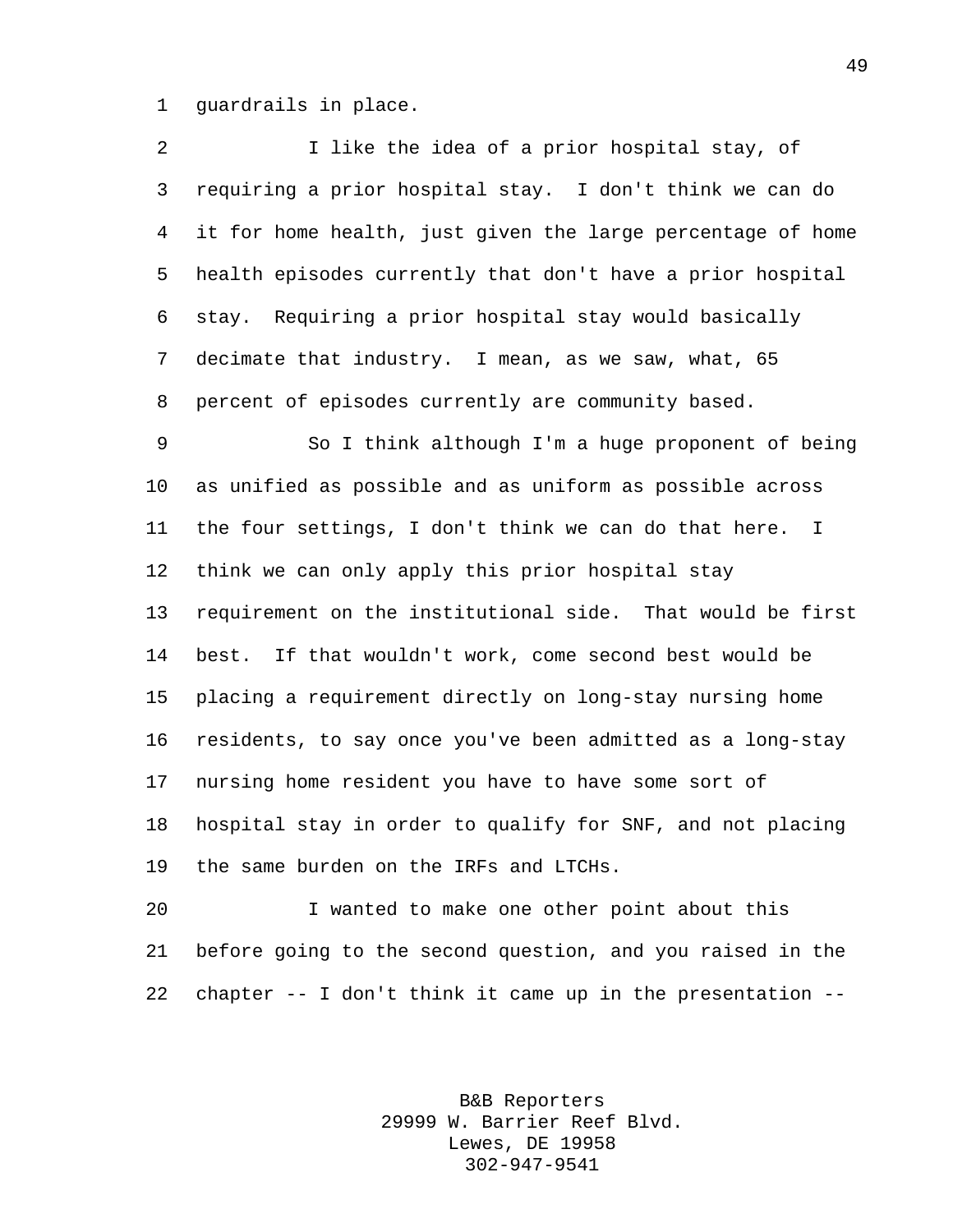whether in calculating the three-day rule we could use ob stays or any sort of days. I like the idea of using ob stays, and I think we could -- and I'm not even certain three days is the right limit anymore. That's another limit policy that we came up with a long time ago when, you know, the average length of hospital stay was much longer. I do believe we could probably rethink the length of stay, and I do think allowing kind of those observation days to count against that limit would be a good idea as well.

 The second question, and this may be a point where I'm not understanding this, but under a stay-based model I don't think we need a uniform limit on the number of days covered. I just like the idea that you're covering kind of a stay. Very few kind of beneficiaries, as you noted already, are getting out to that 100 days anyway in a SNF. We do see, in home health episodes, multiple episodes. I don't know that we need to sort of limit this if we're paying on a stay. I don't believe that there needs to be that limit in place.

 The final issue is how to structure the copayment, and, Kathy, I very much appreciate your comment about unintended consequences here. If we make it too high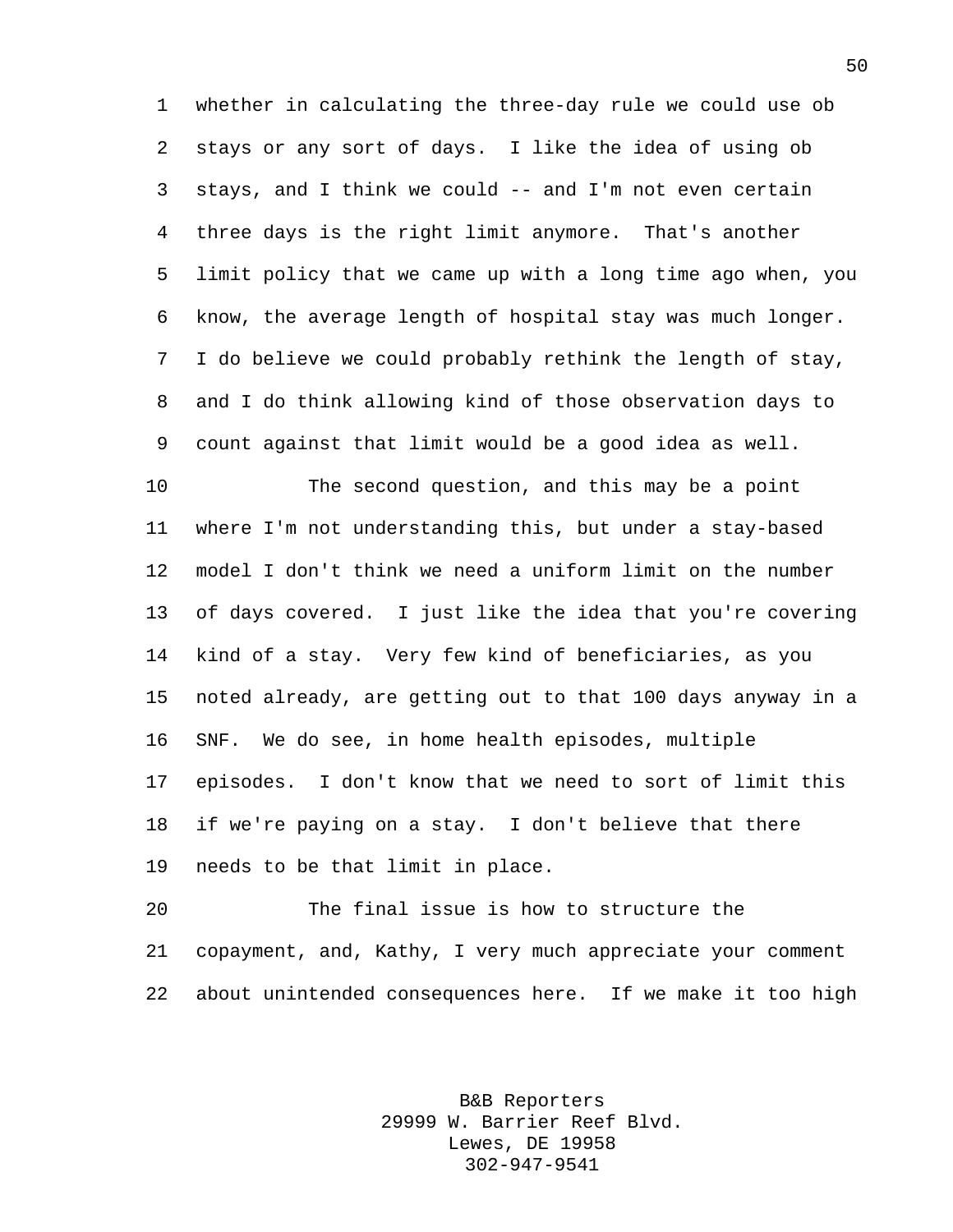in one setting are we sort of, especially in home health, are we then potentially directing individuals into higher-cost institutional PAC?

 I'd like the idea of imposing a copayment or some sort of cost sharing on all four of the settings, but doing it on a proportional basis, where it's not a fix dollar limit but rather some sort of proportional amount, where, in an absolute sense, you're paying less for home health than for the institutional PAC, but in a proportional sense or relative sense you're paying that same share of the overall bill. I think if you impose a fixed amount you're really distorting behavior and really directing individuals towards the institutional setting.

 So, once again, this is great work, and I'm very excited we're going down this path, and not only the unified payment but also the opportunity maybe to take on cost-sharing, which has been an area long in need of some attention. So thanks.

 DR. CROSSON: Thank you, David. Very clear. I see Jon, Amol, Jonathan, Kathy, Dana, Bruce, Pat, Marge. DR. PERLIN: Thank you, Carol and Carolyn, for really terrific work, and obviously provocative of great

> B&B Reporters 29999 W. Barrier Reef Blvd. Lewes, DE 19958 302-947-9541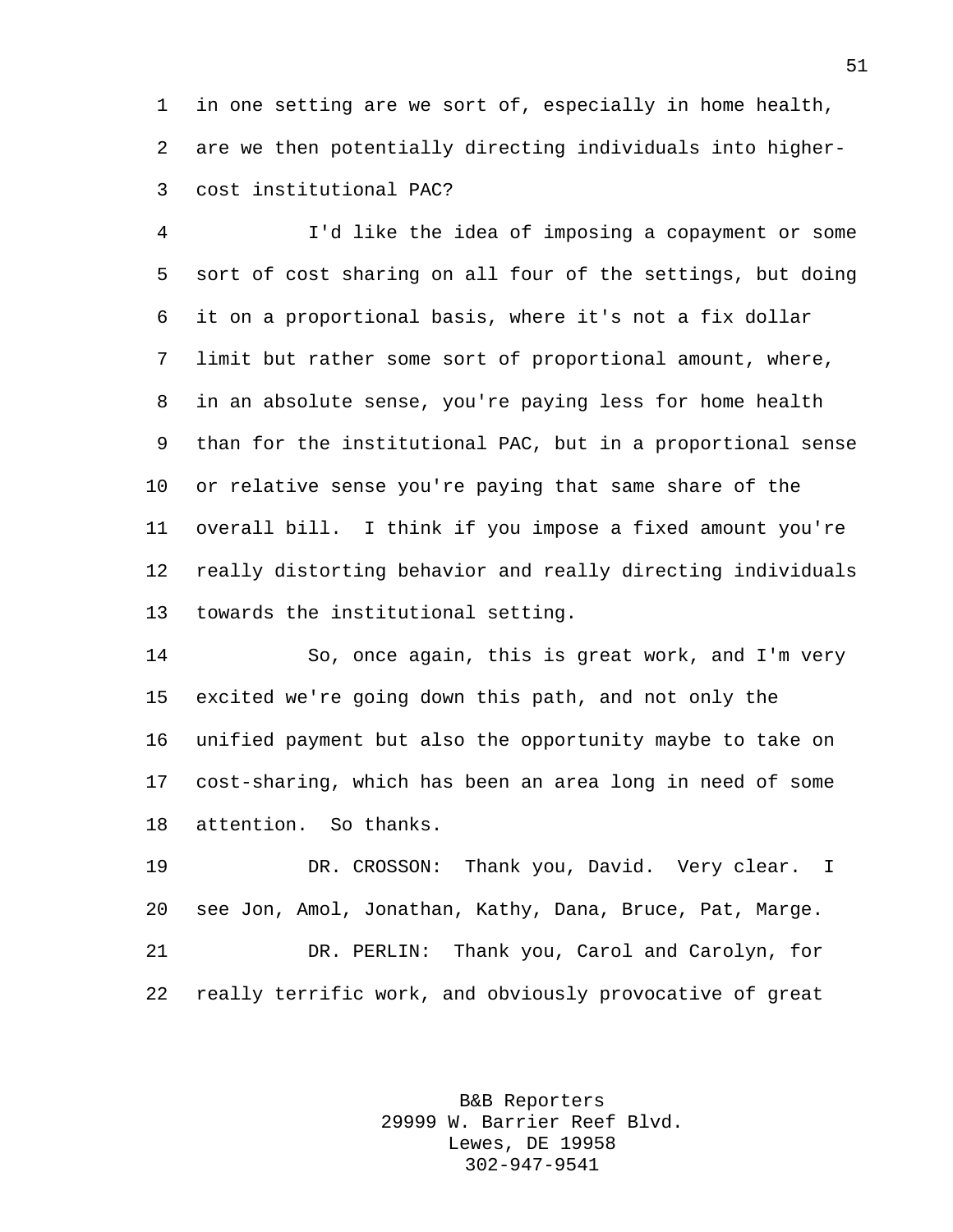discussion afterwards. What I appreciate about your work is that it is motivated by our first principle which is right care in the right place, in this instance, for the right length of time.

 You know, I just can't help but think of the last couple of weeks when my daughter is studying for her LSATs and they wonder what the heck has that go to do, and these logic tests of which one doesn't fit. So the one that doesn't fit for me is the home health, and I think -- I'm very akin to David on this one in terms of thinking about what we need to think about differently for home health in terms of the right care at the right place at the right time.

 You know, if a patient doesn't need to come into an institutional setting after a joint procedure, a total joint replacement, as an example, why, in heaven's name, would you put them in an institutional setting, you know, with all of the concomitant risks of institutionalization, disorientation from environment, infection, and everything else? It seems like a sort of perverse incentive.

 Ditto as we think of two points Karen has made a number of times, that as the care model changes, more of

> B&B Reporters 29999 W. Barrier Reef Blvd. Lewes, DE 19958 302-947-9541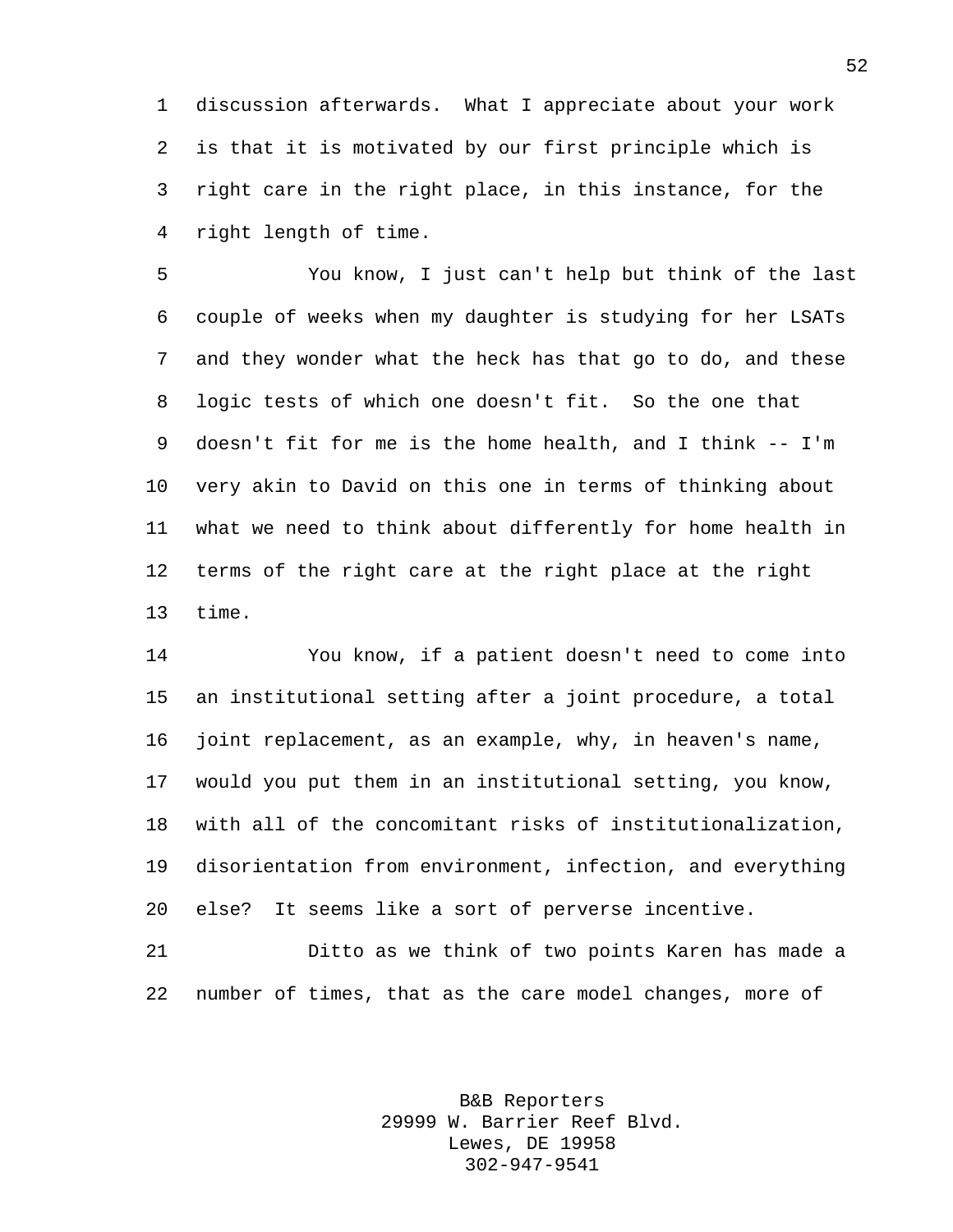the care is given in the community. Why would you bring a patient in the hospital if they need an IV infusion that could be delivered at home, again, without the sort of nosocomial infection risk or wound care, or any number of other settings?

 So I recall what got us to the constraints around home health, but why should it be hardest to use the least expensive setting of the entire set of settings?

 I also think that the application of arbitrary hospitalization -- to David's points about the changing length of stay, obs, et cetera -- creates a countervailing pressure. If you have a patient you're worried about, you know, that they need home health, what are you going to do? You're going to drive up the use of hospitalization, and I don't care how tightly we stipulate it, you know, you can find reasons that a patient has a justifiable hospitalization. When we think about the cost I think we have to look not only in the bucket of the post-acute but also in the bucket of the pushback that, you know, would occur in a countervailing manner on the acute side as well, were that required.

So given these issues, in terms of your specific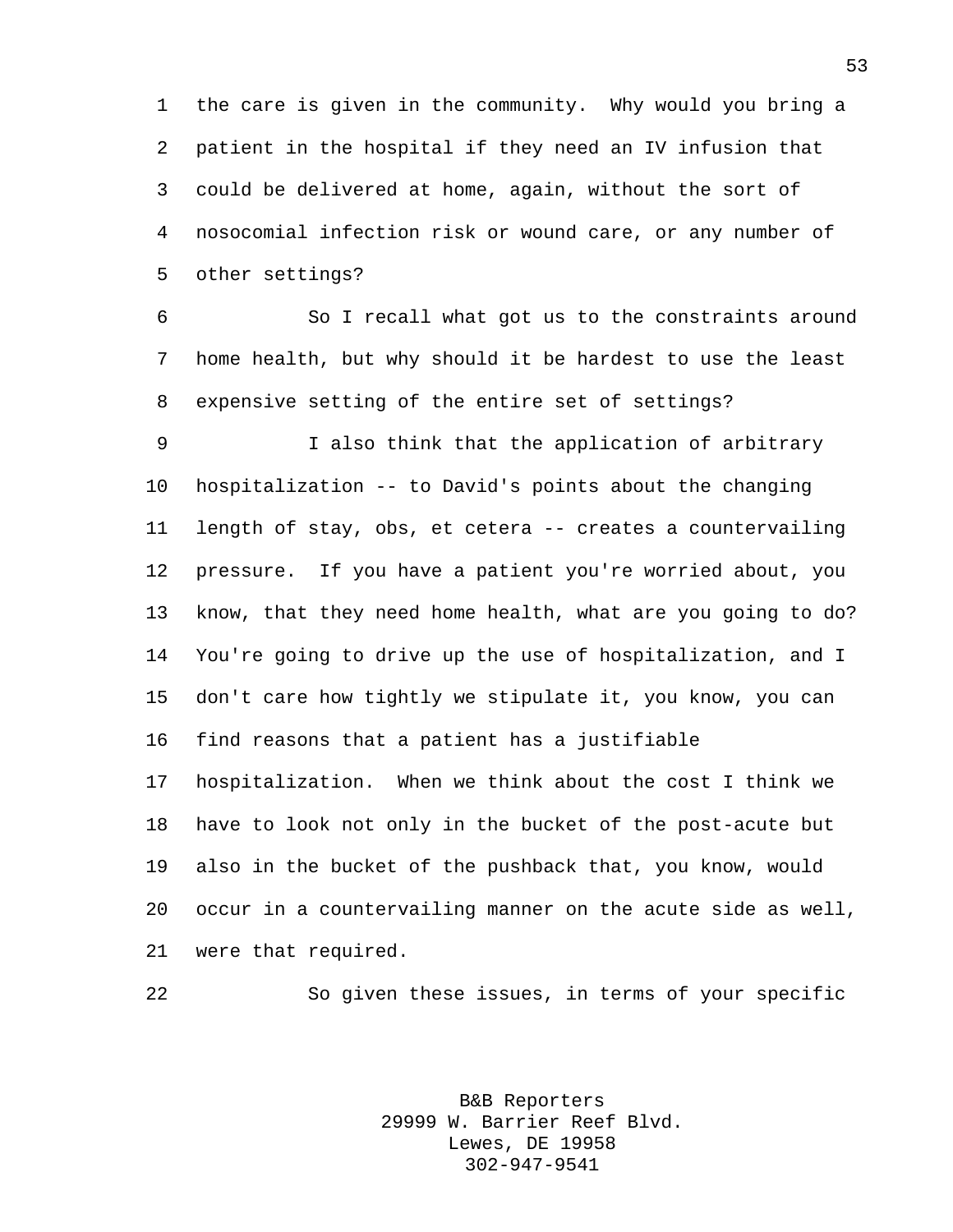questions, one, you know, I don't see that the copay should be the same. It should be lower for the least expensive setting. I think David's suggestion of proportionality actually comes right out of economics and it makes sense as well. Certainly you shouldn't discourage the least- expensive, least-disorienting and potentially most clinically attractive setting when possible.

 Next, something we didn't talk about, although I know we have in the past, is that we have to get to a uniform set of quality measures in terms of clinical outcomes across all the settings. In this regard, that would include home health.

 And finally, I think a principle is right of symmetry in general, save for the obvious difference between institutional and non-institutional care, and in terms of the coverage limit, for the reasons David mentioned, and that may solve itself. So just in terms of this issue, then, of the three day, I don't think we have the evidence. I think there are a lot of changing facts in terms of length of stay and potentially countervailing pressures, and that's the one that deserves further study. Thanks.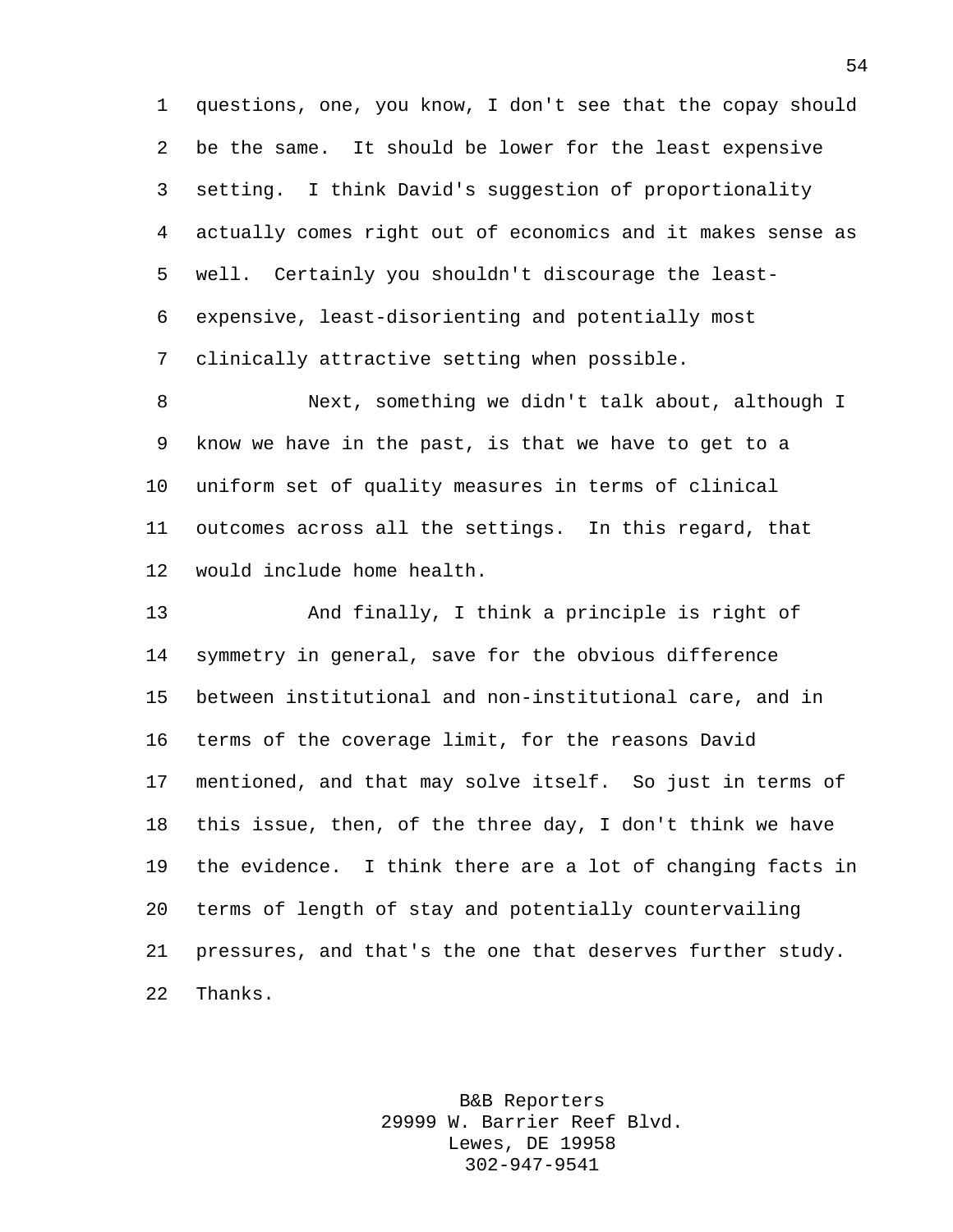DR. CROSSON: Thank you. Thank you, Jon. Amol. DR. NAVATHE: So thanks, Carol and Carolyn, for taking this topic on and really distilling it, I think, into some really concrete areas for us to engage upon, so thank you for that.

 So I have a couple of sort of more well-defined comments and then a broader one. The first one kind of picks up on what David was suggesting regarding the supplemental coverage piece, and I would maybe suggest thinking about presenting this information in a slightly different way, which is if we can get our hands on it it would be nice to be able to look at essentially income level of patient, or of beneficiary, and see what cost- sharing they're likely to face, based on the distribution of how supplemental coverage is not uniformly distributed across income distribution, as well as the interaction with potential Medicaid benefits. And I think that would be a rich thing for us to be able to look at, to think about where this cost-sharing is really going to bite and who it is going to bite for. And so I just wanted to make that one suggestion.

The second piece is I think we -- I want to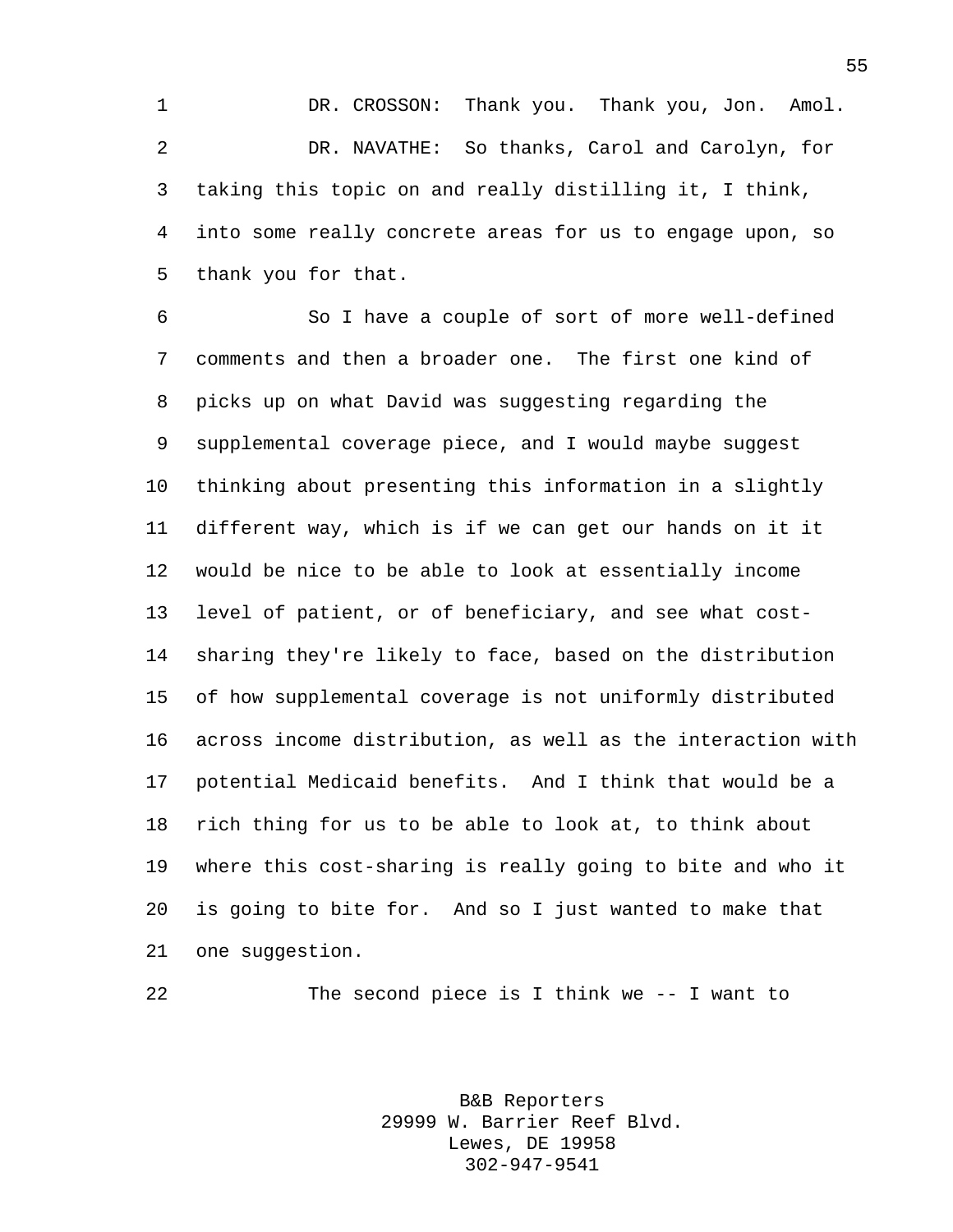commend you guys in thinking about this from a copay-only structure. I think that makes a lot of sense. I think in the literature and in the work that we have done, we kind of ostensibly know, at this point, that individuals tend not to really understand deductibles and coinsurance very well, but they tend to understand copays.

7 And so to the extent that we're putting a cost- sharing structure, particularly one, for example, for home health where it has never existed before, it would be nice to lead with something that people intuitively understand, as opposed to something that we would expect them to be educated about. So I thought that was very nice.

 My broader point is I think what we should be -- the frame that we should be taking -- I think this picks up on what Jon was just saying -- is we should be thinking about what the value of these services are. I think traditionally the way insurance has worked is we have said we should have copays that are proportional to the cost of the service, or to the payments being made. And so we have said if there's a very high cost service we should have a larger cost share, or at least dollar amount larger cost share, and for a lower-cost services we have lower cost

> B&B Reporters 29999 W. Barrier Reef Blvd. Lewes, DE 19958 302-947-9541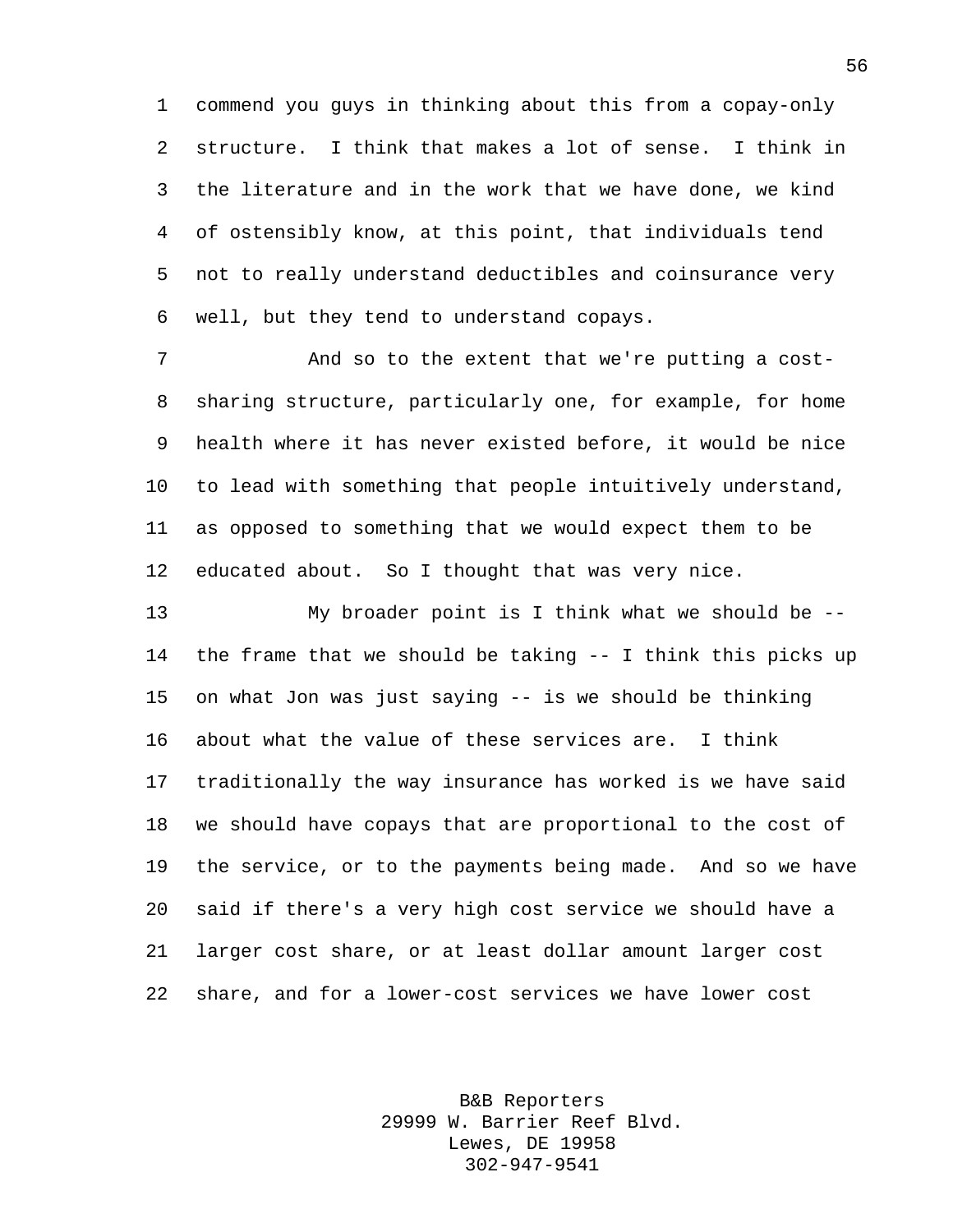share.

 And I think as we are going through this journey of thinking about ACOs and bundles and MA, just a shift toward value, then I think that should also apply to the beneficiary, from the perspective of what we expect them to contribute. And if there are services that are particularly high value then we would want low cost sharing for those, because that means that they are likely to get a lot of value and benefit, and, in fact, decrease cost in the system down the road.

 And so if we take it down to the -- try to make it pragmatic, I think what we start to think about is, well, so how high-value is IRF care and SNF care and home health? And I think what we'll quickly realize is that it depends a lot, of course, on clinical scenario. There is this question of is institutional PAC a substitute for short-term acute stays, short-term hospitals? I think in some cases there is a sense that, yes, that may be the case, and, in fact, we can drive length of stay down, for example, in a hospitalization, or maybe even avert a hospitalization altogether, because of SNF and IRF care. For home health I think it also helps clarify,

> B&B Reporters 29999 W. Barrier Reef Blvd. Lewes, DE 19958 302-947-9541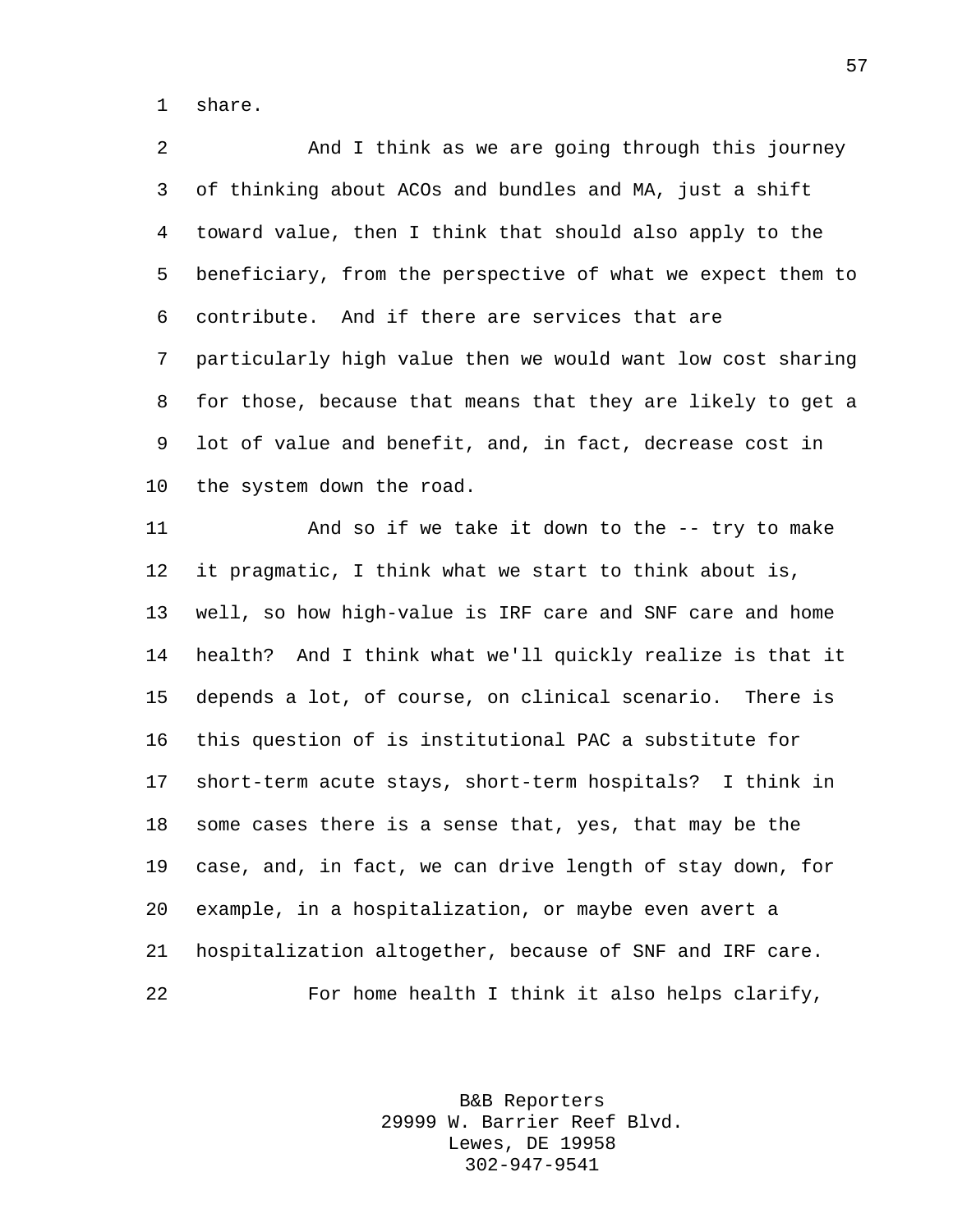because much of what's done in the home health setting actually is helping patients either improve quality of life or in potentially averting a hospitalization or an acute event. And so I think if we use that frame we have to understand that there's quite a bit of variability and this is not an easy one-to-one kind of mapping. But I think we can start to think about it in this frame and say, well, as we go through each of these pieces, do we want a prior hospital stay? I think, in some sense, because of the tight link between the short-term acute hospital and institutional PAC, it suggests that probably there should be some requirement, but at the same time we probably don't want it to be as stringent as it has historically been. So kind of doubling down on what Jon and David have said.

 In terms of the uniform day limit, I think the suggestion would be, for example, for home health that it may be a mistake to have a day limit, because there is very unlikely to be, at some point, at day 100 or whatever, that the subsequent home health is going to suddenly stop being of value, from a quality of life for from keeping people out of the institutional setting. And so I think that's kind of a rational implication.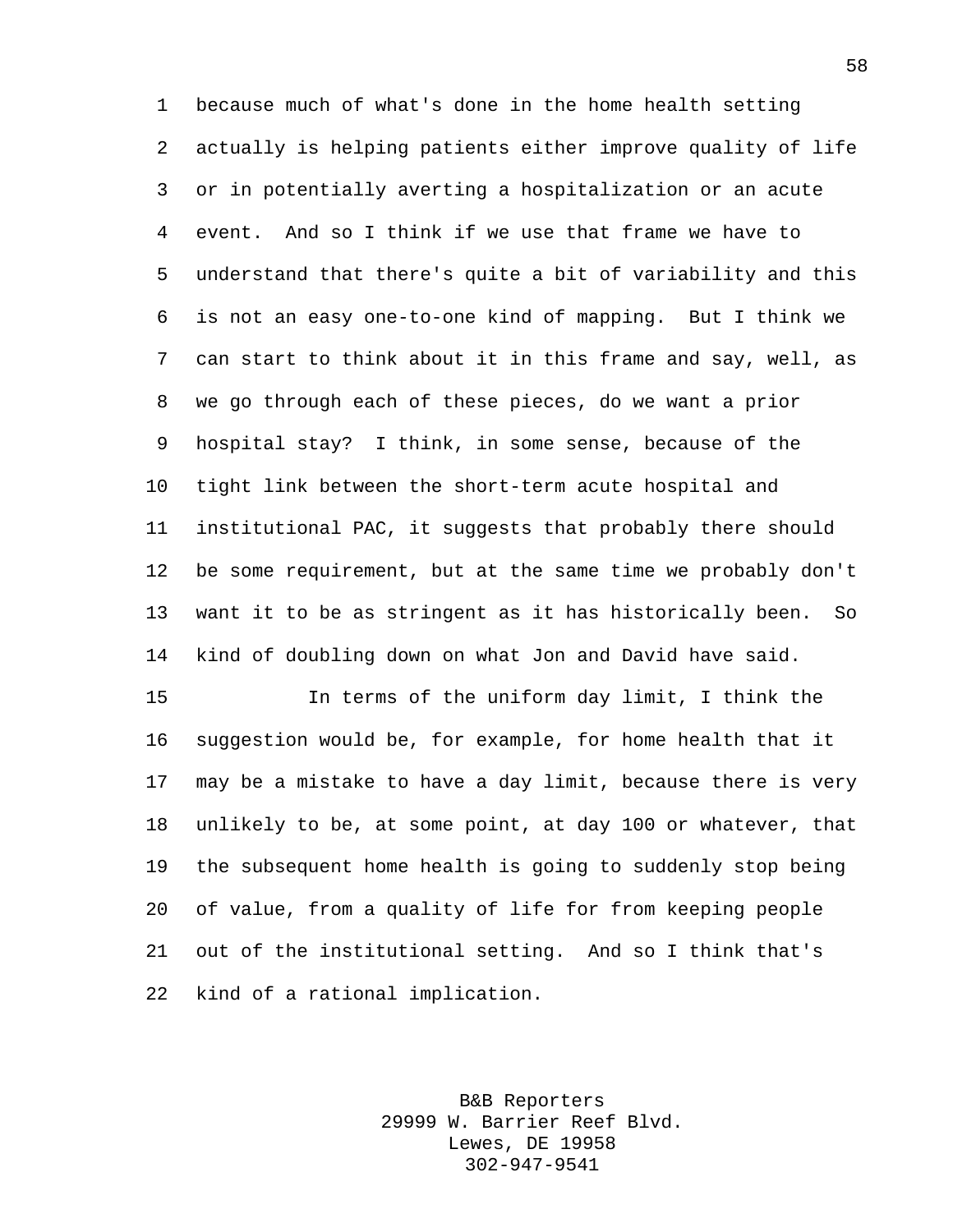And then uniform copayment, I think because the value of these services likely vary, it implies that probably a uniform copayment doesn't make a lot of sense, and we probably need to think about how it's proportional to the value of the services being provided, presumably thinking, you know, that services in an institutional setting have perhaps a lot more value, because otherwise people would get a lot sicker and have worse events.

 So that's kind of the framing that I wanted to bring to this that might help clarify. The parting thought on it is that I guess in some sense we're stuck with thinking about this as average value, because it may be very hard to rationalize this, given that different clinical scenarios may actually be quite different, and that's attention, I think, that we are probably always going to feel.

 DR. CROSSON: Thank you, Amol. Jonathan? DR. JAFFERY: Yeah. Thank you. I will try to be brief. I'm in agreement with what the others have said. I just want to emphasize maybe one or two points.

 I think in terms of thinking about the copayment, you know, I think we've started to talk more about this

> B&B Reporters 29999 W. Barrier Reef Blvd. Lewes, DE 19958 302-947-9541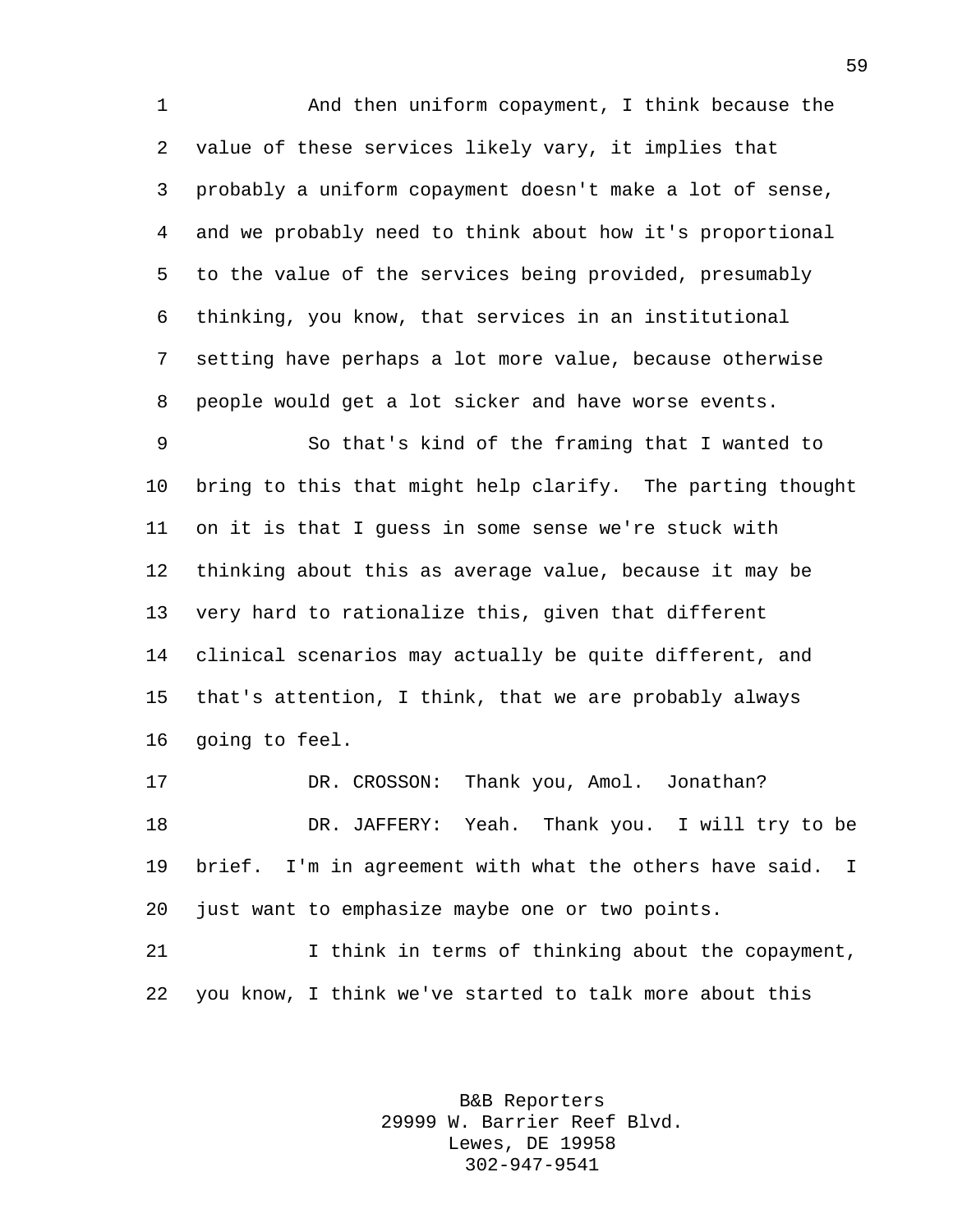principle of thinking about what is the care model we want to put out there, and if we believe that there's some benefit to trying to get people to be spending more time closer to independent at home, I think that we don't want to limit ourselves or push ourselves to try to do things that would incent away from the home health. So whether that's a difference between a facility-based and home health type of copayment, or as others have suggested, a proportional one, despite the fact that it gets away from a completely uniform thing I think that makes sense.

 In terms of the prior hospital stay, I think this is one I'm still -- before coming to the meeting and doing the reading I was really struggling with this, and I was really hoping that after an hour and a half of discussion I would have some moment of clarity, and it hasn't happened. And I appreciate that, you know, thinking about 1988 -- and I appreciate what Paul said, because, you know, it's a different environment in managed care with MA. But we now have two-thirds of beneficiaries in either MA or ACOs, which have a variable amount of tight management between the two, but still, that's a bit of a difference. And so, you know, I think you're hearing from a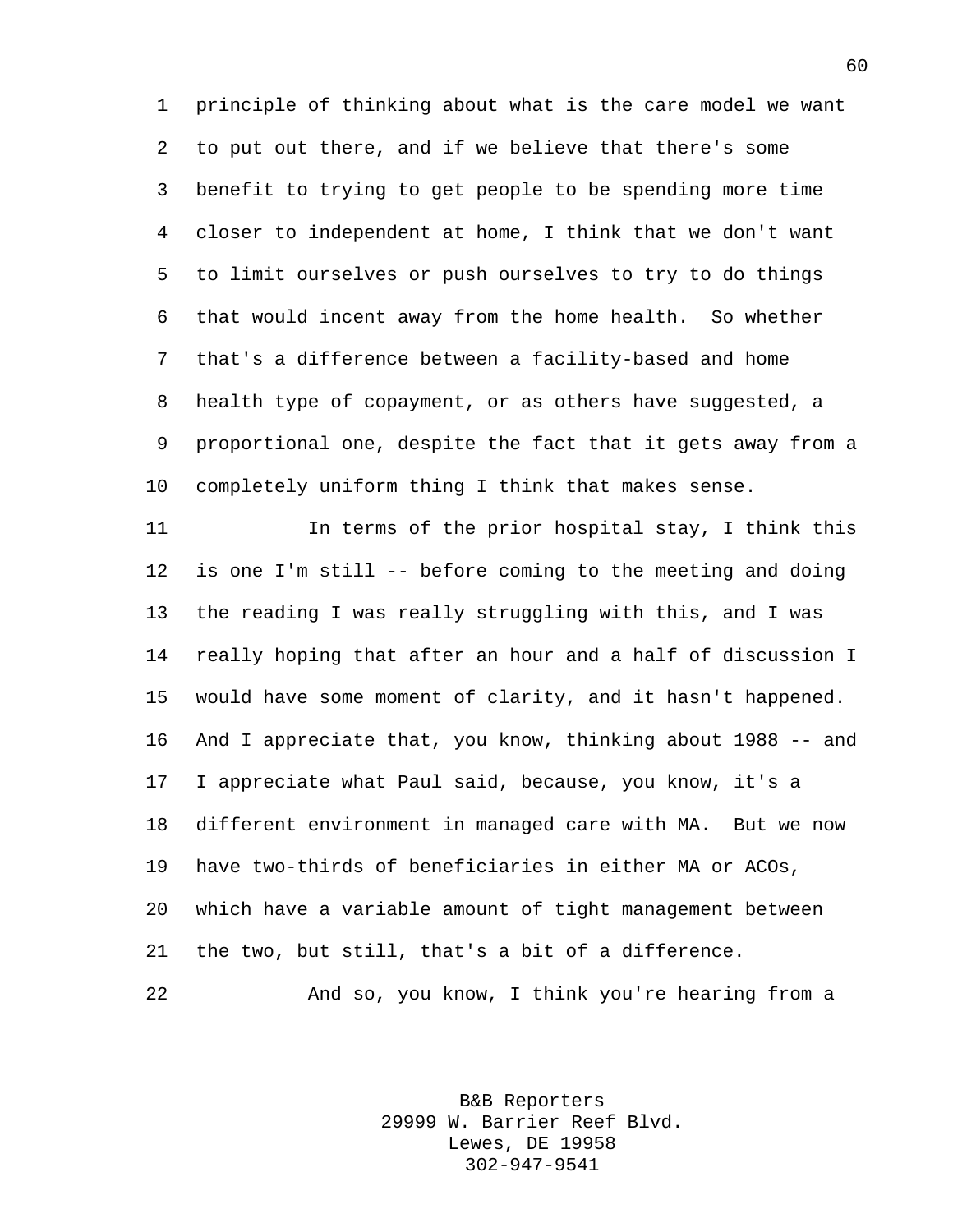lot of the doctors and nurses in the room that there is some discomfort with the clinical side of this, in addition to not understanding all the payment and behavioral influence.

 So I think I would just end with that. I'm not sure that I have a really strong feeling yet about what the right direction is, or know enough, and so Jon's final point about this particular topic probably needs a little bit more thought and work within the Commission is something I would really support.

 DR. CROSSON: Thank you, Jonathan. Kathy. MS. BUTO: I want to thank you for taking up some of the toughest issues in post-acute care unified PAC. I think these are tough.

 I don't have any problem with the first one, requiring prior hospital stay, even for home health. I would not just fall back on, well, that's not who they are right now. Well, that's because it's never been required. But before we went there I'd really like to know more about the community-admitted patients to home health. So it may be that I'm wrong about that, but I honestly think this was designed as a post-acute benefit, it was intended to be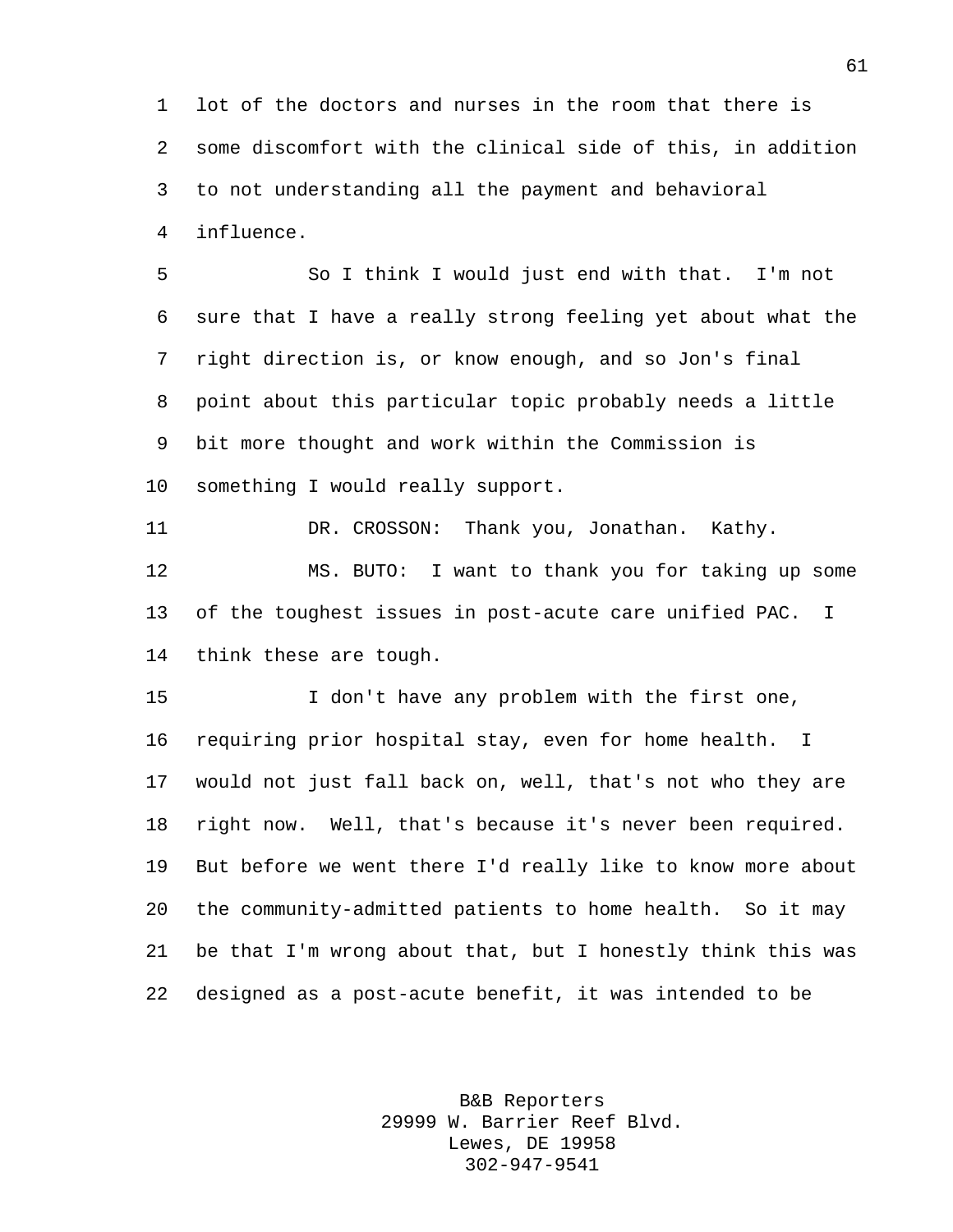short term, to follow up on hospitalization and recovery from either surgery or some clinical treatment, and was never intended to be just a benefit for people who are at home.

 Now having said that, for home health there are other requirements, and what I think we'd have to think about, if we went this route, would we want to loosen up on things like homebound and so on? I think those are as constraining to use of the benefit as anything else, the fact that you can only travel to religious ceremonies and so on. Your ability to -- it almost implies you're very frail, instead of that you are able to return home and rehab there. There is a contraction sort of embedded in that.

 So I would just say, qualified, I think if it as a post-acute benefit that's never properly been, I guess, overseen, in a way, or properly provided, but I think we'd need to know more about the community-admitted patients.

 On uniform days, until David said it I thought, wow, he's right. If this is a per-episode basis, we don't tell inpatient hospitals how long the benefit will last because they're paid a specific per-episode payment for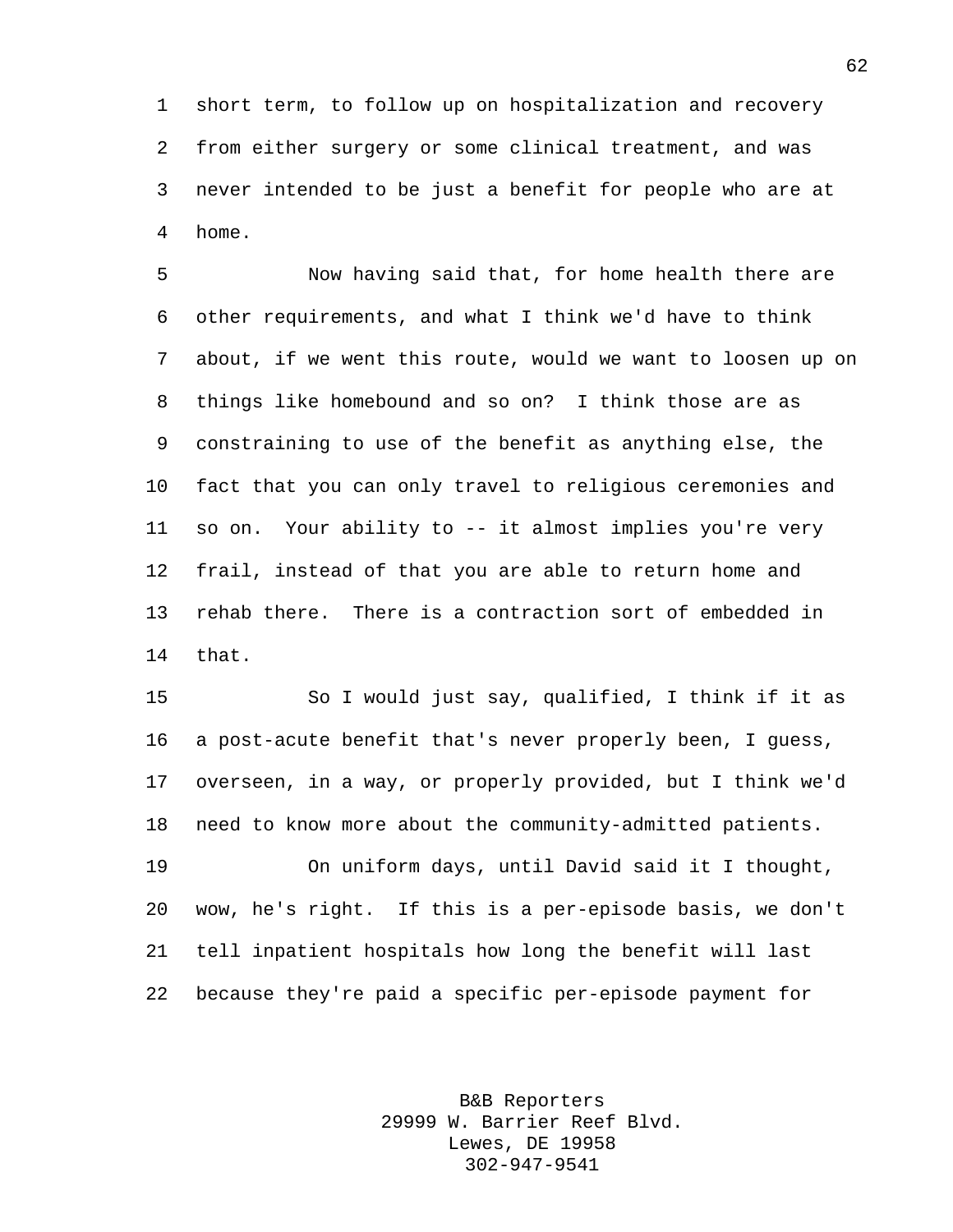each admission. I don't see why we'd want to have, or need, a day limit in this case, unless I'm missing something.

 And on the third one, having listened to the conversation, again, I think there's an issue of how much real interchangeability is there with patients. I think in the conversation there's a little bit of a contradiction between the goal of unified PAC, which is to make the site, or not have the site be attractive because of the structure and cost sharing, and to try to make these benefits more available for choice, given the patient could benefit in any number of settings.

 And an underlying theme I'm hearing that maybe we should try to skew cost sharing to favor home health. I'm really torn about that, so on that one I initially thought a two-tiered copayment would make sense, with home health being lower. Again, particularly if there isn't a lot of likelihood that institutional patients are going to migrate to home health, just because the copay is cheaper, that strikes me as an okay thing to do, because home health is a much more cost-effective benefit.

But I'm still thinking about that and I don't

B&B Reporters 29999 W. Barrier Reef Blvd. Lewes, DE 19958 302-947-9541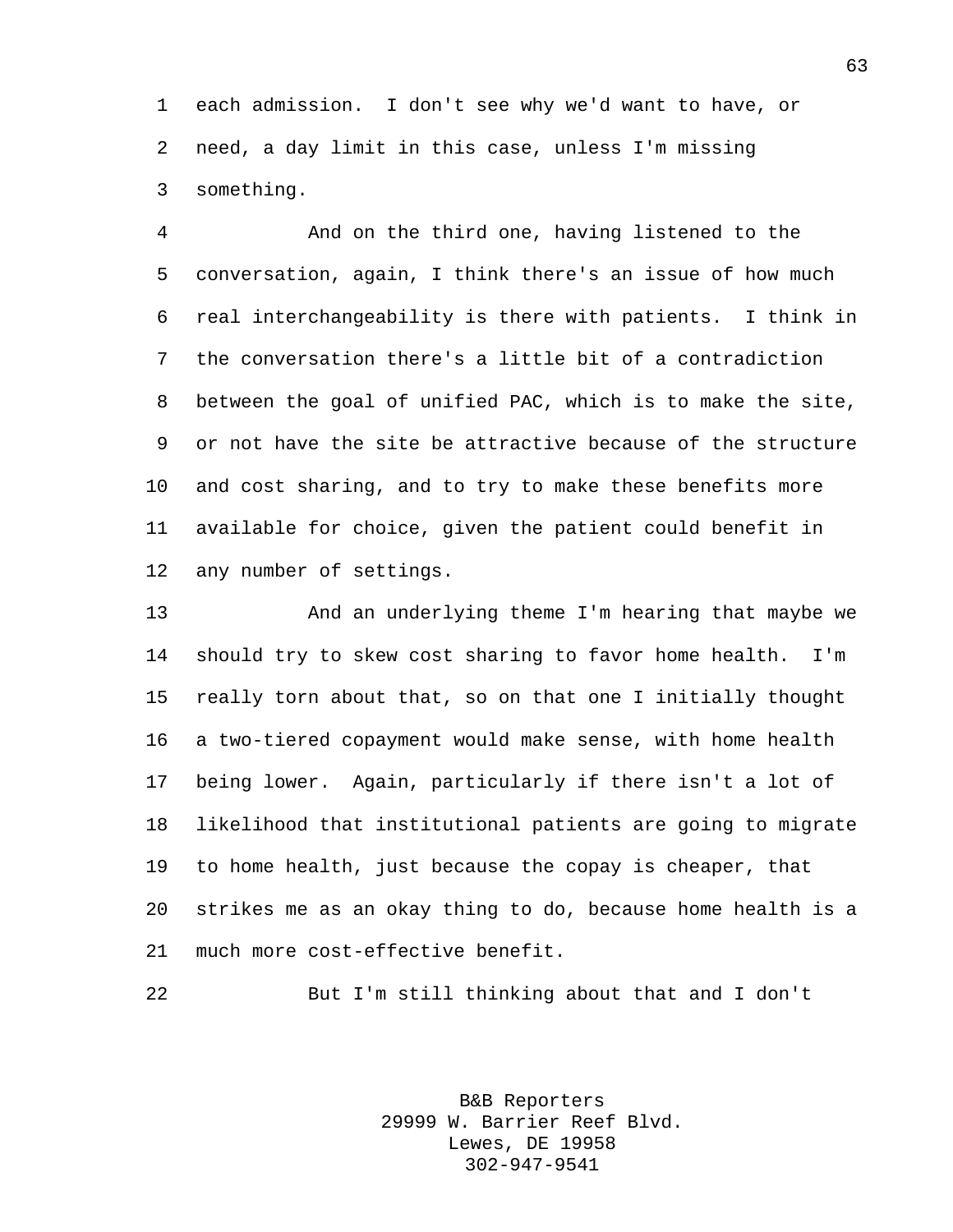like the idea of trying to mix signals to create incentive to take home health, even when you'd be better off in an institutional setting. So I want to make sure we don't go too far in that direction. But it strikes me that the copay should be lower for home health.

DR. CROSSON: Thank you, Kathy.

Dana?

8 DR. SAFRAN: Thank you.

 I add my thanks for your taking on this complex issue. I've been struggling with it, and this conversation has been helpful. And your answers to the questions I had before were also helpful.

 I think that I'll start by saying Marge's comments at the beginning really to me underscore the magnitude of the communication challenge we have in front of us if we go this path because this would be a monumental change. And beneficiaries as well as the people hoping to organize their care would need to really understand what we're doing and why.

 The second thing is that part of why I've been struggling -- and I think it's sort of come out in a lot of comments in the last 20 minutes or so -- is that on the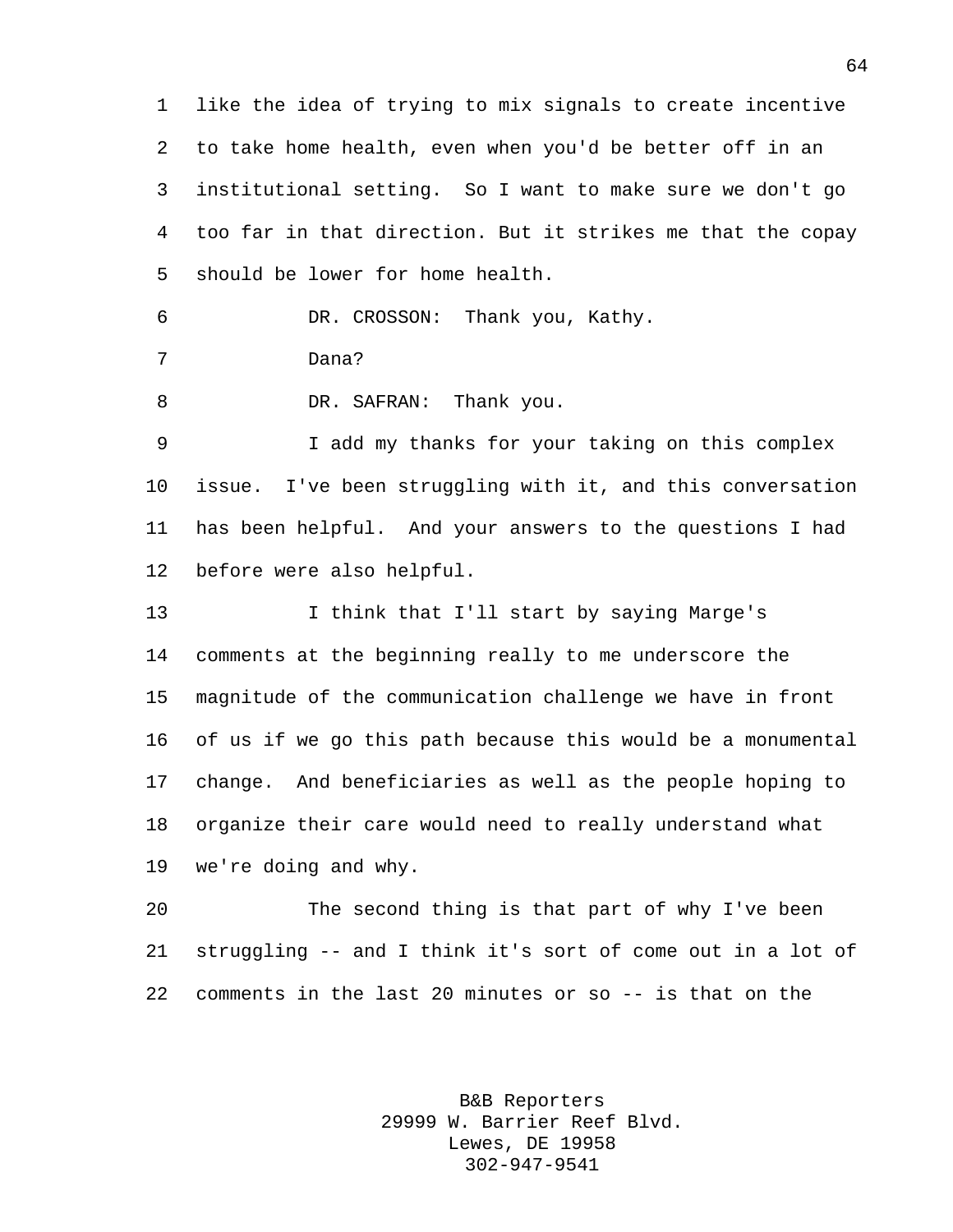provider side, I really understand trying to equalize payment for patients who are clinically the same, regardless of which setting. But I don't think that's the same as saying that we're indifferent about which setting patients receive their care in or that these different settings are good and do well, the same things. So that's part of why I'm struggling with how far do we actually go. It makes sense for a given patient who could be treated in any of these settings, let's pay the same, regardless of which setting. That makes total sense to me. It doesn't make sense to me necessarily, then, on the flip side to align our payment approach, cost sharing approach for the patient so that the incentives about which setting they go to are the same. So that's where I'm struggling a bit. I think, in essence, I land a bit where Jonathan Perlin was. I didn't disagree with anything you said, Jonathan. [Laughter.] DR. SAFRAN: But that home health feels different

 here, and part of why I think it feels different to me is that -- and you said it, Carolyn, in answer to a question

> B&B Reporters 29999 W. Barrier Reef Blvd. Lewes, DE 19958 302-947-9541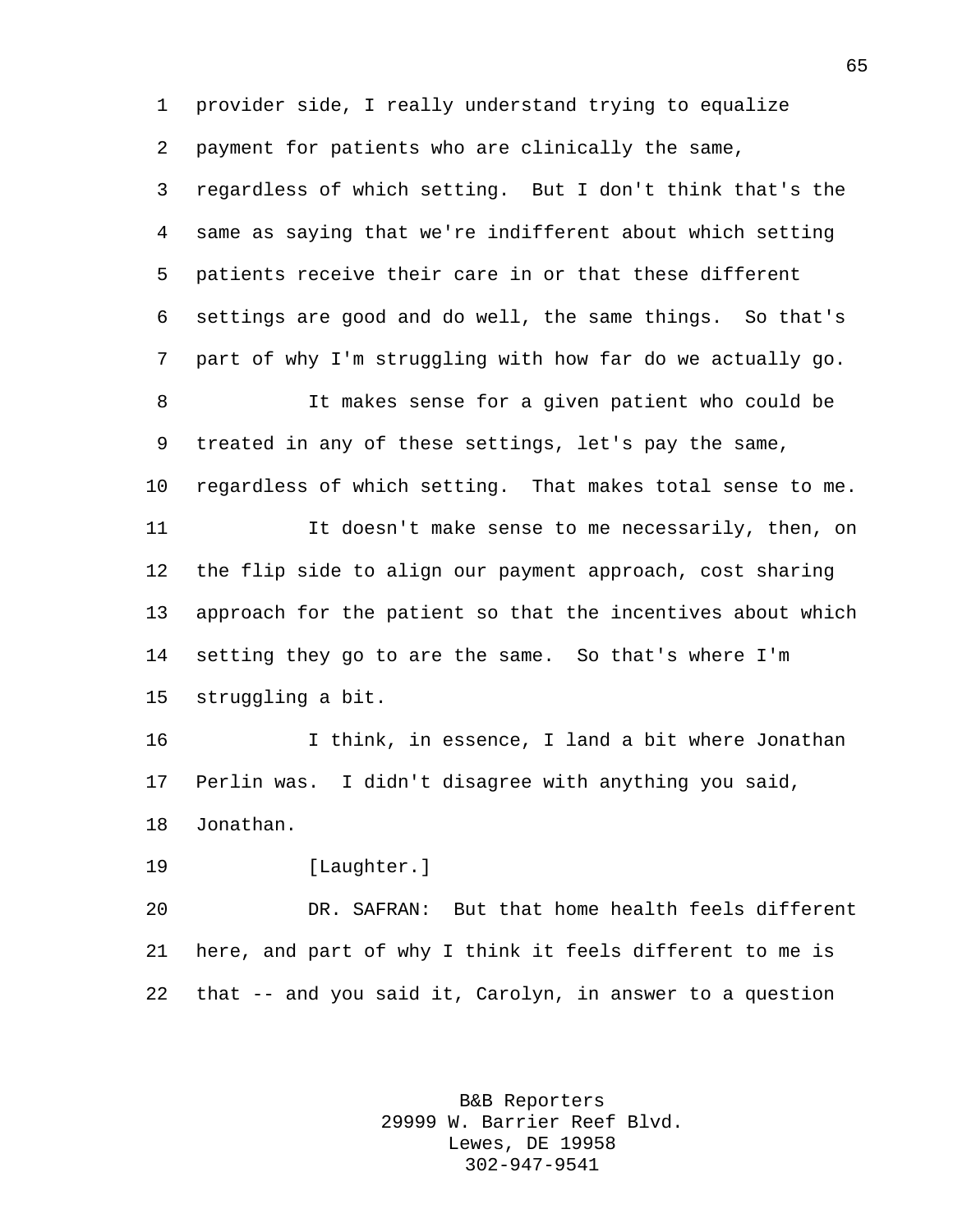before. There are social factors that enter for a given patient with a given clinical profile. There are then other factors, mostly social ones, that decide like is it this setting or that setting. And that says to me that we should think carefully about how far we go in neutralizing or equalizing the way that cost sharing is between institutional versus home health settings.

 So on your specific questions, prior hospital stay, I would say absolutely would not want to see us impose one for home health care. Inducing that much more hospital care really makes me very uncomfortable, unless we're thinking that we would, on the flip side, just be dis-incentivizing that much more home health care. And that doesn't seem like a good idea either. So I'd say no there.

 And I don't know about -- I think all the smart things have already been put on the table about is it really helping us to have a hospital requirement for SNF or to the two-thirds of beneficiaries who are already in managed arrangement kind of almost start to take care of that for us. So I don't know for the institutional whether we need that.

> B&B Reporters 29999 W. Barrier Reef Blvd. Lewes, DE 19958 302-947-9541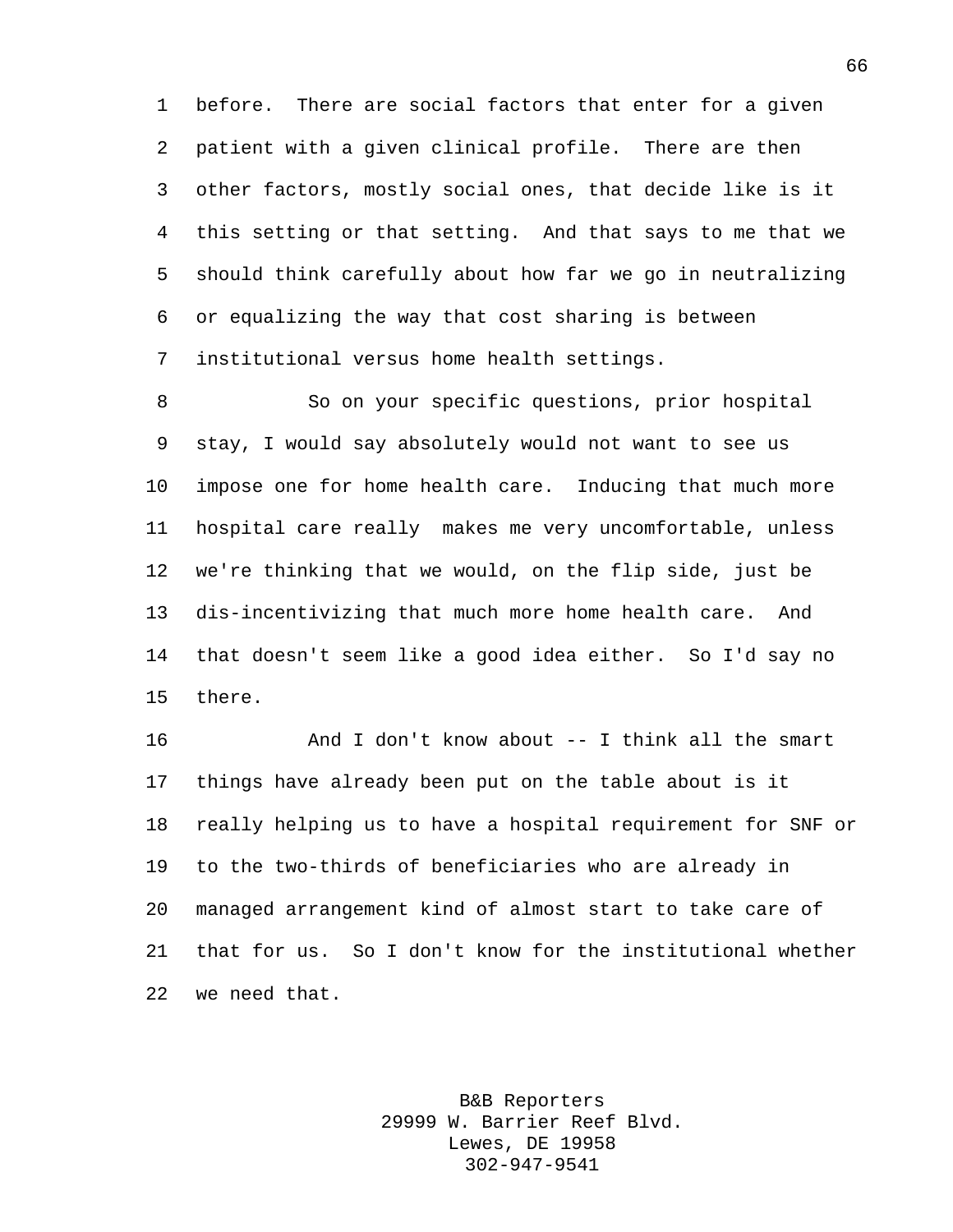Uniform limit on days covered, I don't know that I'd go to uniform for some of the reasons that I have been spelling out, particularly wanting to preserve home health as a benefit that people take advantage of, if it can keep them out of higher-cost settings for longer. But I do think that having some kind of cap on the benefits across all of the settings -- and maybe it's at a dollar amount -- is a good thing to do.

 Uniform copayment. Now that I understand that -- and this goes to Amol's point. Part of my worry in my question before was I thought payments were going to be on a percentage basis based on that provider, like coinsurance, and that would be terrible. So I loved your answer that these are flat-dollar amounts, and it doesn't actually matter which provider type.

 So I do like the idea of uniform copayments, and since the underlying costs are going to be different, I could be okay with the same percent, regardless of which setting.

So let me stop there. Thanks.

21 DR. CROSSON: Thank you, Dana.

Bruce?

B&B Reporters 29999 W. Barrier Reef Blvd. Lewes, DE 19958 302-947-9541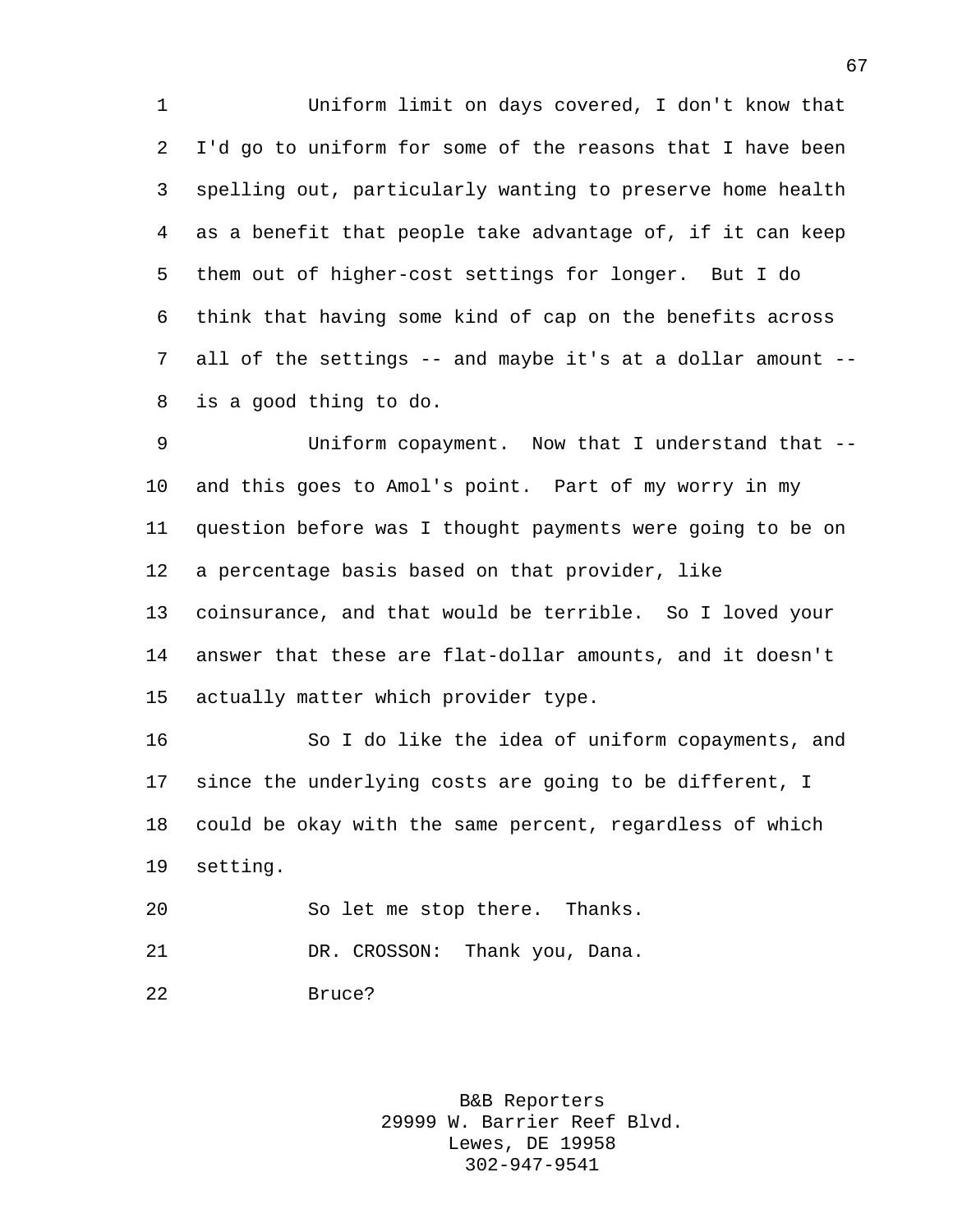MR. PYENSON: Thank you very much. I was struck by something I think David was suggesting, which is that the hospital requirement for SNF might be waived if someone came from the community but would not be waived if someone was a nursing home resident. That would seem to help solve some of the concerns. On the prior hospital stay required just to connect to the discussion yesterday, I think yesterday we heard that 20 percent of hospital admissions are potentially avoidable because they're ambulatory care- sensitive. There's other categories of avoidable hospitalizations, such as preference, sense of admissions that are there. So the prior hospital stay required seems connected to another archaic issue left over from the 1960s, which is the failure to recognize that today we have

 hospitalization is necessary. That seems connected to a solution on this hospital required, prior hospitalization required.

relatively good objective criteria for when a

 I'm wondering if looking for objective criteria on SNF required or home health required would be a

> B&B Reporters 29999 W. Barrier Reef Blvd. Lewes, DE 19958 302-947-9541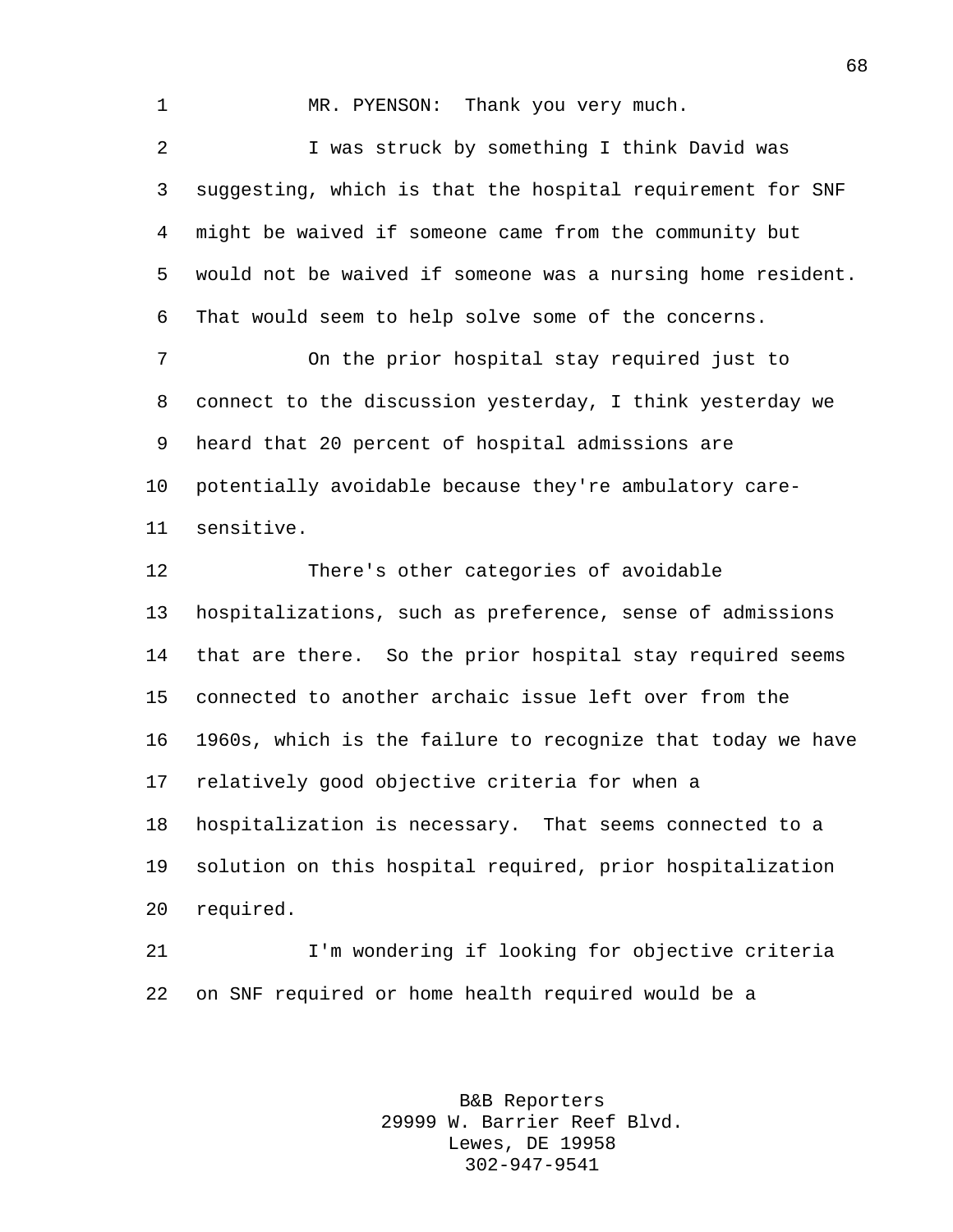worthwhile venture. I know there's been some frustration in that, but give where we are with data and the advance of medical knowledge and outcomes, I'd suggest that a utilization management approach be adopted for many to these services and would point out that there are similar kinds of criteria that have been used for things, for example, in DME to get a hospital bed or to get a motorized wheelchair. So I think that would help solve some of the concerns we have, and there seems to be enough interest, enough importance, and enough money in post-acute care to justify the development of those.

12 DR. CROSSON: Thank you.

Kathy, do you want to comment on that?

 MS. BUTO: Yeah. Some of my comments about prior hospitalization are a holdover from the catastrophic experience where -- and other experiences where if you lift a requirement that had its intent sort of associated with a particular kind of benefit, you will see a huge surge and increase in utilization.

 I also know that utilization management tools are very difficult to deploy and are very budget dependent. So I would never rely on utilization management to try to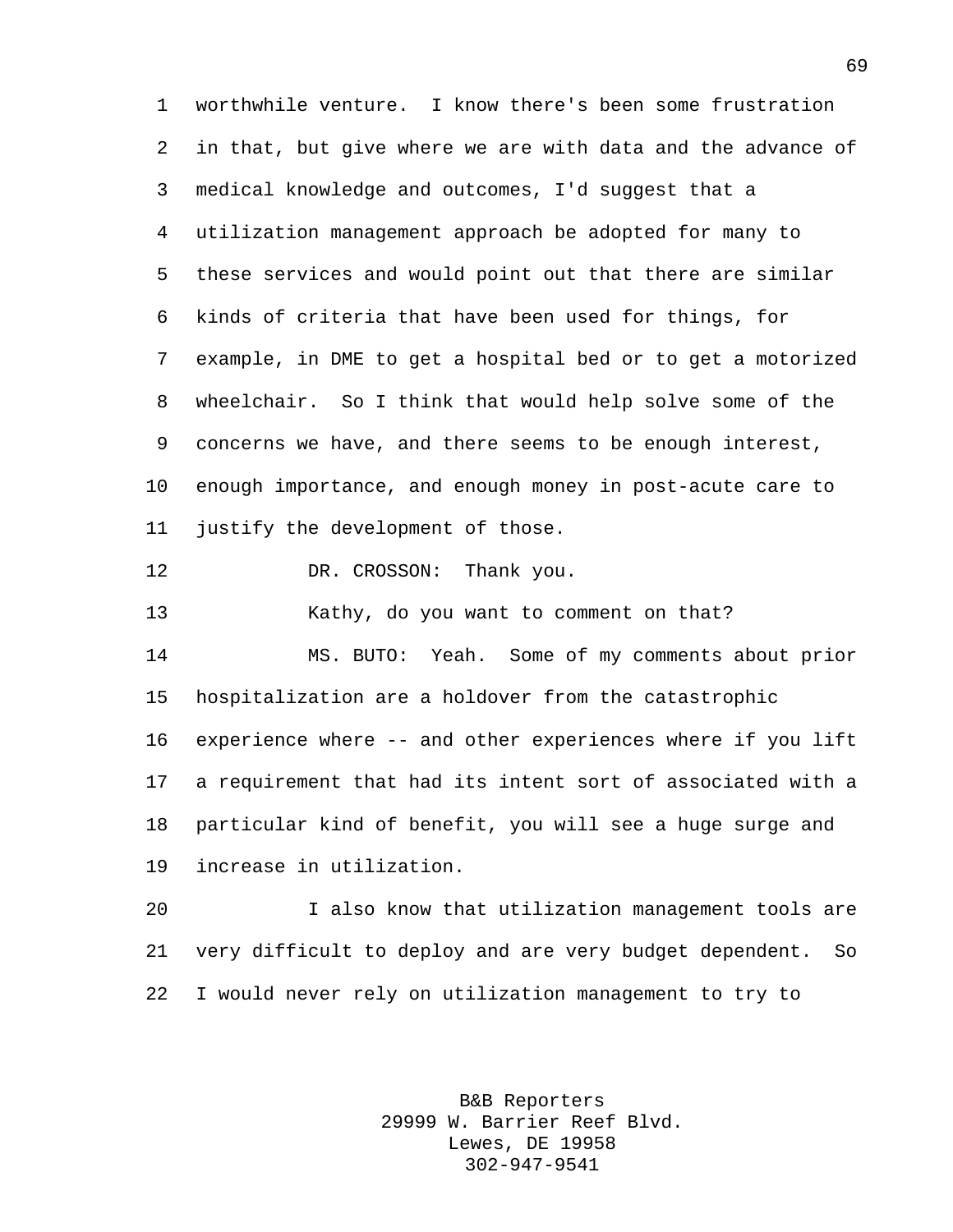manage this benefit. I just wanted to say that because I think, administratively, it's very hard to do, to manage something where you sort of open the door and there's a huge potential beneficiary population involved and then try to manage it kind of after the fact. So I think that's just really tough to do.

 DR. CROSSON: Let me just be clear. At the level of CMS, we've already heard that for MA plans and ACOs in terms of managing --

 MS. BUTO: Right. I'm talking about -- yeah. 11 DR. CROSSON: Yeah, right.

 MS. BUTO: As I understand it, MA and ACOs can waive the three-day stay now and are doing so.

 DR. CROSSON: Among other ways to manage utilization.

MS. BUTO: Yeah, right.

DR. CASALINO: Jay, may I ask a clarifying

question about this?

DR. CROSSON: Yeah.

 DR. CASALINO: And then I have some comments for later.

Kathy just said we'd get a huge surge if we took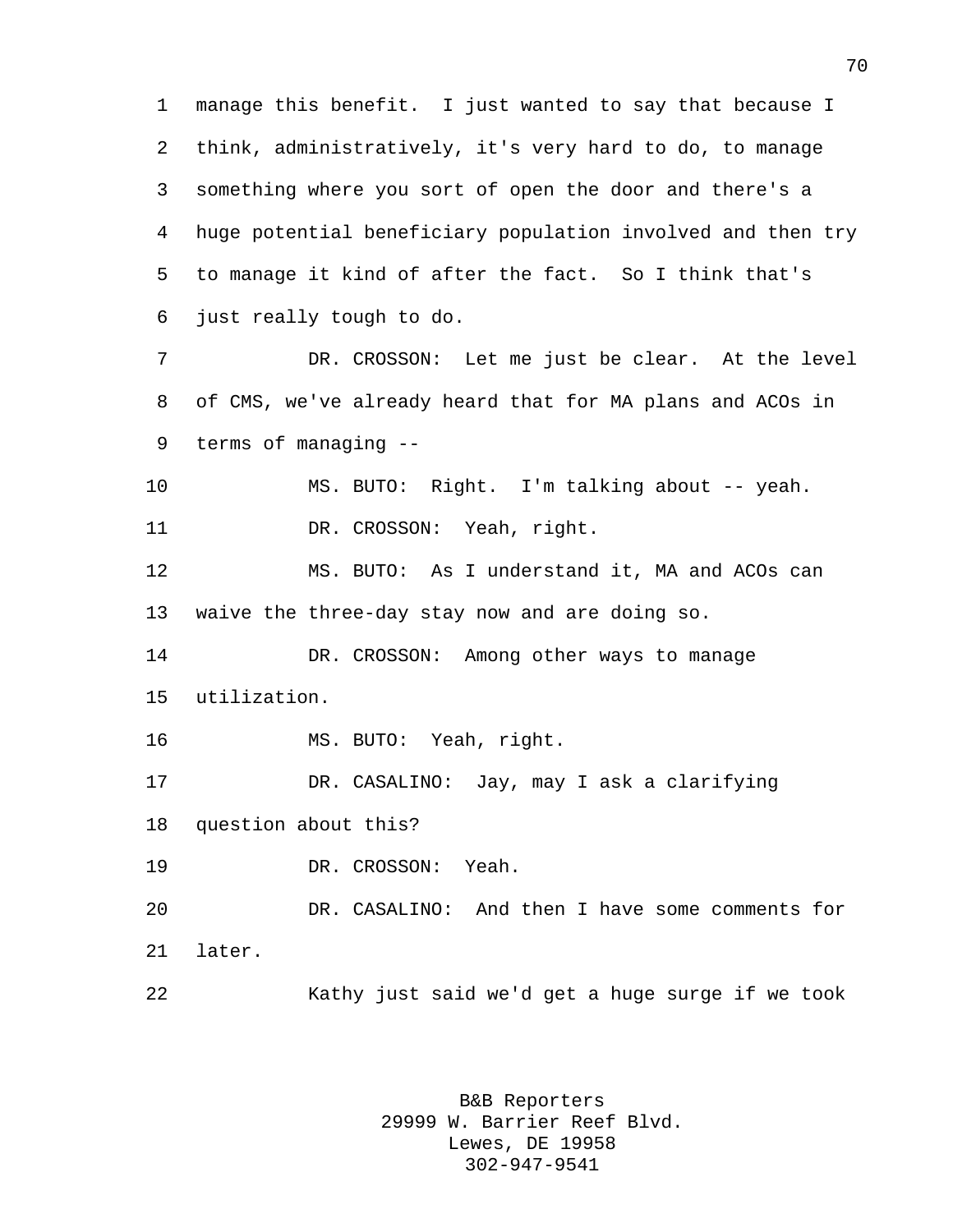the three days away.

MS. BUTO: That's my --

 DR. CASALINO: Yes. And I saw Amol and David nodding.

 But I haven't heard you guys say that. You said that you think that some of the doubling or whatever it was, when the three-day requirement was removed, was from SNFs requalifying patients. Do we know how much there was of just people being admitted straight to SNFs from the community?

 There seems to be a little bit of an unspoken assumption here that people kind of like to go into SNFs, 13 and  $I'm$  not  $-$ 

14 [Laughter.]

 DR. CASALINO: I'm not sure that that's really true.

 So do we have any data on that? I don't think we should just assume. This is not like you can get an MRI of your knee the first time you sprain it. This is going SNF, which is not the most pleasant environment in most cases. I'm trying to separate the two.

DR. CARTER: So why don't we go back, because

B&B Reporters 29999 W. Barrier Reef Blvd. Lewes, DE 19958 302-947-9541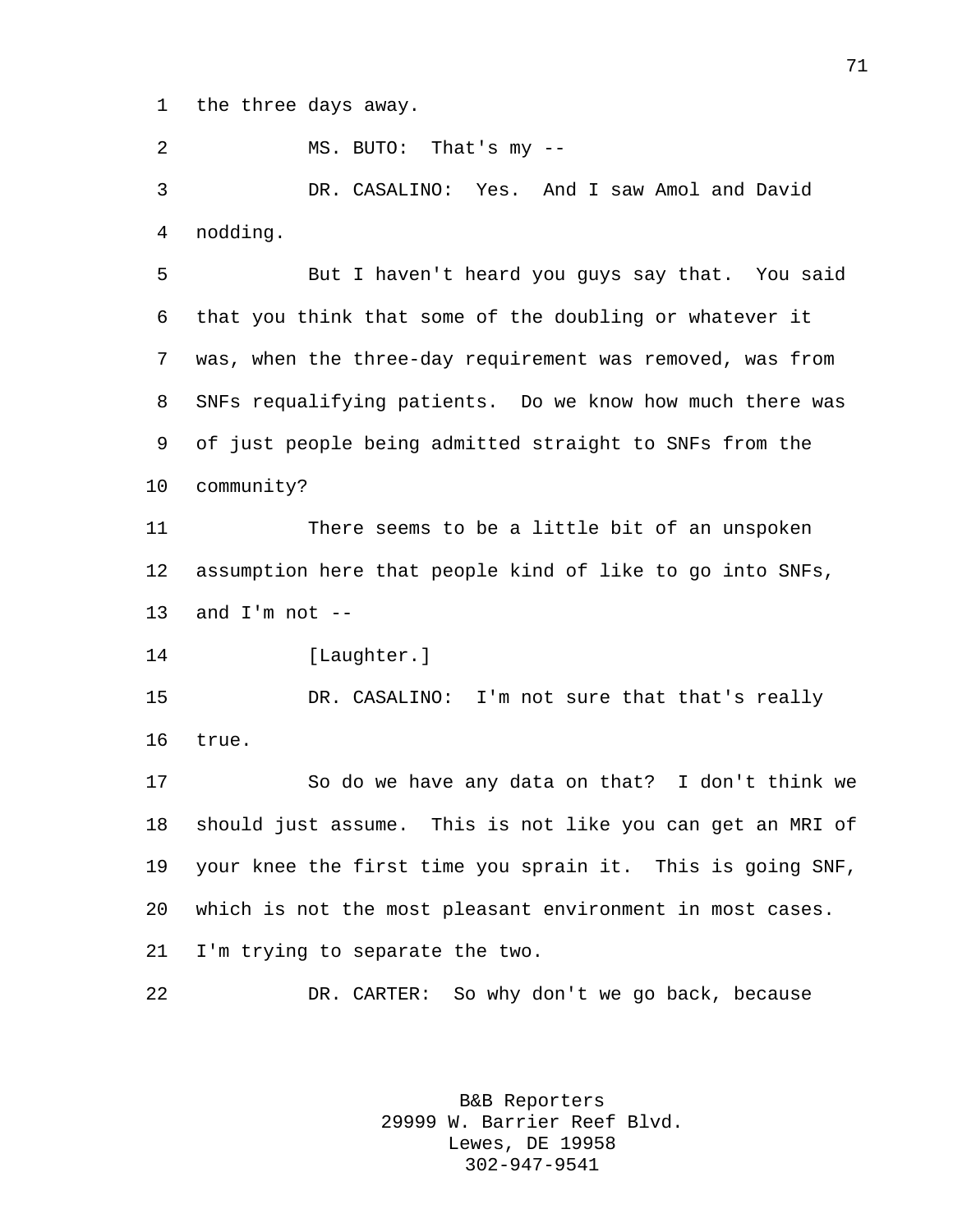there were two or three payers that looked at the effect of catastrophic.

 Now, of course, there were many things going on at the same time besides the three-day, and so I'll see whether those papers tried to tease that apart and whether they looked at the use of community admits versus the nursing home residents. And we'll see what there is there. DR. CASALINO: It is an important question, right? 10 DR. CARTER: Yes, I agree. DR. CASALINO: Because there could be some kind of barriers put in place to SNFs requalifying perhaps. 13 DR. CARTER: Mm-hmm. DR. CASALINO: Now, if the idea of people going directly into SNFs from the community and that there be a huge surge, inappropriate surge in that is incorrect. That matters. DR. CARTER: Yes, I agree. Yeah. DR. CROSSON: Okay. We have Pat, Marge, Paul, Warner, and Larry. And we have exhausted our time for this discussion. MS. WANG: So I will be quick.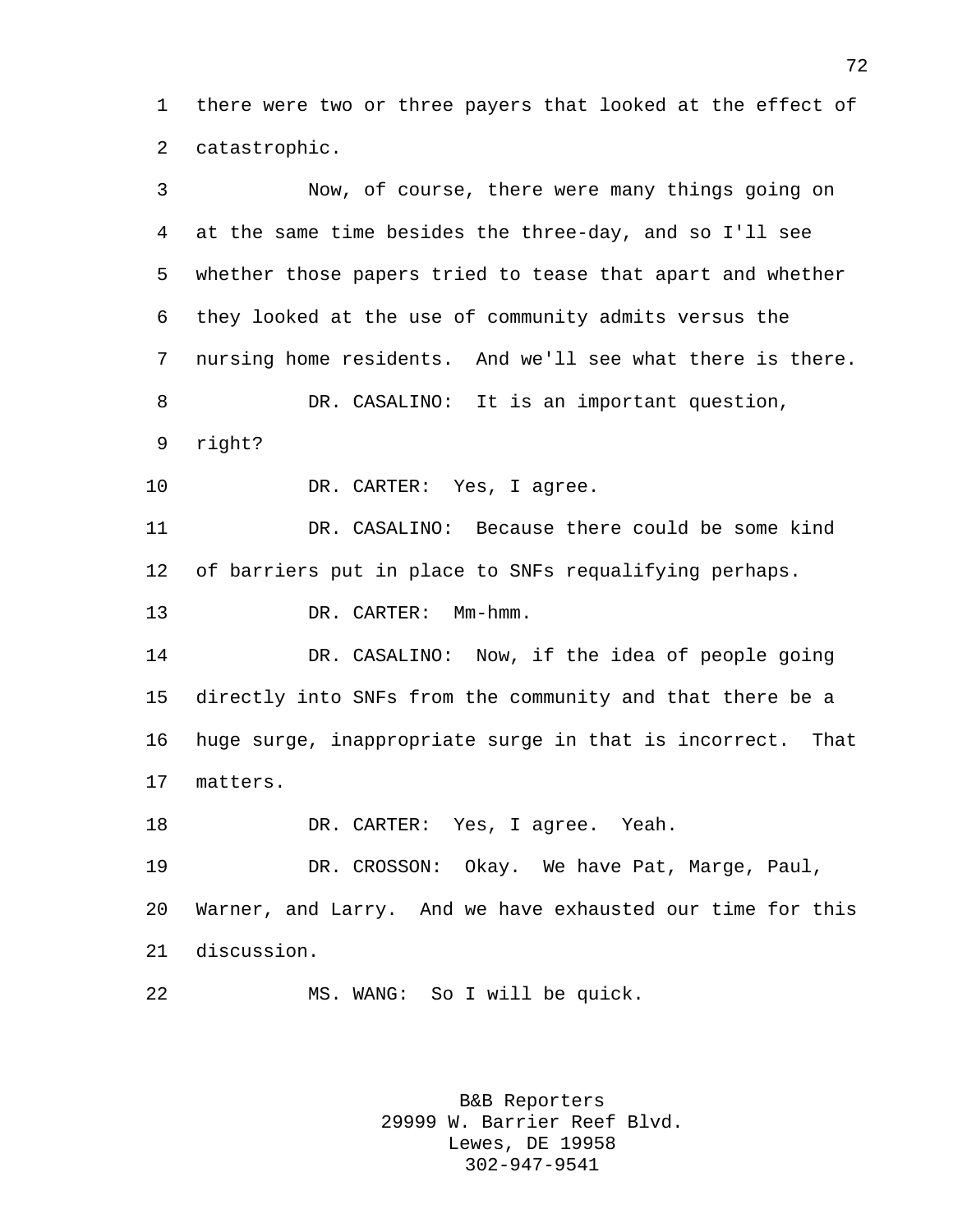DR. CROSSON: I'm going to beg conciseness. MS. WANG: So I'm just going to go. For the three questions that you have here, in the first one, I would say do nothing. I would leave the requirement in for SNF with the caveat of maybe looking at the average short stay today and sort of maybe making some recommendations of modifying the three-day to something else.

 I would not put a requirement for an inpatient stay to be a requirement for another inpatient stay, which is LTCH and IRF. It's not a problem today. Don't fix it if it ain't broke.

 I'm with Kathy in trying to understand more about home health and the community it knitted. When I listened to the conversation, I know that I myself, this particular treatment modality is something that seems like has a much broader range of what is being done and for what reason. I would think it would be very helpful to learn more about that.

 On the second one, uniform limit on days covered, I take the point that David raised. My only concern is that when a state-based payment is developed that there be

> B&B Reporters 29999 W. Barrier Reef Blvd. Lewes, DE 19958 302-947-9541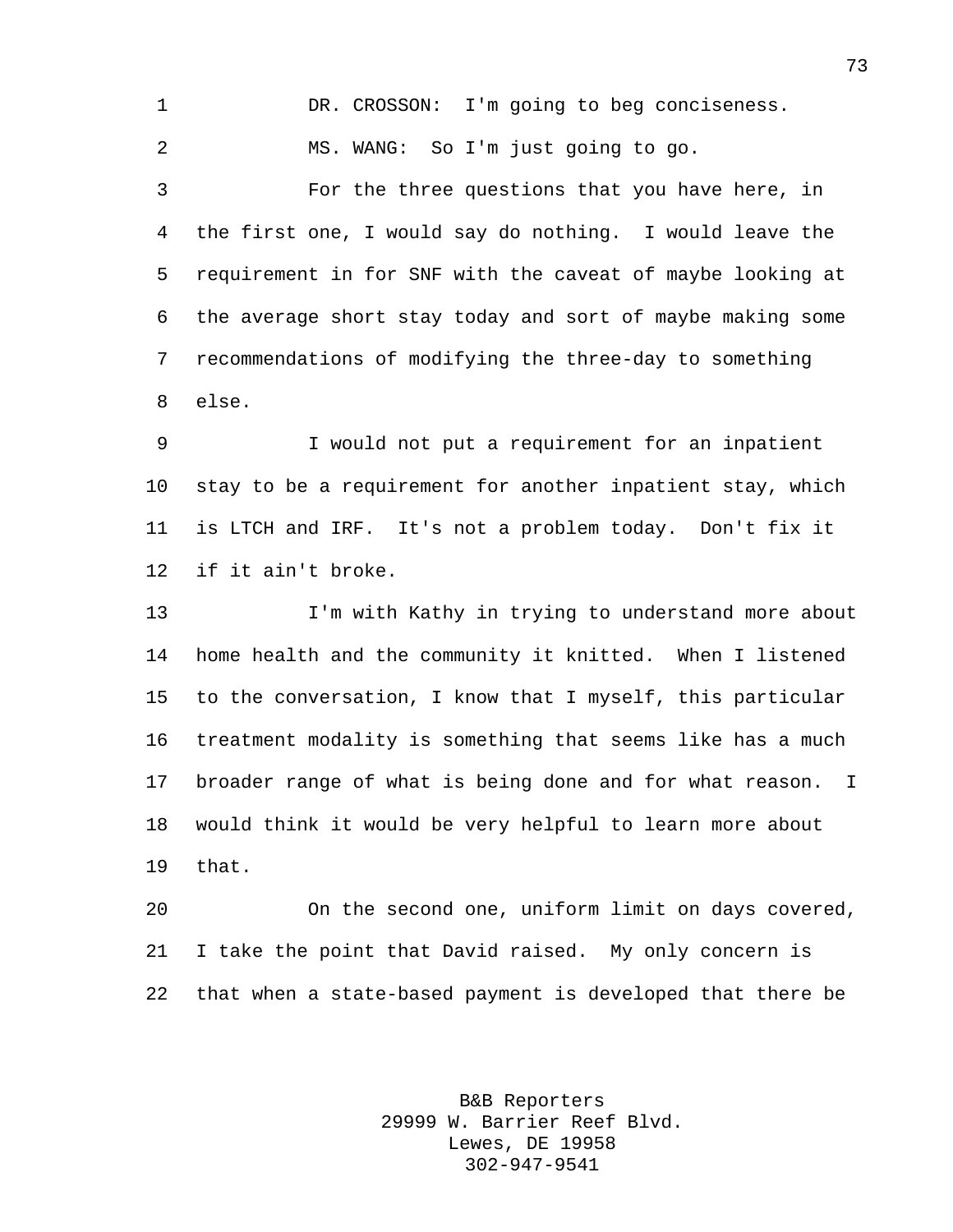some sort of outlier for length of stay so that we don't create disincentives to keep people who need to stay for 100 days. I mean, those poor people. After that, today, after that limit is exhausted, there's no place for them to go. There is no insurance that is going to cover them. So that's a tough situation to be in.

 On the third, for copayment, I think I agree with my colleagues here. I have the most confusion around home health. It does seem like it should be lower, but I would benefit at least from understanding more about the nature of the services there.

 On the prior hospital stay, the reason that -- I think it would be helpful to learn more as you dig up the old research. The one thing that I would say that I like about the way the system works now is that it is an extra benefit to join a managed system, whether it's an ACO or an MA plan, and clinicians should understand that when they're counseling their patients. And maybe it creates an indirect incentive to boost participation in value-based managed Medicare as opposed to flat-out fee-for-service. So, in a way, we are differentiating the benefit as between MAP-niched environments and straight out fee-

> B&B Reporters 29999 W. Barrier Reef Blvd. Lewes, DE 19958 302-947-9541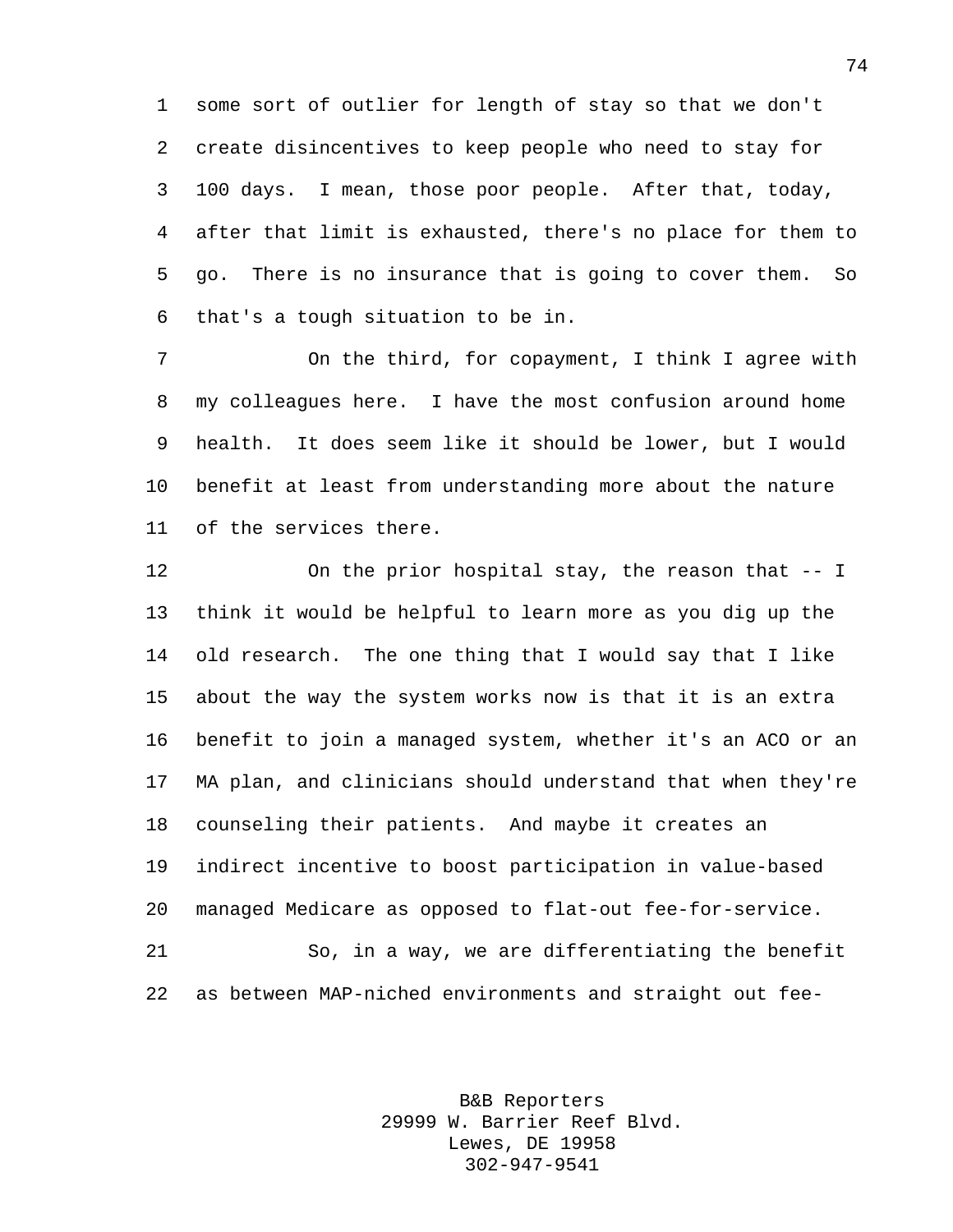for-service, and I like that.

DR. CROSSON: Thank you, Pat.

Marge?

 MS. MARJORIE GINSBURG: I will also try to be quick.

 I'm beginning to think that maybe PAC, it's time to put that term to rest. We've been focusing everything around acute care, as if that is the centerpiece of health care, which it probably is, but regardless, we're trying to move that away from being the center of health care.

 So my first suggestion is we change PACs to community-based care. We move the LTCHs over to the hospital, acute care. I'm not sure what to do with IRFs, but the rest is community-based care, so that's my one point.

 The other is right on home care, and I do speak form some experience with this. Home care is a preventive service. the reason why so many people get it, not counting those that came directly from the hospital, is they've got a medical need that can be addressed in the home, and this is, in part, to keep them healthier, to keep them out of hospitals.

> B&B Reporters 29999 W. Barrier Reef Blvd. Lewes, DE 19958 302-947-9541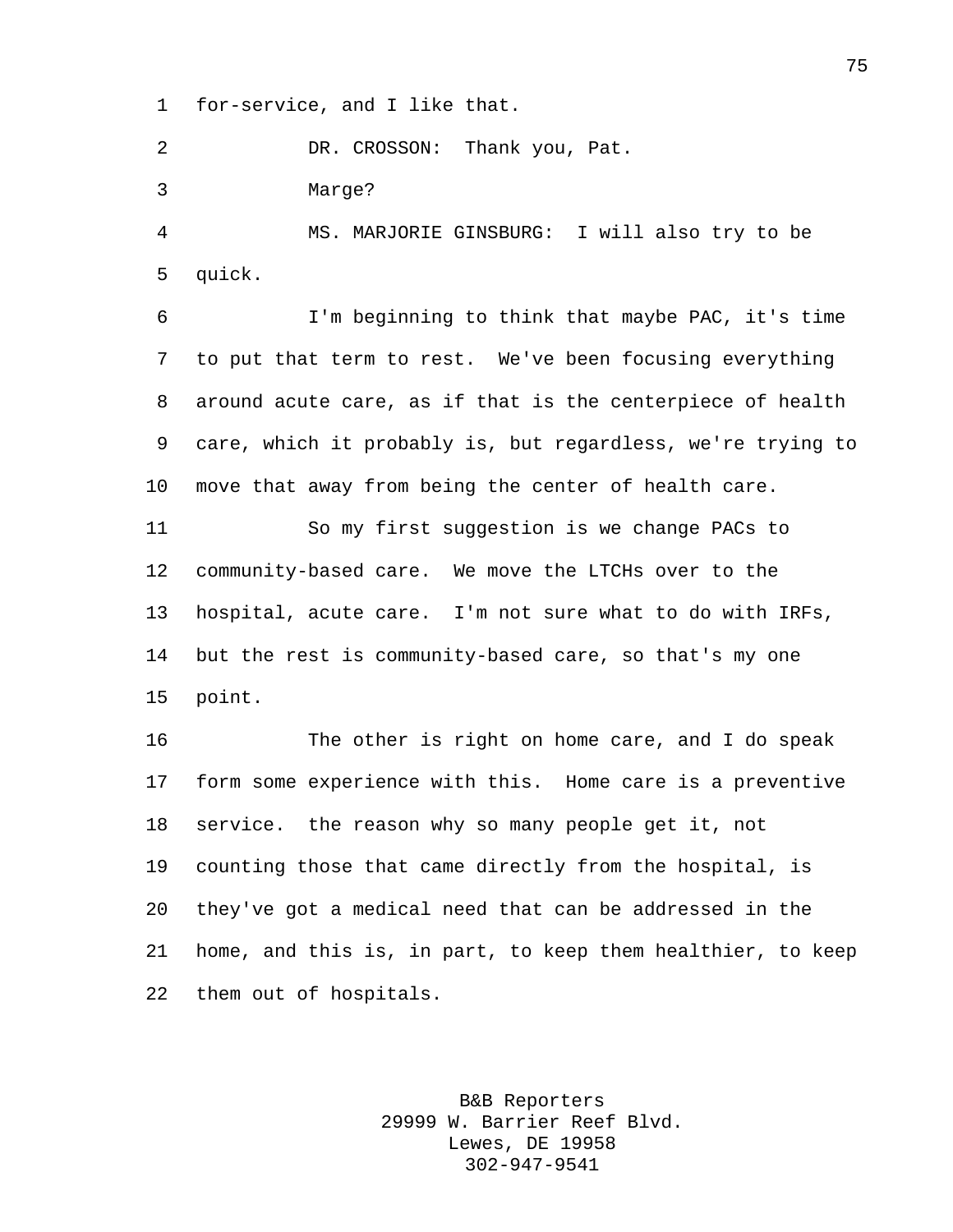I don't think we want to do anything to discourage that, except maybe put a limit on the number of days. I would not put any cost sharing on patients for home care because my fear is they would then turn it down. I don't need that.

 The doctor says you need to go into the hospital. You go to the hospital. Even you go to the SNF. But if he says you need home care and if there's anything about it that patients are feeling uneasy about, they can turn it down. And if they're paying a piece of it, I worry that they will turn it down, and I think of it more in terms of that category of prevention that we now provide for free for seniors to get their preventive exam once a year. To me, that's really how we should be looking at home care.

 We do have to put some more boundaries around it because it's gone wild, but I think we can do that without any cost burdens on the patients.

Thank you.

DR. CROSSON: Thank you, Marge.

Paul?

 DR. PAUL GINSBURG: Sure. I think it's terrific that we've had this discussion, which has forced us to

> B&B Reporters 29999 W. Barrier Reef Blvd. Lewes, DE 19958 302-947-9541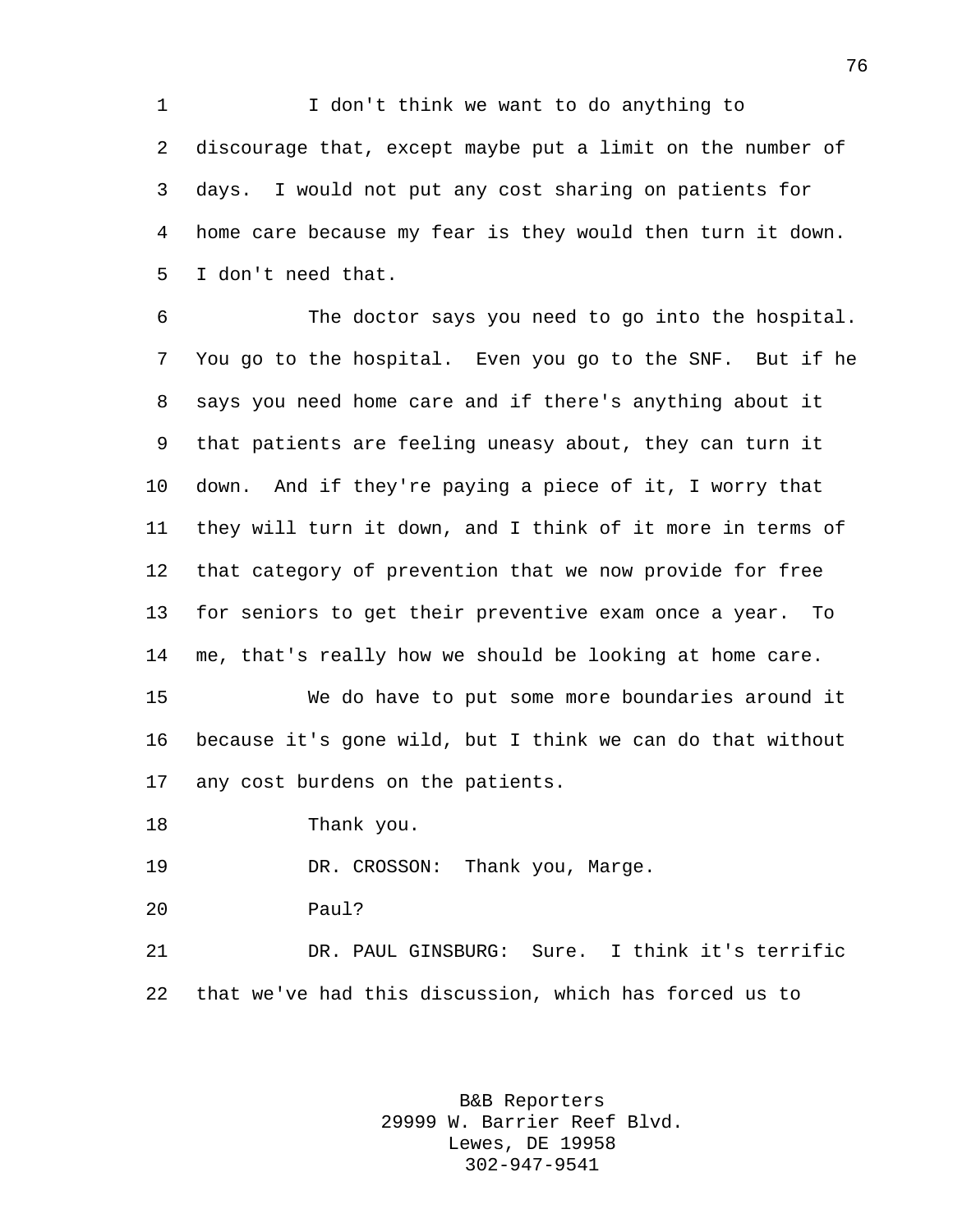really grapple with this ignored-for-years cost sharing structure, and I think that's going to be a real benefit of having pursued PAC PPS.

 Just one thing on the home health. Marge, I think when you have zero cost sharing, then you get fraud, and that's been our experience with home health. I know the virtue of not having any barriers for something that might be preventive, but when you go to the extreme of having no cost sharing, then you're just opening yourself up to fraud.

 MS. MARJORIE GINSBURG: It's not the patients that are committing fraud.

 DR. PAUL GINSBURG: I know. But you want the patients to block the fraud.

 MS. MARJORIE GINSBURG: And do we really think that they --

 DR. PAUL GINSBURG: I mean, I'm going to have to pay \$10 a day for this? Get out of here.

 DR. CROSSON: Okay, all right. Let's not have a debate on honesty. Go ahead.

 DR. PAUL GINSBURG: Yeah. But, actually, the final thing I want to say is that I'm really glad that

> B&B Reporters 29999 W. Barrier Reef Blvd. Lewes, DE 19958 302-947-9541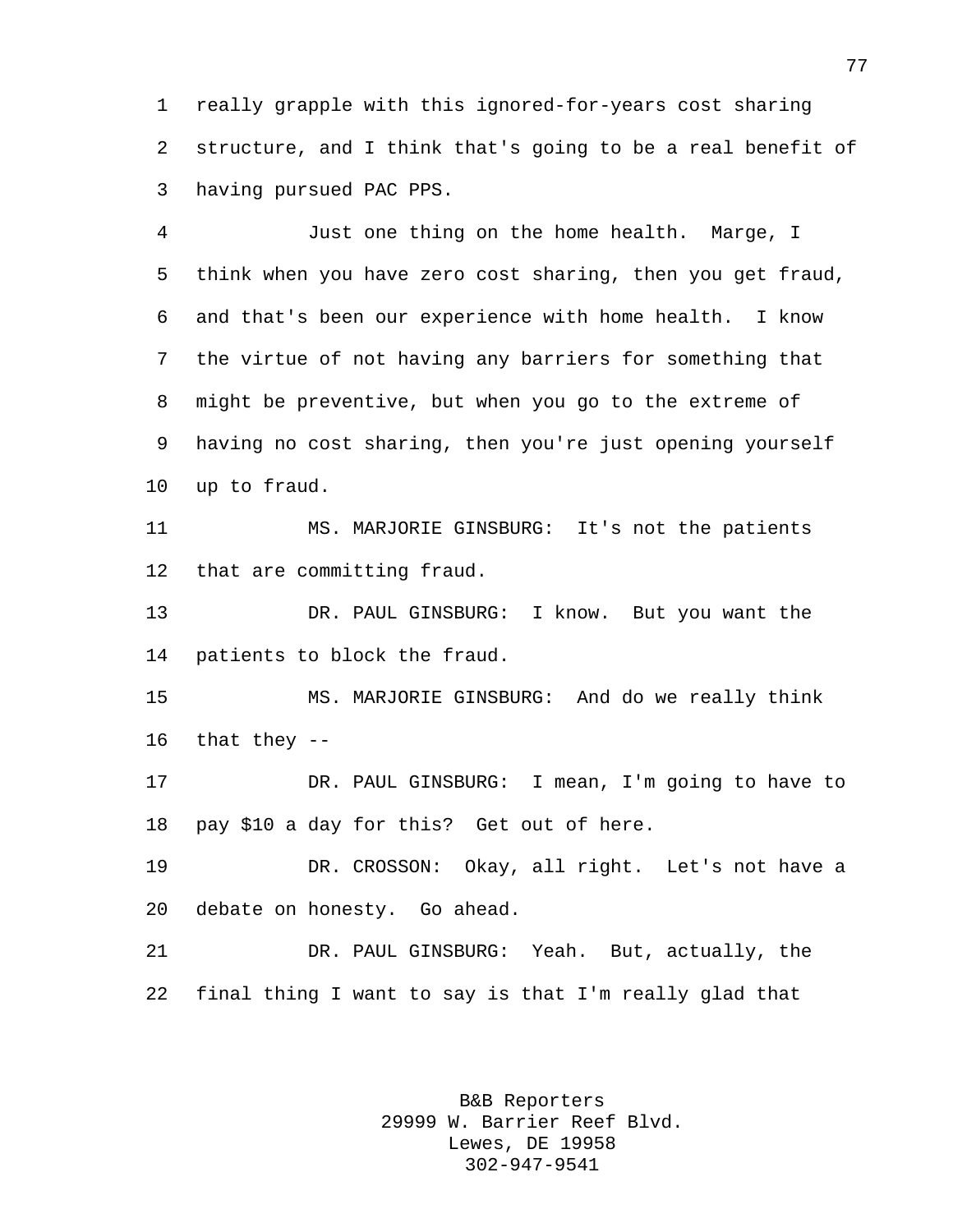David brought up this issue of having some redesign of supplemental coverage to be consistent with the best cost sharing approach we can come up with, and I think we want to do this in other areas too.

 When we look for better ACO models, ones that engage beneficiaries, there's likely to be a supplemental coverage component to that, so that the supplemental coverage doesn't block all attempts to engage beneficiaries.

10 DR. CROSSON: Thank you, Paul.

Warner?

 MR. THOMAS: I think it's great work, and it's a tough situation.

 I think the idea of prior hospitalization, I think for me works with the institution, though I would not do that around home health. That's just my view. I agree with Marge that I think it's -- and Jonathan actually as well. I think it's a totally different situation.

 I think if you want to look to unified payments, I would go back to the word I know you guys have done and looking at it along diagnosis and looking at the type of care and trying to align along diagnosis, regardless of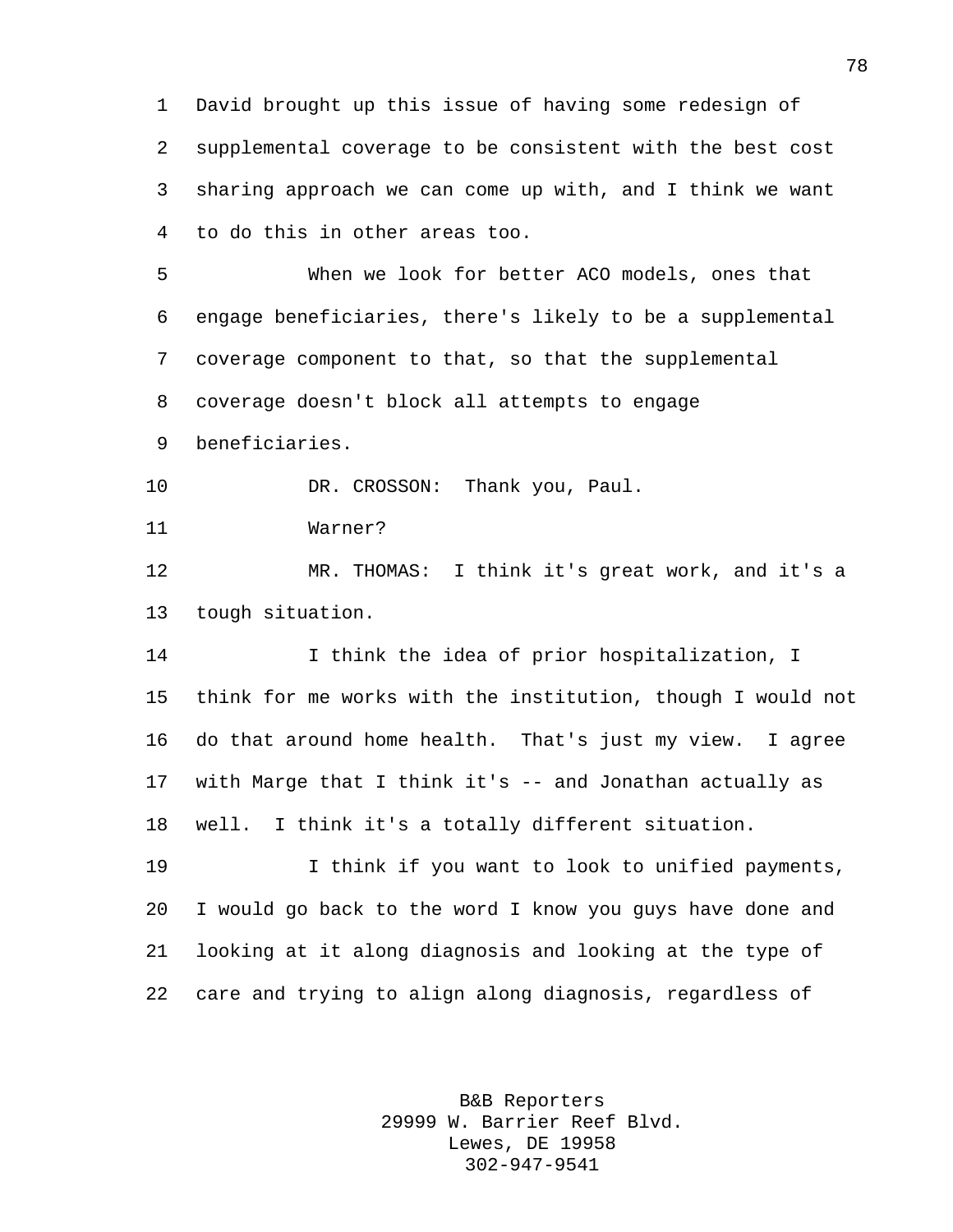whether you're in an IRF, a SNF, or an LTCH.

 I think we do that in hospitals, in acute care hospitals all the time. It's based upon the type of diagnosis, and you're paid appropriately for that diagnosis, regardless of kind of where you sit in the hospital. I think we could look at the same thing in post-acute.

 I think going back to the limit, I would put a limit on home health, but I wouldn't make it an absolute. I would have different milestones where you need additional review and approval because there is overutilization in this area, and we know there's a view.

 I think many times, going back to Marge's point, it's needed, but having the right review process would be important.

 I would like to encourage us. Whatever is learned from the information in the ACO or the MA world, I think we ought to be looking at that and trying to apply here because I think there is lower utilization in those areas. It would be interesting to see if you can prove it out, but I think there's a lot to learn that could be applied to this area.

> B&B Reporters 29999 W. Barrier Reef Blvd. Lewes, DE 19958 302-947-9541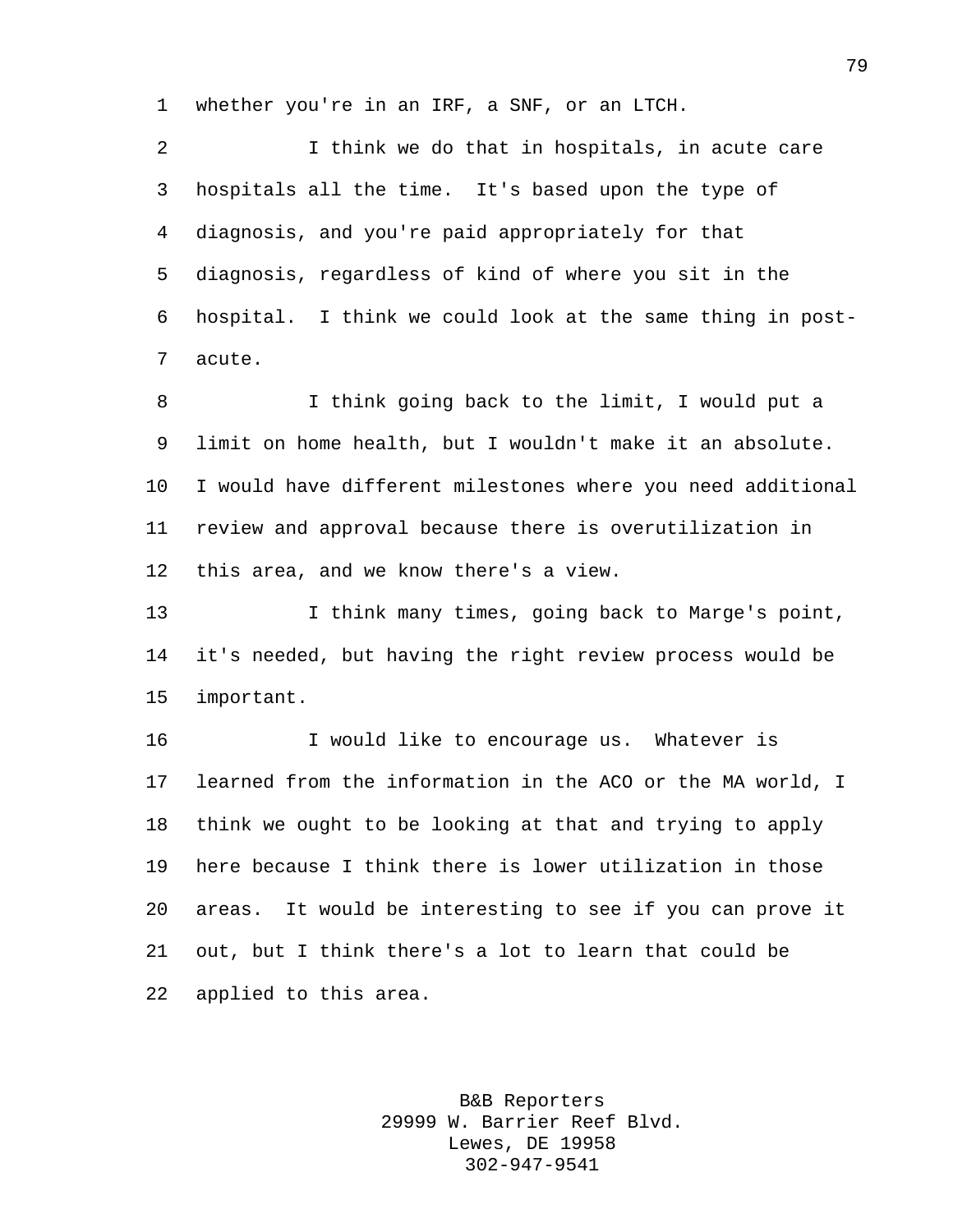1 The final piece -- and this is maybe a little off topic, but in the home health area, we haven't talked a lot about how digital and telemedicine is going to play in this world, and I think that is a big opportunity and probably going to be a very complex topic. There's going to be more and more digital home monitoring that's going to play out in home health world, and today it will all be out-of- pocket or retail-oriented. But I do think there's going to be opportunities to save other costs by doing those types of things to try to keep people in the home.

 And the last comment I'd make -- and I didn't really see the information here, but it would be interesting to look at acute care cost during the same 12- or 24-month period while somebody is in post-acute to see if there's any differential in acute care cost while folks are in these different modalities and try to understand is there any relation to a reduction in the acute care cost by utilization of certain services.

 Maybe that's been done. I'm not sure, but there might be some learnings there or reasons that we would want to focus on certain post-acute disciplines versus others if it has a material impact on acute care cost, so just a

> B&B Reporters 29999 W. Barrier Reef Blvd. Lewes, DE 19958 302-947-9541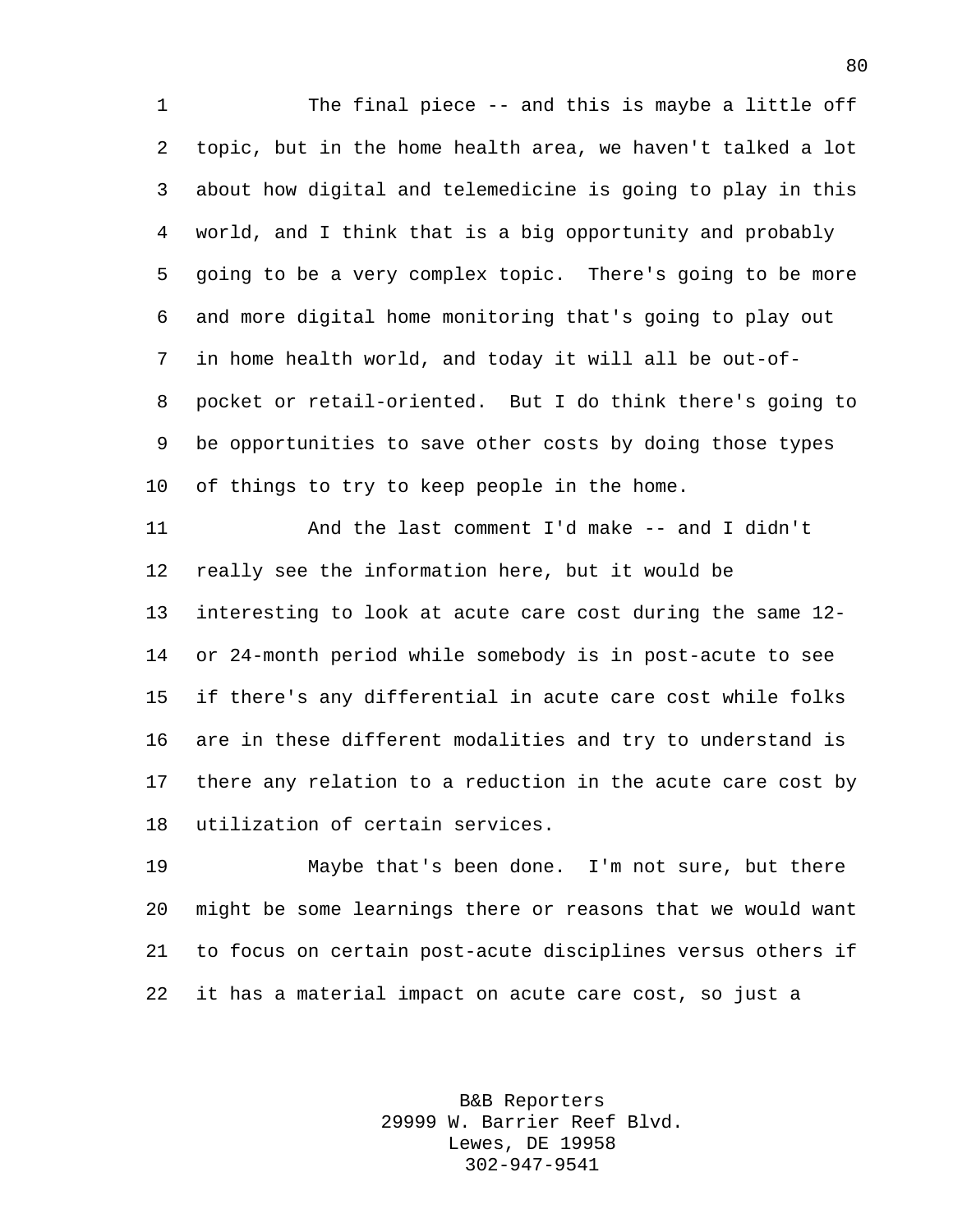couple other thoughts.

DR. CROSSON: Thank you, Warner.

Larry, last comment.

 DR. CASALINO: Briefly going from the third to the first, I think a uniform copayment, there's been some discussion of that, but speaking specifically about home health -- and let's say it was a per-stay payment for home health that was maybe lower for other places based proportionately on the cost. It's attractive in a way, but I think there are two problems. If it is very high, it's going to discourage people. If it's per-stay, it's going to have to cover the whole cost, potentially, or some kind of average from a week of home health to six months of home health. So it could be really an obstacle, that kind of per-stay copayment, to people who really just need a week or so of help and that would be paying very much for that compared to someone who needs six months of help and be paying the same amount. I think that is a little bit of an obstacle.

 The other side of the coin is once you've made your per-stay copayment, then there's really no incentive to stop with the home health, which can be nice to have

> B&B Reporters 29999 W. Barrier Reef Blvd. Lewes, DE 19958 302-947-9541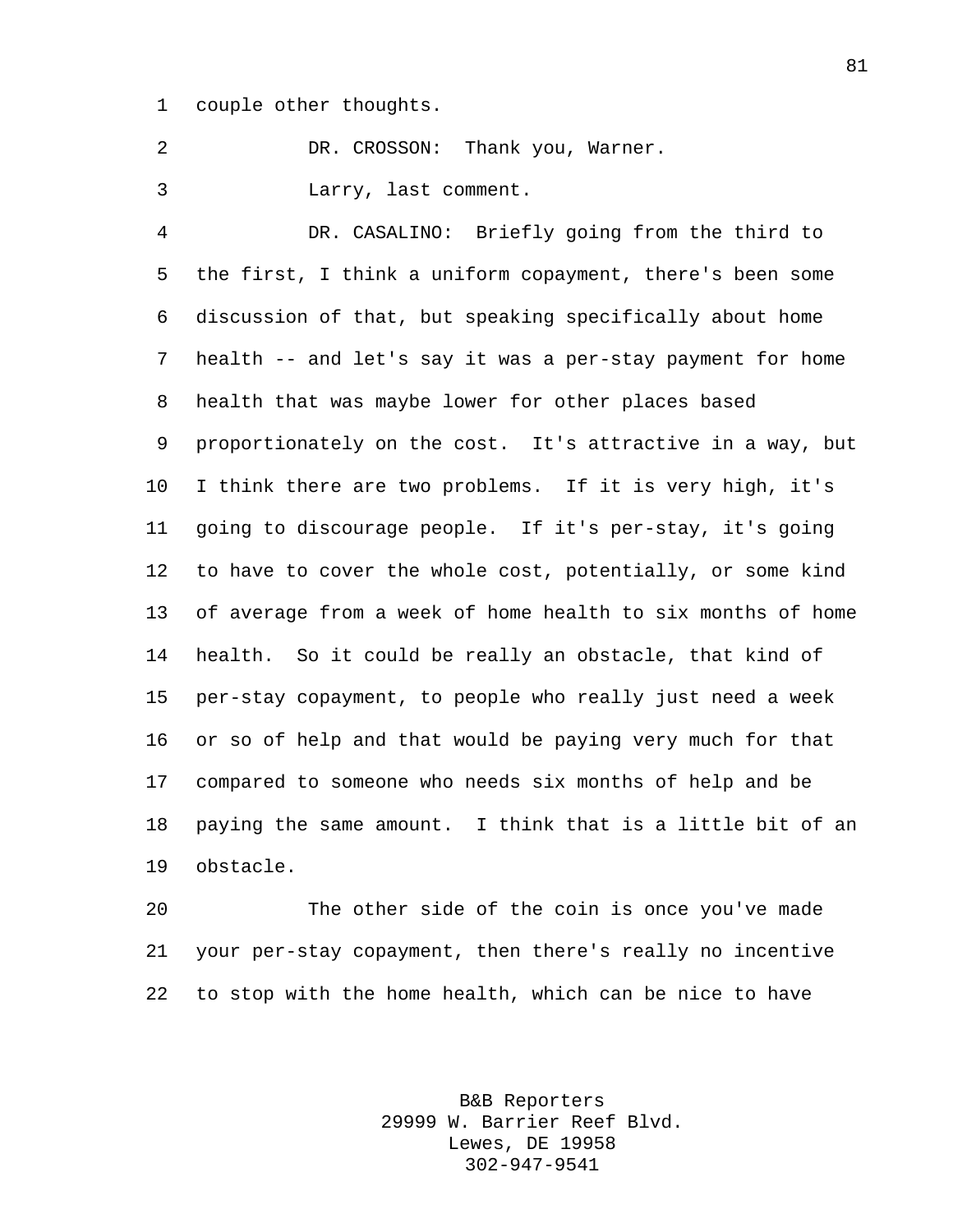because it helps in lots of ways, and even if you don't really need it anymore, it's nice.

 That's not really true with the three institutional sides. Most people don't really want to stay in an institution, but they might want to keep up with home health as long as they could. So I do see some problems with per-stay for the home health.

8 Home health seems to be what we're all mostly talking about because it is the problem in trying to make something unified, I think. There probably should be some kind of limit on days. I'm not sure that that's a separate issue from the issue of how you actually pay. I think we all agree that it shouldn't be free forever to get home health.

 I've already addressed, I think, from a clinician point of view, the three-day stay for SNFs is hard for doctors to understand. I think that Bruce and maybe a couple of other people since have mentioned that maybe the idea of eliminating that for community-based patients but doing something a little different to try to prevent nursing homes from qualifying people for that inappropriately would be something to look at, although I

> B&B Reporters 29999 W. Barrier Reef Blvd. Lewes, DE 19958 302-947-9541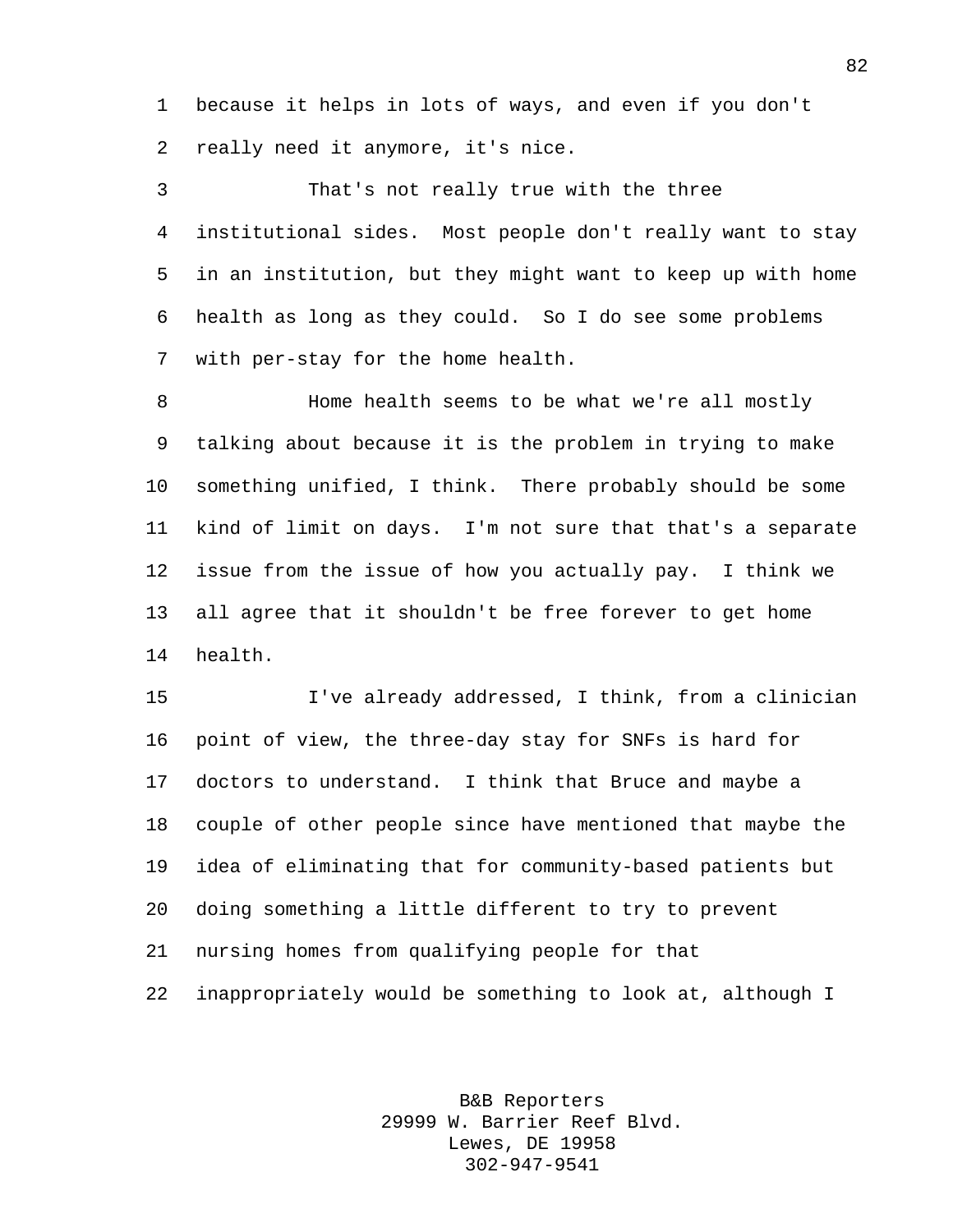suppose the argument could be made that that's really discriminating against people who are in SNFs already. Why should they be treated differently from someone in the community? DR. CROSSON: Thank you, Larry. Good discussion. Carol, Carolyn, you've got plenty of material to take back and cogitate on, which is what we're here for. So thank you for that. Thank you for the good work, as usual. MS. BUTO: Jay, could you remind us, or maybe Carol could, what the timing of unified PAC was in the legislation? DR. CROSSON: Carol, could you answer that? 14 DR. CARTER: I'm sorry. The question? MS. BUTO: The timing of the introduction or adoption -- DR. CARTER: Oh, so there's no actual requirement in the legislation. There are just requirements for reports. MS. BUTO: And our last report is this year -- DR. CARTER: No. Our report is in like 2022. DR. CROSSON: Okay. Now we will proceed with the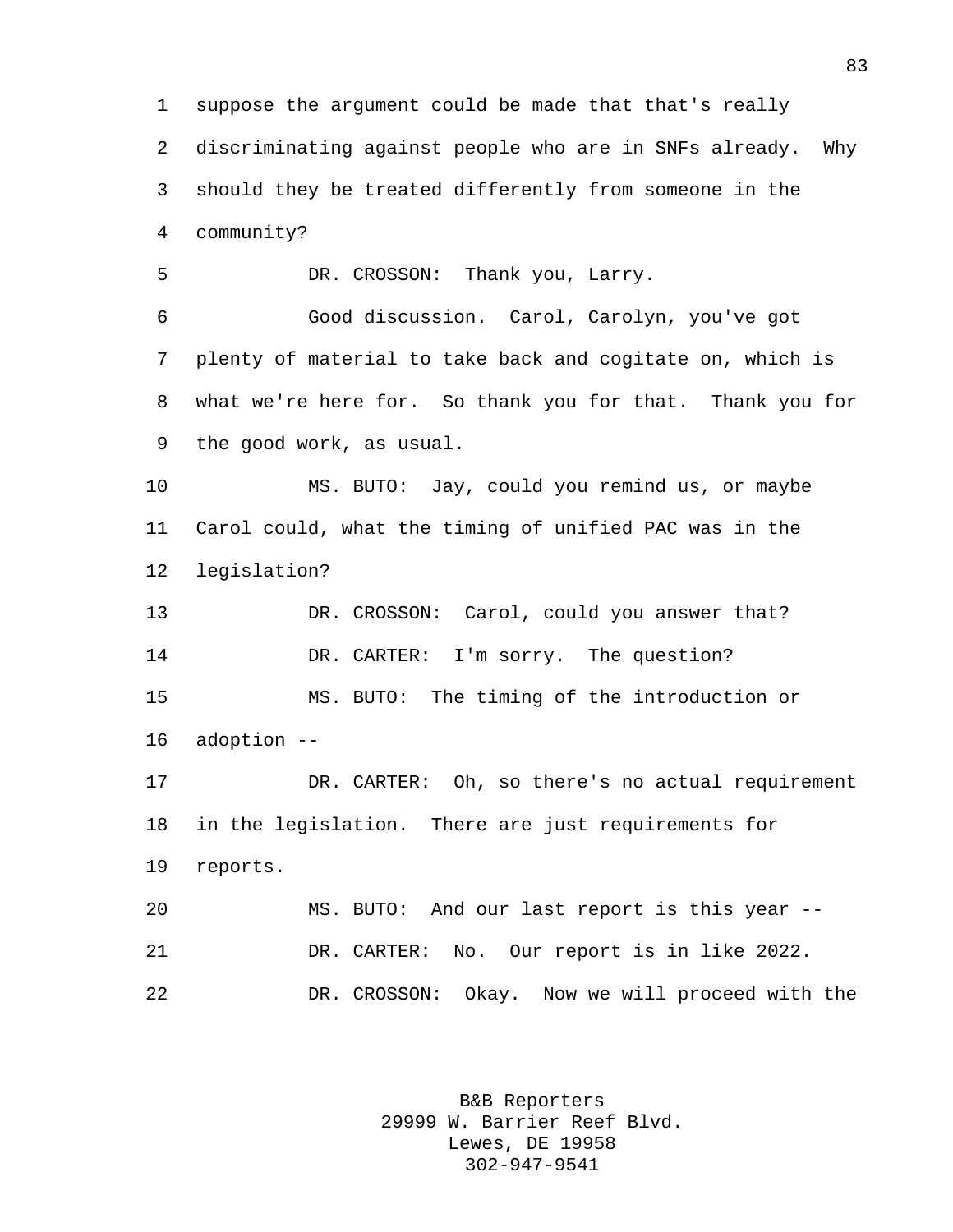final presentation and discussion for the October meeting, and we are going to be looking at the issue of an aggregate cap, the aggregate cap for the hospice benefit, and Kim is here to present, all by herself. Go ahead.

 MS. NEUMAN: Good morning. We're going to discuss Medicare's hospice payment and explore a policy option to modify the hospice aggregate cap, as a way to potentially increase equity across providers, improve payment accuracy, and generate savings for taxpayer and the Medicare program.

 The presentation is going to have three parts. First, we'll discuss background on hospice and the hospice payment system, then we'll discuss the hospice aggregate cap and how the cap works, and finally we'll explore a policy option to wage adjust and reduce the cap.

 So, first a reminder about the hospice benefit. Hospice provides palliative and supportive services for patients who have a life expectancy of six months of less if the disease runs its normal course. There is no limit on how long a patient can be in hospice as long as a physician certifies that the patient continues to meet this criteria.

> B&B Reporters 29999 W. Barrier Reef Blvd. Lewes, DE 19958 302-947-9541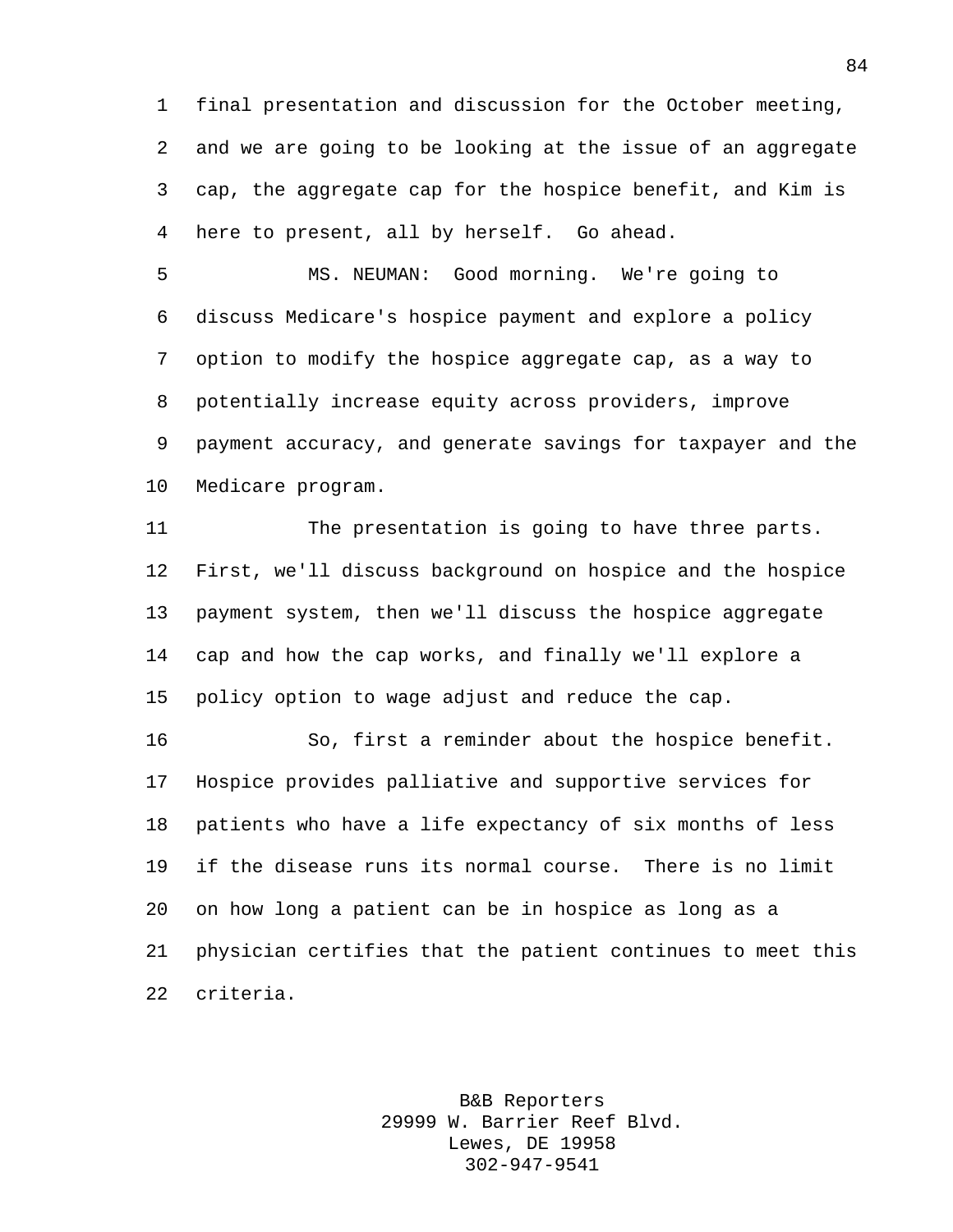In 2017, Medicare spent \$17.9 billion on hospice, and Medicare pays a daily rate for hospice care. This rate is paid regardless of whether the patient received services on particular day.

 There are four levels of care. Routine home care is the most common level, accounting for 98 percent of days. The other three levels of care offer more intensive services to manage a crisis or special situations.

 Over the years, the Commission has expressed a number of concerns about the hospice payment system. First, the Commission has found that the aggregate level of payment for hospice substantially exceeds cost. The Commission recommended a 2 percent reduction to fiscal year 2020 base rates. That recommendation was not taken up and instead the hospice annual was a 2.6 percent increase for 2020.

 Second, there's been concern that the payment system has been out of balance by level of care, with routine home care overpaid and the other three levels of care underpaid.

 Third, the Commission has been concerned for many years that long stays in hospice are profitable. Until

> B&B Reporters 29999 W. Barrier Reef Blvd. Lewes, DE 19958 302-947-9541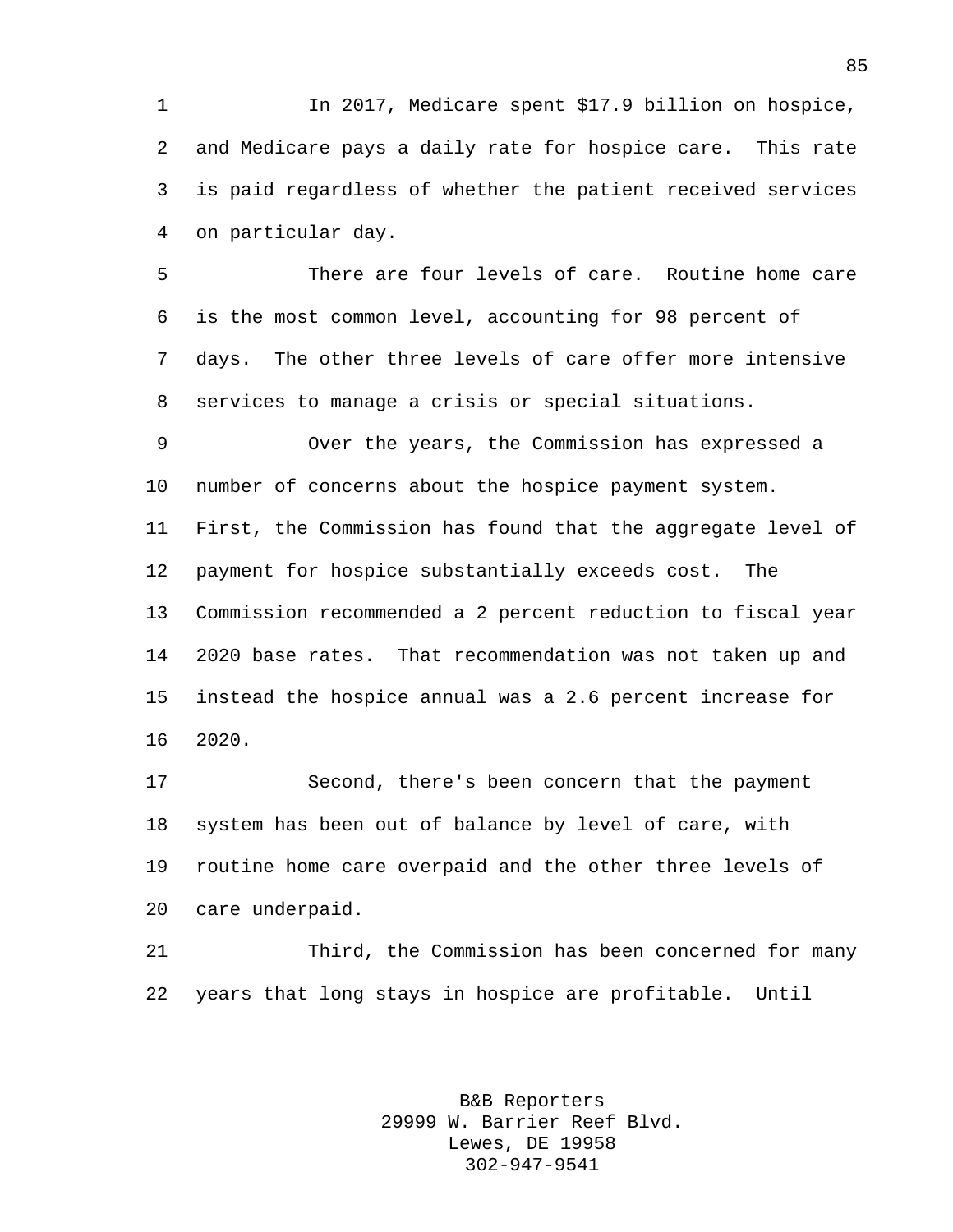2016, routine home care was paid a uniform daily rate.

 Because hospices furnish more services at the beginning and end of an episode and less in the middle, this has meant that long stays in hospice have been more profitable than short stays, and these profit opportunities associated with long stays have led to substantial for-profit entry in the sector.

 Finally, hospices with disproportionately long stays that exceed the aggregate cap –- something we will talk more about shortly -- have strong margins.

 CMS' changes in 2016 to restructure routine home care payment rates and in 2020 to rebalance payment rates by level of care are improvements, but the aggregate level of payments for routine home care remains above cost and long stays remain profitable.

 When the hospice benefit was first created, Congress included an aggregate cap to ensure that the legislation creating the new benefit saved money. This cap limits the total payments a hospice provider can receive in a year. The cap is an aggregate limit on payments, not a patient-level limit. If a provider's' total payments exceed the number of patients served by the provider,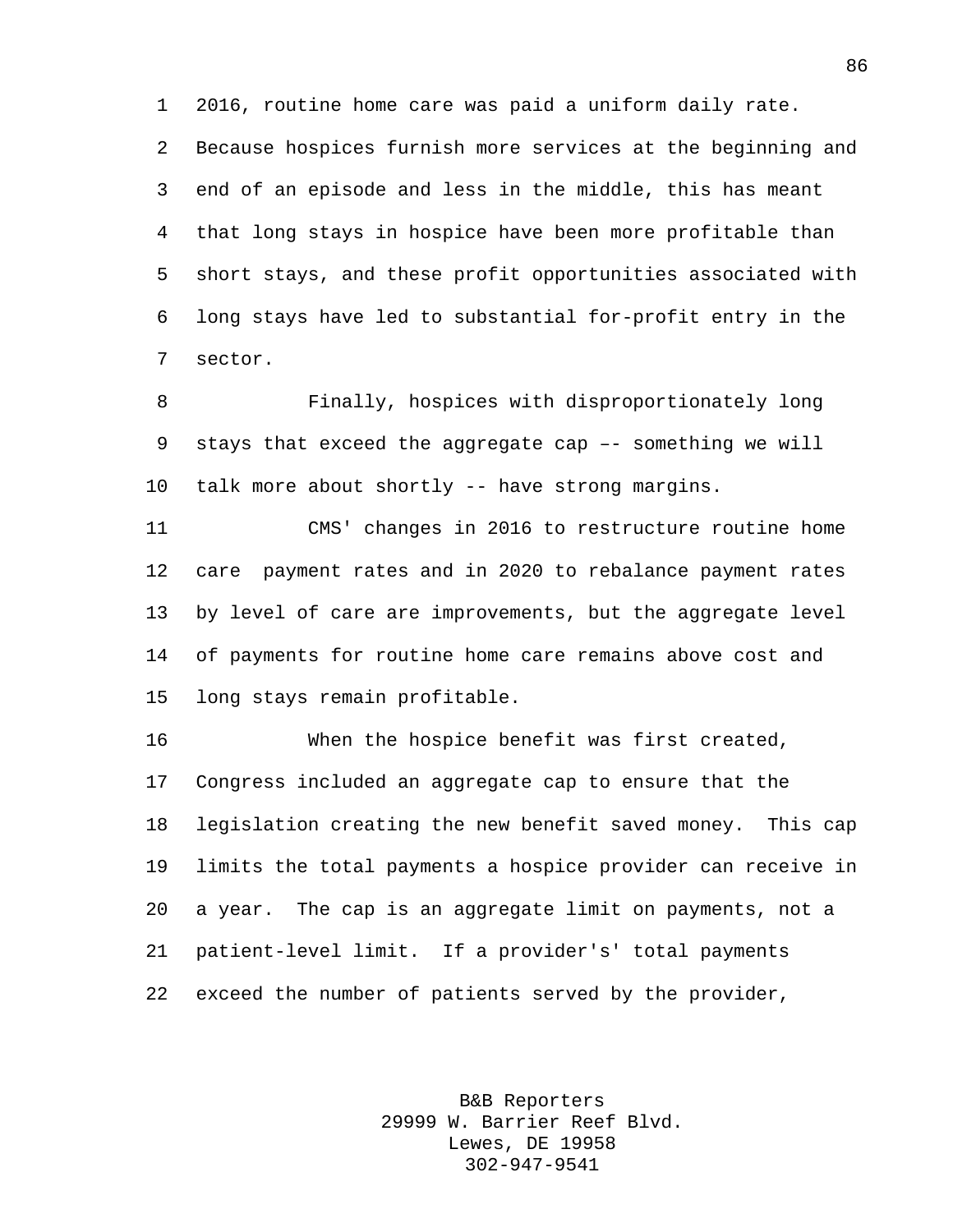multiplied by the cap amount, the provider must repay the excess to Medicare.

 The cap was set at \$6,500 initially and has been increased annually for inflation. Currently, as of fiscal year 2020, the cap is about \$29,965. The cap is not wage adjusted.

 As we'll see shortly, the hospice cap affects providers that have disproportionately long stays. So this next chart is a reminder of what hospice length of stay looks like for the overall hospice population nationally.

 On average, hospice length of stay among decedents was 87.8 days in 2016. Many hospice decedents have short stays. Fifty percent have stays of 18 days or less. Some patients, though, have long stays. Thirteen percent of decedents had stays of 180 days or more in 2016. So here's an illustration of how the hospice cap

 calculation works. This is a hypothetical example of a hospice with a mix of patients with disproportionately long stays compared to the national data that we just looked at.

 This is a hospice with 20 patients, half with stays of 30 days and half with stays of 300 days each. To determine whether the hospice exceeds the cap we compare

> B&B Reporters 29999 W. Barrier Reef Blvd. Lewes, DE 19958 302-947-9541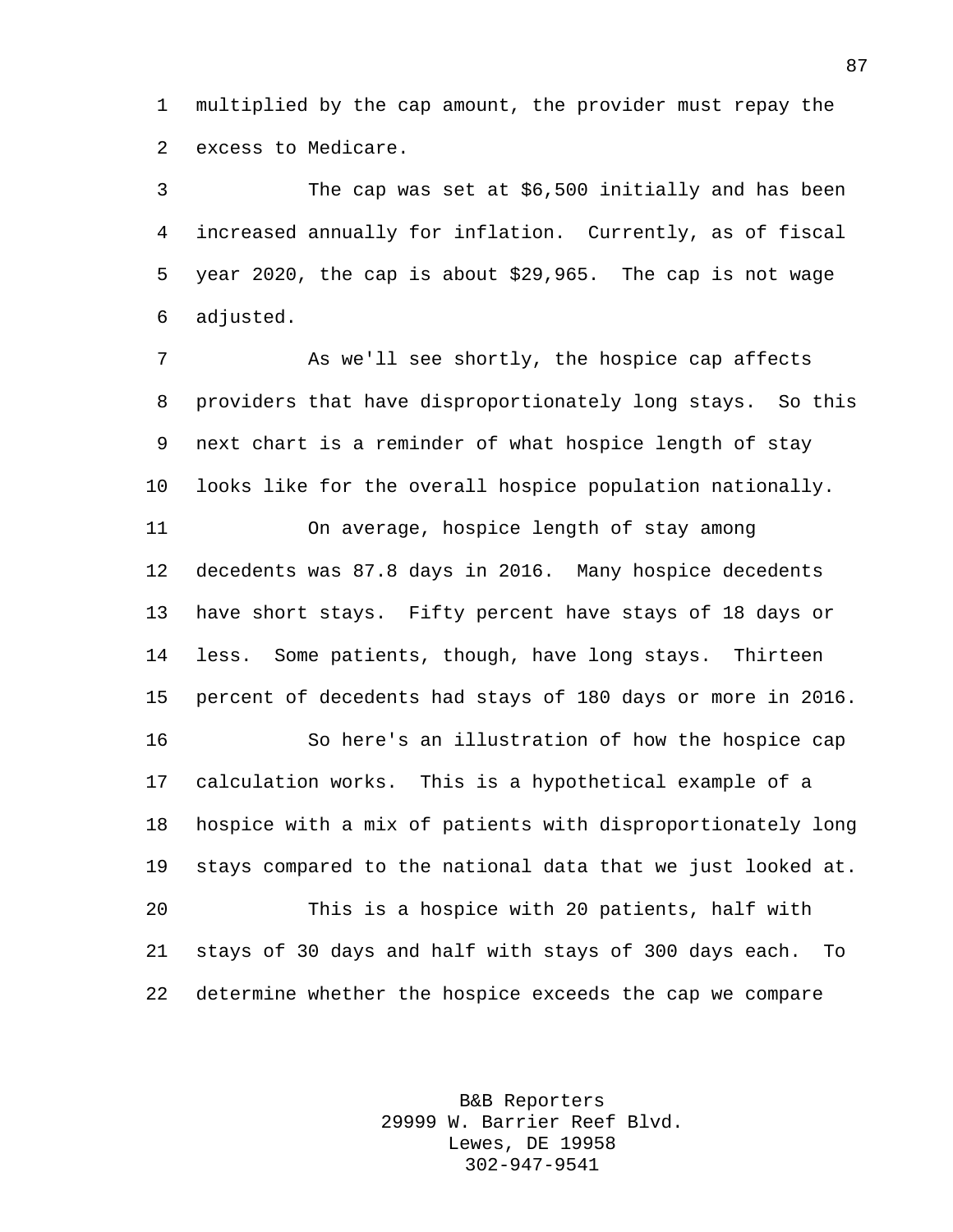the provider's total payments, in the left box, to the aggregate cap amount, in the right box. So let's look at the provider's total payments on the left.

 For patients with a length of stay of 30 days, the hospice was paid about \$5,600 per patient, and for patients with a length of stay of 300 days, the hospice was paid roughly \$46,000 per patient. Adding it all up, the hospice was paid in total \$520,000 for the 20 patients.

 In the right box, we have the calculation of aggregate cap, which is just the number of patients, 20, multiplied by the cap amount in 2016 of about \$27,800, which yields an aggregate cap of about \$556,000.

 And so when we compare the left, the provider's payments, to the right, the cap, we see that this hospice, with half of its patients with 300-day stays, would be under the cap.

 So now let's look at some statistics on hospices that are above the cap. In 2016, we estimate that about 12.7 percent of hospices exceeded the cap. Payments in excess of the cap were equivalent to about 1 percent of total payments to all hospice providers. Margins for above-cap hospices would have been very high without the

> B&B Reporters 29999 W. Barrier Reef Blvd. Lewes, DE 19958 302-947-9541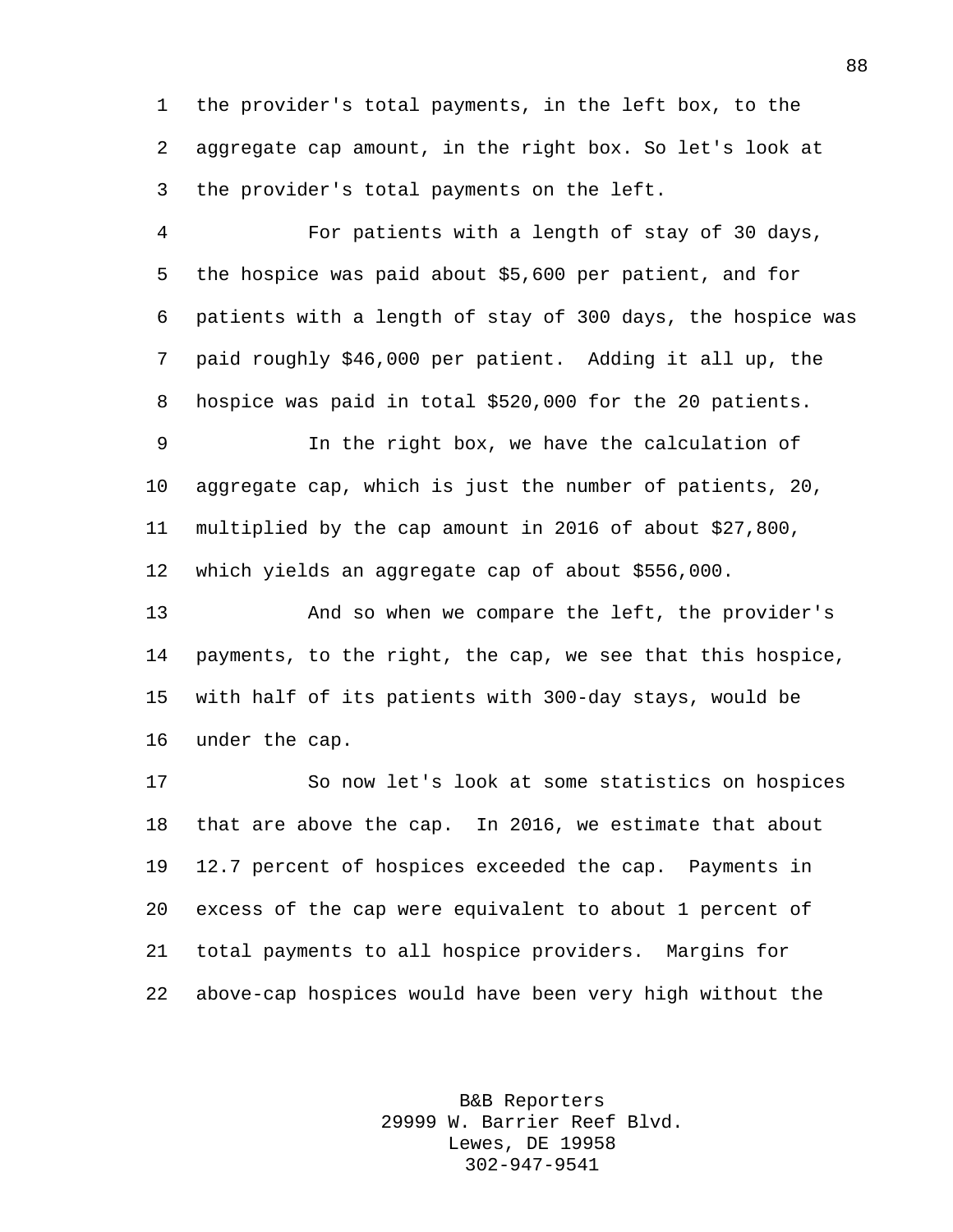cap -- we estimate about 20 percent. After the return of cap overpayments, above-cap hospices' margins were still strong, at 12.6 percent.

 In terms of characteristics, above-cap hospices have substantially longer stays and higher live discharge rates than other hospices. They are also disproportionately for-profit, freestanding, urban, small,

and recent entrants to the Medicare program.

 So next let's talk about wage adjustment. Hospice payments are wage adjusted but the aggregate cap is not, and because the cap is not wage adjusted it is stricter in some areas of the country than others. For example, for a provider with a wage index of 1, the aggregate cap in 2016 was equivalent to an average length of stay of routine home care of about 173 days. However, it was equivalent to a shorter average length of stay in areas with a higher wage index and a longer average length of stay in areas with a lower wage index.

 And so this means that providers with the same utilization patterns in two areas of the country could fall on opposite sides of the cap, due to wage index differences. And we do see more hospices in high-wage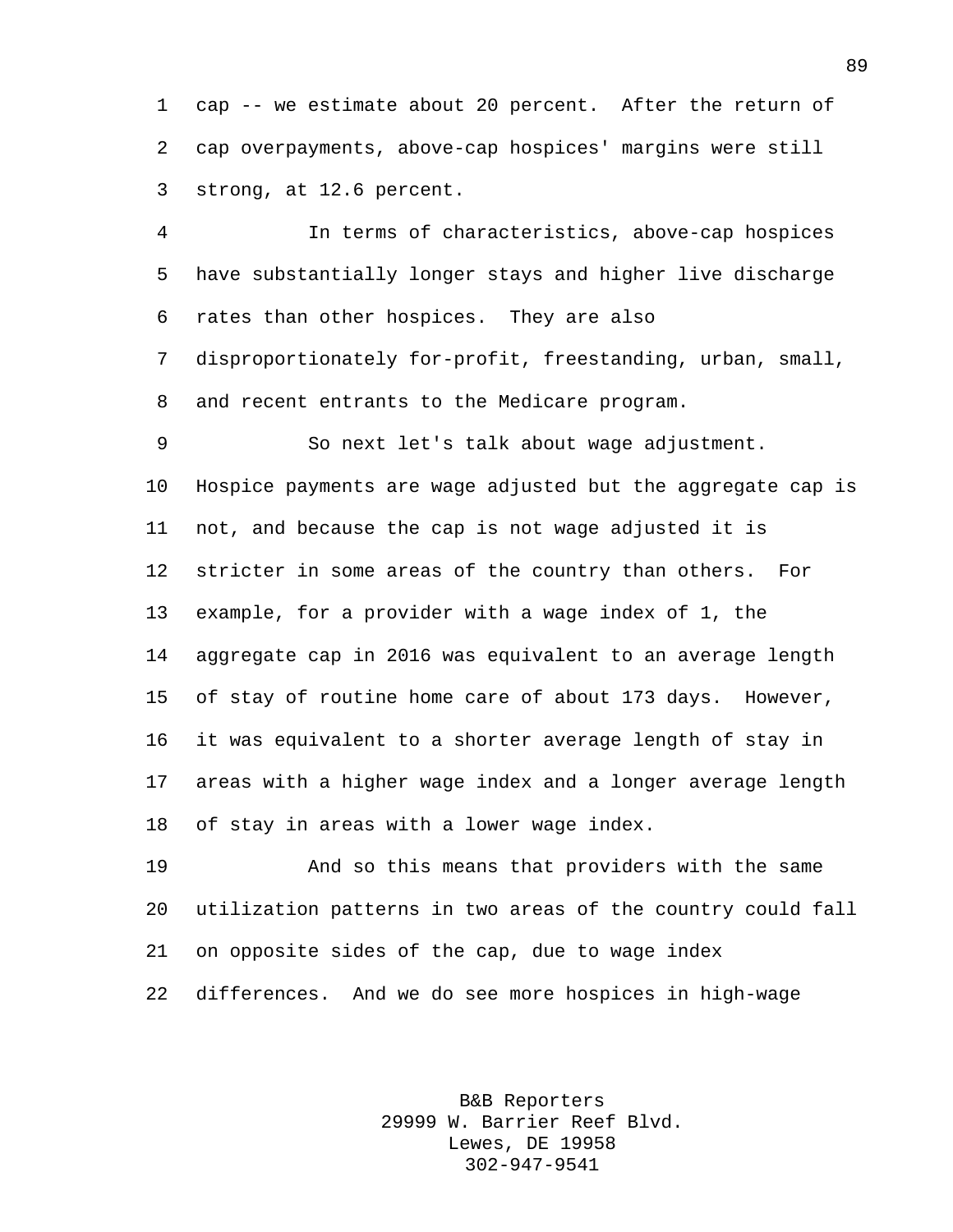index areas exceed the cap than those in low-wage index areas. About 20 percent of hospices with a wage index above 1 exceeded the cap in 2016, compared to 9 percent of hospices with a wage index below 1.

 In light of all of this, the Commission could consider a policy option to wage adjust and reduce the cap. Wage adjustment could improve the equity of the cap across providers. Reducing the cap could improve payment accuracy and reduce excess payments to providers with

 disproportionately long stay and high margins. To the extent that some providers have entered the hospice sector pursuing a strategy focusing on long stays, this could also lessen the attractiveness of that business model. Also, reducing the cap could generate savings for taxpayers and the Part A trust fund, which could help address the Commission's concern about the aggregate level of payments.

 So we conducted a simulation to explore the potential effects of a policy that would wage adjust and reduce the cap. We simulated a 20 percent reduction to the cap. This figure is illustrative. Other amounts could be considered. The simulation uses 2016 data and assumes no utilization changes. Because the 2016 data does not

> B&B Reporters 29999 W. Barrier Reef Blvd. Lewes, DE 19958 302-947-9541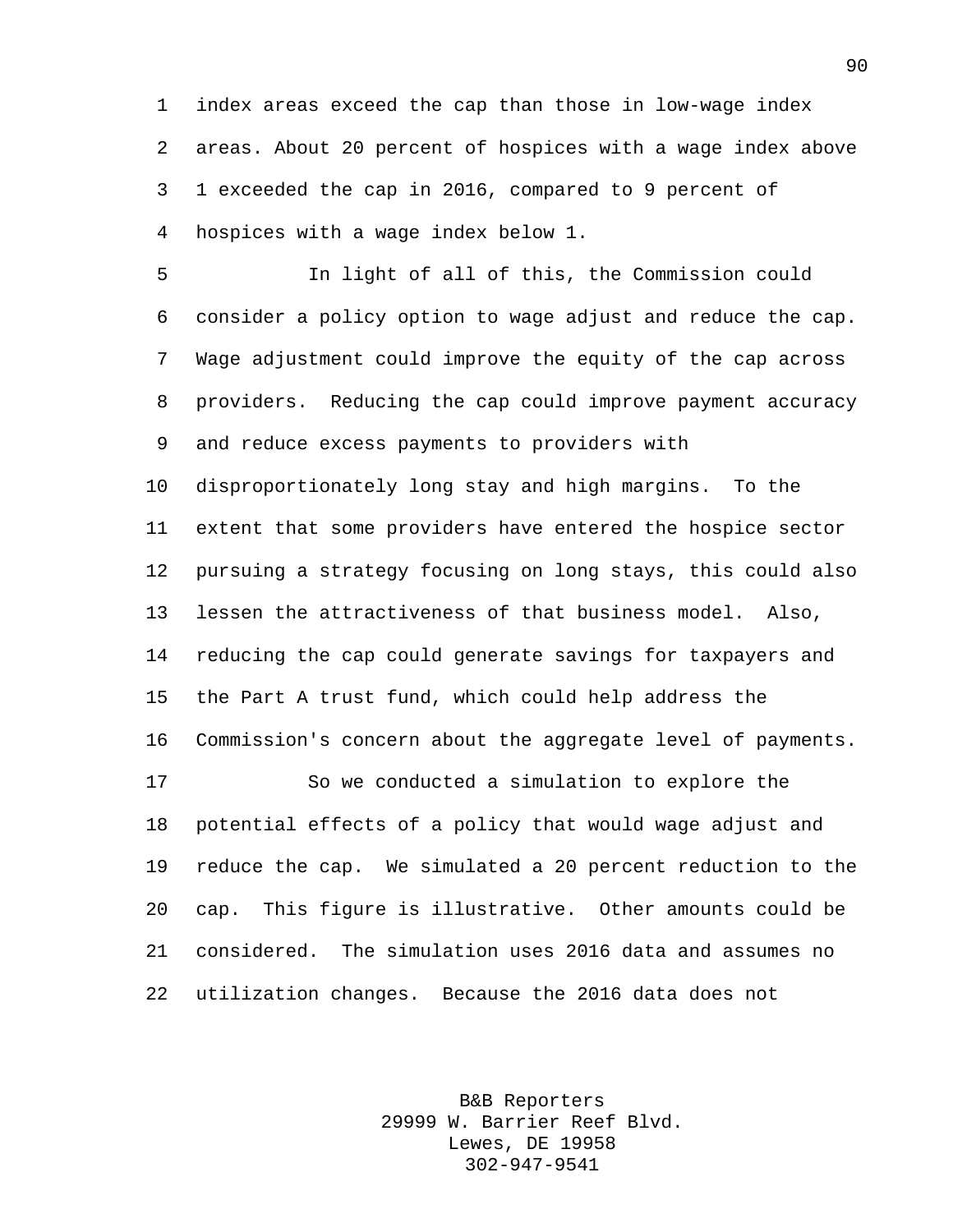reflect CMS' 2020 rebasing, we simulated the rebasing before simulating the effect of the policies to modify the cap.

 So I'm going to summarize what we find when we simulate the policy option. There is more detail in your paper.

 Overall, the share of hospices exceeding the cap increases, but many hospices would remain well below the cap. Under the policy option, we estimate that about 26 percent of hospices would have exceeded the cap in 2016. This estimate is based on constant 2016 utilization and does not reflect the possibility that some providers might adjust their admissions patterns so that they don't exceed the cap. And as you'll see on the next slide, these hospices that exceed the cap are those that have the longer stays.

 At the same time, many hospices would remain below the cap. For example, in our simulation half of hospices would have been 41 percent or more below the cap under the policy option.

 So this next chart shows the simulated effect of the cap policy option on payments to providers in 2016.

> B&B Reporters 29999 W. Barrier Reef Blvd. Lewes, DE 19958 302-947-9541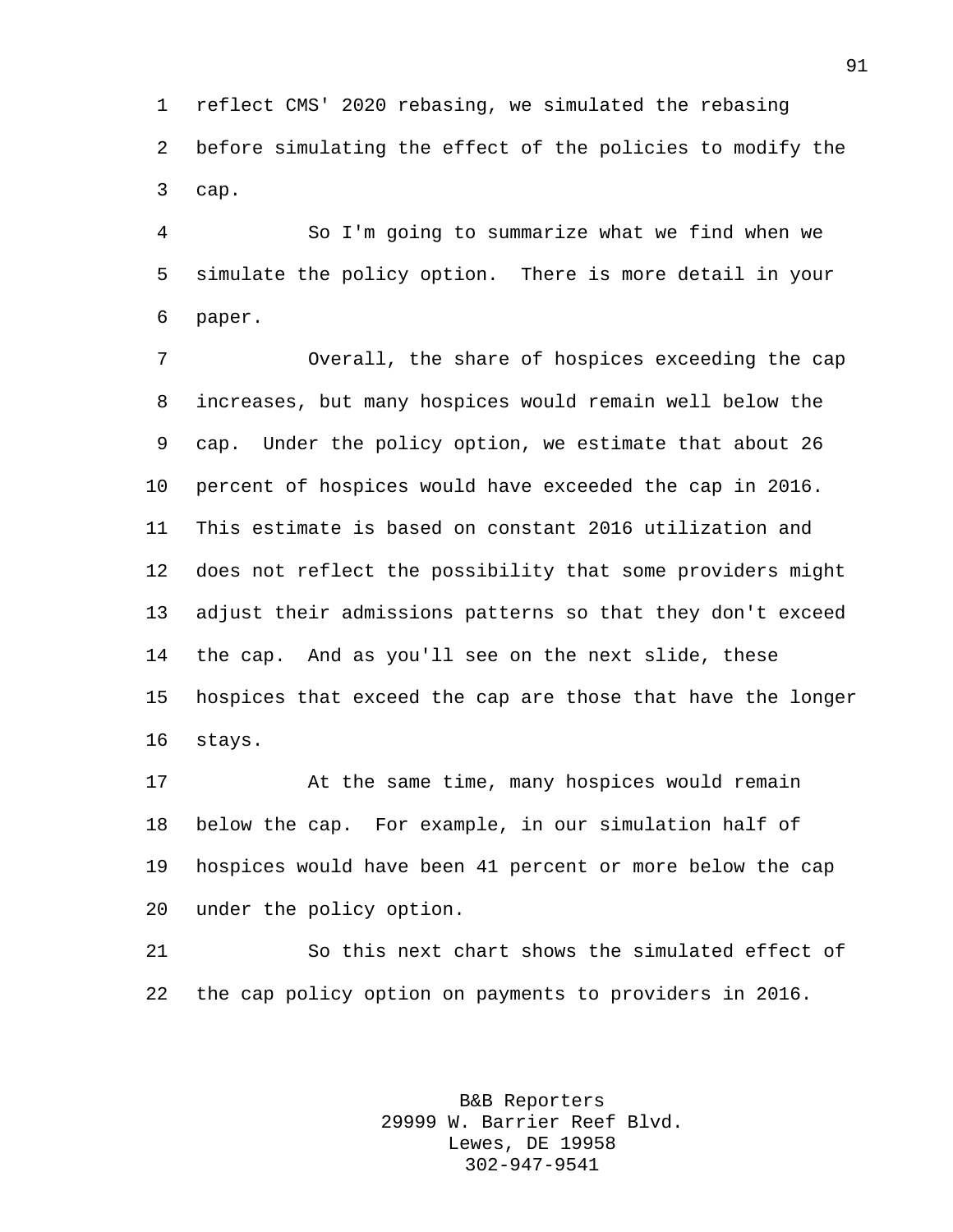Overall, our simulation estimates that total payments would decline 3.2 percent in 2016. As you can see in this chart, the reduction payments occurs among hospices with the longest stay and the highest margins. Those are the hospices on the bottom two lines of the chart. The other hospices, on the three lines above the bottom two, there's virtually no effect.

 So when we look at the effects of the policy to modify the cap by provider characteristics, what we find is that the effect by category of hospice depends on the prevalence of providers in that category with disproportionately long stays. So as a category, for- profits and freestanding hospices would experience reduced payments. We find little effect on nonprofits and hospital-based hospices, provider categories with the lowest margins.

 In summary, wage adjusting and reducing the hospice cap is an immediate targeted step that could be considered to improve equity across providers, increase payment accuracy and reduce excess payments for providers with disproportionately long stays and high margins, and likely generate savings for taxpayers and the Part A trust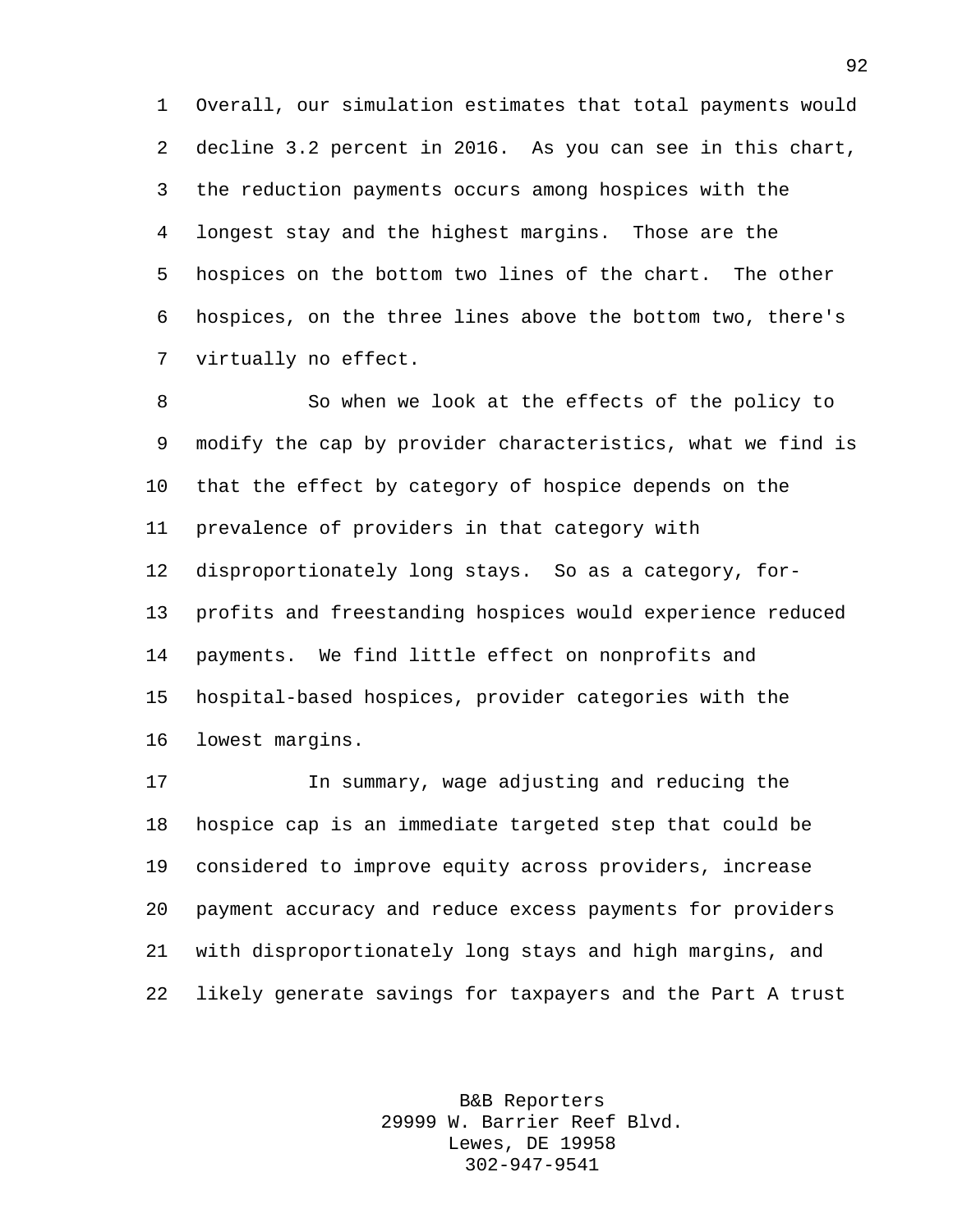fund.

 We expect that beneficiaries would continue to have good access to hospice care, many providers would remain substantially below the cap, and to the extent that some providers have entered the sector to pursue strategies focusing on long stays, it would lessen the attractiveness of that business model.

 So that concludes the presentation. I look forward to your discussion and would be glad to answer any questions. It would be helpful to get your feedback on the policy option to modify the cap and whether you would like to consider developing it further into a potential recommendation for further consideration in December. DR. PAUL GINSBURG: [Presiding.] Thank you very

 much, Kim. Let's start with clarifying questions for Kim. Yeah, Larry.

 DR. CASALINO: Yeah, Kim, very nice work. Very clear, and this really makes a lot of sense to me.

 Two quick questions. One is, one of the characteristics of the hospices that had the highest profit margins and a disproportionate number of long stays was that they were small. That's not what I would have -- I

> B&B Reporters 29999 W. Barrier Reef Blvd. Lewes, DE 19958 302-947-9541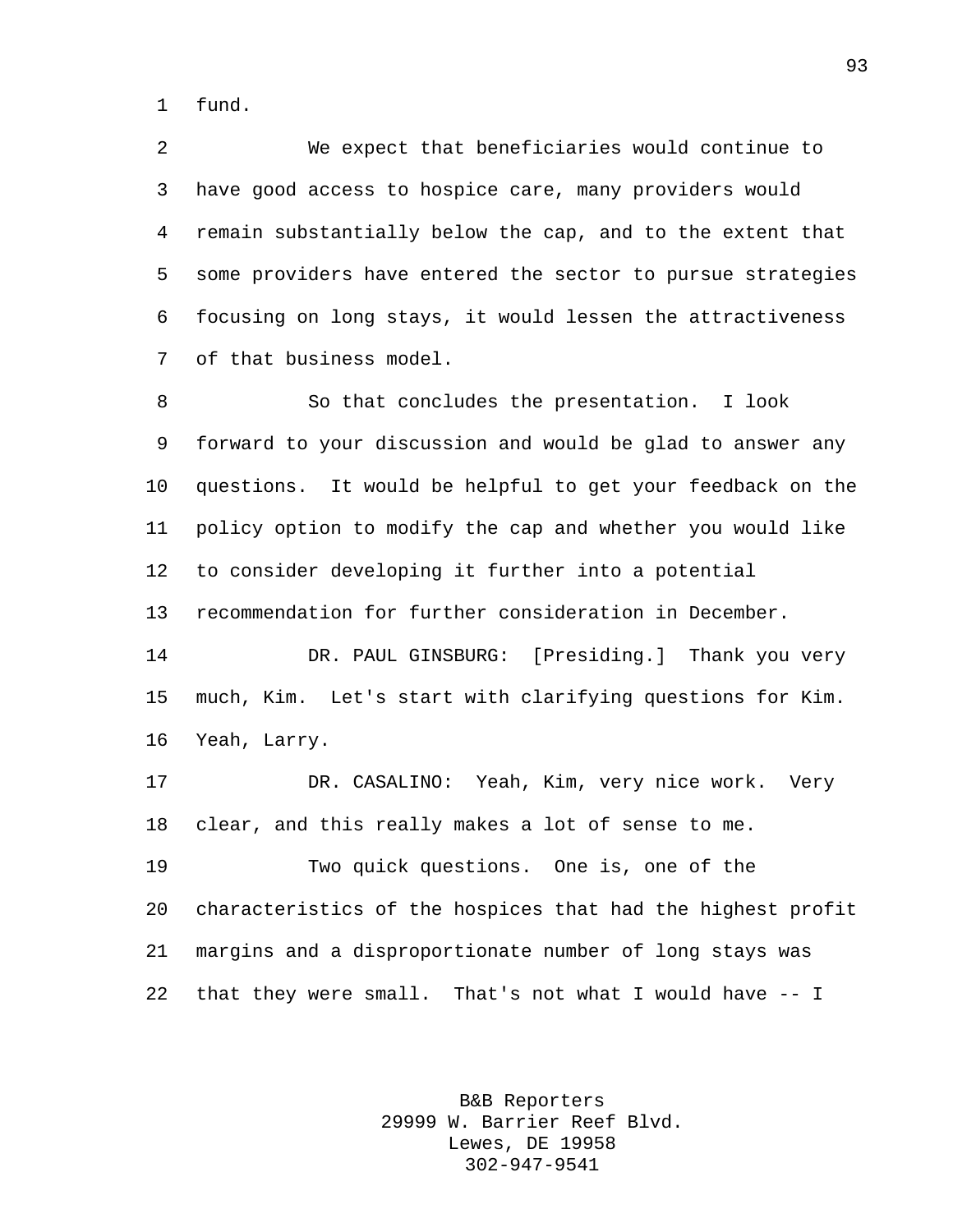don't know much about this area but that is not what I would have predicted. Do you have any sense of who these small ones are, and why they fit into this disproportionate long-stay category?

 MS. NEUMAN: Well, the hospices that exceed the cap, as you know, are small, and they have a bit of a different patient mix. They have fewer non-cancer patients and more patients with -- I'm sorry, fewer cancer patients and more patients with non-cancer diagnoses. And then, within any diagnosis category, they have longer stays within those categories. So it's both their mix of patients is different and then they have long stays for any type of patient.

 DR. CASALINO: And physicians have to refer. Do you have a sense of who the physicians are that are referring them, compared to physicians who are referring to different types of hospices?

 MS. NEUMAN: We have not looked at the referring physicians.

 DR. CASALINO: Okay. And the second question I had was, the 18-day median for hospice stays I think probably is way too short, right? I mean, my main idea

> B&B Reporters 29999 W. Barrier Reef Blvd. Lewes, DE 19958 302-947-9541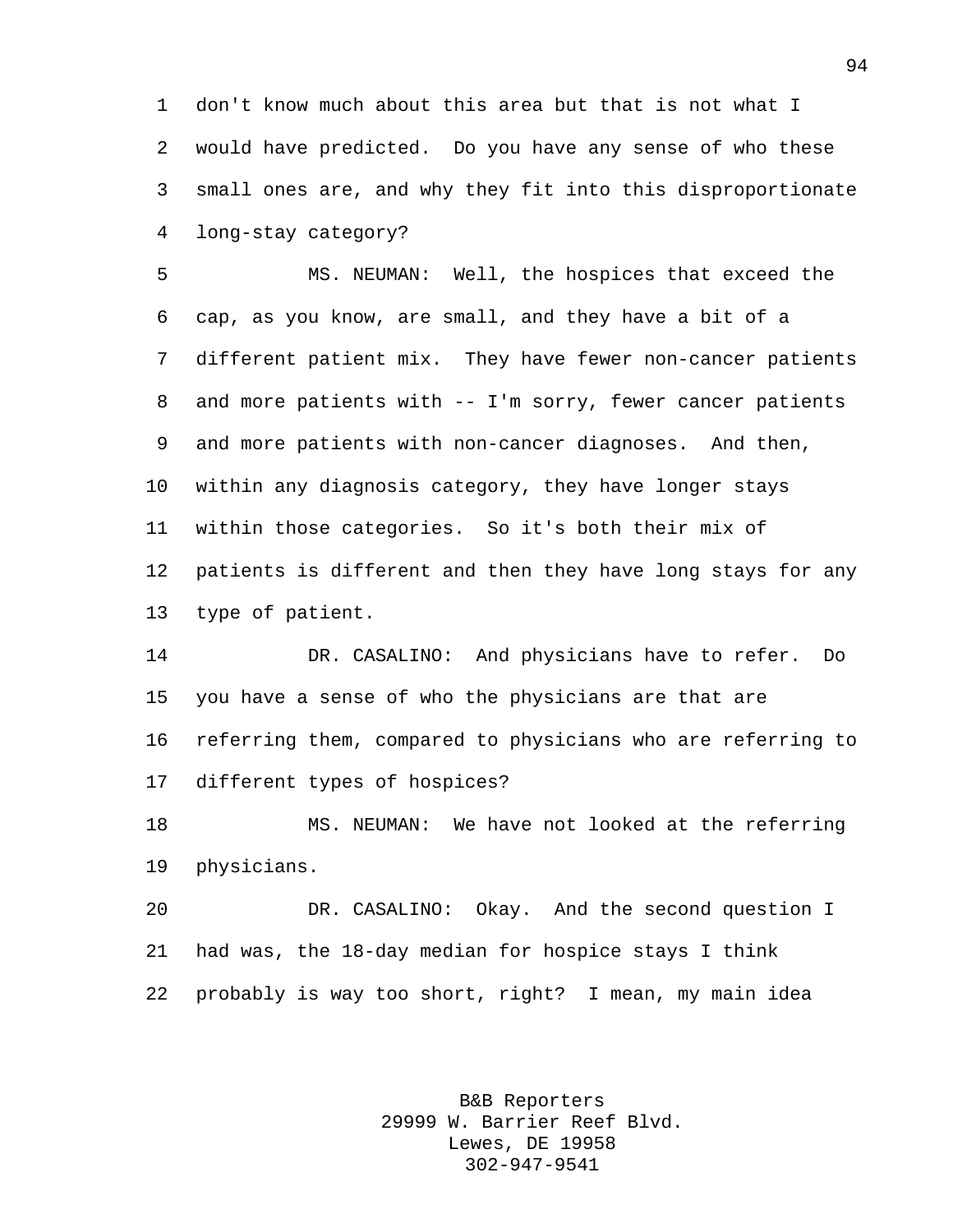about hospice is that most physicians refer too late, not too soon, right?

 So have modeled, or could you model -- if that increased to a more appropriate number, whatever that number might be, but it's probably a lot longer than 18, maybe multiples of 18, would that be likely to be putting many hospices -- and everything else stays the same, say -- would that be likely to be putting many hospices over the cap?

 So just conceptually, we'd like to not have hospices have too many disproportionately long stays that are unnecessary, but we would like them to have more stays that are of an appropriate length, and what would be the effect if that happened? We want to, quote/unquote, punish the one but not the other, right?

 MS. NEUMAN: Right. And you can see on this slide here, where we did the sort of hypothetical example, we put half of these hospice patients at 30 days. So there were no 2-day or 3-day stays, which is actually a big chunk of what happens in hospice. So it's kind of the sentiment that you were just expressing. You could play with this and try other kinds of numbers, but that was kind of the

> B&B Reporters 29999 W. Barrier Reef Blvd. Lewes, DE 19958 302-947-9541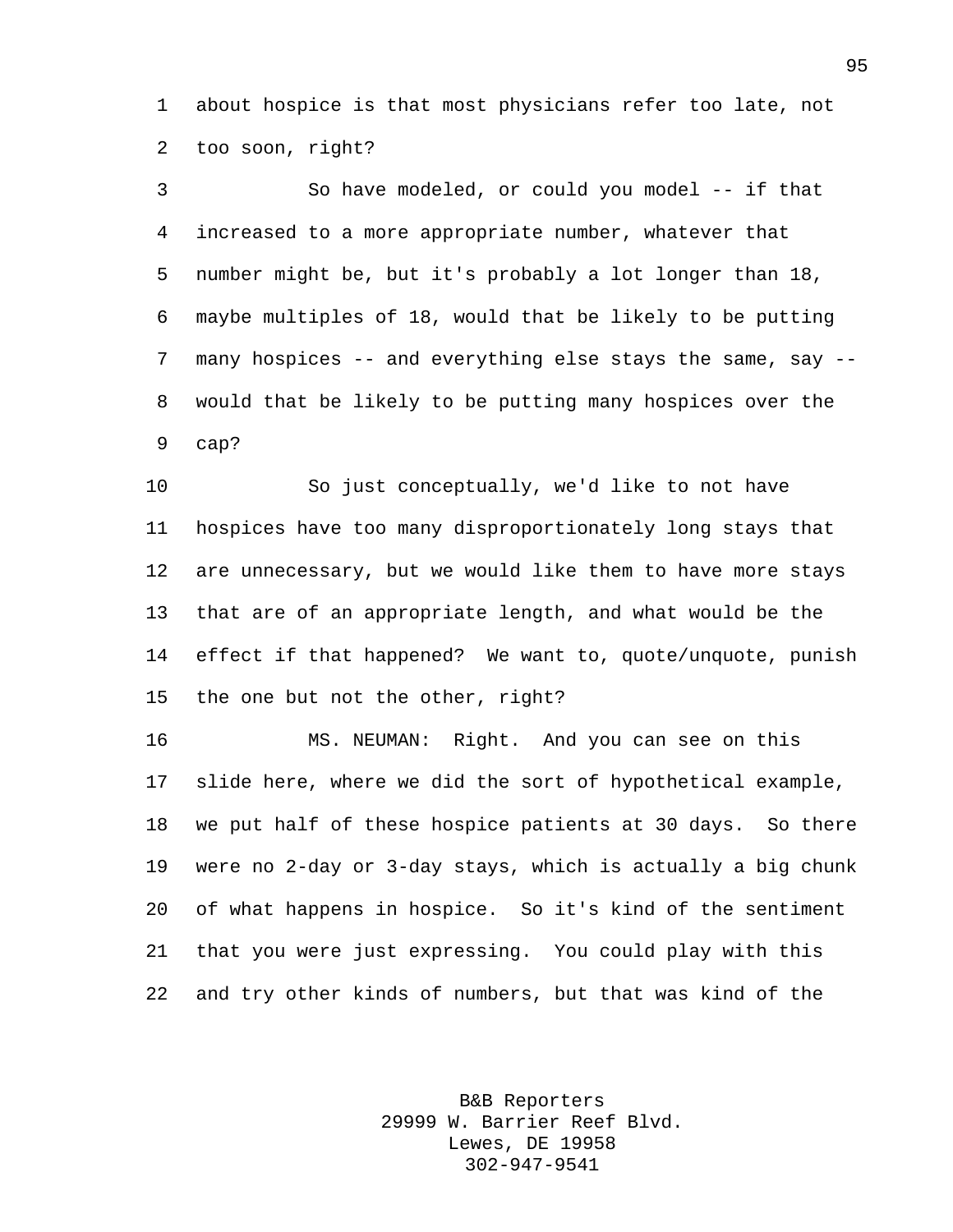thinking here is to bring the shorter stays up.

 DR. PAUL GINSBURG: Jon. DR. PERLIN: This is really just an extension of Larry's question. In terms of understanding what drives the longer length of stay at the smaller hospices, I just want to understand what you know about their locations. Do we know if they are more isolated, either being rural or in, you know, sort of urban areas that may be lower income and bereft of SNFs for alternatives?

 MS. NEUMAN: So hospices that exceed the cap are located more in urban areas than rural areas. There is geographic concentration. It happens in more states than others, and it tends to happen more in the southern coast, I would say, is where we see more access cap hospices.

15 DR. PERLIN: The question I'm trying to tease out is what is it being a substitute for? I mean, because clearly you don't go to a post-acute care by choice. You don't go to a hospice by choice. So these are individuals, then, that have some sort of care dependence, say, and need, and yet our working assumption is that they're not really who we are thinking of as the most appropriate of hospice patients. So I'm just trying to get at this

> B&B Reporters 29999 W. Barrier Reef Blvd. Lewes, DE 19958 302-947-9541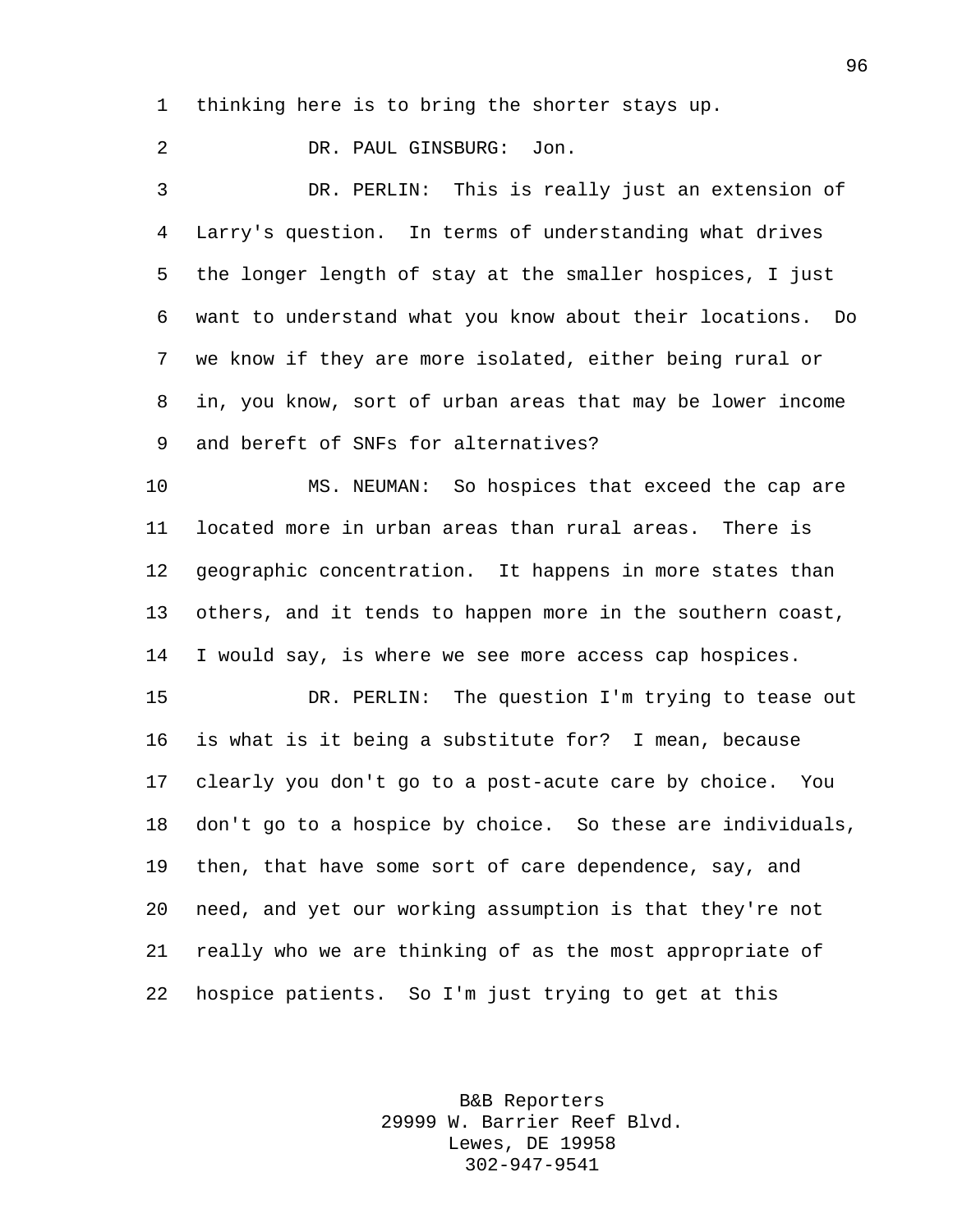question, what piece of infrastructure is it that they're not accessing?

 MS. NEUMAN: We hear anecdotally that sometimes, for certain patients, certain providers may view it as a substitute for long-term care or other kinds of supports, but I can't speak to it broadly, just anecdotally.

 DR. CROSSON: [Presiding.] Kim, I apologize. I'm just jumping in here. But maybe for the benefit of some of the other newer Commissioners you might talk about the changes in diagnoses that have occurred over the last decade or so, in terms of who is going into hospice, particularly for the longer term.

 MS. NEUMAN: So there has been a big shift over the last 15 or more years in terms of patients in hospice. It used to be that it was largely cancer patients, but we have shifted over time to a mix that is majority non-cancer on diagnoses, and, in general, probably is more reflective of the overall decedent population than solely the cancer model that existed.

 DR. CROSSON: With a particular emphasis on chronic neurologic disease -- would that be fair to say? MS. NEUMAN: The largest sort of big category now

> B&B Reporters 29999 W. Barrier Reef Blvd. Lewes, DE 19958 302-947-9541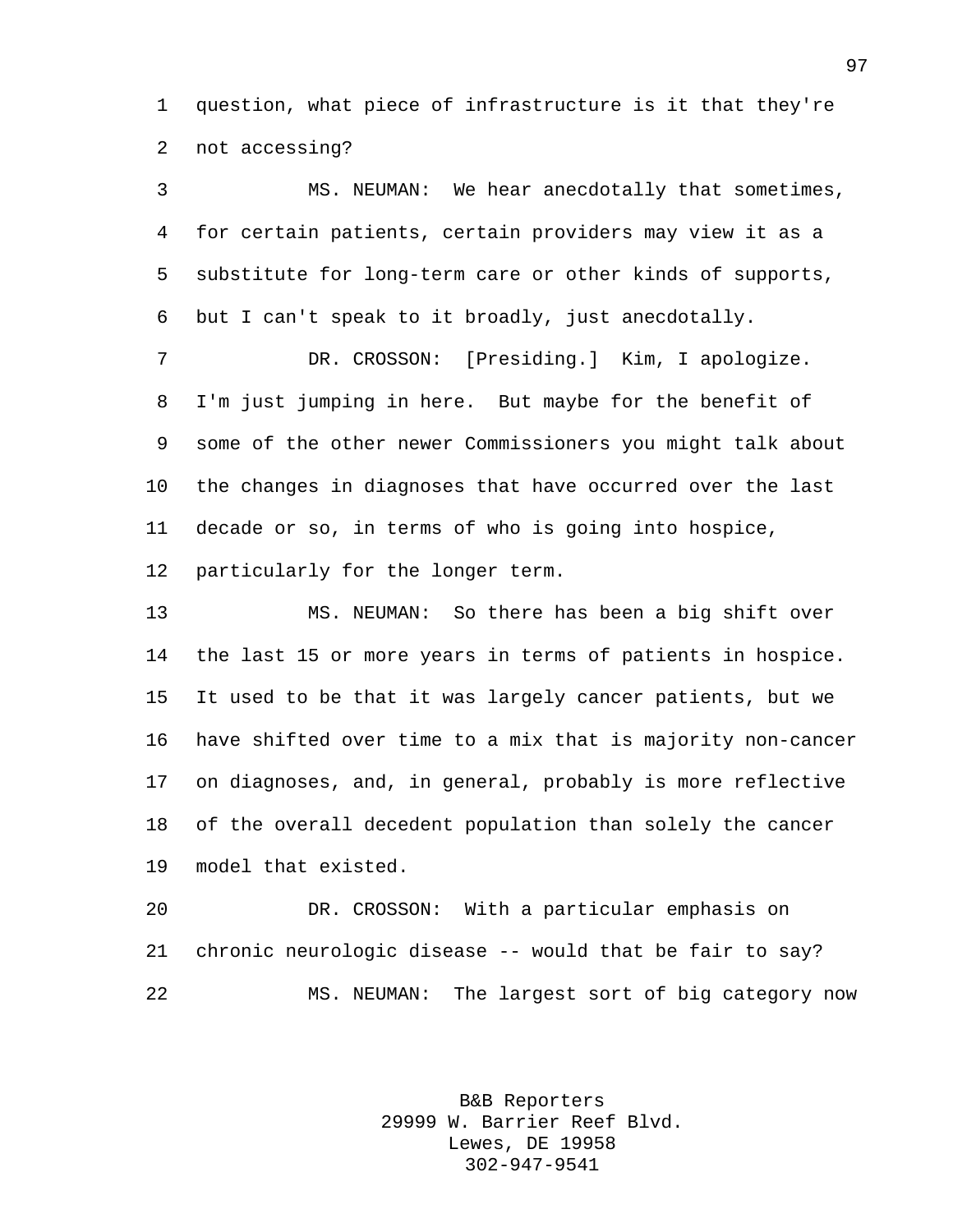is chronic neurologic disease.

2 DR. CROSSON: Thank you. DR. RYU: Do we attribute that to anything in particular? Is that just better education for the care delivery system around types of patients that might benefit from hospice, or is it a different mix of beneficiary disease burden? Do we know what is driving that? MS. NEUMAN: I think it's a combination of things. I think there is a better understanding that hospice is appropriate for a range of patients, so I think that that is certainly part of it. And I think that, as well, this group of patients has longer stays and so they are an attractive group from a business model perspective. 14 Mr. Cassidy. [Off microphone.] MS. NEUMAN: Substantially. Substantially longer. 17 DR. CROSSON: Okay. Dana. DR. SAFRAN: So that last bit was actually very, very helpful, so thank you for that. I guess if you could go back to Slide 6. You know, what you told us and shared in the written materials about the policy is this applies to people expected to live

> B&B Reporters 29999 W. Barrier Reef Blvd. Lewes, DE 19958 302-947-9541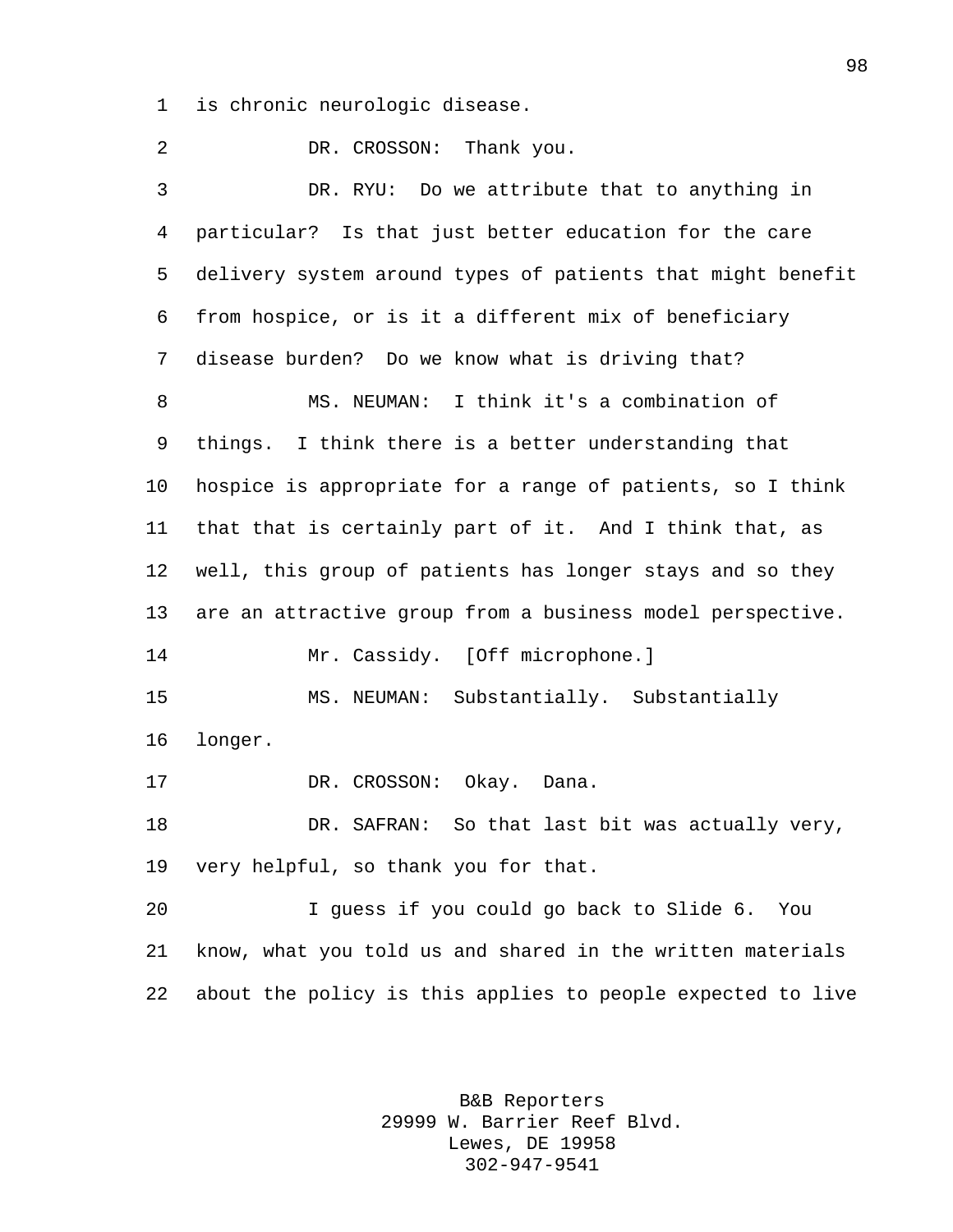less than 180 days, or half a year, and for the most part that's what we see. I mean, I don't know if 13 percent beyond 180 days is what you'd expect by chance, in a population, you know, that clinically you are assessed to live, you know, less than 180 days. But it doesn't probably look like it's that far off.

 So coming at this fairly new to the topic, does leave me wondering whether we really need a sort of systematic policy solution like a wage index, or whether we need a solution that addresses sort of bad actors, specifically. So I just wonder kind of if you could speak to that a little bit, of why you've come to sort of the policy lever tool that would go across as opposed to kind of -- it sounds like you kind of can identify specific entities that are bad actors, and is oversight of those maybe a better approach here?

 MS. NEUMAN: So there's two pieces to the policy option. One is the wage index, as you mentioned, which puts everybody on equal footing.

 And then the second piece is that we see certain providers whose distribution looks quite different from this, and so what the cap does is it reduces payments to

> B&B Reporters 29999 W. Barrier Reef Blvd. Lewes, DE 19958 302-947-9541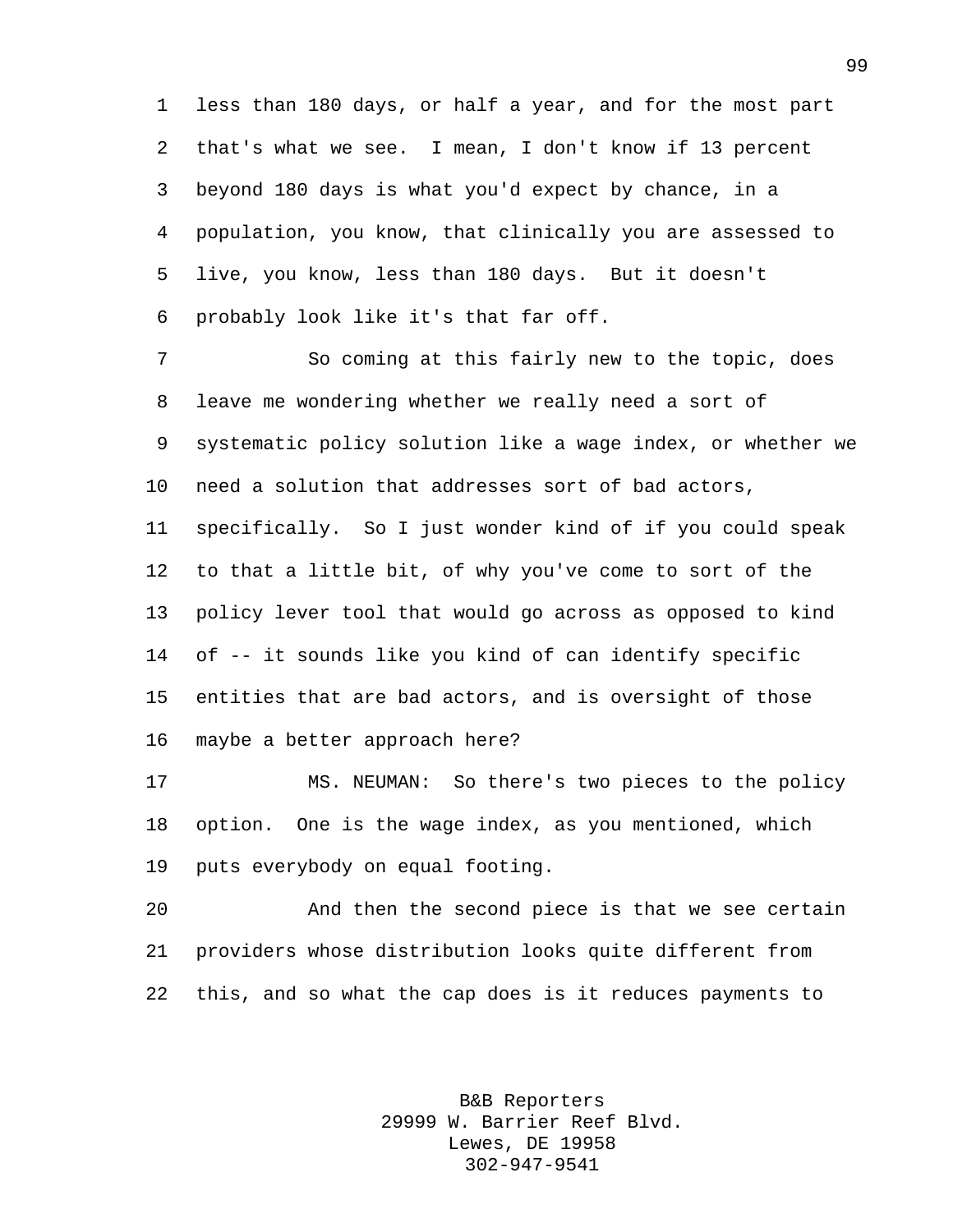providers whose distribution looks dramatically different from this. And so, in a way, it is sort of a blunt targeted approach, and it effectively does not affect the vast majority of providers. It would just hone in. DR. CROSSON: Okay. Questions? Amol. DR. NAVATHE: So, on Slide 13 and then, I think, Table 7 in the paper, I just want to make sure I'm understanding correctly. The simulated effect is the percent change, correct? It's not the net margin that we would end up seeing? So, if I'm understanding that correctly, I just want to confirm that the lowest quintile group of hospices here would end up with a negative margin. If they start with a negative margin, they would end up with a negative margin. MS. NEUMAN: Right. They're at minus 5.4 percent, and the policy does not affect their payments. DR. NAVATHE: Okay. Thank you. I'll save my comments for later. DR. CROSSON: Karen? DR. DeSALVO: Thank you. Kim, two questions. One is about whether you can tell anything about the actual clinical services being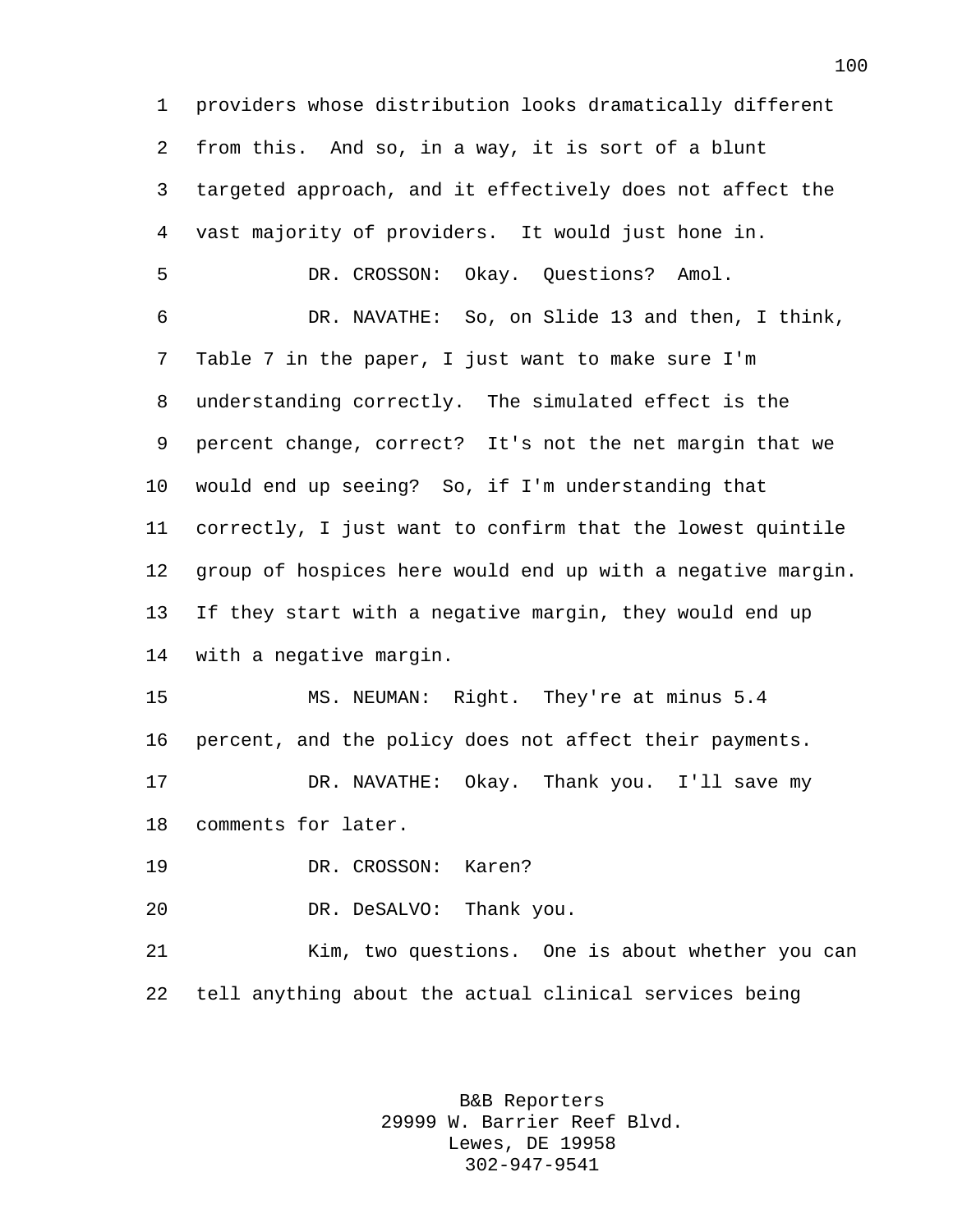delivered not only in that tale of the longer stay but in some of the newer diagnoses, particularly related to palliative care, because clinical practice has changed a lot in the last decade as well as referral patterns to treat people, not just that's a hospice service, but that there's also a palliative care side. I'm just wondering if there's something to tease out that some of those providers are delivering a different kind of service, and maybe that's the reason for the longer length of stay.

 MS. NEUMAN: So the data that we have for hospice is we know how many nurse visits they get, how many aide visits, social worker visits, physician visits, those kinds of things. So it's been a while since we've looked at the difference for cap versus non-cap in those services, but the last time we looked at it, we didn't see that big of a difference.

 To the extent that there's different kinds of palliative care that's being provided, that's sort of not those kind of tangible things like nurse visits, aide visits. We don't have a window on that.

 DR. DeSALVO: Okay. I'm just thinking that, for example, there may be some service providers that are doing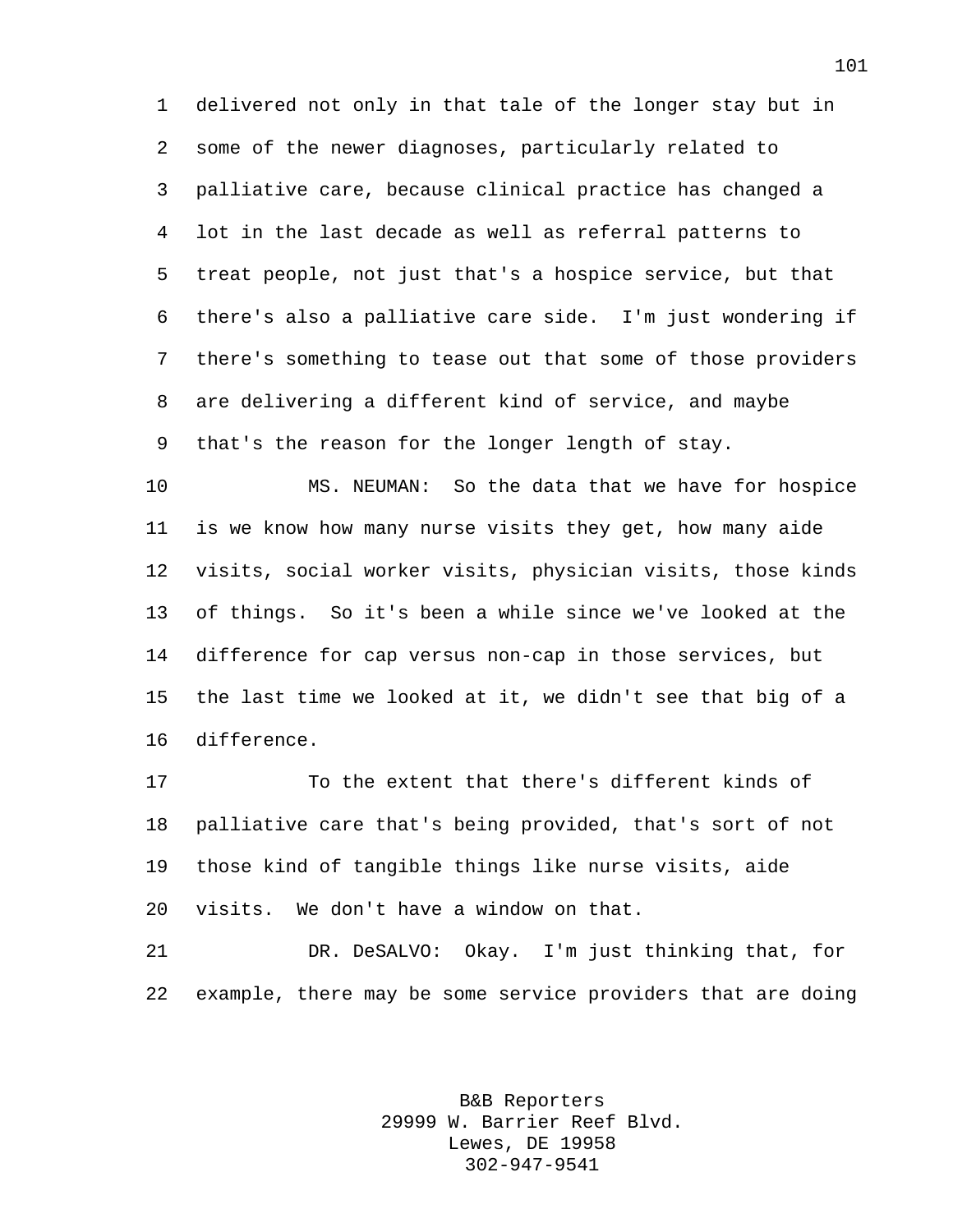more procedures, paracentesis or thoracentesis, ways to palliate symptoms, and that prolongs life, compared with a hospice model form the past that would be more about you're right at the end of life. And this is going to be more true comfort care and family support.

 It may or may not be relevant, but I think part of the reason to ask is both of these ideas that we -- we want people to get both palliative and hospice and not just go in for hospice, so raising the floor but also recognizing that there's got to be some upper limit of what's realistic, but trying to understand if there's something different about clinical practice.

 The other question I had was about tradeoffs, which has kind of come up in what Jon Perlin said. Is there something of value to understand a comparator population? Where even if there is a very long hospice, hospice stay, the alternative would have been a series of inpatient admissions or other admissions that -- just thinking from a cost, not even so much about quality and quality of life, but that we should be taking into account. Part of the reason I'm asking is, again, we want to encourage right type of care at the right time when the

> B&B Reporters 29999 W. Barrier Reef Blvd. Lewes, DE 19958 302-947-9541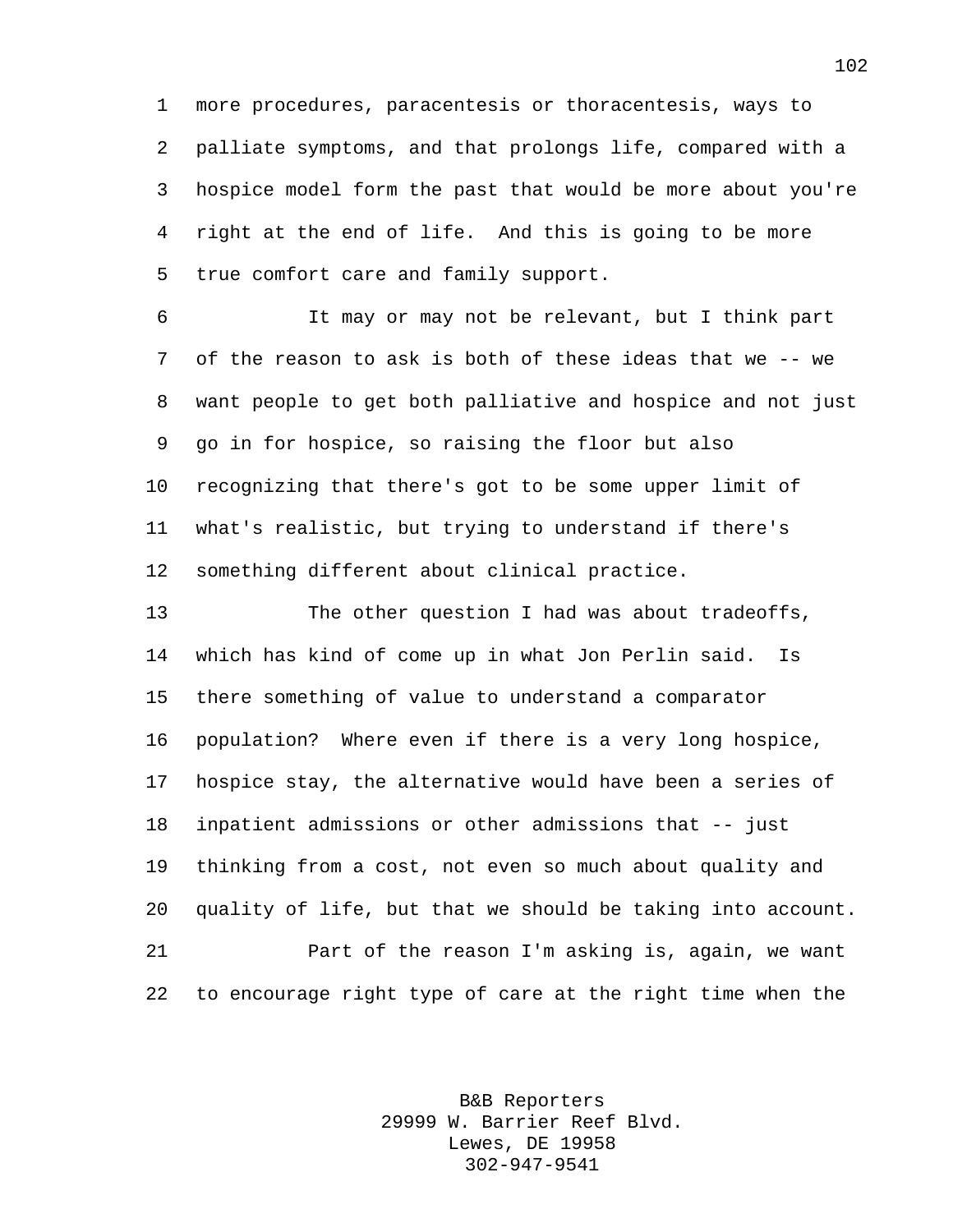beneficiary chooses that, and so we wouldn't want to dampen what seems to be an appreciation for the opportunity of palliative and hospice care by squishing it too much, to use a technical term, and to understand again globally that there is a little bit of an extra cost, 12 percent, but on the other hand, what we're gaining for beneficiary quality of life and total cost of care is greater than in one particular area and then take a strategy that's more targeted.

 So what I'm asking, is it possible to kind of do a comparator population and say if there wasn't 180 or 300 days of hospice stay, what would that potentially have looked like in terms of inpatient admissions to do something similar?

 MS. NEUMAN: So there's some literature on that end. The Commission has sponsored research looking at the effect of hospice on Medicare expenditures, and it's tricky methodologically to say what would have happened in the counterfactual, they weren't in hospice.

 But what the evidence suggests is that for patients in the first month or two right before death, hospice saves money. When stays are longer, there's a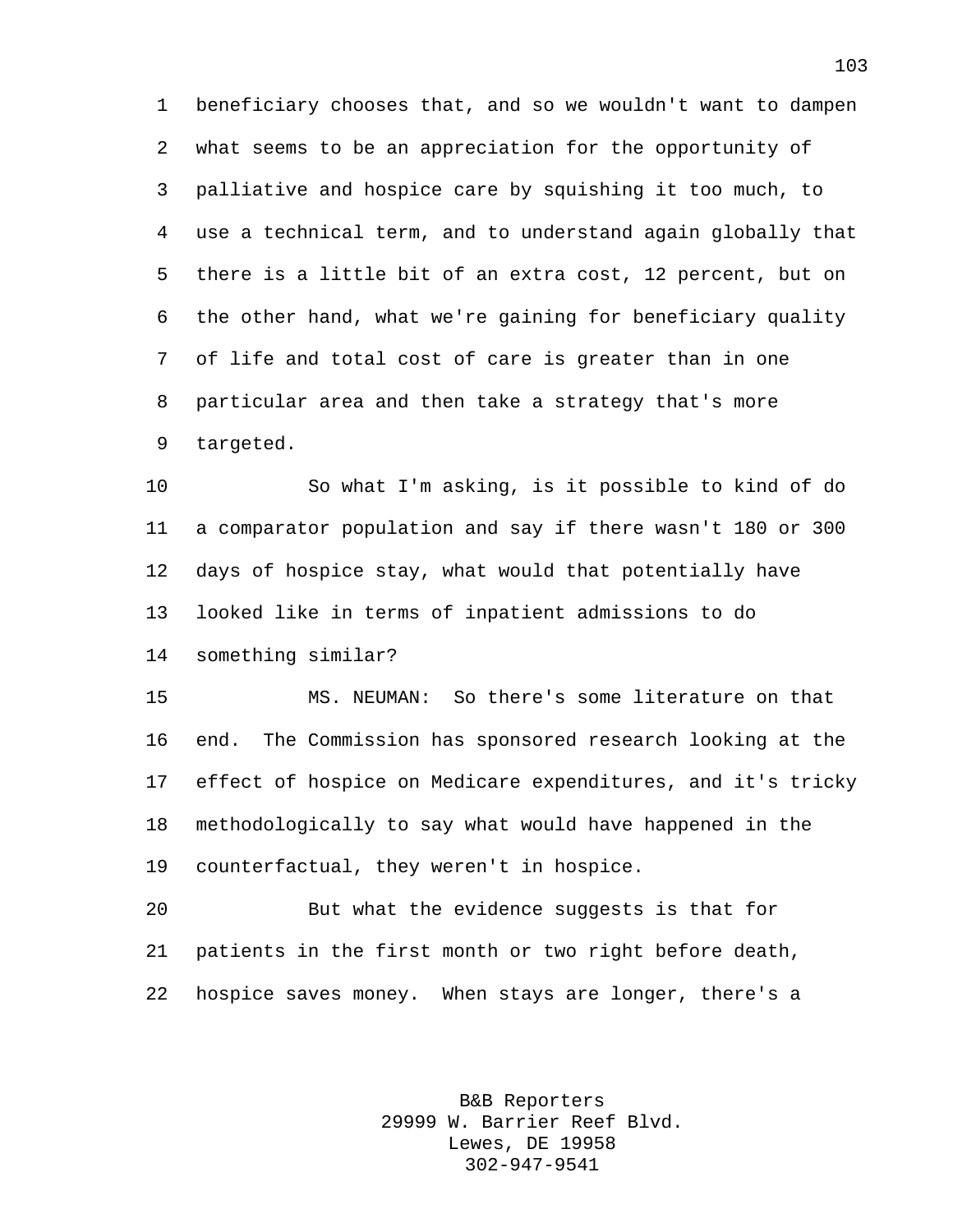point where the savings turns to extra cost, and the study that the Commission sponsored found that in aggregate, the evidence suggests that overall the net of the savings and the cost haven't -- t here's not evidence overall that it's saved, even though it saves for particular patients.

 One other thing, just one comment, just to sort of put this in context, while the cap was thought of at the beginning of the legislation as a means of generating savings, today when we look at the data, it's functioning kind of differently. It's functioning almost as a payment accuracy tool. It's honing in on providers that would have the highest margins, and it's pulling back some of those payments. So that's kind of more the spirit of the presentation here of whether we want to go further down that road of using it in a payment accuracy kind of context.

DR. CROSSON: Okay. Thank you.

Amol?

 DR. NAVATHE: I apologize for being confused about this, but on this slide, the simulated effect, is that a percent change, or is that a percentage point change?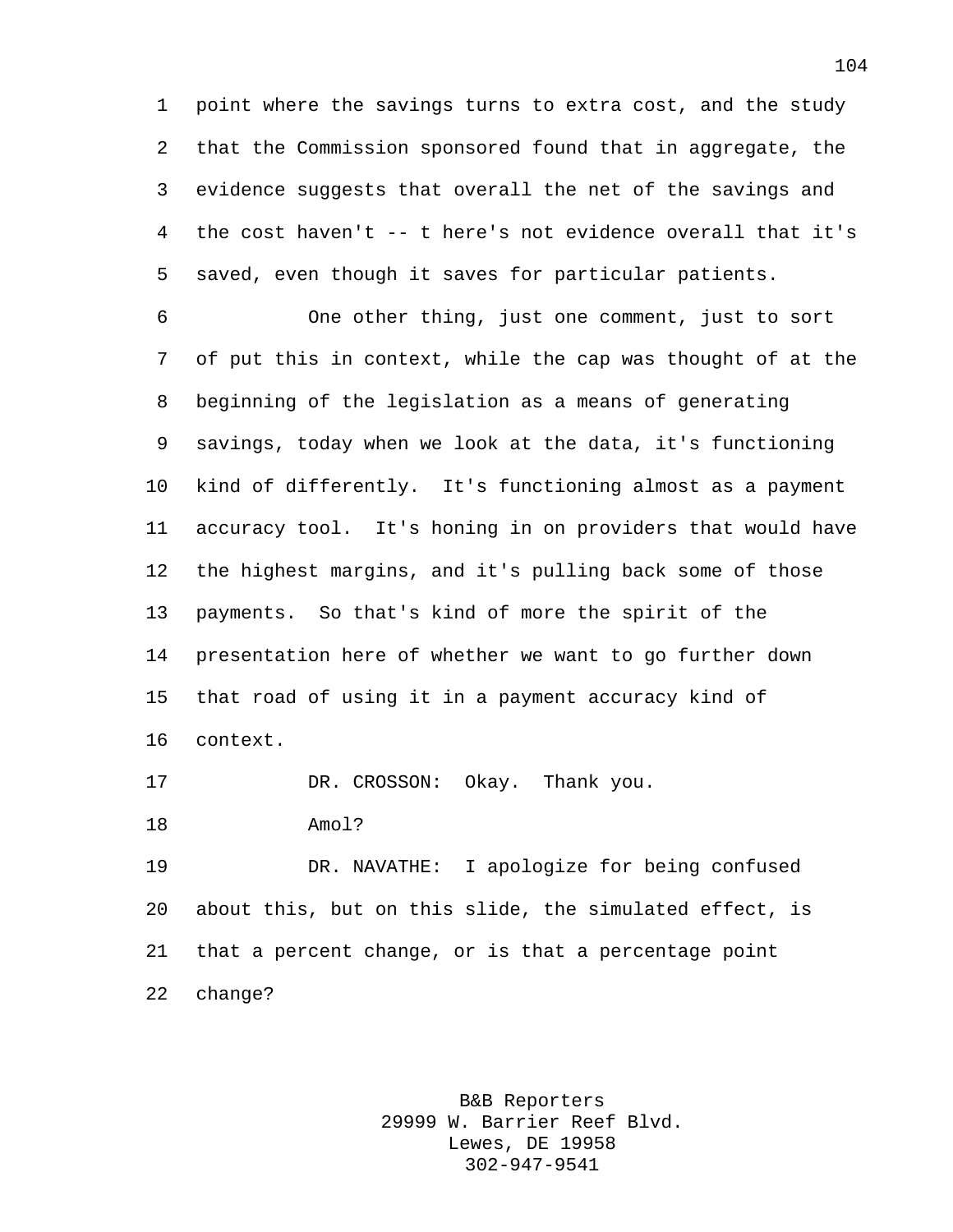For example, for highest quintile, would their margin, simulated margin, be zero, or would it be 15 minus 15 percent of 15?

 MS. NEUMAN: Their payments would go down by 15 percent.

DR. NAVATHE: Percentage point. Okay.

 MS. NEUMAN: So if they didn't change their cost, which we would never make that assumption -- that's why we didn't simulate a margin because we don't want to assume what's going to happen to their costs. We just are saying what's happening to their payments.

 If they didn't change their cost, it would be you could add those two together.

 DR. NAVATHE: Right, okay. Got it. Thank you. DR. CROSSON: Okay. So we'll move on to the discussion. We can put the last slide on, Kim, 16.

 What Kim is asking for here is people's perspective on the two policy options, wage adjustment, geographic wage adjustment, and then in addition, reduction of the cap for the purposes that she described fairly recently to target certain facilities and certain patterns of marketplace behavior.

> B&B Reporters 29999 W. Barrier Reef Blvd. Lewes, DE 19958 302-947-9541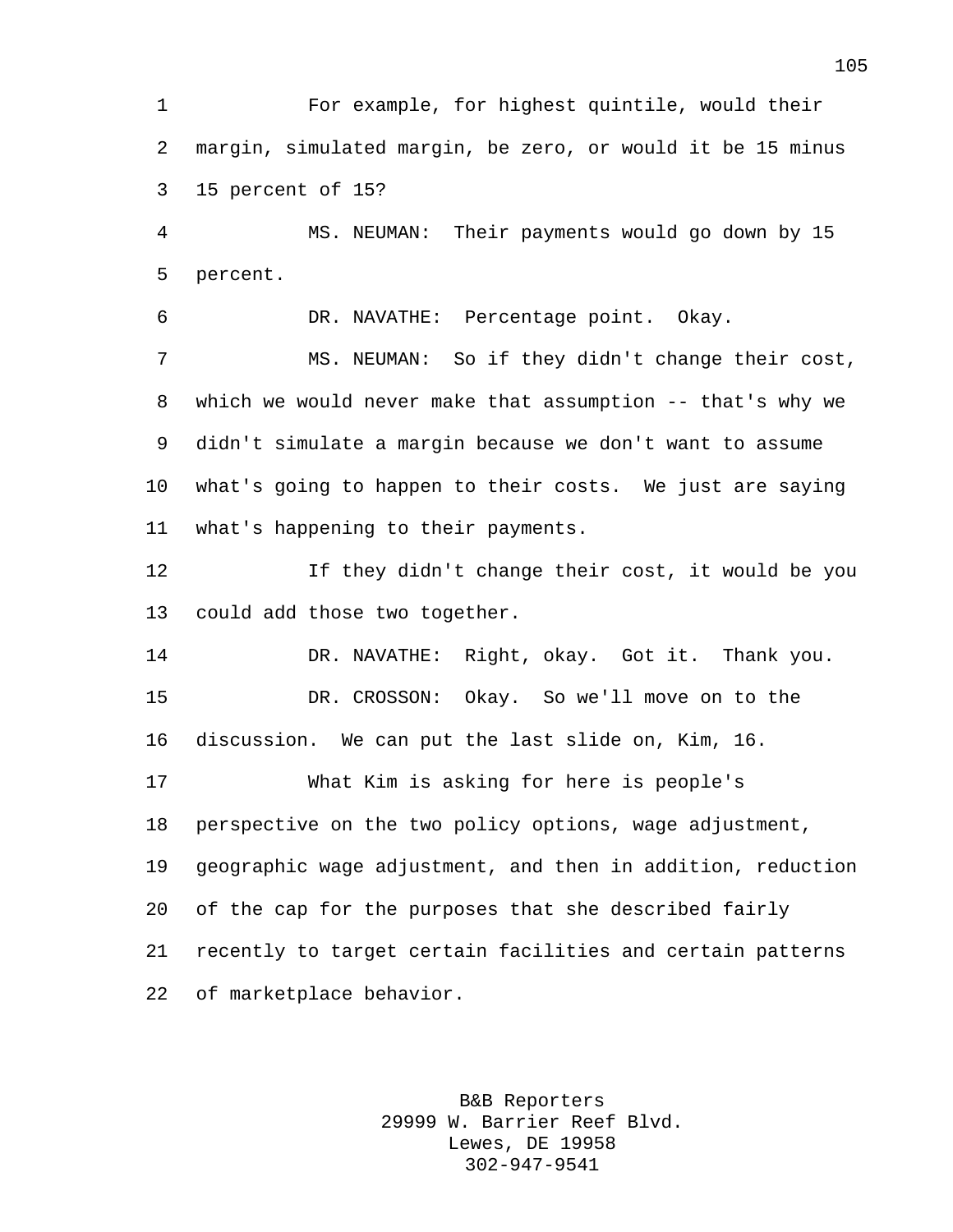Then, also, I think a qualitative sense from the Commission is to what degree do we believe that these things should be changed, and should we move forward in this cycle to recommendations? Okay. And Paul is going to begin. DR. PAUL GINSBURG: Yeah. Thank you. I want to express my enthusiastic support for both of the recommendations. I was particularly influenced as far as lowering the overall cap your comments about the fact that the few hospices that have this that are constrained by the cap or closed by it, their patterns look very different from the bulk of hospices. It's not just that they have a little higher all throughout the distribution, but as you say, they are very different. I very much doubt these are the innovators and the pioneers - - or not the pioneers in a good sense -- in the industry. So I think that lowering the cap would serve a function of reducing abuse. DR. CROSSON: Thank you. David, Jon, Sue. David, Jon, Sue. DR. GRABOWSKI: I'm also enthusiastic about both of these recommendations, both -- wage adjusting seems like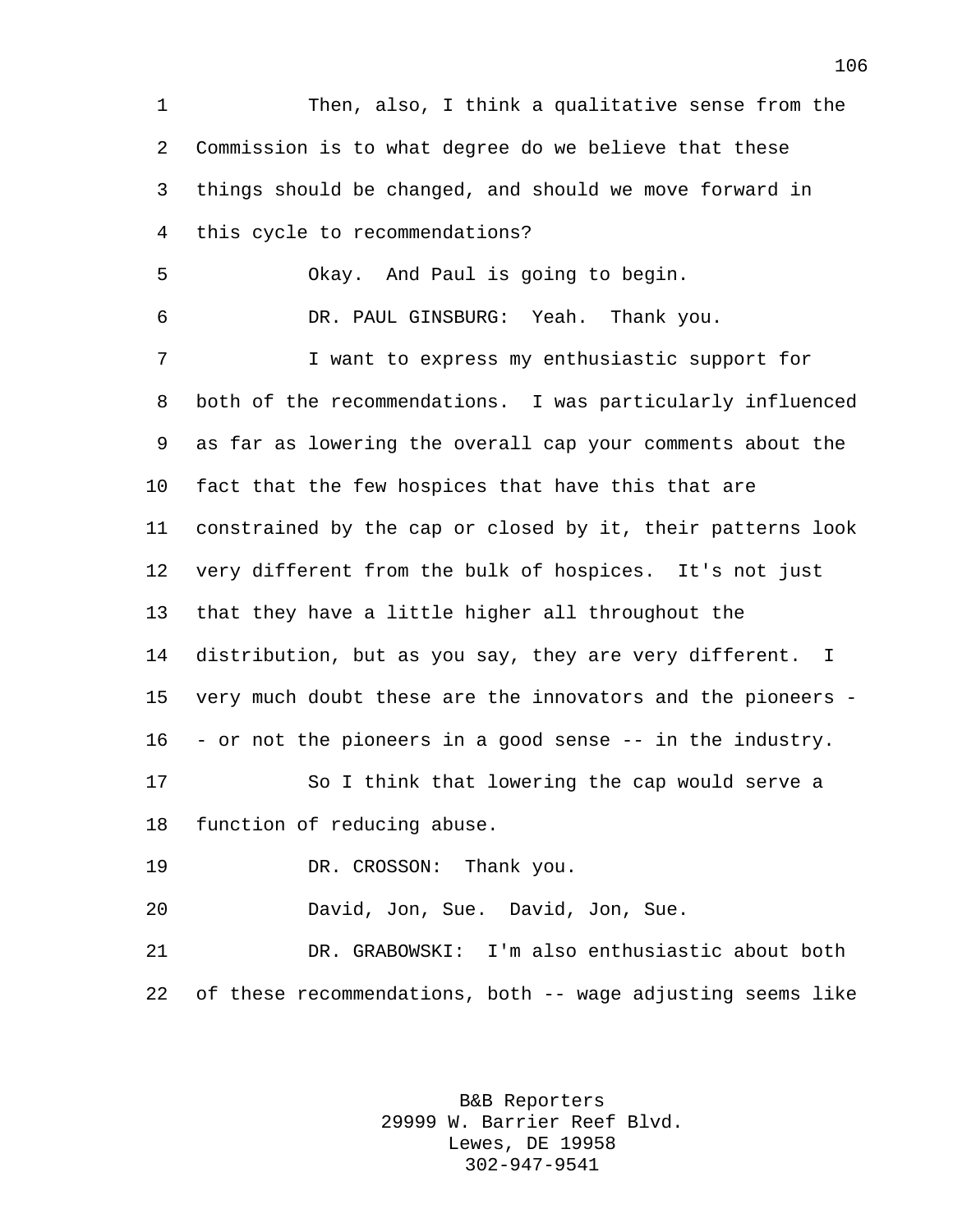a complete no-brainer that we're disproportionately penalizing. That makes no sense to me. I like the idea of lowering the cap.

 The only addition I would make here in the chapter, you mentioned the problem of live discharges. I really think that needs to be monitored because we can imagine hospices that are nearing the cap beginning to discharge more and more patients in order to keep them below that, so just monitoring those rates. And I don't know if that's a quality measure, if that's some sort of trigger for penalties, but something around live discharges, that needs to be monitored alongside the average length of use.

Thanks.

DR. CROSSON: Jon?

 DR. PERLIN: I'm really challenged in this area, and I still feel like I don't personally have enough information to understand exactly the problem we're trying to solve.

 Don't get me wrong. If there are high outlier entities that are abusing the intended purpose, that is an issue.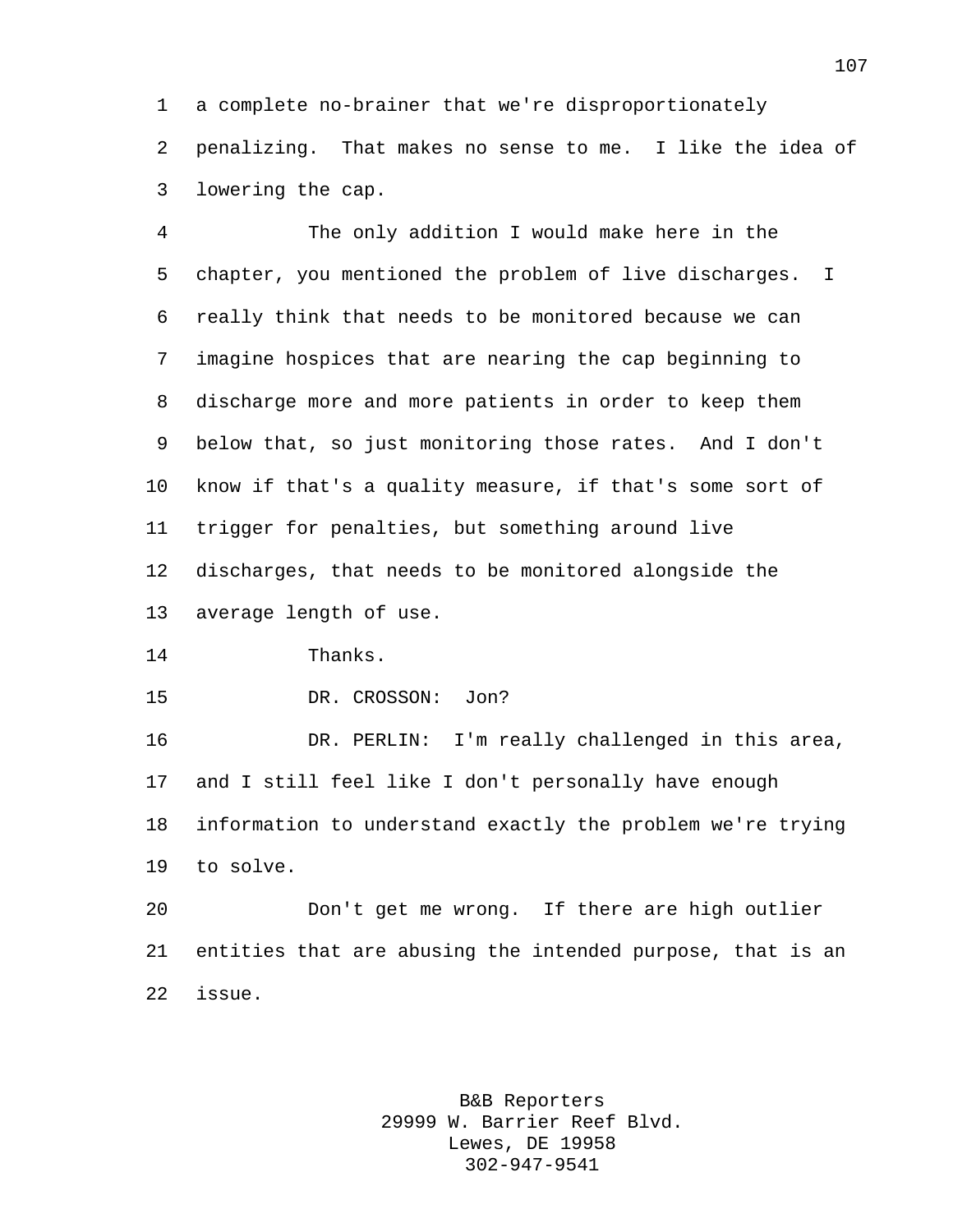A table that's missing for me is a table that shows not the distribution, not the length of stay by decedent, but a table with length of stay by institution and the sort of deep dive into what the characteristics of the patient and the environment around that institution are to be able to get at that.

 I'm really glad, Jay, that you brought up the comments about the types of patients and the change and the diagnoses over time because, clearly, I think of chronic neurologic disease. Obviously, we think about dementing illnesses and frankly the burgeoning population there and clearly a large a substantial needs for the Medicare program and its beneficiaries.

 I hate to do things that maybe discourage into the appropriate use while trying to solve the inappropriate use. I'm reminded of Jack Rowe's work at Aetna, where the uptake of hospice was low until they offered intervention to patients who would be appropriate for hospice, which is that they could revert back into general care. That questions the fundamental philosophical underpinning of the structure of our particular Medicare benefit.

But I think one would have to look to the

B&B Reporters 29999 W. Barrier Reef Blvd. Lewes, DE 19958 302-947-9541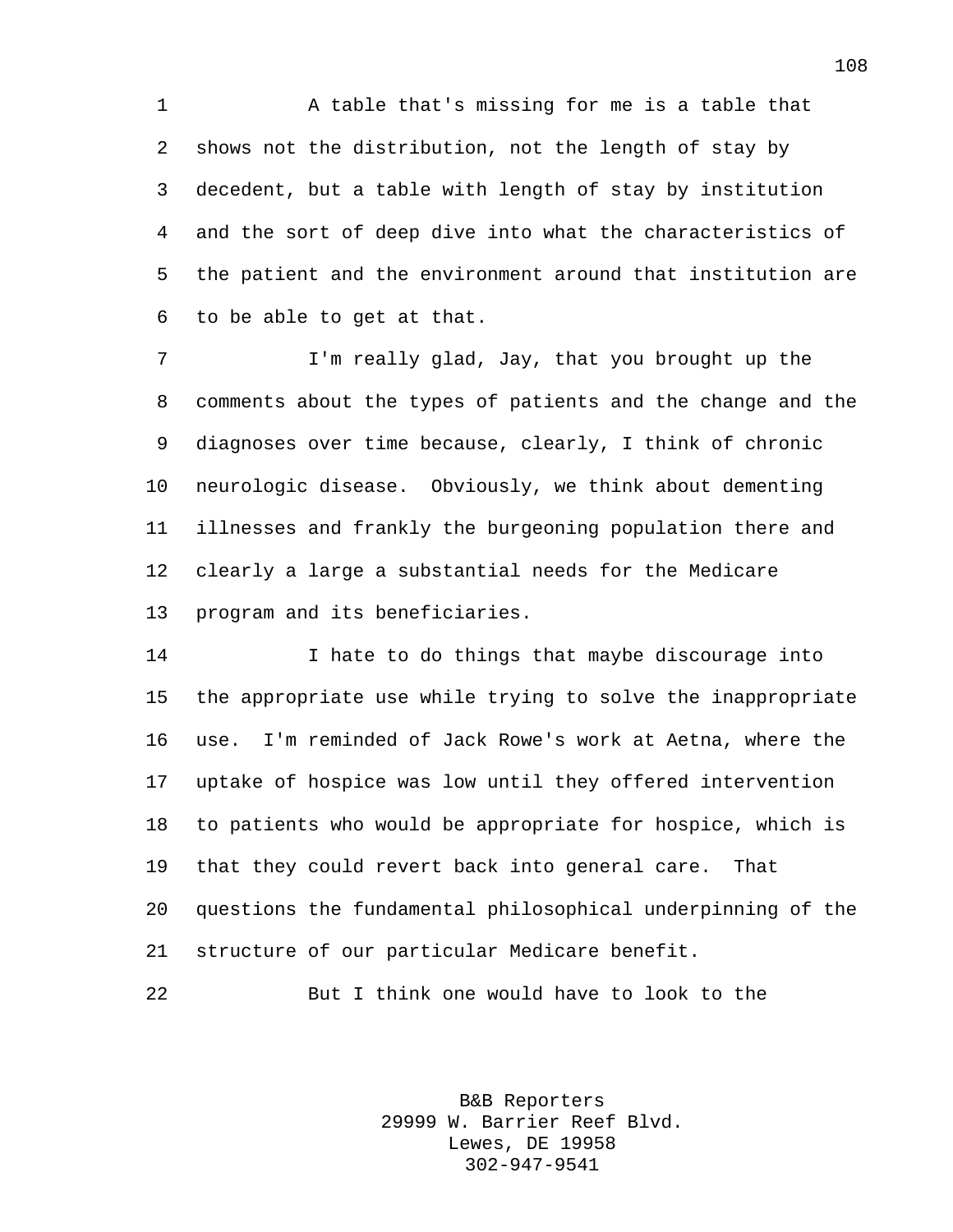evidence and say, "Gee, I wonder if that as a premise itself shouldn't be under some degree of discussion," and that what we want is not only efficiency but the best possible care. So I just offer that out because I think it makes this question.

 When I look at this in my hat as a health care administrator, it strikes me as indirect, getting at it through wage, though David, as an economist, may be able to comment to me that's absolutely the right approach.

10 I wonder if retrospectively there isn't an appropriate reclassification of patients if, in fact, this is serving as a substitute. Not all hospices -- there are a variety of hospice services, but something akin to re- class as home health or something else where a population that has that, so that you can just rectify that in reverse.

 Final point, given the obvious inability in not the instances of potential abuse of the system but, frankly, the reality that sometimes even the best clinicians can't estimate accurately the length of remaining life.

```
22 Thanks.
```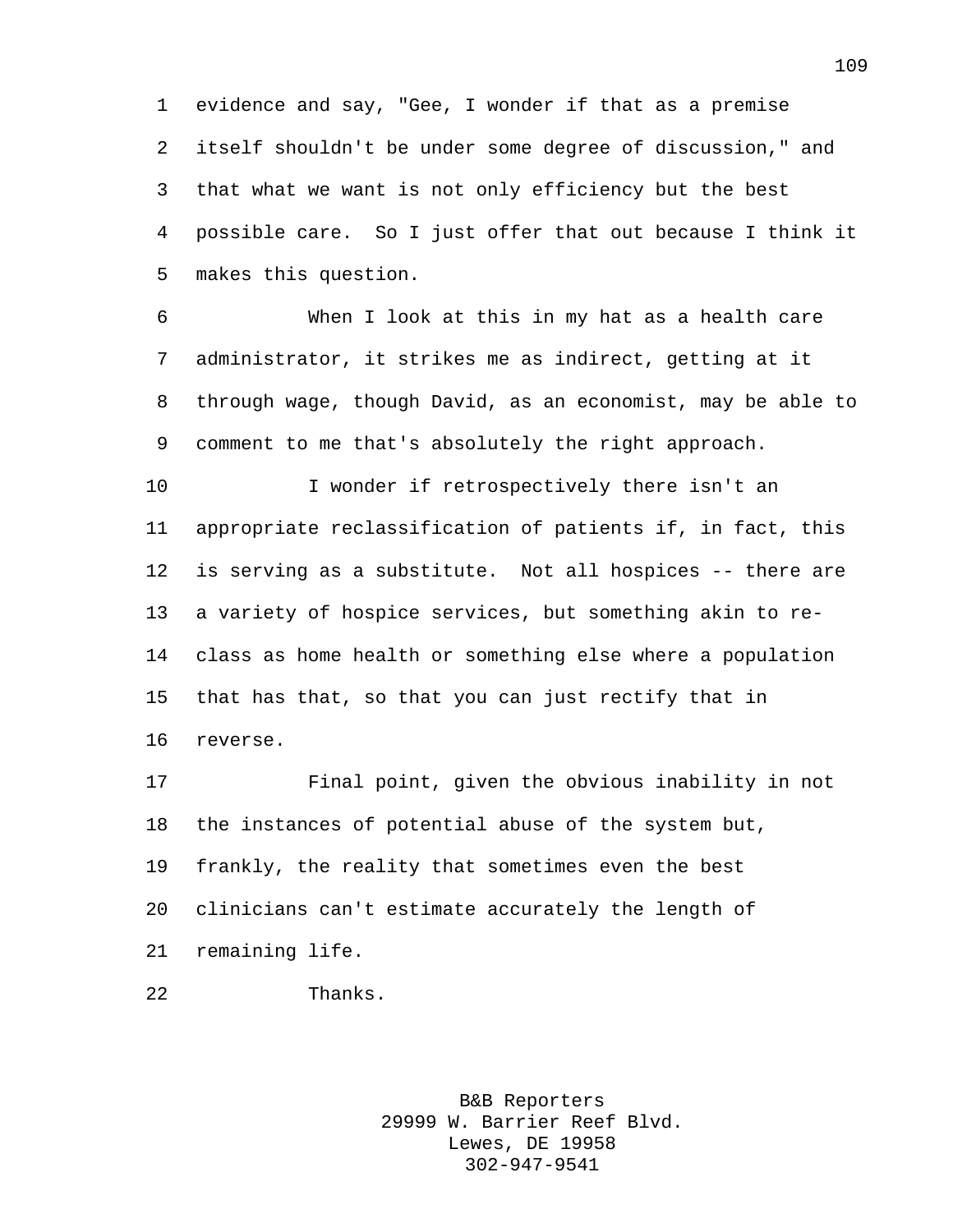DR. CROSSON: Thank you, Jon.

Sue?

 MS. THOMPSON: I too am really challenged by this chapter because of the importance that palliative care as well as hospice plays in doing the right things for patients. I think some of the most important work that we do in the Medicare program and I think the advancement, as described by Karen, in terms of more intervention on the palliative side is improving the quality of life.

 My mother with pancreatic cancer lived an additional six months pain free because of a stent that was placed. So I'm a huge advocate of the work, and she lived longer than six months with a diagnosis of pancreatic cancer. There's very good work that goes on here.

 At the same time, what I really struggle with are the bad actors in this arena, which are making it very, very difficult for organizations that are practicing ethically and professionally, and I'm all about MedPAC going after policies that will address abuse of -- and playing with their panels of patients and avoiding taking on cancer diagnoses and abusing the system, and that's a fine balance.

> B&B Reporters 29999 W. Barrier Reef Blvd. Lewes, DE 19958 302-947-9541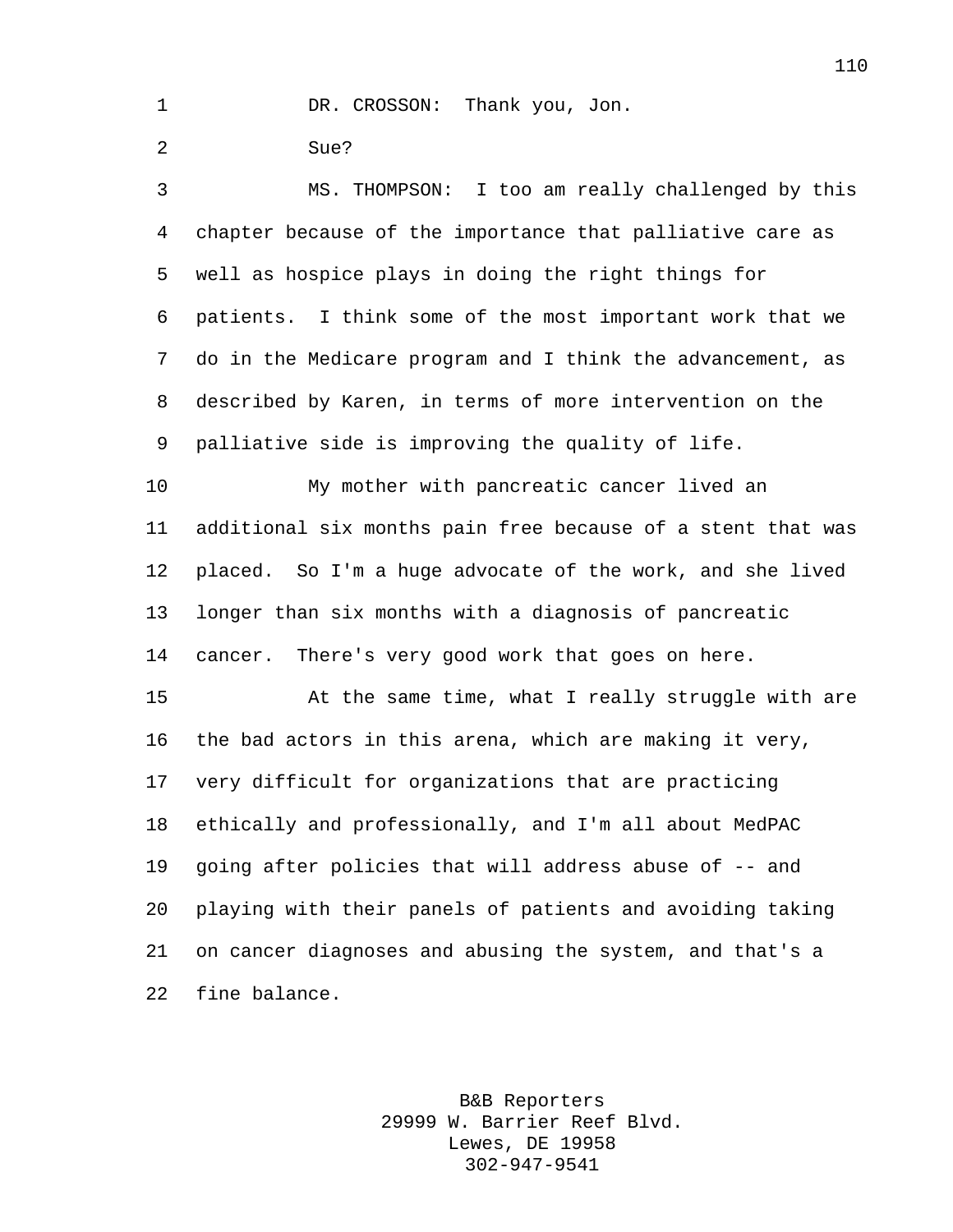This obviously is the question that's on the table, but I'm quite supportive of continuing this work, Kim, and I thank you for bringing it forward. DR. CROSSON: Thank you. Thank you, Sue. Larry. Larry, then Bruce. DR. CASALINO: Yeah. I agree that wage adjustment is a no-brainer. I think that's why we haven't been talking about it very much. So that makes sense for sure. Having read this and for most of the discussion, I also thought that the cap seemed like a good idea, but a couple things concern me. One is it seems like these are

 bad actors, but we could be wrong. Maybe they specialize in care of ALS or something, and so they have lots of very long-stay patients but appropriately. That seems unlikely, but it might be nice to be a little more sure about that if we can be.

 If it's bad actors, I think then the question is, What's the best remedy? Is a cap going to really get them very effectively and not get other people that it shouldn't get so much, or is it realistic to think that Medicare can actually police the bad actors? And if that was done well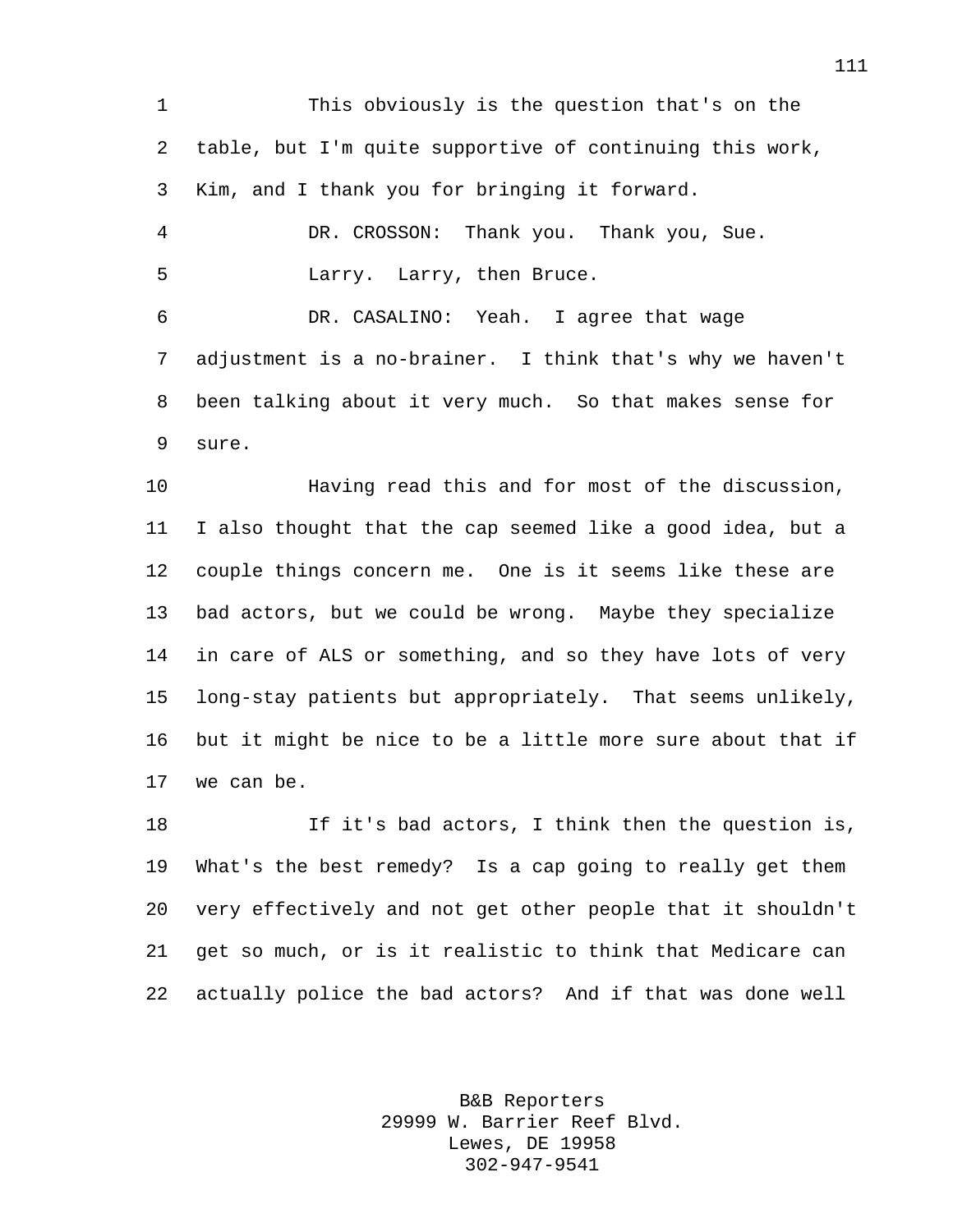-- and I'm saying this is realistic to believe that -- then would there still be a need for the cap? So I think those questions could use a little bit more work.

 I just say as a technical point, the table Amol kept referring to, I had kind of the same problems. That last column is a little hard to understand. Do we make it that they had a 15 percent margin and now they have a minus 15 percent margin, or is it just that they're losing 15 percent of their payments? I think a lot of people might be confused by that. So that could probably be just made more explicit because that's going to be a table that would get a lot of attention, potentially.

13 DR. CROSSON: Okay. Bruce?

 MR. PYENSON: I support the policy option for both the wage adjustment and the reduction in the cap.

 I'd remind fellow Commissioners that our recommendation for last year was perhaps less refined. We called for an overall cut in hospice reimbursement because of the high profitability of the industry overall, though recognizing that there were hospices that were losing money and others that were making a lot of money.

So, looking at Slide 13, I think this is a more

B&B Reporters 29999 W. Barrier Reef Blvd. Lewes, DE 19958 302-947-9541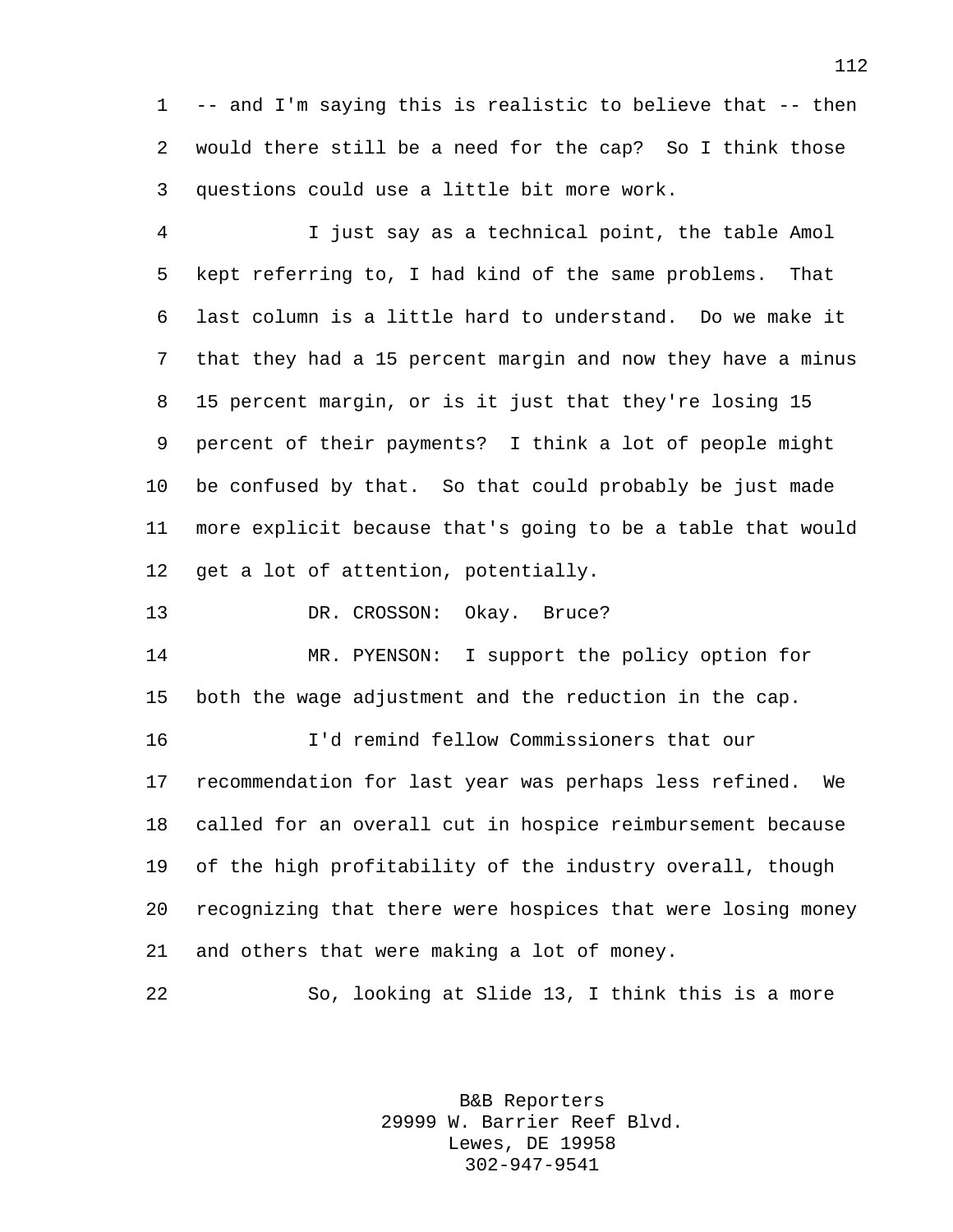refined policy option than we've already recommended, and I think fairer for the stability of the industry.

 So I hear the concerns, but in the past, this seems to be an improvement over what we've recommended in the past. So I'm very comfortable with them.

DR. CROSSON: Thank you, Bruce.

Dana?

 DR. SAFRAN: Thanks. This is difficult. So the thing I want to underscore is the importance of continuing this work. You know, end-of-life care for this population, both in terms of cost and the impact on quality of life is probably one of the most things that we can focus on.

 I'm mostly supportive of the two policy levers you've suggested here. The one thing I would just like us to be really careful about before we say the wage index is a no-brainer is that it wouldn't be expected to have unintended consequences on the wages set for hospice workers, and, therefore, the ability to attract the quality and training of workers that are currently serving there. So I don't pretend to understand the wage index implications well enough to know whether that's a possibility, but I would just ask you to look at that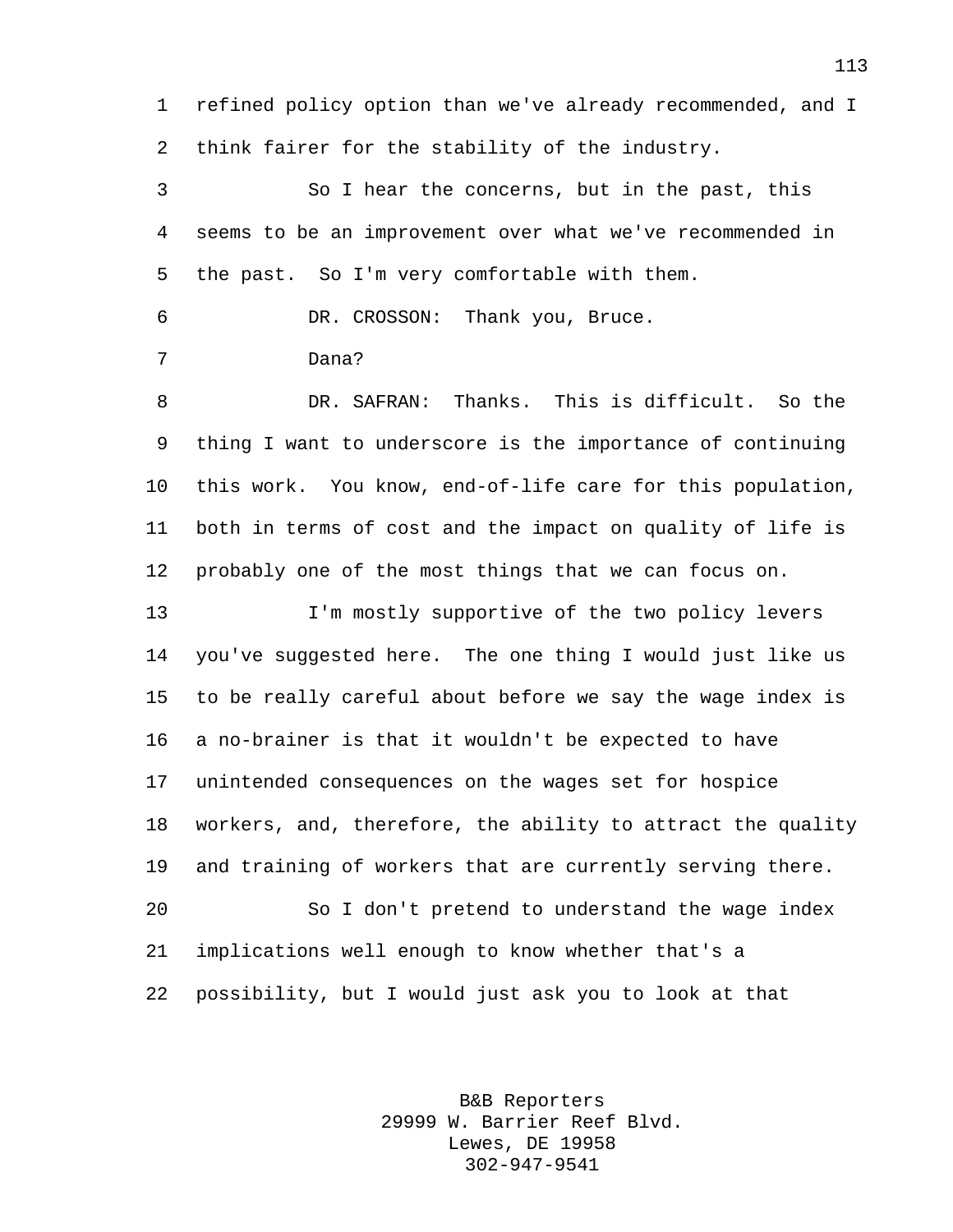before we pull the trigger on recommending that.

 Otherwise, I'm comfortable with these but I really want to kind of continue to underscore that I think our most important policy lever here could be figuring out how we identify those who are sort of systematically abusing this benefit, and address that. Jonathan's idea of retrospective is important, and certainly the point about having a table in this that really calls out what you seem to indicate, Kim, is a distribution that you can see at the site level and how different the distributions look for some entities versus for others I think is important.

 I wonder whether some of the qualitative work that the staff often does, of actually going out and talking to folks might be useful here. You know, go talk to some of the entities that look like bad actors, and go talk to some of the actors that look like really good ones, and maybe that would be helpful.

 But I want us to keep our focus on the fact that as, I think Larry was the first of us to say it, one of the biggest problems across the board is getting people into hospice sooner, and so I don't want us to make moves that will undercut the progress that's being made there.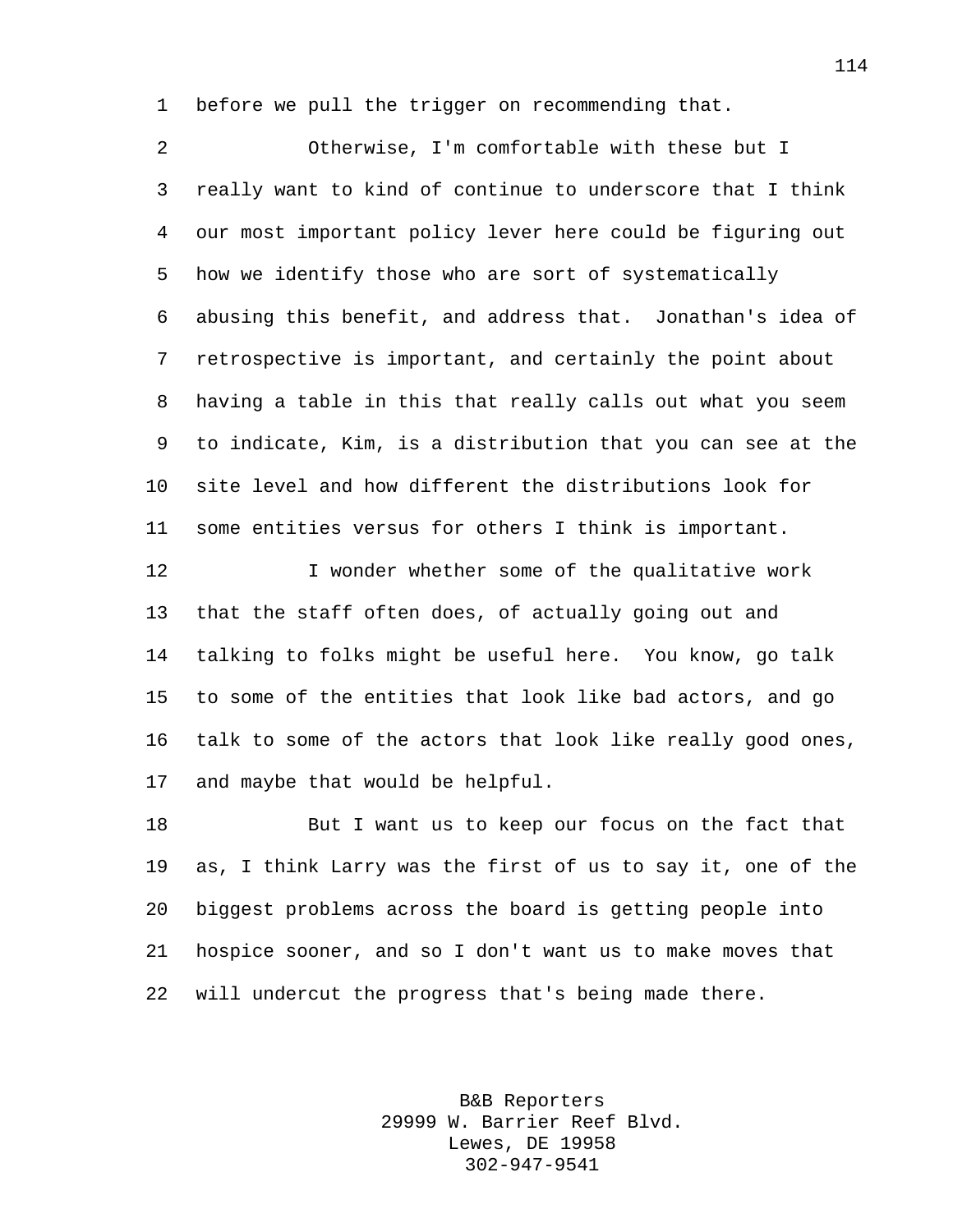1 Thanks.

 DR. CROSSON: Kim -- sorry, so Kathy and Warner. Kim, could you just basically briefly describe how the applicable wage index is set here?

 MS. NEUMAN: Sure. So we use the hospital wage index, and so right now it is used to adjust the payments that the hospice providers receive. So a provider in Manhattan is going to get a higher payment rate than a provider in a rural area. But the cap amount is the same amount. So that would be the only place where we would be adding it.

 DR. PAUL GINSBURG: So if a hospice wanted to raise the wages of its employees it would have no effect on the wage index.

MS. NEUMAN: Correct.

DR. CROSSON: Okay. Amol.

 DR. NAVATHE: So thanks for this great work. I also am supportive, I think, of the changes, generally speaking, and of continuing this line of work. Thanks for that clarification, Jay, on the wage index part, because I thought that was very helpful.

Two points. I think one thing is just looking at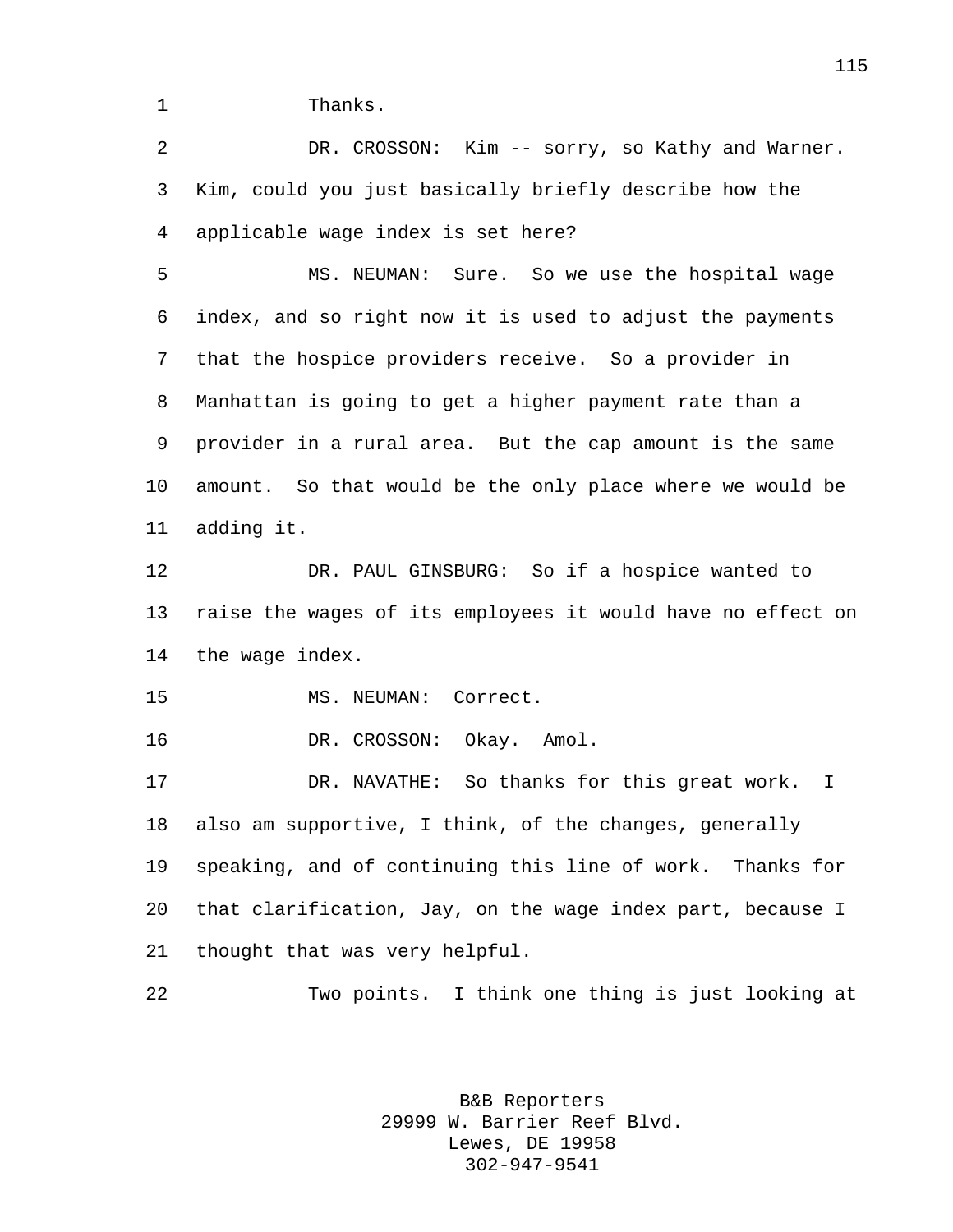the table on Slide 13 again, I'm struck that there's the negative margins on the low side as well, and I think you made comment in the paper that the cost structure is this new cost structure. And so it made me sort of think about to the extent that we would follow Jon's recommendation, for example, to look at the environment and the characteristics of the patients of the highest quintile outliers, it might also make sense to look at the lowest quintile, essentially, to try to understand what the characteristics are there and if they're intrinsic with the patients or settings or intrinsically different from others, given that right now they have a negative margin, and so the incentives there are obviously different.

 And then, accordingly, this hasn't been included in the scope of what we've talked about here, but if this work on wage index and cap should also be pared with some further recommendations on rebalancing the fee structure to more closely emulate the new cost structure, which is not part of the CMS updates that are upcoming. So I just wanted to see if we could add that to our scope of thinking.

DR. CROSSON: Thank you, Amol. Kathy, and then

B&B Reporters 29999 W. Barrier Reef Blvd. Lewes, DE 19958 302-947-9541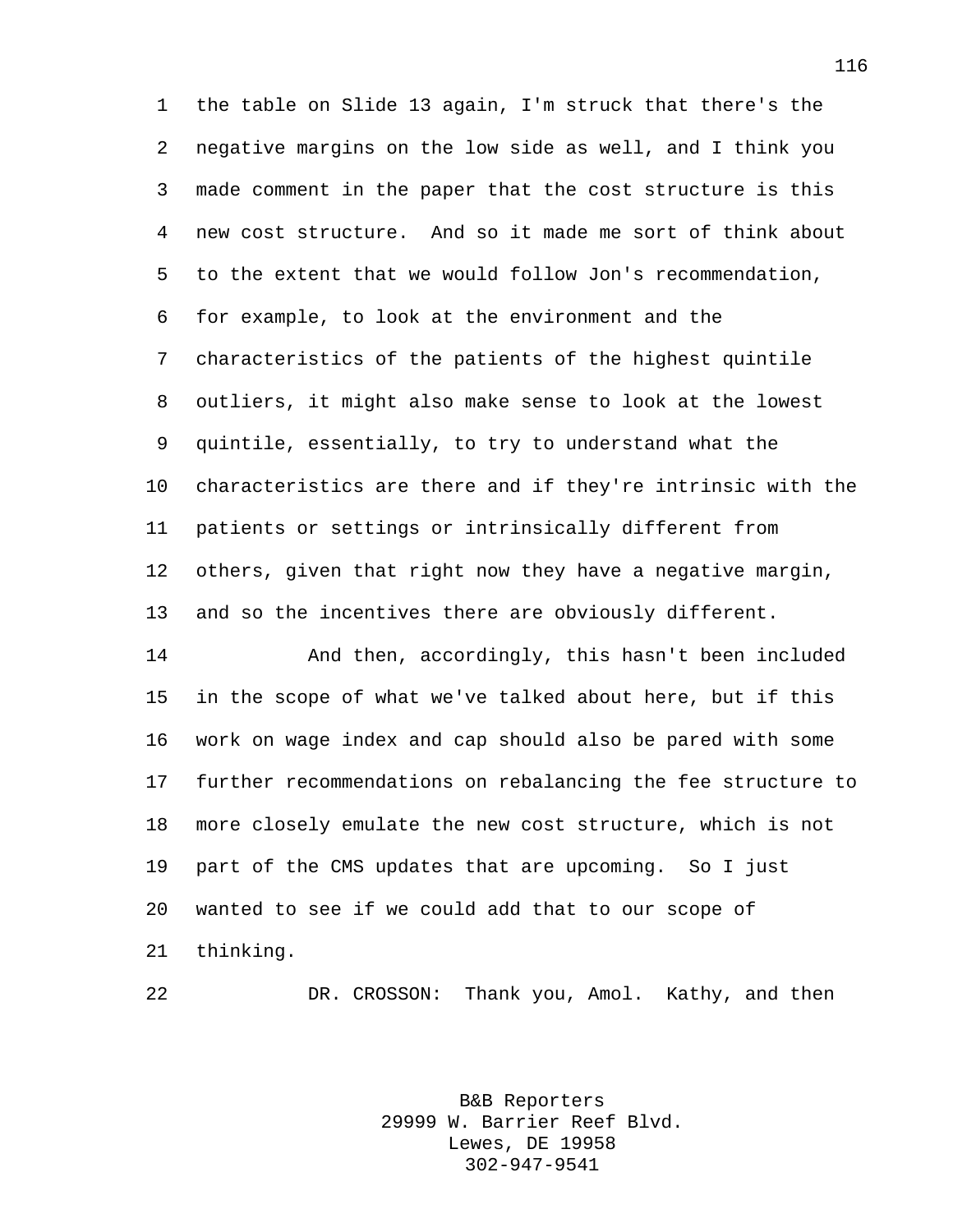Warner and Karen.

 MS. BUTO: Yeah, I support both recommendations. I just have a quick question, which is, is any of this possible to be done administratively or does it require legislation? MS. NEUMAN: The cap is written into statute, so it would have to be modified. 8 MS. BUTO: The wage index could be done -- wage indexing the cap is also implicated by legislation? MS. NEUMAN: The statute says \$6,500, and then it has an inflation factor in it. So I'm not clear if they could wage adjust on their own. 13 DR. CROSSON: Okay. Warner. MR. THOMAS: This may be a little bit off-topic but it just seems -- and I was reflecting on this conversation, the one we had on post-acute, and, you know, it seems like when we're trying to create payment policies that have broad implications that we constantly kind of bump up to it's because of bad actors. And so then we're trying to make kind of broad payment changes.

 And I don't know what sits in the purview of MedPAC or not around the situation of, you know,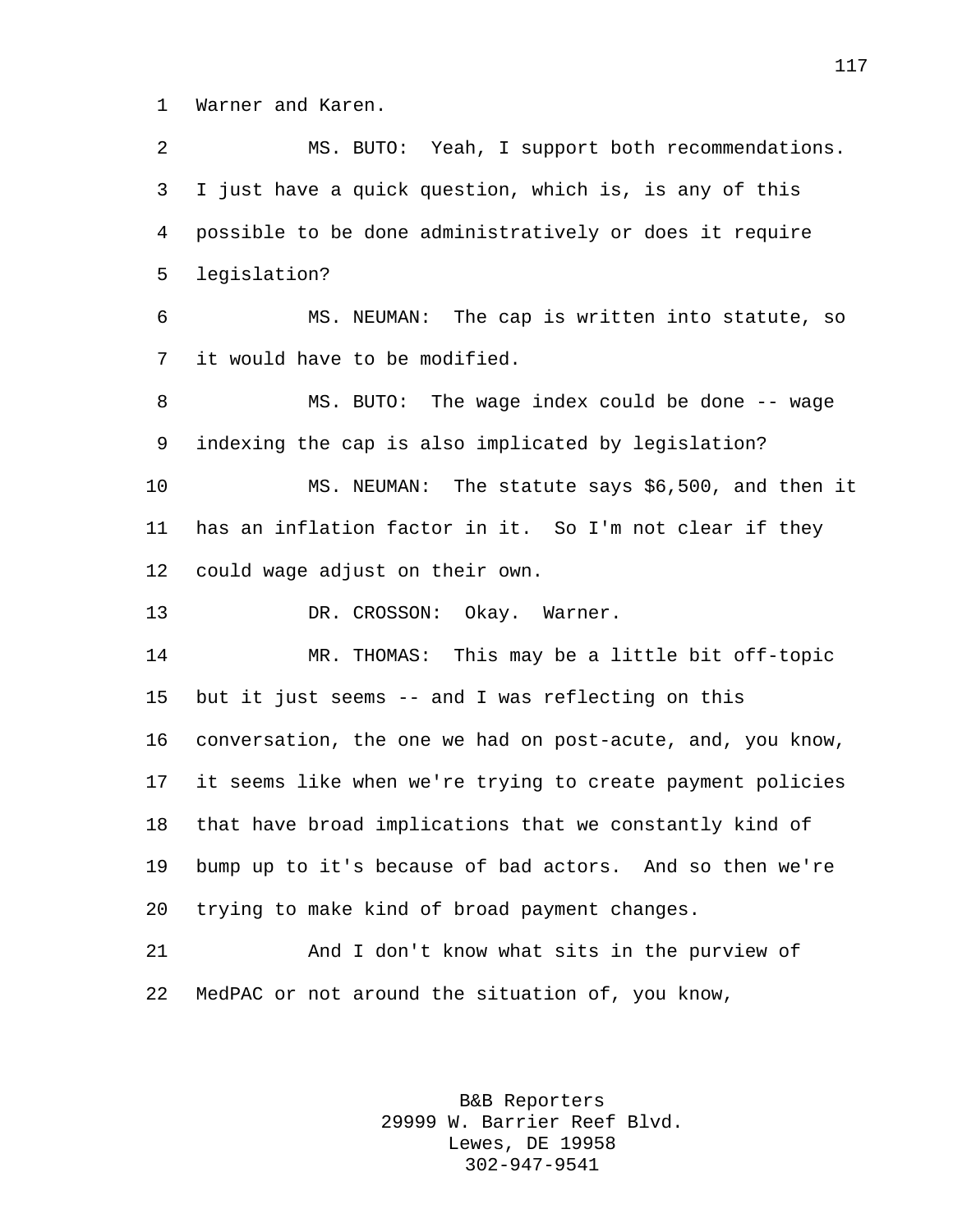significant outliers. But I just wonder at some point should we be taking up the discussion around significant outliers and how that should be addressed, and should there be, you know, a much more detailed review on entities that are in the -- decide if it's the top or bottom 10 percent, or whatever the number is, about a much more significant review. Because I think we keep trying to have broad policies here, and whether it's home health, which we were just talking about, that, you know, we want to put utilization caps because there's a lot of overutilization, but there's lots and lots of organizations that are doing it right that that can be impacted.

 And I worry about the same thing with hospice. I mean, we're going to put a policy in that, you know, frankly, may impact the bad actors, but going to David's point, there might be the discharge right before the cap and then readmission after.

 And so it's just more of a question. I don't know whether it sits in the -- where that sits in the agenda of MedPAC, but it just strikes me, in some of our conversations we're trying to put things in that have broad implications, but we're really trying to deal with, you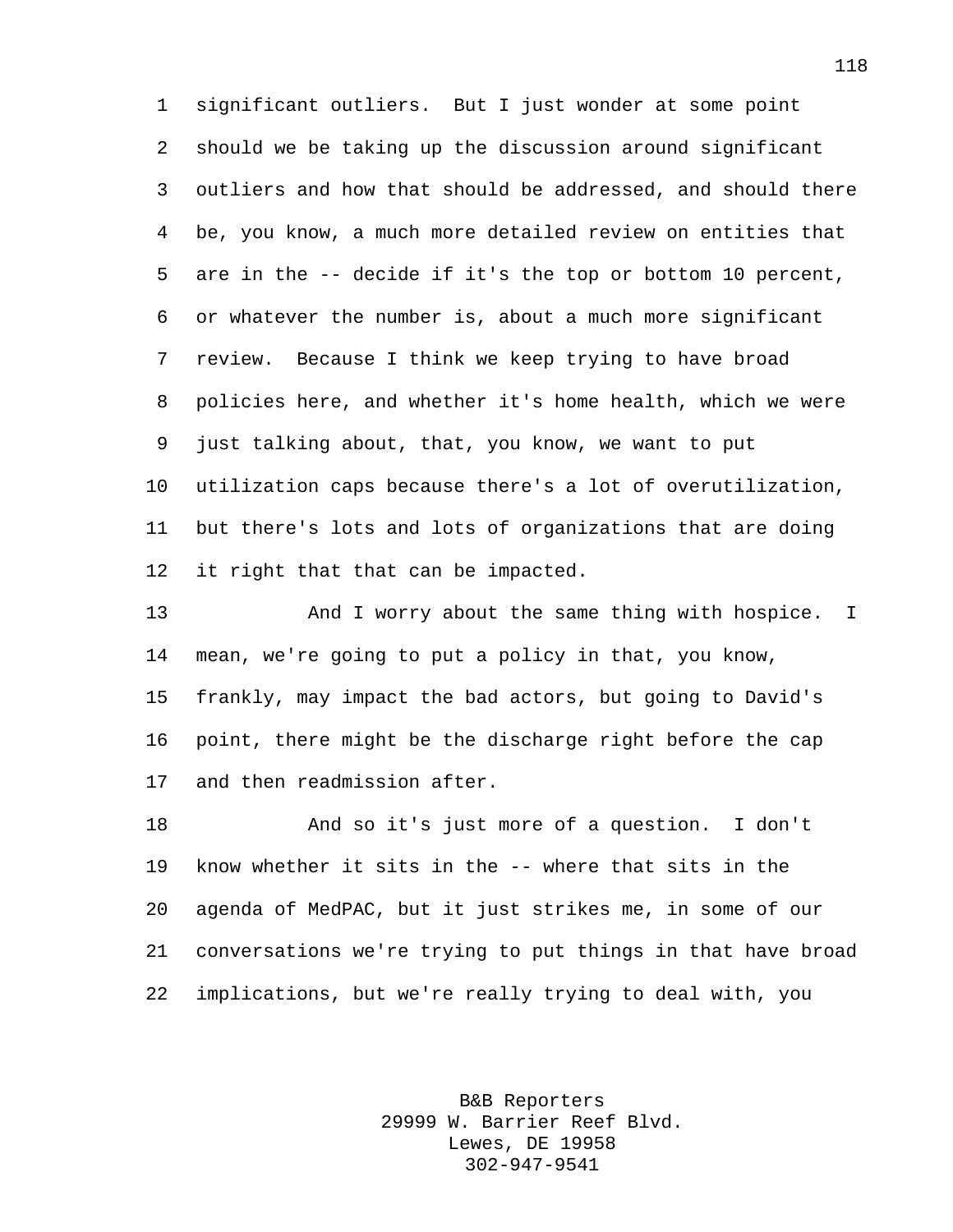know, a small percentage of organizations that are not adhering to the policies appropriately.

 DR. CROSSON: Thank you, Warner. Karen. DR. DeSALVO: That's a good segue, because that would be my hope is that we don't create such a broad policy that we disincentivize people getting into palliative care and hospice when it's right for them, and that they don't get the kind of, you know, quality of life that we want them to have. And this famous, you know, Slide 13, you might even read it like that. You know, if the -- again, not understanding all the patients that fall into the bucket, but maybe people are getting in too late, and what we really want to do is try to keep encouraging that to improve.

 And so, again, I don't know if that's the purview of MedPAC, but in addition to the things that you've recommended, which I am generally supportive of and I certainly would like to see us continue this work, but it would be -- if it's possible to think about a more targeted strategy, to Bruce's point, rather than sort of a broad approach. This is more finessed, and I appreciate that, but maybe we could get an option that was even more

> B&B Reporters 29999 W. Barrier Reef Blvd. Lewes, DE 19958 302-947-9541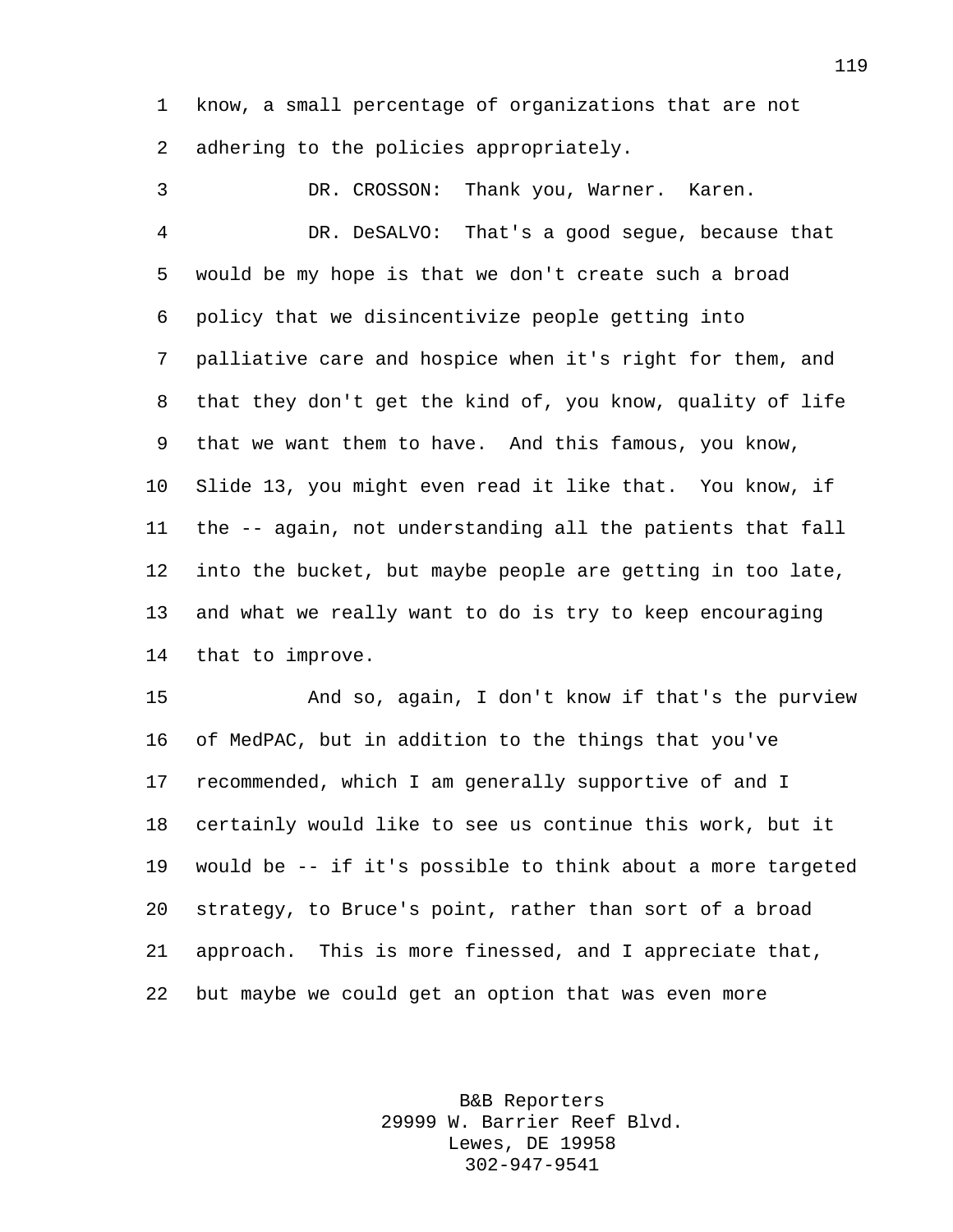finessed, that looked at outliers, as opposed to trying to maybe send a negative message and disincentivize the whole care opportunity.

 DR. CROSSON: Okay. Thank you, Karen, thank you, Kim, and thank you to the rest of the Commission for the good discussion.

 I'll just bring up one topic and that's that several Commissioners have commented on not the issue of the hospice benefit per se as it exists, but perhaps as it should exist, with more of a consideration for palliative care. And I think in the paper, Kim, I think you wrote, as I remember, an example of where that's beginning to take place.

 And I just want to make sure that nothing that we've said here with respect to these recommendations is in any way antithetical to that set of developments, which is, I think, late now and important. It needs to have moved forward more quickly.

 So at that rate I think you've had some good information provided to you, and thank you again for the presentation.

DR. CROSSON: We now have an opportunity for

B&B Reporters 29999 W. Barrier Reef Blvd. Lewes, DE 19958 302-947-9541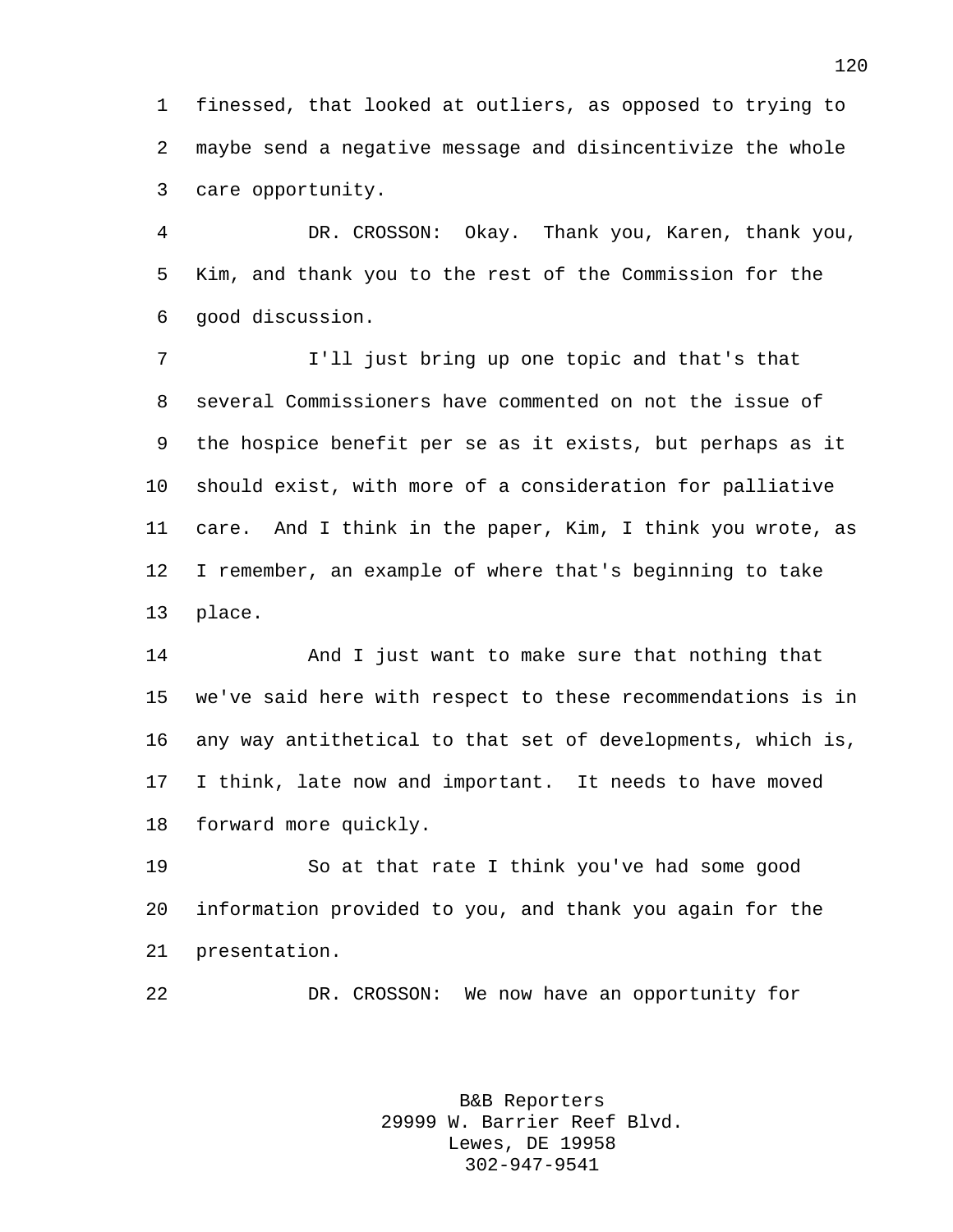public comment period. If there are any of our guests who wish to make a comment about the issues before the Commission this morning, please come forward to the microphone. I'll give you an instruction in one second.

 So please identify yourself and any organization that you are part of or speaking for, and we'd ask you to confine your remarks to two minutes. And when this light comes back on, the two minutes will have expired.

 MS. ACS: Thank you. Good morning. My name is Annie Acs. I am the Director of Health Policy and Innovation with NHPCO. That's the National Hospice and Palliative Care Organization. On behalf of our President and CEO, Edo Banach, I'd like to offer comments on the proposed policy options regarding modifications to the hospice aggregate cap under the Medicare hospice benefit.

 NHPCO is the largest membership organization representing the entire spectrum of not-for-profit and for- profit hospice and palliative care programs and professionals in the U.S., compromised of almost 4,000 hospice locations with more than 57,000 hospice staff and volunteers, as well as 46 state organizations. NHPCO is committed to improving end-of-life care and expanding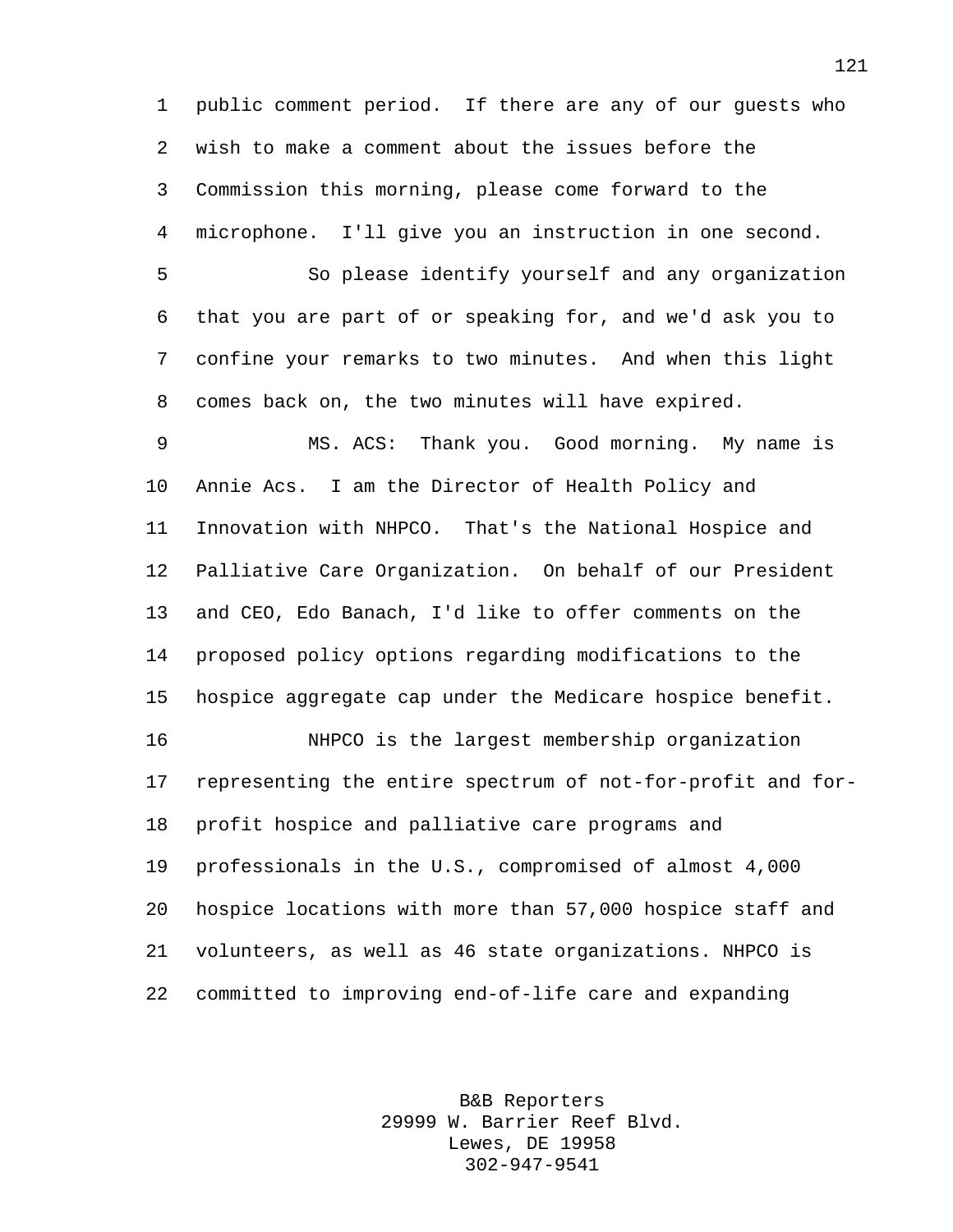access to hospice care, with the goal of creating an environment in which individuals and families facing serious illness, death, and grief will experience the best that humankind can offer.

 With this in mind, we would like to submit the following comments to MedPAC today.

 As stated today, the original intent of the aggregate cap was to ensure savings to Medicare when the benefit was first established. The outstanding question is whether Medicare has achieved any savings since the cap was first introduced. Without this understanding, it is unclear whether reducing the cap by 20 percent would impact spending positively or negatively. We cannot support proposed changes until we understand whether the cap currently functions to produce savings for Medicare.

 The vast majority of hospice providers do not exceed the annual aggregate cap limits. We are concerned about the unintended consequences of reducing the aggregate cap limit by 20 percent and the wage indexing of the cap on beneficiary access and quality of care delivered by hospice providers, especially to those who are located in underserved areas and across the nation, including rural